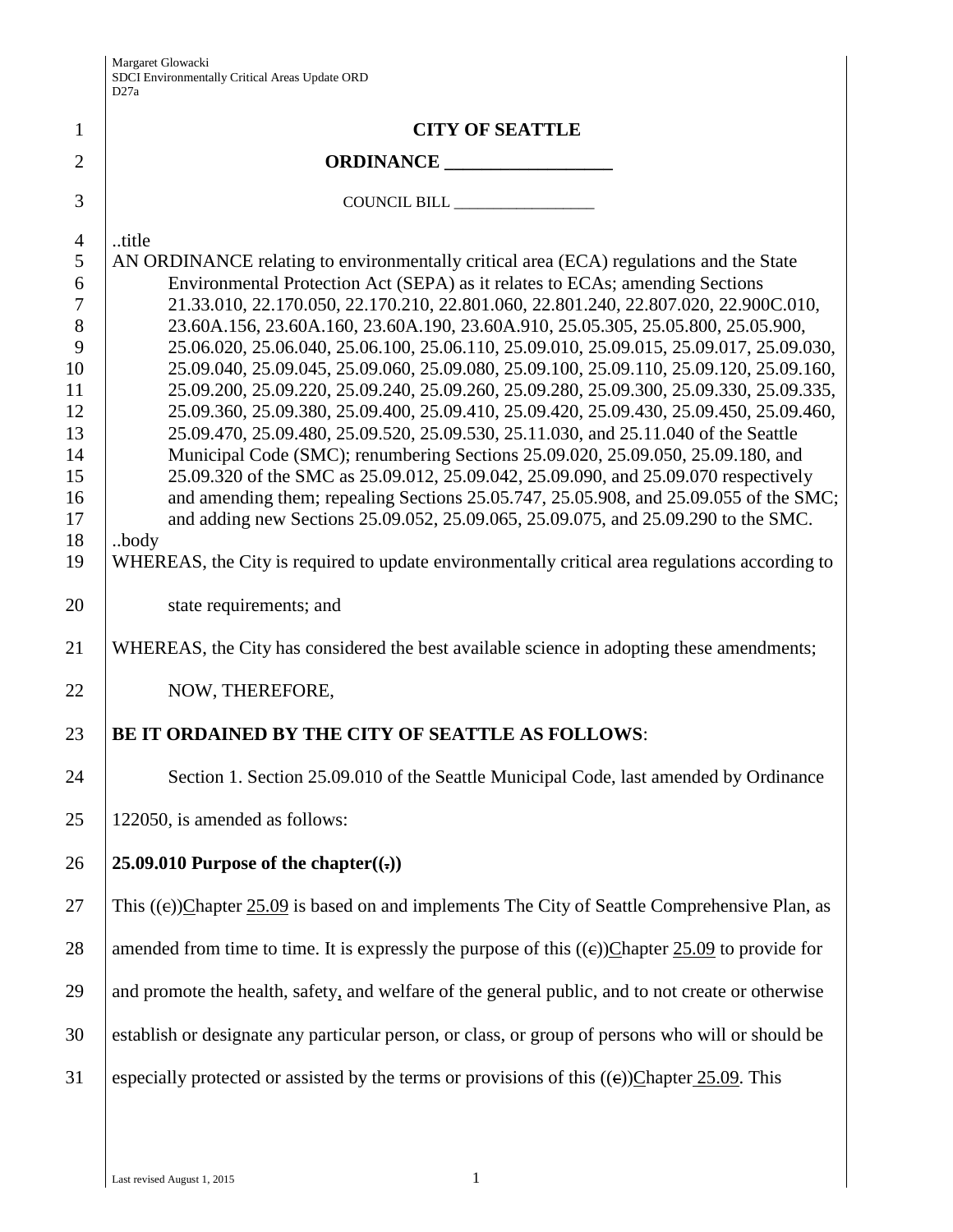| $\mathbf{1}$   | $((e))$ Chapter 25.09 is intended to promote safe, stable, and compatible development that avoids   |
|----------------|-----------------------------------------------------------------------------------------------------|
| $\overline{2}$ | and mitigates adverse environmental impacts and potential harm on the parcel and to adjacent        |
| 3              | property, the surrounding neighborhood, and the related drainage basin.                             |
| $\overline{4}$ | Section 2. Section 25.09.020 of the Seattle Municipal Code, last amended by Ordinance               |
| 5              | 124750, is renumbered 25.09.012 and further amended as follows:                                     |
| 6              | $25.09.012((0.20))$ Designation and definitions of $((E))$ environmentally critical areas           |
| 7              | ((definitions))                                                                                     |
| 8              | The following $((\text{are}))$ environmentally critical areas are designated by this Chapter 25.09: |
| 9              | geologic hazard areas, steep slope erosion hazard areas, flood-prone areas, wetlands, fish and      |
| 10             | wildlife habitat conservation areas, and abandoned landfills.                                       |
| 11             | A. Geologic ((H)) $h$ azard ((A)) $h$ areas and ((S)) $h$ steep ((S)) $h$ slope erosion hazard      |
| 12             | $((A))$ areas $((.)$                                                                                |
| 13             | 1. Geologic hazard areas are liquefaction-prone areas, landslide-prone areas, peat                  |
| 14             | settlement-prone areas, seismic hazards areas, and volcanic hazard areas described in subsections   |
| 15             | 25.09.012.A.2, 25.09.012.A.3, 25.09.012.A.5, 25.09.012.A.6, and 25.09.012.A.7. Landslide-           |
| 16             | prone areas include steep slope erosion hazard areas. Steep slope erosion hazard areas that are     |
| 17             | regulated for additional erosion hazards are described in subsection 25.09.012.A.4.                 |
| 18             | 2. Liquefaction-prone $((A))$ areas. Liquefaction-prone areas are areas typically                   |
| 19             | underlain by cohesionless soils of low density, usually in association with a shallow groundwater   |
| 20             | table, that lose substantial strength during earthquakes.                                           |
| 21             | 3. Landslide-prone $((A))$ areas. The following are landslide-prone areas:                          |
|                |                                                                                                     |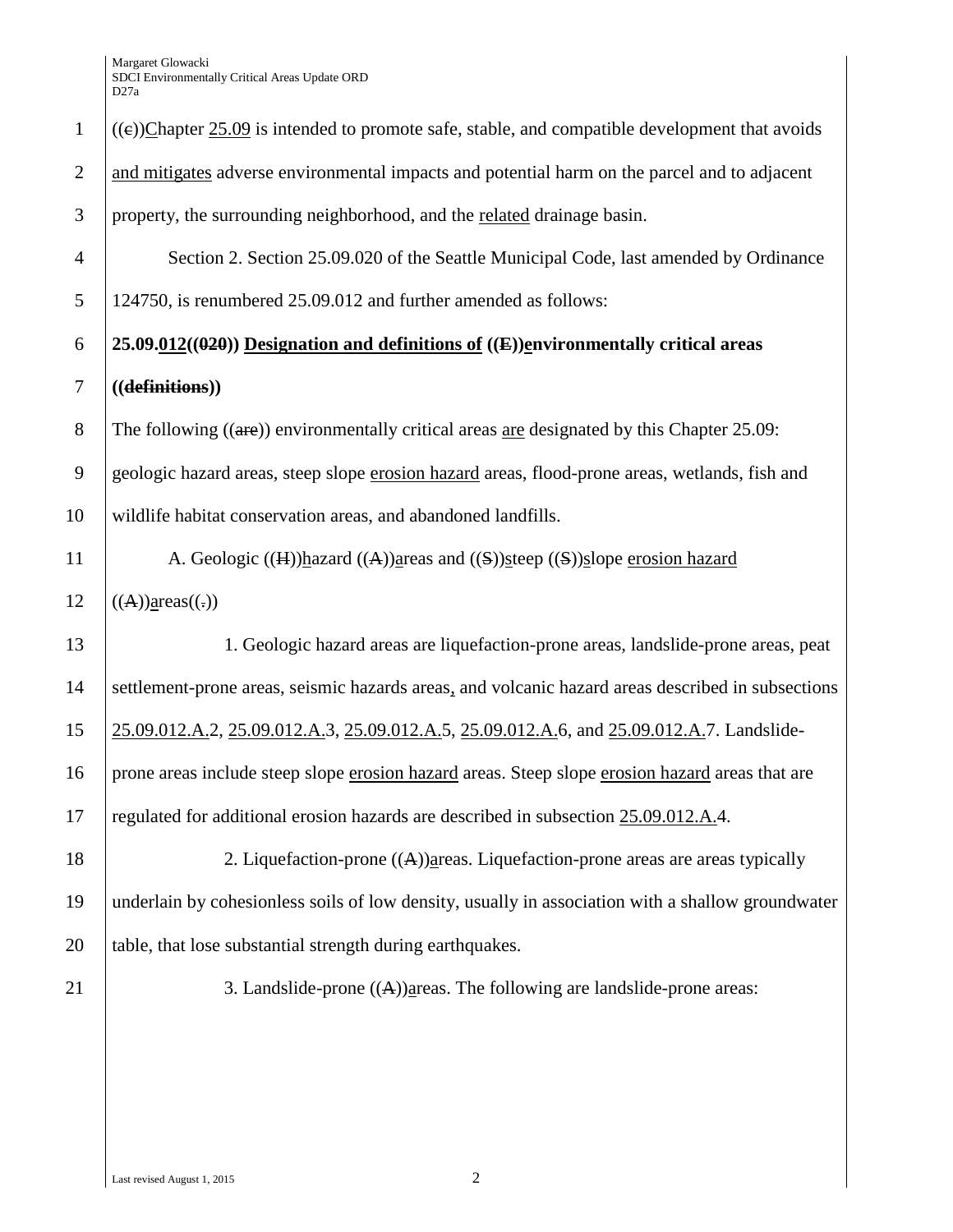| $\mathbf{1}$   | a. Known landslide areas identified by documented history, or areas that                                       |
|----------------|----------------------------------------------------------------------------------------------------------------|
| $\overline{2}$ | have shown significant movement during the last ((ten thousand $\epsilon$ ))10,000( $\epsilon$ )) years or are |
| 3              | underlain by mass wastage debris deposited during this period; or                                              |
| $\overline{4}$ | b. Potential landslide areas:                                                                                  |
| 5              | $((e))1$ ) Those areas that are described as potential slide areas in                                          |
| 6              | "Seattle Landslide Study" (Shannon & Wilson, 2000 and 2003).                                                   |
| 7              | $((e))2$ ) Areas with indications of past landslide activity, such as                                          |
| 8              | landslide headscarps and sidescarps, hummocky terrain, areas with geologic conditions that can                 |
| 9              | promote earth movement, and areas with signs of potential landsliding, such as springs,                        |
| 10             | groundwater seepage, and bowed or backtilted trees.                                                            |
| 11             | $(())$ 3) Areas with topographic expression of runout zones, such as                                           |
| 12             | fans and colluvial deposition at the toes of hillsides.                                                        |
| 13             | $((e))$ 4) Setbacks at the top of very steep slopes or bluffs, depending                                       |
| 14             | on soil conditions.                                                                                            |
| 15             | $((e))$ Slopes with an incline of $((forty - e))40((f))$ percent or more                                       |
| 16             | within a vertical elevation change of at least $((\text{ten feet} (10^2)))$ 10 feet. For the purpose of this   |
| 17             | definition, a slope is measured by establishing its toe and top and averaging the inclination over             |
| 18             | at least ((ten feet $(10^2)$ )) 10 feet of elevation difference. Also for the purpose of this definition:      |
| 19             | $((f))$ a) The "toe" of a slope means a distinct topographic                                                   |
| 20             | break in slope that separates slopes inclined at less than $((forty))$ 40 percent $((40%)$ ) from slopes       |
| 21             | inclined at $((forty))$ 40 percent $(((40\%)))$ or more. Where no distinct break exists, the "toe" of a        |
| 22             | slope is the lower-most limit of the area where the ground surface drops $((\text{ten feet } (10^2)))$ 10 feet |
| 23             | or more vertically within a horizontal distance of ((twenty-five feet (25 <sup>1</sup> ))) 25 feet; and        |
|                |                                                                                                                |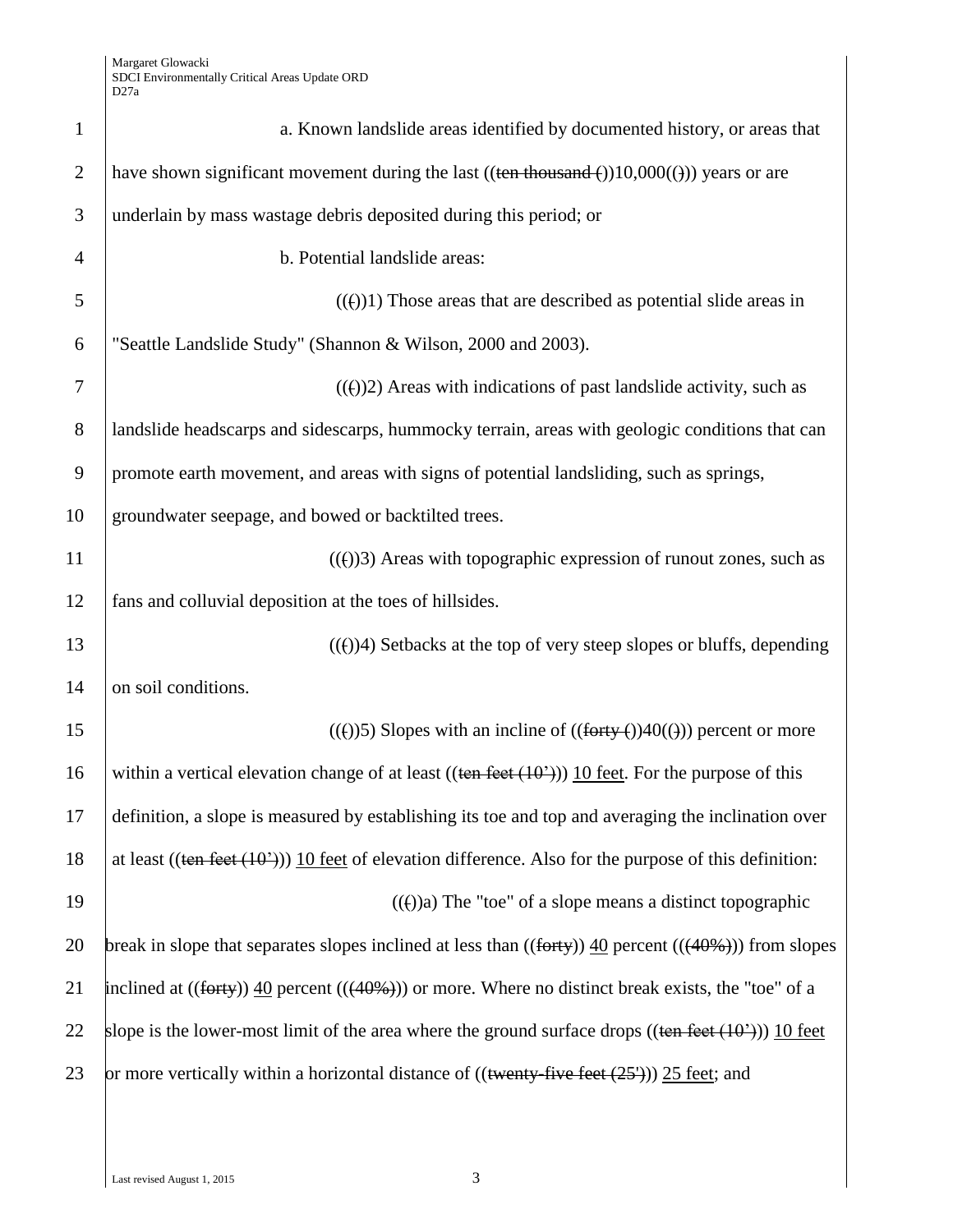| $\mathbf{1}$   | $((e))$ b) The "top" of a slope is a distinct topographic break                                                |
|----------------|----------------------------------------------------------------------------------------------------------------|
| $\mathbf{2}$   | in slope that separates slopes inclined at less than $((forty))$ 40 percent $(((40\%)))$ from slopes           |
| 3              | inclined at $((forty))$ 40 percent $(((40\%)))$ or more. Where no distinct break exists, the "top" of a        |
| $\overline{4}$ | slope is the upper-most limit of the area where the ground surface drops $((\text{ten feet } (10^2)))$ 10 feet |
| 5              | or more vertically within a horizontal distance of $((\text{twenty-five feet } (25'))) 25 \text{ feet.})$      |
| 6              | $(())6$ ) Areas that would be $((eovered))$ regulated under one of                                             |
| 7              | subsections $25.09.012.A.3.b.2$ through $25.09.012.A.3.b.5$ (((2) to (5))), but where the topography           |
| 8              | has been previously modified through the provision of retaining walls or non-engineered cut and                |
| 9              | fill operations;                                                                                               |
| 10             | $(())$ 7) Any slope area potentially unstable as a result of rapid                                             |
| 11             | stream incision or stream bank erosion.                                                                        |
| 12             | 4. Steep ((S))slope erosion hazard ((A))areas. Steep slope erosion hazard areas are                            |
| 13             | areas with a slope described in subsection 25.09.012.A.3.b.5 ((A3b(5) above; provided that when                |
| 14             | such a slope is on a parcel in a Downtown zone or highrise zone, the area is designated only as a              |
| 15             | landslide prone area)).                                                                                        |
| 16             | 5. Peat $((S))$ settlement-prone $((A))$ areas. $((a))$ Peat settlement-prone areas $((\frac{1}{2})$           |
| 17             | which)) consist of Category I and Category II peat settlement-prone areas $((,))$ that are delineated          |
| 18             | on Maps A1 through A26, Peat Settlement-prone Area Boundaries Maps, codified at the end of                     |
| 19             | this $((e))$ Chapter 25.09. This parcel-specific delineation is based on the location of the relevant          |
| 20             | bog or bogs identified in City of Seattle Identified Bogs (Troost 2007) plus a buffer of 50 feet for           |
| 21             | Category I peat settlement-prone areas or a buffer of 25 feet for Category II peat settlement-                 |
| 22             | prone areas. On parcels larger than 50,000 square feet, the $((b, The))$ Director may consider $((, at)$       |
| 23             | the request of the owner of a parcel larger than 50,000 square feet, provide)) a parcel-specific               |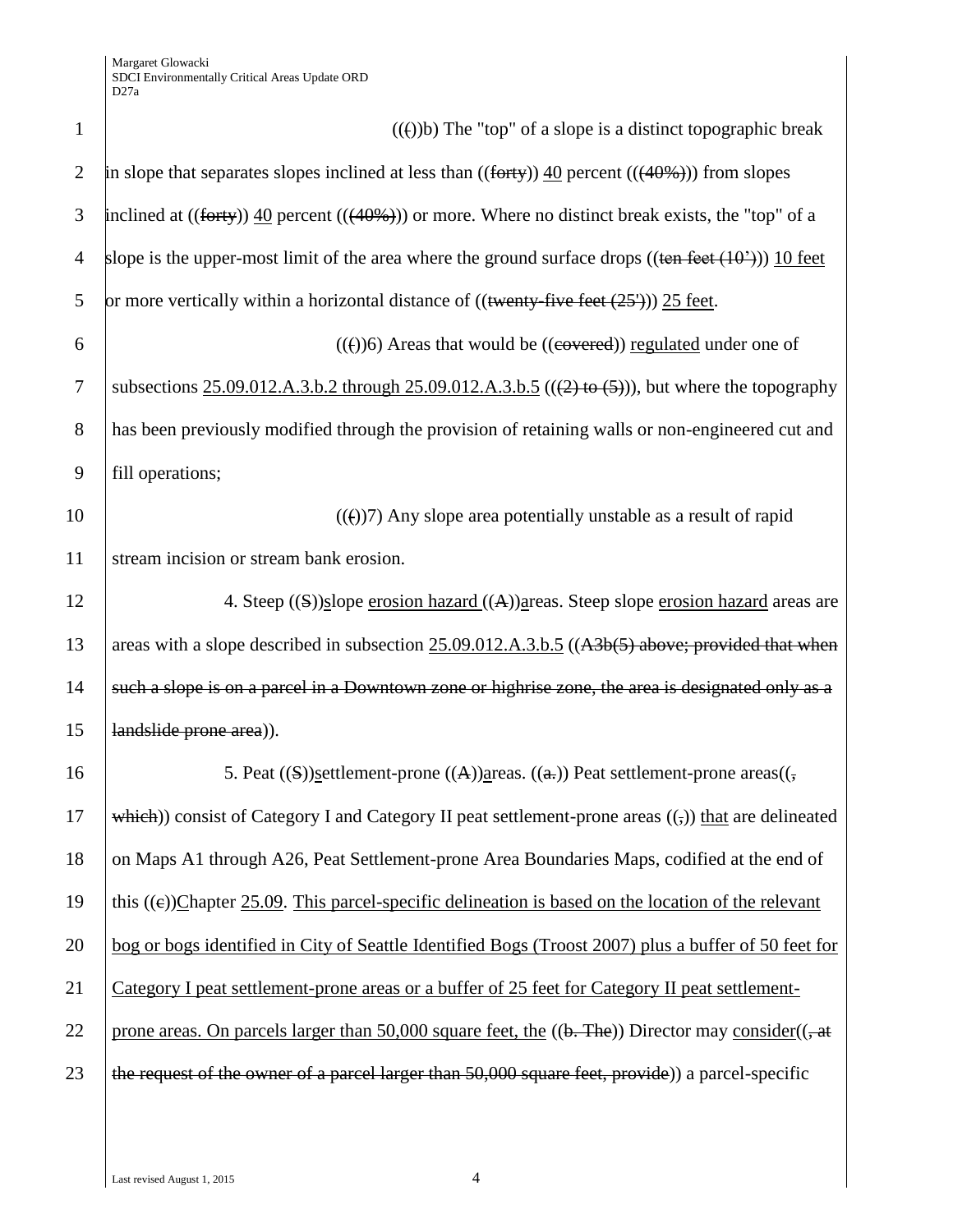| $\mathbf{1}$   | delineation, provided by the applicant, of the peat settlement-prone area boundary on $((that))$ a  |
|----------------|-----------------------------------------------------------------------------------------------------|
| $\overline{2}$ | parcel. Where a parcel-specific delineation conflicts with the Peat Settlement-prone Area           |
| 3              | Boundaries Maps, the parcel-specific delineation shall apply. ((The parcel-specific delineation is  |
| $\overline{4}$ | based on the location of the relevant bog or bogs identified in City of Seattle Identified Bogs     |
| 5              | (Troost 2007) plus a buffer of 50 feet for Category I peat settlement prone areas or a buffer of 25 |
| 6              | feet for Category II peat settlement prone areas.))                                                 |
| 7              | 6. Seismic $((H))$ hazard $((A))$ areas. $((In addition to))$ Seismic hazard areas are the          |
| 8              | liquefaction-prone areas described in subsection 25.09.012.A.2 ((above, seismic hazard areas are    |
| 9              | the following)) and:                                                                                |
| 10             | a. Areas of the City subject to ground shaking from seismic hazards that                            |
| 11             | are addressed by ((the Building Code (SMC Title 22))) Title 22.                                     |
| 12             | b. The Seattle Fault zone as delineated in Troost et al., 2005, The geologic                        |
| 13             | map of Seattle, a progress report, U.S. Geological Survey, Open-file report 2005-1252, or as the    |
| 14             | Director determines is more accurately mapped by the U.S. Geological Survey, as set out in a        |
| 15             | Director's Rule.                                                                                    |
| 16             | c. $((For t))$ Tsunamis                                                                             |
| 17             | $\underline{1}$ the waterbody of Lake Washington and for tsunamis and                               |
| 18             | tsunami inundation, the water body and land area as shown in Walsh, et al., 2003, Tsunami           |
| 19             | hazard map of the Elliott Bay area, Seattle, Washington: Modeled tsunami inundation from a          |
| 20             | Seattle Fault earthquake, Washington State Department of Natural Resources and National             |
| 21             | Oceanic and Atmospheric Administration, Washington Division of Geology and Earth Resources          |
| 22             | Open File Report 2003-14, or as the Director determines are more accurately mapped by the           |
|                |                                                                                                     |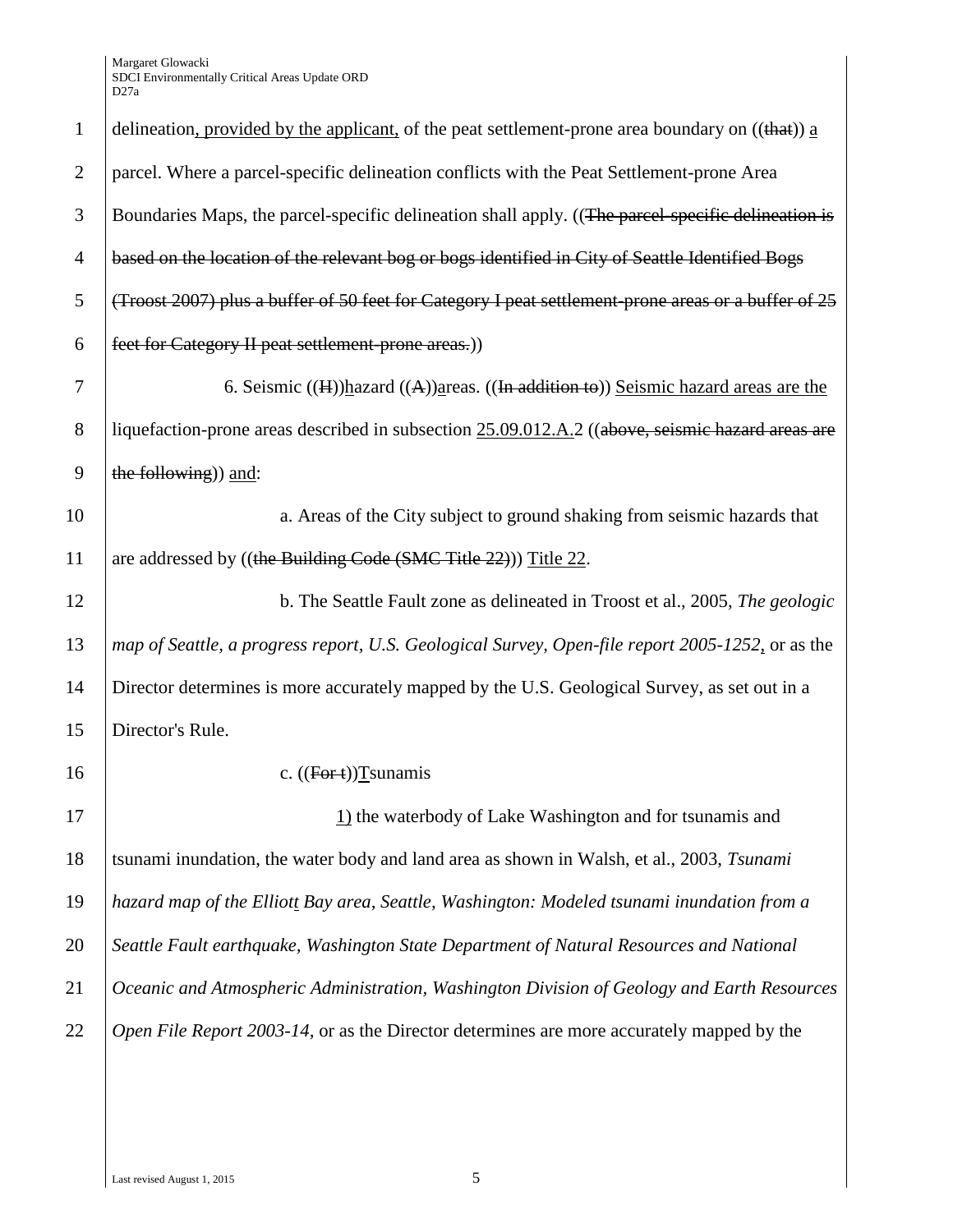National Oceanic and Atmospheric Administration, the U.S. Geological Survey or the Washington State Department of Natural Resources, as set out in a Director's Rule.  $(4)$  ((d,)) 2) The shoreline and upland areas surrounding Lake Washington are classified as an unknown risk from tsunamis under WAC 365-190-  $((080(4)(b)(iii))120(4)(c).$ 6 e.  $((\overline{Fors}))\cdot \text{Seiches}(\overline{f}$  1) the waterbodies of Elliott Bay, Lake Union, and Lake Washington. 9 ((fe) 2) The shoreline and upland areas surrounding the 10 waterbodies in this subsection 25.09.012.A.6.e( $(\text{(e)})$ ) are classified as an unknown risk from 11 | seiches under WAC 365-190- $((080(4)(b)(iii))120(4)(c)$ . 12 7. Volcanic ((H))hazard ((A))areas. Volcanic hazard areas are areas subject to inundation by lahars or related flooding resulting from volcanic activity on Mount Rainier, as delineated by the U.S. Geological Survey in Hoblitt, et al., 1998, *Volcano Hazards from Mount Rainier, Washington, Revised 1998: U.S. Geological Survey Open-File Report 98-428,* or as the Director determines are more accurately mapped by the U.S. Geological Survey, as set out in a Director's Rule. B. Flood-prone areas. Flood-prone areas are those areas that would likely be covered with or carry water as a result of a 100 year flood event, or that would have a one percent or greater 20 chance of being covered with or of carrying water in any given year based on current circumstances or maximum development permitted under existing zoning. This includes areas defined as areas of special flood hazard in Section 25.06.030 and areas mapped by Seattle Public Utilities.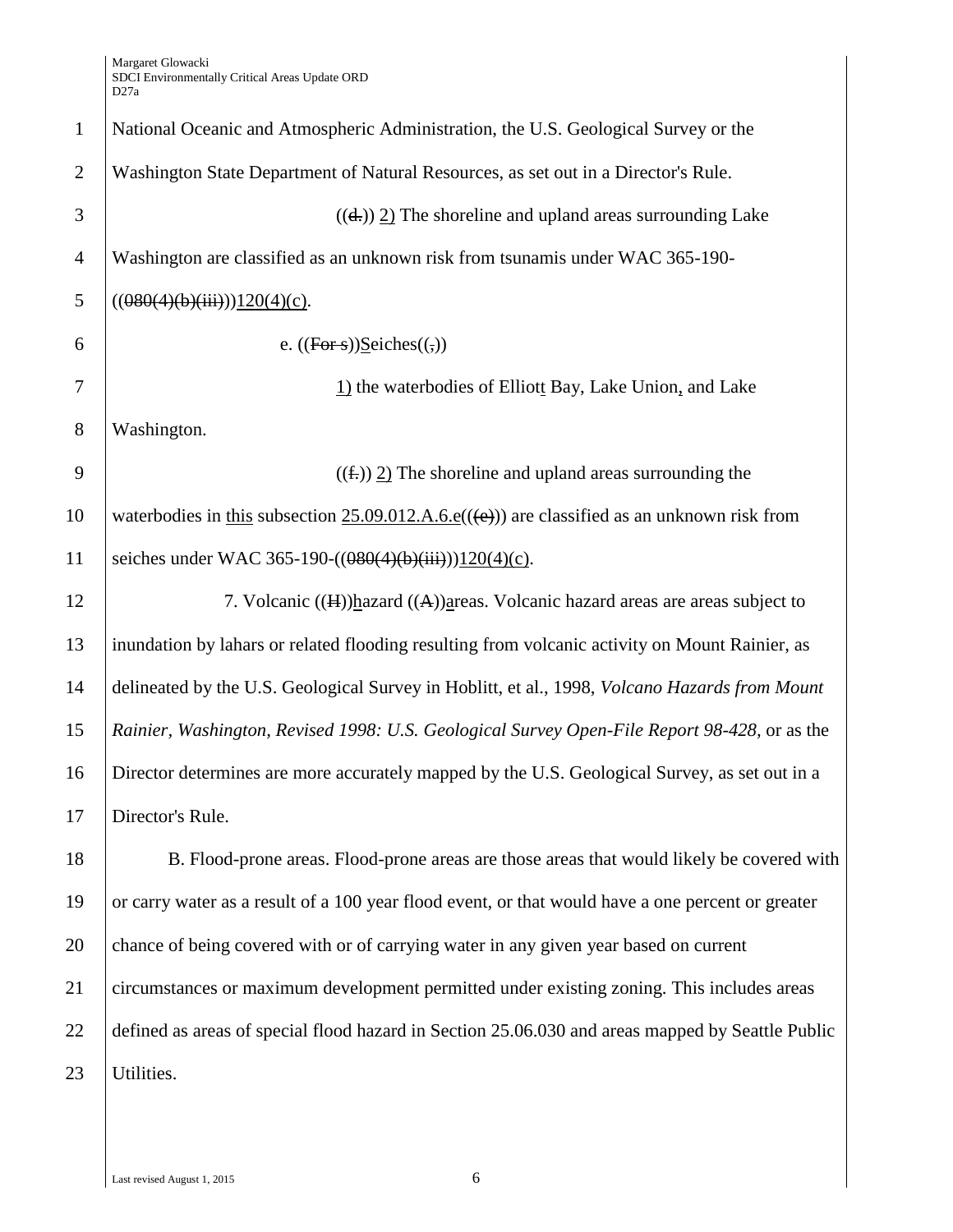| $\mathbf{1}$   | C. Wetlands. Wetlands are those areas that are inundated or saturated by surface water or            |
|----------------|------------------------------------------------------------------------------------------------------|
| $\mathbf{2}$   | ground water at a frequency and duration sufficient to support, and that under normal                |
| 3              | circumstances do support, a prevalence of vegetation typically adapted for life in saturated soil    |
| $\overline{4}$ | conditions.                                                                                          |
| 5              | 1. Wetlands generally include:                                                                       |
| 6              | $\underline{a}$ . ((s)) $\underline{S}$ wamps, marshes, bogs, and similar areas((-)); and            |
| 7              | <b>b.</b> Those wetlands intentionally created from nonwetland or former                             |
| 8              | wetland areas to mitigate conversion of wetlands.                                                    |
| 9              | 2. Wetlands do not include:                                                                          |
| 10             | $\underline{a}$ . ((t)) Those artificial wetlands intentionally created from nonwetland              |
| 11             | sites and not used for mitigation, including, but not limited to, irrigation and stormwater ditches, |
| 12             | grass-lined swales, canals, detention facilities, wastewater treatment facilities, farm ponds, and   |
| 13             | landscape amenities $((,))$ ; or                                                                     |
| 14             | $\underline{b}$ . ((t)) Those wetlands created after July 1, 1990, that were unintentionally         |
| 15             | created as a result of the construction of a road, street, or highway. ((Wetlands include those      |
| 16             | artificial wetlands intentionally created from nonwetland areas to mitigate conversion of            |
| 17             | wetlands.))                                                                                          |
| 18             | 3. Determination that an area meets the conditions of subsection 25.09.012.C.2.a.                    |
| 19             | or 25.09.012.C.2.b shall be made during the evaluation of an application prior to allowing the fill  |
| 20             | of such areas.                                                                                       |
| 21             | 4. Identification of wetlands and delineation of their boundaries pursuant to this                   |
| 22             | Chapter 25.09 shall be done in accordance with the approved federal wetland delineation manual       |
| 23             | and applicable regional supplements.                                                                 |
|                |                                                                                                      |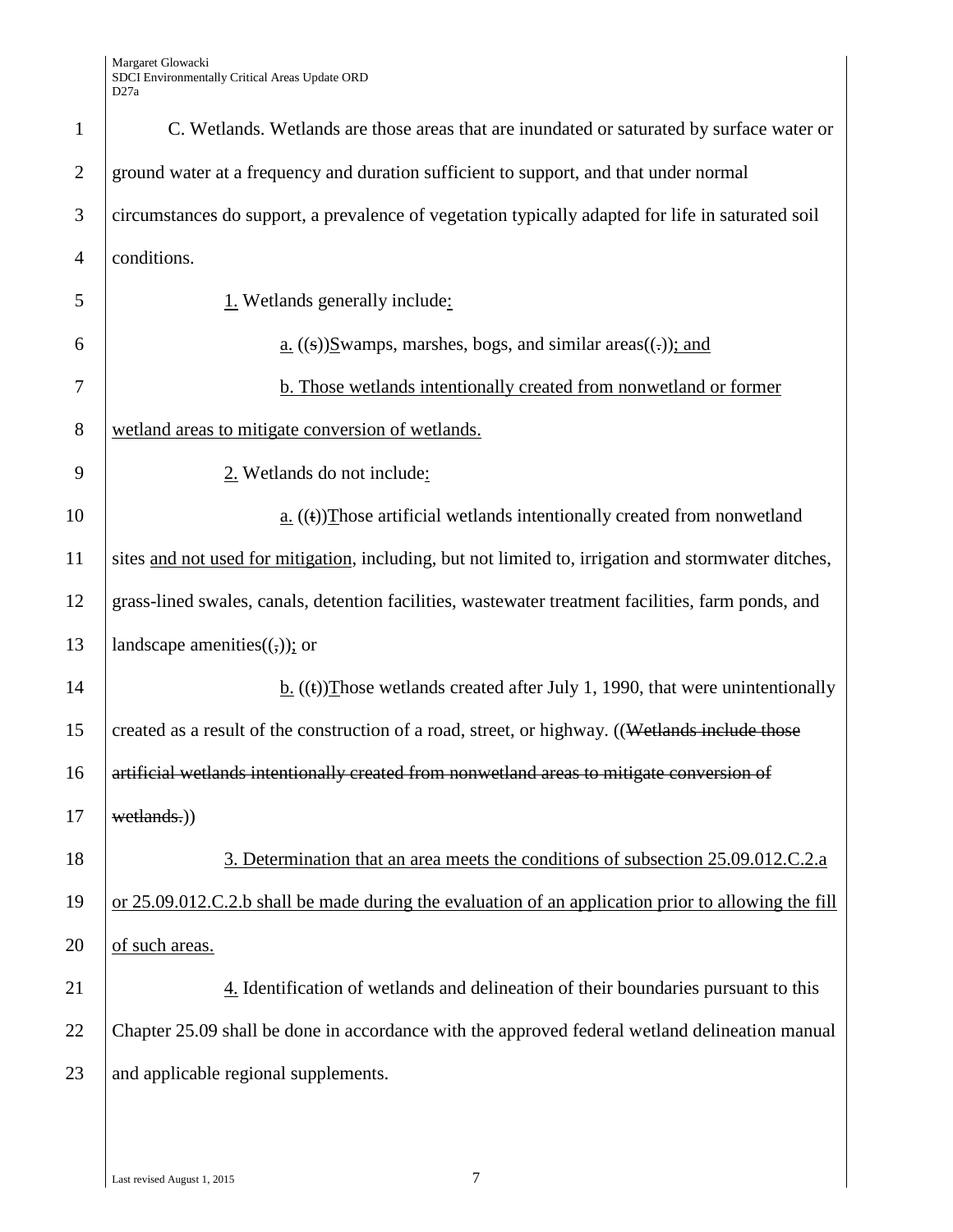| $\mathbf{1}$   | D. Fish and wildlife habitat conservation areas. The following are fish and wildlife                     |
|----------------|----------------------------------------------------------------------------------------------------------|
| $\overline{2}$ | habitat conservation areas:                                                                              |
| $\mathfrak{Z}$ | 1. Areas defined and/or mapped by the Washington ((State)) Department of Fish                            |
| $\overline{4}$ | and Wildlife (WDFW) as ((urban natural open space habitat areas)) biodiversity areas and                 |
| 5              | corridors.                                                                                               |
| 6              | 2. Areas designated by WDFW as priority habitats and species areas((, including                          |
| $\overline{7}$ | native eel grass beds, kelp beds, and recreational shellfish areas)) except wetlands, which are          |
| 8              | defined in subsection 25.09.012.C.                                                                       |
| 9              | 3. Corridors of land or water connecting priority habitats and species areas or                          |
| 10             | habitat areas for species of local importance meeting one of the following criteria:                     |
| 11             | a. WDFW or the Department's species habitat management plan identifies                                   |
| 12             | the parcel as part of a corridor connecting habitat areas for priority species or species of local       |
| 13             | importance;                                                                                              |
| 14             | b. $((t))$ The parcel is adjacent to or connects parcels containing priority                             |
| 15             | species or species of local importance and the Director determines that the parcel is part of a          |
| 16             | wildlife corridor based on information provided by a qualified wildlife biologist; or( $(\frac{1}{2})$ ) |
| 17             | c. $((t))$ The parcel provides fish passage between fish habitat in Type S, F,                           |
| 18             | Np and Ns waters per WAC 222-16-030 and 222-16-031 upstream and downstream of the                        |
| 19             | parcel, whether that passage is in riparian watercourses, pipes, or culverts.                            |
| 20             | 4. Areas that provide habitat for species of local importance.                                           |
| 21             | 5. Riparian corridors                                                                                    |
| 22             | a. Riparian corridors, which are the riparian watercourse and the riparian                               |
| 23             | management area. The riparian watercourse is the watercourse of Type F, Np, and Ns waters                |
|                |                                                                                                          |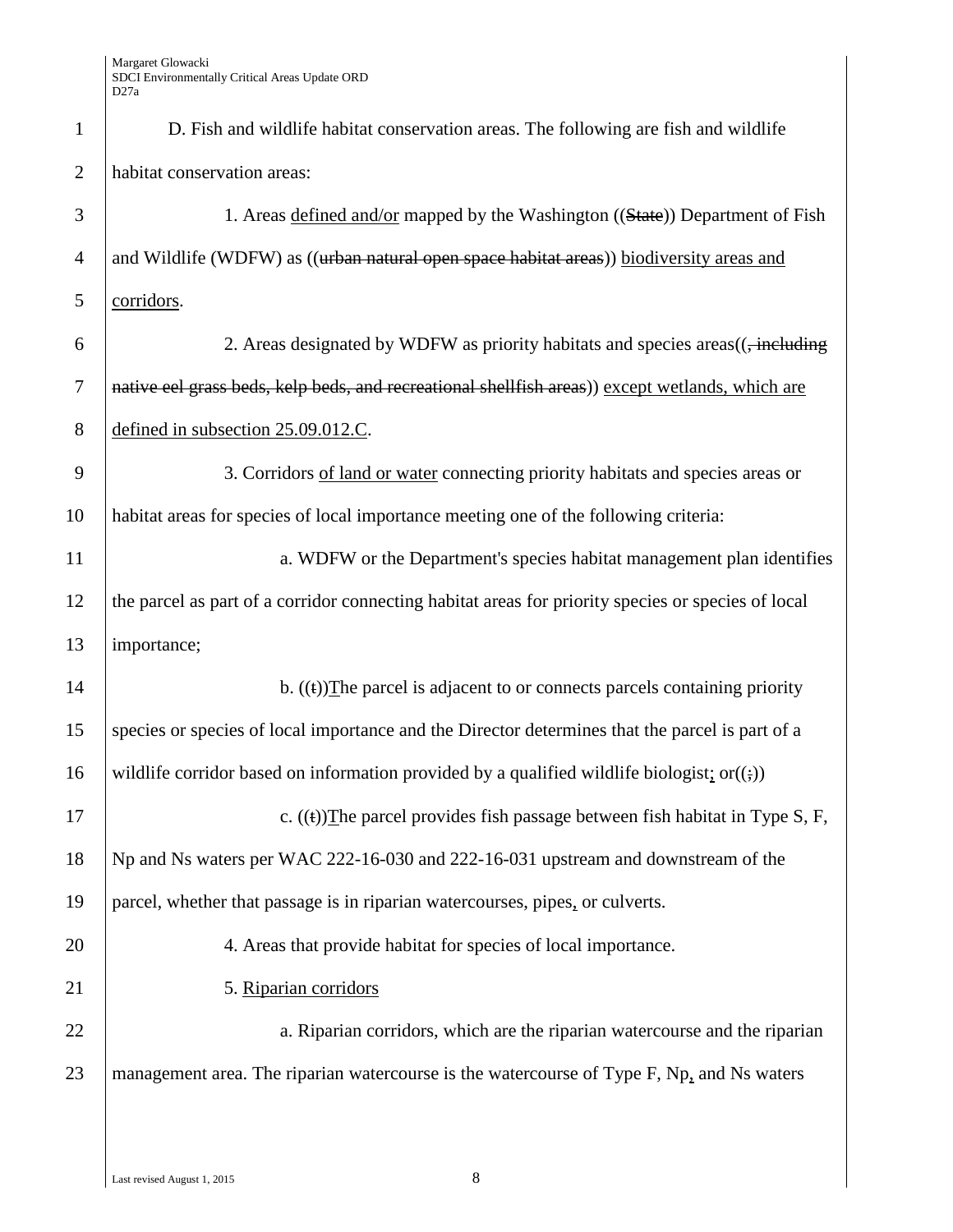1 defined in WAC 222-16-030 and 222-16-031 that have fish or wildlife habitat. ((Water in surface 2 water ditches and stormwater conveyances,  $\phi$ ))Pipes, culverts, flow control facilities, ((and)) 3 water quality facilities, and stormwater conveyances are not regulated as riparian watercourses. 4 The riparian management area is the area within 100 feet of the riparian watercourse measured 5 | horizontally landward from the  $((top of each bank of the watercourse, or from the))$  ordinary high 6 water mark of the watercourse as surveyed in the field,  $((\mathbf{if}))$  or from the top of the bank if the 7 ordinary high water mark cannot be determined. In watercourses with braided channels or 8 alluvial fans, the ordinary high water mark shall be determined so as to include the entire stream 9 feature. 10 b. When a pipe or culvert connecting Type S, F, Np, and Ns waters per

11 WAC 222-16-030 and 222-16-031 that have fish habitat downstream and upstream from the pipe 12 or culvert is daylighted, the water((s)) formerly in the pipe or culvert will be regulated as a 13 riparian watercourse, and the area adjacent to that watercourse will be regulated as a riparian 14 | management area, as defined in subsection  $25.09 \cdot ((\theta \cdot 2\theta))012 \cdot D \cdot 5$ . This subsection 25.09.  $15$  (( $(020)$ ))012.D.5.b does not apply when the pipe or culvert is removed to provide a publicly( $(-)$ ) 16 owned facility designed primarily for water quality treatment, flow control, or stormwater 17 conveyance.

18 6. Priority habitat areas as regulated in Sections 23.60A.156 and 23.60A.160 and 19 setbacks as regulated in Sections 23.60A.156 and 23.60A.167, except that in the UI and UM 20 shoreline environments the portion of the setback that is an environmental critical area, as 21 regulated in Sections 23.60A.156 and 23.60A.167, is the setback measured from the ordinary 22 | high water mark landward 15 feet.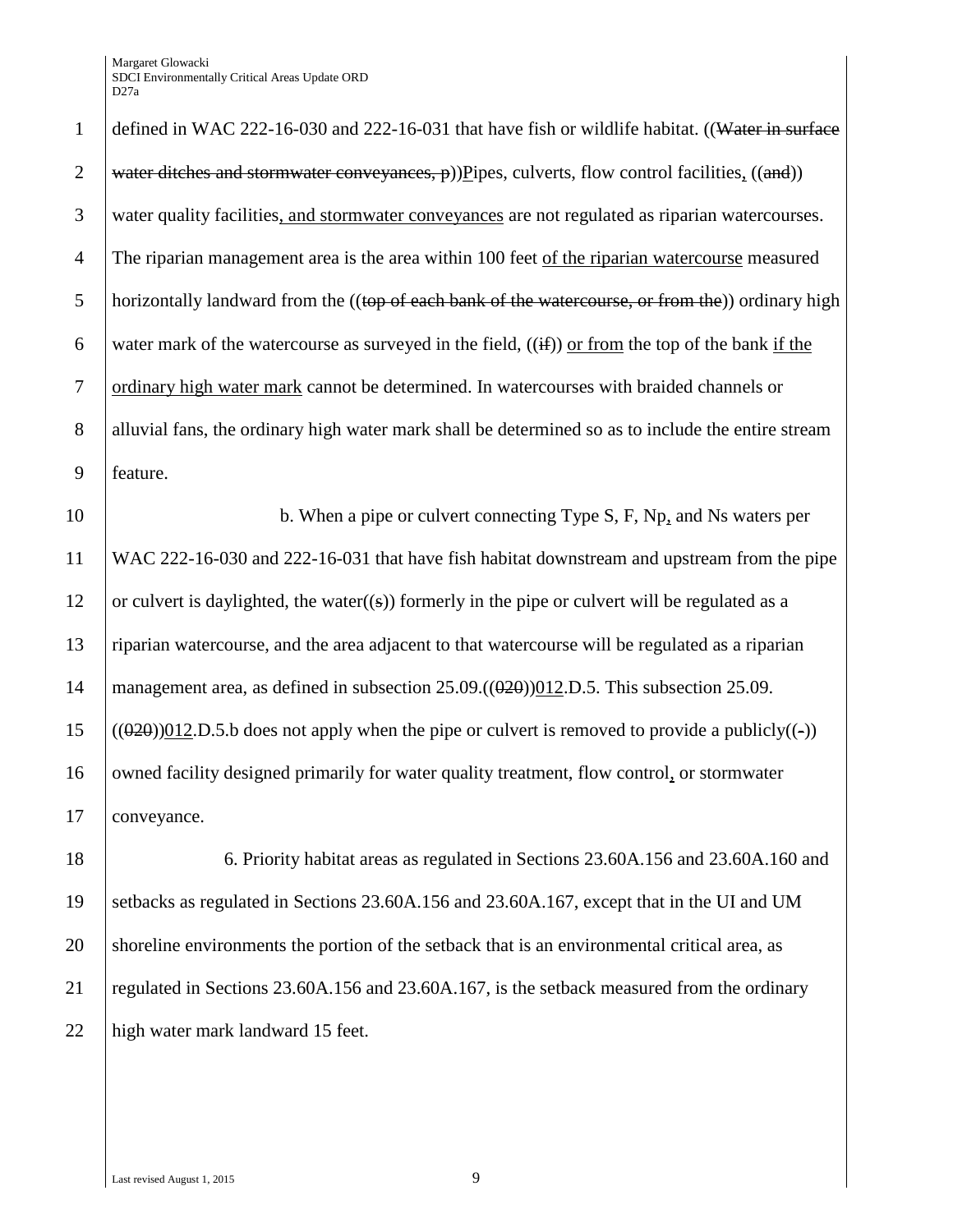| $\mathbf{1}$   | E. Abandoned $((\underline{L}))$ and fills. Abandoned land fills include those abandoned solid waste                        |
|----------------|-----------------------------------------------------------------------------------------------------------------------------|
| $\overline{2}$ | landfills identified by the Seattle-King County Health Department in ((their)) its 1986                                     |
| 3              | Abandoned Landfill Toxicity/Hazard Assessment Project, additional sites identified by public or                             |
| $\overline{4}$ | historical research, and areas within $((\text{one thousand feet } (1,000'))) 1,000 \text{ feet of methane-})$              |
| 5              | producing landfills.                                                                                                        |
| 6              | Section 3. Section 25.09.015 of the Seattle Municipal Code, last amended by Ordinance                                       |
| 7              | 124105, is amended as follows:                                                                                              |
| $8\phantom{1}$ | 25.09.015 Application of chapter                                                                                            |
| 9              | A. This Chapter 25.09 applies to any development, as defined in Section 25.09.520, or                                       |
| 10             | platting carried out by any person on publicly or privately owned parcels containing an                                     |
| 11             | environmentally critical area or buffer, except that:                                                                       |
| 12             | 1. Parcels that are solely within seismic or volcanic hazards areas, as defined in                                          |
| 13             | ((S))subsections 25.09.(( $0.20$ )) $0.12$ . A.6 and 25.09.(( $0.20$ )) $0.12$ . A.7, and that are not liquefaction-        |
| 14             | prone areas are subject only to Sections 25.09.010, $25.09.030$ , and subsections ( $(A, B, C \text{ and } F \text{ of } )$ |
| 15             | Section)) 25.09.017.A, 25.09.017.B, 25.09.017.C, and 25.09.017.F ((and Sections 25.09.020, and                              |
| 16             | $25.09.030$ ); and                                                                                                          |
| 17             | 2. For parcels, including submerged land, that are in the Seattle Shoreline District,                                       |
| 18             | as described in Section 23.60A.010, this Chapter 25.09 as incorporated by reference into Section                            |
| 19             | 23.60A.156 applies to development and shoreline modifications, as defined in Chapter 23.60A,                                |
| 20             | to uses( $\left(\frac{1}{2}\right)$ ) and platting, and to actions described in subsection 25.09.015.C.                     |
| 21             | B. This Chapter 25.09 applies to altering vegetation, trees, or other habitat carried out by                                |
| 22             | any person $((\mathbf{in}))$ on publicly or privately owned parcels with landslide-prone $((\mathbf{critical}))$ areas.     |
| 23             | (((including steep slopes)) steep slope erosion hazard areas and buffers, riparian corridors,                               |
|                |                                                                                                                             |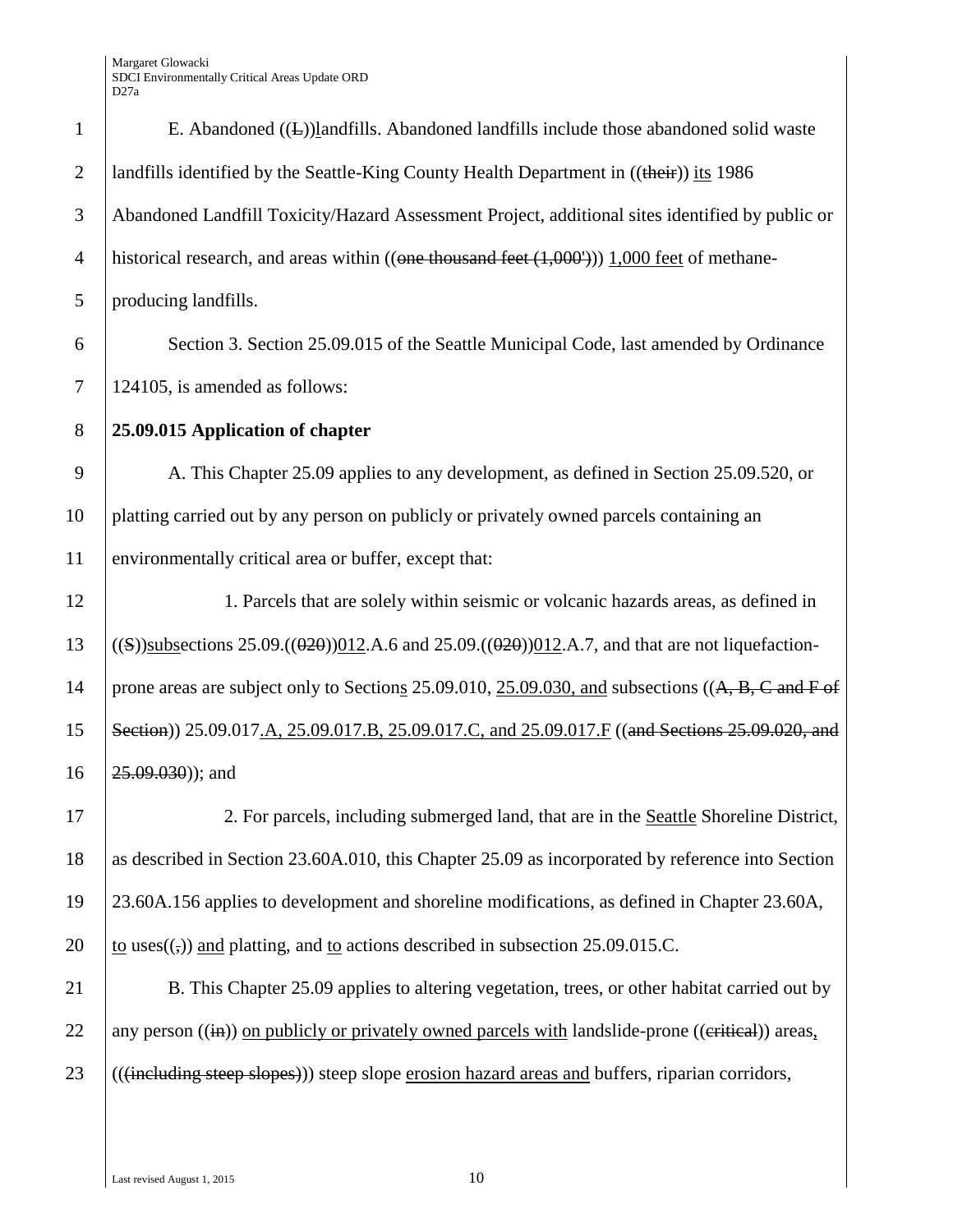| $\mathbf{1}$   | wetlands, and wetland buffers ((on publicly or privately owned parcels)), except for parcels,                 |
|----------------|---------------------------------------------------------------------------------------------------------------|
| $\mathbf{2}$   | including submerged land, in the Shoreline District as defined in Seattle's Shoreline Master                  |
| 3              | Program, where such actions shall comply with Section 23.60A.190.                                             |
| $\overline{4}$ | C. Subsection $25.09.200.A.((4))5$ applies to daylighting pipes and culverts defined in that                  |
| 5              | subsection 25.09.200.A.((4))5.                                                                                |
| 6              | Section 4. Section 25.09.017 of the Seattle Municipal Code, last amended by Ordinance                         |
| $\tau$         | 124919, is amended as follows:                                                                                |
| 8              | 25.09.017 Administration                                                                                      |
| 9              | A. The Director shall administer and interpret the provisions of this Chapter 25.09, except                   |
| 10             | as specifically provided.                                                                                     |
| 11             | B. The Director shall determine whether development, platting, or alteration of                               |
| 12             | vegetation, trees, or other habitat is subject to this Chapter 25.09. The Director may ((also))               |
| 13             | consult with other City departments and state and federal agencies as necessary to obtain                     |
| 14             | additional technical and environmental review assistance.                                                     |
| 15             | C. The Director shall review and analyze $((\text{all}))$ applications for $((\text{all}))$ permits or        |
| 16             | approvals subject to this Chapter 25.09 that are issued by the Seattle Department of Construction             |
| 17             | and Inspections. $((\text{Such } a))$ Applications shall be approved only after the Director is satisfied the |
| 18             | applications comply with this Chapter 25.09.                                                                  |
| 19             | D. If no Seattle Department of Construction and Inspections permit or approval is                             |
| 20             | required, ((Every other)) City departments issuing a permit or other approval for development on              |
| 21             | parcels containing an environmentally critical area or ((its)) buffer or for altering vegetation,             |
| 22             | trees, or other habitat in the areas set out in subsection 25.09.015.B ((shall require the use of best        |
| 23             | management practices to prevent impacts to environmentally critical areas and their buffers and               |
|                |                                                                                                               |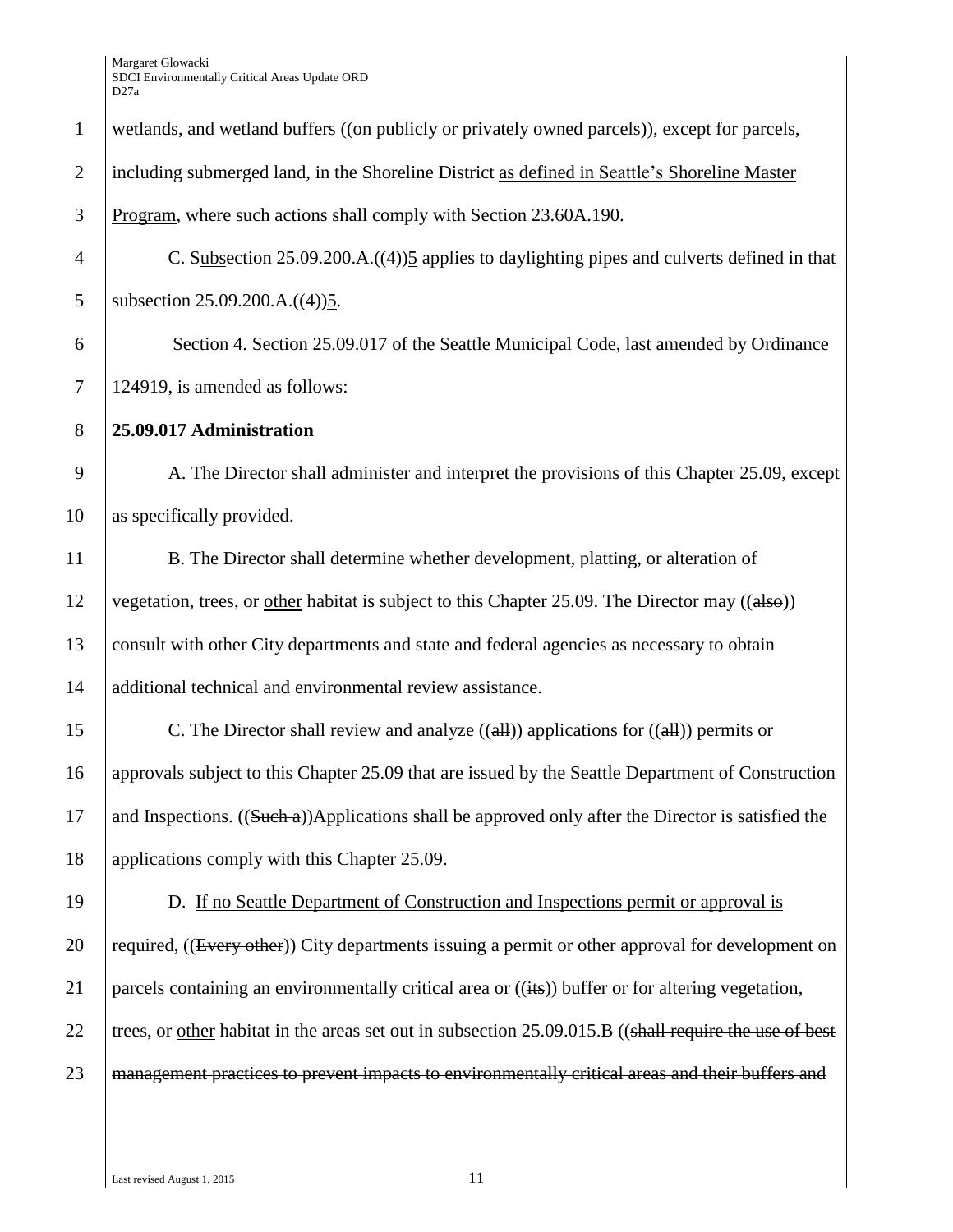1  $\vert$  to meet the intent of this Chapter 25.09. Departments)) shall ((require)) apply mitigation 2 Standards as set out in Section 25.09.065, to avoid and minimize impacts and to address 3 unavoidable impacts. All such City departments shall maintain records documenting compliance 4 with this subsection 25.09.017.D.

 E. The Director shall identify techniques that are best management practices for actions administered by the Director in an environmentally critical area or buffer. The Director may do this by Director's Rule. The directors of other City departments applying these regulations or 8 issuing permits for development in an environmentally critical area((s)) or ((their)) buffer((s)) may identify techniques that are best management practices and may do this by Director's Rule.

 F. The provisions of Section 23.88.020 apply to a decision by the Director as to the meaning, application, or intent of any provision of this Chapter 25.09. The provisions of Section 23.88.020 are the exclusive administrative remedy for any determination by the Director under Chapter 25.09, except as otherwise specifically provided. Other administrative appeal provisions 14 set out in Title 23 do not apply to decisions under this Chapter 25.09, except as specifically provided.

16 Section 5. Section 25.09.030 of the Seattle Municipal Code, last amended by Ordinance 17 124447, is amended as follows:

18 **25.09.030 Location of environmentally critical areas and buffers**

19 A. Environmentally critical areas are defined in Section  $25.09 \cdot ((0.20)(0.12)$ , and buffers are 20 described in Sections 25.09.090 and 25.09.160 ((and 25.09.180)). Environmentally critical areas 21 are mapped whenever possible. These maps are advisory except as follows:

22 1.  $((**for t**))$ The maps adopted as designations for geologically hazardous areas in 23 Subsections 25.09.(( $\theta$ 2 $\theta$ )) $\theta$ 12.A.5, 25.09.(( $\theta$ 2 $\theta$ )) $\theta$ 12.A.6, and 25.09.(( $\theta$ 2 $\theta$ )) $\theta$ 12.A.7(( $\tau$ )) ;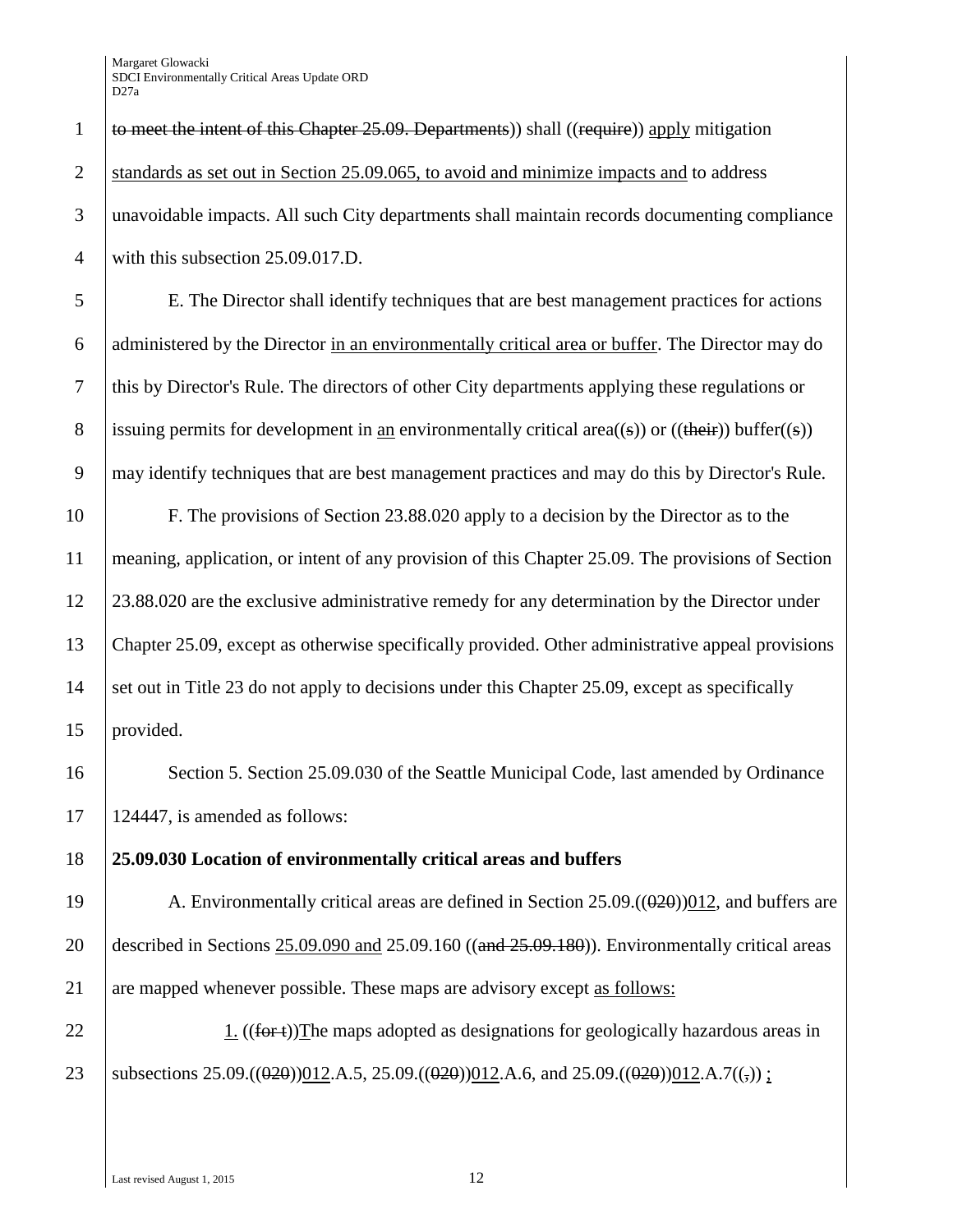| $\mathbf{1}$   | $2.$ ((t)) The FEMA maps showing areas of special flood hazard defined in                                                      |
|----------------|--------------------------------------------------------------------------------------------------------------------------------|
| $\overline{2}$ | subsection $25.06.030.B((\frac{1}{2}and))$ ;                                                                                   |
| 3              | 3. $((a))$ Areas mapped or designated by the Washington $((State))$ Department of                                              |
| $\overline{4}$ | Fish and Wildlife (WDFW) in subsections 25.09.(( $\theta$ 20)) $\theta$ 12.D.1 and 25.09.( $\theta$ 20)) $\theta$ 12.D.2((.)); |
| 5              | and                                                                                                                            |
| 6              | 4. The delineations in the maps for peat settlement-prone areas in subsection                                                  |
| $\overline{7}$ | 25.09.012.A.5 for parcels 50,000 square feet or less.                                                                          |
| 8              | The Director may update or amend the maps by Director's Rule.                                                                  |
| 9              | B. Determination of environmentally critical area or buffer location                                                           |
| 10             | 1. The Director shall determine whether a parcel contains an environmentally                                                   |
| 11             | critical area or buffer before other provisions of this Chapter 25.09 are applied to a development                             |
| 12             | proposal.                                                                                                                      |
| 13             | 2. If $((an application))$ approval for development $((i).)$ , an exemption under                                              |
| 14             | Section 25.09.045, or activities subject to 25.09.070 are proposed on a ((site)) parcel that the                               |
| 15             | Director believes contains $((a))$ an environmentally critical area or $((critical area))$ buffer, as part                     |
| 16             | of the proposal an applicant may request a determination that $((a \text{ specific}))$ the parcel $((of$                       |
| 17             | $property)$ ) does not contain $((a))$ an environmentally critical area or $((critical area))$ buffer or that                  |
| 18             | ((the critical area or buffer)) it is located differently, including whether $((a))$ an environmentally                        |
| 19             | critical area map should be ((changed, by applying for an exemption pursuant to subsection                                     |
| 20             | 25.09.045.D.1) amended. In making the ((exemption)) determination, the Director may consider                                   |
|                |                                                                                                                                |
| 21             | the factors set out in subsection 25.09.030.B.4. The applicant may appeal this determination by                                |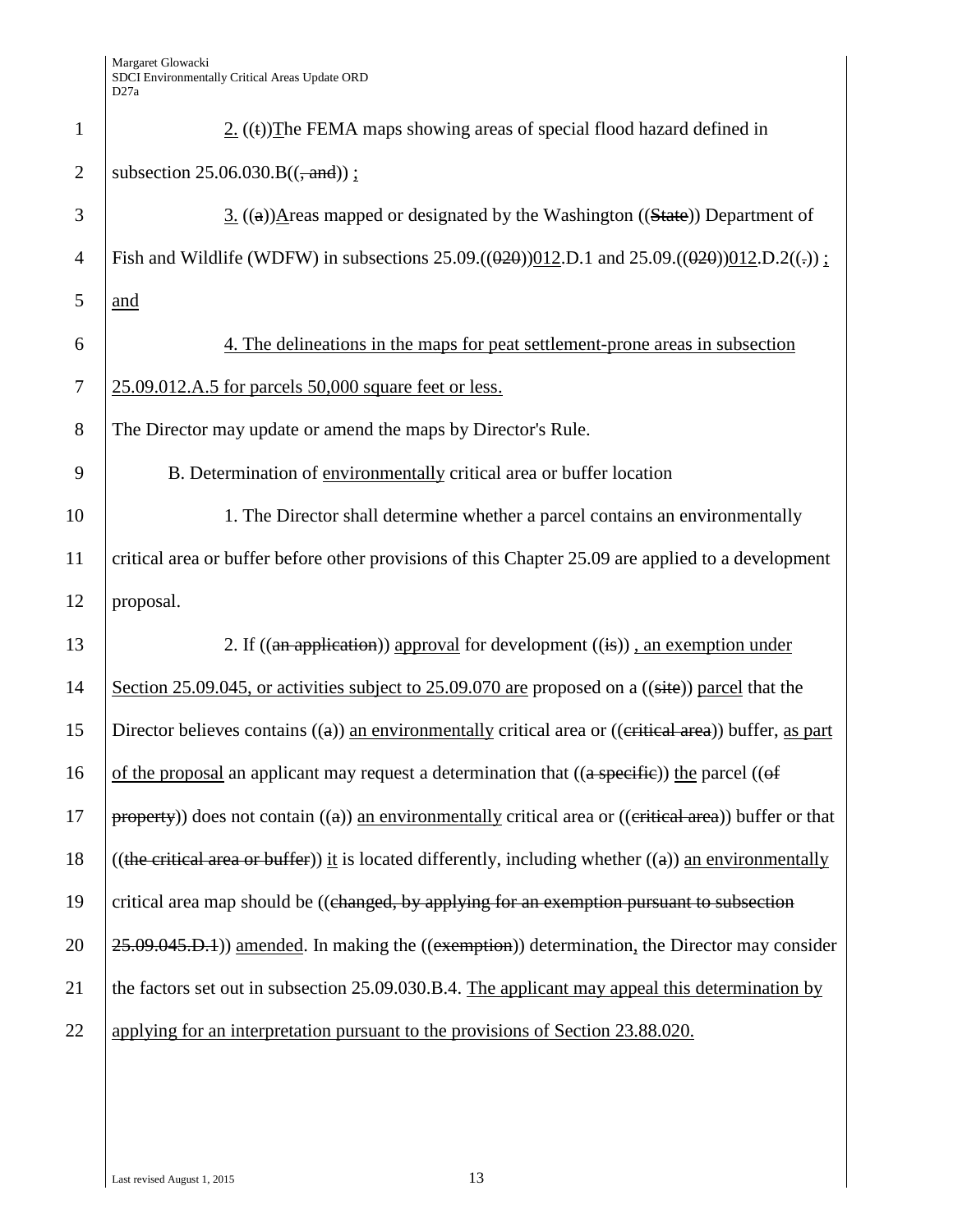| $\mathbf{1}$   | 3. If no ((application)) approval for development, exemption under Section                                                             |
|----------------|----------------------------------------------------------------------------------------------------------------------------------------|
| $\overline{2}$ | $25.09.045$ , or activities subject to $25.09.070$ ((is)) are proposed, a request for a formal                                         |
| 3              | determination whether a $((\text{specific}))$ parcel contains $((a))$ an environmentally critical area or                              |
| $\overline{4}$ | ((eritical area)) buffer or of ((the)) its location ((of a critical area or critical area buffer)),                                    |
| 5              | including whether $((a))$ an environmentally critical area map should be amended, shall be made                                        |
| 6              | by applying for an interpretation pursuant to the provisions of Section 23.88.020. Interpretation                                      |
| $\tau$         | decisions are $((\overline{n} + \overline{a})$ binding on subsequent applications for development $((\overline{m}))$ , exemption under |
| $8\,$          | Section 25.09.045, or activities subject to 25.09.070 unless the facts supporting the interpretation                                   |
| 9              | or the designation criteria for $((a))$ an environmentally critical area or $((\text{critical area}))$ buffer have                     |
| 10             | changed. In making the interpretation, the Director $((may))$ shall consider the factors set out in                                    |
| 11             | subsection 25.09.030.B.4.                                                                                                              |
|                |                                                                                                                                        |
| 12             | 4. Factors considered. In determining whether a parcel contains an                                                                     |
| 13             | environmentally critical area or buffer, the Director may consider the environmentally critical                                        |
| 14             | areas maps, site surveys, topographic maps, technical environmental analysis, and any other                                            |
| 15             | information the Director determines necessary. In determining whether ((development)) a parcel                                         |
| 16             | larger than 50,000 square feet is subject to regulation under Section 25.09.110, the Director                                          |
| 17             | $((\text{may}))$ shall consider only whether the development, exemption under Section 25.09.045, or                                    |
| 18             | activities subject to 25.09.070 will occur within an area delineated pursuant to subsection                                            |
| 19             | $((25.09.020, A.5))$ 25.09.012.A.5.                                                                                                    |
| 20             | Section 6. Section 25.09.040 of the Seattle Municipal Code, last amended by Ordinance                                                  |
| 21             | 124447, is amended as follows:                                                                                                         |

## **25.09.040 Permits and approvals required**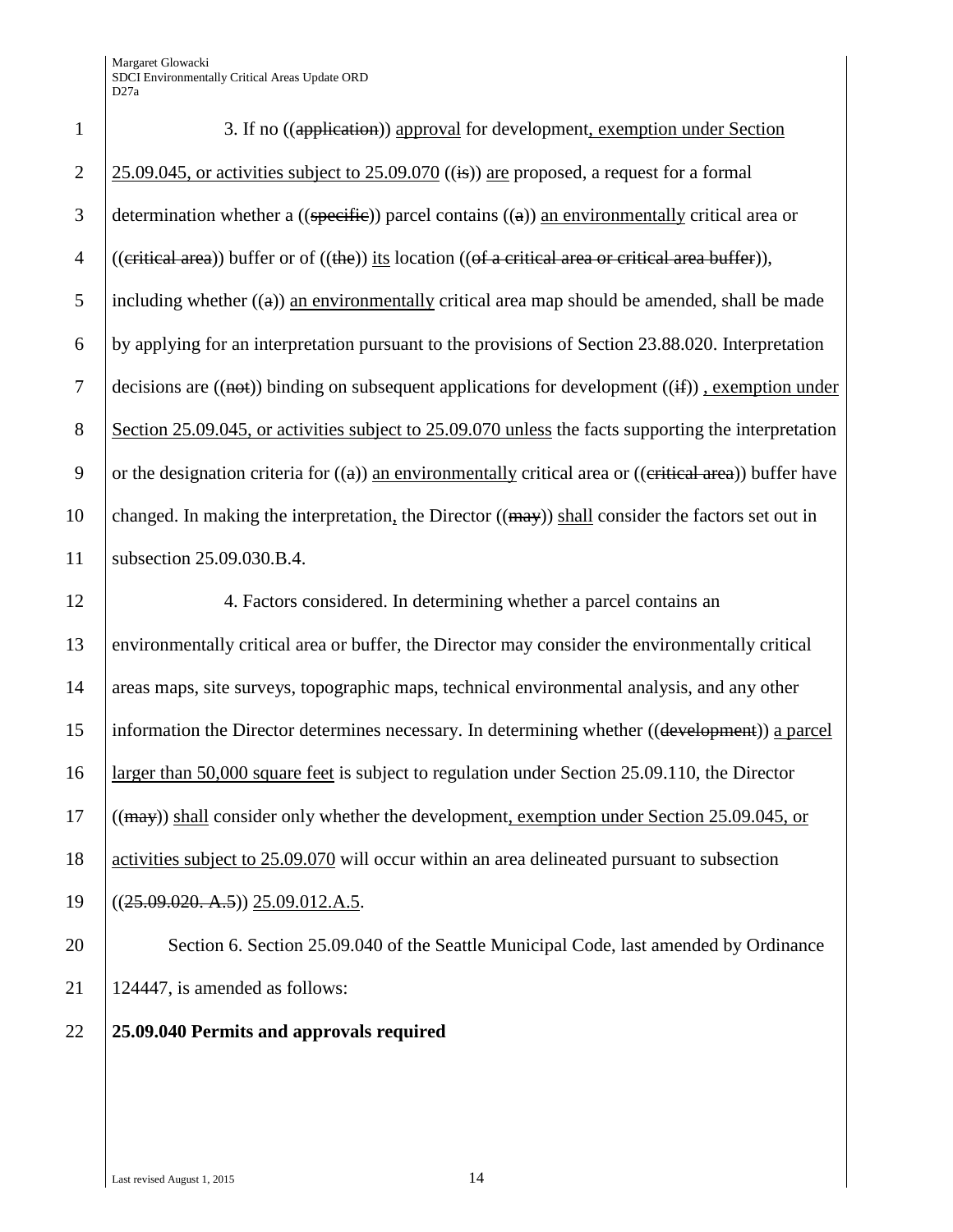| $\mathbf{1}$   | A. Prior to undertaking development or platting on a parcel containing an                                             |
|----------------|-----------------------------------------------------------------------------------------------------------------------|
| $\overline{2}$ | environmentally critical area or buffer, the applicant shall:                                                         |
| 3              | $((e))1.(f))$ submit an application:                                                                                  |
| $\overline{4}$ | a. for a permit that complies $((\overline{y}$ ing) with the provisions of Section                                    |
| 5              | $25.09.330((,))$ ; or                                                                                                 |
| 6              | $\underline{b}$ . ((unless the applicant applies for)) requesting modification of Section                             |
| $\overline{7}$ | 25.09.330 submittal requirements or an approval under ((the provisions of)) Sections 25.09.045                        |
| 8              | $((25.09.055))$ or 25.09. $((320))$ 070, or subsections 25.09.090. D or 25.09.160. G, demonstrating                   |
| 9              | compliance with the applicable provisions; and                                                                        |
| 10             | $((e))2((e))$ obtain <u>a permit or</u> the Director's approval of the application. ((An                              |
| 11             | application that includes a request for an exemption under subsection 25.09.045.D, or Sections                        |
| 12             | 25.09.055 or 25.09.320, shall include a request for modification to the submittal requirements of                     |
| 13             | Section 25.09.330.                                                                                                    |
| 14             | B. Prior to undertaking actions under Section 25.09.045, 25.09.055, or subsection                                     |
| 15             | 25.09.200.A.4, the applicant shall obtain the Director's approval of the application under the                        |
| 16             | applicable section. The applicant shall also obtain approval of a modification to the submittal                       |
| 17             | requirements of Section 25.09.330 as part of compliance with subsection 25.09.045.D or                                |
| 18             | Sections 25.09.055 or 25.09.320.                                                                                      |
| 19             | $\epsilon$ )) $\underline{B}$ . Prior to altering vegetation, trees, or other habitat protected by this Chapter 25.09 |
| 20             | the person responsible shall comply with the provisions of Section $25.09 \cdot ((320))070((-$                        |
| 21             | that person complies with Section 25.09.045 or 25.09.055)).                                                           |
| 22             | Section 7. Section 25.09.045 of the Seattle Municipal Code, last amended by Ordinance                                 |
| 23             | 124447, is amended as follows:                                                                                        |
|                |                                                                                                                       |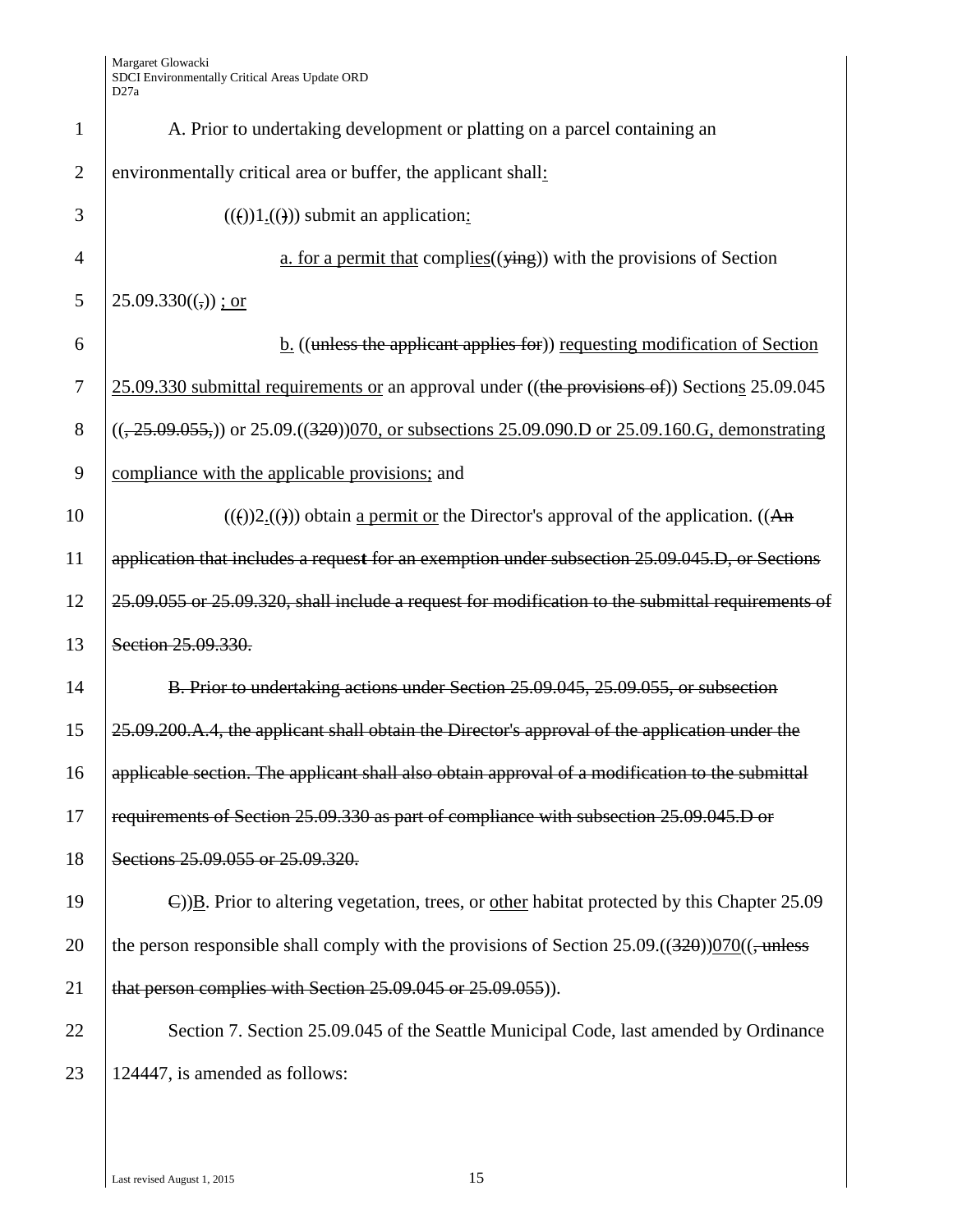## 1 **25.09.045 Exemptions** 2 A. General criteria and applications 3 1. When the Director determines that criteria in subsections 25.09.045.E((D)) to  $\left($  ((J below)) 25.09.045. J are met, those activities are exempt from the provisions of this 5 ((e))Chapter 25.09, except subsections 25.09.045.B and 25.09.045.C and Sections 25.09.017 6 ((and .030 B)) 25.09.030.B, 25.09.065, and 25.09.070, and as otherwise provided in this 7 ((s))Section 25.09.045. 8 2. An application for an exemption may be made only as a component of a 9 specific proposed development. The application shall include all portions of the proposed 10 development, including utilities. 11 3. Applications 12 a. The applicant for an exemption shall provide all information requested 13 by the Director and demonstrate that the work qualifies for the exemption. The Director shall 14 determine whether work is exempt, apply tree and vegetation standards pursuant to subsections  $15 \quad 25.09.070$  G and  $25.09.070$  H, and  $((\text{max}))$  impose conditions on the work to protect 16 environmentally critical areas and buffers or other property, including application of Section 17 25.09.065. 18 b. City agencies taking the action under any subsection of this ((s))Section 19 25.09.045 and ((the)) a public agency taking the action under subsection 25.09.045.J do not need 20 to make an application to the Director, provided that, if no application is made, they shall comply 21 with all provisions of this Section 25.09.045, make all determinations required to be made by the 22 Director, including required conditions, and ((shall)) maintain records documenting compliance 23 with all provisions.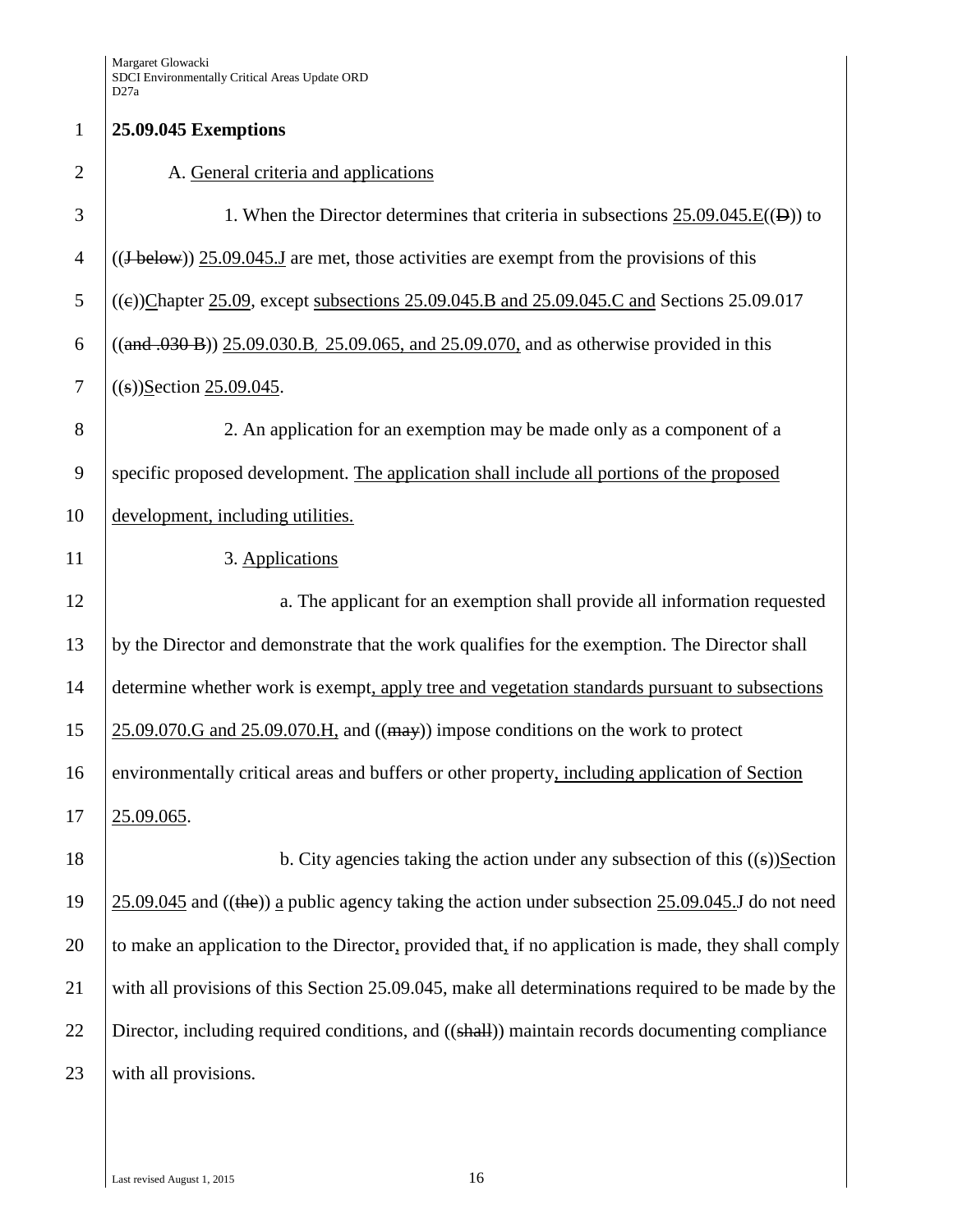| $\mathbf{1}$   | B. All exempt activities shall be undertaken using best management practices( $(\frac{1}{2}$ the)). |
|----------------|-----------------------------------------------------------------------------------------------------|
| $\overline{2}$ | The applicant shall maintain records documenting compliance with this subsection 25.09.045.B.       |
| 3              | C. The enforcement provisions of this $((e))$ Chapter 25.09 apply to all activities exempted        |
| $\overline{4}$ | under this $((s))$ Section 25.09.045. The Director's determination that a violation exists is not   |
| 5              | limited by determinations made by other City agencies or public agencies under subsection           |
| 6              | $((A3b, above))$ 25.09.045.A.3.b.                                                                   |
| 7              | D. For in-water and wetland work, exemptions from the City environmentally critical                 |
| 8              | area requirements does not exempt the work from other required state and federal approvals.         |
| 9              | $((D))E$ . ((Development not within an environmentally critical area))                              |
| 10             | ((1. Development on property the Director determines is not within an                               |
| 11             | environmentally critical area or buffer is exempt from the provisions of this Chapter 25.09))       |
| 12             | Distance from environmentally critical area or buffer. If the Director determines based on the      |
| 13             | distance between the proposed development and the environmentally critical area that the            |
| 14             | proposed action will occur far enough away from any environmentally critical area or buffer on      |
| 15             | the parcel that it will not temporarily or permanently encroach within, alter, or increase the      |
| 16             | impact to the environmentally critical area or buffer then the proposed action is exempt.           |
| 17             | ((2. Development that does not temporarily or permanently encroach within, alter,                   |
| 18             | or increase the impact to the environmentally critical area or buffer on the parcel where the       |
| 19             | development occurs is exempt from the provisions of this Chapter 25.09; if existing development     |
| 20             | that encroaches within or impacts the environmentally critical area or buffer is removed, then      |
| 21             | new development that encroaches within, alters or impacts the environmentally critical area or      |
| 22             | buffer is not exempt.)                                                                              |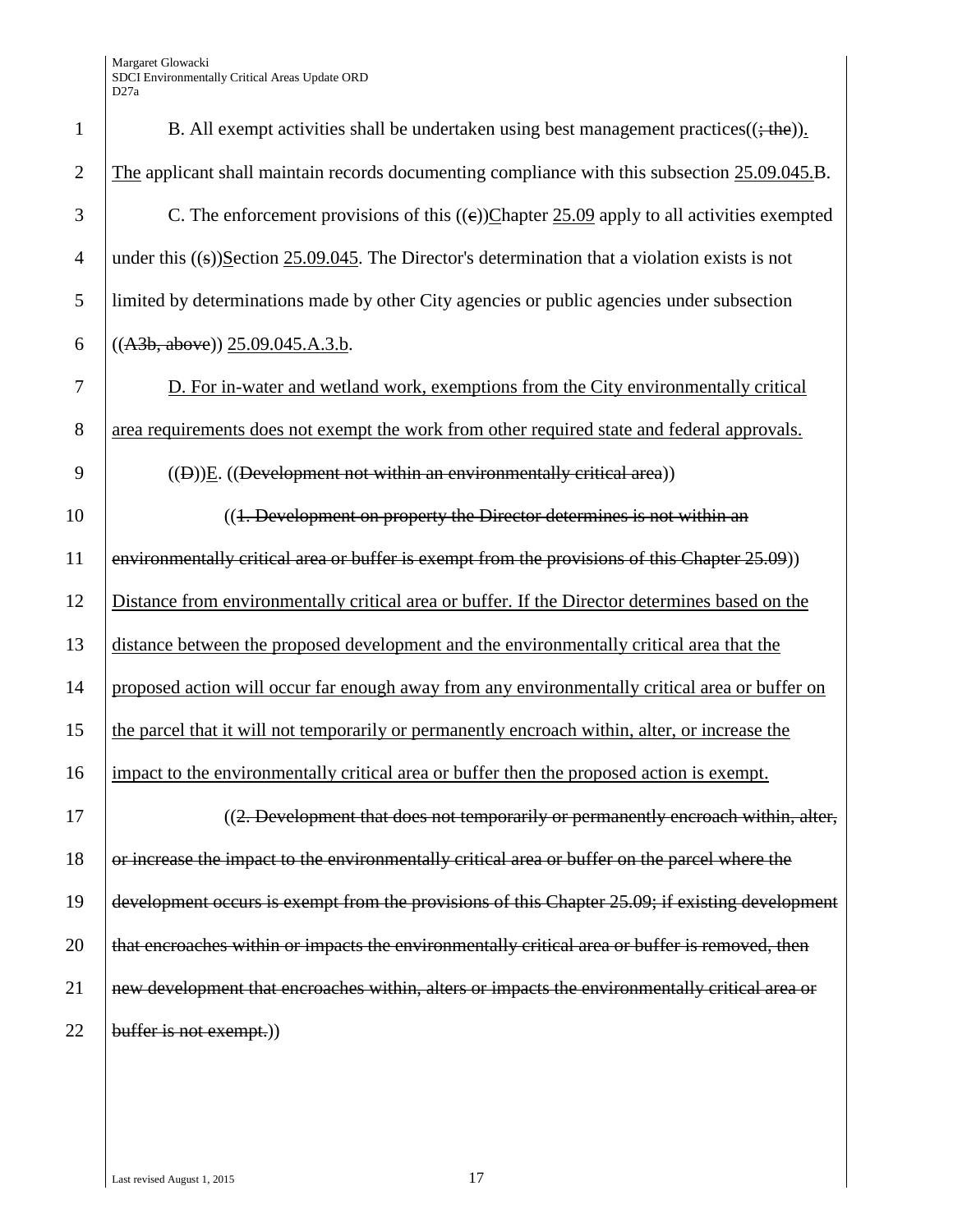| $\mathbf{1}$   | $((E))$ F. Maintenance and repair, or interior renovation and interior structural alteration                |
|----------------|-------------------------------------------------------------------------------------------------------------|
| $\overline{2}$ | or window, siding, or roof replacement of existing development if:                                          |
| 3              | 1. It does not increase the size of the development as determined by the plan view                          |
| $\overline{4}$ | of the project;                                                                                             |
| 5              | 2. It does not increase the impact to, including construction impacts, encroach                             |
| 6              | further within, or further alter an environmentally critical area or buffer; and                            |
| 7              | 3. In any five-year period starting from the effective date of the ordinance                                |
| $8\phantom{1}$ | introduced as Council Bill <b>Exercise</b> , the structural alteration is less than 50 percent of the total |
| 9              | square footage of the existing structure.                                                                   |
| 10             | G. Emergency work                                                                                           |
| 11             | 1. Work that directly relates $((d))$ to ending a condition that:                                           |
| 12             | $((\text{(*)}))$ <u>a.</u> ((is)) Is an immediate threat to the public health, safety, and                  |
| 13             | $welfare((,))$ or creates an immediate risk of damage to public or private property; and                    |
| 14             | $((2))$ ) b. ((requires)) Requires remedial or preventive action in a                                       |
| 15             | timeframe too short to allow compliance with the application, submittal, and approval provisions            |
| 16             | of this $((e))$ Chapter 25.09 ((is exempt from those provisions)), provided that the work is the            |
| 17             | minimum work necessary to end the condition and the work is consistent with the development                 |
| 18             | standards of this $((e))$ Chapter 25.09 to the extent practicable.                                          |
| 19             | 2. Once the Director determines that the condition no longer meets these criteria,                          |
| 20             | all work is subject to the provisions of this $((e))$ Chapter 25.09, including but not limited to its       |
| 21             | application and permitting requirements, its development standards, mitigation for work                     |
| 22             | performed as part of the emergency, and any requirements for technical reports and reviews for              |
| 23             | work that was exempt at the time it was performed.                                                          |
|                |                                                                                                             |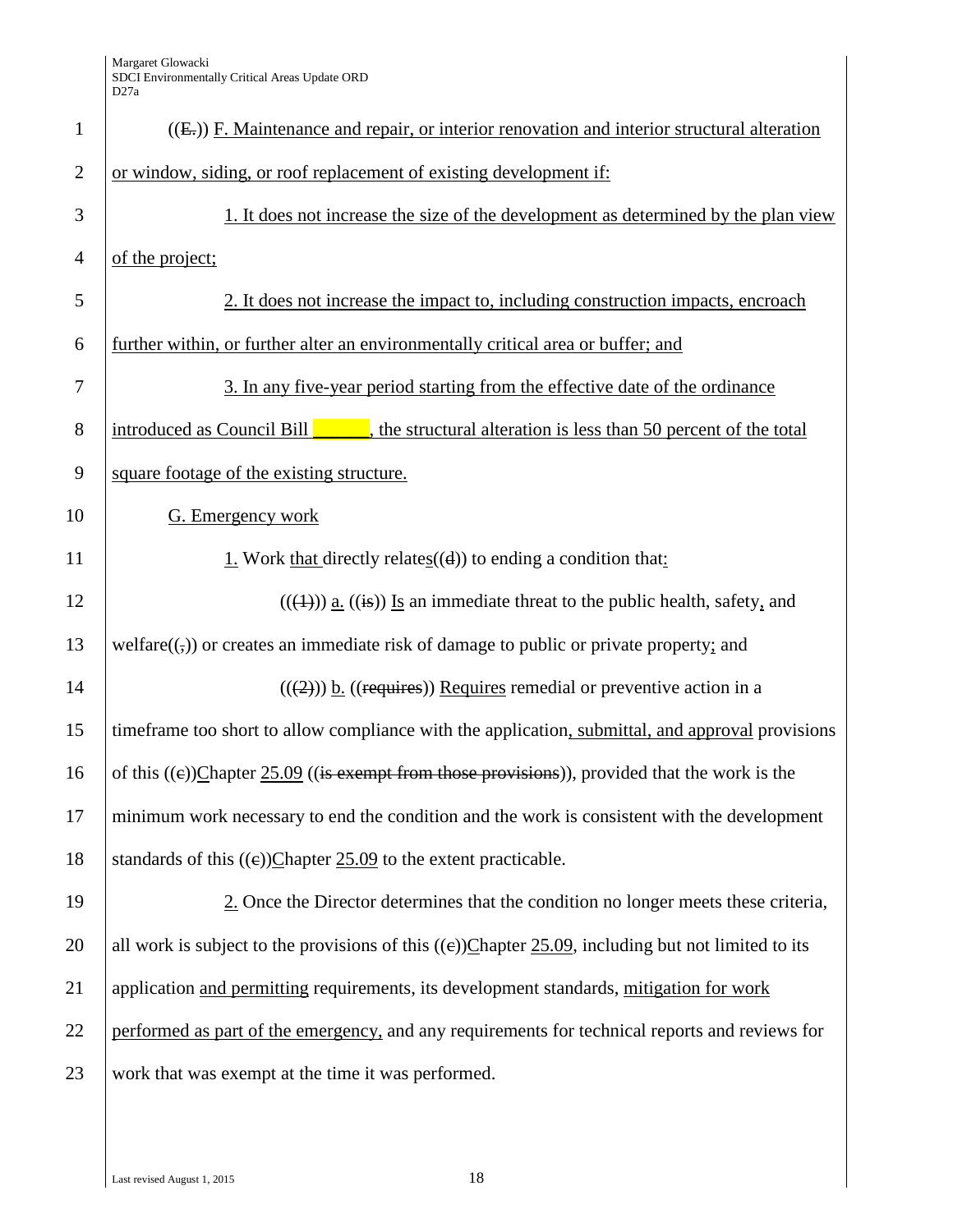| $\mathbf{1}$   | ((F. Maintenance, repair, renovation, or structural alteration of an existing structure that        |
|----------------|-----------------------------------------------------------------------------------------------------|
| $\overline{2}$ | does not increase the impact to, or encroach further within, or further alter an environmentally    |
| 3              | critical area or buffer is exempt from the provisions of this chapter.                              |
| 4              | G. Rebuilding or replacing structures that are destroyed by an act of nature is exempt              |
| 5              | from the provisions of this Chapter 25.09, provided that action toward the rebuilding or            |
| 6              | replacement is commenced within one year of the act of nature, that the rebuilding or               |
| 7              | replacement is diligently pursued, and that the new construction or related activity does not       |
| 8              | further encroach into, or increase the impact to, or further alter an environmentally critical area |
| 9              | or buffer and complies with applicable requirements of Chapter 25.06, Floodplain                    |
| 10             | Development.))                                                                                      |
| 11             | H. Utilities, rights-of-way, public and private enhancement projects, and public trails             |
| 12             | 1. ((The activities)) Activities identified in subsection 25.09.045.H.3. ((below are                |
| 13             | exempt from the provisions of this Chapter 25.09)) if the applicant demonstrates:                   |
| 14             | a. The work is not a prerequisite to other development in an                                        |
| 15             | environmentally critical area or buffer;                                                            |
| 16             | b. No practicable alternative to the work with less impact on the                                   |
| 17             | environmentally critical area or buffer exists pursuant to subsection 25.09.065.B.1.a; and          |
| 18             | c. The work does not pose an unreasonable threat to the public health,                              |
| 19             | safety, or welfare( $(\tau)$ ) or to the environment, on or off the property.                       |
| 20             | 2. The Director's decision shall:                                                                   |
| 21             | a. $((i))$ Include the approved location and limits of the work; $((and))$                          |
|                |                                                                                                     |
|                |                                                                                                     |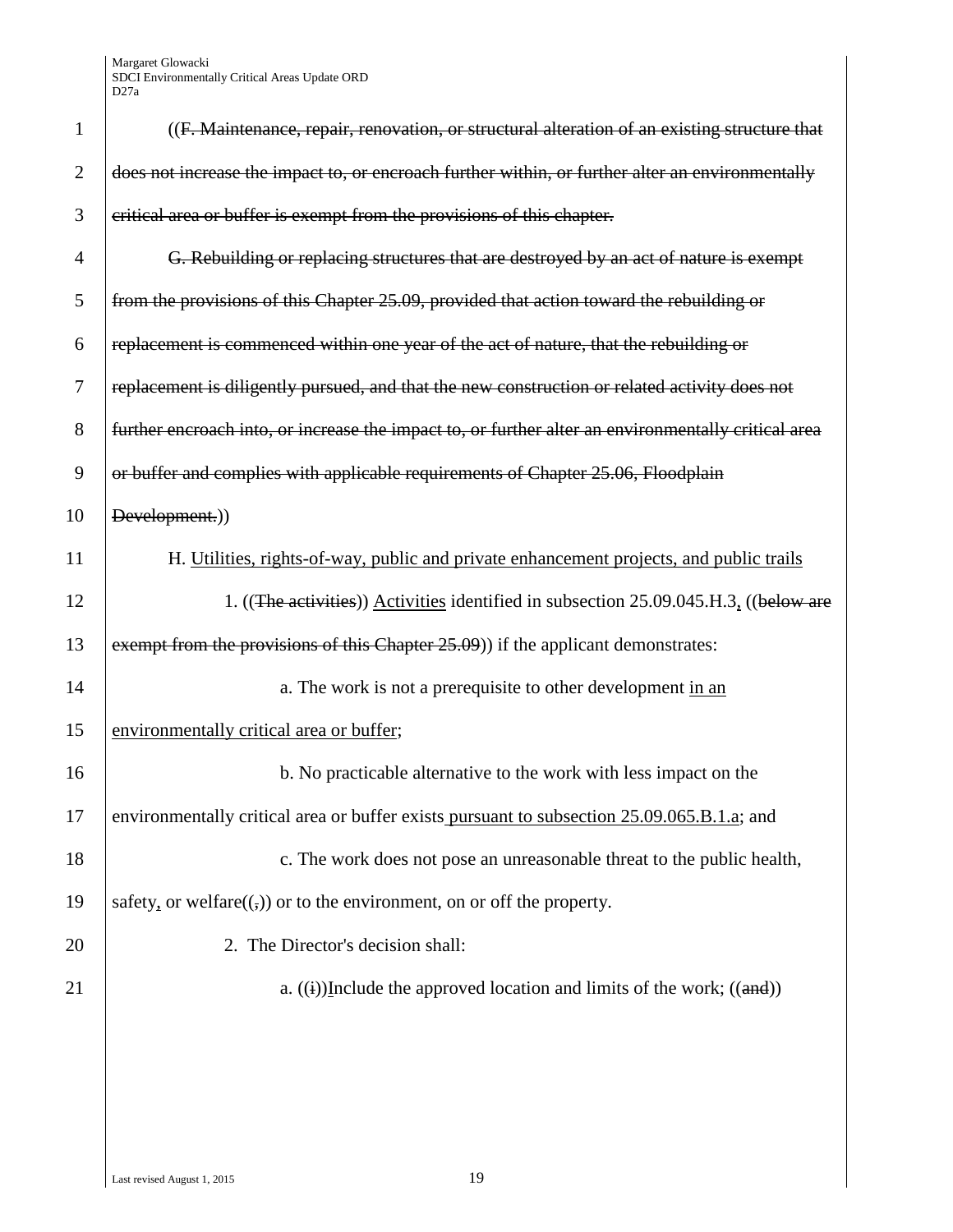| $\mathbf{1}$   | b. $((f))$ Require the application of mitigation standards as set out in Section                         |
|----------------|----------------------------------------------------------------------------------------------------------|
| $\overline{2}$ | $25.09.065$ and include specific mitigation measures for all impacts to $((\text{all}))$ environmentally |
| 3              | critical areas and ((their)) buffers before, during, and after construction; and                         |
| $\overline{4}$ | c. $((r))$ Require special inspection at the Director's discretion.                                      |
| 5              | 3. The provisions of this subsection 25.09.045. H apply to the following activities:                     |
| 6              | a. Relocation of electric facilities, lines, equipment, or appurtenances, not                            |
| $\tau$         | including substations, with an associated voltage of 55,000 volts or less only when required by a        |
| 8              | governmental agency;                                                                                     |
| 9              | b. Relocation of natural gas, cable communications, gas, telephone                                       |
| 10             | facilities, and public utility lines, pipes, mains, equipment, or appurtenances only when required       |
| 11             | by a governmental agency;                                                                                |
| 12             | c. Installation or construction in improved public road rights-of-way, and                               |
| 13             | replacement, operation, or alteration, of all electric facilities, lines, equipment, or appurtenances,   |
| 14             | not including substations, with an associated voltage of 55,000 volts or less;                           |
| 15             | d. Installation or construction in improved public road rights-of-way, and                               |
| 16             | replacement, operation, repair, or alteration of all natural gas, cable communications, telephone        |
| 17             | facilities, and public utility lines, pipes, mains, equipment, or appurtenances;                         |
| 18             | e. Public or private projects designed exclusively to enhance ecological                                 |
| 19             | function in the Shoreline District or to enhance ((riparian corridors, and)) fish and wildlife           |
| 20             | habitat conservation areas, wetlands, and ((their)) wetland buffers, including stormwater-related        |
| 21             | functions, that require either a Hydraulic Project Approval from the Washington Department of            |
| 22             | Fish and Wildlife, Section 401 Certification or a Section 404 permit under the federal Clean             |
| 23             | Water Act from the Washington State Department of Ecology or United States Army Corps of                 |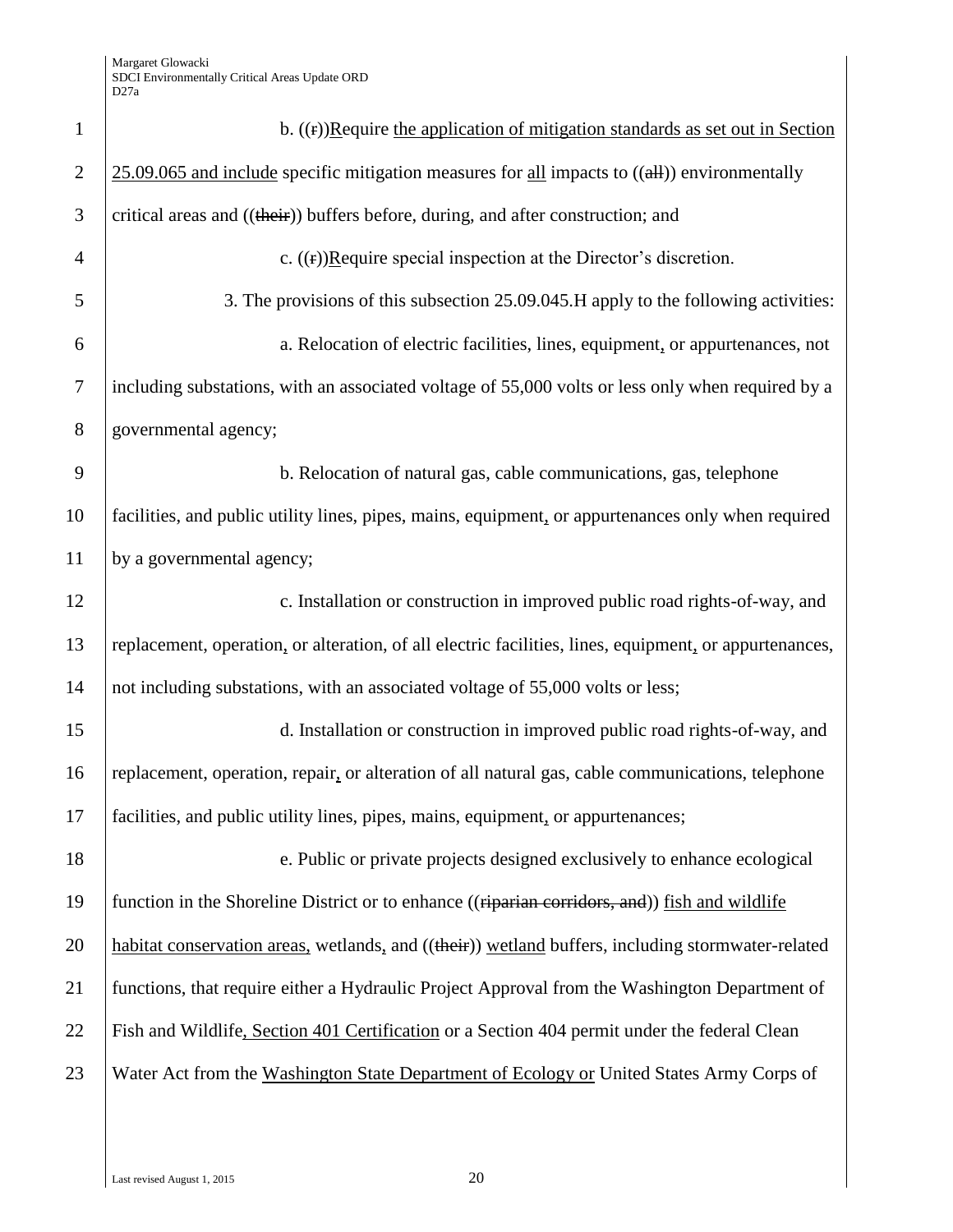| $\mathbf{1}$     | Engineers, respectively, or any project funded by the Aquatic Habitat Matching Grant program,            |
|------------------|----------------------------------------------------------------------------------------------------------|
| $\overline{2}$   | established by City Council Resolution 30719 $((,))$ : and                                               |
| 3                | f. Public projects if the purpose for the intrusion into the environmentally                             |
| $\overline{4}$   | critical area or buffer is to benefit( $(s)$ ) the public's passive enjoyment of the environmentally     |
| 5                | critical area, such as, but not limited to, walking trails providing access to a creek or wetland        |
| 6                | area, when located and designed to $((\text{keep}))$ minimize environmental disturbance $((\text{to a})$ |
| $\boldsymbol{7}$ | minimum)) and adverse impacts to the environmentally critical area and buffer. The applicant             |
| 8                | shall protect vegetation and trees pursuant to a tree and vegetation plan consistent with best           |
| 9                | management practices. The plan shall be prepared by a qualified environmental professional               |
| 10               | ((expert)) with experience related to the type of environmentally critical area or buffer where          |
| 11               | work will occur. In landslide-prone areas the plan shall also be approved by a geotechnical              |
| 12               | engineer ((or geologist)) licensed in the State of Washington with experience in analyzing               |
| 13               | geological hazards related to slope stability and tree and vegetation removal on steep slope $((s))$     |
| 14               | erosion hazard areas. Trail projects shall be:                                                           |
| 15               | 1) Limited to pervious surface or raised boardwalk, using non-                                           |
| 16               | treated wood or other non-toxic material;                                                                |
| 17               | 2) No more than 5 feet wide;                                                                             |
| 18               | 3) For pedestrian use only;                                                                              |
| 19               | 4) Located in the outer 25 percent of the wetland buffer area; and                                       |
| 20               | 5) Located to avoid removal of trees.                                                                    |
| 21               | I. Structure maintenance of existing public facilities and utilities. ((Normal and routine               |
| 22               | e))O peration, maintenance, remodeling, repair, and removal of existing public facilities and            |
| 23               | utilities, if these activities are normal and routine ((is exempt from the provisions of this chapter    |
|                  |                                                                                                          |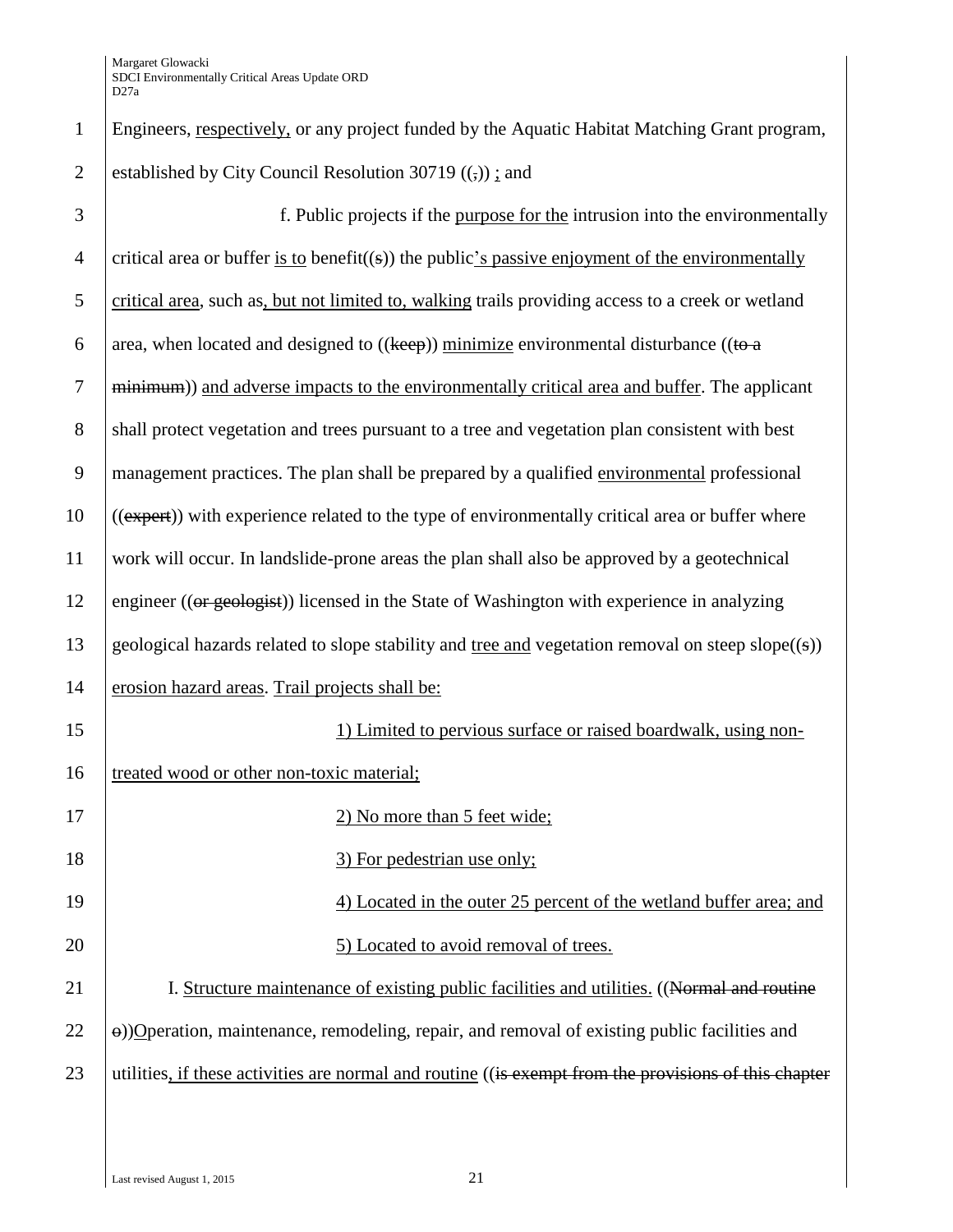3 J. Tree and vegetation maintenance in publically owned areas by public agencies. 4 Normal and routine  $((a))$  pruning,  $((b))$  tree and vegetation maintenance  $((and *management*)),$ 5 forest thinning for forest health, and  $((\epsilon))$  revegetation using native trees and vegetation ((are 6 exempt from the provisions of this chapter when) if these activities are normal and routine and 7 they do not result in substantial disturbance or adverse impacts of environmentally critical areas 8 or buffers, and  $((\text{when}))$  they are carried out in parks, public utility  $((\text{right of ways}))$  rights-of-9 way, and publicly owned open spaces by the public agencies( $(\frac{1}{2} \frac{1}{2}$  metal  $\frac{1}{2}$  metal  $\frac{1}{2}$  metal  $\frac{1}{2}$  metal  $\frac{1}{2}$  metal  $\frac{1}{2}$  metal  $\frac{1}{2}$  metal  $\frac{1}{2}$  metal  $\frac{1}{2}$  metal  $\frac{1}{2}$ 10 are responsible for them.

11 K. Site investigative work. Minor site investigative work, such as surveys, soil logs, 12 percolation tests, and other related activities, if ((such activities do)) it does not exceed grading 13 that is exempt under ((the Grading Code,)) Chapter  $22.170$ (( $\overline{.}$  In every case,)) and impacts to the 14 environmentally critical area and buffer  $((shall be))$  are minimized, and disturbed areas  $((shall$  $15$  be)) are immediately restored.

16 Section 8. Section 25.09.050 of the Seattle Municipal Code, enacted by Ordinance 17 122050, is renumbered 25.09.042 and further amended to read as follows:

18 **25.09.0((50))42 City projects((.))**

19 (("City project" means all work described in Section 25.09.015 that is undertaken by a 20 Gity agency.)) A City project shall comply with all provisions of this  $((e))$ Chapter 25.09 unless 21 the project is exempt under Section 25.09.045.

22 Section 9. A new Section 25.09.052 of the Seattle Municipal Code is added as follows:

23 **25.09.052 Replacing structures in environmentally critical areas and buffers**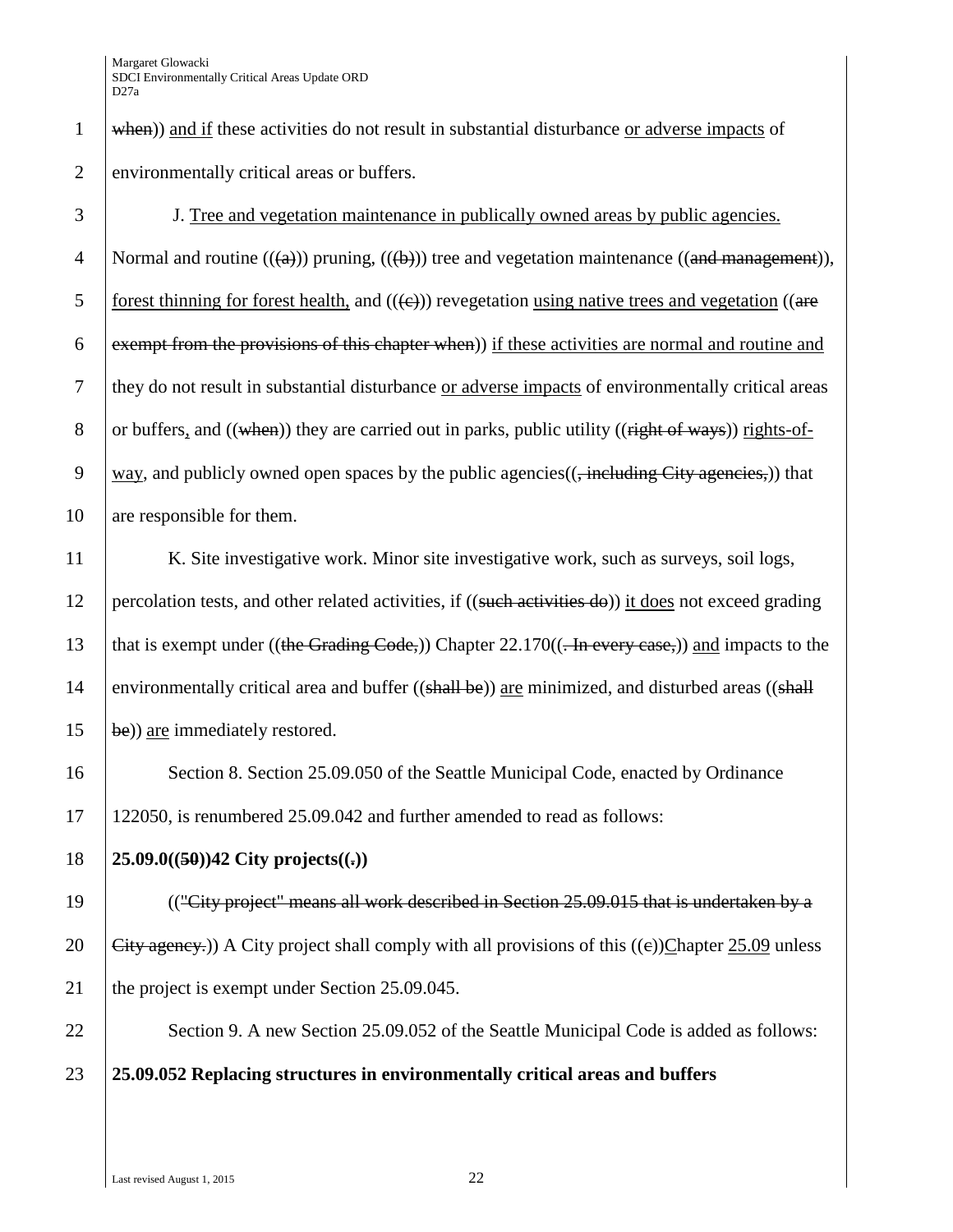| $\mathbf{1}$   | A. Replacing structures destroyed by acts of nature and other acts beyond the control of          |
|----------------|---------------------------------------------------------------------------------------------------|
| $\overline{2}$ | the owner excluding normal deterioration                                                          |
| 3              | 1. Replacing any structure destroyed by acts of nature is allowed if it complies                  |
| $\overline{4}$ | with the following provisions:                                                                    |
| 5              | a. The replacement is located within the same footprint as and does not                           |
| 6              | exceed the height of the destroyed structure;                                                     |
| 7              | b. The replacement does not increase the impact to or further alter an                            |
| 8              | environmentally critical area or buffer;                                                          |
| 9              | c. Action toward the replacement is commenced within one year of the                              |
| 10             | destruction of the structure;                                                                     |
| 11             | d. A permit application for the replacement is submitted within two years;                        |
| 12             | and                                                                                               |
| 13             | e. The replacement is diligently pursued.                                                         |
| 14             | 2. A structure that is replaced and activities related to replacing the structure shall:          |
| 15             | a. Comply with restrictions on flood hazard areas reconstruction, if the                          |
| 16             | structure is located in a flood-prone area; and                                                   |
| 17             | b. Comply with the development standards for the environmentally critical                         |
| 18             | area and buffer in which it is located to the maximum extent feasible, including requirements for |
| 19             | access and shall comply with the standards in Sections 25.09.060, 25.09.065, and 25.09.070.       |
| 20             | B. Replacing a single-family residence voluntarily in wetlands, wetland buffers, and fish         |
| 21             | and wildlife habitat conservation areas                                                           |
|                |                                                                                                   |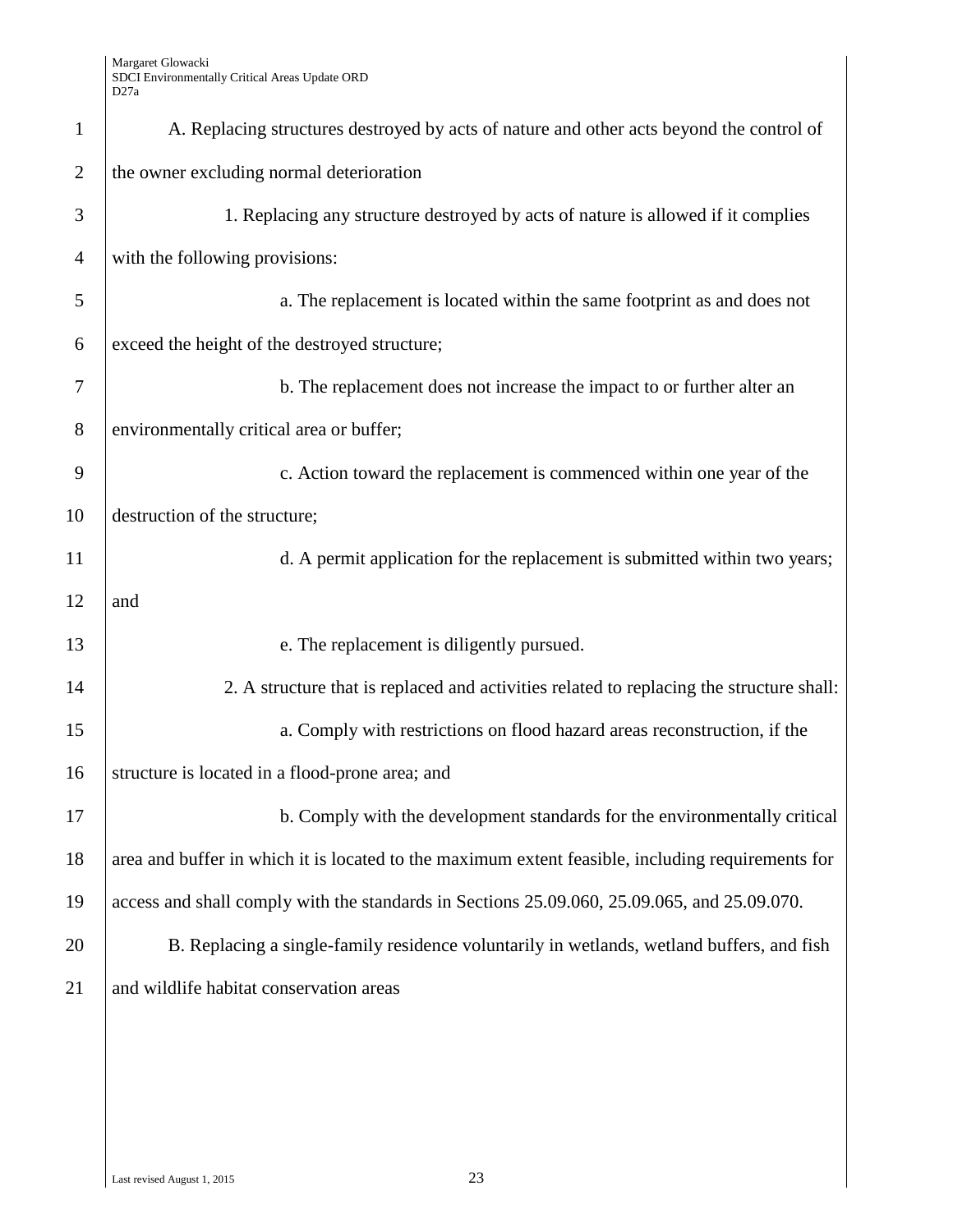| $\mathbf{1}$   | 1. Replacing a single-family residence and its access is allowed in wetlands,                                     |
|----------------|-------------------------------------------------------------------------------------------------------------------|
| $\overline{2}$ | wetland buffers, and fish and wildlife habitat conservation areas if the replacement complies with                |
| 3              | the following:                                                                                                    |
| $\overline{4}$ | a. The area of the footprint of the replaced residence and existing garage                                        |
| 5              | does not exceed that of the current residence and current garage;                                                 |
| 6              | b. The proposed access does not exceed the width and length of necessary                                          |
| $\tau$         | access; and                                                                                                       |
| 8              | c. Lot size                                                                                                       |
| 9              | 1) Riparian watercourse and wetlands. For a single family                                                         |
| 10             | residence located over a riparian watercourse or built in a wetland, the replaced residence and                   |
| 11             | necessary access meets wetland buffer or riparian management area requirements to the                             |
| 12             | maximum extent feasible; or                                                                                       |
| 13             | 2) For all other property, the lot does not have sufficient area to                                               |
| 14             | site a residence with the same area of footprint as existed on the effective date of the ordinance                |
| 15             | introduced as Council Bill $\boxed{\phantom{a}}$ , plus necessary access, consistent with the regulations for the |
| 16             | applicable environmentally critical area and buffer, including reducing the yard and setback                      |
| 17             | requirements for front and rear yards in Title 23 under Section 25.09.280, except subsection                      |
| 18             | 25.09.280.B.2, to the minimum necessary to accommodate the residence and necessary access.                        |
| 19             | d. The site for the residence, necessary access, and utilities has the least                                      |
| 20             | impact on the functions and values of the environmentally critical area.                                          |
| 21             | 2. Replacing a single-family residence and necessary access and activities related                                |
| 22             | to replacing the residence and necessary access shall:                                                            |
|                |                                                                                                                   |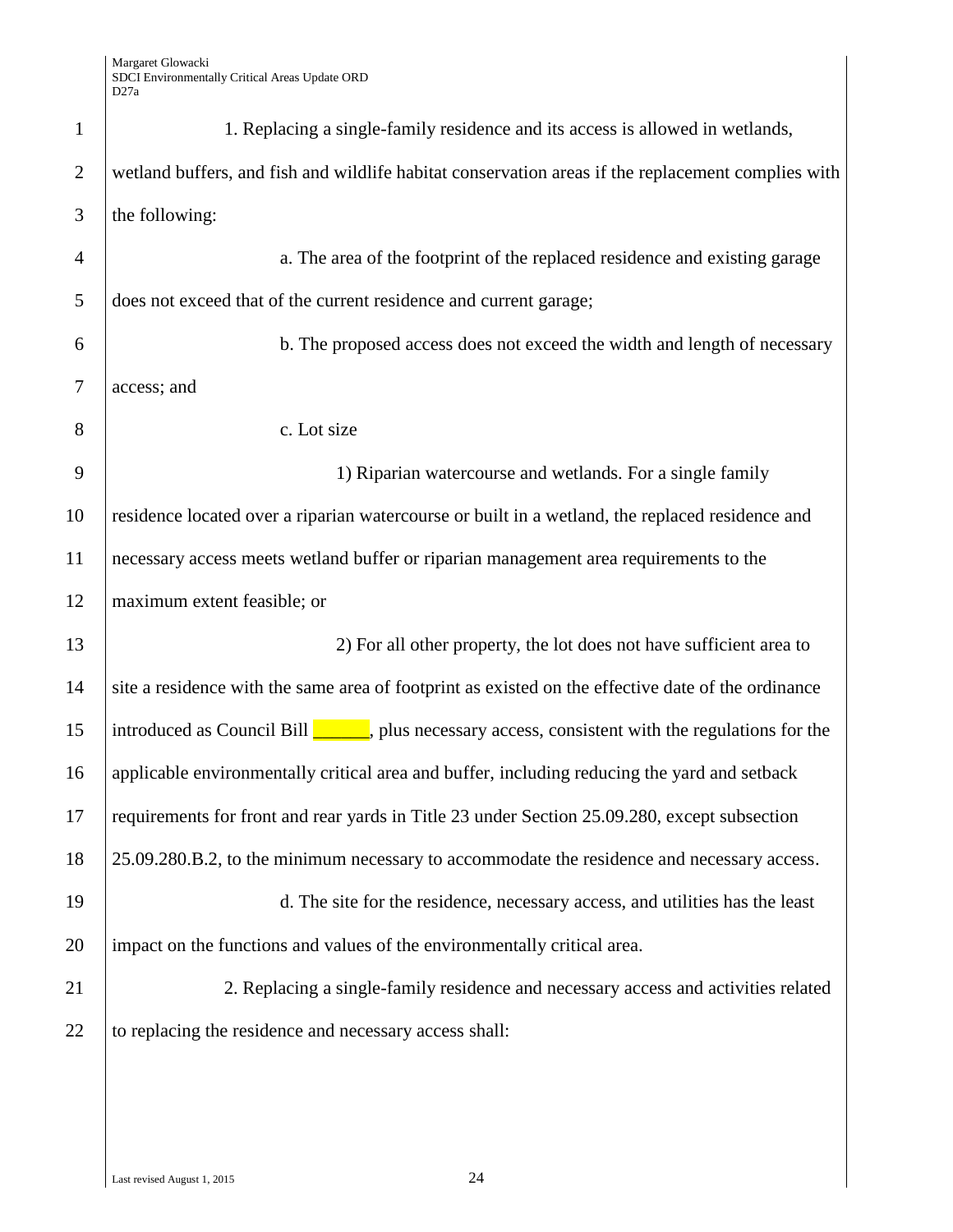| $\mathbf{1}$   | a. Comply with restrictions on flood hazard areas reconstruction, if the                            |
|----------------|-----------------------------------------------------------------------------------------------------|
| $\overline{2}$ | structure is located in a flood-prone area;                                                         |
| 3              | b. Comply with the development standards for the environmentally critical                           |
| $\overline{4}$ | area and buffer in which it is located to the maximum extent feasible; and                          |
| 5              | c. Mitigate impacts to the functions and values of the environmentally                              |
| 6              | critical area and buffers, in compliance with Section 25.09.065, including any impacts caused by    |
| $\tau$         | removing the residence from its original location, runoff from impervious surfaces and/or           |
| 8              | replacing any portion of the residence within the environmentally critical area or buffer.          |
| 9              | Section 10. Section 25.09.055 of the Seattle Municipal Code, last amended by Ordinance              |
| 10             | $124447$ , is repealed:                                                                             |
| 11             | $((25.09.055 Small$ project waiver                                                                  |
| 12             | A. The Director may approve new accessory structures or additions to existing structures            |
| 13             | in the environmentally critical areas and buffers listed in subsection 25.09.055.A.2, if no         |
| 14             | construction occurs over or in a water course, water body, or wetland, and if the applicant         |
| 15             | demonstrates the proposal meets the following criteria:                                             |
| 16             | 1. The new accessory structure or addition to an existing structure is on a lot that                |
| 17             | has been in existence as a legal building site prior to October 31, 1992.                           |
| 18             | 2. The development does not exceed 150 square feet in riparian management                           |
| 19             | areas or in wetland buffers, 300 square feet in steep slope areas or buffers, or 750 square feet in |
| 20             | landslide-prone (except steep slope) areas, all calculated cumulatively from October 31, 1992.      |
| 21             | When the new accessory structure or addition to an existing structure is on a lot that is or has    |
| 22             | been held in common ownership with a contiguous lot and the lots are or have been used for a        |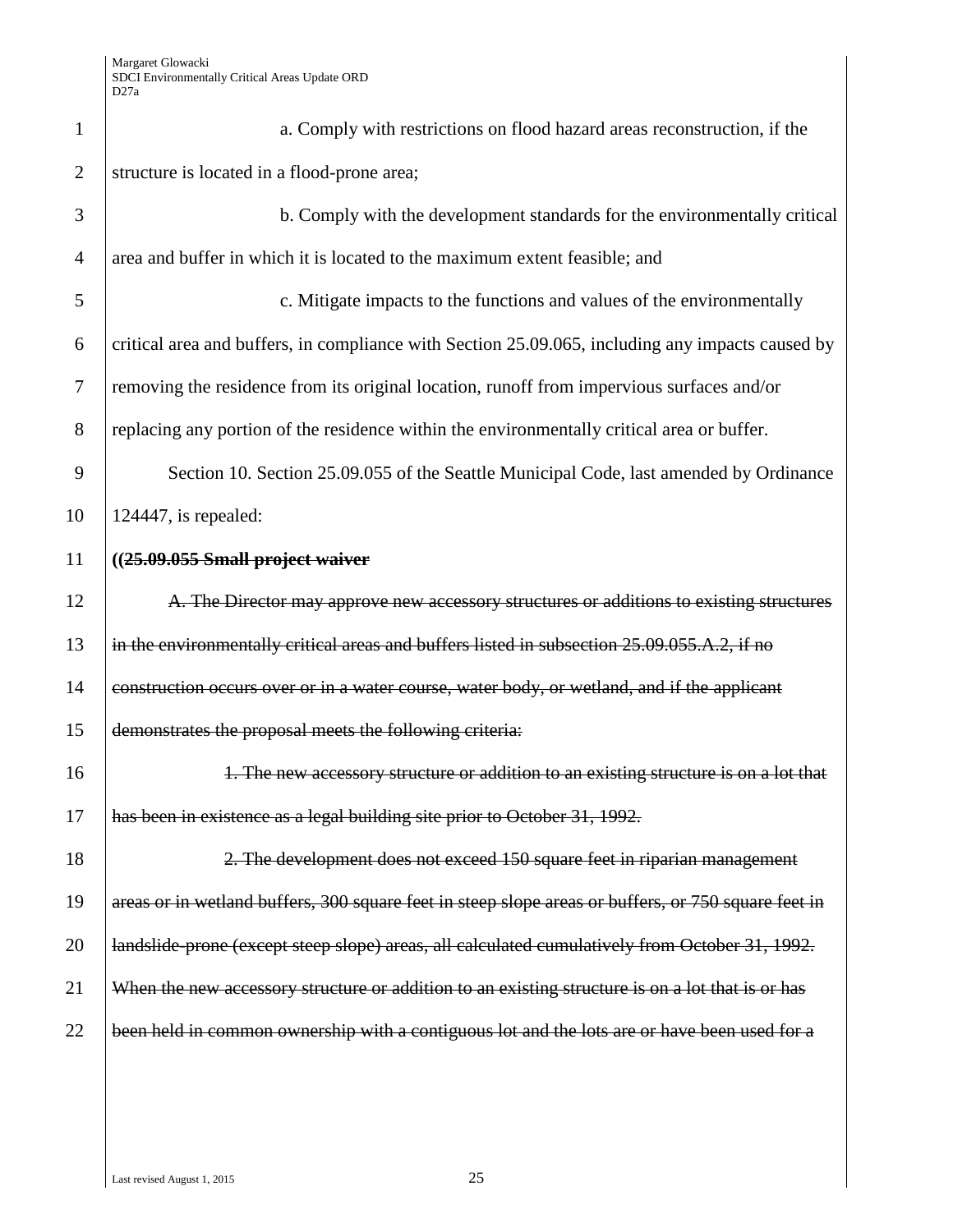| 1              | single principal use or for a principal use and accessory use, the limitation applies to the entire   |
|----------------|-------------------------------------------------------------------------------------------------------|
| 2              | site.                                                                                                 |
| 3              | 3. It is not possible to build the accessory structure or addition to an existing                     |
| $\overline{4}$ | structure for the intended purpose out of the environmentally critical area or buffer.                |
| 5              | 4. The location of the accessory structure or addition to an existing structure keeps                 |
| 6              | impact on the environmentally critical area and buffer to a minimum.                                  |
| 7              | 5. In landslide-prone areas the Director may require a soils report prepared by a                     |
| 8              | qualified geotechnical engineer or geologist licensed by the State of Washington demonstrates         |
| 9              | that it is safe to construct the new accessory structure or the addition to an existing structure.    |
| 10             | 6. In steep slope areas or buffers, and in all other landslide-prone areas, the new                   |
| 11             | accessory structure or addition to an existing structure subject to waiver under this Section         |
| 12             | 25.09.055 shall not include retaining walls or drainage features.                                     |
| 13             | <b>B.</b> Director's decision                                                                         |
| 14             | 1. The Director shall require the use of fencing with a highly durable protective                     |
| 15             | barrier during the construction to protect the remainder of the environmentally critical area         |
| 16             | $and/or$ buffer.                                                                                      |
| 17             | 2. The Director shall require planting native vegetation in an area equal in size to                  |
| 18             | the area of any native vegetation in a riparian corridor, wetland buffer, steep slope, or steep slope |
| 19             | buffer that is removed or adversely impacted by the development. Any invasive species shall be        |
| 20             | removed from the planting area. The planting area shall be on site and, whenever possible, in the     |
| 21             | same environmentally critical area or buffer. When this is not possible, the Director shall           |
| 22             | authorize all or a portion of the planting to be outside the environmentally critical area or buffer  |
| 23             | or on another parcel, when the Director determines this will mitigate the impact.                     |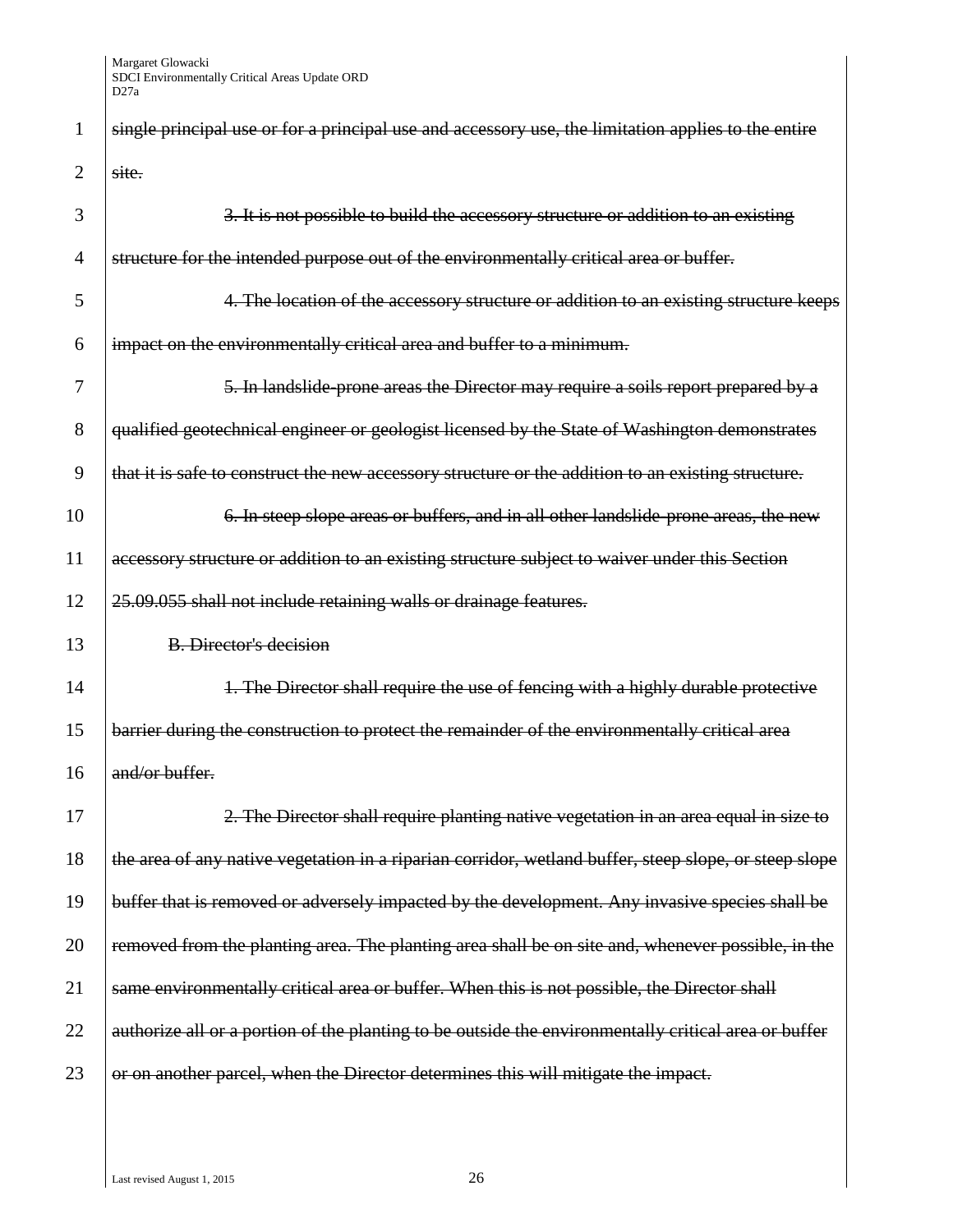| $\mathbf{1}$   | 3. The Director shall require additional measures to protect the remainder of the                         |
|----------------|-----------------------------------------------------------------------------------------------------------|
| $\overline{2}$ | environmentally critical area and/or buffer.))                                                            |
| 3              | Section 11. Section 25.09.060 of the Seattle Municipal Code, last amended by Ordinance                    |
| $\overline{4}$ | 124447, is amended as follows:                                                                            |
| 5              | 25.09.060 General development standards                                                                   |
| 6              | The following general development standards apply to development on parcels containing                    |
| $\tau$         | environmentally critical areas or ((their)) buffers, except as specifically provided in this Chapter      |
| 8              | 25.09:                                                                                                    |
| 9              | A. Any required non-disturbance area shall be legibly shown and described on the site                     |
| 10             | plan, and a covenant shall be required as set out in Section 25.09.335.                                   |
| 11             | B. The project shall avoid adverse impacts from development on environmentally critical                   |
| 12             | areas and buffers(( <del>, and the</del> )). The Director shall restrict developmental coverage and       |
| 13             | construction activity areas to the most environmentally suitable, naturally stable, and least             |
| 14             | sensitive portion of the site in order to protect the ecological functions and values of wetlands         |
| 15             | and fish and wildlife habitat conservation areas, prevent erosion from development on steep               |
| 16             | slope erosion hazard areas, and protect the public health, safety, and welfare in landslide-prone $((, )$ |
| 17             | Hiquefaction-prone,)) and flood-prone areas. Grading activities and impervious surfaces that may          |
| 18             | impact environmentally critical areas or buffers shall be kept to a minimum and ((limited to))            |
| 19             | occur only in areas approved by the Director. Mitigation pursuant to Section 25.09.065 is                 |
| 20             | required for wetlands, fish and wildlife habitat conservation areas, and steep slope erosion hazard       |
| 21             | areas.                                                                                                    |
| 22             | C. Driveways and utility corridors that may impact environmentally critical areas or                      |

23 buffers shall be kept to a minimum through the use of common access drives and corridors where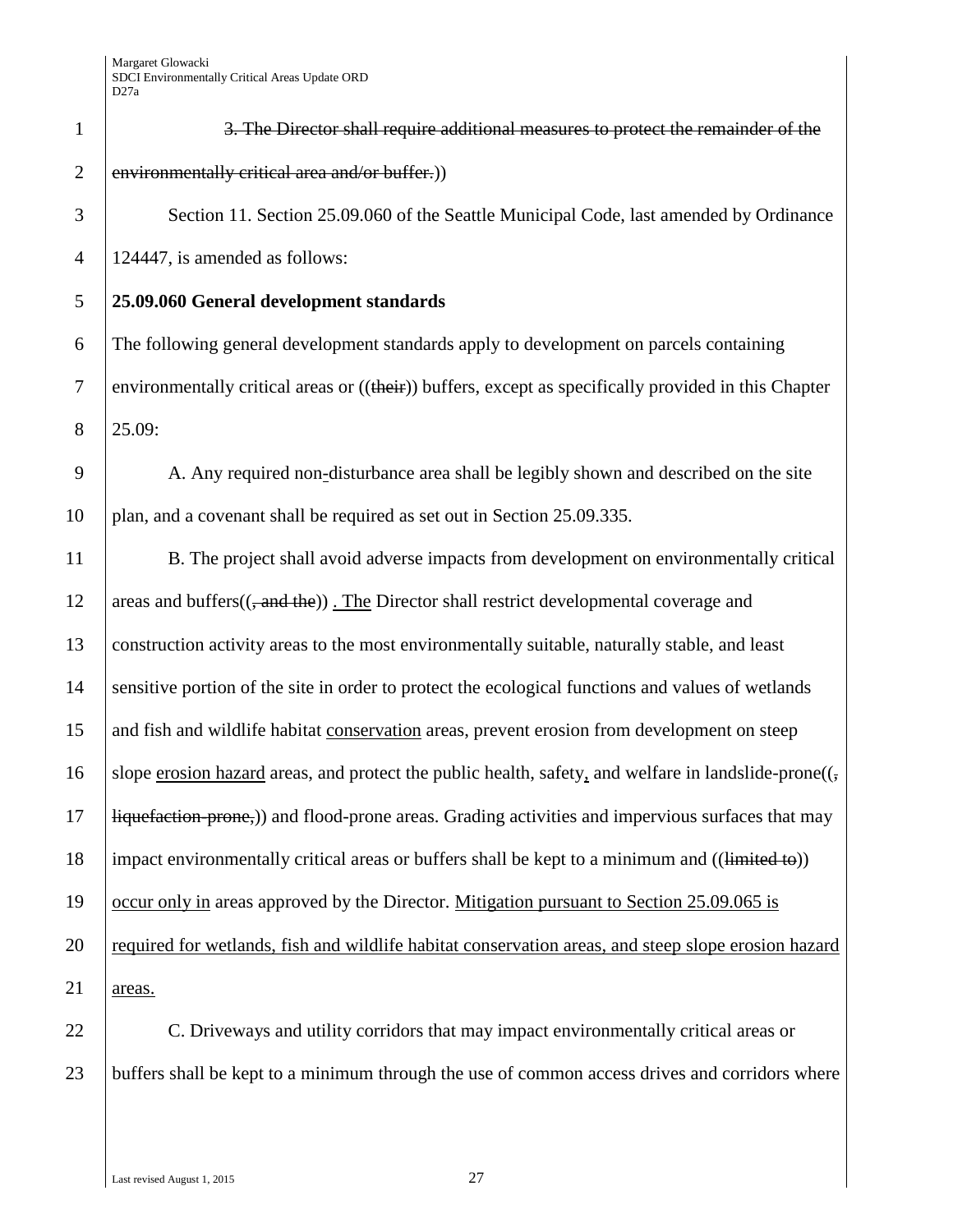1 feasible. Roads, walkways, and parking areas should be designed parallel to topographic 2 contours with consideration given to maintaining consolidated areas of natural topography and 3 trees and vegetation. Access shall be located in a way that keeps impacts to environmentally 4 critical areas and buffers to a minimum.

5 D. All buffers and designated non-disturbance areas shall be fenced with a highly visible 6 and durable protective barrier during construction to prevent access and to protect 7 environmentally critical areas.

8 E. All site clearing on the lot that may impact environmentally critical areas or buffers 9 shall be carried out in stages just prior to construction, and cleared areas shall be kept to the 10 minimum for construction. Revegetation shall occur after the particular phase of construction is 11 completed and shall comply with Sections 25.09.065 and 25.09.070 as appropriate. ((When)) If 12 required by the Director, a tree and  $((\mathbf{r}\mathbf{e}))$ vegetation plan shall establish a staged vegetation 13 removal and replacement program that keeps the amount of exposed soil during and after 14 construction to a minimum, amends the soils if necessary to improve plant survival in the areas 15 to be replanted, and complies with Sections 25.09.065 and 25.09.070. In drier months, temporary 16 surface irrigation or temporary installation of intermediate plantings may be required until 17 weather or seasonal conditions permit installation of the permanent plantings.

18 F. Construction activity on the lot that may impact environmentally critical areas or 19 buffers shall adhere to a prepared schedule and mitigation plan approved by the Director prior to 20 the start of construction. This schedule and mitigation plan shall include, but not be limited to, a 21 Schedule for compliance with project conditions, limits of construction and work activities, 22 equipment to be used, start and duration of each phase, work sequencing, and shall include the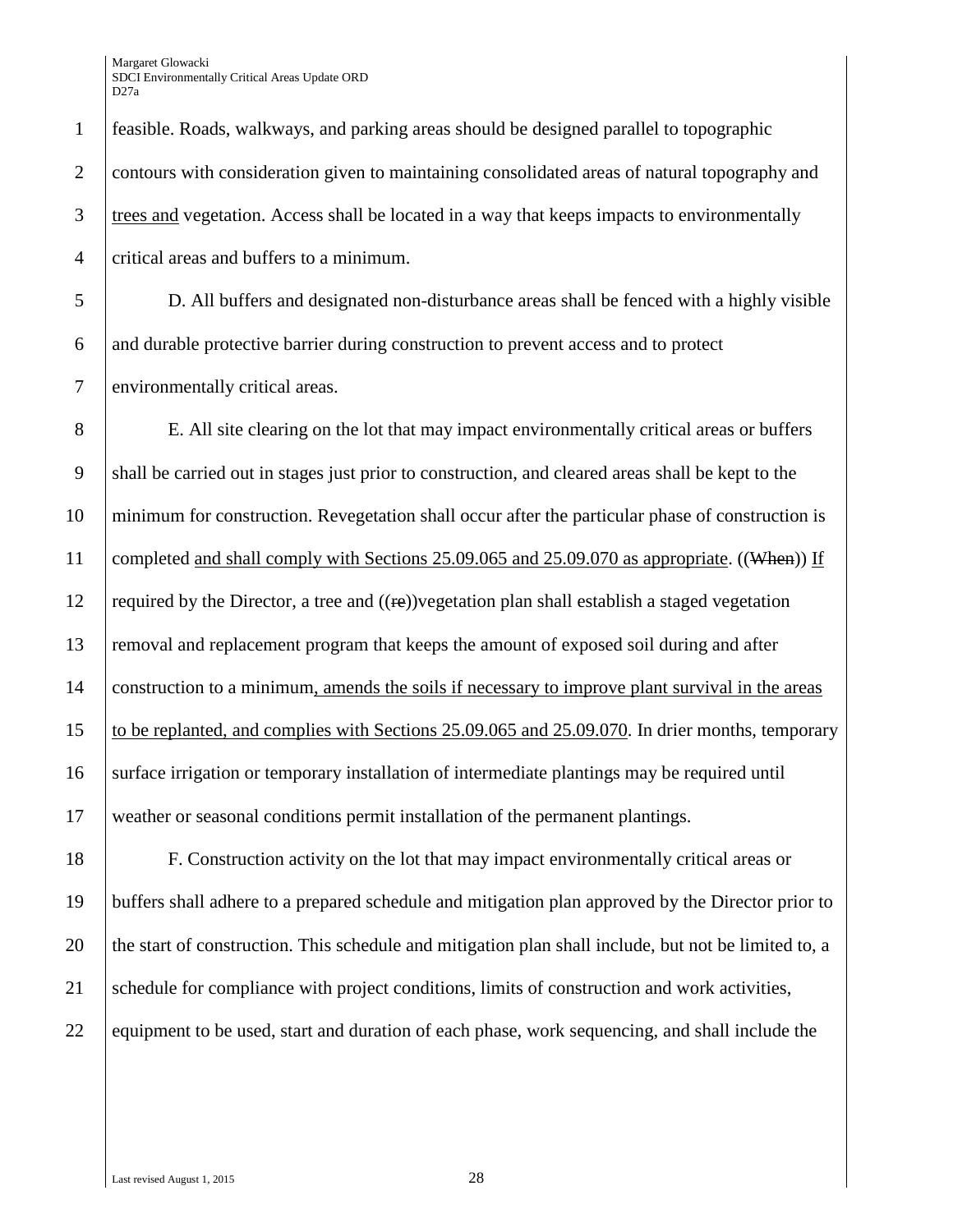1 design, implementation, maintenance, and monitoring of mitigation requirements to prevent 2 erosion, siltation, and destruction of trees and vegetation.

 G. All grading in environmentally critical areas shall be completed or stabilized by 4 Coctober  $31((\pm \mathbf{i}))$  of each year unless the applicant demonstrates to the satisfaction of the Director based on approved technical analysis that no environmental harm or safety problems would 6 result from grading between October 31((st)) and April 1((st)). This provision does not apply to grading in liquefaction-prone areas, peat settlement prone areas, and abandoned landfills ((environmentally critical areas)) unless the parcel contains another environmentally critical area. H. Best management practices shall be used for all construction activity on parcels with ((or adjacent to environmentally critical areas or buffers)) landslide prone areas, steep slope erosion hazard areas, fish and wildlife habitat conservation areas, wetlands, or wetland buffers to 12 prevent sediment and other pollutants from entering ((the riparian corridor watercourses or other fish and wildlife habitat conservation areas) any of the environmentally critical areas or buffers 14 in this subsection 25.09.060.H on or off the property. Best management practices include, but are not limited to, installation of siltation barriers, diversion measures, slope drains, and structural, vegetative stabilization techniques and other methods prescribed in Chapters 22.800 through  $17 \quad 22.808((, the **Stormwater Code**)).$ 

18 I. The Director may require an erosion control plan ((and a tree and revegetation plan 19 when erosion potential is severe) when ground disturbance has the potential to cause erosion. 20 The erosion control plan shall be consistent with best management practices, and best 21 management practices shall be followed in implementing it. ((The tree and revegetation plan 22  $\parallel$  shall be prepared by a qualified professional with landscaping, plant ecology and botany 23 education and experience. All revegetation shall consist of native vegetation.)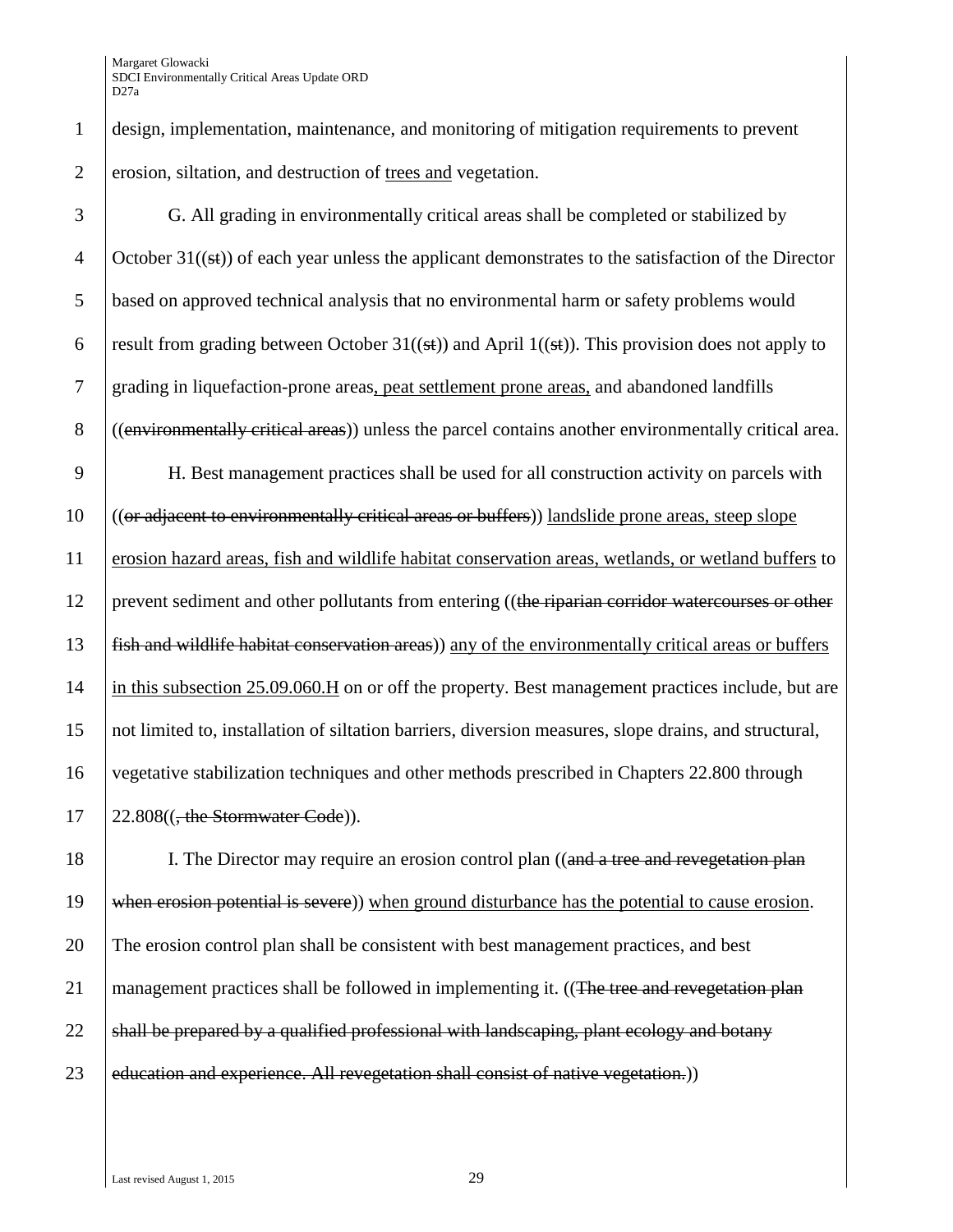| $\mathbf{1}$   | J. The site, including developmental coverage and construction activity areas, shall be       |
|----------------|-----------------------------------------------------------------------------------------------|
| $\overline{2}$ | managed in a manner sufficient to control stormwater and prevent erosion during construction, |
| 3              | ((and shall be revegetated to promote stormwater control and prevent erosion after            |
| $\overline{4}$ | eonstruction,) consistent with Chapters 22.800 through 22.808((, the Stormwater Code)) and    |
| 5              | associated Director's Rules.                                                                  |
| 6              | K. When calculating detention requirements, all disturbed areas on the site shall be          |
| $\overline{7}$ | calculated as developmental coverage, including revegetated areas, excluding enhanced or      |
| 8              | restored areas $((as))$ approved by the Director.                                             |
| 9              | L. ((Pesticides and fertilizers shall not be applied within (50) feet of a riparian corridor  |
| 10             | watercourse, wetland or shoreline except as allowed by the Director for the following         |
| 11             | circumstances and when allowed pesticide applications will be done by a licensed applicator:  |
| 12             | 1. The state or local Health Department recommends or directs their use to                    |
| 13             | address a threat to public health, or                                                         |
| 14             | 2. A county, state, or federal agency with jurisdiction directs their use for control         |
| 15             | of a state listed noxious weed or plant pests covered by the Washington State Department of   |
| 16             | Agriculture plant pest program, and when non-chemical alternatives have been evaluated, or    |
| 17             | 3. When the Director determines the applicant has demonstrated that the use will              |
| 18             | have no adverse impact to fish and wildlife. Such a determination may be in the form of       |
| 19             | concurring that the applicant has developed best management practices or an integrated pest   |
| 20             | management plan consistent with standards developed by the Director, or                       |
| 21             | 4. When the Director has determined that use of a pesticide to control invasive               |
| 22             | plants would have less overall environmental impact than other control strategies, or         |
|                |                                                                                               |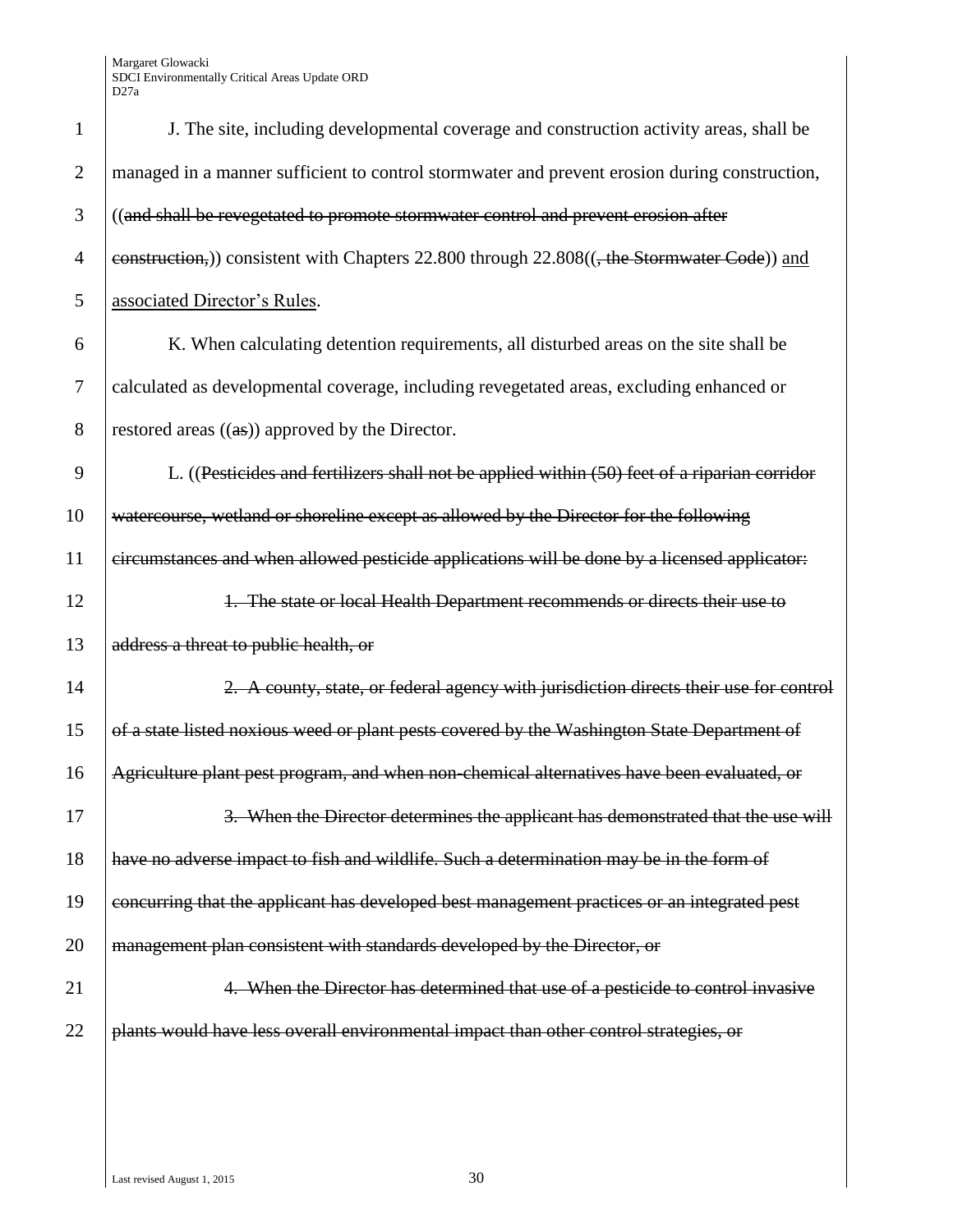| $\mathbf{1}$   | 5. When the Director determines there is a serious threat to public safety, health,                                           |
|----------------|-------------------------------------------------------------------------------------------------------------------------------|
| $\mathbf{2}$   | or the environment.                                                                                                           |
| 3              | M.)) The Director may require a development ((proposal's design)) to meet the Seattle                                         |
| $\overline{4}$ | Building Code's "design earthquake ground motion" or to account for ((a one hundred (100) year                                |
| 5              | seismic and)) the $((one hundred)(100(())$ year flood event, unless a design for a greater event is                           |
| 6              | required by other applicable codes.                                                                                           |
| $\tau$         | $((N))$ M. The Director may require additional construction practices and methods and                                         |
| $8\,$          | requirements, including( $\left(\frac{1}{2}\right)$ ) but not limited to best management practices as outlined in federal,    |
| 9              | state, and Seattle manuals, and limitations on construction equipment permitted on the site, to                               |
| 10             | protect environmentally critical areas and buffers on and off the property.                                                   |
| 11             | (( $\Theta$ )) $\underline{N}$ . No provision of this (( $\epsilon$ ))Chapter 25.09 shall be construed to require putting new |
| 12             | or existing power lines underground.                                                                                          |
| 13             | Section 12. A new Section 25.09.065 is added to the Seattle Municipal Code as follows:                                        |
| 14             | 25.09.065 Mitigation standards                                                                                                |
| 15             | A. Regulations set out in this Chapter 25.09 are minimum requirements that shall be                                           |
| 16             | supplemented by mitigation sequencing in this Section 25.09.065 when needed to protect the                                    |
| 17             | ecological functions of steep slope erosion hazard areas and their buffers, wetlands, wetland                                 |
| 18             | buffers, fish and wildlife habitat conservation areas, and flood prone areas.                                                 |
| 19             | B. Mitigation sequencing                                                                                                      |
| 20             | 1. Mitigation below shall be undertaken in the following priority:                                                            |
| 21             | a. Avoiding the impact altogether by not taking a certain action or parts of                                                  |
| 22             | an action;                                                                                                                    |
|                |                                                                                                                               |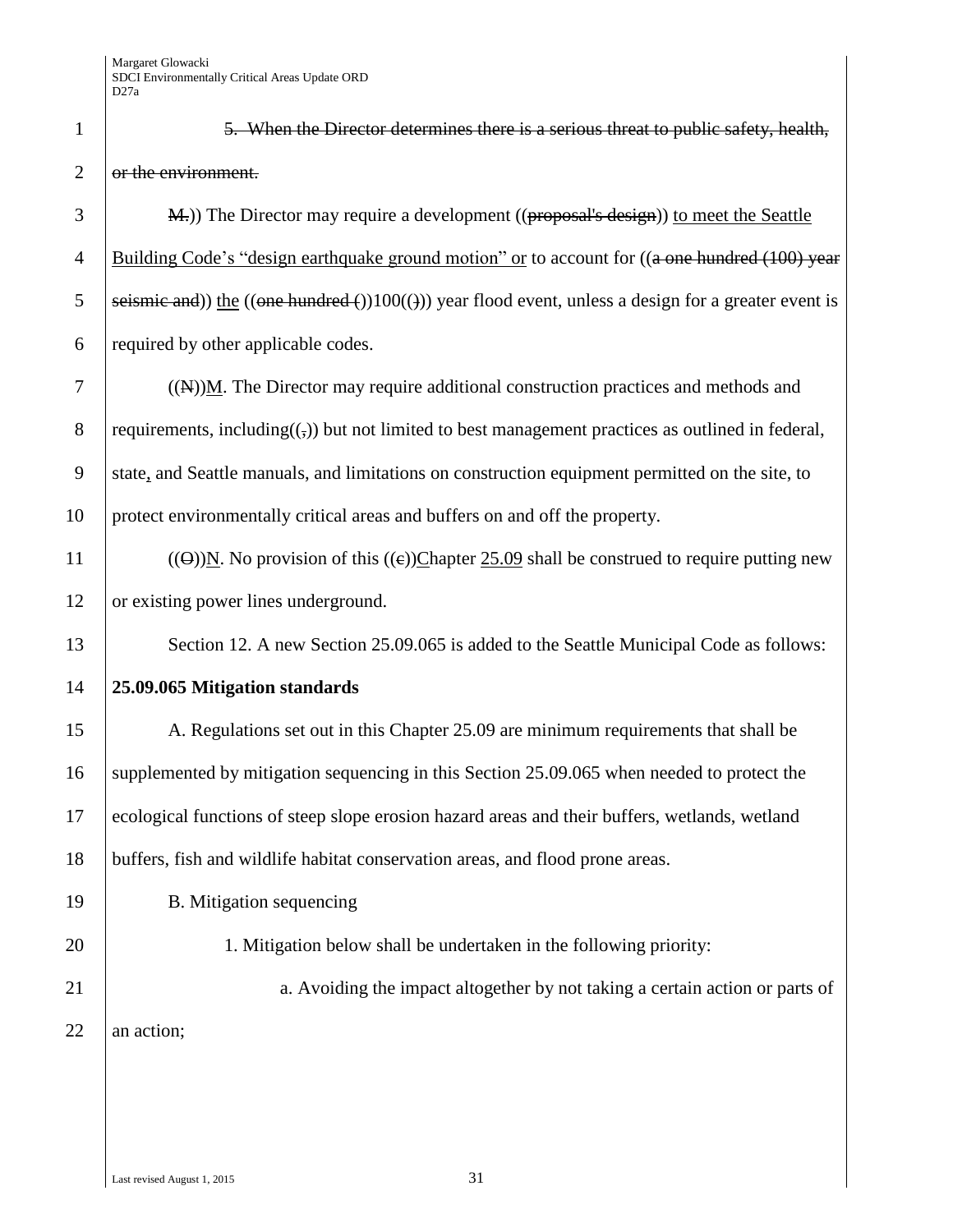| $\mathbf{1}$   | b. Minimizing impacts by limiting the degree or magnitude of the action                            |
|----------------|----------------------------------------------------------------------------------------------------|
| $\overline{2}$ | and its implementation by using appropriate technology, best management practices, and/or by       |
| 3              | taking affirmative steps to avoid or reduce impacts;                                               |
| $\overline{4}$ | c. Rectifying the impact by repairing, rehabilitating, or restoring the                            |
| 5              | affected environment;                                                                              |
| 6              | d. Reducing or eliminating the impact over time by preservation and                                |
| $\overline{7}$ | maintenance operations;                                                                            |
| 8              | e. Compensating for the impact by replacing, enhancing, or providing                               |
| 9              | substitute resources or environments; and                                                          |
| 10             | f. Monitoring the impact and the compensation projects undertaken under                            |
| 11             | subsection 25.09.065.B.1.e and taking appropriate corrective measures.                             |
| 12             | 2. Priority requirements. Lower priority measures shall be applied only if the                     |
| 13             | higher priority measure is infeasible or inapplicable.                                             |
| 14             | 3. Priority for the location of ecological mitigation in relation to compensation                  |
| 15             | required under subsection 25.09.065.B.1.e shall be in the following order and the lower priority   |
| 16             | restoration location shall be allowed only if the higher priority location is infeasible or the    |
| 17             | applicant demonstrates that there will be a greater ecological benefit if a lower priority site is |
| 18             | used:                                                                                              |
| 19             | a. At the site;                                                                                    |
| 20             | b. Within the same creek watershed;                                                                |
| 21             | c. Within Seattle city limits;                                                                     |
| 22             | d. Within the same Watershed Resource Inventory Area.                                              |
|                |                                                                                                    |
|                |                                                                                                    |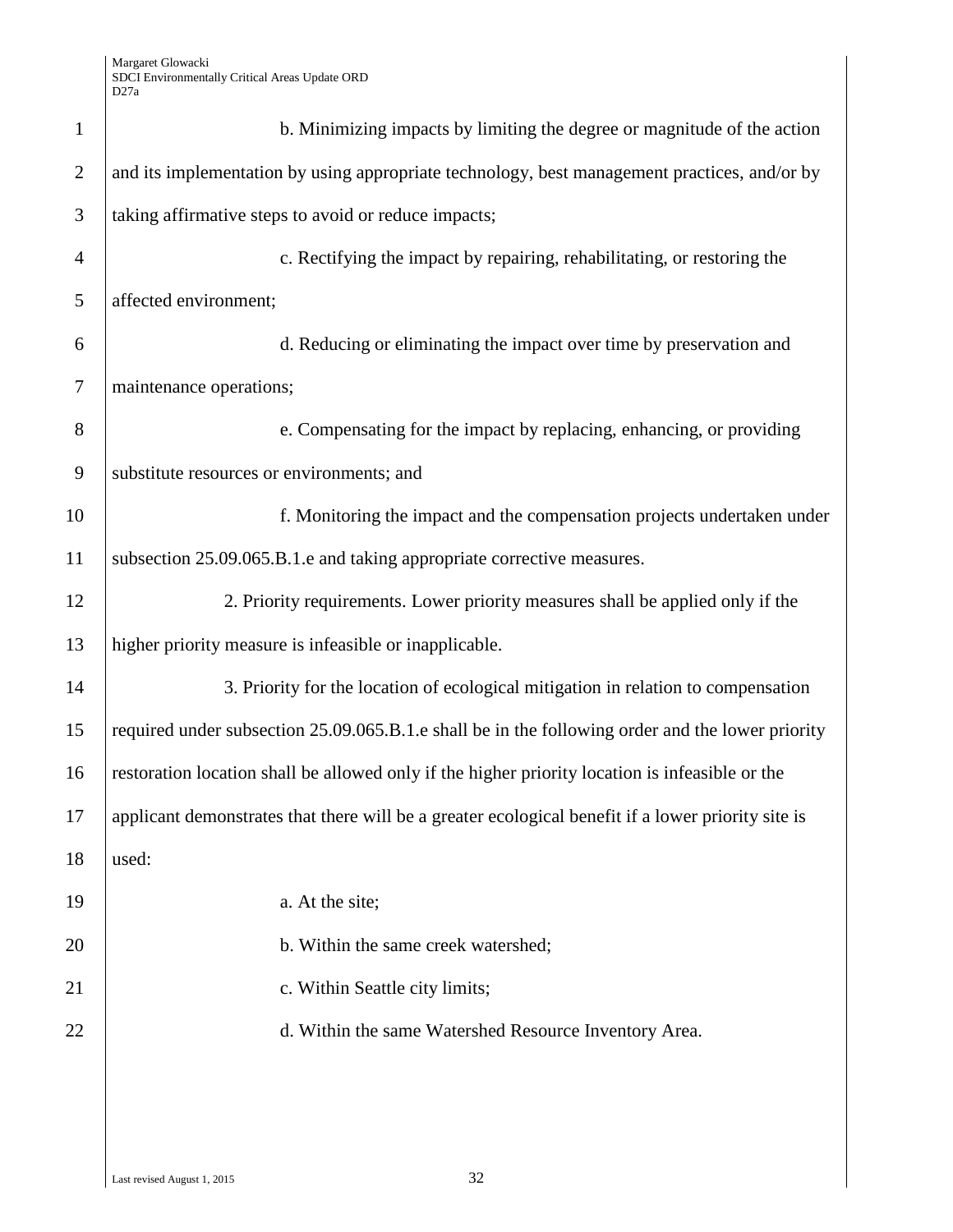1 4. If the required mitigation undertaken under subsection 25.09.065.B.1.e is 2 infeasible, the applicant shall apply for an exception pursuant to Section 25.09.300 to allow the 3 development.

4 5. As part of any application for approval of development that requires mitigation, 5 the applicant shall submit a mitigation plan that meets the standards of subsection 25.09.065.C 6 and a maintenance and monitoring plan that meets the standards of subsection  $25.09.065$ . D 7 unless the applicant demonstrates based on competent scientific evidence that no impact to the 8 ecological functions of the environmentally critical area or areas will occur as the result of the 9 development or its use, construction, or management. The mitigation plan and the maintenance 10 and monitoring plan must be approved by the Director.

 6. Mitigation timing. Mitigation shall be completed prior to issuance of the certificate of occupancy. If that has not occurred or if no certificate of occupancy is needed, the applicant shall submit plans establishing a specific schedule for completing mitigation, which must be approved by the Director, and shall provide a bond of at least 150 percent of the cost of installation, in addition to the monitoring plan and bond required under subsection 25.09.065.D if the mitigation exceeds \$5,000. No additional bond is required for public agencies.

17 C. Mitigation plan

18 18 1. Mitigation plans for tree and vegetation management, and impervious 19 surface management shall include the information required in subsections 25.09.070.G, including 20 and not limited to native plant species, planting location, demonstration of replacement of 21 ecological function, and timing of vegetation removal.

22 2. Mitigation for other impacts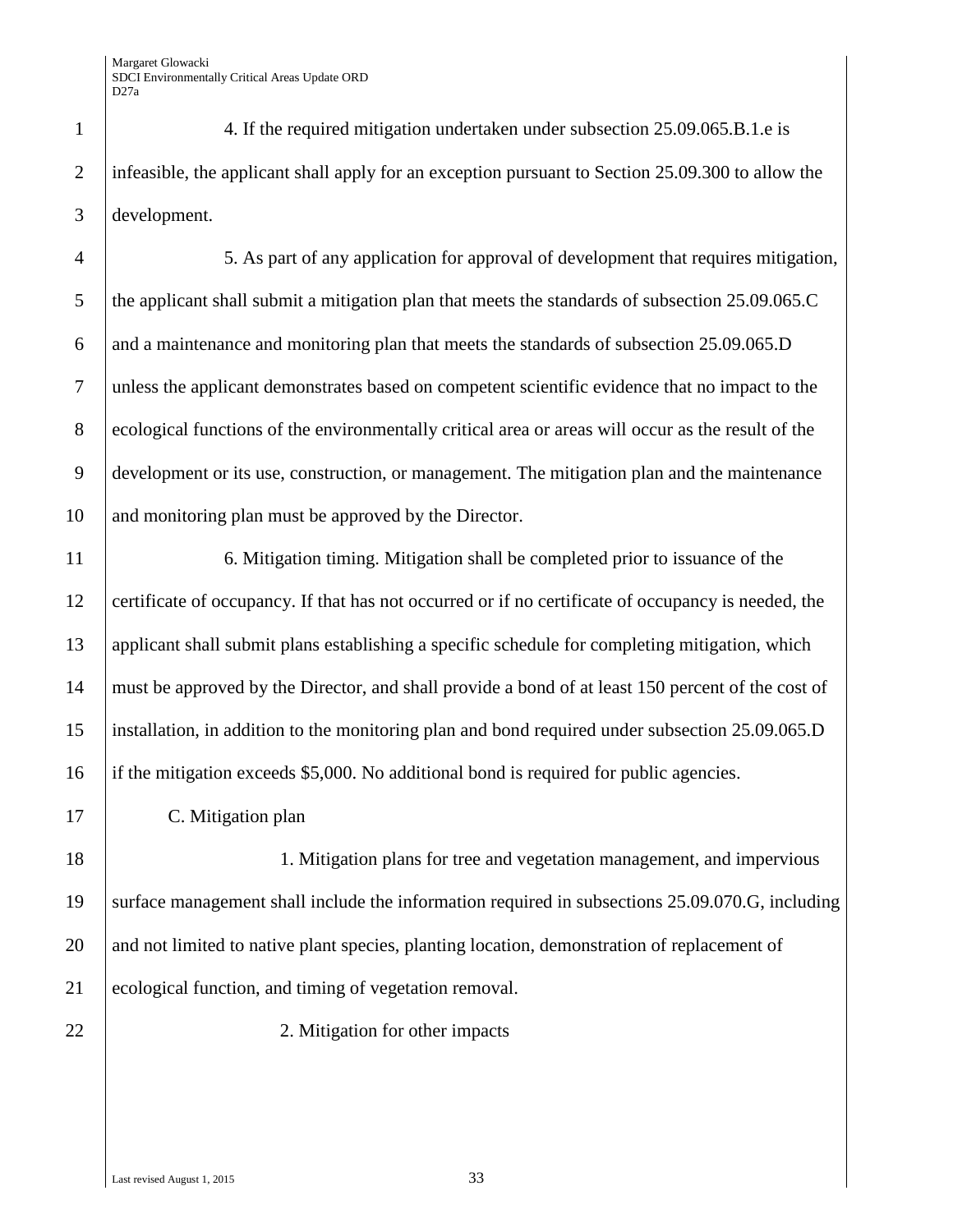| $\mathbf{1}$   | a. The Director shall determine the level of detail required in the                                  |
|----------------|------------------------------------------------------------------------------------------------------|
| $\overline{2}$ | mitigation plan after considering the location, size, and type of the proposed development and/or    |
| 3              | the use and type of mitigation proposed, unless a specific timeframe is stated.                      |
| 4              | b. The mitigation plan shall include the following information:                                      |
| 5              | 1) An inventory of the existing ecological functions where                                           |
| 6              | the impact will occur;                                                                               |
| 7              | 2) An analysis of the project's impacts on the existing                                              |
| 8              | ecological functions necessary to support existing environmentally critical areas and buffers;       |
| 9              | 3) Management recommendations or requirements received                                               |
| 10             | from federal, state, or local agencies that have been developed for to protect the ecological        |
| 11             | functions of environmentally critical areas including protection of avian, terrestrial, wetlands, or |
| 12             | aquatic species and habitat on the site and their applicability to the proposal;                     |
| 13             | 4) Proposed management practices to protect the ecological                                           |
| 14             | functions of environmentally critical areas both during construction and during the management       |
| 15             | of the site;                                                                                         |
| 16             | 5) Measures to avoid and minimize impacts to preserve                                                |
| 17             | existing habitats and the ecological functions of environmentally critical areas and buffers;        |
| 18             | 6) Proposed measures to compensate for the remaining                                                 |
| 19             | project impacts after applying avoidance and minimization measures, to ensure protection of the      |
| 20             | ecological functions of environmentally critical areas; and                                          |
| 21             | 7) Any additional information that the Director requires to                                          |
| 22             | determine the impacts of a proposal and required mitigation to offset the impacts.                   |
| 23             | D. Maintenance and monitoring plan                                                                   |
|                |                                                                                                      |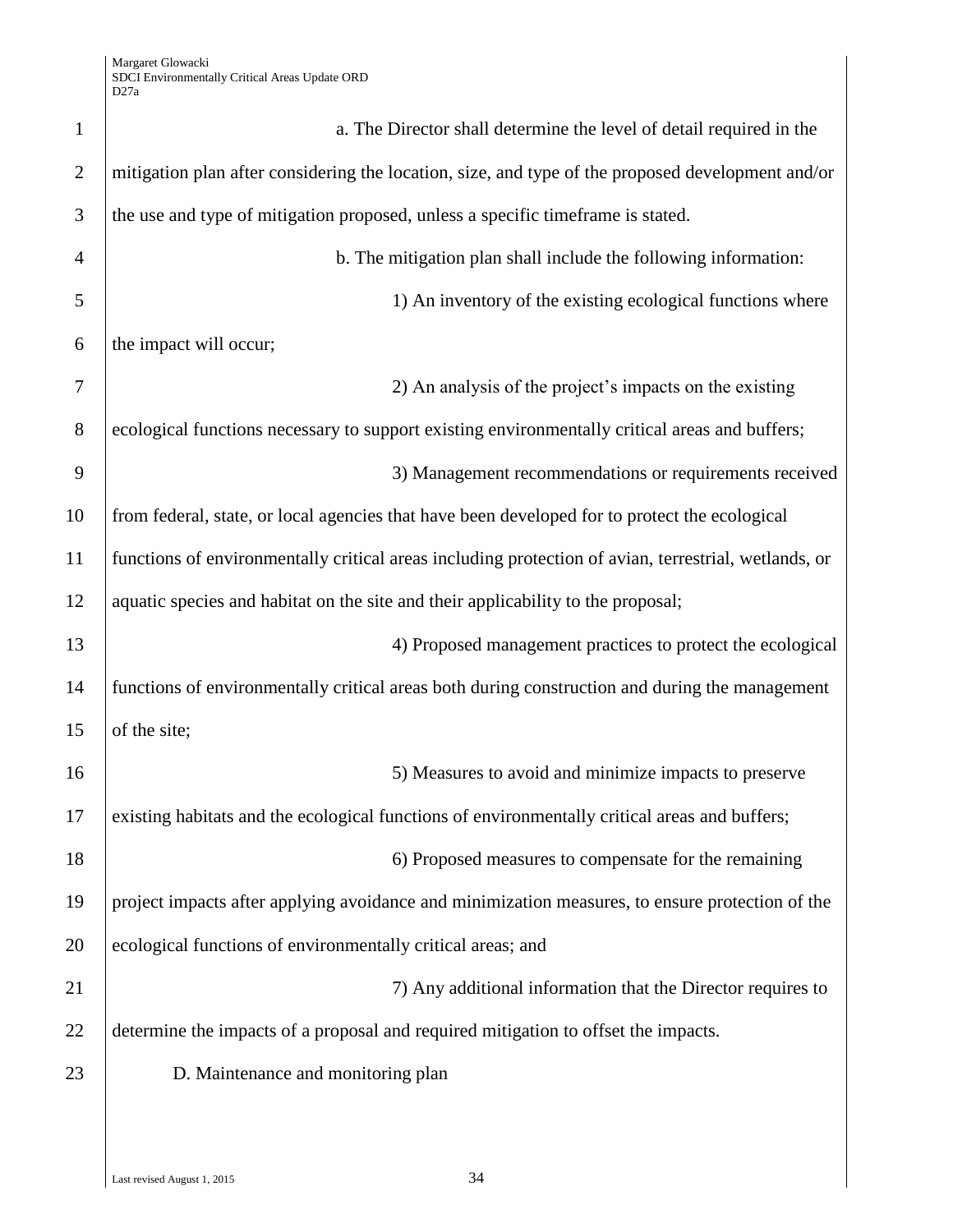| 1              | 1. Maintenance and monitoring plans shall include:                                                  |
|----------------|-----------------------------------------------------------------------------------------------------|
| $\mathbf{2}$   | a. Criteria for determining the success of mitigation and for evaluating the                        |
| $\mathfrak{Z}$ | effectiveness of mitigation to ensure protection of the ecological functions of the                 |
| $\overline{4}$ | environmentally critical areas;                                                                     |
| 5              | b. Contingency actions to be taken if the mitigation fails to meet the                              |
| 6              | established success criteria in subsection 25.09.065.D.1.a; contingency actions shall include       |
| $\tau$         | additional monitoring if the mitigation fails;                                                      |
| 8              | c. Performance bonds for wetlands, wetland buffers, fish and wildlife                               |
| $\overline{9}$ | habitat conservation areas, and flood prone areas not to exceed a term of five years are required   |
| 10             | to ensure compliance with the conditions for mitigation if the cost of the mitigation is greater    |
| 11             | than \$5,000, except for public agencies. The bond shall be in an amount of at least 150 percent of |
| 12             | the cost to retain a qualified environmental professional in the appropriate field to assess the    |
| 13             | mitigation and submit a report to the City at least twice yearly, prior to and near the end of each |
| 14             | growing season and shall also provide a bond in an amount sufficient to implement additional        |
| 15             | restoration measures if the mitigation does not meet the success criteria identified in subsection  |
| 16             | 25.09.065.D.1.a at the end of five growing seasons; and                                             |
| 17             | d. Any additional information that the Director requires to help ensure the                         |
| 18             | success of the mitigation.                                                                          |
| 19             | 2. Mitigation that includes planting trees and vegetation shall include:                            |
| 20             | a. Tree and vegetation species, planting location, and soil amendment                               |
| 21             | criteria meeting the standards in subsection 25.09.070.G.2;                                         |
| 22             | b. Not less than five years of maintenance that ensures 80 percent survival                         |
| 23             | of new trees and vegetation planted at the end of five years;                                       |
|                |                                                                                                     |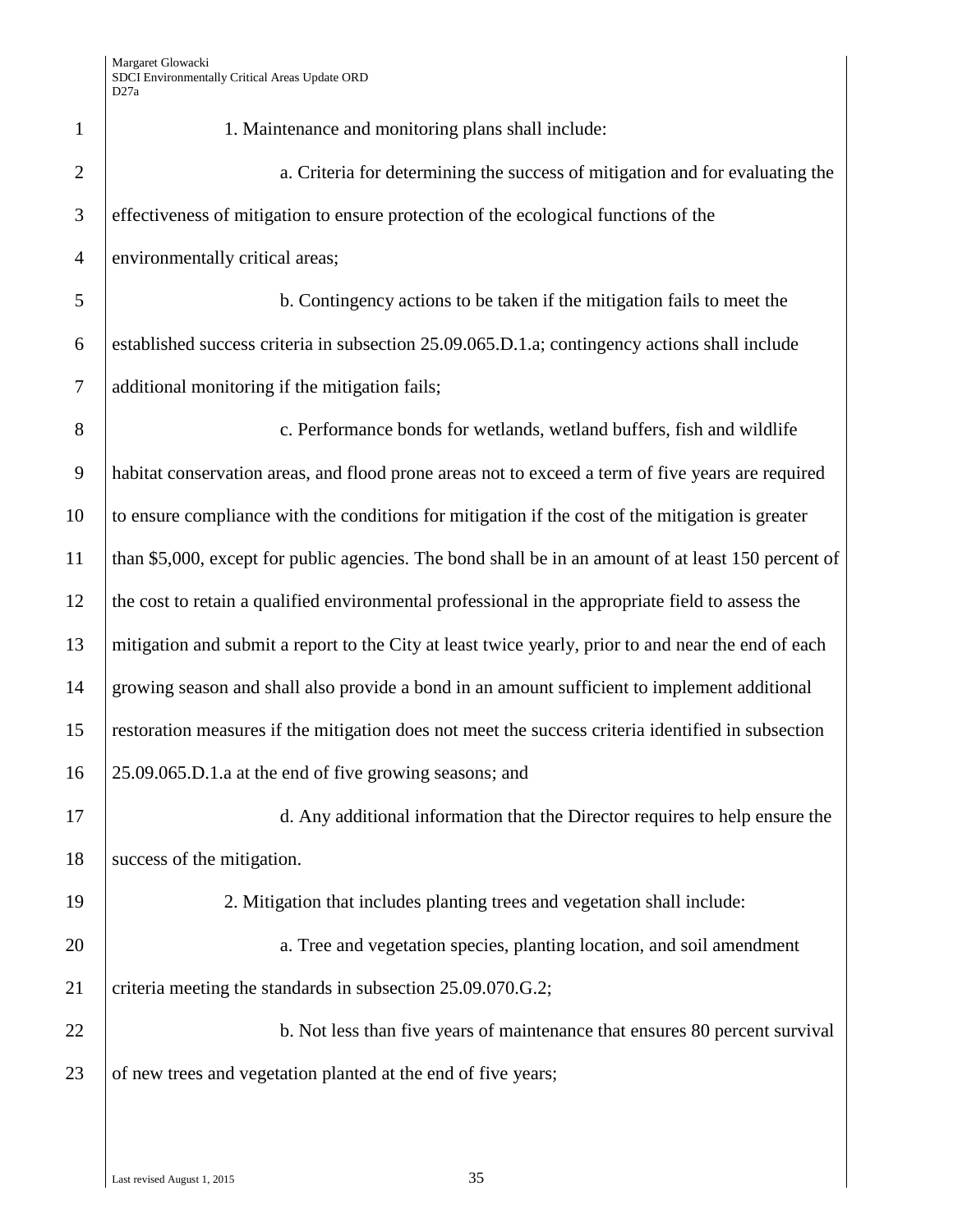|                | D <sub>27a</sub>                                                                               |
|----------------|------------------------------------------------------------------------------------------------|
| 1              | c. Annual inspections of the plants;                                                           |
| $\overline{2}$ | d. Replacement of failed plants;                                                               |
| 3              | e. Removal of exotic invasive species that have become established; and                        |
| $\overline{4}$ | f. Photographic documentation of planting success retained for the five                        |
| 5              | year period.                                                                                   |
| 6              | E. Additional requirements for steep slope erosion hazard areas. The Director shall            |
| 7              | require mitigation of all impacts to the natural erosion capacity of the disturbed steep slope |
| 8              | erosion hazard area in the following order of preference:                                      |
| 9              | 1. Removing ivy on site in the remaining steep slope erosion hazard areas and                  |
| 10             | their buffers.                                                                                 |
| 11             | 2. Removing other invasive vegetation and planting native trees and vegetation in              |
| 12             | the remaining steep slope erosion hazard areas and their buffers.                              |
| 13             | 3. Removing ivy on adjacent parcels.                                                           |
| 14             | 4. Removing other invasive vegetation and planting native trees and vegetation on              |
| 15             | site in areas outside the steep slope erosion hazard areas and their buffers.                  |
| 16             | F. Additional requirements for wetland and wetland buffers                                     |
| 17             | 1. Mitigation for grading, filling, or draining wetlands shall achieve the equivalent          |
| 18             | or better biologic functions of the existing wetland, except as provided in this subsection    |
| 19             | 25.09.065.F.1. Mitigation plans shall be consistent with Washington State Department of        |
| 20             | Ecology Publication #06-06-011b, Wetland Mitigation in Washington State - Part 2: Developing   |
| 21             | Mitigation Plans (Version 1), or the most current Department of Ecology publication addressing |
| 22             | wetland mitigation.                                                                            |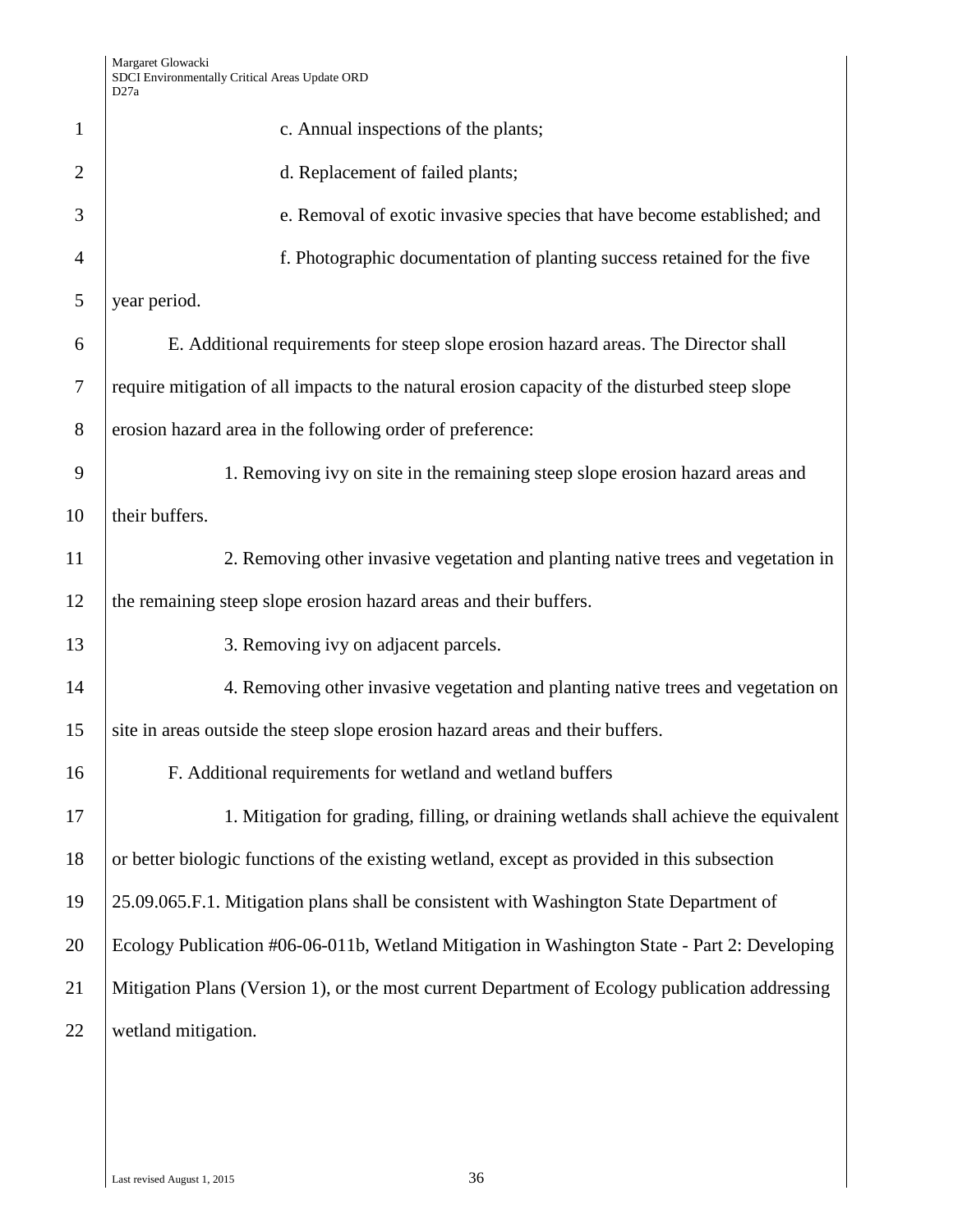| $\mathbf{1}$   | 2. Mitigation actions that require compensation by replacing, enhancing, or                      |
|----------------|--------------------------------------------------------------------------------------------------|
| $\overline{2}$ | substitution shall occur in the following order of preference:                                   |
| 3              | a. Restoring wetlands on sites that were formerly wetlands.                                      |
| $\overline{4}$ | b. Creating wetlands on disturbed sites, such as those with vegetative                           |
| 5              | cover consisting primarily of exotic introduced species.                                         |
| 6              | c. Enhancing wetlands and/or wetland buffers with significantly degraded                         |
| $\tau$         | functions and values. The amount of required enhancement is dependent on the wetland             |
| 8              | classification in subsection 25.09.065.F.3.                                                      |
| 9              | 3. Wetland restoration, creation, and enhancement ratios                                         |
| 10             | a. The ratios set out in Table A for 25.09.065 are required for the                              |
| 11             | restoration, creation, or enhancement of wetlands for authorized alterations, except as provided |
| 12             | in subsections 25.09.065.F.3.b, 25.09.065.F.3.c, and 25.09.065.F.3.                              |
| 13             |                                                                                                  |

|                                              | Table A for 25.09.065<br>Wetland restoration, creation, rehabilitation and enhancement<br>ratios<br>Note: The first number specifies the area of replacement, creation<br>rehabilitation or enhancement of wetlands, and the second number<br>specifies the area of wetlands altered. |                       |                              |
|----------------------------------------------|---------------------------------------------------------------------------------------------------------------------------------------------------------------------------------------------------------------------------------------------------------------------------------------|-----------------------|------------------------------|
|                                              | <b>Restoration or</b><br>creation ratios                                                                                                                                                                                                                                              | <b>Rehabilitation</b> | <b>Enhancement</b><br>ratios |
| Category I:<br>Bog, Natural<br>heritage site | Not considered possible                                                                                                                                                                                                                                                               | Case by case          | Case by case                 |
| Category I:<br><b>Mature Forested</b>        | 6:1                                                                                                                                                                                                                                                                                   | 12:1                  | 24:1                         |
| Category I:<br><b>Based on Function</b>      | 4:1                                                                                                                                                                                                                                                                                   | 8:1                   | 16:1                         |
| Category II                                  | 3:1                                                                                                                                                                                                                                                                                   | 6:1                   | 12:1                         |
| Category III                                 | 2:1                                                                                                                                                                                                                                                                                   | 4:1                   | 8:1                          |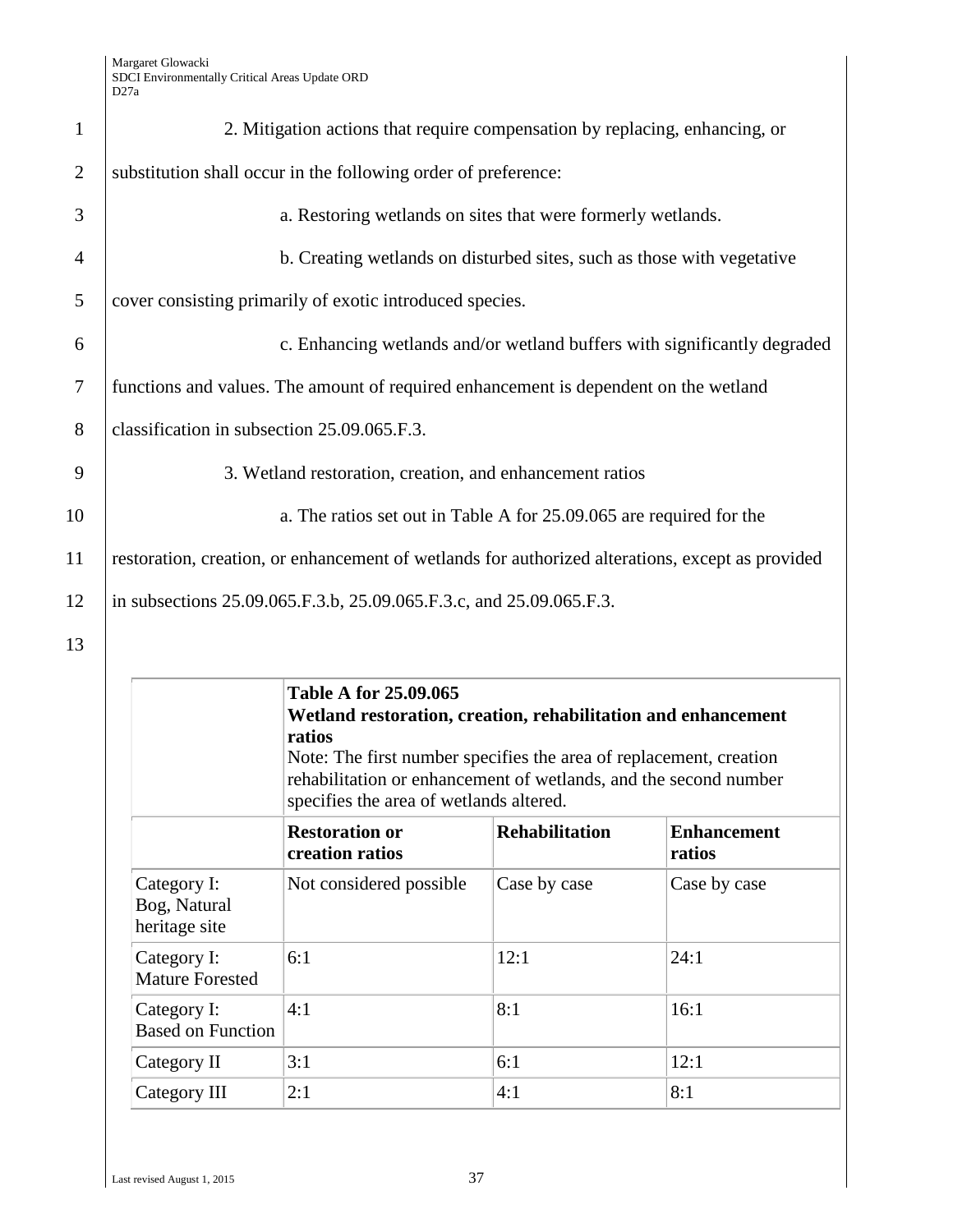|                | Category IV                                                   | 1.5:1 | 3:1 | 6:1                                                                                                |
|----------------|---------------------------------------------------------------|-------|-----|----------------------------------------------------------------------------------------------------|
| $\mathbf{1}$   |                                                               |       |     | b. Restoration, creation, and enhancement ratios may be increased under                            |
| $\overline{2}$ |                                                               |       |     | the following circumstances to achieve the equivalent wetland function of the wetland that is      |
| 3              | altered:                                                      |       |     |                                                                                                    |
| $\overline{4}$ |                                                               |       |     | 1) Uncertainty exists as to the probable success of the proposed                                   |
| 5              | restoration or creation; or                                   |       |     |                                                                                                    |
| 6              |                                                               |       |     | 2) A significant period of time will elapse between impact and                                     |
| $\overline{7}$ | establishment of wetland functions at the mitigation site; or |       |     |                                                                                                    |
| 8              |                                                               |       |     | 3) Proposed mitigation will result in a lower category wetland or                                  |
| 9              | reduced functions relative to the wetland being impacted.     |       |     |                                                                                                    |
| 10             |                                                               |       |     | c. Restoration, creation, and enhancement ratios may be decreased when                             |
| 11             |                                                               |       |     | the proposed mitigation actions are conducted in advance of the impact and result in no net loss   |
| 12             | in wetland functions.                                         |       |     |                                                                                                    |
| 13             |                                                               |       |     | 4. Except for wetlands where no net loss of wetlands is a federal requirement, if                  |
| 14             |                                                               |       |     | the applicant demonstrates by clear and convincing evidence that the avoidance and mitigation      |
| 15             |                                                               |       |     | standards required in subsections 25.09.065.B and 25.09.065.F will deprive the applicant of        |
| 16             |                                                               |       |     | reasonable use of the applicant's property, the Director may waive or modify the standards in      |
| 17             |                                                               |       |     | subsection 25.09.065. F to the extent necessary to allow reasonable use as part of the exception   |
| 18             |                                                               |       |     | under Section 25.09.300. Notwithstanding such demonstration, the Director may deny the waiver      |
| 19             |                                                               |       |     | if the Director determines that not applying these standards would cause significant injury to     |
| 20             |                                                               |       |     | occupiers of the land, to other properties, to public resources, or to the environment.            |
| 21             |                                                               |       |     | 5. Other agency regulations. Review of projects subject to the wetland provisions                  |
| 22             |                                                               |       |     | of this Chapter 25.09 shall be coordinated by the applicant with the appropriate state and federal |
|                |                                                               |       |     |                                                                                                    |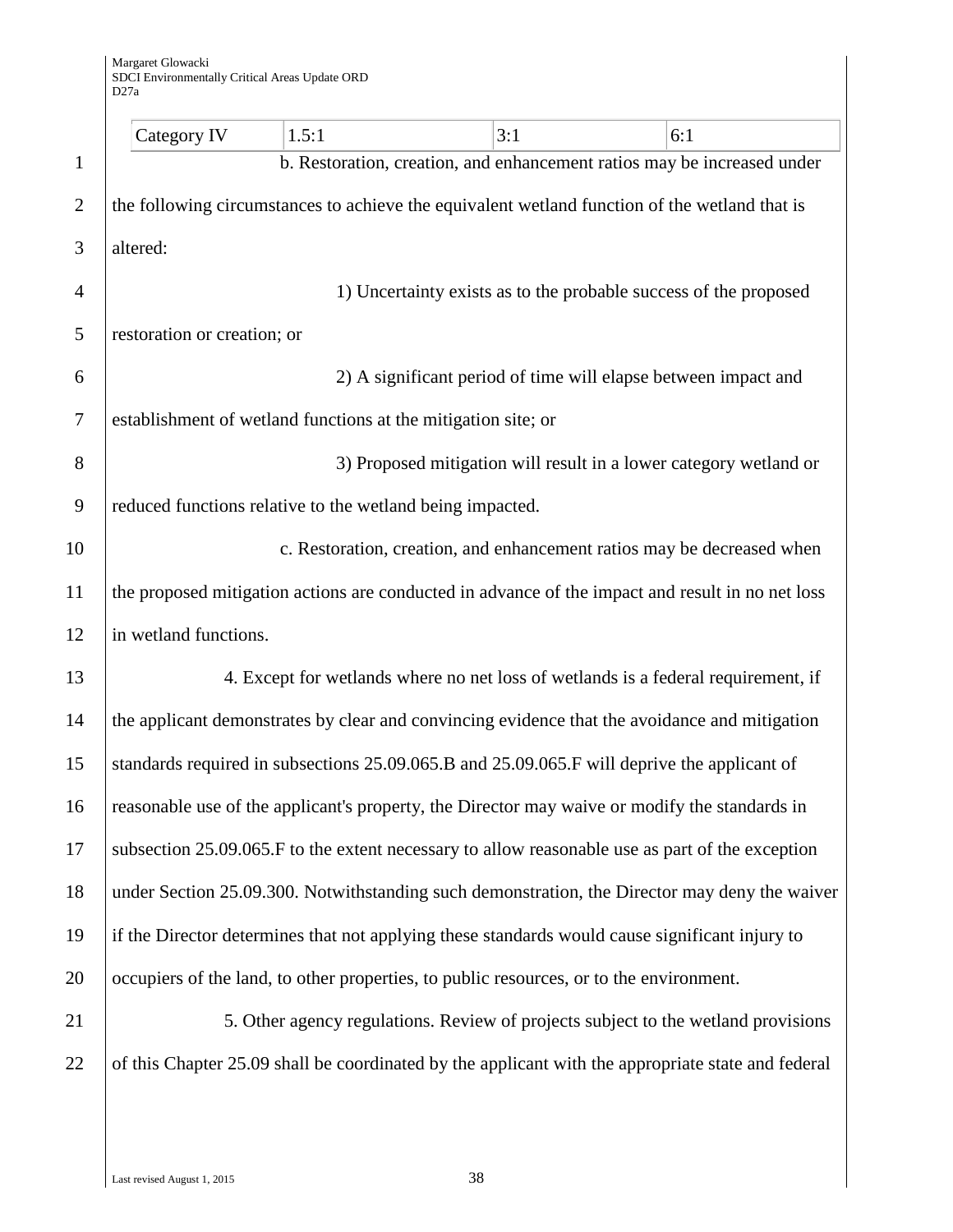| $\mathbf{1}$   | agencies. The applicant should make early contact with these agencies to ensure compliance with      |
|----------------|------------------------------------------------------------------------------------------------------|
| $\overline{2}$ | local, state, and federal regulations.                                                               |
| 3              | Section 13. Section 25.09.320 of the Seattle Municipal Code, last amended by Ordinance               |
| $\overline{4}$ | 124447, is moved to a new Section 25.09.070 and amended as follows:                                  |
| 5              | 25.09.070((320 Trees and vegetation)) Standards for tree and vegetation and impervious               |
| 6              | surface management                                                                                   |
| 7              | ((A.                                                                                                 |
| 8              | 1. Any action detrimental to habitat, vegetation or trees, including but not limited                 |
| 9              | to clearing or removal, is prohibited, except as provided below, within the following areas:         |
| 10             | landslide-prone critical areas, (including steep slopes), steep slope buffers, riparian corridors,   |
| 11             | wetlands, and wetland buffers.                                                                       |
| 12             | 2. Tree-topping is prohibited.                                                                       |
| 13             | 3. The vegetation and tree removal and revegetation activities listed in subsections                 |
| 14             | d are allowed. The application submittal requirements and general development standards<br>3.a       |
| 15             | in Sections 25.09.330 and 25.09.060 do not apply to actions under subsections 3a, $b(1)$ , $c(2)(a)$ |
| 16             | or d, provided that no other development is carried out for which a permit is required.              |
| 17             | a. Normal and routine pruning and maintenance of:                                                    |
| 18             | $(1)$ up to seven hundred fifty $(750)$ square feet of trees and                                     |
| 19             | vegetative cover lawfully maintained prior to the effective date of Ordinance 122050;                |
| 20             | (2) trees and vegetation approved by permit prior to the effective                                   |
| 21             | date of Ordinance 122050, provided the conditions of the permit are complied with;                   |
| 22             | (3) lawns, paths and landscaping lawfully maintained prior to the                                    |
| 23             | effective date of Ordinance 122050 that were not in a environmentally critical area or buffer        |
|                |                                                                                                      |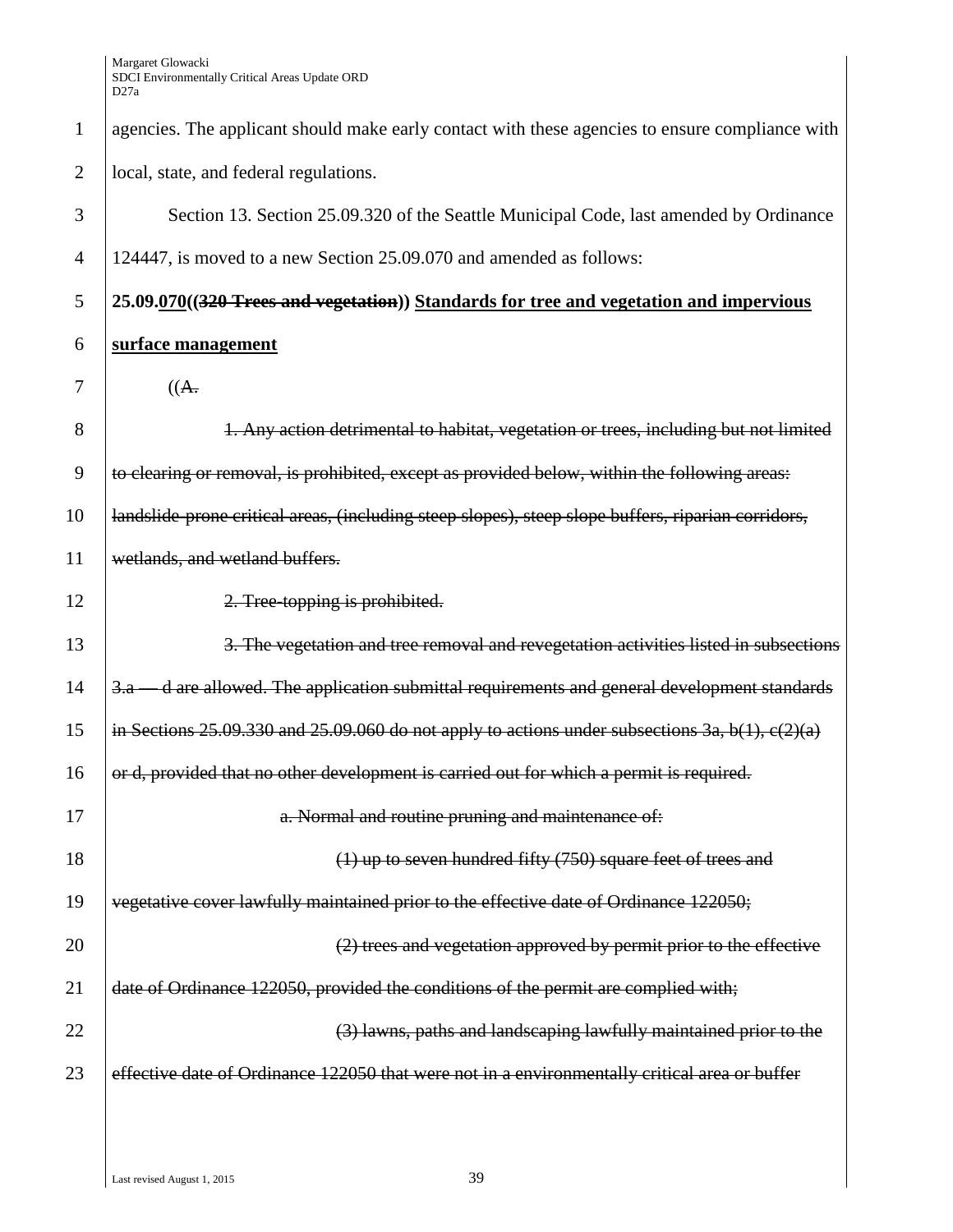| 1              | listed in subsection A1 above prior to the effective date of Ordinance 122050, but are in a listed |
|----------------|----------------------------------------------------------------------------------------------------|
| $\overline{2}$ | area or buffer under this ordinance [chapter];                                                     |
| 3              | (4) steep slope areas described in subsection 25.09.180 B2a                                        |
| $\overline{4}$ | (5) other trees and vegetative cover, provided that when the area of                               |
| 5              | work is over seven hundred fifty (750) square feet in area, a plan is filed with the Department    |
| 6              | that complies with subsections B2 and 3.                                                           |
| 7              | b. Removing trees or vegetation as part of an issued building or grading                           |
| 8              | permit consistent with a tree and revegetation plan, provided that                                 |
| 9              | (1) when the area of work is under one thousand five hundred                                       |
| 10             | (1,500) square feet in area, a plan is filed with the Department that complies with subsections B1 |
| 11             | and $2$ ; or                                                                                       |
| 12             | $(2)$ when the area of work is one thousand five hundred $(1,500)$                                 |
| 13             | square feet or more in area, a plan that complies with subsections B2 and 3 is filed with the      |
| 14             | Department, the plan keeps significant environmental impact to a minimum, the Director             |
| 15             | approves the plan before any disturbance occurs, and the work is performed by or under the         |
| 16             | direction of a qualified professional.                                                             |
| 17             | e. Restoring or improving vegetation and trees, including removing non-                            |
| 18             | native vegetation or invasive plants and noxious weeds by hand, to promote maintenance or          |
| 19             | creation of a naturally functioning condition that prevents erosion, protects water quality, or    |
| 20             | provides diverse habitat when                                                                      |
| 21             | $(1)$ the restoration or improvement is a condition to obtaining a                                 |
| 22             | permit or approval from the Director; or                                                           |
|                |                                                                                                    |
|                |                                                                                                    |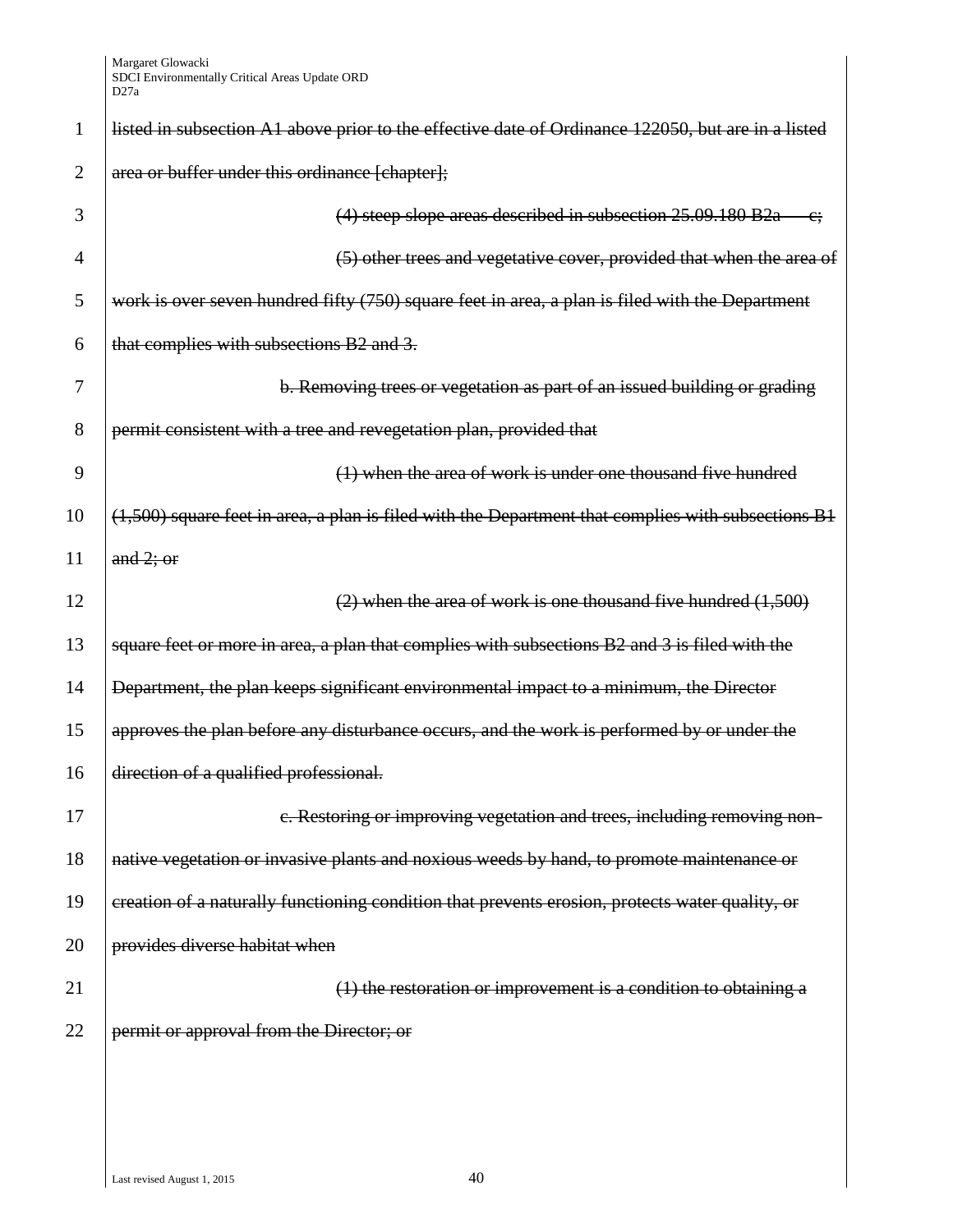| 1              | $(2)$ the restoration or improvement is not already a condition to                                      |
|----------------|---------------------------------------------------------------------------------------------------------|
| $\overline{2}$ | obtaining a permit or approval from the Director, and                                                   |
| 3              | (a) when the area of work is under one thousand five                                                    |
| 4              | hundred (1,500) square feet in area calculated cumulatively over three (3) years, a plan is filed       |
| 5              | with the Department that complies with subsections B1 and 2; or                                         |
| 6              | (b) when the area of work is one thousand five hundred                                                  |
| 7              | $(1,500)$ square feet or more in area calculated cumulatively over three $(3)$ years, or if the removal |
| 8              | of invasive plants or noxious weeds is by machine or chemicals, a plan that complies with               |
| 9              | subsections B2 and 3 is filed with the Department, the plan keeps significant environmental             |
| 10             | impact to a minimum, the Director approves the plan before any disturbance occurs, and the              |
| 11             | work is performed by or under the direction of a qualified professional.                                |
| 12             | d. Removing trees or vegetation when the Director determines the tree or                                |
| 13             | vegetation is a threat to health or safety based on a report prepared by a qualified professional       |
| 14             | and the removal is performed by or under the direction of a qualified professional.                     |
| 15             | <b>B.</b> Standards for Plans.                                                                          |
| 16             | 1. Plans prepared under this subsection shall be consistent with the Department's                       |
| 17             | standard tree and vegetation plans.                                                                     |
| 18             | 2. When the area of work exceeds seven hundred fifty (750) square feet in a                             |
| 19             | landslide-prone area, the plan shall be approved by a geotechnical engineer or geologist licensed       |
| 20             | in the State of Washington with experience in analyzing geological hazards related to slope             |
| 21             | stability and vegetation removal on landslide prone areas. These plans shall be consistent with         |
| 22             | best management practices.                                                                              |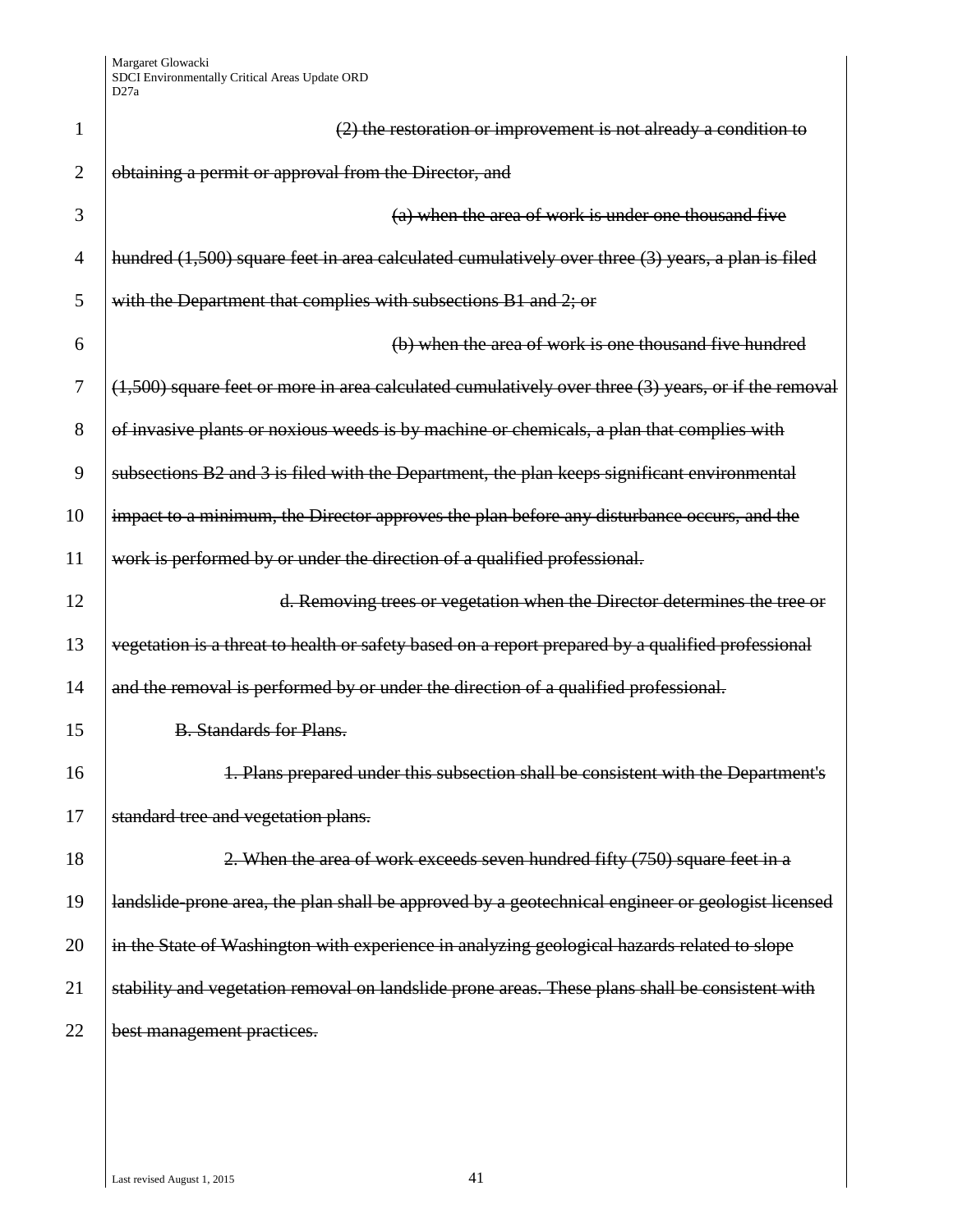| $\mathbf{1}$   | 3. Plans prepared under this subsection shall be prepared by a qualified                          |
|----------------|---------------------------------------------------------------------------------------------------|
| $\overline{2}$ | professional with experience related to the type of environmentally critical area or buffer where |
| 3              | work will occur. These plans shall be consistent with best management practices.)                 |
| $\overline{4}$ | A. The following activities in landslide-prone critical areas, steep slope erosion hazard         |
| 5              | areas and their buffers, fish and wildlife habitat conservation areas, wetlands, and wetland      |
| 6              | buffers shall comply with the provisions of this Chapter 25.09 including this Section 25.09.070:  |
| 7              | 1. Planting, disturbing, or removing trees or vegetation;                                         |
| 8              | 2. Adding, altering, or removing impervious surface; or                                           |
| 9              | 3. Other land disturbing activity.                                                                |
| 10             | <b>B.</b> Tree topping is prohibited.                                                             |
| 11             | C. If the activities in subsection 25.09.070.A are authorized in compliance with the              |
| 12             | provisions of this Chapter 25.09 by a permit or the Director's approval that does not require a   |
| 13             | permit, the following apply, except as provided in subsection 25.09.070.D:                        |
| 14             | 1. A tree and vegetation, and/or impervious surface plan is required for all                      |
| 15             | authorized activities in subsection 25.09.070.A. The plan shall identify:                         |
| 16             | a. The location and size of the area where the authorized activities will                         |
| 17             | occur;                                                                                            |
| 18             | b. The type and area of the existing ground coverage, including the size,                         |
| 19             | species, and location of existing trees and vegetation in the proposed work areas; and            |
| 20             | c. The type and area of final proposed ground coverage, including the                             |
| 21             | species and location of trees and vegetation.                                                     |
| 22             | 2. Any area cleared of trees and vegetation or disturbed and not to be used for                   |
| 23             | development shall be planted with native trees and vegetation; and                                |
|                |                                                                                                   |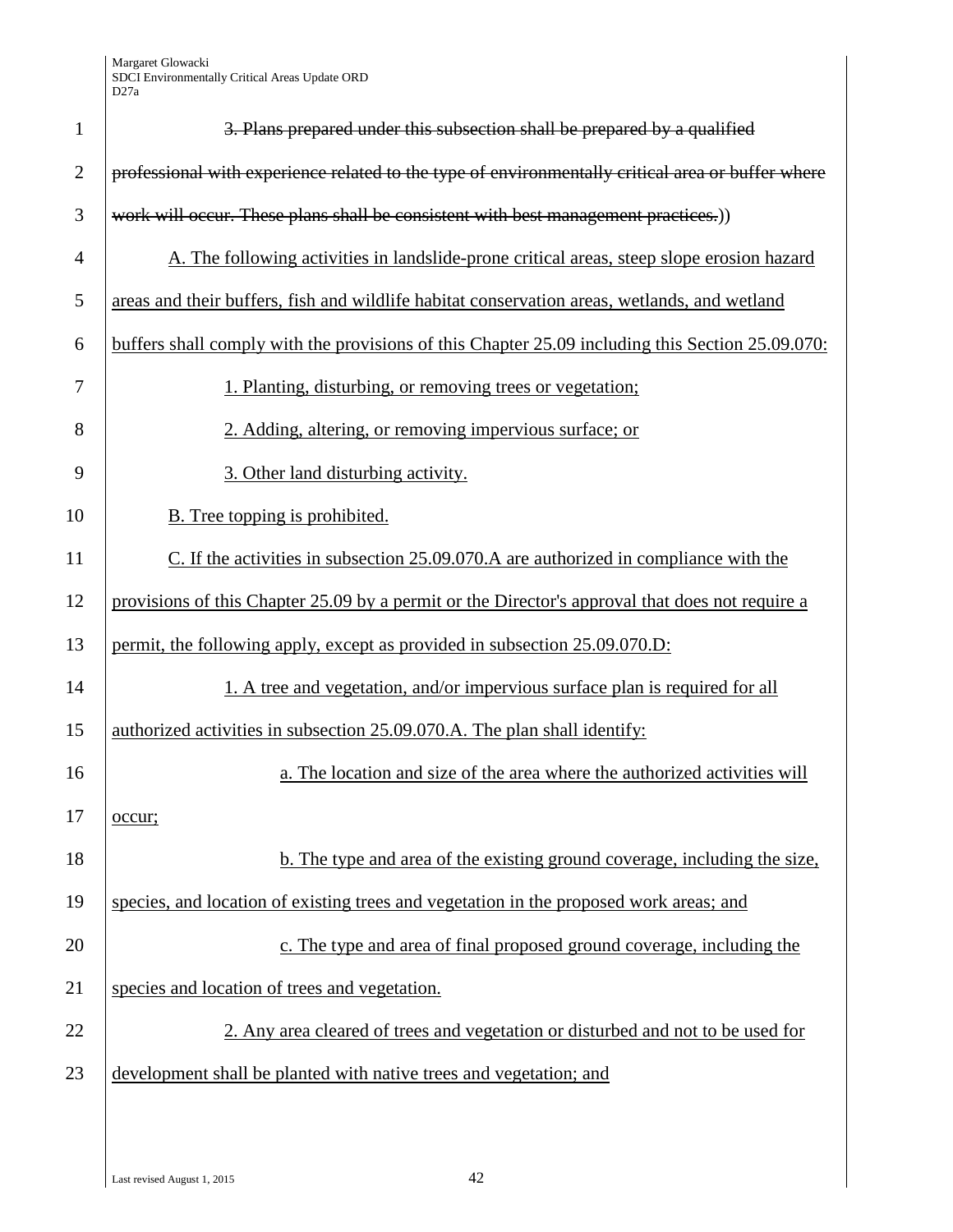| 1              | 3. Mitigation pursuant to subsection 25.09.070.G and Section 25.09.065 is                           |
|----------------|-----------------------------------------------------------------------------------------------------|
| $\overline{2}$ | required.                                                                                           |
| 3              | D. Tree and vegetation management, and impervious surface management activities are                 |
| $\overline{4}$ | allowed without complying with subsection 25.09.070.C, if the following best management             |
| 5              | practices are used:                                                                                 |
| 6              | 1. Normal and routine pruning and maintenance of trees and vegetation and                           |
| $\overline{7}$ | normal and routine maintenance of existing impervious surface in the following areas:               |
| 8              | a. Trees, lawns, landscaping and similar vegetative cover, and paths,                               |
| 9              | lawfully maintained prior to the effective date of the ordinance introduced as Council Bill         |
| 10             | $\frac{1}{2}$ ; and                                                                                 |
| 11             | b. Steep slope erosion hazard areas described in subsections                                        |
| 12             | 25.09.090.B.2.a, 25.09.090.B.2.b, and 25.09.090.B.2.c, if no adverse impact on the steep slope      |
| 13             | erosion hazard area will result.                                                                    |
| 14             | 2. Actions taken under approvals as part of an issued building or grading permit                    |
| 15             | with a landscaping plan prior to the effective date of the ordinance introduced as Council Bill     |
| 16             | or otherwise approved by a tree and vegetation plan prior to the effective date of the              |
| 17             | shall comply with the conditions on such permit or<br>ordinance introduced as Council Bill          |
| 18             | plans.                                                                                              |
| 19             | E. Voluntary restoration and improvements                                                           |
| 20             | 1. Voluntarily restoring or improving trees and vegetation, including removing                      |
| 21             | non-native vegetation or invasive plants and noxious weeds by hand, to promote maintenance or       |
| 22             | creation of a naturally functioning condition that prevents erosion, protects water quality, and/or |
| 23             | provides diverse habitat is allowed if:                                                             |
|                |                                                                                                     |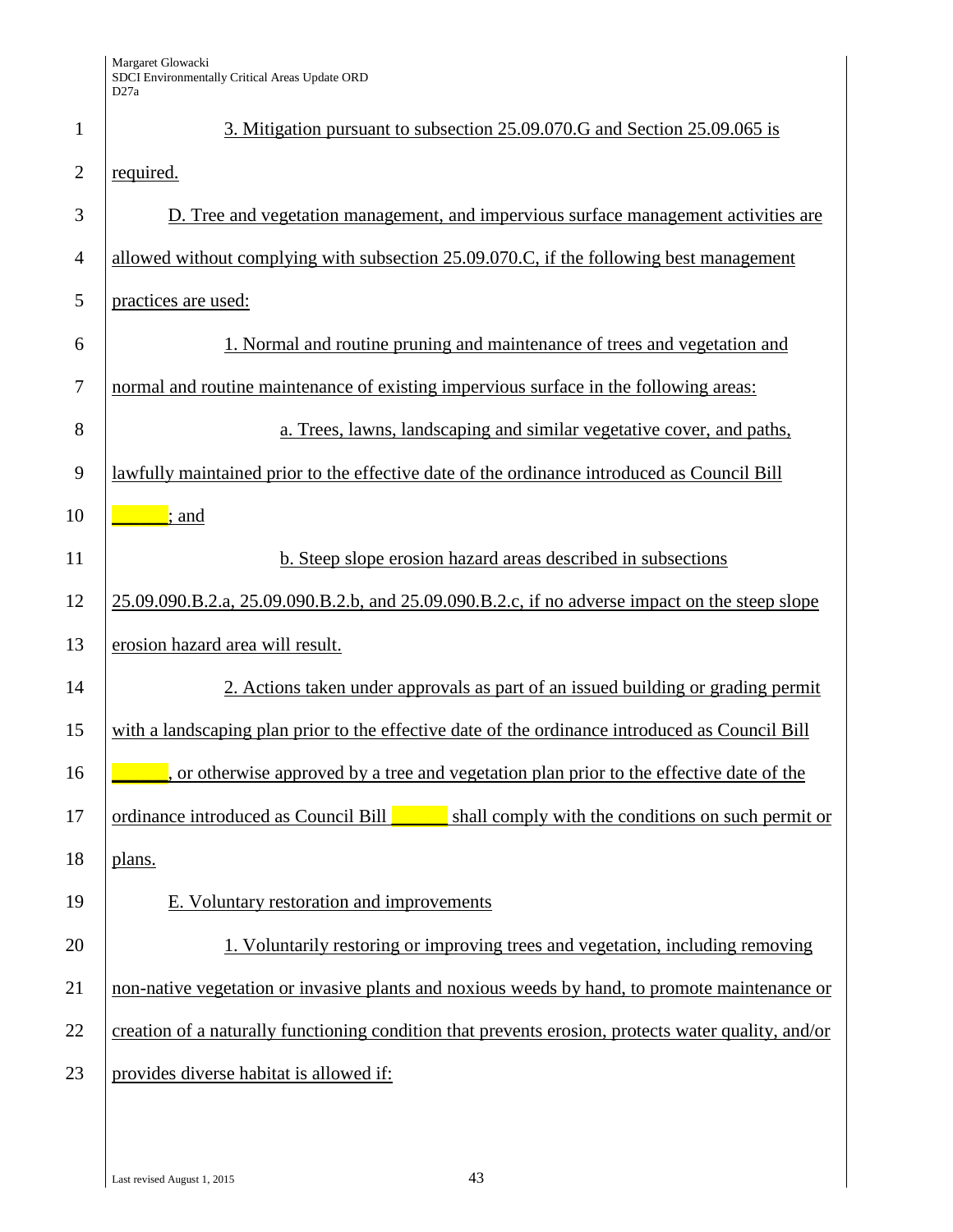| $\mathbf{1}$   | a. The work is under 1,500 square feet in area calculated cumulatively                             |
|----------------|----------------------------------------------------------------------------------------------------|
| $\overline{2}$ | over three years, the work complies with subsections 25.09.070.E.2.a and 25.09.070.E.2.b, and a    |
| 3              | plan detailing the proposed work is reviewed and authorized by the Director before the work        |
| $\overline{4}$ | begins; or                                                                                         |
| 5              | b. The work is 1,500 square feet or more in area calculated cumulatively                           |
| 6              | over three years, or if the removal of invasive plants or noxious weeds is by machine or           |
| 7              | chemicals, the work complies with subsections 25.09.070.E.2.b and 25.09.070.E.2.c, the             |
| 8              | proposal keeps adverse environmental impacts to a minimum, the work is performed by or under       |
| 9              | the direction of a qualified environmental professional, and a plan detailing the proposed work is |
| 10             | reviewed and authorized by the Director before the work begins.                                    |
| 11             | 2. Standards for plans. In addition to complying with the requirements in subsection               |
| 12             | 25.09.070.C.1, plans shall comply with the following standards as applicable under subsections     |
| 13             | 25.09.070.E.1:                                                                                     |
| 14             | a. Plans shall be consistent with the Department's standard tree and vegetation                    |
| 15             | plan and best management practices.                                                                |
| 16             | b. If the area of work exceeds 750 square feet in a landslide-prone area, the plan                 |
| 17             | shall be approved by a geotechnical engineer licensed in the State of Washington with              |
| 18             | experience in analyzing geological hazards related to slope stability and tree and vegetation      |
| 19             | removal on landslide prone areas.                                                                  |
| 20             | c. Plans shall be prepared by a qualified environmental professional with                          |
| 21             | experience related to the type of environmentally critical area or buffer where work will occur.   |
| 22             | F. Hazard trees. Removing a tree that is a hazard tree under Chapter 25.11 must meet the           |
| 23             | standards of subsections 25.09.070.G and 25.09.070.H.                                              |
|                |                                                                                                    |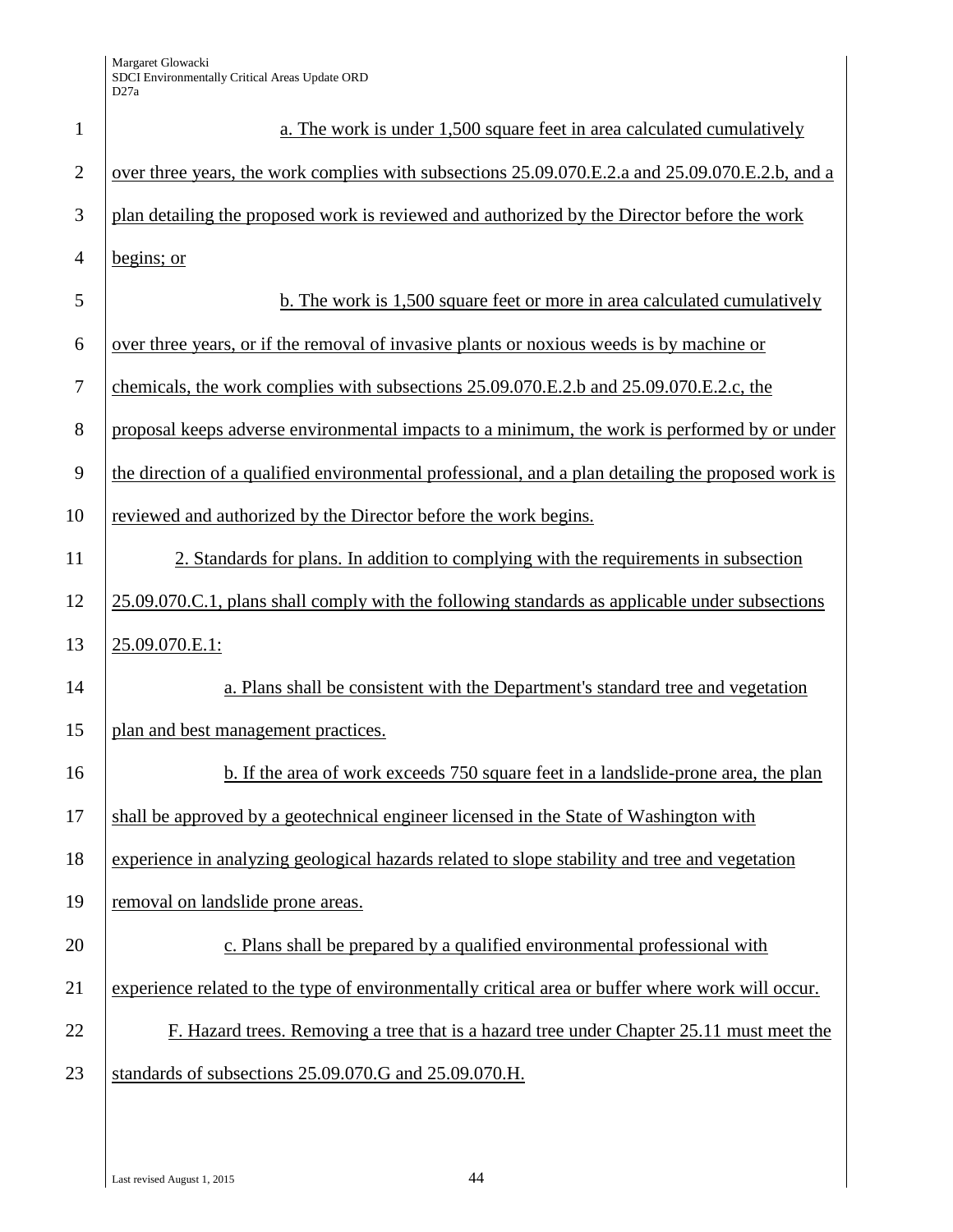| $\mathbf{1}$   | G. Mitigation for tree and vegetation alteration and increase in impervious surface               |
|----------------|---------------------------------------------------------------------------------------------------|
| $\overline{2}$ | 1. If trees and vegetation are lawfully altered or removed, other than as allowed in              |
| 3              | subsection 25.09.070.D, or if work authorized pursuant to this Chapter 25.09 requires increased   |
| $\overline{4}$ | impervious surface, the applicant shall mitigate adverse impacts to ecological functions through  |
| 5              | the mitigation standards pursuant to Section 25.09.065. Adverse impacts on ecological functions   |
| 6              | to be mitigated include but are not limited to:                                                   |
| 7              | a. loss of shading to the aquatic environment;                                                    |
| 8              | b. loss of organic inputs critical for aquatic life;                                              |
| 9              | c. loss of the contribution of large, medium and small wood material into                         |
| 10             | the aquatic environment;                                                                          |
| 11             | d. loss of habitat for amphibian, avian, and terrestrial species;                                 |
| 12             | e. loss of woody debris inputs to the aquatic environment;                                        |
| 13             | f. loss of soil stabilization functions; and                                                      |
| 14             | g. loss of stormwater filtering, detention, and infiltration.                                     |
| 15             | 2. Mitigation to offset the impacts of tree and vegetation management, and                        |
| 16             | impervious surface management shall meet the following criteria, unless the applicant             |
| 17             | demonstrates that doing so is inapplicable or that an alternative approach will be more effective |
| 18             | in mitigating impacts as demonstrated by a report by a qualified environmental professional       |
| 19             | detailing the mitigation achieved through the proposed alternative approach:                      |
| 20             | a. Trees and vegetation shall not be removed or otherwise disturbed until a                       |
| 21             | tree and vegetation plan has been approved or authorized.                                         |
| 22             | b. If tree and vegetation management, and impervious surface                                      |
| 23             | management results in the removal of mature trees and vegetation, the mitigation proposed shall   |
|                |                                                                                                   |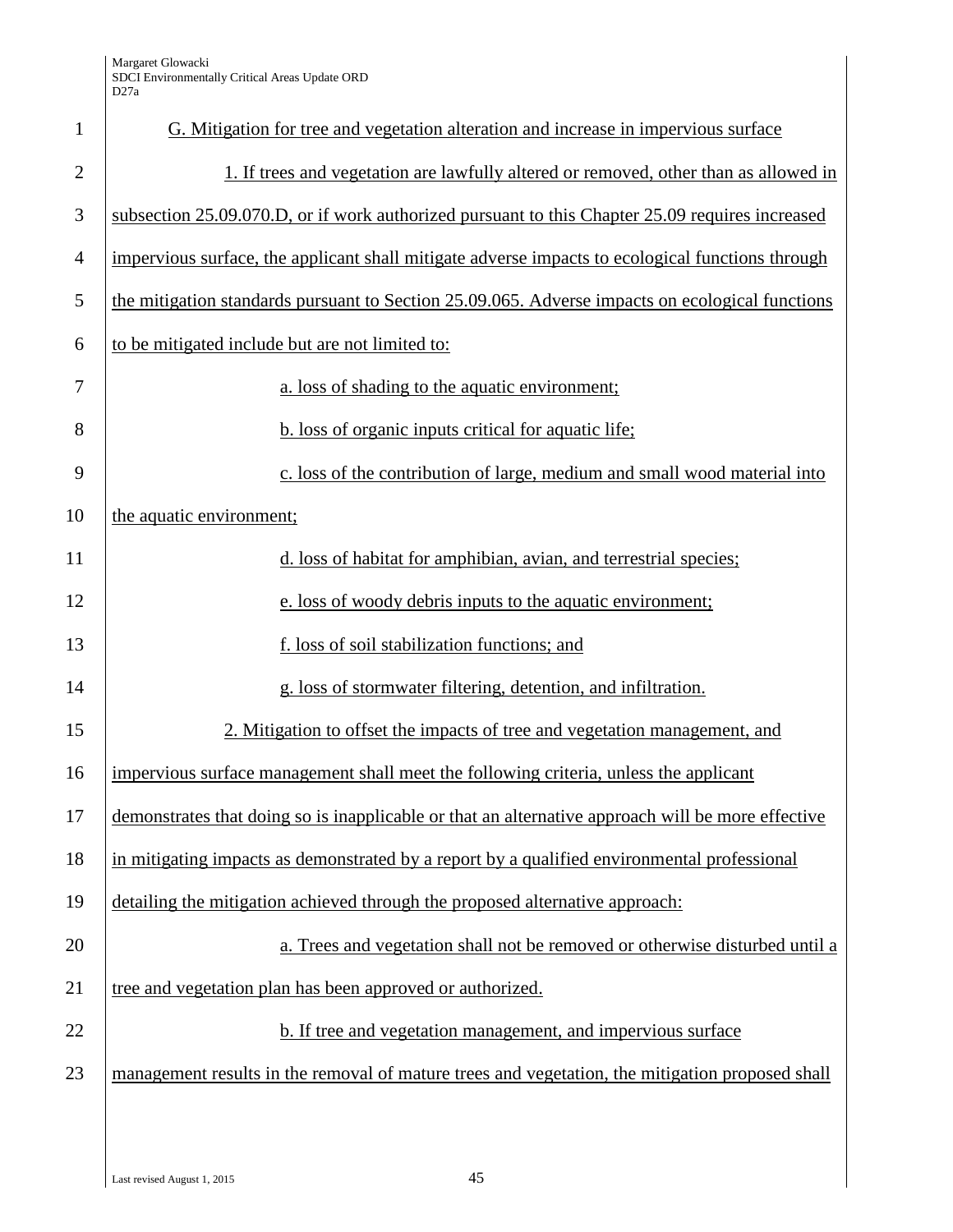| $\mathbf{1}$   | include an analysis detailing how the specific existing ecological functions impacted will be        |
|----------------|------------------------------------------------------------------------------------------------------|
| $\overline{2}$ | mitigated.                                                                                           |
| 3              | c. Mitigation plantings shall be native species suited to specific site                              |
| $\overline{4}$ | conditions.                                                                                          |
| 5              | d. Plantings provided for mitigation purposes shall be sited as close as                             |
| 6              | practicable to other treed and vegetated areas and to any water body.                                |
| 7              | e. Areas that have been cleared, graded, or compacted shall be amended                               |
| 8              | with organic matter prior to planting.                                                               |
| 9              | f. If tree and vegetation management, and impervious surface                                         |
| 10             | management, results in a loss of pervious surfaces, mitigation shall create new pervious surfaces    |
| 11             | that infiltrate water or create areas that replicate the functions of pervious surfaces using Volume |
| 12             | 3 of the City of Seattle Stormwater Manual as guidance regarding required the size and design of     |
| 13             | such areas.                                                                                          |
| 14             | g. Tree and vegetation, and impervious surface management actions                                    |
| 15             | requiring soil disturbance shall use appropriate best management practices to prevent sediment       |
| 16             | runoff.                                                                                              |
| 17             | H. A tree and vegetation monitoring and maintenance plan approved by the Director that               |
| 18             | complies with subsection 25.09.065.D is required for trees and vegetation planted pursuant to        |
| 19             | this Section 25.09.070.                                                                              |
| 20             | Section 14. A new Section 25.09.075 of the Seattle Municipal Code is added as follows:               |
| 21             | 25.09.075 Standards for pesticide, herbicide, and fertilizer use                                     |
|                |                                                                                                      |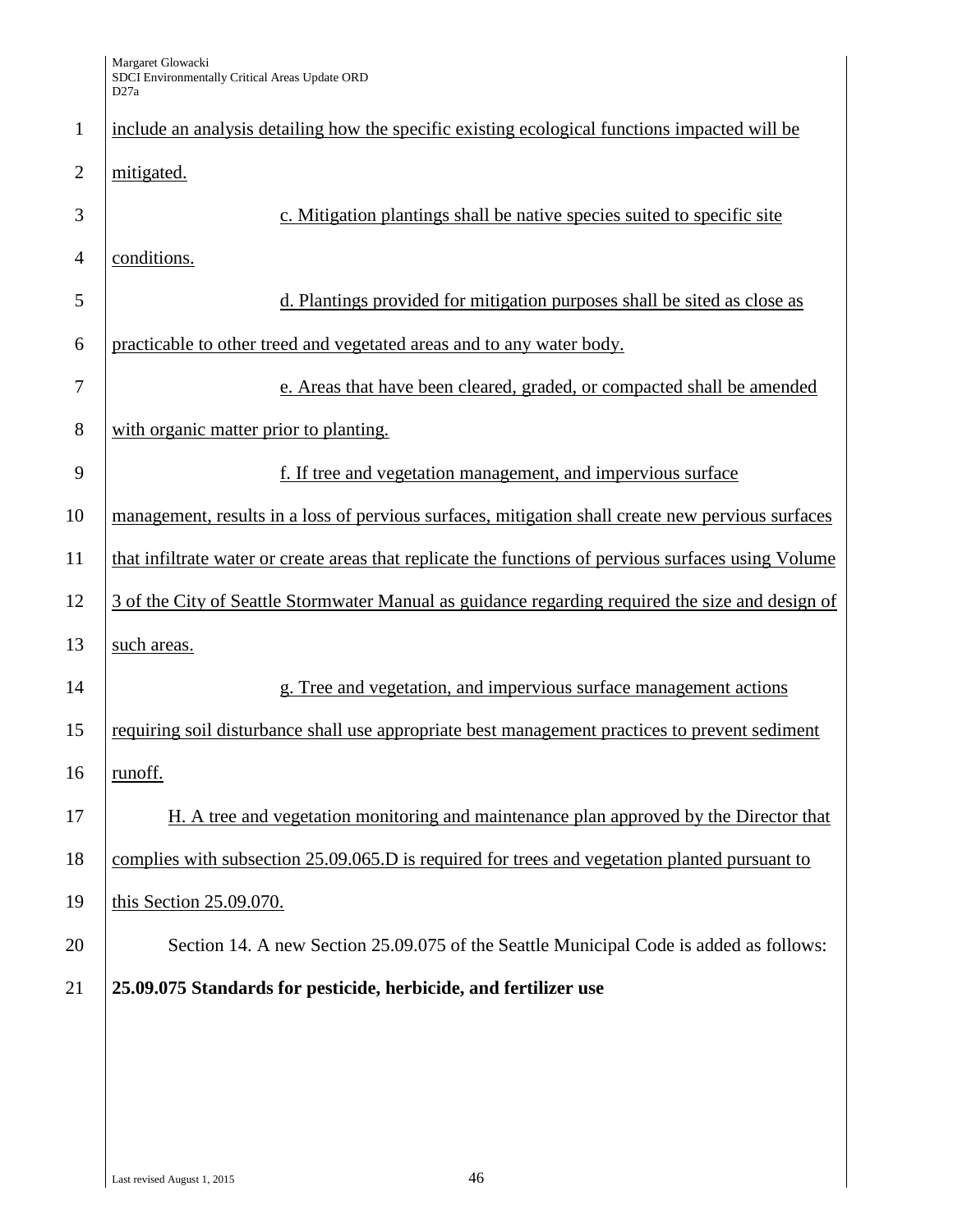| $\mathbf{1}$   | A. Application of pesticides, herbicides, and fertilizers. Application of pesticides,                 |
|----------------|-------------------------------------------------------------------------------------------------------|
| $\overline{2}$ | herbicides, and synthetic fertilizer is prohibited in a riparian corridor, wetland, or wetland buffer |
| 3              | except as allowed by the Director for one of the following circumstances:                             |
| $\overline{4}$ | 1. The state or local Health Department recommends or directs their use to                            |
| 5              | address a threat to public health;                                                                    |
| 6              | 2. A county, state, or federal agency with jurisdiction directs their use for control                 |
| $\tau$         | of a state listed noxious weed or plant pests covered by the Washington State Department of           |
| $8\phantom{.}$ | Agriculture plant pest program, and non-chemical alternatives have been evaluated;                    |
| 9              | 3. If the Director determines the applicant has demonstrated the use will have no                     |
| 10             | adverse impact to fish and wildlife. Such a determination may be in the form of concurring in         |
| 11             | writing that the applicant has developed best management practices or an integrated pest              |
| 12             | management plan consistent with standards developed by the Director;                                  |
| 13             | 4. If the Director determines that use of a pesticide to control invasive plants                      |
| 14             | would have less overall adverse environmental impact than other control strategies; or                |
| 15             | 5. If the Director determines there is a serious threat to public safety, health, or the              |
| 16             | environment.                                                                                          |
| 17             | B. If allowed, pesticide, herbicide, and synthetic fertilizer applications will be done by a          |
| 18             | Washington State licensed Commercial Applicator or Private Commercial Applicator.                     |
| 19             | C. Application of organic fertilizers shall follow best management practices for use of               |
| 20             | fertilizers within a riparian corridor, wetland, or wetland buffer, including limiting the use of the |
| 21             | fertilizers, hand mixing the fertilizer with ingredients that do not dissolve quickly, and using      |
| 22             | ingredients such as compost, composted dry grass clippings, leaves, and sawdust as fertilizer.        |
|                |                                                                                                       |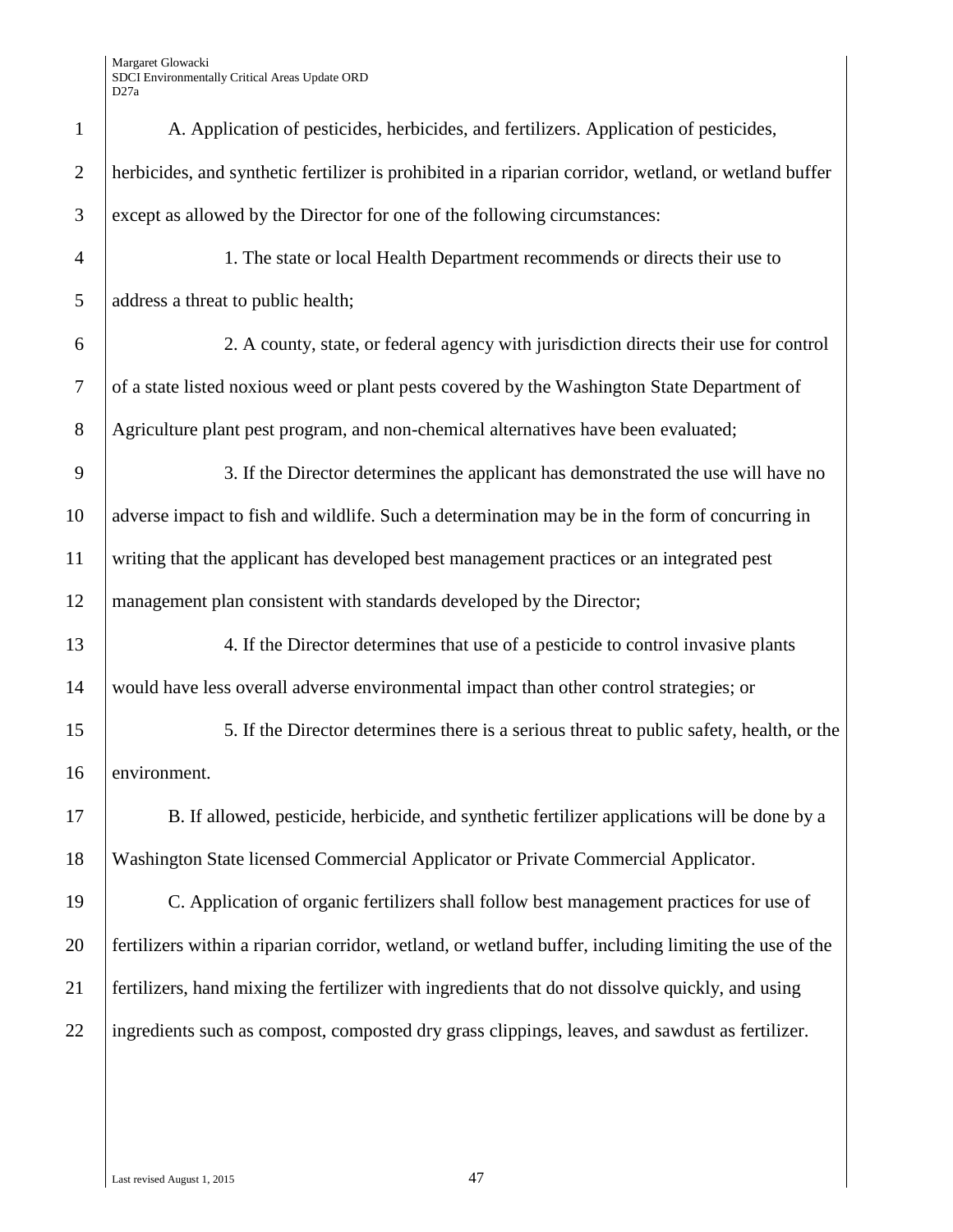| Section 15. Section 25.09.080 of the Seattle Municipal Code, last amended by Ordinance                                                      |  |
|---------------------------------------------------------------------------------------------------------------------------------------------|--|
| 122050, is amended as follows:                                                                                                              |  |
| 25.09.080 Landslide-prone $(($ eritical $))$ areas $(()$                                                                                    |  |
| A. This $((s))$ Section 25.09.080 applies to all parcels in or containing a landslide-prone                                                 |  |
| ((eritical)) area.                                                                                                                          |  |
| B. Site $((.)$                                                                                                                              |  |
| 1. Complete stabilization of all portions of a site that are disturbed or affected by                                                       |  |
| the proposed development, including all developmental coverage and construction activity areas,                                             |  |
| is required. Complete stabilization of all portions of a site refers to the process and actions                                             |  |
| necessary to stabilize proposed site improvements, ((and)) as well as all on-site areas and                                                 |  |
| adjacent properties, including adjacent public and private rights-of-way, that are disturbed or                                             |  |
| affected.                                                                                                                                   |  |
| 2. The proposed development shall be limited and controlled to avoid adverse                                                                |  |
| impacts ((and)) to the landslide-prone area, prevent potential harm, and (( $\leftrightarrow$ )) provide safe( $\left(\frac{1}{2}\right)$ ) |  |
| and stable( $\left(\frac{1}{2}$ and compatible)) development appropriate to site conditions. ((Other)) The Director                         |  |
| may require other reasonable and appropriate solutions to provide site stability ((may be required                                          |  |
| by the Director. This may include)), including imposing conditions ((concerning)) on the type                                               |  |
| and method of construction that reflect the specific constraints of the site.                                                               |  |
| 3. Removal of, clearing of, or any action detrimental to trees or vegetation in                                                             |  |
| landslide-prone ((critical)) areas is prohibited, except as ((provided in this section and))                                                |  |
| necessary to provide complete stabilization or achieve the purposes of subsection 25.09.080.B. or                                           |  |
| as allowed under Section $25.09 \cdot ((320))070$ .                                                                                         |  |
|                                                                                                                                             |  |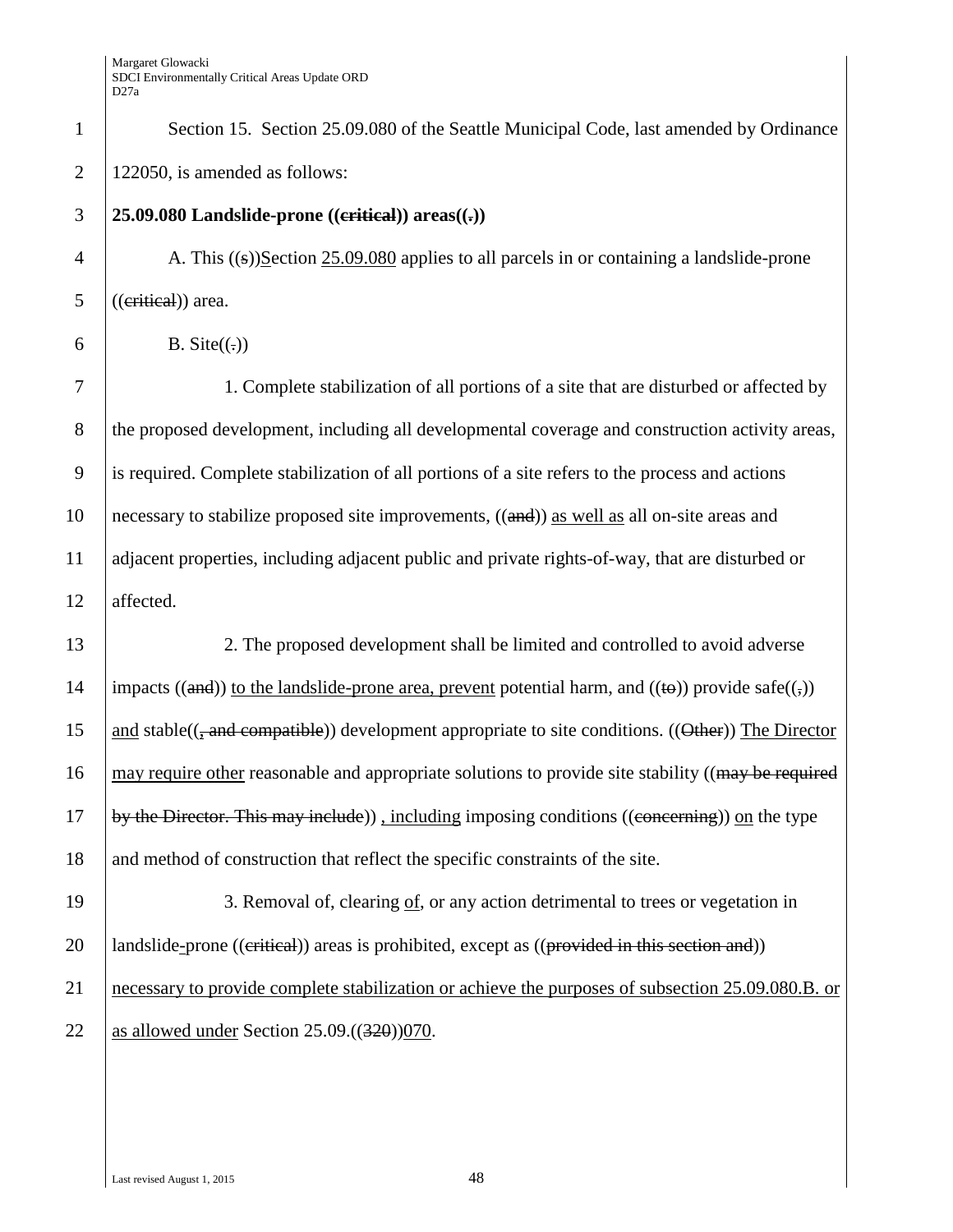| $\mathbf{1}$     | C. Third- $(\mathbf{P})$ ) party $(\mathbf{R})$ ) review. In addition to $((\mathbf{requireing}))$ the information provided |
|------------------|-----------------------------------------------------------------------------------------------------------------------------|
| $\overline{2}$   | pursuant to Section 25.09.330 and to Director's Rules, the Director may require third-party                                 |
| 3                | review $((\text{when}))$ if the professional opinions of the applicant's representative and the                             |
| $\overline{4}$   | Department's reviewers cannot be reconciled. Third-party review requires the applicant's                                    |
| 5                | geotechnical and/or additional technical studies to be reviewed by an independent third party,                              |
| $\boldsymbol{6}$ | selected by the Director and paid for by the applicant ((but hired by the Director)). The                                   |
| $\boldsymbol{7}$ | $((\pm))$ third-party review shall be conducted by a qualified engineering consultant.                                      |
| 8                | D. Bonds and $(4)$ ) insurance. The Director may require adequate bonds and/or insurance                                    |
| 9                | to cover potential claims for property damage that may arise from or be related to excavation or                            |
| 10               | fill within a landslide-prone area $((\text{when}))$ if the depth of the proposed excavation exceeds $((\text{four}$        |
| 11               | feet $(4')$ ) 4 feet and the bottom of the proposed excavation is below the $((one hundred))$ 100                           |
| 12               | percent $(( (100\%)))$ slope line $(((forty - five +))45(())$ degrees from a horizontal line(())) from the                  |
| 13               | property line. The Director may require such bonds and insurance in other circumstances where                               |
| 14               | the Director determines that there is a potential for significant harm to an environmentally                                |
| 15               | critical area or buffer during the construction process.                                                                    |
| 16               | E. Permit $((R))$ renewals. In addition to complying with the permit renewal standards in                                   |
| 17               | Chapter 23.76, applications for permit renewal shall comply with the following standards( $(\cdot)$ ):                      |
| 18               | 1. The Director may renew a permit for development that is in conformance with                                              |
| 19               | applicable regulations in effect at the time the renewal is sought.                                                         |
| 20               | 2. An applicant seeking to renew a permit for new development in a landslide-                                               |
| 21               | prone area must submit a letter of certification from the current project geotechnical engineer of                          |
| 22               | record as described in subsection $25.09.080$ . G.2. If ((such)) the applicant does not submit a letter                     |
| 23               | of certification ((is not submitted)), the permit shall not be renewed.                                                     |
|                  |                                                                                                                             |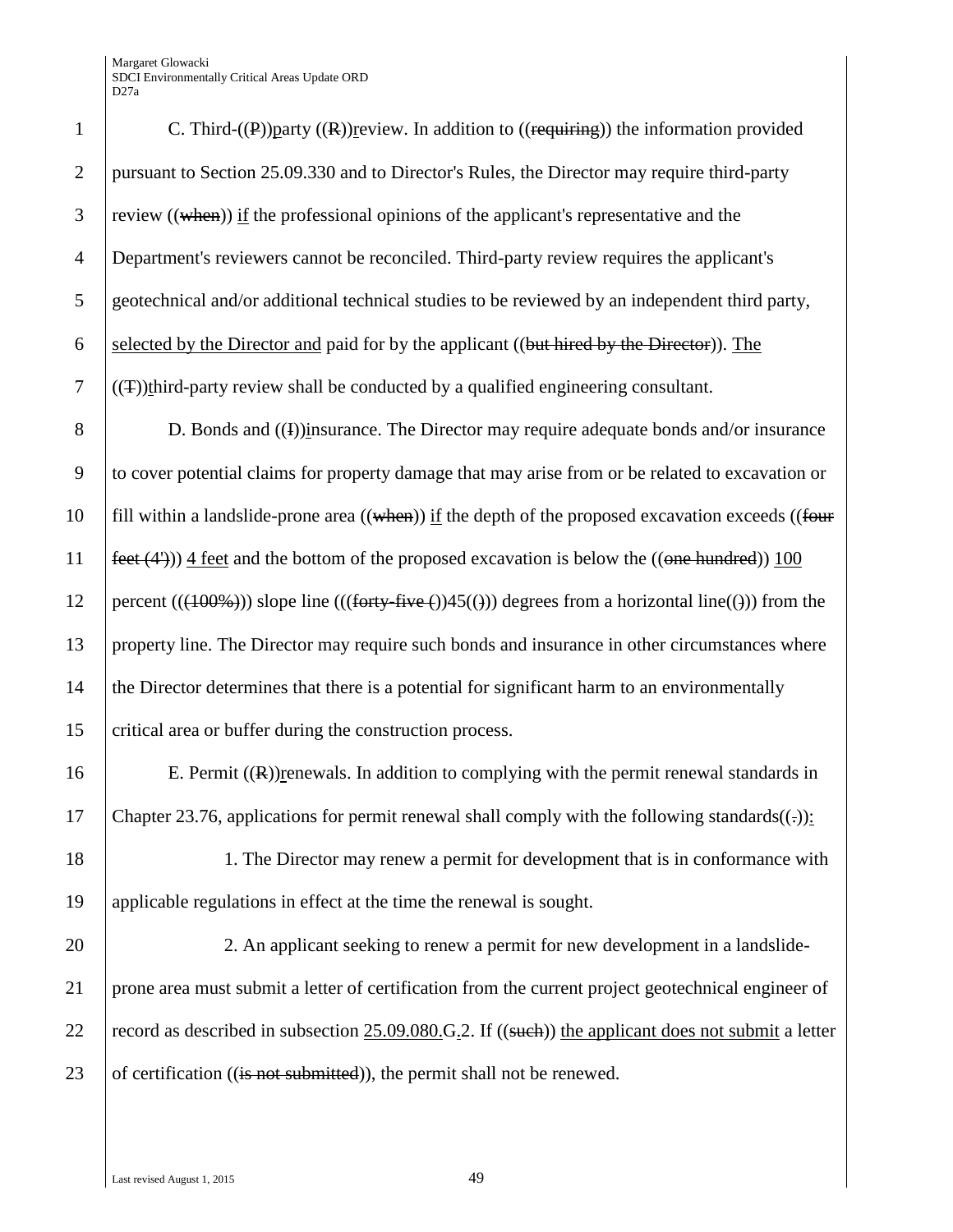1 3. The Director may renew a permit for development in a landslide-prone area if, 2 after considering the information submitted in conformance with subsection((s)) 25.09.080.G,  $3$  ((he or she)) the Director determines that there is no increased risk of damage to the proposed 4 development, to neighboring properties, or to the drainage basin. ((In making such a  $\frac{1}{5}$  determination (i))The Director may impose new conditions or require the submittal of revised  $\begin{bmatrix} 6 \\ 1 \end{bmatrix}$  plans as part of the determination.

7 4. An applicant for renewal ((also)) must demonstrate that any required bond or 8 insurance will be in effect during the renewal period(( $\epsilon$ )) and that the amount of ((such)) the bond 9 or insurance still is appropriate. The Director may require a bond or insurance as a condition of 10 renewal even if  $((\text{such}) )$  a bond or insurance was not required previously.

 F. Issued permits in landslide-prone areas. If the Director has reasonable grounds to believe that an emergency exists because significant changes in conditions at a project site or in the surrounding area may have occurred since a permit was issued, increasing the risk of damage to the proposed development, to neighboring properties, or to the drainage basin, the Director may ((by letter or other reasonable means of notification)) suspend the permit by letter or other reasonable means of notification until the applicant has submitted a letter of certification as 17 described in subsection 25.09.080.G.2 and  $((\text{has}))$  satisfied the standards of  $((\text{that}))$  subsection 25.09.080.G.2.

19 G. Letter of  $((\text{C}))$ certification $((\cdot))$ 

20 1. The Director may require a letter of certification based on such factors as the 21 presence of known slides, indications of changed conditions at the site or in the surrounding area, 22 or other indications of unstable soils.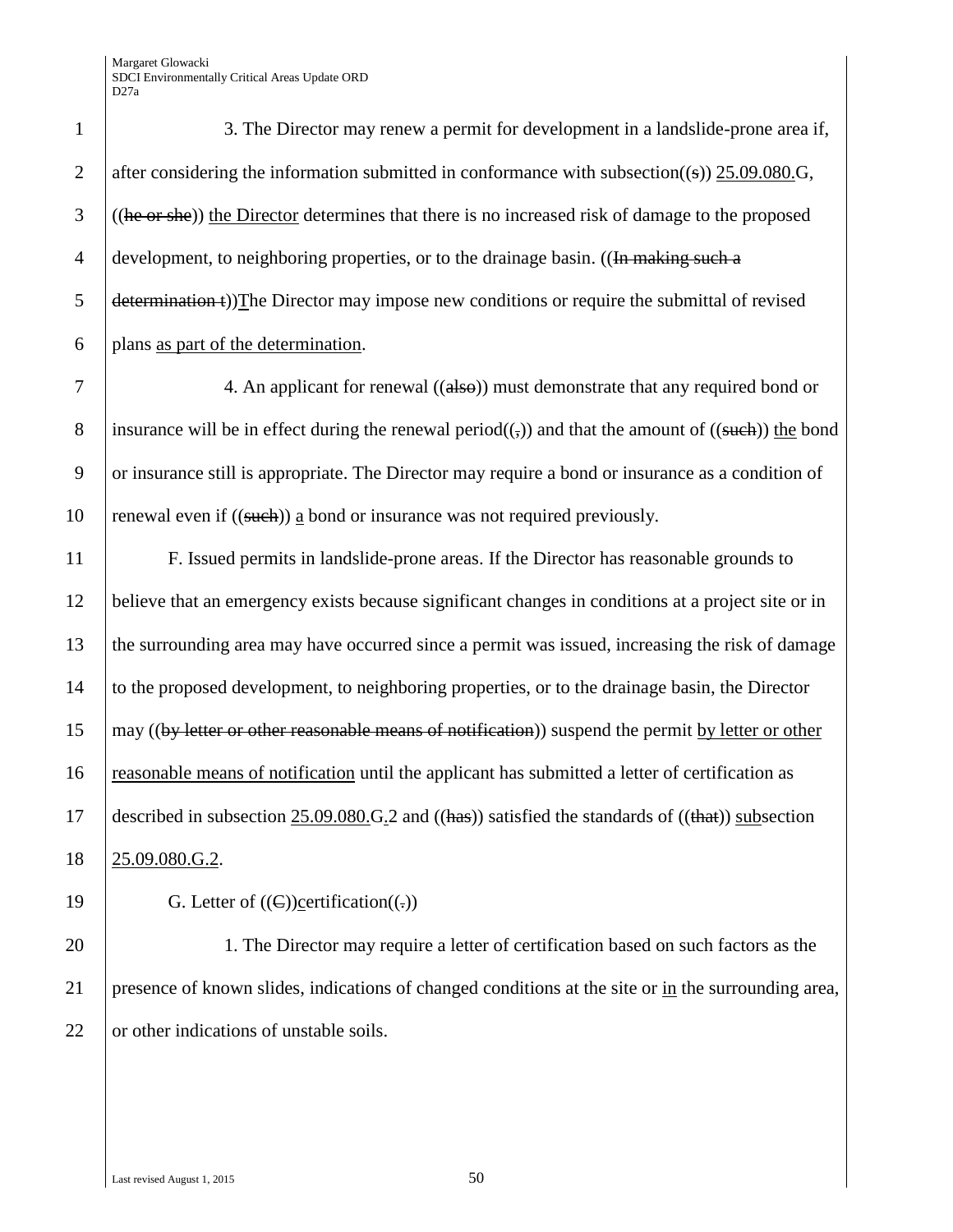| $\mathbf{1}$   | 2. The letter of certification shall be from the current project geotechnical                       |
|----------------|-----------------------------------------------------------------------------------------------------|
| $\overline{2}$ | engineer of record stating that a geotechnical engineer has inspected the site and area             |
| 3              | surrounding the proposed development within the $((sixty)(60))$ days preceding submittal of         |
| $\overline{4}$ | the letter((; and)). The letter of certification shall state that:                                  |
| 5              | a. In the project geotechnical engineer's professional opinion no                                   |
| 6              | significant changes in conditions at the site or surrounding area have occurred that render invalid |
| $\tau$         | or out-of-date the analysis and recommendations contained in the technical reports and other        |
| $8\,$          | application materials previously submitted to the Department as part of the application for the     |
| 9              | permit; or that                                                                                     |
| 10             | b. In the project geotechnical engineer's professional opinion changes in                           |
| 11             | conditions at the site or surrounding area have occurred that require revision to project criteria, |
| 12             | and that in the project geotechnical engineer's professional opinion all technical reports and any  |
| 13             | necessary revised drawings that account for the changed conditions have been prepared and           |
| 14             | submitted.                                                                                          |
| 15             | Section 16. Section 25.09.180 of the Seattle Municipal Code, last amended by Ordinance              |
| 16             | 124447, is renumbered 25.09.090 and further amended as follows:                                     |
| 17             | 25.09.090((180)) Development standards for steep slope erosion hazard areas                         |
| 18             | A. This Section 25.09.090((180)) and Section 25.09.080 apply to parcels containing a                |
| 19             | steep slope erosion hazard area or steep slope erosion hazard area buffer.                          |
| 20             | B. Impacts on steep slope erosion hazard areas                                                      |
| 21             | 1. Development is prohibited on steep slope erosion hazard areas, unless the                        |
| 22             | applicant demonstrates that the provisions of subsections 25.09.070.C, 25.09.070,                   |
| 23             | 25.09.090((480)).B.2, 25.09.090.D, ((or)) 25.09.090((480)).E, or 25.09.090.F apply.                 |
|                |                                                                                                     |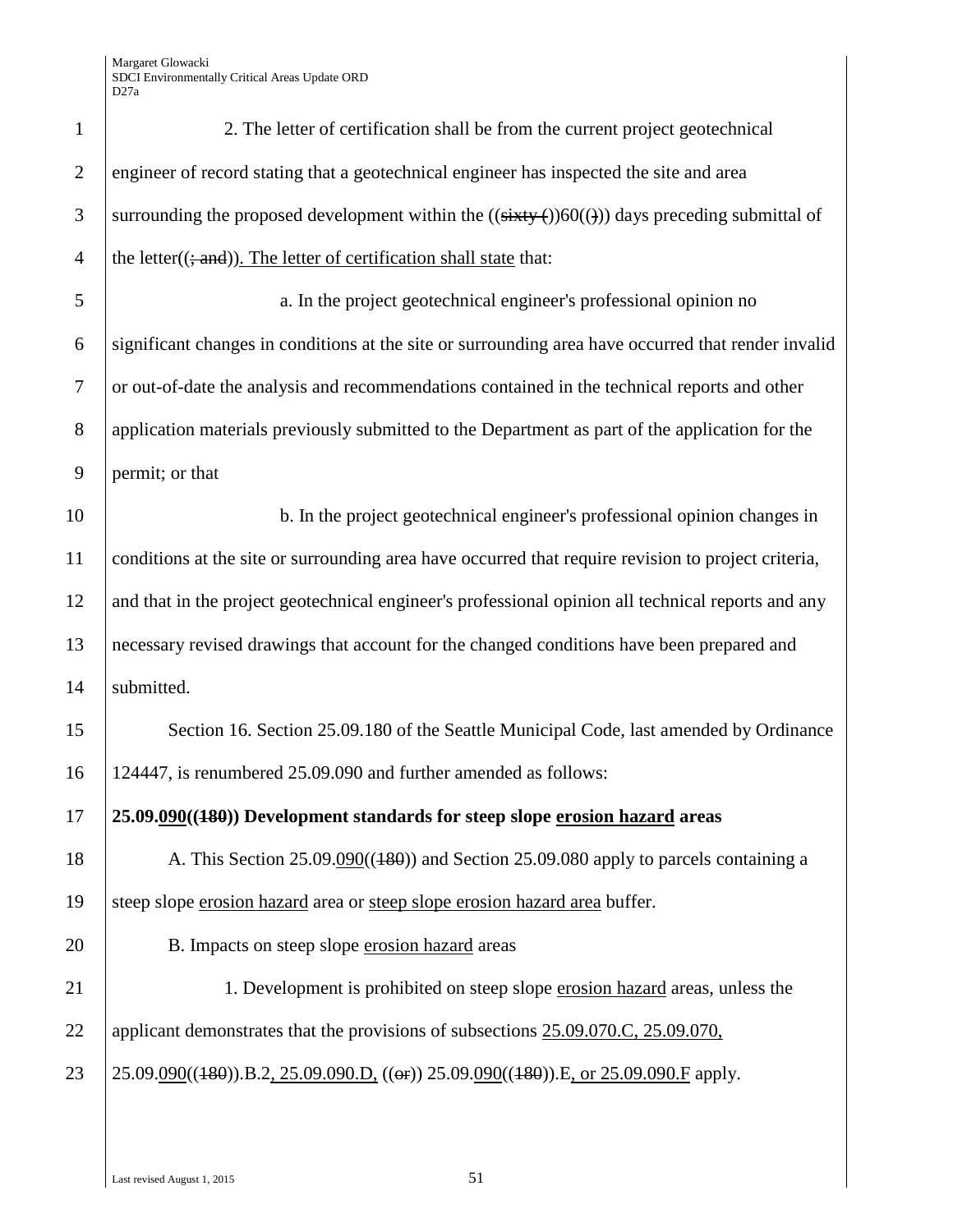| $\mathbf{1}$   | 2. ((Provided)) Development is allowed on steep slope erosion hazard areas if the                                       |
|----------------|-------------------------------------------------------------------------------------------------------------------------|
| $\overline{2}$ | applicant demonstrates that all $((the))$ other provisions of this Chapter 25.09 and all applicable                     |
| 3              | provisions of Title 23 and Chapters 22.800 through 22.808 are met, ((subsection 25.09.180.B.1)                          |
| $\overline{4}$ | does not apply when the applicant demonstrates) that no adverse impact on the stability or                              |
| 5              | erosion potential of the steep slope erosion hazard areas will result, and that the development                         |
| 6              | meets one of the following criteria and the criteria in subsection 25.09.090.B.3. In ((determining                      |
| $\overline{7}$ | whether these criteria are met,)) making this determination, the Director may require a                                 |
| $8\,$          | geotechnical report to verify site conditions and to evaluate the impacts of the development in                         |
| 9              | the steep slope erosion hazard area and shall require such a report for criteria in subsections                         |
| 10             | $25.09.090((180))$ .B.2.c and $25.09.090((180))$ .B.2.d. The geotechnical report is subject to the                      |
| 11             | provisions for third party review in subsection 25.09.080.C.                                                            |
| 12             | a. Development is located ((where)) within the footprint of existing                                                    |
| 13             | ((development is located, if the impact on the steep slope area is not altered or increased; or)),                      |
| 14             | lawfully constructed, structures or paved areas, not including landscaped areas or areas that have                      |
| 15             | been graded;                                                                                                            |
| 16             | b. Development is located on a steep slope erosion hazard area $((s))$ that                                             |
| 17             | ((have)) has been created through previous legal grading activities, including but not limited to                       |
| 18             | rockeries or retaining walls resulting from ((rights of way)) right-of-way improvements; ((, if no                      |
| 19             | adverse impact on the steep slope area will result; or)                                                                 |
| 20             | c. Development is located on <u>a</u> steep slope <u>erosion hazard</u> area( $(s)$ ) that is                           |
| 21             | $((\text{are}))$ less than 20 feet in vertical rise and that is $((\text{are}))$ 30 feet or more from other steep slope |
| 22             | erosion hazard areas $((, if no adverse impact on the steep slope area will result))$ ; or                              |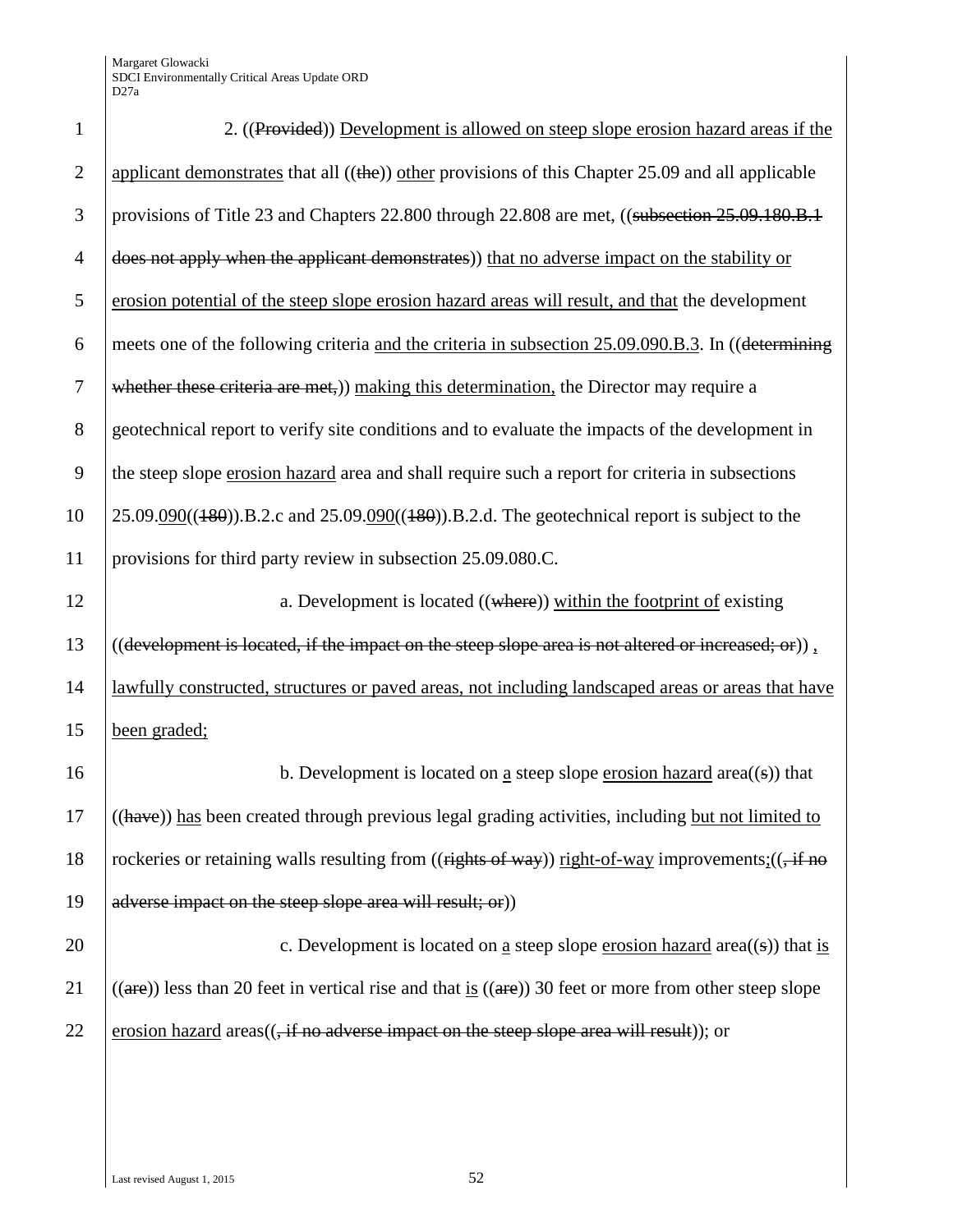| $\mathbf{1}$   | d. Development is ((located on steep slope areas where the Director                                |
|----------------|----------------------------------------------------------------------------------------------------|
| $\overline{2}$ | determines that application of subsection 25.09.180.B.1 would prevent necessary stabilization of   |
| 3              | a landslide prone area.)) a necessary stabilization measure to mitigate an active landslide hazard |
| $\overline{4}$ | on the applicant's lot or from an abutting lot, and such development meets the following           |
| 5              | requirements:                                                                                      |
| 6              | 1) The applicant demonstrates that the stabilization is the minimum                                |
| 7              | necessary to mitigate the landslide hazard; and                                                    |
| 8              | 2) The applicant uses the least intrusive option available to                                      |
| 9              | mitigate the landslide hazard.                                                                     |
| 10             | 3. The following activities do not constitute "development" or "disturbance" for                   |
| 11             | the purposes of applying subsection 25.09.090.B.2:                                                 |
| 12             | a. Clearing trees and vegetation or any type of tree and vegetation.                               |
| 13             | and site restoration management authorized under this Chapter 25.09 ((is not "development" for     |
| 14             | purposes of applying any of the provisions of subsection 25.09.180.B.2).                           |
| 15             | b. For the purposes of applying subsections 25.09.090.B.2.a.                                       |
| 16             | 25.09.090.B.2.b and 25.09.090.B.2.c, stabilization measures to mitigate a landslide hazard         |
| 17             | authorized under subsection 25.09.090.B.2.d.                                                       |
| 18             | C. Buffers $((.)$                                                                                  |
| 19             | 1. Steep slope $((s))$ erosion hazard areas have $((fifteen-foot (15'))) 15-foot buffers$          |
| 20             | from the top and toe of a slope unless the Director determines that a greater or lesser buffer is  |
| 21             | required based on the following considerations:                                                    |
| 22             | a. Proposed construction method and its effect on the stability of the slope                       |
| 23             | and erosion potential;                                                                             |
|                |                                                                                                    |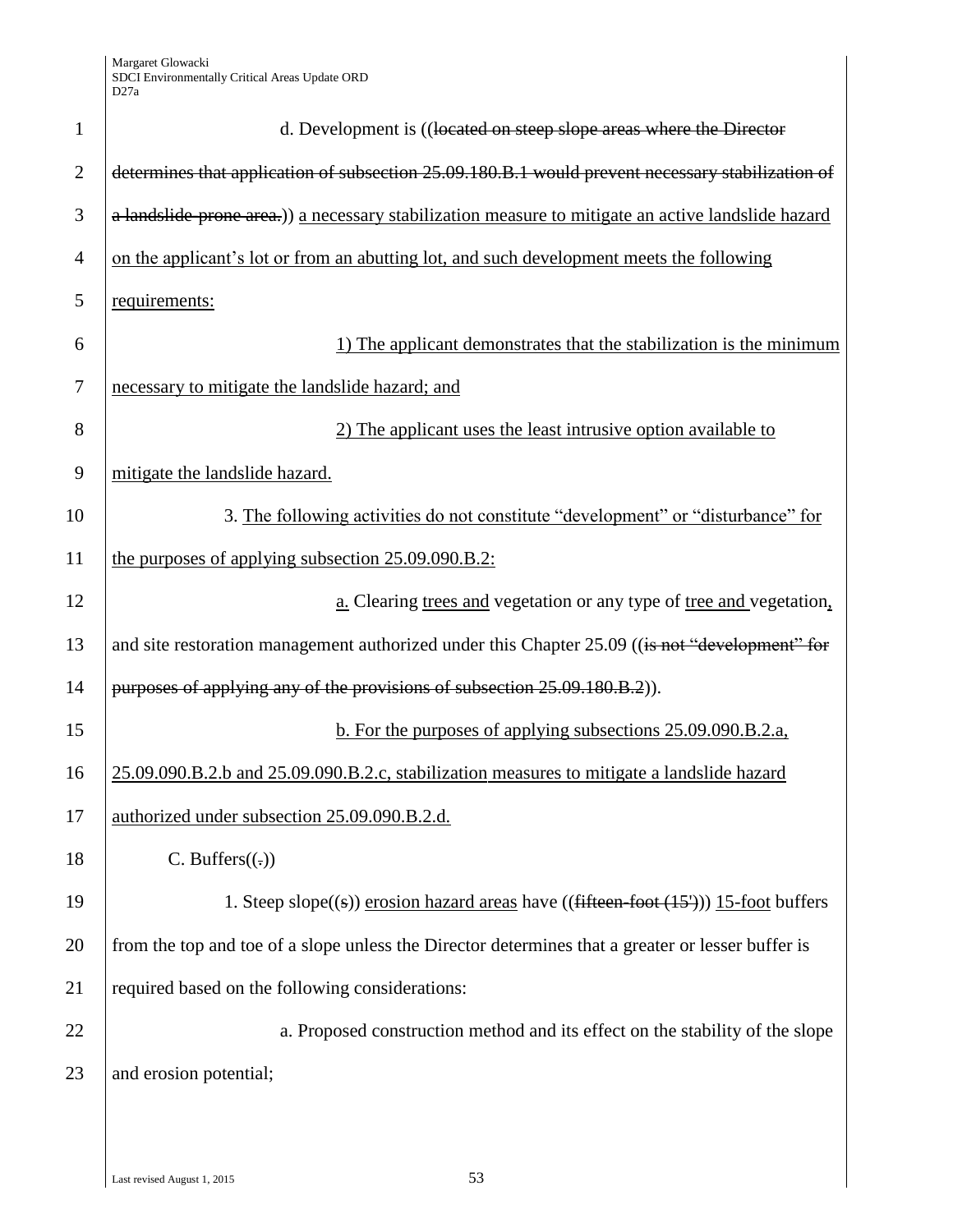| $\mathbf{1}$   | b. Techniques used to keep the disruption of existing topography, and tree                           |
|----------------|------------------------------------------------------------------------------------------------------|
| $\overline{2}$ | and vegetation, to a minimum; and                                                                    |
| 3              | c. Preparation of technical reports and plans to address and propose                                 |
| $\overline{4}$ | remedies regarding soils and hydrology site constraints.                                             |
| 5              | 2. Development is prohibited $((\Theta n))$ in steep slope $((\text{area}))$ erosion hazard buffers, |
| 6              | except as authorized in subsection $25.09.090$ . B.2, or to provide the minimum necessary access to  |
| 7              | ((such an)) the steep slope erosion hazard area, ((which shall be kept to a minimum, and except))    |
| 8              | or as provided in subsection $25.09.090 \cdot D(E)$ .                                                |
| 9              | D. Small project waiver                                                                              |
| 10             | 1. The Director may approve new accessory structures or additions to existing                        |
| 11             | principal structures in a steep slope erosion hazard area or buffer if no construction occurs over   |
| 12             | or in a water course, water body, or wetland and if the applicant demonstrates that the proposal     |
| 13             | meets the following criteria:                                                                        |
| 14             | a. The new accessory structure or addition to an existing principal                                  |
| 15             | structure is on a lot that has been in existence as a legal building site prior to October 31, 1992; |
| 16             | b. The development does not exceed 750 square feet with no more than                                 |
| 17             | 300 square feet located in the steep slope erosion hazard area, calculated cumulatively from         |
| 18             | October 31, 1992. If the new accessory structure or addition to an existing principal structure is   |
| 19             | on a lot that is or has been held in common ownership with a contiguous lot and the lots are or      |
| 20             | have been used for a single principal use or for a principal use and accessory use, the limitation   |
| 21             | applies to the entire site;                                                                          |
|                |                                                                                                      |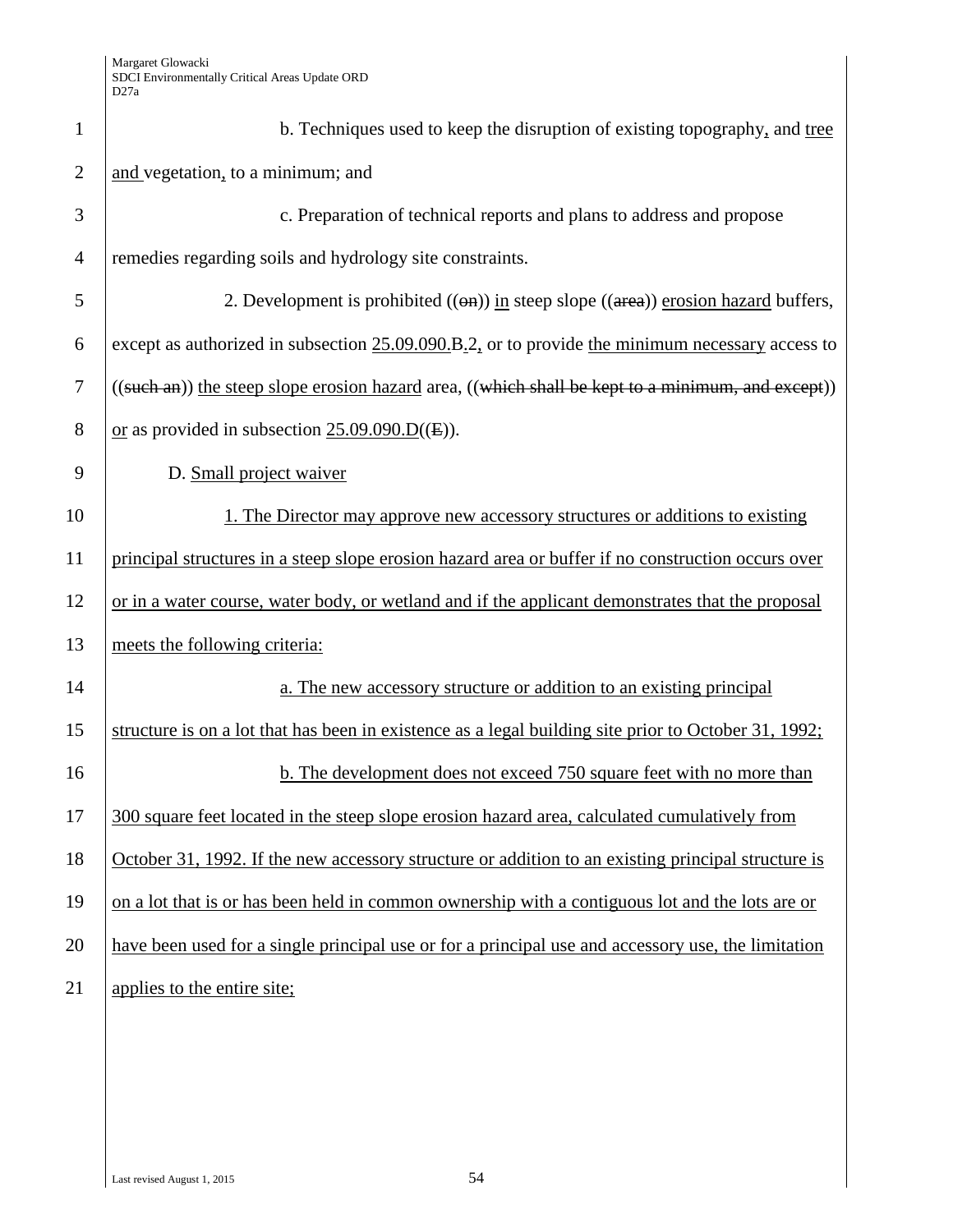| $\mathbf{1}$   | c. It is not practicable to build the accessory structure or addition to an                                              |
|----------------|--------------------------------------------------------------------------------------------------------------------------|
| $\overline{2}$ | existing principal structure for the intended purpose outside of the steep slope erosion hazard                          |
| 3              | area or buffer; and                                                                                                      |
| 4              | d. The location of the accessory structure or addition to an existing                                                    |
| 5              | principal structure minimizes the impact on the steep slope erosion hazard area and/or buffer;                           |
| 6              | e. In landslide-prone areas the Director may require a soils report prepared                                             |
| $\tau$         | by a qualified geotechnical engineer or geologist licensed by the State of Washington                                    |
| 8              | demonstrates that it is safe to construct the new accessory structure or the addition to an existing                     |
| 9              | structure.                                                                                                               |
| 10             | 2. Director's decision                                                                                                   |
| 11             | a. The Director shall require the use of fencing with a durable and visible                                              |
| 12             | protective barrier during the construction to protect the remainder of the steep slope erosion                           |
| 13             | hazard area and buffer.                                                                                                  |
| 14             | b. The Director shall require additional measures to protect the remainder                                               |
| 15             | of the steep slope erosion hazard area and buffer from the impacts of approving new accessory                            |
| 16             | structures or additions to existing principal structures.                                                                |
| 17             | E. A variance may be allowed from the standards of subsection 25.09.090.B.1 if the                                       |
| 18             | proposal meets the standards of Section 25.09.290.                                                                       |
| 19             | F. Tree and $((\nabla))$ regetation $((R))$ removal and $((R))$ replanting. Tree and vegetation                          |
| 20             | alteration is prohibited except as allowed under Section 25.09.070. ((#)) Any removal of trees or                        |
| 21             | vegetation in a steep slope erosion hazard area ((and its)) or buffer that is authorized as part of                      |
| 22             | approved development( $(\frac{1}{2}$ ) shall be kept to a minimum( $(\frac{1}{2}$ and shall be carried out pursuant to a |
| 23             | tree and revegetation plan described in section 25.09.320. Other removal of, clearing, or any                            |
|                |                                                                                                                          |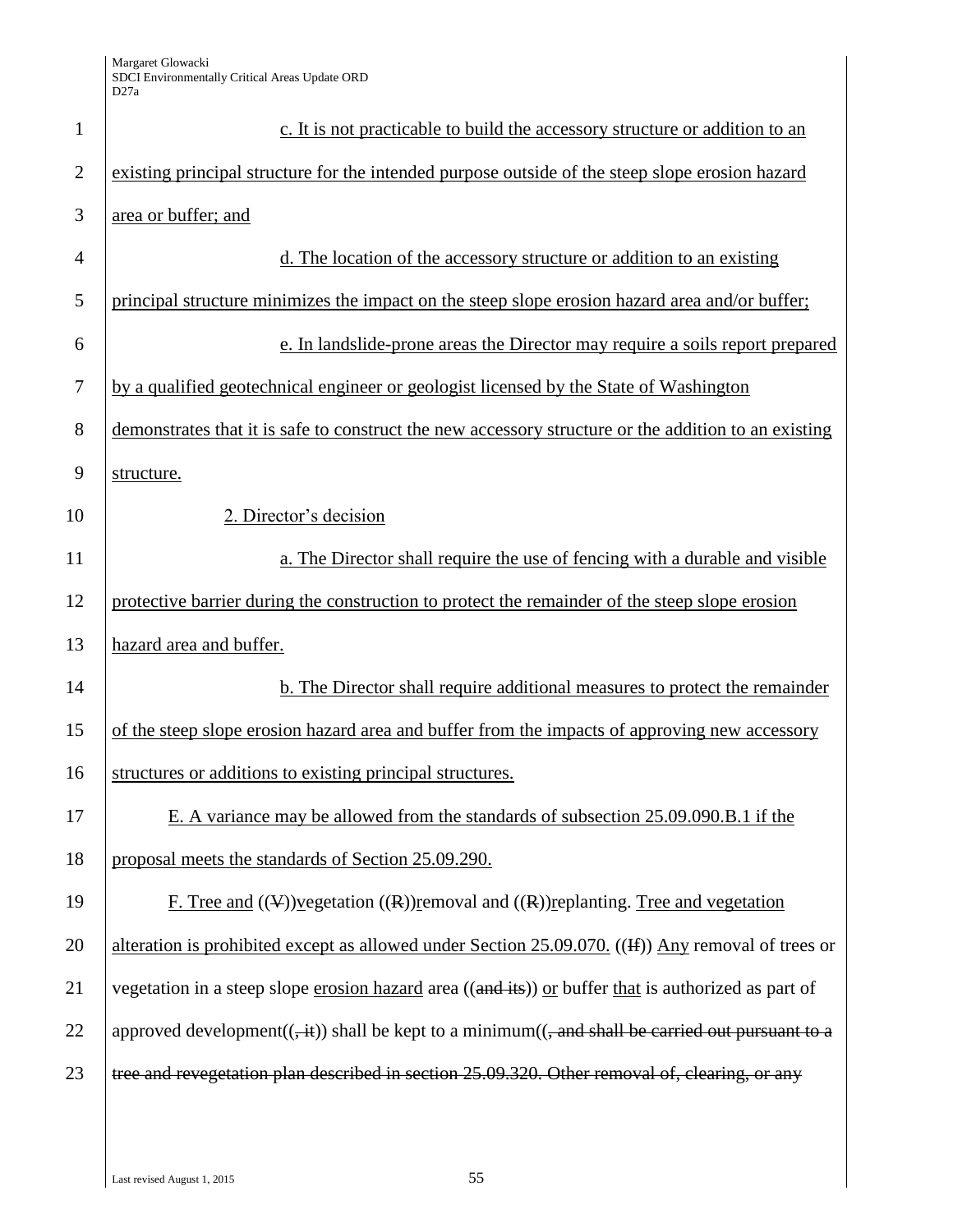| $\mathbf{1}$   | action detrimental to trees or vegetation in a steep slope area or buffer is prohibited, except as |
|----------------|----------------------------------------------------------------------------------------------------|
| $\overline{2}$ | provided in Section 25.09.320.) In addition to complying with Section $25.09.070((320))$ , any     |
| 3              | replanting ((that occurs)) shall ((consist of native vegetation)) have no permanent irrigation.    |
| $\overline{4}$ | G. Avoidance and mitigation standards. Avoidance and mitigation is required pursuant to            |
| 5              | Section 25.09.065.                                                                                 |
| 6              | (E.                                                                                                |
| 7              | 1. Steep Slope Area Variance. The Director may reduce the steep slope area                         |
| 8              | buffer and may authorize limited intrusion into the steep slope area and steep slope buffer to the |
| 9              | extent allowed in subsection E2 only when the applicant qualifies for a variance by                |
| 10             | demonstrating that:                                                                                |
| 11             | a. the lot where the steep slope or steep slope buffer is located was in                           |
| 12             | existence before October 31, 1992; and                                                             |
| 13             | b. the proposed development otherwise meets the criteria for granting a                            |
| 14             | variance under Section 25.09.280B, except that reducing the front or rear yard or setbacks will    |
| 15             | not both mitigate the hardship and maintain the full steep slope area buffer.                      |
| 16             | 2. If any buffer reduction or development in the critical area is authorized by a                  |
| 17             | variance under subsection E1, it shall be the minimum to afford relief from the hardship and       |
| 18             | shall be in the following sequence of priority:                                                    |
| 19             | a. reduce the yards and setbacks, to the extent reducing the yards or                              |
| 20             | setbacks is not injurious to safety;                                                               |
| 21             | b. reduce the steep slope area buffer;                                                             |
| 22             | e. allow an intrusion into not more than thirty percent (30%) of the steep                         |
| 23             | slope area.                                                                                        |
|                |                                                                                                    |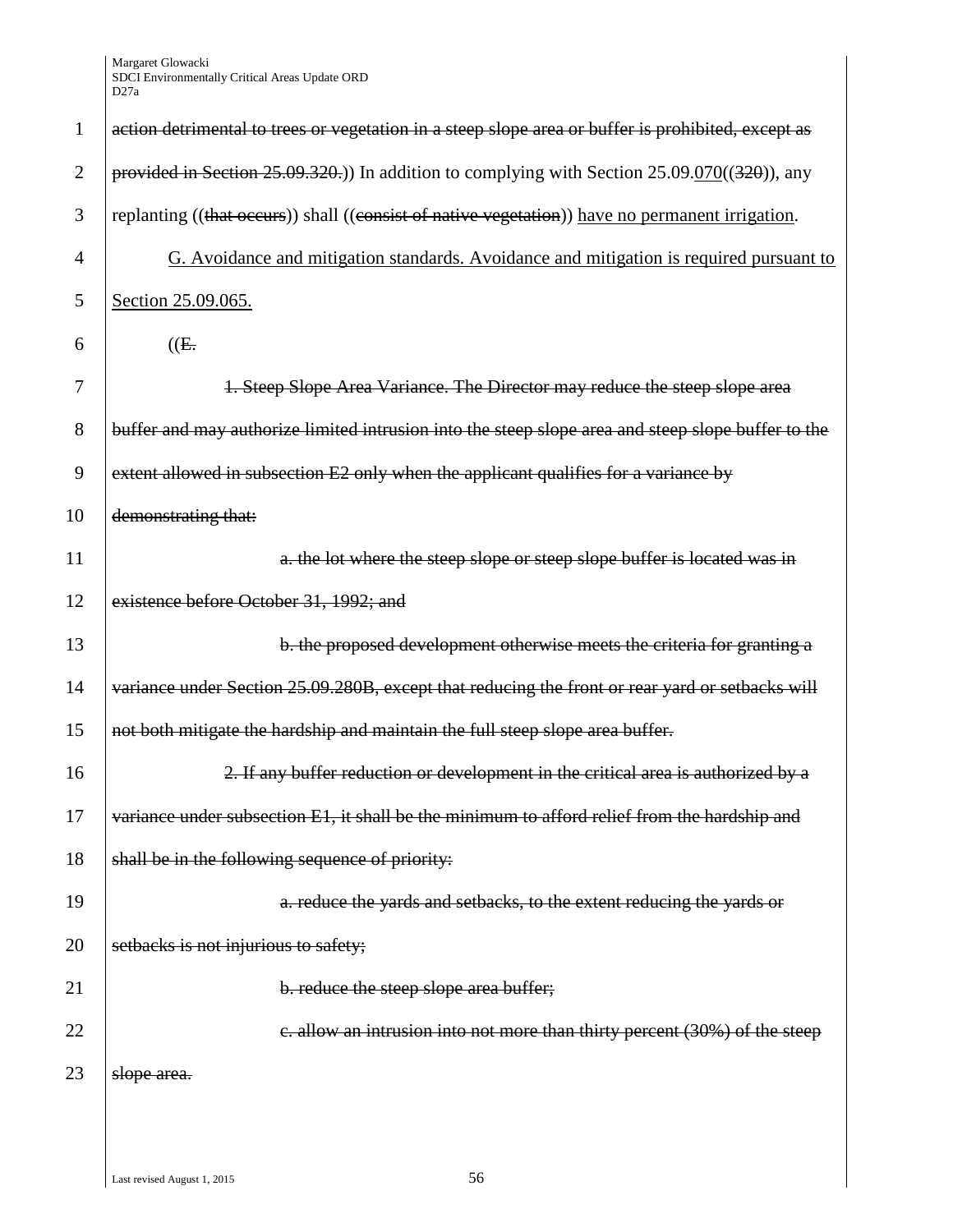| $\mathbf{1}$ | 3. The Director may impose additional conditions on the location and other                         |
|--------------|----------------------------------------------------------------------------------------------------|
| $\mathbf{2}$ | features of the proposed development as necessary to carry out the purpose of this chapter and     |
| 3            | mitigate the reduction or loss of the yard, setback, or steep slope area or buffer.                |
| 4            | 4. The process and procedures for a variance under this subsection E shall be as                   |
| 5            | prescribed for Type II land use decisions in Chapter 23.76.)                                       |
| 6            | Section 17. Section 25.09.100 of the Seattle Municipal Code, last amended by Ordinance             |
| 7            | 122050, is amended as follows:                                                                     |
| 8            | 25.09.100 Development standards for liquefaction-prone areas $((.)$                                |
| 9            | A. The general development standards set out in ((SMC)) Section 25.09.060 do not apply             |
| 10           | to liquefaction-prone areas.                                                                       |
| 11           | B. Soils engineering studies may be required for development in liquefaction-prone areas           |
| 12           | to determine the physical properties of the surficial soils, especially the thickness of           |
| 13           | unconsolidated deposits, and their liquefaction potential, ((as set out in)) pursuant to Title 22, |
| 14           | Subtitle I.                                                                                        |
| 15           | C. If it is determined that the site is ((subject)) prone to liquefaction, the Director may        |
| 16           | impose mitigation measures ((may be imposed)) pursuant to Title 22, Subtitle I, in addition to     |
| 17           | other applicable codes or regulations pertaining to development in liquefaction-prone areas.       |
| 18           | Section 18. Section 25.09.110 of the Seattle Municipal Code, enacted by Ordinance                  |
| 19           | 122738, is amended as follows:                                                                     |
| 20           | 25.09.110 Development standards for peat settlement-prone areas $((,))$                            |
| 21           | A. The general development standards set out in Section 25.09.060 do not apply to peat             |
| 22           | settlement-prone areas.                                                                            |
|              |                                                                                                    |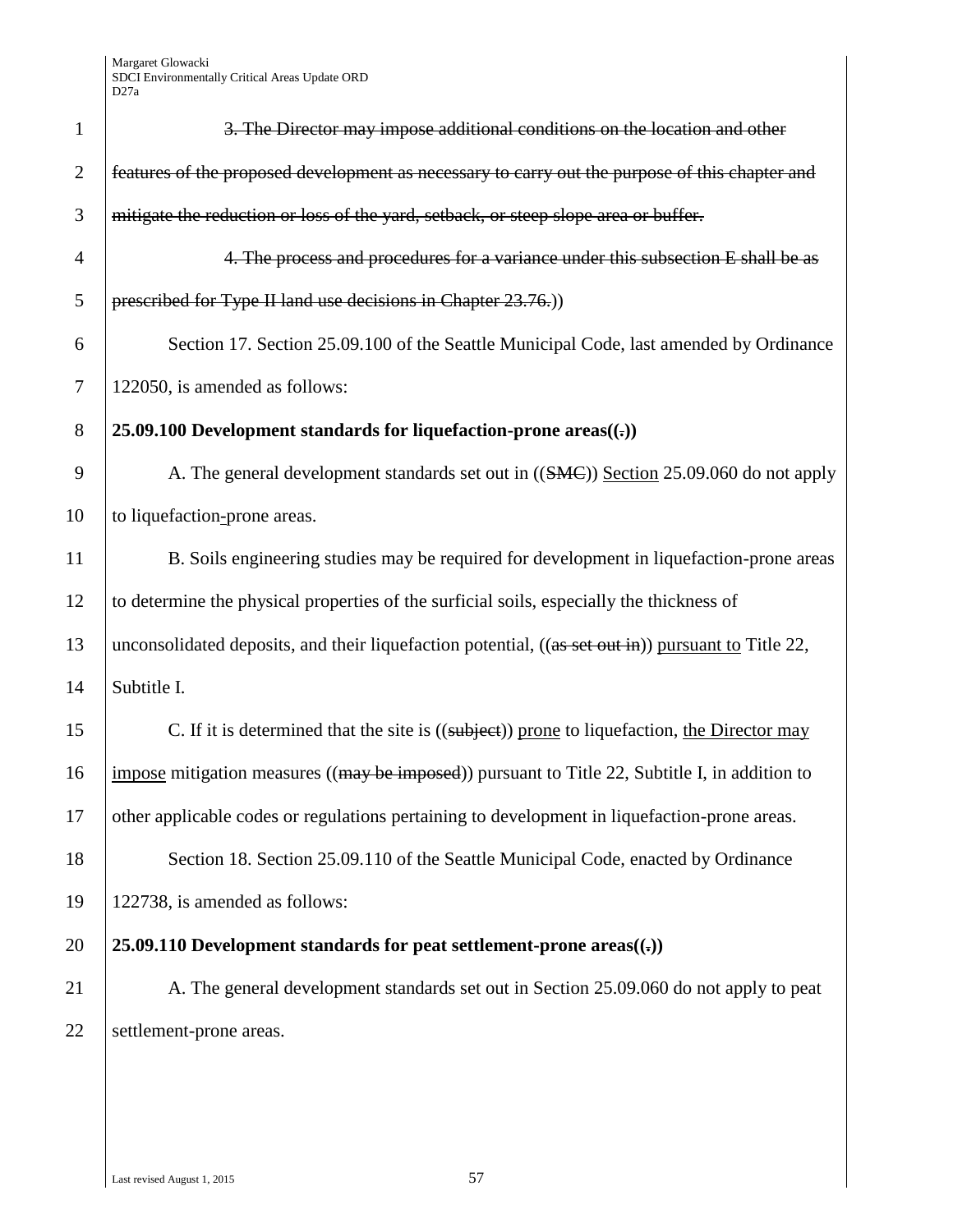| $\mathbf{1}$   | B. A geotechnical study detailing the location of the annual high static groundwater level                                               |
|----------------|------------------------------------------------------------------------------------------------------------------------------------------|
| $\overline{2}$ | is required for development in peat settlement-prone areas that involves excavation more than                                            |
| 3              | $((\text{thirty}(\cdot))30((\cdot)))$ inches below the existing grade.                                                                   |
| 4              | C. No development shall occur within a peat settlement-prone area below the annual high                                                  |
| 5              | static groundwater level except to the minimum extent the Director deems necessary to allow the                                          |
| 6              | following:                                                                                                                               |
| 7              | 1. Structural components required under Title 22, Subtitles I and $IA($ , the                                                            |
| 8              | Building Code and Residential Code));                                                                                                    |
| 9              | 2. Utility lines, including but not limited to drainage and sanitary side sewers and                                                     |
| 10             | stormwater conveyance facilities, but excluding groundwater collection systems;                                                          |
| 11             | 3. Geotechnical testing;                                                                                                                 |
| 12             | 4. Maintenance( $\left(\frac{1}{2}\right)$ ) and repair, and interior renovation( $\left(\frac{1}{2}, \frac{1}{2}\right)$ ) and interior |
| 13             | structural alteration of an existing structure if that activity, even though it might involve                                            |
| 14             | construction activity below the annual high static groundwater level, does not increase the extent                                       |
| 15             | of the structure below the annual high static groundwater level;                                                                         |
| 16             | 5. Aquatic habitat restoration;                                                                                                          |
| 17             | 6. Infiltration facilities or other development designed primarily to encourage                                                          |
| 18             | recharge or infiltration of water to the groundwater;                                                                                    |
| 19             | 7. Replacement of contaminated soils with other soils or fills when the applicant                                                        |
| 20             | demonstrates to the satisfaction of the Director that the removal will not increase the likelihood                                       |
| 21             | of settlement on off-site parcels;                                                                                                       |
| 22             | 8. Public utility facilities designed to provide drinking water, control flooding, or                                                    |
| 23             | protect against sanitary or combined sewer overflow when the applicant demonstrates to the                                               |
|                |                                                                                                                                          |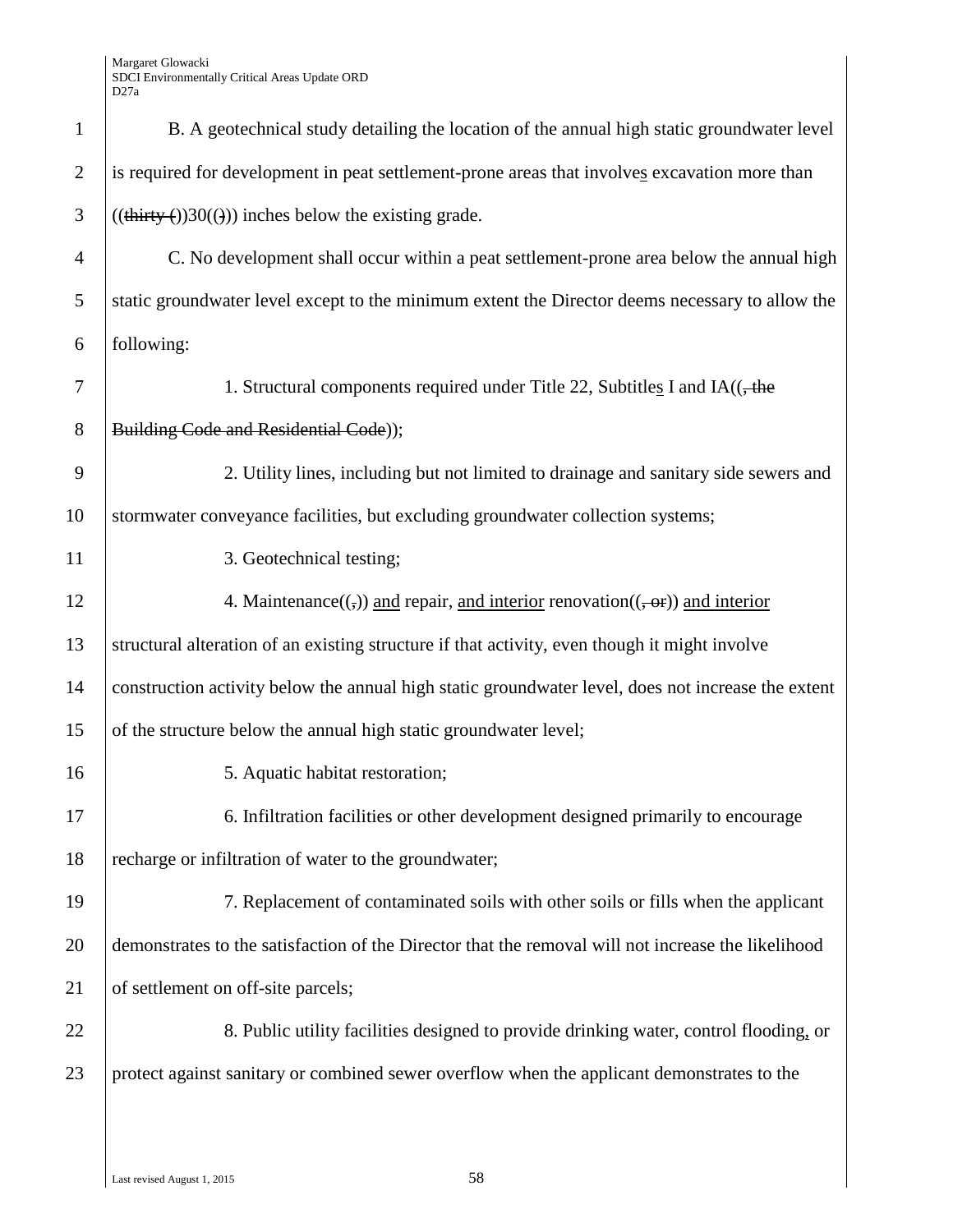| $\mathbf{1}$   | satisfaction of the Director that the facilities have been designed to avoid or minimize to the            |
|----------------|------------------------------------------------------------------------------------------------------------|
| $\overline{2}$ | maximum extent practicable impacts to the groundwater regime; or                                           |
| 3              | 9. Elevator pits necessary to meet accessibility standards required by City law.                           |
| $\overline{4}$ | D. Groundwater collection systems are prohibited in peat settlement-prone areas unless                     |
| 5              | otherwise required by law.                                                                                 |
| 6              | E. Development in a Category I peat settlement-prone area shall not increase the total                     |
| $\tau$         | impervious surface on the site unless the Director approves using an infiltration facility or soil         |
| 8              | amendments that offset the lost infiltration function. The Director may waive this requirement to          |
| 9              | the extent offsetting the lost infiltration function would adversely affect a landslide-prone area or      |
| 10             | steep slope erosion hazard area. Removal of peat below the annual high static groundwater level            |
| 11             | is prohibited in a Category I peat settlement-prone area except as allowed in subsection                   |
| 12             | 25.09.110.C.                                                                                               |
| 13             | F. For construction activity in a peat settlement-prone area, the Director may require                     |
| 14             | additional construction practices, methods, and restrictions that limit temporary groundwater de-          |
| 15             | watering.                                                                                                  |
| 16             | G. In a peat settlement-prone area, land-disturbing activities with the potential to modify                |
| 17             | the groundwater regime are limited to the minimum reasonably necessary for development.                    |
| 18             | Surface drainage systems or substantial earth modifications shall be professionally designed to            |
| 19             | prevent maintenance problems and adverse impacts to off-site parcels.                                      |
| 20             | H. In addition to ((requiring)) the information provided pursuant to Section 25.09.330                     |
| 21             | and to Director's Rules, the Director may require third-party review $((\text{when}))$ if the professional |
| 22             | opinions of the applicant's representative and the Department's reviewers cannot be reconciled.            |
| 23             | Third-party review requires the applicant's geotechnical and/or additional technical studies to be         |
|                |                                                                                                            |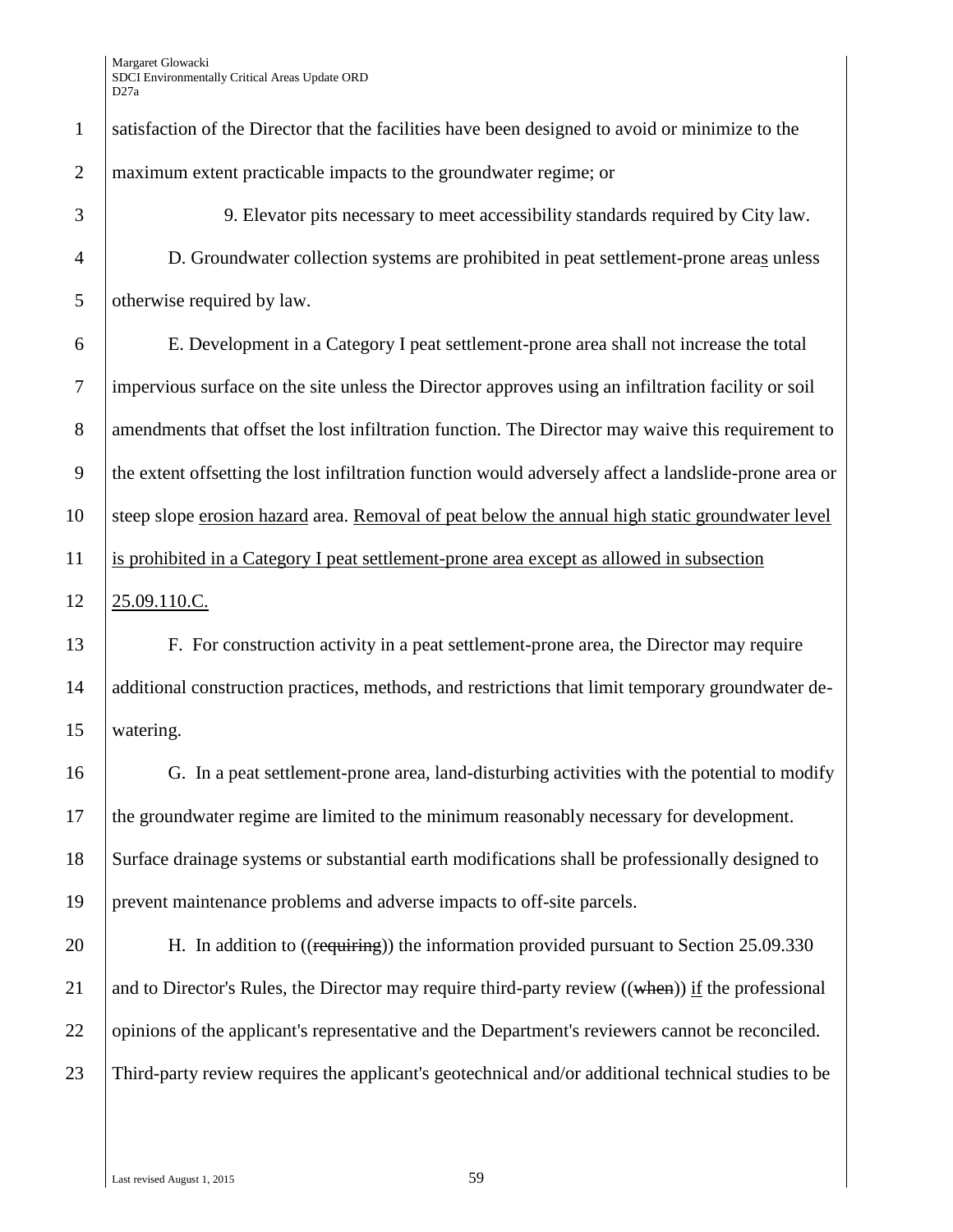1 reviewed by an independent third party, hired by the Director and paid for by the applicant ((but 2 hired by the Director)). The  $((T))$ third-party review shall be conducted by a qualified engineering 3 consultant.

 I. The Director may waive compliance with some or all of the requirements of 5 subsections  $((B - G))$  25.09.110.B through 25.09.110.G for a project in a Category II peat settlement-prone area to the extent the applicant demonstrates to the satisfaction of the Director that the project has been designed to avoid adverse impacts to off-site parcels from peat settlement. Such impacts include but are not limited to any adverse, off-site effect resulting from temporary dewatering during construction, groundwater inflow due to normal operation and maintenance of underground structures, groundwater inflow due to potential future leaks that could occur in underground structures, and reduced impervious surface. Projects qualifying for a waiver under this subsection 25.09.110.I may include but are not limited to the following:

13 1. Projects involving concurrent removal of all peat contained in an entire peat 14 Settlement-prone area;

15 2. Concurrent development or redevelopment of the entire peat settlement-prone 16 area that is designed to minimize modification of the groundwater table and avoid impacts of 17 future settlement through design of new structures; or

18 3. Projects that are designed to minimize modification of the groundwater regime 19 and that avoid potential adverse, off-site settlement impacts by retrofitting existing structures on 20 off-site parcels within the entire peat settlement-prone area.

21 J. Standards for height and floor area ratio may be modified on lots containing a peat 22 Settlement-prone environmentally critical area as provided in Sections 23.47A.012 and 23 23.47A.013.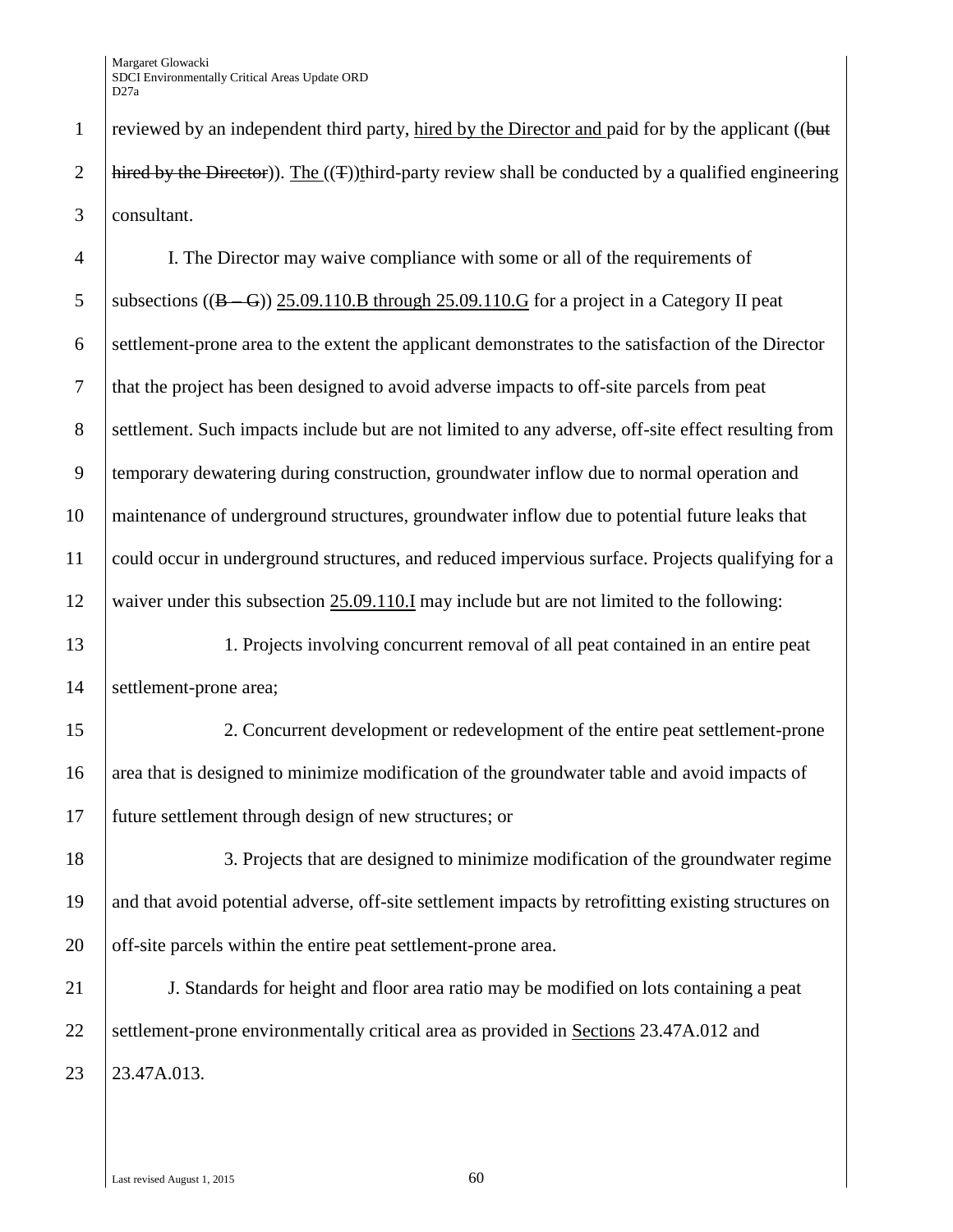| $\mathbf{1}$   | K. Nothing in this $((s))$ Section 25.09.110, $((t))$ including but not limited to subsection      |
|----------------|----------------------------------------------------------------------------------------------------|
| $\overline{2}$ | $25.09.110.I1(()$ ) limits the authority of the Director ((pursuant to other applicable codes or   |
| 3              | regulations (including but not limited to Title 22, Subtitles I and IA, the Building Code and      |
| $\overline{4}$ | Residential Code)) to require additional studies or impose additional conditions to address        |
| 5              | project-related risks arising in peat settlement-prone areas pursuant to other applicable codes or |
| 6              | regulations, including but not limited to Title 22, Subtitles I and IA.                            |
| 7              | Section 19. Section 25.09.120 of the Seattle Municipal Code, last amended by Ordinance             |
| 8              | 124447, is amended as follows:                                                                     |
| 9              | 25.09.120 Development standards for flood-prone areas                                              |
| 10             | All development shall meet the applicable requirements of Chapter 25.06, ((Seattle Floodplain      |
| 11             | Development Ordinance;)) Chapter 22.100, ((Seattle Building Code;)) Chapter 22.150, ((Seattle      |
| 12             | Residential Code;)) Chapter 22.170, ((Seattle Grading Code;)) and Chapter 22.800((, Seattle        |
| 13             | Stormwater Code)).                                                                                 |
| 14             | Section 20. Section 25.09.160 of the Seattle Municipal Code, last amended by Ordinance             |
| 15             | 124447, is amended as follows:                                                                     |
| 16             | 25.09.160 Development standards for wetlands and wetland buffers                                   |
| 17             | A. Wetlands are rated and the habitat function of a wetland is determined according to the         |
| 18             | Washington State Wetland Rating System for Western Washington, (Ecology Publication #((04-         |
| 19             | 06-25))14-06-029). Illegal grading, filling, draining, or other actions or development will not    |
| 20             | result in a change to that wetland's rating. Wetlands constructed for mitigation or replacement    |
| 21             | purposes are subject to the provisions of this Chapter 25.09.                                      |
| 22             | B. Wetland buffer location                                                                         |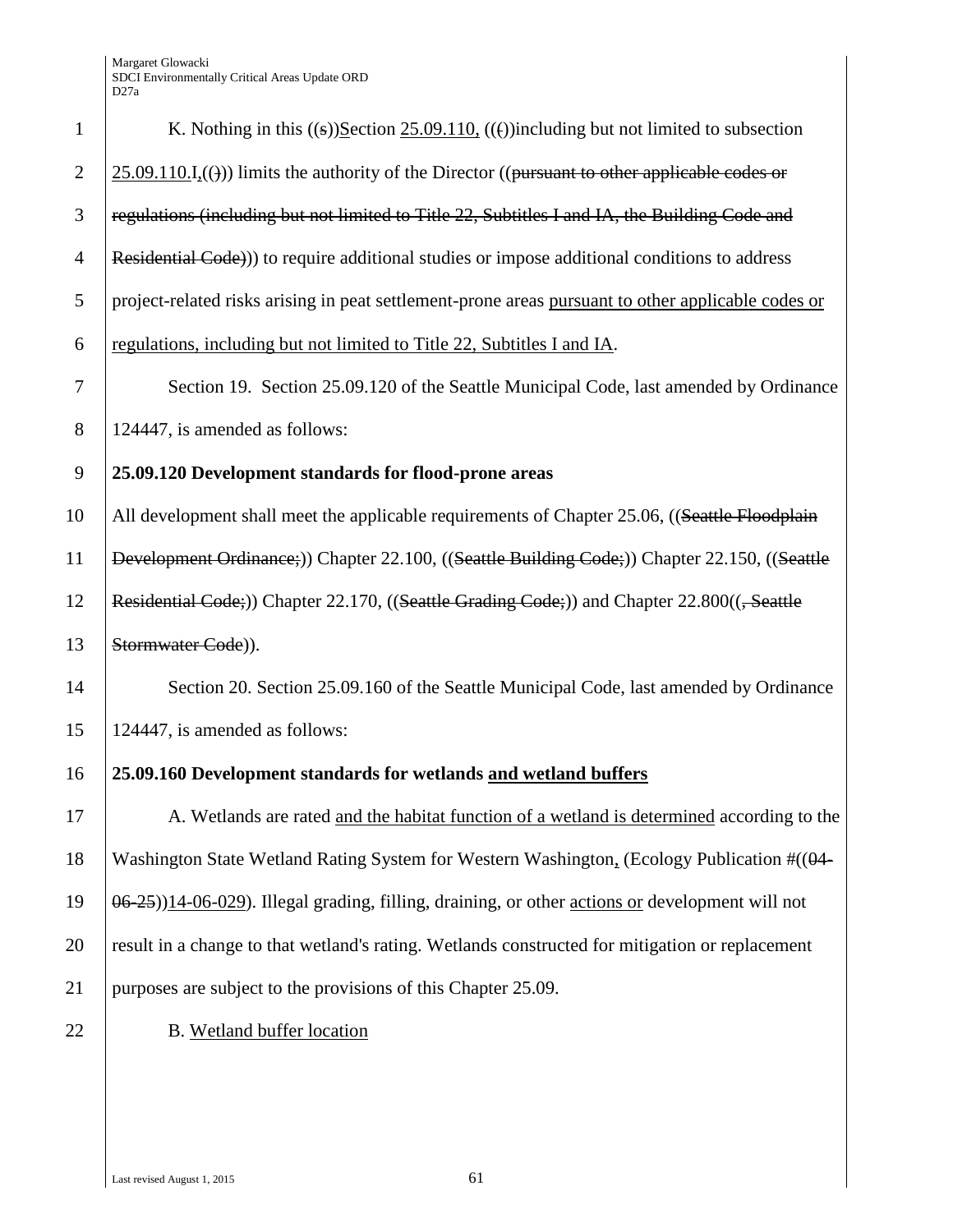1 1. The wetland buffer is measured horizontally and perpendicular to the edges of

# 2  $\vert$  the wetland.

3 2. The size of wetland buffers is set out in Table A for 25.09.160 and is based on

4 the size, category, and habitat function of the wetland.

5

| <b>Table A for 25.09.160</b>                                                                                                                                                      |                                                                                                                                                                                                                                    |
|-----------------------------------------------------------------------------------------------------------------------------------------------------------------------------------|------------------------------------------------------------------------------------------------------------------------------------------------------------------------------------------------------------------------------------|
| <u>Wetland</u>                                                                                                                                                                    | Wetland buffer requirements for non-<br>degraded buffers                                                                                                                                                                           |
| Category I and II wetlands over 100<br>square feet in total size or of any size<br>that abut any Type S, F, Np, or Ns<br>water per WAC 222-16-030 and 222-<br>$16 - 031$          | 200 feet for wetlands with high level of<br>habitat function<br>110 feet for wetlands with moderate level<br>habitat function<br>100 feet for wetlands with low level habitat<br>function                                          |
| Category III wetlands over 100 square<br>feet in total size or of any size that<br>abut any Type S, F, Np, or Ns water<br>per WAC 222-16-030 and 222-16-031                       | 110 feet for wetlands with moderate or<br>greater level habitat function<br>60 feet for wetlands with low level habitat<br>function                                                                                                |
| Category IV wetlands 1,000 square<br>feet or more in total size or of any<br>size that abut any Type S, F, Np, or<br>Ns water per WAC 222-16-030 and<br>222-16-031                | 50 feet for all wetlands                                                                                                                                                                                                           |
| Category IV wetlands under 1,000<br>square feet in total size that do not<br>abut any Type S, F, Np, or Ns water<br>per WAC 222-16-030 and 222-16-031<br>$2\sqrt{2}$ 1 11 CC TC 1 | No buffer. Use mitigation under Sections<br>25.09.160 and 25.09.065<br>$\cdot$ $\cdot$ $\cdot$<br>$\mathbf{1}$ $\mathbf{1}$ $\mathbf{1}$ $\mathbf{1}$ $\mathbf{1}$ $\mathbf{1}$ $\mathbf{1}$ $\mathbf{1}$ $\mathbf{1}$<br>$\alpha$ |

6 3. Degraded buffers. If a buffer is degraded due to the lack of trees and

## 7 vegetation, the presence of invasive or non-native species and/or the presence of impervious

8 Surface or other development, the Director shall require that:

9 a. The degraded portion of the buffer be restored by removing existing

# 10 impervious surface and existing nonnative and invasive plant species, and replanting with native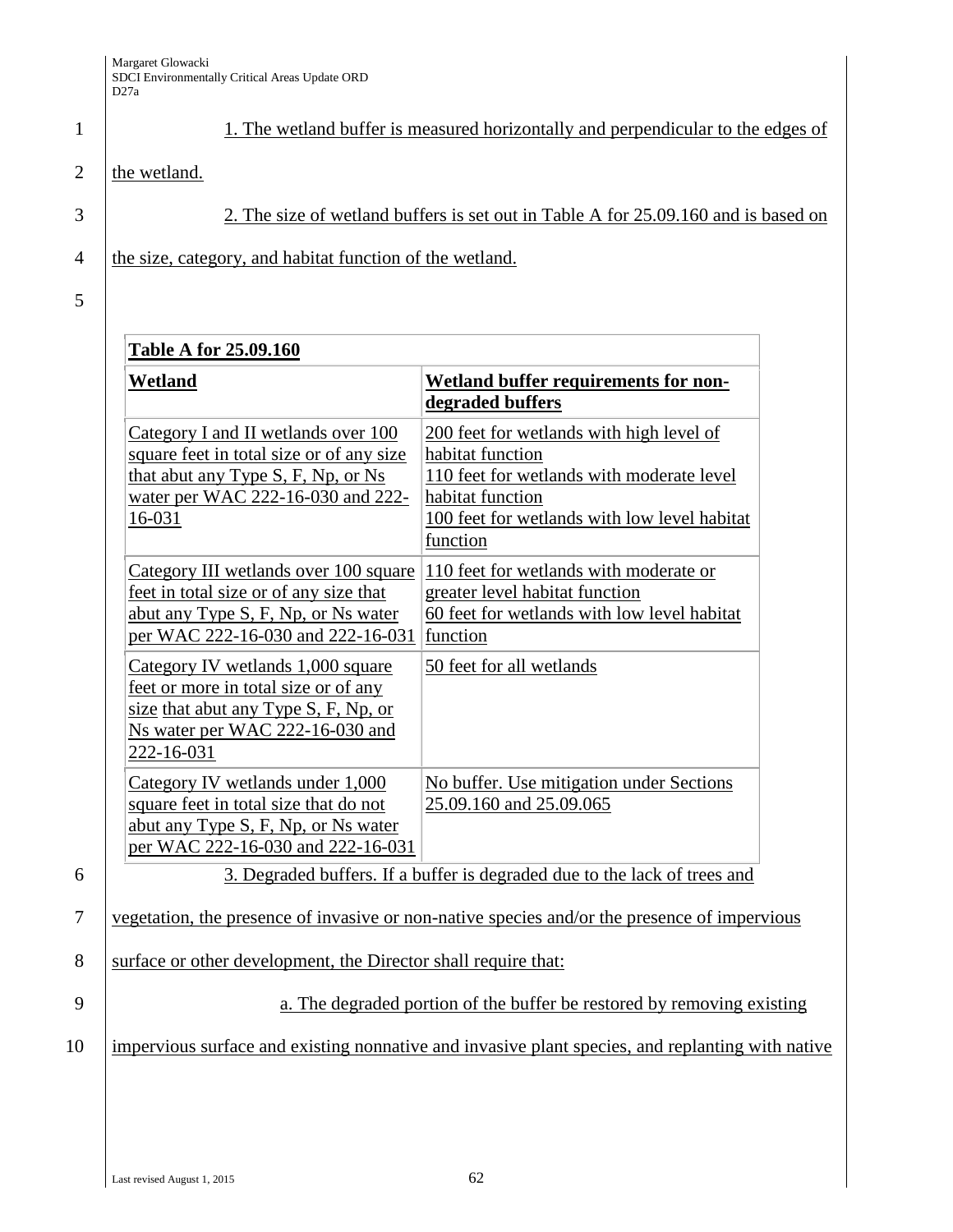| $\mathbf{1}$   | trees and vegetation, and providing a five-year monitoring and maintenance plan consistent with           |
|----------------|-----------------------------------------------------------------------------------------------------------|
| $\overline{2}$ | the requirements of subsection 25.09.065.D; or                                                            |
| 3              | b. The standard buffer width listed in Table A for 25.09.160 be increased                                 |
| $\overline{4}$ | or other conditions be placed on the development on a case-by-case basis when necessary to                |
| 5              | protect wetland functions and values based on best available science and local conditions if it is        |
| 6              | determined that:                                                                                          |
| 7              | 1) A larger buffer is necessary to maintain viable populations or                                         |
| 8              | critical habitat of State or federally listed threatened or endangered species living within the          |
| 9              | subject wetland(s) boundaries;                                                                            |
| 10             | 2) The adjacent land is susceptible to severe erosion, and erosion                                        |
| 11             | control measures otherwise required in Section 25.09.080 will not effectively prevent adverse             |
| 12             | wetland impacts; or                                                                                       |
| 13             | 3) A larger buffer maintains connections between other nearby                                             |
| 14             | wetlands, flood prone areas, and/or fish and wildlife habitat conservation areas.                         |
| 15             | C. Impacts to wetlands and wetland buffers                                                                |
| 16             | 1. Development, including but not limited to grading, filling, $((\theta \cdot \mathbf{r}))$ draining, or |
| 17             | any alteration to the functions and values of the wetland, including but not limited to negative          |
| 18             | impacts on trees and vegetation, habitat, flood control, and water quality, is prohibited, except as      |
| 19             | provided in subsection 25.09.160.C.3, within or over:                                                     |
| 20             | a. Category I, II, $((\theta \cdot \mathbf{r}))$ III wetlands greater than 100 square feet;               |
| 21             | b. Category IV wetlands 1,000 square feet or greater;                                                     |
| 22             | c. A wetland of any category or size that is part of a larger wetland system                              |
| 23             | or abuts any Type S, F, Np, $((and))$ or Ns water per WAC 222-16-030 and 222-16-031;                      |
|                |                                                                                                           |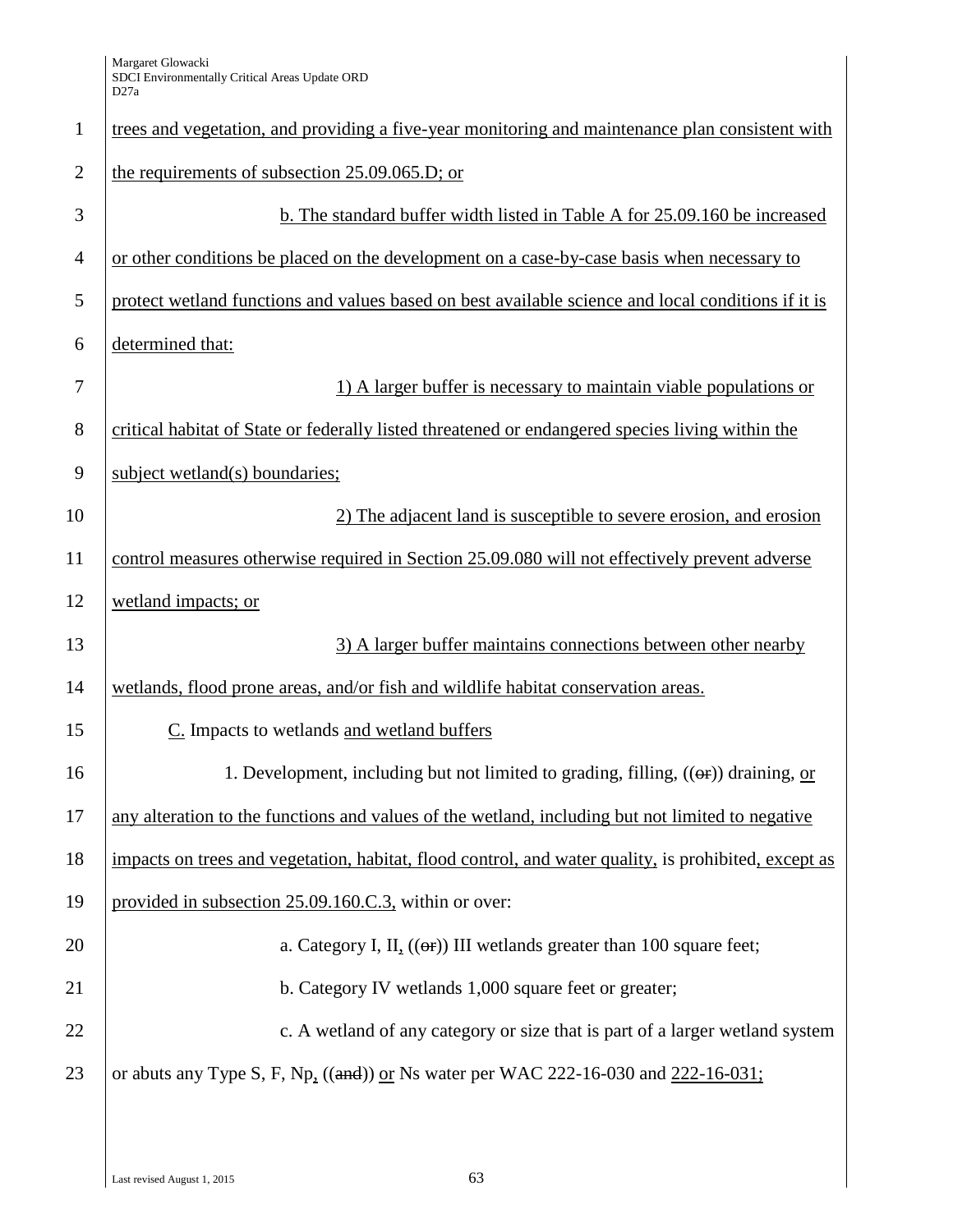| $\mathbf{1}$   | d. Wetland buffers as established in subsection 25.09.160.B, except as                                                  |
|----------------|-------------------------------------------------------------------------------------------------------------------------|
| $\overline{2}$ | provided in subsection 25.09.160.G.                                                                                     |
| 3              | 2. ((Development within or over Category IV wetlands less than 1,000 square                                             |
| $\overline{4}$ | feet, other than those wetlands described in subsection 25.09.160.B.1.c, in accordance with                             |
| 5              | subsection 25.09.160.C.3.                                                                                               |
| 6              | 3.) When development is authorized on a parcel containing a wetland and/or                                              |
| 7              | wetland buffer it ((a. Development)) shall comply with subsection 22.805.020.G and all other                            |
| 8              | applicable sections of the ((Storm Water)) Stormwater Code, in addition to the provisions of this                       |
| 9              | Chapter 25.09. ((; and b. Direct lighting shall be directed away from the wetland and its buffer.))                     |
| 10             | 3. The Director may authorize development in a Category IV wetland under 1,000                                          |
| 11             | square feet that does not abut any Type S, F, Np, or Ns water per WAC 222-16-030 and 222-16-                            |
| 12             | 031 if mitigation pursuant to subsections 25.09.065.B.1.b through 25.09.065.B.1.f are met and                           |
| 13             | mitigation is provided according to Table A for 25.09.065.                                                              |
| 14             | 4. In a wetland of any category or size, and wetland buffer, any action detrimental                                     |
| 15             | to habitat, or trees $((\theta \cdot \mathbf{r}))$ and vegetation, including but not limited to clearing or removal, is |
| 16             | prohibited, except as provided in Sections 23.60A.190 $((,))$ and 25.09.070.                                            |
| 17             | 5. Altering existing wetlands or wetland buffers or increasing the ecological                                           |
| 18             | function of the wetland or wetland buffer is allowed pursuant to subsection 25.09.160.F.                                |
| 19             | D. If a development includes features or activities listed in Column I of Table B for                                   |
| 20             | 25.09.160, then best management practices are required. Column II of Table B for 25.09.160 lists                        |
| 21             | common best management practices.                                                                                       |
|                |                                                                                                                         |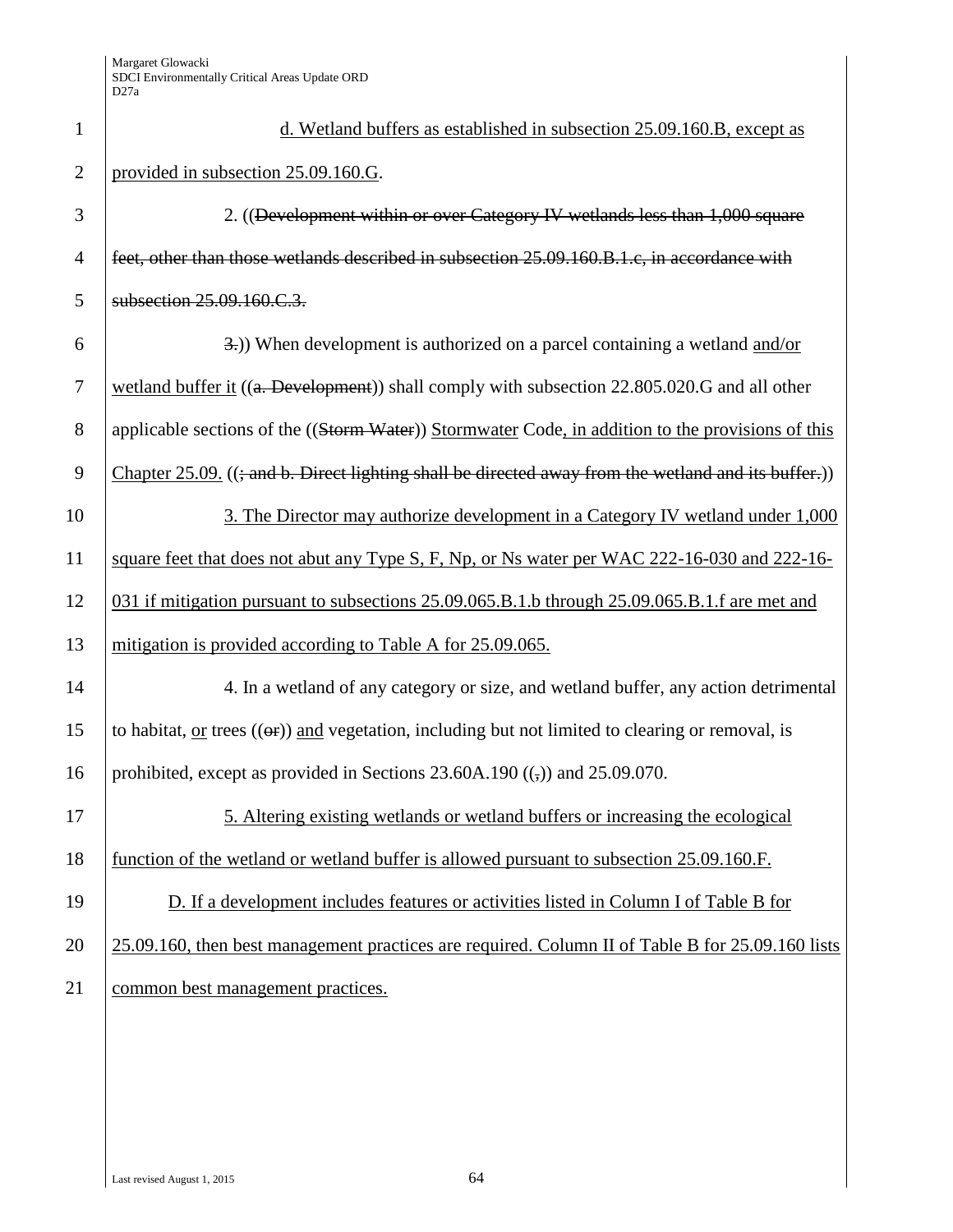| <b>Column I</b>                                                 | wetland buffers<br><b>Column II</b>                                                                                                                                                                                              |  |  |
|-----------------------------------------------------------------|----------------------------------------------------------------------------------------------------------------------------------------------------------------------------------------------------------------------------------|--|--|
| <b>Disturbance type:</b>                                        | Measures to mitigate impacts include but are not limited to:                                                                                                                                                                     |  |  |
| Lights                                                          | Direct lights away from wetland                                                                                                                                                                                                  |  |  |
| <b>Noise</b>                                                    | Locate activity that generates noise away from wetland                                                                                                                                                                           |  |  |
| Toxic runoff                                                    | Route all new, untreated runoff away from wetland while<br>ensuring wetland is not dewatered<br>Establish covenants limiting use of pesticides within 150 feet of<br>wetland                                                     |  |  |
| Stormwater runoff                                               | Apply integrated pest management<br>Retrofit stormwater detention and treatment for roads and<br>existing adjacent development<br>Prevent channelized flow from lawns that directly enters the<br>buffer                         |  |  |
| Change in water regime<br>and presence of<br>impervious surface | Infiltrate or treat, detain, and disperse into buffer new runoff<br>from impervious surfaces and new lawns                                                                                                                       |  |  |
| Pets and human<br>disturbance                                   | Use privacy fencing; plant dense trees and vegetation to<br>delineate buffer edge and to discourage disturbance using trees<br>and vegetation appropriate for the ecoregion; place wetland and<br>its buffer in a separate tract |  |  |
| Dust                                                            | Use best management practices to control dust                                                                                                                                                                                    |  |  |

2 | **1. Establishment of buffers.** 

3 **a.** The wetland buffer is measured horizontally from the edge of the

4 | wetland.

5 **b. Wetlands have the following buffers:** 

| Category I and II wetlands over 100<br>square feet in total size or of any size<br>with the characteristics described in<br>subsection 25.09.160.B.1.c above | <del>100 feet</del><br>110 feet for moderate level habitat function<br>200 feet for high level of habitat function |
|--------------------------------------------------------------------------------------------------------------------------------------------------------------|--------------------------------------------------------------------------------------------------------------------|
| Category III wetlands over 100 square<br>feet in total size or of any size with the<br>characteristics described in subsection<br>25.09.160.B.1.c above      | $60$ feet<br>85 feet for moderate or greater level habitat<br><del>function</del>                                  |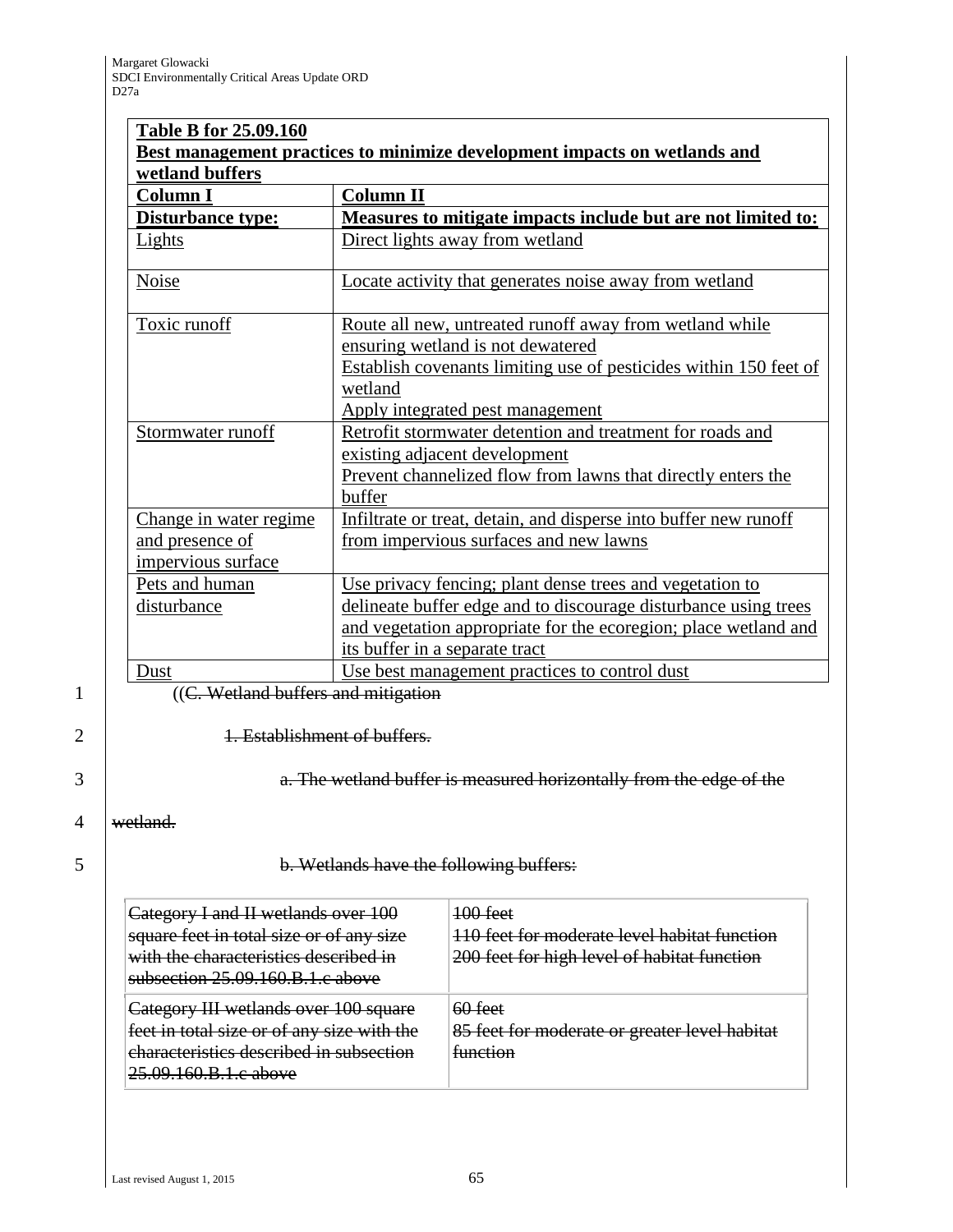|                | Category IV wetlands 1,000 square feet<br>or more in total size or of any size with<br>the characteristics described in subsection<br>25.09.160.B.1.c above | $50$ feet                                                                                           |
|----------------|-------------------------------------------------------------------------------------------------------------------------------------------------------------|-----------------------------------------------------------------------------------------------------|
|                | Category IV wetlands under 1,000 square<br>feet in total size that do not have the<br>characteristics described in subsection<br>25.09.160.B.1.c above      | No buffer. Use mitigation under subsection<br>25.09.160.C.3.                                        |
| 1              |                                                                                                                                                             | A wetland with a moderate level of function is one that scores 20 to 28 points for habitat function |
| $\overline{2}$ |                                                                                                                                                             | when rated according to Washington State Ecology publication #04-06-025. A wetland with a           |
| 3              |                                                                                                                                                             | high level of function for habitat is one that scores of 29 to 36 points for habitat function when  |
| $\overline{4}$ | rated according to Washington State Ecology publication #04 06 025.                                                                                         |                                                                                                     |
| 5              |                                                                                                                                                             | c. Wetlands constructed in upland areas or non-wetland areas by any                                 |
| 6              |                                                                                                                                                             | person for stormwater control, biofiltration or aesthetic purposes are not subject to the wetland   |
| 7              |                                                                                                                                                             | buffer requirements of this chapter. Maintenance activities are not restricted in these types of    |
| 8              | wetlands.                                                                                                                                                   |                                                                                                     |
| 9              |                                                                                                                                                             | 2. Development is prohibited in wetland buffers, except as approved by the                          |
| 10             | Director under subsection 25.09.160.D.                                                                                                                      |                                                                                                     |
| 11             |                                                                                                                                                             | 3. The Director may authorize development in a Category IV wetland under 1,000                      |
| 12             |                                                                                                                                                             | square feet that does not have the characteristics described in subsection 25.09.160.B.1.c above,   |
| 13             |                                                                                                                                                             | if the Director finds that one of the following measures, which must occur on site, will mitigate   |
| 14             | wetland function lost by development:                                                                                                                       |                                                                                                     |
| 15             |                                                                                                                                                             | a. Construct a wetland of equal function to the lost wetland function.                              |
| 16             |                                                                                                                                                             | b. Plant an area of native vegetation equal or greater in size to the area of                       |
| 17             | the developed wetland, and remove invasive species in the area to be planted.                                                                               |                                                                                                     |
| 18             |                                                                                                                                                             | e. Construct a bioengineered/infiltration facility, such as a bioretention cell                     |
| 19             |                                                                                                                                                             | or bioretention plant, that replicates the hydrologic and/or water quality benefit of the developed |
|                |                                                                                                                                                             |                                                                                                     |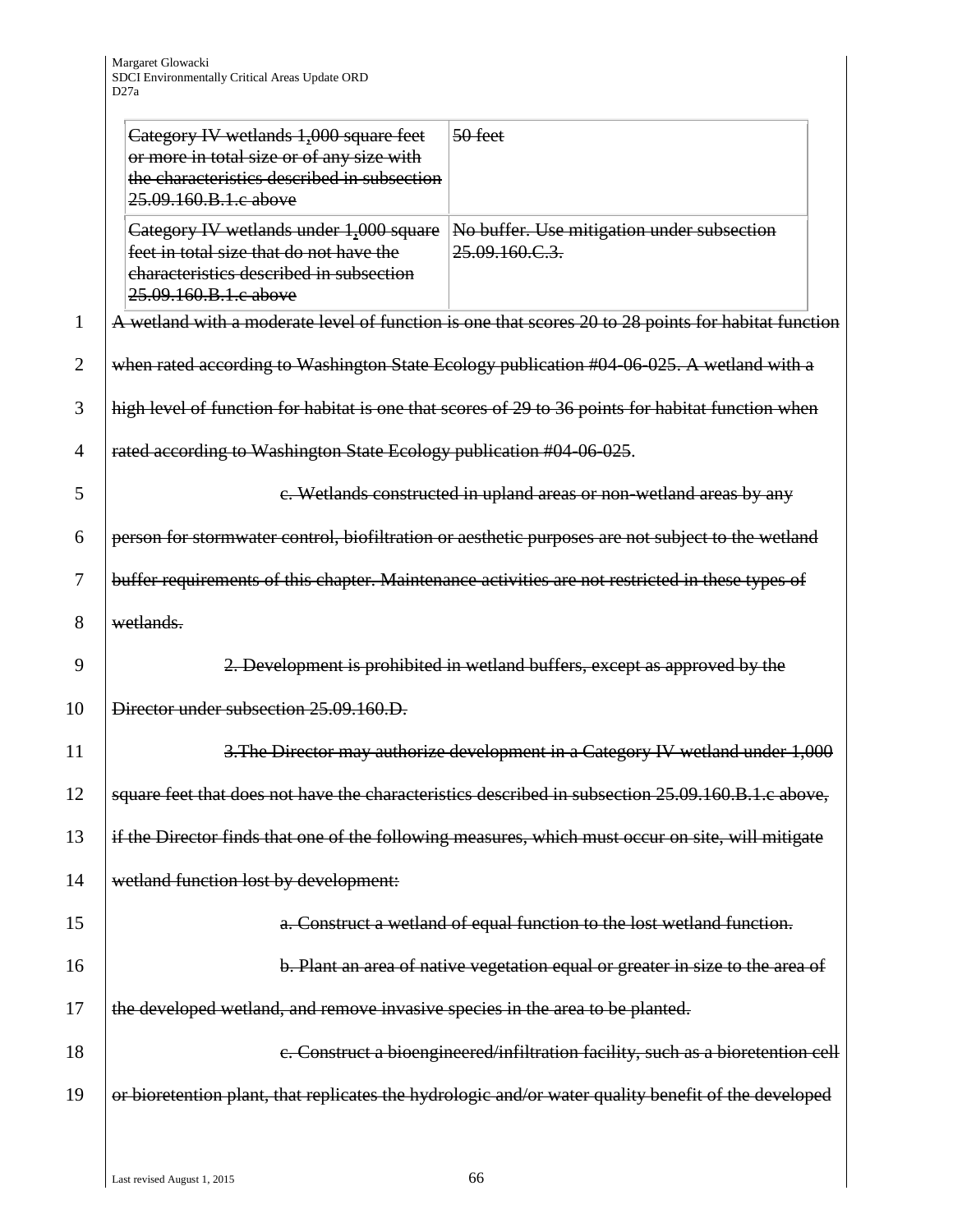| $\mathbf{1}$   | wetland. This facility shall be designed according to the requirements of Chapters 22.800                        |
|----------------|------------------------------------------------------------------------------------------------------------------|
| $\overline{2}$ | through 22.808, Stormwater Code and associated Director's Rules.                                                 |
| 3              | d. Construct a green roof or roof garden that replicates the hydrologic                                          |
| 4              | and/or water quality benefit of the developed wetland. These facilities shall be designed                        |
| 5              | according to the requirements of Chapters 22.800 through 22.808, Stormwater Code and                             |
| 6              | associated Director's Rules.                                                                                     |
| 7              | 4. Buffer vegetation                                                                                             |
| 8              | a. In the wetland buffer, any action detrimental to habitat, trees or vegetation,                                |
| 9              | including but not limited to clearing or removal, is prohibited, except as provided in subsection                |
| 10             | 25.09.160.D and in Sections 23.60A.190, 25.09.055, 25.09.300, and 25.09.320.                                     |
| 11             | b. Invasive plants and noxious weeds may be removed by hand. No machines or                                      |
| 12             | chemical removal shall be permitted without the Director's approval.                                             |
| 13             | $\Box$ $E$ . Buffers: $((A))$ averaging, $((\Box A)$ and Buffer R)) reductions $((.))$ , existing developed      |
| 14             | streets, and variances                                                                                           |
| 15             | 1. Buffer $((\mathbf{W}))$ width $((\mathbf{A}))$ averaging. The Director may modify the $((\mathbf{standard}))$ |
| 16             | wetland buffer width required in subsection 25.09.160.B by averaging buffer widths when a                        |
| 17             | qualified ((wetland)) environmental professional for wetlands, demonstrates to the Director's                    |
| 18             | satisfaction that:                                                                                               |
| 19             | a. It will not reduce wetland functions or values;                                                               |
| 20             | b. The total area contained in the buffer area after averaging is no less than                                   |
| 21             | the total area that $((which))$ would be contained within the buffer required in Table A for                     |
| 22             | $25.09.160$ ((subsection C above)); and                                                                          |
|                |                                                                                                                  |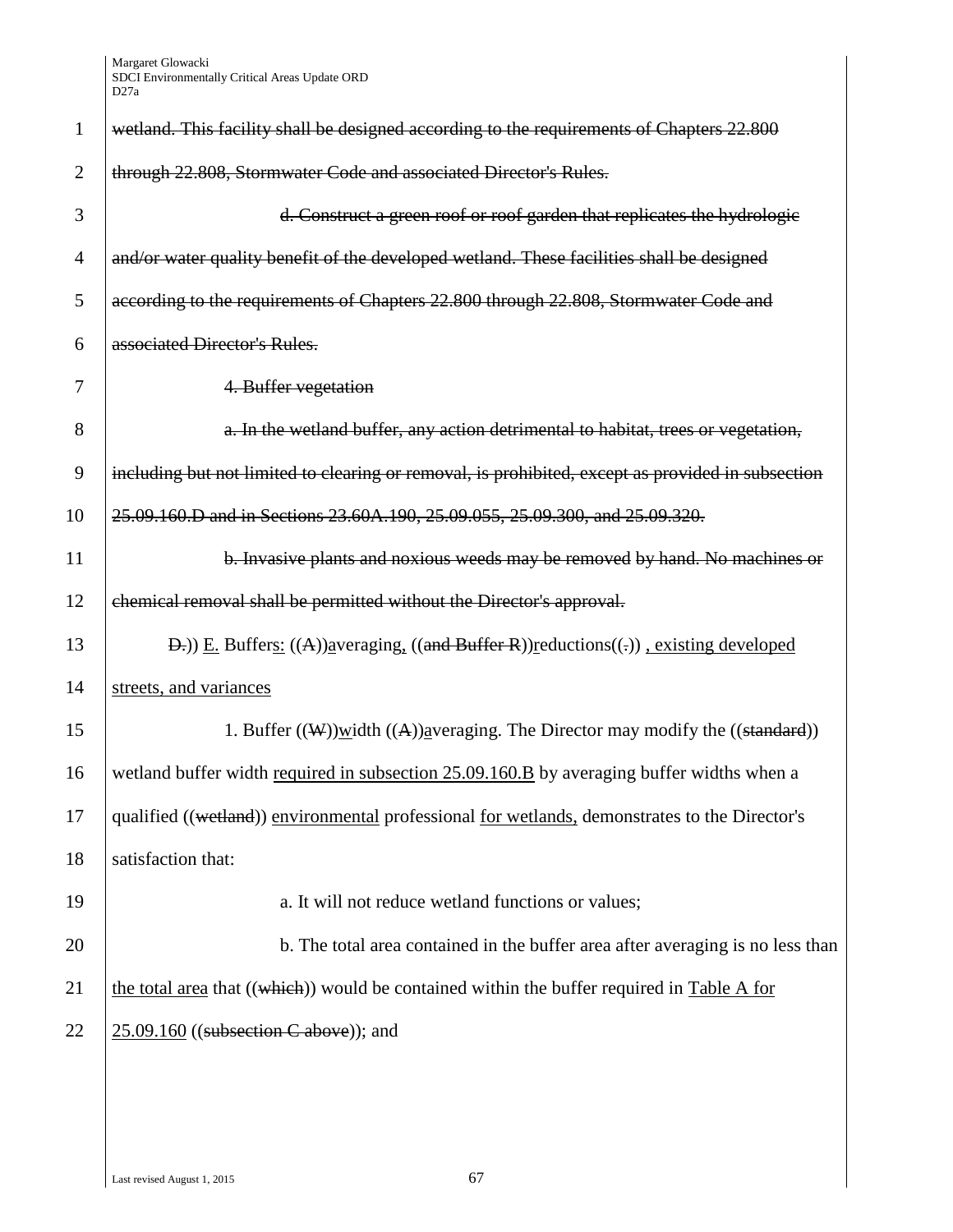|                | $101 \, \text{\it LJ}.07.100.$                                                                    |                        |
|----------------|---------------------------------------------------------------------------------------------------|------------------------|
|                | $((\text{Category IV wetlands}))$                                                                 | $((35 \text{ feet}))$  |
|                | ((Category III wetlands with a high level of function for                                         | $((60 \text{ feet}))$  |
|                | habitat))                                                                                         |                        |
|                | ((All other Category III wetlands))                                                               | $((40 \text{ feet}))$  |
|                | ((Category I and II wetlands with a high level of function for                                    | $((140 \text{ feet}))$ |
|                | habitat))                                                                                         |                        |
|                | ((All other Category I and II wetlands))                                                          | $((75 \text{ feet}))$  |
| $\overline{4}$ | ((A high level of function for habitat shall be determined as set out in Subsection C1            |                        |
| 5              | above.)                                                                                           |                        |
| 6              | 2. Buffer width $((R))$ reductions. In Category I, II, and III wetlands the Director              |                        |
| 7              | may reduce a wetland buffer width by 20 percent if a vegetated corridor at least 100 feet wide is |                        |
| 8              | protected between the wetland buffer and any other priority habitats as defined by the            |                        |
| 9              | Washington Department of Fish and Wildlife. In all circumstances where the remaining buffer is    |                        |
| 10             | degraded as described in subsection 25.09.160.B.3, removal of non-native vegetation and           |                        |
| 11             | planting native trees and vegetation in the degraded portions of the remaining buffer area is     |                        |

## 1 c. ((The buffer width is not reduced to less than the following:)) The

## 2 buffer at its narrowest point is never less than 75 percent of the buffer width required in Table A

### 3 for 25.09.160.

| $((\text{Category IV wetlands}))$                              | $((35 \text{ feet}))$  |
|----------------------------------------------------------------|------------------------|
| ((Category III wetlands with a high level of function for      | $((60 \text{ feet}))$  |
| habitat)                                                       |                        |
| ((All other Category III wetlands))                            | $((40 \text{ feet}))$  |
| ((Category I and II wetlands with a high level of function for | $((140 \text{ feet}))$ |
| habitat))                                                      |                        |
| ((All other Category I and II wetlands))                       | $((75 \text{ feet}))$  |

12 required and shall include a five-year monitoring and maintenance plan consistent with the

13 requirements of Section 25.09.065. The corridor must be:

14 a. Legally protected by a conservation easement or equivalent; and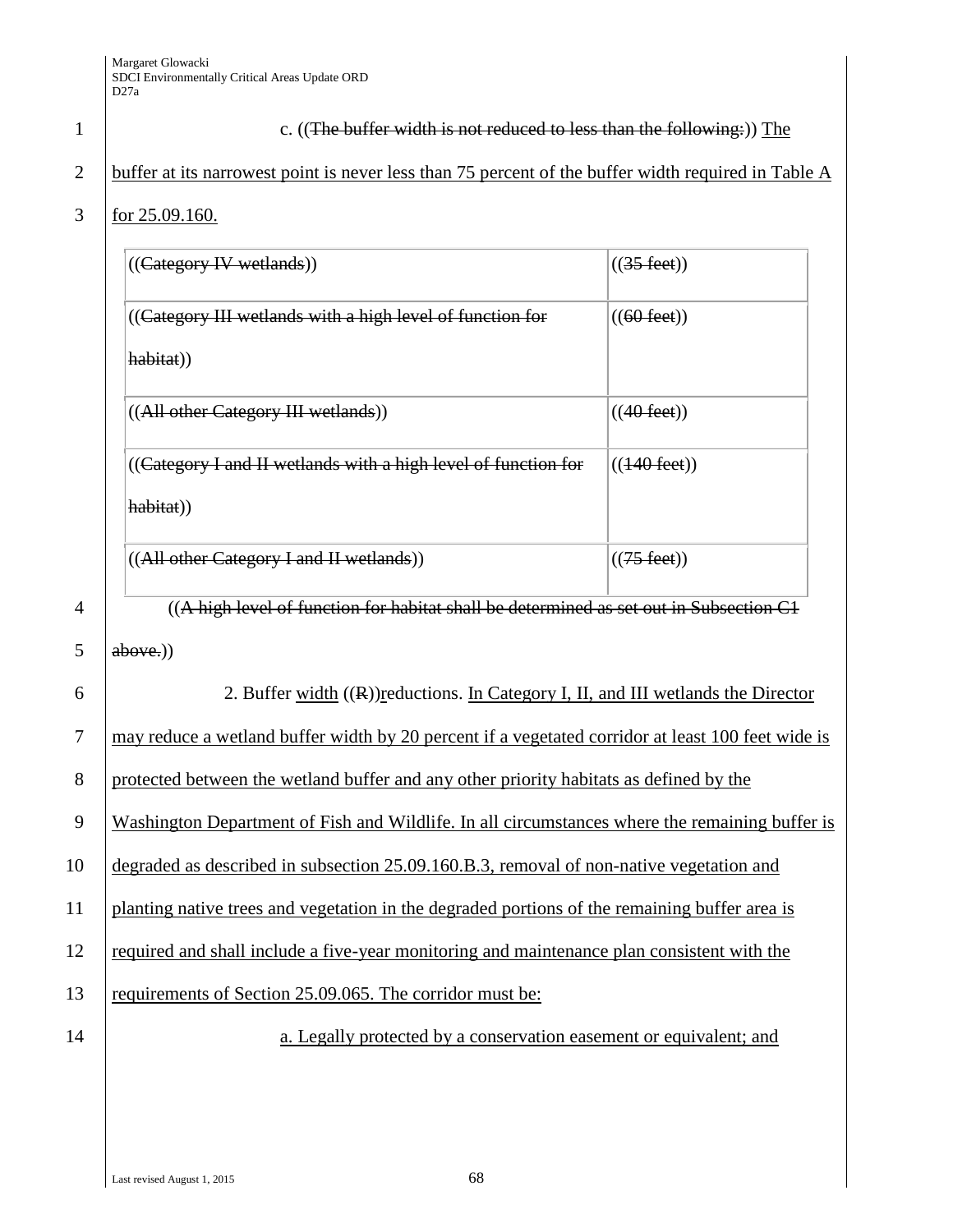| $\mathbf{1}$   | <b>b.</b> Undisturbed except for passive recreational walking trails not exceeding                    |
|----------------|-------------------------------------------------------------------------------------------------------|
| $\overline{2}$ | five percent of the area of the corridor and made of pervious material.                               |
| 3              | 3. For sites where the buffer is separated from a wetland by a developed street and                   |
| $\overline{4}$ | the site is 50 percent or greater impervious surface, development in the buffer may occur if:         |
| 5              | a. The area of development is equal to or less than the area of the existing                          |
| 6              | development;                                                                                          |
| 7              | b. Restoration in an area at least equal to the area being developed is                               |
| 8              | provided. Restoration shall occur first on site and in the existing wetland and/or buffer area to the |
| 9              | extent practicable and second as close to the development site as possible and within the same        |
| 10             | drainage basin. Restoration shall include the following, as appropriate:                              |
| 11             | 1) Removal of nonnative vegetation;                                                                   |
| 12             | 2) Removal of impervious surface;                                                                     |
| 13             | 3) Planting native trees and vegetation; and                                                          |
| 14             | 4) Wetland enhancement.                                                                               |
| 15             | c. The applicant demonstrates that the development and restoration will                               |
| 16             | not be materially detrimental to public health, safety or welfare, or injurious to other properties   |
| 17             | or improvements located outside of the subject property.                                              |
| 18             | 4. Buffer reduction variances                                                                         |
| 19             | a. The Director may reduce a Category IV wetland buffer $((\text{when}))$ if the                      |
| 20             | applicant ((qualifies for a variance by demonstrating)) demonstrates that:                            |
| 21             | $(())$ the lot where the buffer is located was in existence before                                    |
| 22             | October 31, 1992;                                                                                     |
|                |                                                                                                       |
|                |                                                                                                       |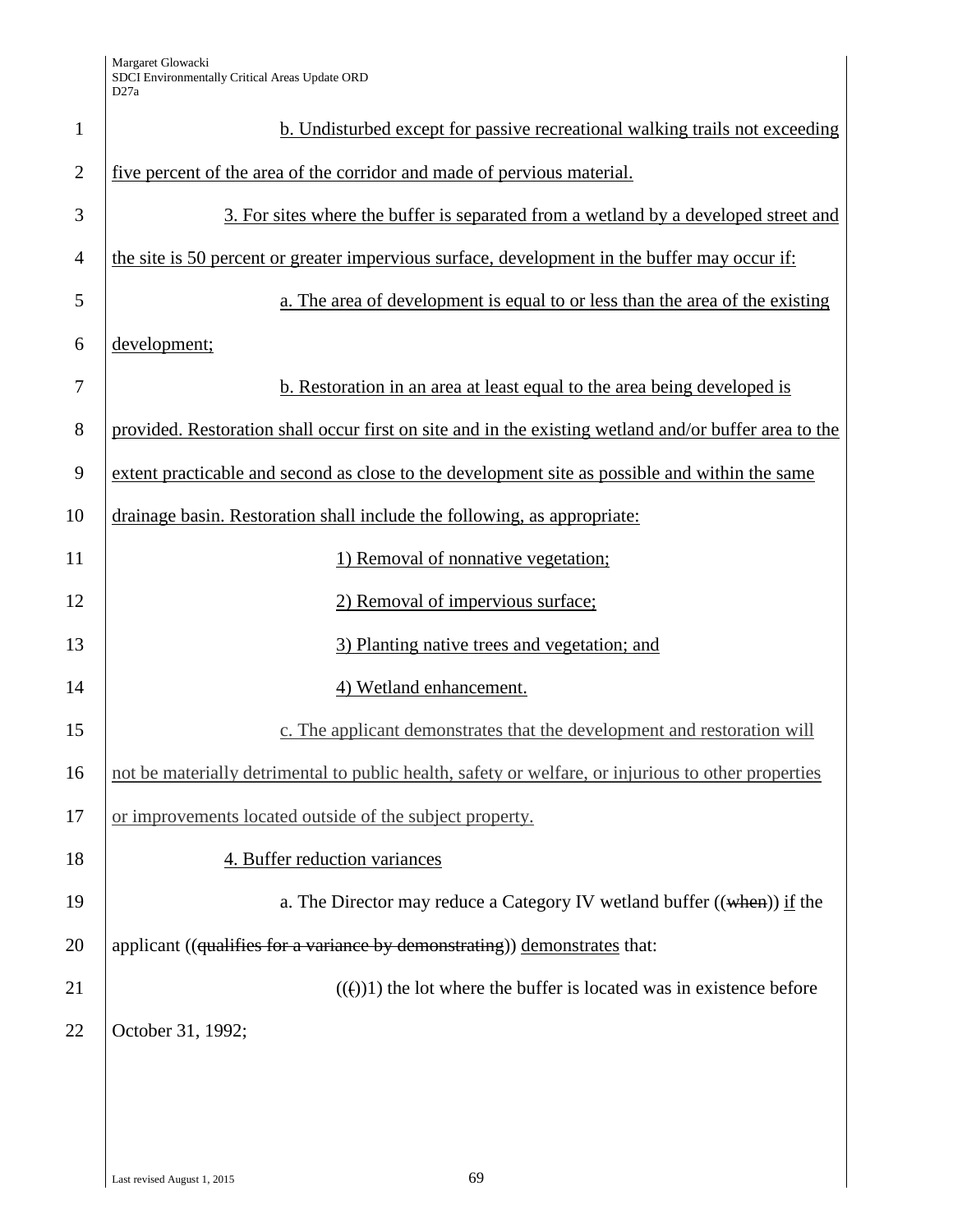| $\mathbf{1}$   | $((f))2$ ) the proposed development otherwise meets the criteria for                                                       |
|----------------|----------------------------------------------------------------------------------------------------------------------------|
|                |                                                                                                                            |
| $\overline{2}$ | granting a variance under $((S))$ subsection 25.09.280.B, except that reducing the $((front or rear))$                     |
| 3              | yards or setbacks will not both mitigate the hardship and maintain the full buffer; and                                    |
| $\overline{4}$ | $((e))3$ ) either the site does not meet the criteria for buffer averaging                                                 |
| 5              | under subsection $((\underline{D4}))$ 25.09.160.E or $((\underline{such}))$ buffer averaging does not relieve the hardship |
| 6              | that was found under subsection 25.09.280.B.2.                                                                             |
| 7              | b. If any buffer reduction is authorized by a variance under subsection                                                    |
| 8              | $((D2a)$ ) 25.09.160.E.4.a, the Director shall:                                                                            |
| 9              | $(())$ determine the amount of wetland buffer to reduce by                                                                 |
| 10             | applying the buffer averaging to the extent possible under subsection 25.09.160.E and reducing                             |
| 11             | the yards and setbacks before reducing the wetland buffer, unless reducing the yards or setbacks                           |
| 12             | is injurious to safety. The wetland buffer shall be reduced by the minimum amount to mitigate                              |
| 13             | the hardship, but never to less than 35 feet;                                                                              |
| 14             | $\frac{2}{2}$ require that the Category IV wetland ((to)) be restored on site in                                           |
| 15             | a manner that improves water quality, hydrology, and habitat functions. Restoration must comply                            |
| 16             | with subsections ( $(F)$ ) 25.09.065.B.6 and ( $(G$ below)) 25.09.065.D and with the Washington                            |
| 17             | State Department of Ecology Guidelines for ((Developing Freshwater Wetlands Mitigation Plans                               |
| 18             | and Proposals, 1994 (#94-29))) Wetland Mitigation in Washington State Part 2: Developing                                   |
| 19             | Mitigation Plans, 2006 (#06-06-011b); and                                                                                  |
| 20             | $((2)$ determine the amount of wetland buffer to reduce by applying                                                        |
| 21             | the buffer averaging to the extent possible under subsection D1 and reducing the yards and                                 |
| 22             | setbacks before reducing the wetland buffer, unless reducing the yards or setbacks is injurious to                         |
|                |                                                                                                                            |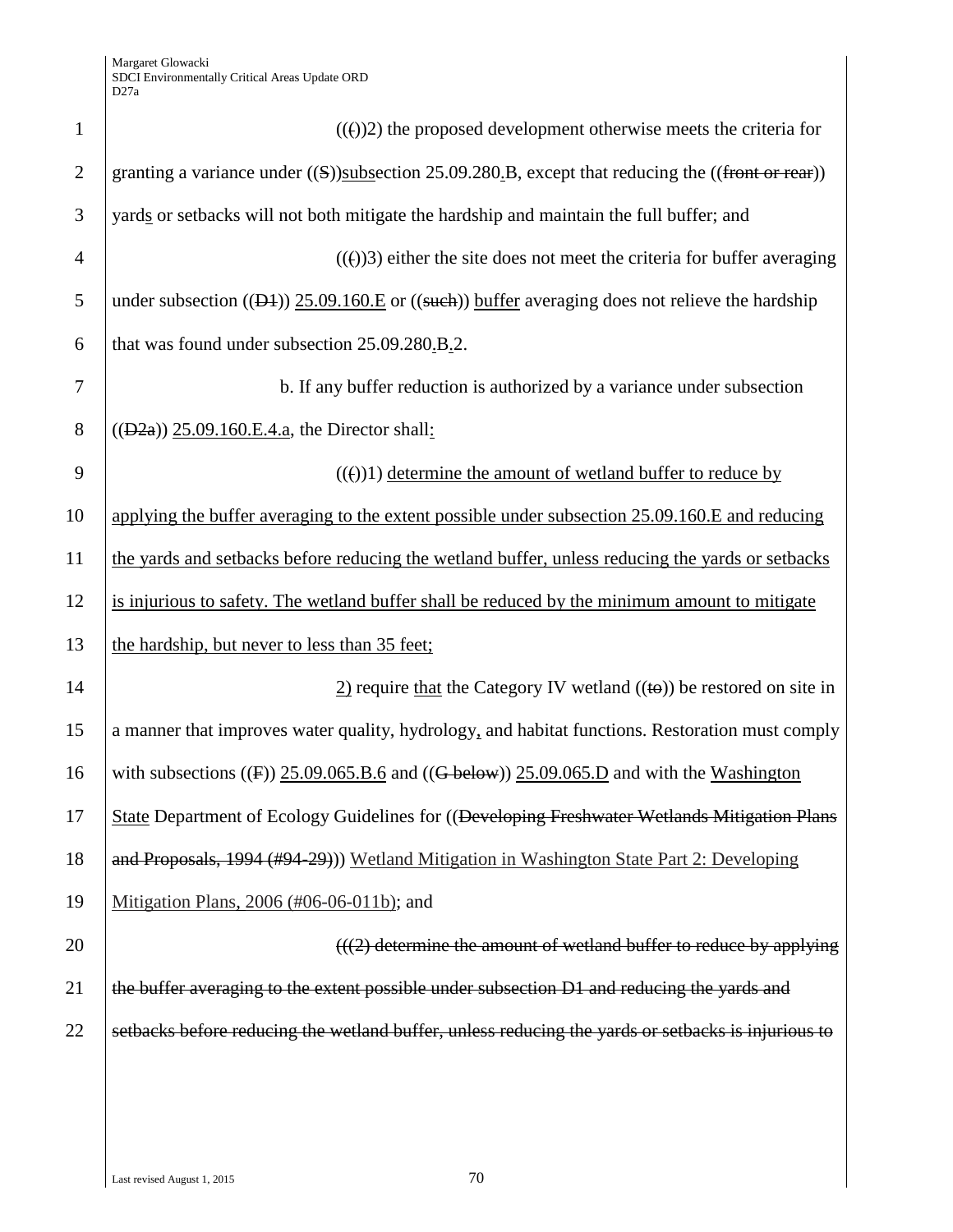| $\mathbf{1}$   | safety. The wetland buffer shall be reduced by the minimum amount to mitigate the hardship, but        |
|----------------|--------------------------------------------------------------------------------------------------------|
| $\overline{2}$ | never to less than ((thirty five)) feet (35'); and))                                                   |
| 3              | $((f))3$ ) impose additional conditions on the location and other                                      |
| 4              | features of a proposed development as necessary to carry out the purpose of this $((e))$ Chapter       |
| 5              | 25.09 and to mitigate the loss or reduction of the yard, setback, or buffer.                           |
| 6              | c. The process and procedure for a variance under this subsection $((D2))$                             |
| $\tau$         | 25.09.160.E.4 shall be as prescribed for Type II land use decisions in Chapter 23.76.                  |
| 8              | F. Wetland and wetland buffer improvements. The Director may approve land disturbing                   |
| 9              | activities, and tree and vegetation alteration that results in increased size and/or ecological        |
| 10             | function of a wetland and/or wetland buffer if the project uses the methods described in the           |
| 11             | Department of Ecology's Interagency Wetland Mitigation Guidance (Ecology Publication #06-              |
| 12             | 06-011a and Publication $\#06-06-011b$ .                                                               |
| 13             | G. Small project waiver                                                                                |
| 14             | 1. The Director may approve additions to existing structures or temporary                              |
| 15             | disturbance for installation of utility lines in a wetland buffer if no construction occurs over or in |
| 16             | a watercourse, water body, or wetland and if the applicant demonstrates that the proposal meets        |
| 17             | the following criteria:                                                                                |
| 18             | a. The new addition to an existing principal structure is on a lot that has                            |
| 19             | been in existence as a legal building site prior to October 31, 1992;                                  |
| 20             | b. The development does not exceed 150 square feet calculated                                          |
| 21             | cumulatively from October 31, 1992. If the addition to an existing principal structure is on a lot     |
| 22             | that is or has been held in common ownership with a contiguous lot and the lots are or have been       |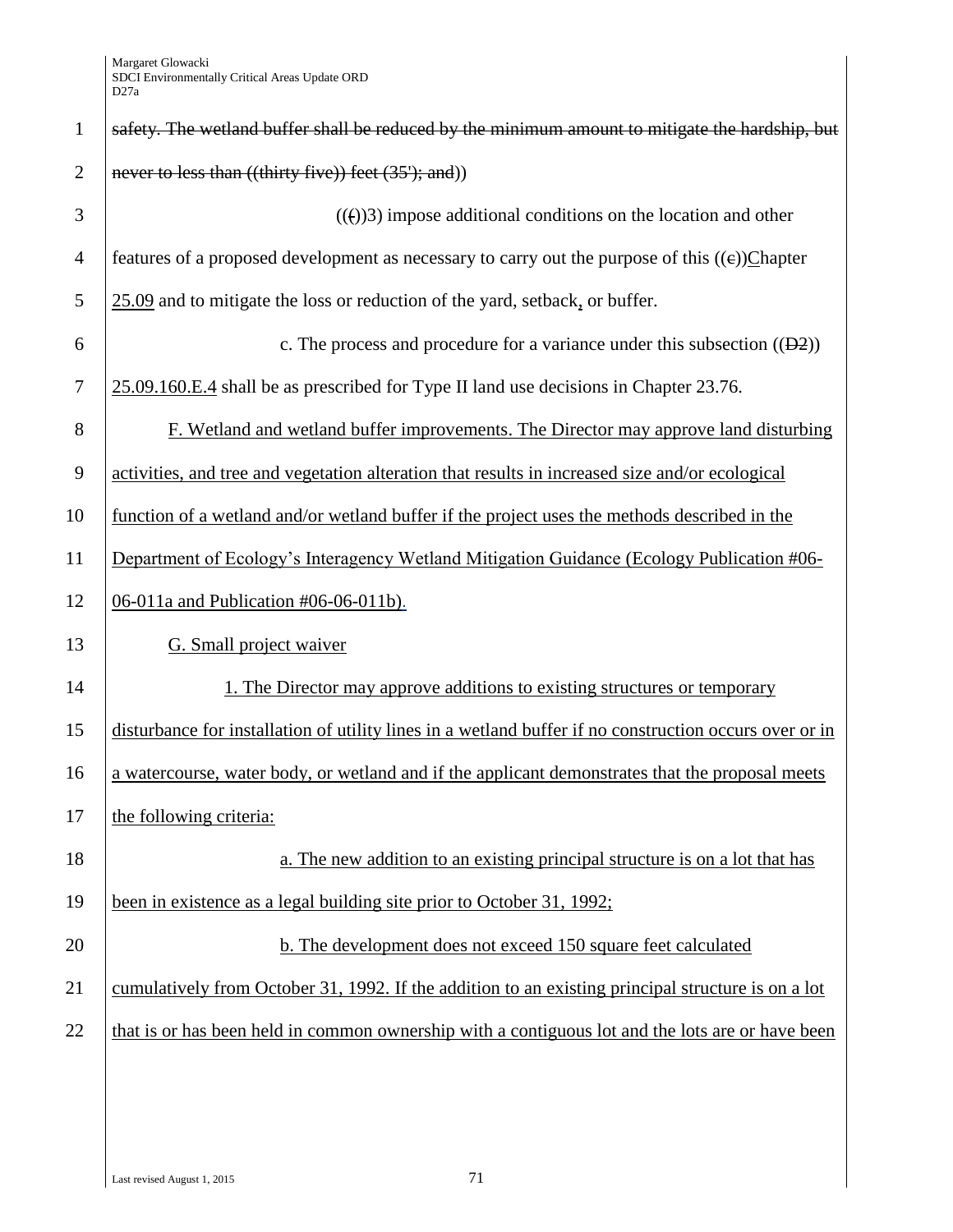| $\mathbf{1}$   | used for a single principal use or for a principal use and accessory use, the limitation applies to |
|----------------|-----------------------------------------------------------------------------------------------------|
| $\overline{2}$ | both lots;                                                                                          |
| 3              | c. It is not practicable to build the addition to an existing principal                             |
| $\overline{4}$ | structure for the intended purpose outside of the wetland buffer; and                               |
| 5              | d. The location of the addition to an existing principal structure minimizes                        |
| 6              | the impact on the wetland and wetland buffer.                                                       |
| 7              | 2. The Director's decision shall require:                                                           |
| 8              | a. The use of fencing with a highly durable protective barrier during the                           |
| 9              | construction to protect the wetland and remainder of the wetland buffer.                            |
| 10             | b. Mitigation pursuant to Section 25.09.065 to offset the area of both                              |
| 11             | temporary and permanent development.                                                                |
| 12             | c. Additional measures to protect the remainder of the wetland and                                  |
| 13             | wetland buffer.                                                                                     |
| 14             | H. Mitigation is required pursuant to Section 25.09.065.                                            |
| 15             | $((1.$ If an exception to the standards of this Section 25.09.160 is approved under                 |
| 16             | Section 25.09.300, the Director shall require application of the following standards for wetland    |
| 17             | mitigation in following order of priority:                                                          |
| 18             | a. avoid the impact to the extent practicable by not taking all or part of an                       |
| 19             | action;                                                                                             |
| 20             | b. keep the impact to a minimum by limiting the degree or magnitude of                              |
| 21             | the action and its implementation, and by taking affirmative actions to mitigate the impact over    |
| 22             | time; and                                                                                           |
|                |                                                                                                     |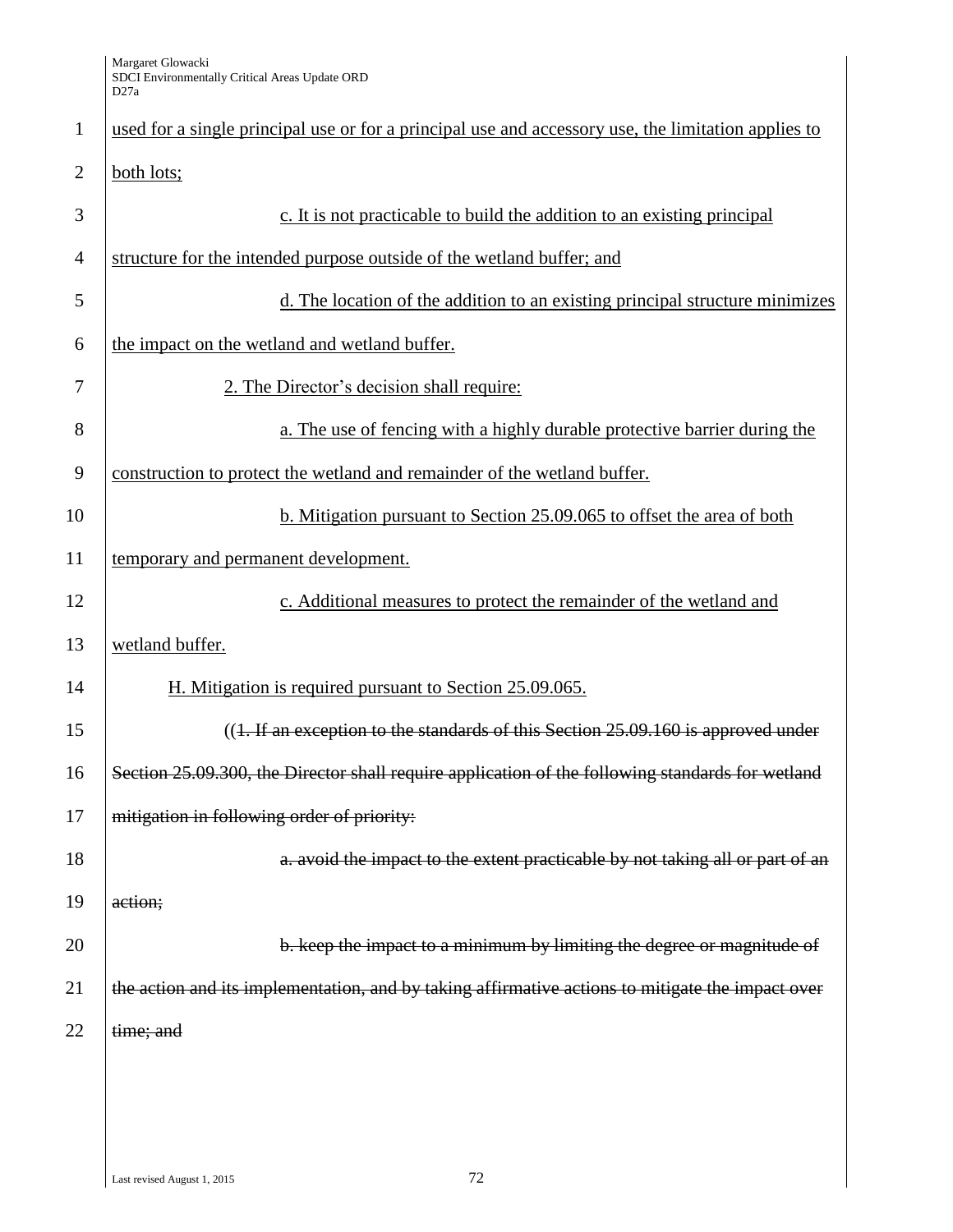| 1              | e. mitigate unavoidable impacts to the designated uses of a wetland by                           |
|----------------|--------------------------------------------------------------------------------------------------|
| $\overline{2}$ | replacement, enhancement, or other approved compensation methods.                                |
| 3              | 2. Mitigation for grading, filling, or draining wetlands shall achieve the equivalent            |
| 4              | or better biologic functions of the existing wetland. Mitigation plans shall be consistent with  |
| 5              | Washington State Department of Ecology Publication #06 06 011b, Wetland Mitigation in            |
| 6              | Washington State - Part 2: Developing Mitigation Plans (Version 1), or the most current          |
| 7              | Department of Ecology publication addressing wetland mitigation.                                 |
| 8              | 3. Wetland mitigation actions shall not result in a net loss of wetland area unless              |
| 9              | the following criteria are met as determined by a site-specific function assessment:             |
| 10             | a. The lost wetland area provides only minimal functions and the                                 |
| 11             | mitigation action(s) results in a net gain in wetland functions; or                              |
| 12             | b. The lost wetland area provides only minimal functions and other                               |
| 13             | replacement areas provide greater benefits to the functioning of the watershed, such as riparian |
| 14             | habitat restoration and enhancement.                                                             |
| 15             | 4. Mitigation actions that require compensation by replacing, enhancing, or                      |
| 16             | substitution, shall occur in the following order of preference:                                  |
| 17             | a. Restoring wetlands on sites that were formerly wetlands.                                      |
| 18             | b. Creating wetlands on disturbed sites, such as those with vegetative                           |
| 19             | cover consisting primarily of exotic introduced species.                                         |
| 20             | e. Enhancing wetlands and/or wetland buffers with significantly degraded                         |
| 21             | functions and values. The amount of required enhancement is dependent on the wetland             |
| 22             | elassification in subsection 5.                                                                  |
| 23             | 5.                                                                                               |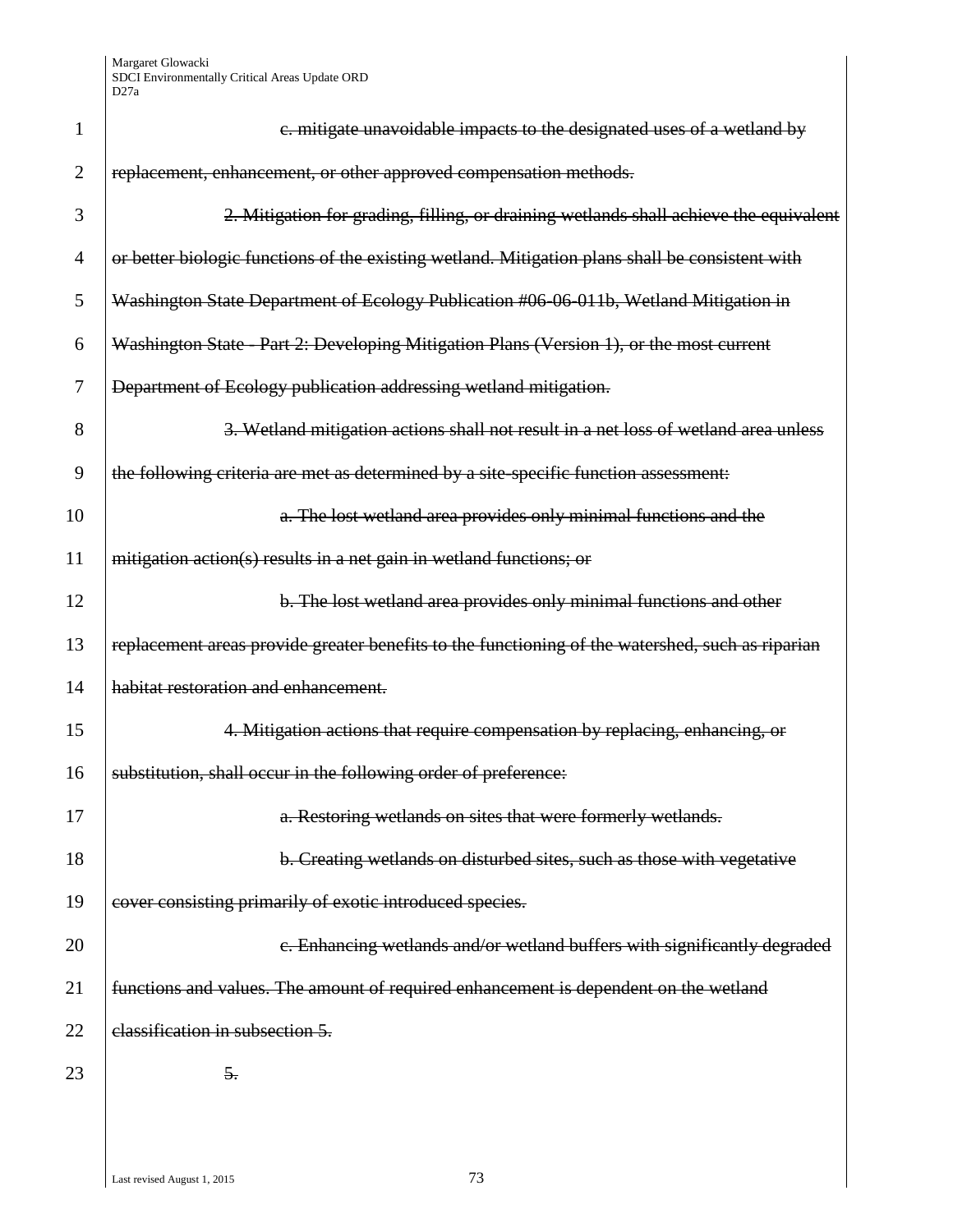|                | a. The following ratios are required for the restoration, creation or                             |
|----------------|---------------------------------------------------------------------------------------------------|
| $\mathcal{D}$  | enhancement of wetlands for authorized alterations. As determined by the Director, wetland        |
|                | mitigation may include the preservation and enhancement of habitat if it provides greater         |
| $\overline{A}$ | ecological function than the existing wetland. The first number specifies the area of replacement |
|                | wetlands, and second specifies the area of wetlands altered:                                      |

|                        | <b>Restoration or</b><br><del>Creation Ratios</del> | <b>Enhancement</b><br><b>Ratios</b> |
|------------------------|-----------------------------------------------------|-------------------------------------|
| <del>Category I</del>  | 6:1                                                 | <del>16:1</del>                     |
| <del>Category II</del> | 3:1                                                 | <del>16:1</del>                     |
| Category III           | 2:1                                                 | 8:1                                 |
| Category IV            | <del>1.5:1</del>                                    | 6:1                                 |

6

7 b. Replacement ratios may be increased under the following circumstances 8 to achieve the equivalent wetland function of the wetland that is altered: 9 (1) Uncertainty exists as to the probable success of the proposed 10 restoration or creation; or 11 | (2) A significant period of time will elapse between impact and 12 establishment of wetland functions at the mitigation site; or 13 (3) Proposed mitigation will result in a lower category wetland or 14 reduced functions relative to the wetland being impacted. 15 **c. Replacement ratios may be decreased when the proposed mitigation** 16 actions are conducted in advance of the impact and result in no net loss in wetland functions. 17 **6. If the applicant demonstrates by clear and convincing evidence that the** 18 avoidance and mitigation standards required in subsection 25.09.160.E.5.a will deprive the 19  $\theta$  applicant of reasonable use of the applicant's property, the Director may waive or modify the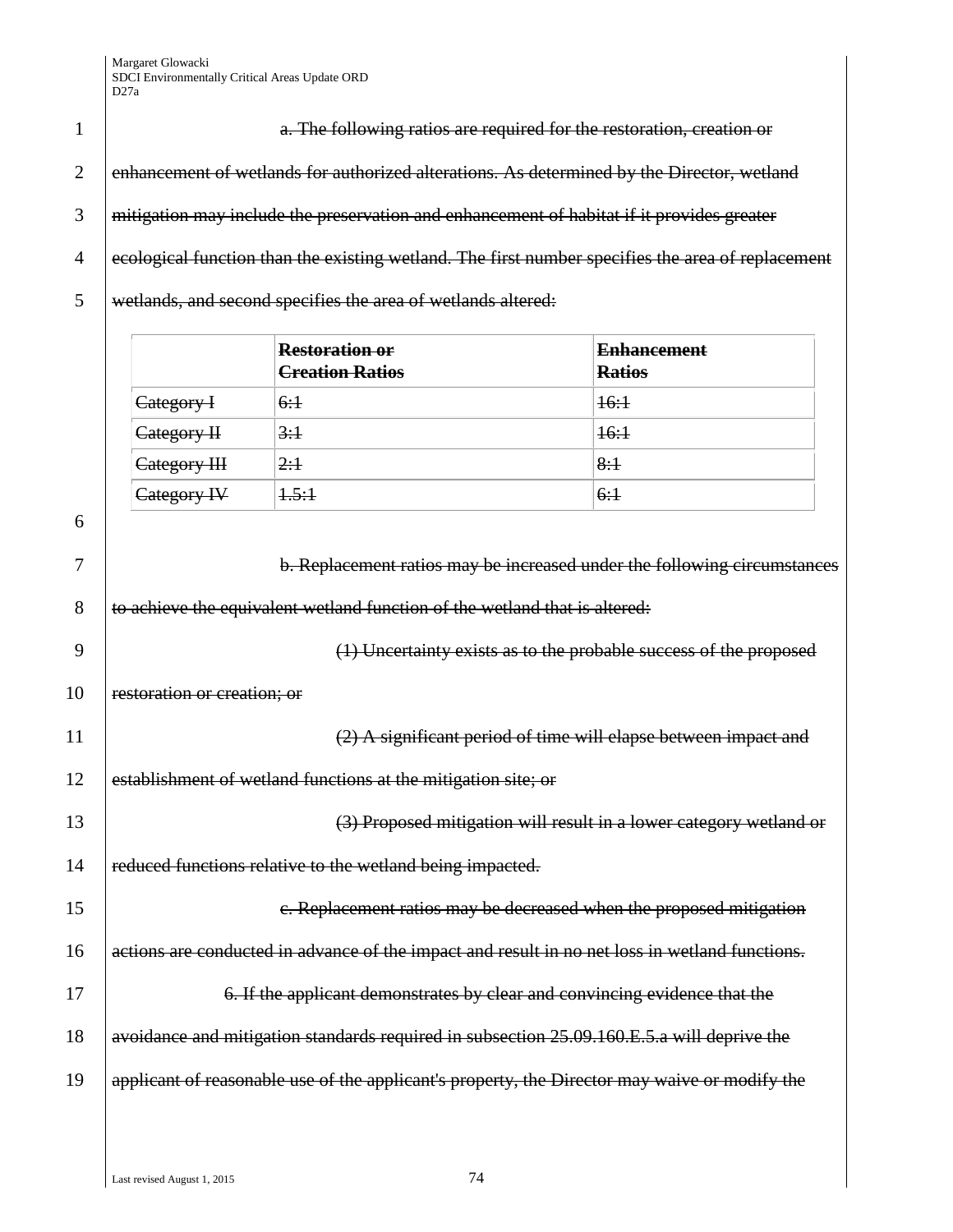| 1              | standards to the extent necessary to allow reasonable use as part of the exception under Section      |
|----------------|-------------------------------------------------------------------------------------------------------|
| $\overline{2}$ | 25.09.300. Notwithstanding such demonstration, the Director may deny the waiver if the                |
| 3              | Director determines that not applying these standards would cause significant injury to occupiers     |
| 4              | of the land, to other properties, to public resources, or to the environment.                         |
| 5              | F. Mitigation Timing. Any restoration, creation or enhancement of wetlands that is                    |
| 6              | required as mitigation shall be completed prior to issuance of the certificate of occupancy for the   |
| 7              | displacing use. If that has not occurred or if no certificate of occupancy is needed, the applicant   |
| 8              | shall submit plans that establish a specific schedule for completion, which must be approved by       |
| 9              | the Director, and shall provide a bond of at least one hundred and fifty percent (150%) of the        |
| 10             | cost of installation, in addition to the monitoring plan and bond required under subsection G. If     |
| 11             | the required mitigation can be completed for less than five thousand dollars (\$5,000), no bond is    |
| 12             | required under subsection F or G.                                                                     |
| 13             | G. A monitoring plan shall be prepared to monitor successful re-establishment of the                  |
| 14             | wetland for a period of five growing seasons or the period required to achieve the performance        |
| 15             | standards of the plan, whichever is earlier. The applicant shall provide a bond in an amount of at    |
| 16             | least one hundred fifty percent (150%) of the cost to retain a qualified wetlands scientist to assess |
| 17             | the wetland and submit a report to the City at least twice yearly, prior to and near the end of each  |
| 18             | growing season and shall also provide a bond in an amount sufficient to implement additional          |
| 19             | restoration measures if the replacement wetland does not equal the functions of the wetland           |
| 20             | displaced at the end of five growing seasons.                                                         |
| 21             | H. Other Agency Regulations. Review of projects subject to the wetland provisions of                  |

22  $\left|$  this chapter shall be coordinated by the applicant with the appropriate state and federal agencies.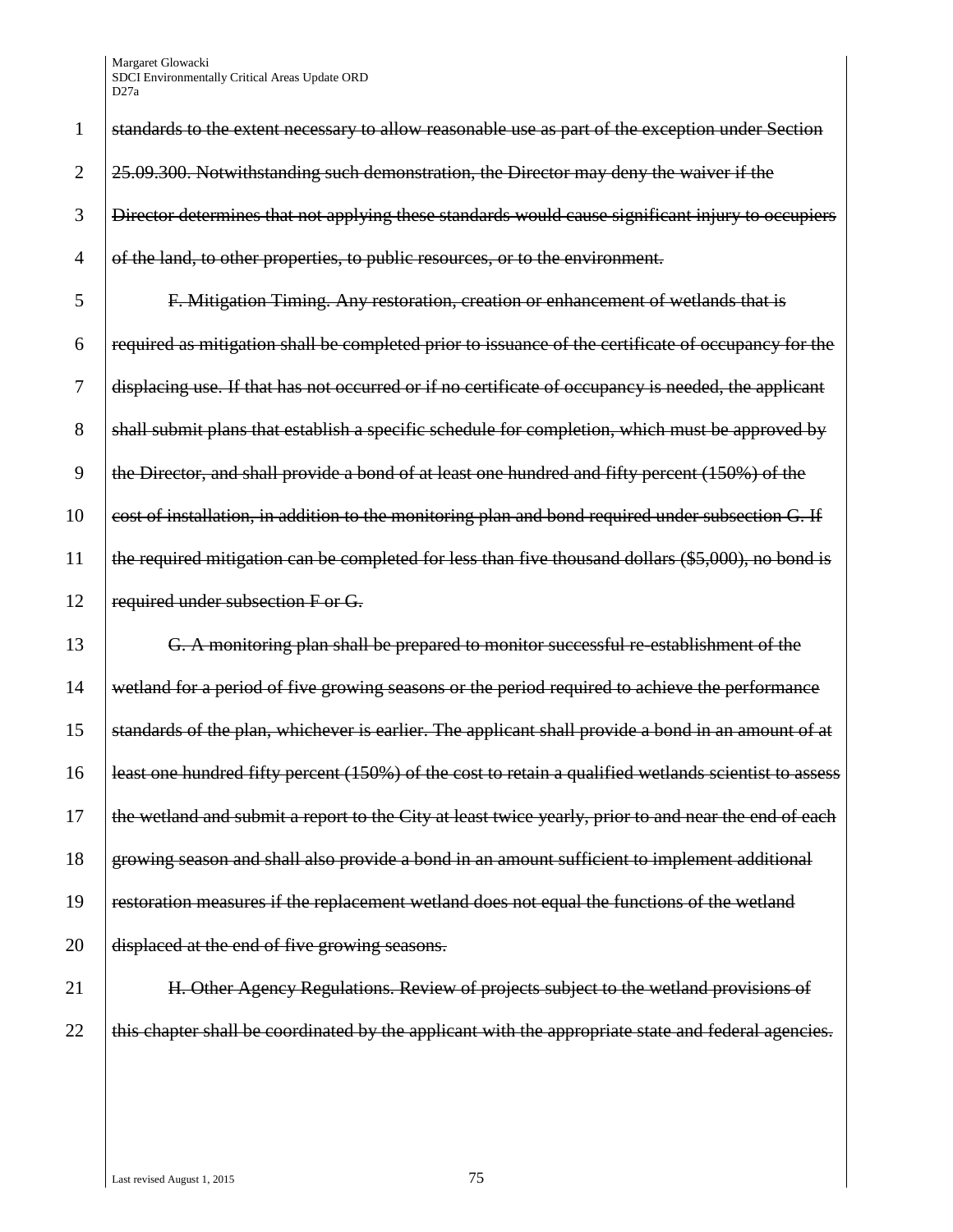| $\mathbf{1}$   | The applicant should make early contact with these agencies to ensure compliance with local,                     |
|----------------|------------------------------------------------------------------------------------------------------------------|
| $\overline{2}$ | state, and federal regulations.))                                                                                |
| 3              | I. In addition to the information provided pursuant to Section 25.09.330 and to Director's                       |
| $\overline{4}$ | Rules, the Director may require third-party review $((\text{when}))$ if the professional opinions of the         |
| 5              | applicant's representative and the Department's reviewers cannot be reconciled. Third-party                      |
| 6              | review requires the applicant's technical studies to be reviewed by an independent third party,                  |
| $\tau$         | hired by the Director and paid for by the applicant. The third party review $((\overrightarrow{will}))$ shall be |
| 8              | conducted by a qualified environmental professional for wetlands ((consultant hired by the                       |
| 9              | Director and paid for by the applicant).                                                                         |
| 10             | Section 21. Section 25.09.200 of the Seattle Municipal Code, last amended by Ordinance                           |
| 11             | 124447, is amended as follows:                                                                                   |
| 12             | 25.09.200 Development standards for fish and wildlife habitat conservation areas                                 |
| 13             | A. Development standards for parcels with riparian corridors                                                     |
| 14             | 1. Application of standards and regulatory intent                                                                |
| 15             | a. The provisions of this subsection 25.09.200. A apply to all development                                       |
| 16             | on parcels containing riparian corridors as defined in subsection $25.09\cdot((0.20))012$ .D.5. ((In             |
| 17             | addition, the provisions of subsection 25.09.200.C apply to these parcels, except subsection                     |
| 18             | 25.09.200.C.2 with respect to fish.)) In the event of an irreconcilable conflict between the                     |
| 19             | provisions of subsection 25.09.200.((E)) $\underline{B.3}$ and this subsection 25.09.200.A, the ((most           |
| 20             | restrictive)) provision more protective of fish and wildlife habitat functions and values applies.               |
| 21             | b. It is the long term goal of the City to restore the City's riparian corridors                                 |
| 22             | and to protect salmon passage ((in such corridors)) where scientifically justified. The City has                 |
| 23             | determined that best available science supports protecting these riparian corridors as described in              |
|                |                                                                                                                  |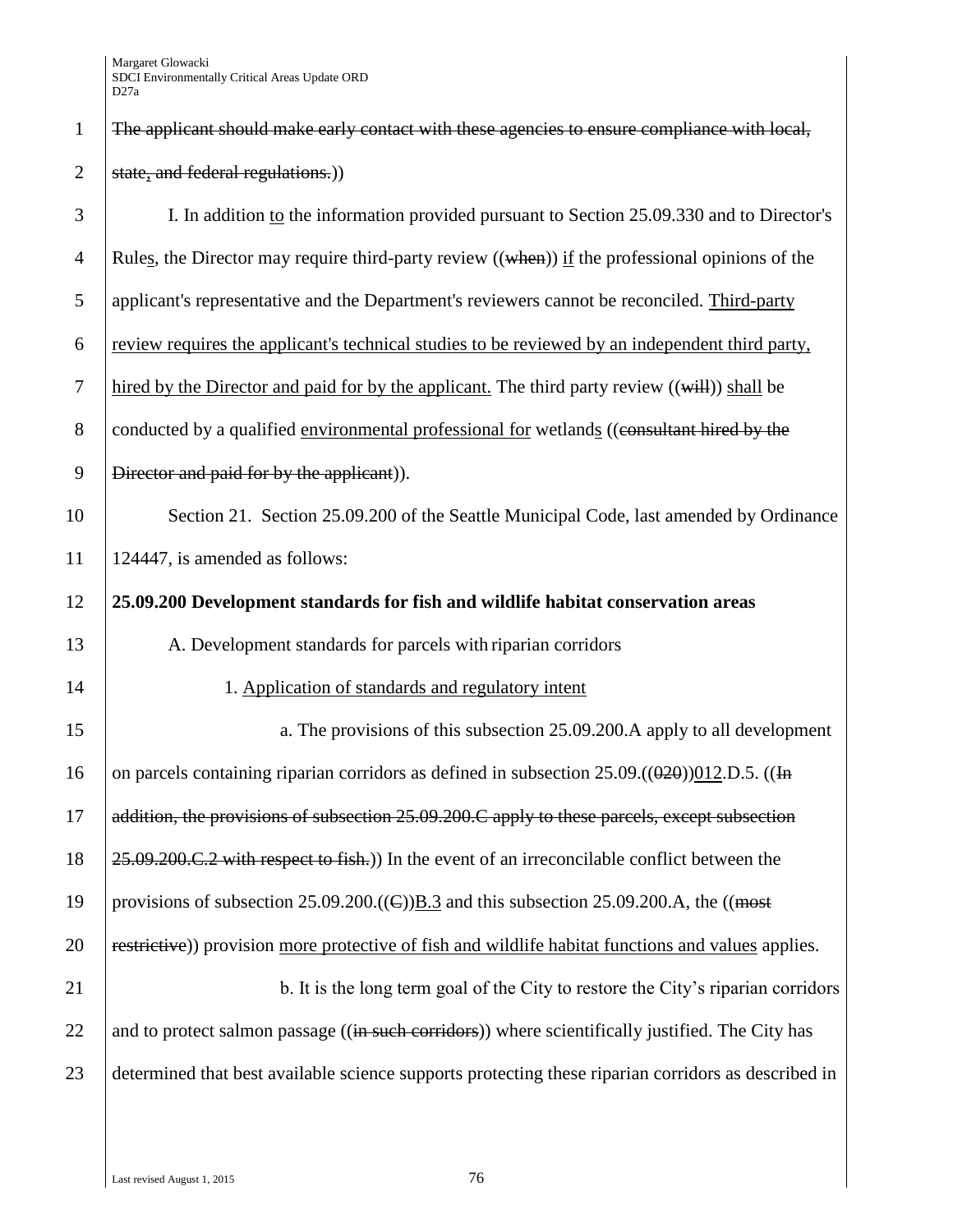| $\mathbf{1}$   | this Chapter 25.09. ((Where past development has encroached into riparian corridors,                       |
|----------------|------------------------------------------------------------------------------------------------------------|
| $\overline{2}$ | redevelopment shall be regulated subject to the provisions in Section 25.09.045.)                          |
| 3              | 2. Riparian watercourse                                                                                    |
| 4              | a. Development is prohibited within or over the riparian watercourse,                                      |
| 5              | except as provided in this subsection 25.09.200.A.2.a or subsection $25.09$ . $((0.20)200.A.2.b.$ ( $(H$   |
| 6              | no other access is available to the property, $\pm$ )) The Director may approve access over the riparian   |
| $\tau$         | watercourse, $((provided))$ if the applicant demonstrates that $((\text{if}))$ :                           |
| 8              | 1) no other access is available;                                                                           |
| 9              | 2) the access is provided by a freestanding structure that maintains                                       |
| 10             | the natural channel and floodway of the riparian watercourse $((and that))$ ;                              |
| 11             | 3) the coverage of the riparian watercourse and disturbance of the                                         |
| 12             | riparian ((management area is)) corridor and any other adjacent environmentally critical area or           |
| 13             | buffer are kept to a minimum $((.)$ ; and                                                                  |
| 14             | 4) the material used to construct the access is durable and non-                                           |
| 15             | toxic to the maximum extent feasible. If using untreated wood is infeasible, wood treated with             |
| 16             | pentachlorophenol, creosote, chromate copper arsenate, or comparably toxic compounds is                    |
| 17             | prohibited. Treated wood and other material shall be the least toxic and shall be applied and used         |
| 18             | according to National Oceanic and Atmospheric Administration Fisheries guidelines for using                |
| 19             | treated wood in or over aquatic environments.                                                              |
| 20             | b. On Haller and Bitter Lakes, piers are regulated pursuant to the                                         |
| 21             | development standards ((for similar structures)) in the Seattle Shoreline ((District)) Master              |
| 22             | <u>Program for similar structures</u> , Chapter 23.60A, Subchapter $XV((\overline{T}Re Urbaan Residential$ |
| 23             | Environment,)) and Sections 23.60A.152 $((,))$ and 23.60A.187. If a pier is allowed, access to it          |
|                |                                                                                                            |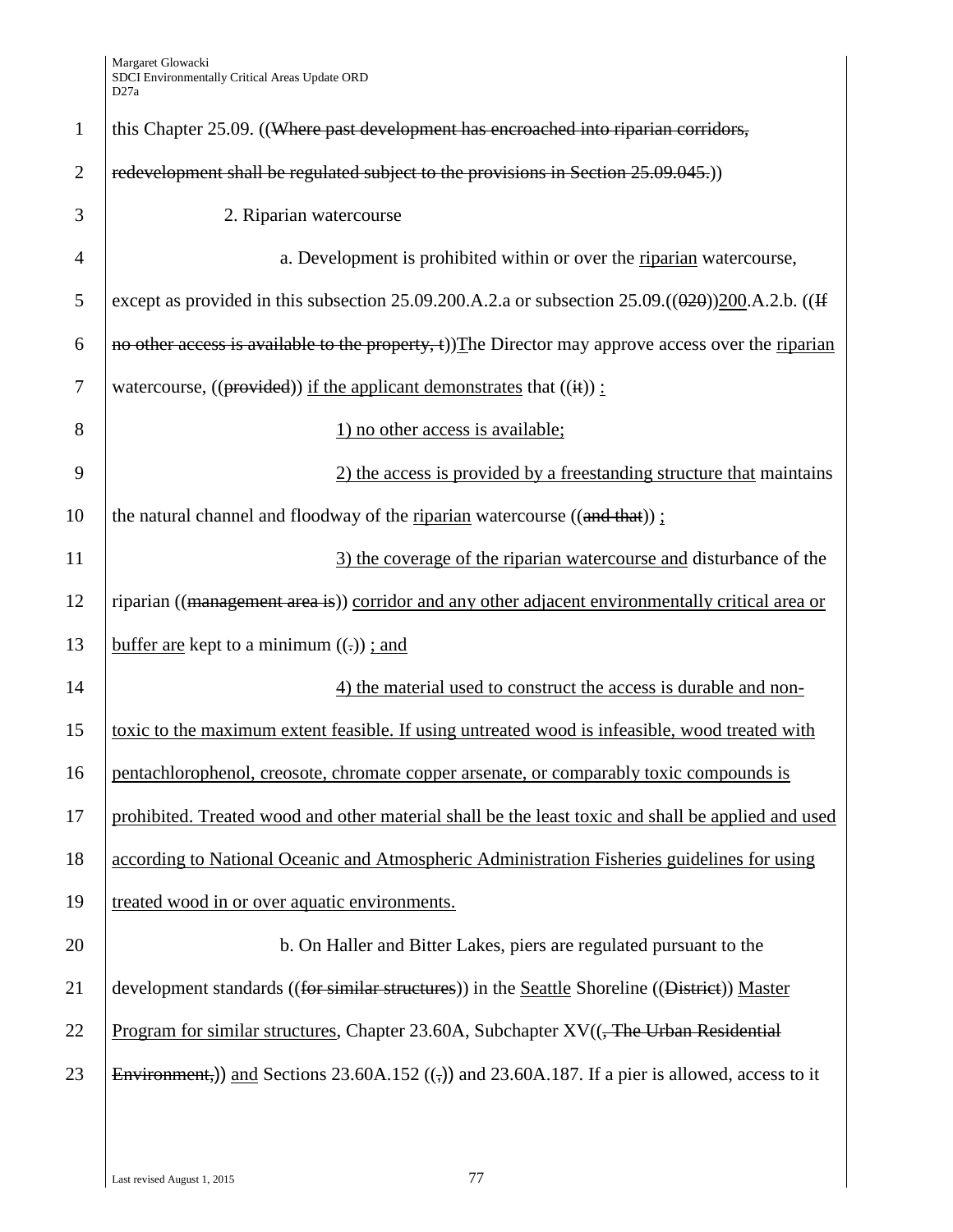| $\mathbf{1}$   | through the riparian management area is also allowed $((,$ provided the impact on the naturally                                     |
|----------------|-------------------------------------------------------------------------------------------------------------------------------------|
| $\overline{2}$ | functioning condition of the riparian management area from the pier's location, method of                                           |
| 3              | construction, and construction materials is kept to a minimum.) consistent with Section                                             |
| $\overline{4}$ | 25.09.060.                                                                                                                          |
| 5              | c. In the riparian watercourse any action detrimental to habitat( $\left(\frac{1}{2}\right)$ ) or                                   |
| 6              | $\alpha$ actions affecting trees $((\theta \cdot \mathbf{r}))$ and vegetation, including but not limited to clearing or removal, is |
| $\tau$         | prohibited, except as provided in subsections 25.09.200.A.2.a and 25.09.200.A.2.b and Section                                       |
| 8              | 25.09.((320))070.                                                                                                                   |
| 9              | 3. Riparian management area                                                                                                         |
| 10             | a. The riparian management area is defined in subsection                                                                            |
| 11             | $25.09$ .(( $0.20$ )) $0.12$ .D.5. Existing paved areas of public or private streets are excluded from the                          |
| 12             | regulations for the riparian management area unless the provisions of Chapters 22.800 through                                       |
| 13             | 22.808((, the Stormwater Code)) apply, in which case the Director shall require adequate                                            |
| 14             | stormwater detention and treatment to prevent harm from the street to habitat on the parcel and                                     |
| 15             | downstream and to keep degradation of water quality for habitat to a minimum.                                                       |
| 16             | b. ((Activities in the riparian management area                                                                                     |
| 17             | $\Rightarrow$ $\Rightarrow$ Development is prohibited in the riparian management area,                                              |
| 18             | except as follows:                                                                                                                  |
| 19             | $\underline{1}$ ((t) To provide the minimum necessary access if no other access                                                     |
| 20             | is available to development approved under subsections 25.09.200.A.2 or 25.09.200.A.3.b.3.a;                                        |
| 21             | ((and except))                                                                                                                      |
| 22             | 2) Development allowed under subsections ((22.09.200.A.3.b.2,))                                                                     |
| 23             | 25.09.200.A.3.c (( $\overline{z}$ ) and 25.09.200.A.3.((d))e.                                                                       |
|                |                                                                                                                                     |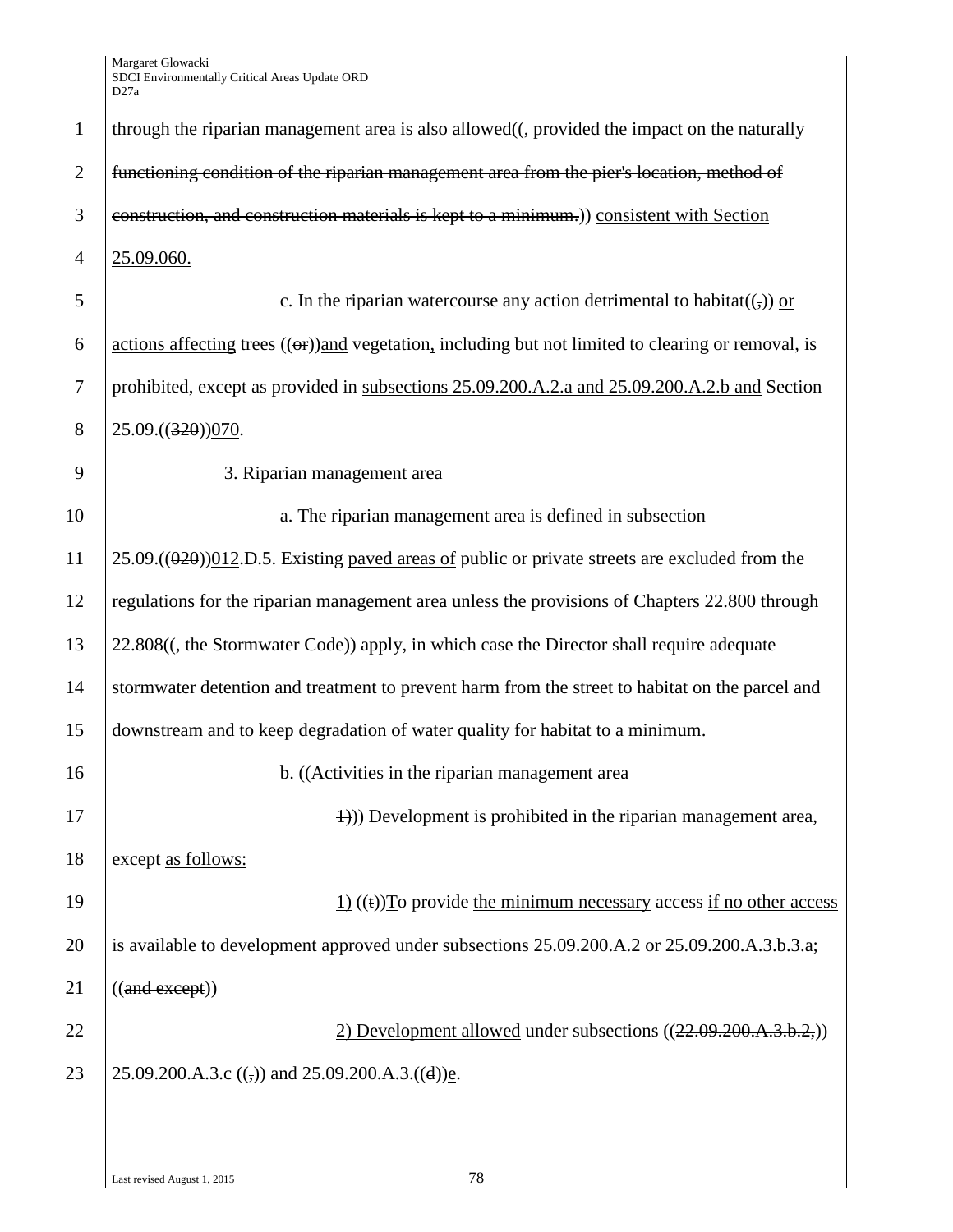| $\mathbf{1}$   | 3) On lots existing prior to May 9, 2006, if the applicant                                         |
|----------------|----------------------------------------------------------------------------------------------------|
| $\overline{2}$ | demonstrates that:                                                                                 |
| 3              | a) The development is in the limited riparian development                                          |
| $\overline{4}$ | area, which is the area in the riparian management area and more than 75 feet from the top of the  |
| 5              | riparian watercourse bank for Type F waters with anadromous fish present for any part of the       |
| 6              | year, more than 50 feet from the top of the riparian watercourse bank for Type F waters where      |
| 7              | anadromous fish are not present for any part of the year and more than 50 feet from the top of the |
| 8              | riparian watercourse bank for Type Np and Ns waters;                                               |
| 9              | b) The development complies with Section 22.805.080 and                                            |
| 10             | 22.805.090, regardless of the area of land disturbing activity or the size of the addition or      |
| 11             | replacement of impervious surface, except as provided in subsection 25.09.200.A.3.b.3.d; and       |
| 12             | c) Any development, including but not limited to coverage                                          |
| 13             | by impervious surface, does not exceed 35 percent of the total area of the limited riparian        |
| 14             | development area, and provided further that the maximum lot coverage does not exceed that          |
| 15             | allowed under Title 23, and except as provided in subsection 25.09.200.A.3.b.3.d.                  |
| 16             | d) When compliance with Sections 22.805.080 and                                                    |
| 17             | 22.805.090 is required solely based on subsection 25.09.200.A.3.b.3.b, the Director may approve    |
| 18             | a restoration plan in lieu of requiring compliance with subsections 25.09.200.A.3.b.3.b and        |
| 19             | 25.09.200.A.3.b.3.c if the applicant demonstrates that the plan meets the following criteria:      |
| 20             | i. The riparian watercourse and/or riparian                                                        |
| 21             | management area ecological function will be restored so that it prevents erosion, protects water   |
| 22             | quality, and provides diverse habitat; and                                                         |
|                |                                                                                                    |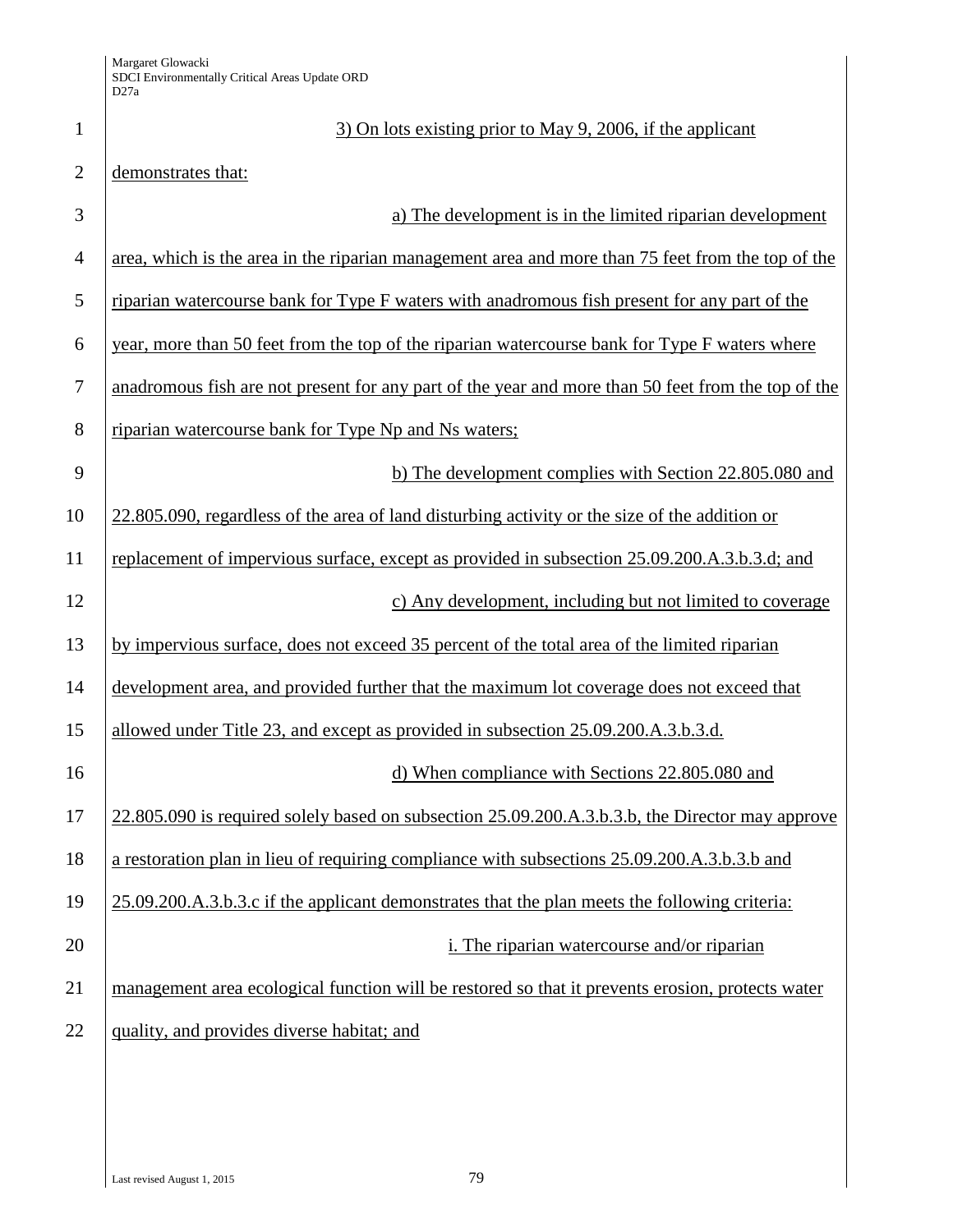| $\mathbf{1}$   | ii. The restoration results in greater protection of the                                              |
|----------------|-------------------------------------------------------------------------------------------------------|
| $\overline{2}$ | riparian watercourse and riparian management area than compliance with subsections                    |
| 3              | 25.09.200.A.3.b.3.b and 25.09.200.A.3.b.3.c.                                                          |
| 4              | $(2)$ In the riparian management area any action detrimental to                                       |
| 5              | habitat, trees or vegetation, including but not limited to clearing or removal, is prohibited, except |
| 6              | as provided in subsection 25.09.200.A.3.c and Section 25.09.320.)                                     |
| 7              | c. ((Riparian Management Area Vegetation.)) In the riparian management                                |
| 8              | area any action detrimental to habitat and any action affecting trees and vegetation, including but   |
| 9              | not limited to clearing or removal, are prohibited, except as provided in subsection                  |
| 10             | 25.09.200.A.3.b, 25.09.200.A.4, and Section 25.09.070. ((1) If the vegetation in the riparian         |
| 11             | management area protects the fish habitat and wildlife habitat as they exist on the site at the time  |
| 12             | development is proposed, including))                                                                  |
| 13             | d. The ecological functions of the riparian management corridor include                               |
| 14             | tree and vegetation cover, preventing erosion and protecting water quality((, the existing            |
| 15             | vegetation shall remain undisturbed, except as allowed under Section 25.09.320)).                     |
| 16             | e. If the riparian management area is degraded due to the lack of trees and                           |
| 17             | vegetation, the presence of invasive or non-native species, and/or the presence of impervious         |
| 18             | surface or other development, the applicant shall prepare and carry out a restoration plan that       |
| 19             | restores the ecological function of the riparian management area to the extent commensurate           |
| 20             | with the impact of the development on the riparian management area and according to mitigation        |
| 21             | standards pursuant to Section 25.09.065.                                                              |
| 22             | f. If the development is authorized pursuant to Section 25.09.052 the                                 |
| 23             | Director shall require that the degraded portion of the riparian management area be restored by       |
|                |                                                                                                       |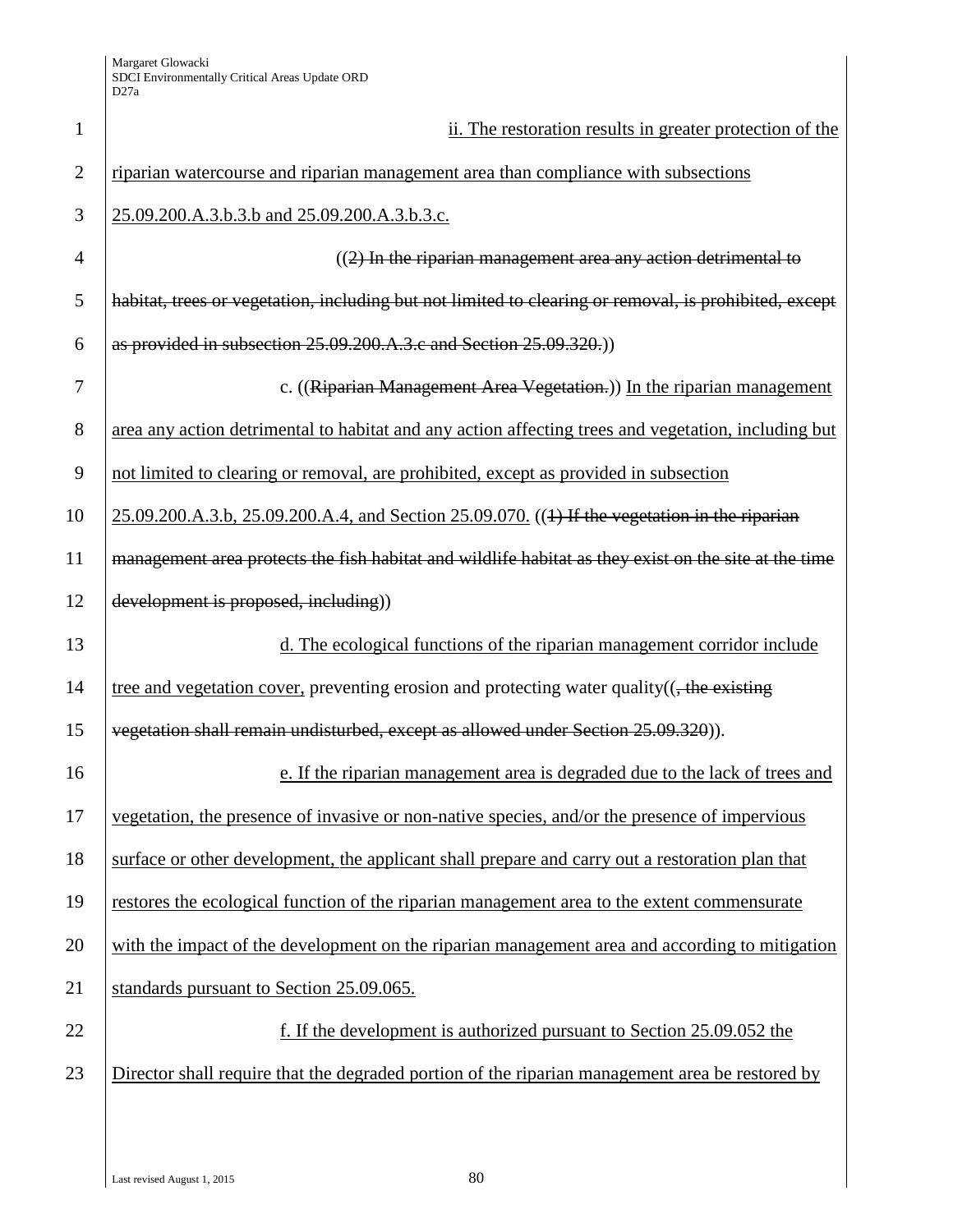| 1              | removing existing nonnative and invasive plant species, and replanting with native trees and       |
|----------------|----------------------------------------------------------------------------------------------------|
| $\overline{2}$ | vegetation, and providing a five-year monitoring and maintenance plan consistent with the          |
| 3              | requirements of subsection 25.09.065.                                                              |
| 4              | $((2)$ If the riparian management area is not functioning in the                                   |
| 5              | manner set out in subsection 25.09.200.A.3.c.1 above, the applicant shall prepare and carry out a  |
| 6              | tree and vegetation plan that augments the existing vegetation with native vegetation to the       |
| 7              | extent commensurate with the impact of the development on the riparian management area. The        |
| 8              | plan shall be prepared and executed consistent with Section 25.09.320. Vegetation in the riparian  |
| 9              | management area shall not be removed or otherwise disturbed until the applicant is ready to        |
| 10             | immediately replant according to the approved plan. A monitoring plan shall be prepared to         |
| 11             | monitor the establishment of the vegetation. The plan shall cover five growing seasons or the      |
| 12             | period needed to successfully carry out the plan, whichever is earlier.                            |
| 13             | d. In addition to subsections 25.09.200.A.3.b.2 and 25.09.200.A.3.c,                               |
| 14             | development is allowed in the riparian management area on lots existing prior to May 9, 2006 if    |
| 15             | the applicant demonstrates that:                                                                   |
| 16             | 1) the development is in the limited riparian development area,                                    |
| 17             | which is the area in the riparian corridor but outside of the watercourse and more than 75 feet    |
| 18             | from the top of the watercourse bank for Type F waters with anadromous fish present for any        |
| 19             | part of the year, more than 50 feet from the top of the watercourse bank for Type F waters where   |
| 20             | anadromous fish are not present for any part of the year and more than 50 feet from the top of the |
| 21             | watercourse bank for Type Np and Ns waters;                                                        |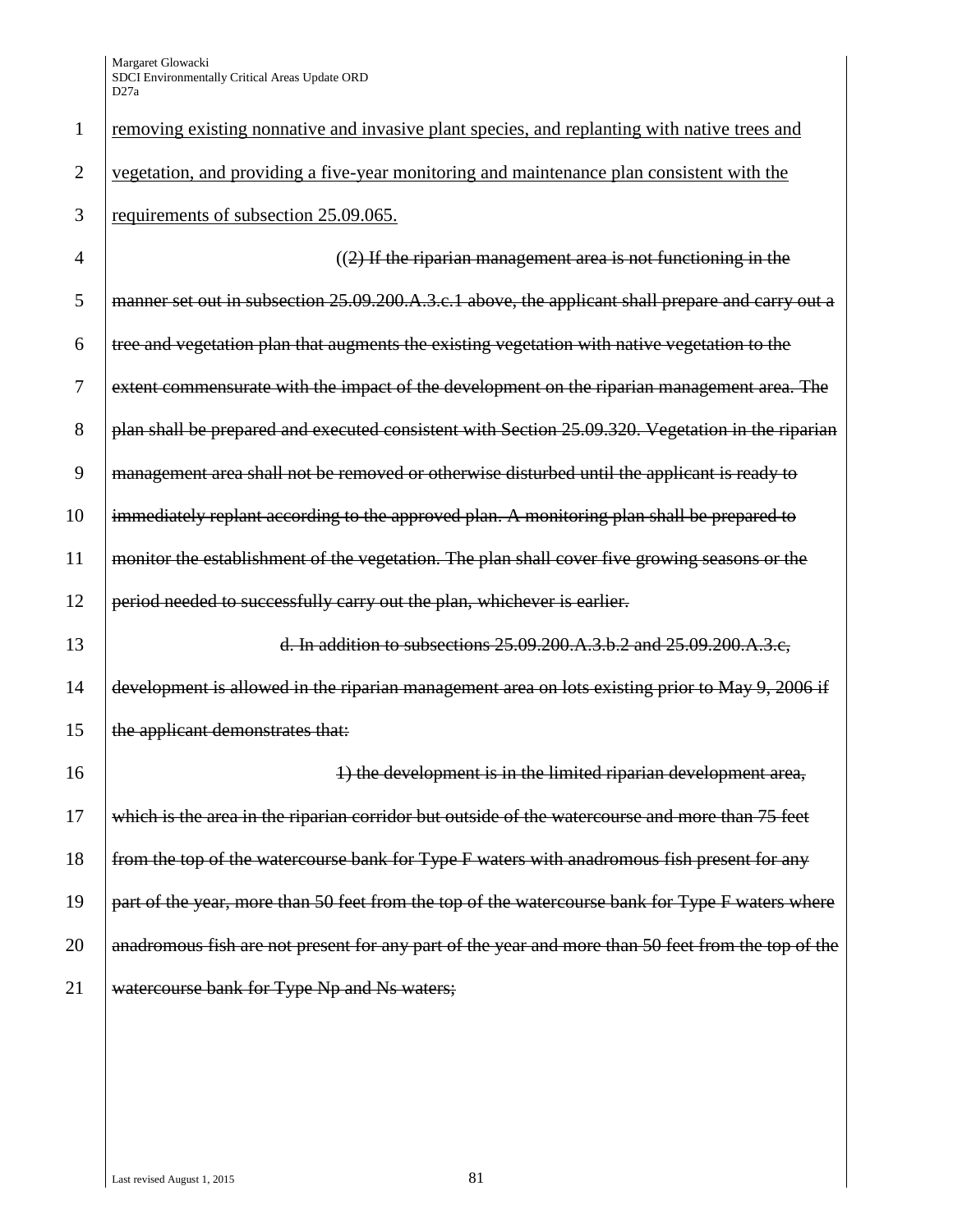| 1              | 2) the development complies with Section 22.805.080 and                                             |
|----------------|-----------------------------------------------------------------------------------------------------|
| $\overline{2}$ | 22.805.090, regardless of the area of land disturbing activity or the size of the addition or       |
| 3              | replacement of impervious surface, except as provided in subsection 25.09.200.3.e; and              |
| $\overline{4}$ | 3) any development, including but not limited to coverage by                                        |
| 5              | impervious surface, does not exceed 35 percent of the total area of the limited riparian            |
| 6              | development area, provided that the maximum lot coverage does not exceed that allowed under         |
| 7              | Title 23, and except as provided in subsection 25.09.200.3.e.                                       |
| 8              | e. When compliance with Sections 22.805.080 and 22.805.090 is required                              |
| 9              | solely based on subsection 25.09.200.3.d.2 above, the Director may approve a restoration plan in    |
| 10             | lieu of requiring compliance with subsections 25.09.200.3.d.2 and 25.09.200.3.d.3 if the            |
| 11             | applicant demonstrates that the plan meets the following criteria:                                  |
| 12             | 4) The watercourse or riparian management area function will be                                     |
| 13             | restored so that it prevents erosion, protects water quality, and provides diverse habitat; and     |
| 14             | 2) The restoration results in greater protection of the watercourse                                 |
| 15             | and riparian management area than compliance with subsections 25.09.200.3.d.2 and                   |
| 16             | 25.09.200.3.d.3.)                                                                                   |
| 17             | 4. Small project waiver                                                                             |
| 18             | a. The Director may approve fences, rockeries, or similar features or                               |
| 19             | temporary disturbance for installation of utility lines in a riparian management area if no         |
| 20             | construction occurs over, in, or within 15 feet of a riparian watercourse or water body, and if the |
| 21             | applicant demonstrates that the proposal meets the following criteria:                              |
| 22             | 1) The feature is constructed on a lot that has been in existence as a                              |
| 23             | legal building site prior to October 31, 1992;                                                      |
|                |                                                                                                     |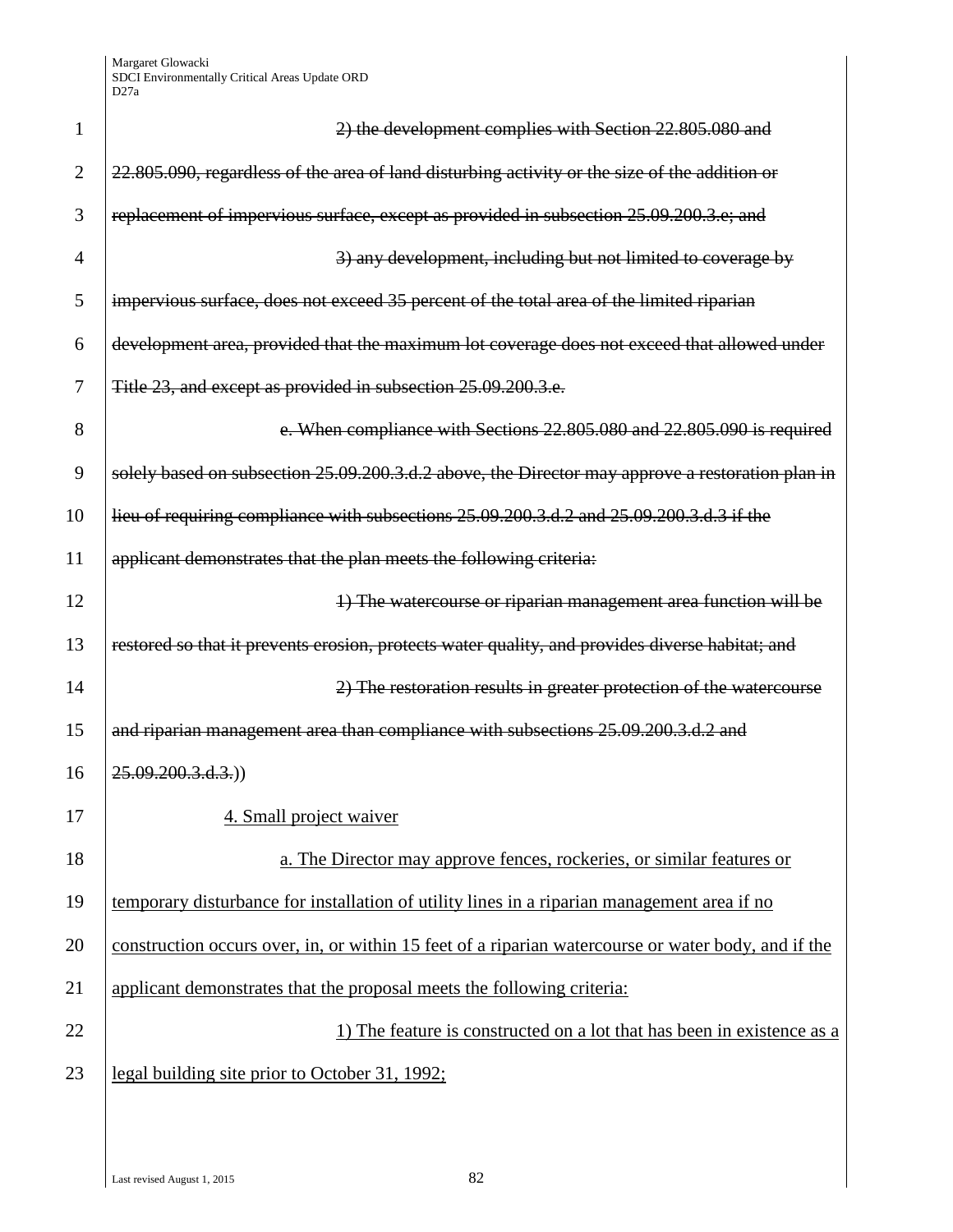| $\mathbf{1}$   | 2) The feature does not exceed 150 square feet calculated                                         |
|----------------|---------------------------------------------------------------------------------------------------|
| $\overline{2}$ | cumulatively from October 31, 1992. If the feature is on a lot that is or has been held in common |
| 3              | ownership with a contiguous lot and the lots are or have been used for a single principal use or  |
| $\overline{4}$ | for a principal use and accessory use, the limitation applies to both lots; and                   |
| 5              | 3) The feature:                                                                                   |
| 6              | a) Does not contain floor area;                                                                   |
| 7              | b) Does not remove trees or native vegetation;                                                    |
| 8              | c) Does not block wildlife movement through the riparian                                          |
| 9              | management area; and                                                                              |
| 10             | d) Mitigates impacts to ecological functions.                                                     |
| 11             | b. The Director's decision shall require:                                                         |
| 12             | 1) The use of fencing with a highly durable protective barrier                                    |
| 13             | during the construction to protect the wetland and remainder of the wetland buffer.               |
| 14             | 2) Mitigation pursuant to Section 25.09.065 to offset the area of                                 |
| 15             | both temporary and permanent development.                                                         |
| 16             | 3) Additional measures, as appropriate, to protect the remainder of                               |
| 17             | the riparian corridor.                                                                            |
| 18             | $((4))$ <sup>5</sup> . Daylighting water in pipes and culverts                                    |
| 19             | a. Pursuant to $((S))$ subsection 25.09.200. $((B))C$ , the Director may require                  |
| 20             | daylighting pipes and culverts that meet the definition of ((fish and wildlife)) corridors in     |
| 21             | $((S))$ subsection 25.09. $((0.20))$ 012.D.3.c.                                                   |
| 22             | b. The City encourages daylighting pipes and culverts connecting Type S,                          |
| 23             | F, Np, and Ns waters that have fish habitat downstream and/or upstream from the pipe or culvert,  |
|                |                                                                                                   |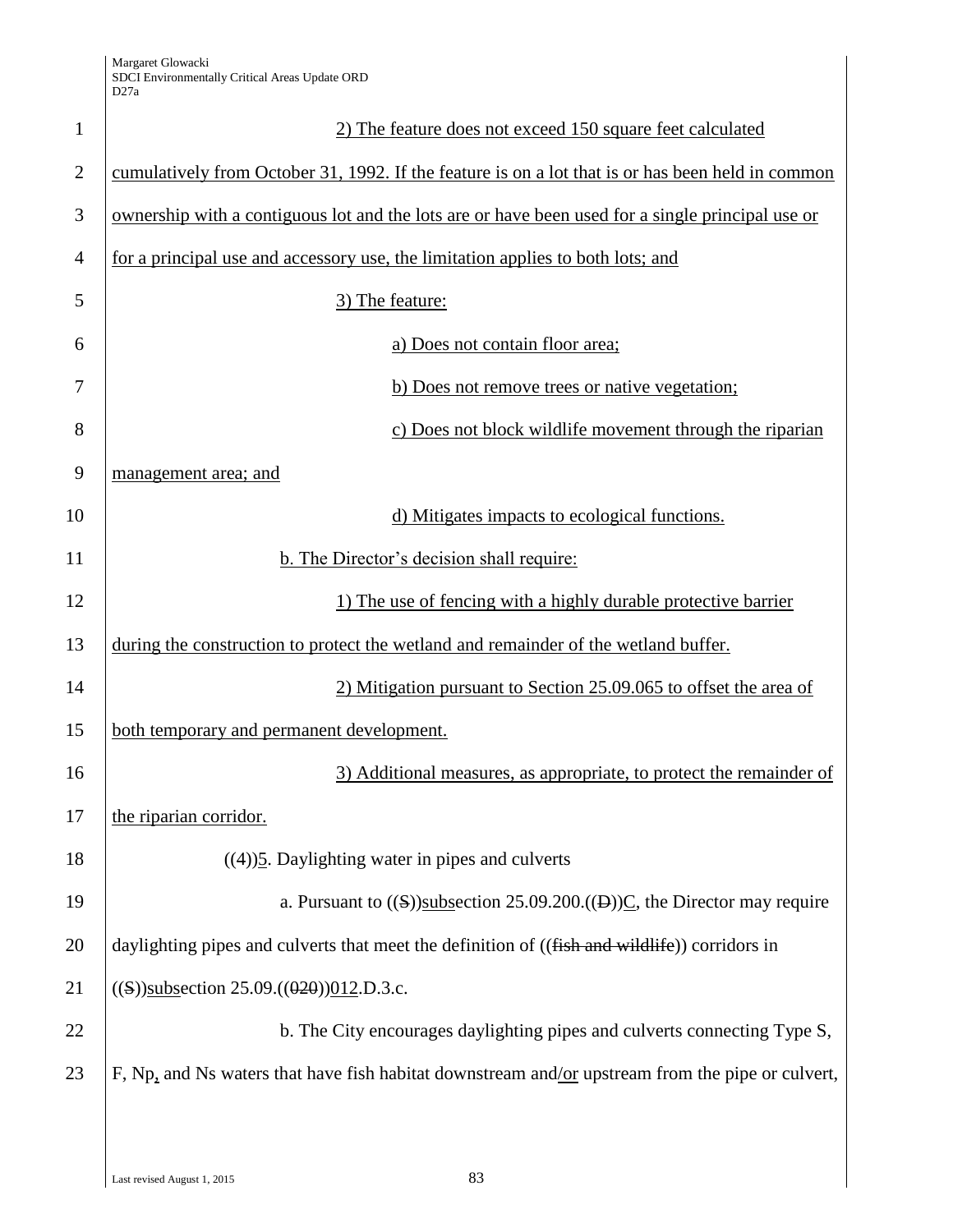| $\mathbf{1}$   | and the Director is authorized to modify development standards as set out in subsection                     |
|----------------|-------------------------------------------------------------------------------------------------------------|
| $\overline{2}$ | $25.09.200.A.$ ((4)) $5.c$ ((below)) when the applicant submits a plan for daylighting such a pipe or       |
| 3              | culvert that meets the following criteria:                                                                  |
| $\overline{4}$ | $((e))1$ $((e))$ The plan is prepared by a qualified environmental                                          |
| 5              | professional;                                                                                               |
| 6              | $((f))2$ ) $((f))$ The ecological functions of the daylighted waters and                                    |
| 7              | adjacent area are improved so the new riparian corridor area is compatible with and protects the            |
| $8\phantom{.}$ | ecological functions of the existing riparian corridor upstream and downstream and does not                 |
| 9              | contribute to flooding $((\frac{1}{2}))$ (ecological functions include preventing erosion, protecting water |
| 10             | quality, and providing diverse habitat); and                                                                |
| 11             | $(())$ 3) $((i))$ If the plan proposes daylighting the pipe or culvert in a                                 |
| 12             | different location on the parcel from its current location or off the parcel, the ecological functions      |
| 13             | required in subsection $((2)$ above)) 25.09.200.A.5.b.2 are provided as effectively as they would           |
| 14             | be without the relocation.                                                                                  |
| 15             | c. If the Director finds the conditions in subsection $25.09.200.A.((4))5.b$                                |
| 16             | are met, the Director may modify the following development standards. The modification shall                |
| 17             | be the minimum to provide sufficient area to meet the standards in subsection 25.09.200.A.                  |
| 18             | $((4))$ 5.b and shall be in the following order of priority:                                                |
| 19             | $(())$ 1) Yard and/or setback requirements on the property may be                                           |
| 20             | reduced, unless reducing them is injurious to safety.                                                       |
| 21             | $((f))2$ ) The riparian ((exerridor)) watercourse and adjacent area                                         |
| 22             | maintained as a riparian management area under the approved plan may count toward open space                |
| 23             | requirements for all multifamily or commercial zone requirements.                                           |
|                |                                                                                                             |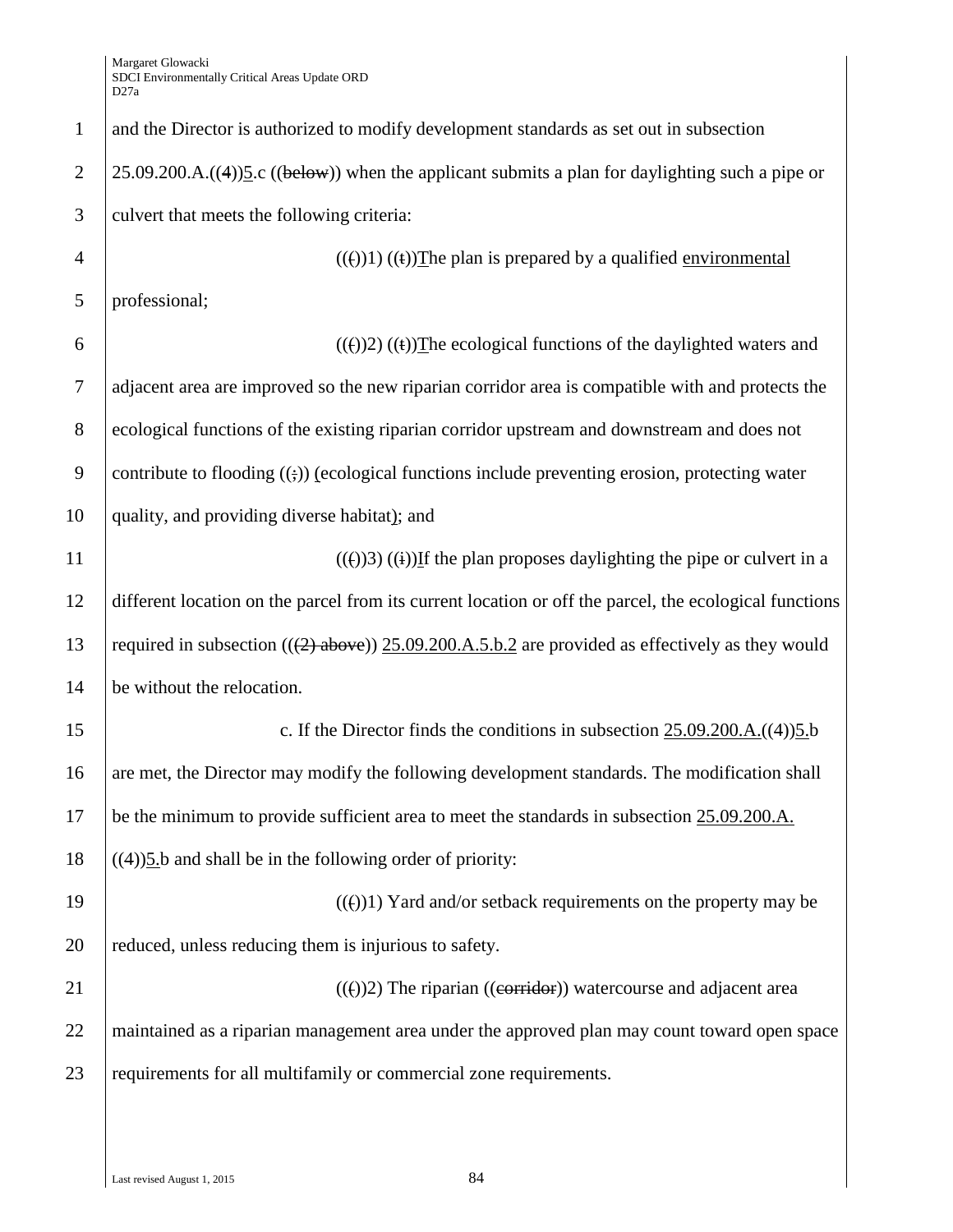| $\mathbf{1}$   | $((f))$ 3) Required parking may be reduced up to $((\text{twenty five}))$ 25                                 |
|----------------|--------------------------------------------------------------------------------------------------------------|
| $\overline{2}$ | percent $((25%))$ .                                                                                          |
| 3              | $(())$ 4) The riparian management area may be reduced.                                                       |
| $\overline{4}$ | d. Nothing in this subsection $25.09.200.A.5$ alters the rights of the owner                                 |
| 5              | of the pipe or culvert, if that person is not an applicant for a permit.                                     |
| 6              | $((5))$ <u>6</u> . Other $((A))$ <sub>agency</sub> $((R))$ regulations. Review of projects subject to the    |
| $\tau$         | riparian corridor provisions of this $((e))$ Chapter 25.09 shall be coordinated with the Washington          |
| 8              | ((State)) Department of Fish and Wildlife (WDFW) when a $H((h))$ ydraulic $P((p))$ roject                    |
| 9              | $\underline{A}((a))$ pproval is required, and with the U.S. Army Corps of Engineers and the Washington State |
| 10             | Department of Ecology when they have jurisdiction under Section 404 and 401, respectively, of                |
| 11             | the $((F))$ federal Clean Water Act. The applicant is encouraged to make early contact with these            |
| 12             | agencies to ensure compliance with local, state, and federal riparian corridor regulations.                  |
| 13             | B. Development standards for parcels with fish and wildlife habitat conservation areas                       |
| 14             | 1. The provisions of this subsection 25.09.200.B apply to all development on                                 |
| 15             | parcels containing fish and wildlife habitat conservation areas as defined in subsection                     |
| 16             | 25.09.012.D except as provided in subsection 25.09.200.B.3.                                                  |
| 17             | 2. Development on parcels containing fish and wildlife habitat conservation areas                            |
| 18             | shall comply with any species habitat management plan set out in a Director's Rule. The Director             |
| 19             | may establish by rule a ((species)) habitat management plan to protect any species listed as                 |
| 20             | endangered or threatened under the federal Endangered Species Act, any priority habitat or                   |
| 21             | species identified by ((the Washington State Department of Fish and Wildlife)) WDFW or ((to                  |
| 22             | protect)) any species of local importance.                                                                   |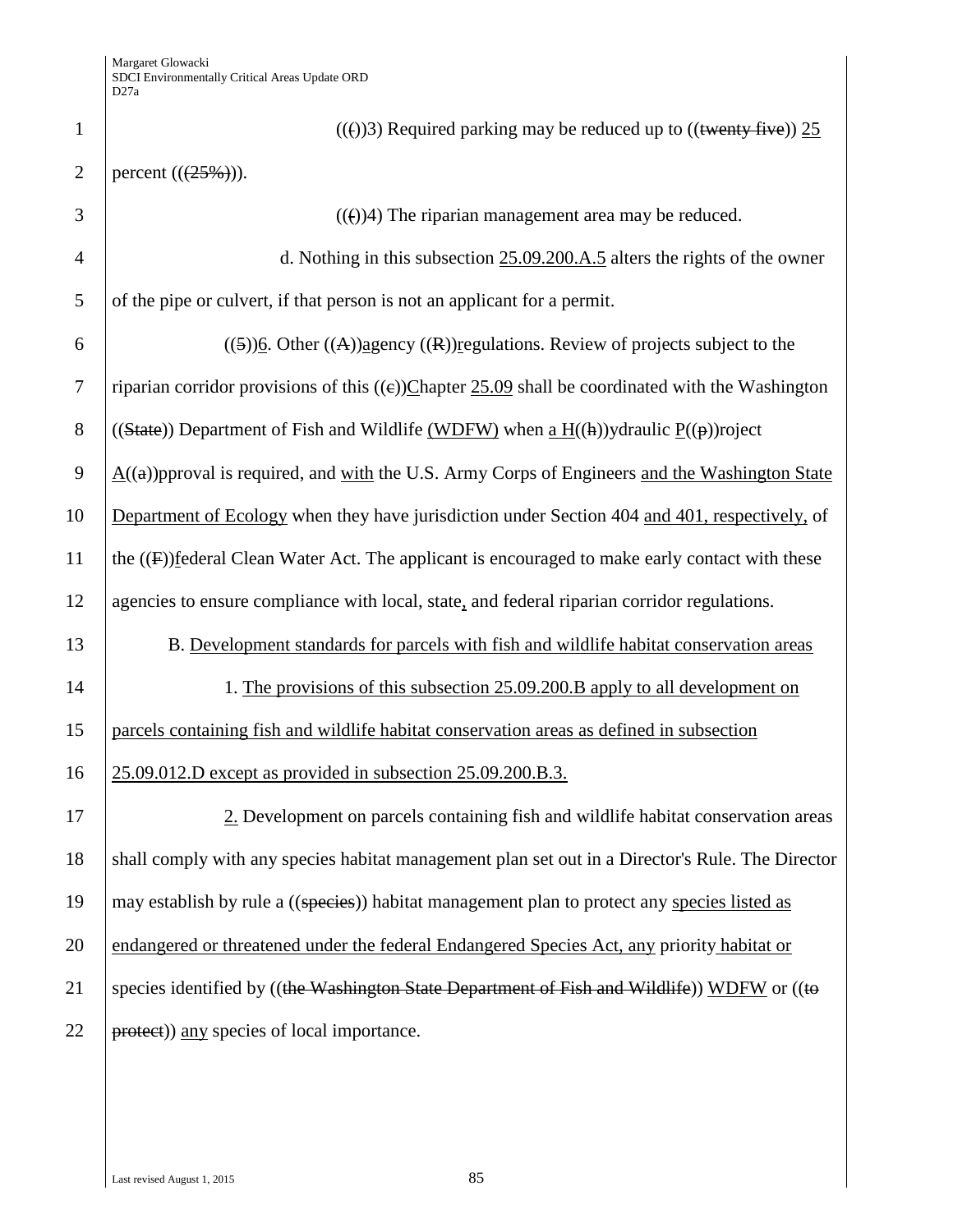| $\mathbf{1}$   | $((2))$ <sup>2</sup> . Any person proposing development on a parcel containing fish and             |
|----------------|-----------------------------------------------------------------------------------------------------|
| $\overline{2}$ | wildlife habitat conservation areas, except for riparian corridors where development standards set  |
| 3              | out in subsection 25.09.200.A apply, shall consult with ((the Washington State Department of        |
| $\overline{4}$ | Fish and Wildlife)) WDFW and comply with any requirements of that agency and the following          |
| 5              | standards to protect fish and wildlife habitat conservation areas: ((, except as limited in         |
| 6              | subsections 25.09.200.A and 25.09.200.B.                                                            |
| 7              | C. Based on information provided by a qualified wildlife biologist, the Director may                |
| 8              | condition development on parcels containing wildlife habitat or corridors defined in subsection     |
| 9              | 25.09.020.D.3 to protect fish or wildlife habitat corridors. Conditions may include, but are not    |
| 10             | limited to:))                                                                                       |
| 11             | a. Minimize development;                                                                            |
| 12             | b. Locate development in areas that maximize the retention of trees and                             |
| 13             | vegetation;                                                                                         |
| 14             | $\underline{c}((4))$ . Establish((ment of)) <u>a</u> buffer zone((s)) to protect habitat and treed  |
| 15             | and vegetated areas;                                                                                |
| 16             | $d((2))$ . Preserve((ation of)) important tree and vegetation and other habitat                     |
| 17             | features;                                                                                           |
| 18             | $e((3))$ . Limit((ation of)) access to habitat areas;                                               |
| 19             | $\underline{d}((4))$ . Impose ((S))seasonal restriction of construction activities, and non-        |
| 20             | disturbance areas as appropriate to protect fish or wildlife species present on the site;           |
| 21             | $f((5))$ . Preserve((ation of)) the ability for fish to pass between fish habitat                   |
| 22             | in Type S, F, Np, and Ns waters upstream and downstream of the parcel. The application              |
| 23             | requirements and general conditions of this Chapter $25.09(\frac{1}{2})$ and Sections 25.09.330 and |
|                |                                                                                                     |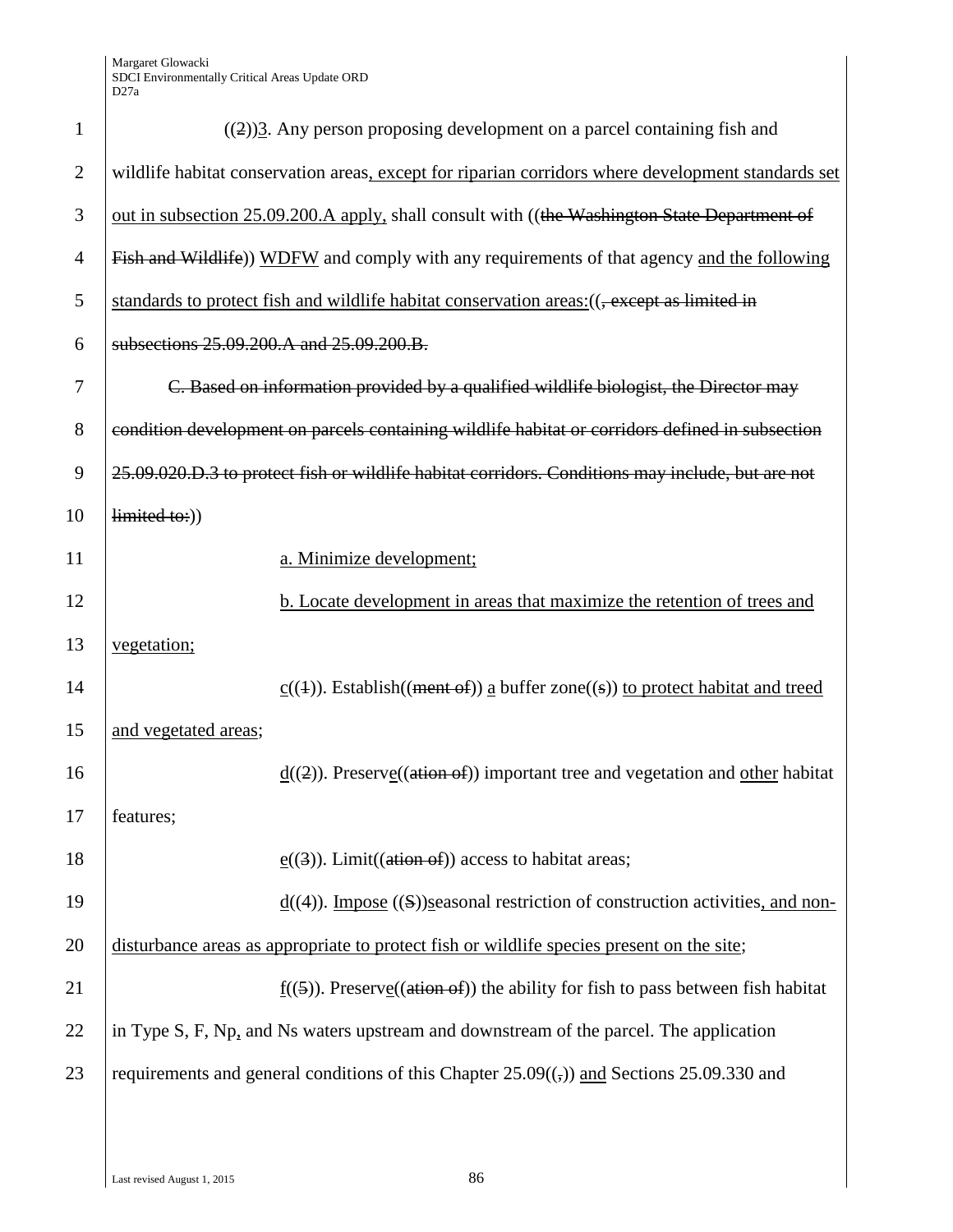| $\mathbf{1}$   | $25.09.060($ <sub>(<math>\sigma</math></sub> )) do not apply if the person responsible for development of the parcel has either a |
|----------------|-----------------------------------------------------------------------------------------------------------------------------------|
| $\overline{2}$ | Hydraulic Project Approval from ((the Washington State Department of Fish and Wildlife))                                          |
|                |                                                                                                                                   |
| 3              | WDFW or a Section 404 permit under the federal Clean Water Act from the United States Army                                        |
| $\overline{4}$ | Corps of Engineers. Nothing in this subsection $25.09.200$ . ((E)) <b>B</b> alters the rights of the owner of                     |
| 5              | the pipe or culvert, if that person is not an applicant for a permit.                                                             |
| 6              | $g((6))$ . Require((ing)) the developer to daylight a pipe or culvert defined in                                                  |
| $\overline{7}$ | subsection 25.09.( $(020)$ ) $012$ , D.3.c, when the conditions in subsection 25.09.200.( $(\text{C.6.}a)$ ) $\text{B.3.g.1}$     |
| 8              | ((below)) are met. When requiring daylighting, the Director is authorized to modify the                                           |
| 9              | conditions set out in subsection $25.09.200 \cdot ((\text{C.6.}b)) \cdot B.3.82$ . Nothing in this subsection $25.09.200$ .       |
| 10             | $((C.6))\underline{B.3.g}$ alters the rights of the owner of the pipe or culvert, if that person is not an applicant              |
| 11             | for a permit.                                                                                                                     |
| 12             | $((a))$ 1) The Director may require daylighting under the following                                                               |
| 13             | conditions:                                                                                                                       |
| 14             | $((1))$ a) $((\text{When } t))$ The existing pipe or culvert cannot                                                               |
| 15             | remain in its current location and provide an effective passage for anadromous fish due to the                                    |
| 16             | development.                                                                                                                      |
| 17             | $((2))$ b) Other methods for preserving fish passage such as                                                                      |
| 18             | pipe or culvert placement or site engineering are not feasible.                                                                   |
| 19             | $((\theta))$ 2) If daylighting is required, $((\theta))$ the applicant $((\theta))$                                               |
| 20             | shall prepare a plan that demonstrates the following:                                                                             |
| 21             | $((4))$ <sub>a</sub> ) The ecological functions of the daylighted waters                                                          |
| 22             | and resulting new riparian management area are compatible with and protect the functions of                                       |
|                |                                                                                                                                   |
|                |                                                                                                                                   |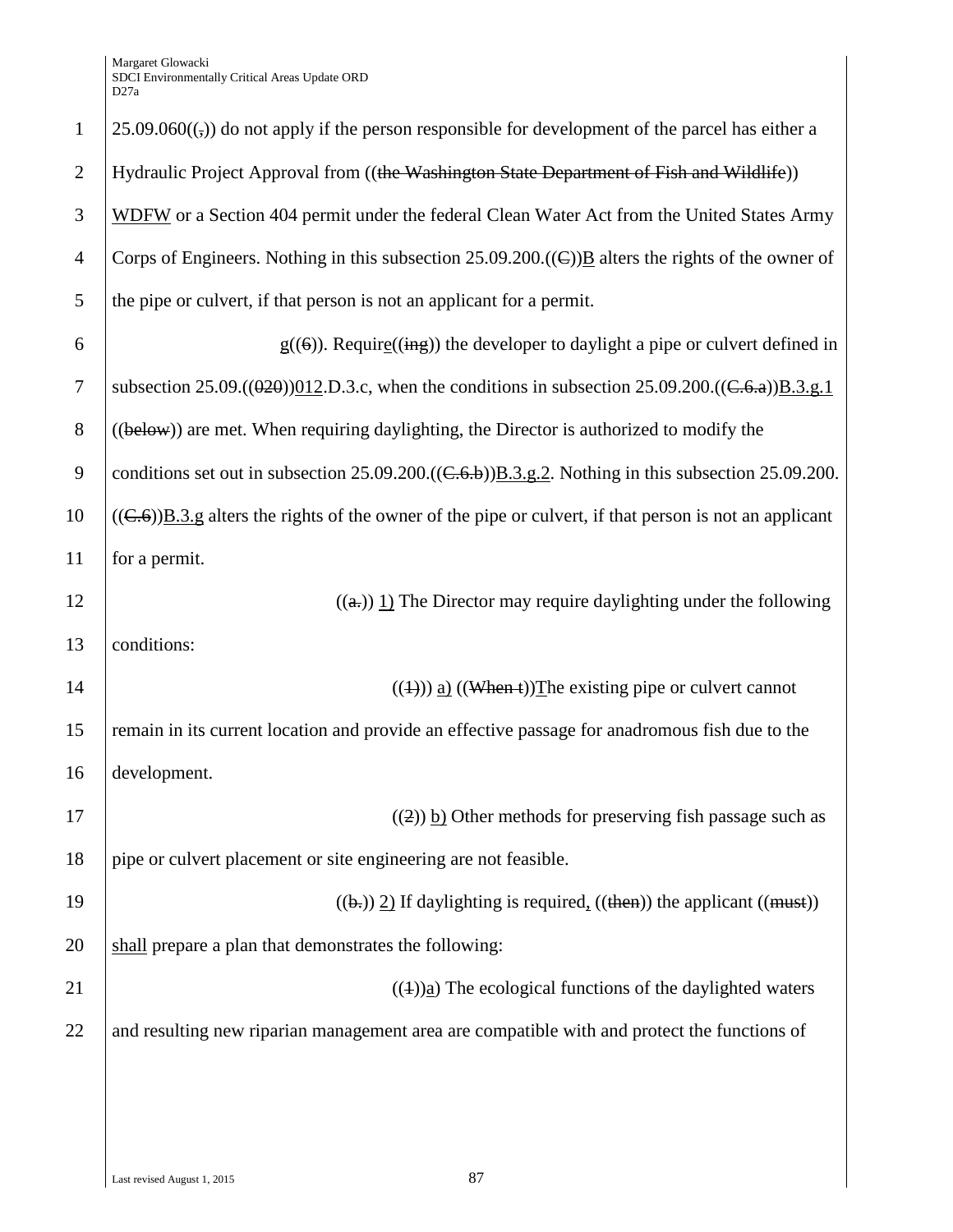| $\mathbf{1}$   | pipes and culverts upstream and downstream and the ecological functions of the existing riparian |
|----------------|--------------------------------------------------------------------------------------------------|
| $\overline{2}$ | corridor upstream and downstream. ((-and))                                                       |
| 3              | b) The daylighted waters do not contribute to flooding.                                          |
| 4              | $((2))$ c) The ecological functions of the daylighted waters                                     |
| 5              | and resulting new riparian management area include preventing erosion, protecting water quality, |
| 6              | and providing diverse habitat.                                                                   |
| 7              | $((e))$ 3) The Director shall determine((s that)) whether daylighting                            |
| 8              | the pipe or culvert and the impacts from the development to fish passage on the parcel are       |
| 9              | roughly proportionate.                                                                           |
| 10             | $((d))$ 4) When requiring daylighting, the Director is authorized to                             |
| 11             | modify the following conditions:                                                                 |
| 12             | $((1))$ <sub>a</sub> ) Yard and/or setback requirements on the property                          |
| 13             | may be reduced to provide sufficient area for daylighting and creating a riparian management     |
| 14             | area, unless reducing them is injurious to safety.                                               |
| 15             | $((2))$ The riparian ((corridor)) watercourse and riparian                                       |
| 16             | management area may count toward open space requirements for all multifamily or commercial       |
| 17             | zone requirements.                                                                               |
| 18             | $((3))c$ ) Required parking may be reduced up to 25 percent.                                     |
| 19             | $((4))$ <sup>d</sup> ) The riparian management area may be reduced to                            |
| 20             | the extent needed to provide sufficient area for the plan described in subsection 25.09.200.     |
| 21             | ((C.6.a.2))B.3.g.2.                                                                              |
| 22             | $((D))C$ . Designating species of local importance and their habitat                             |
|                |                                                                                                  |
|                |                                                                                                  |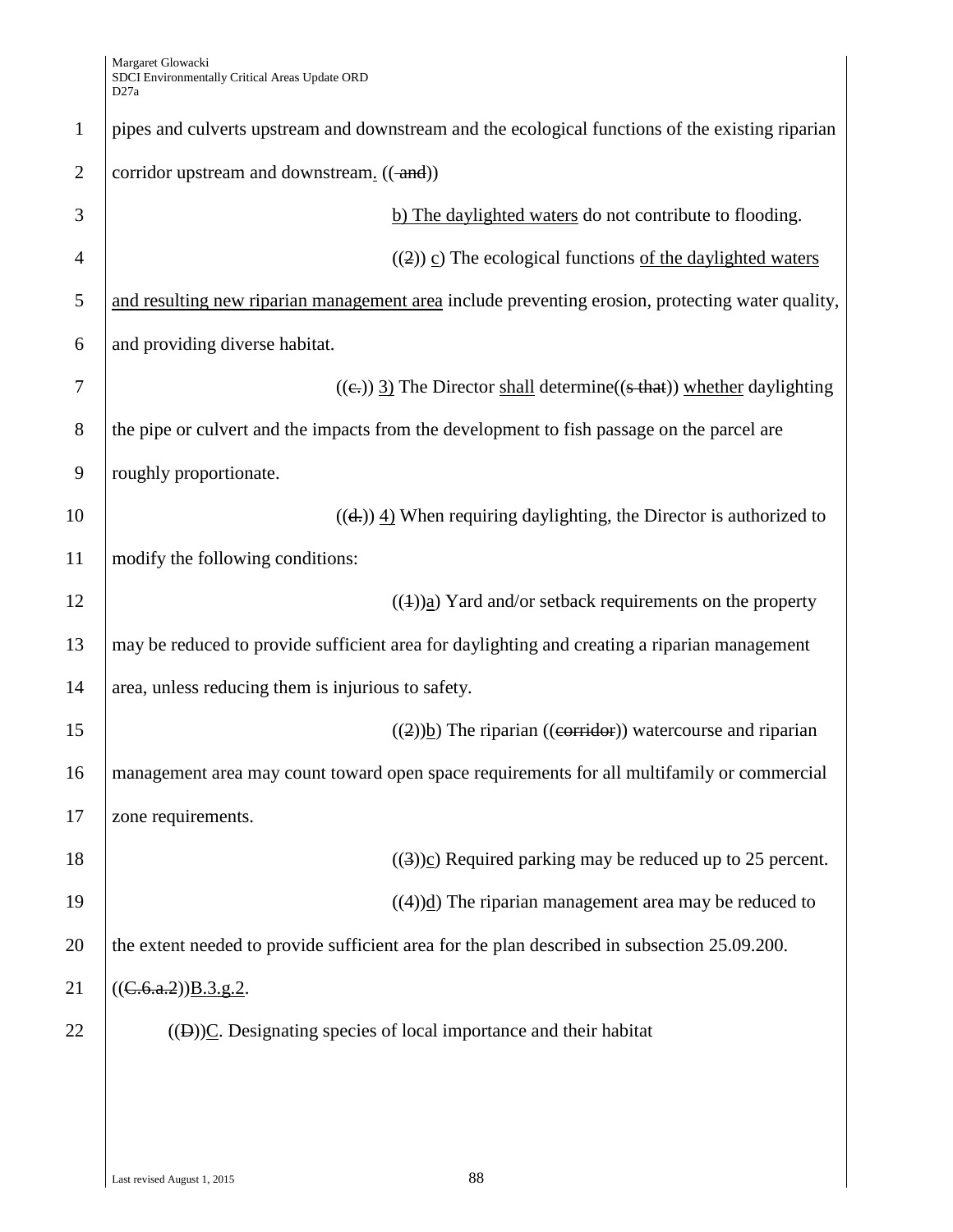| $\mathbf{1}$   | 1. The Director on an annual basis shall accept and consider nominations for                        |
|----------------|-----------------------------------------------------------------------------------------------------|
| $\overline{2}$ | species of fish and wildlife and their habitat to be designated as locally important. The           |
| 3              | designation of a species of local importance and its habitat shall require an amendment to this     |
| $\overline{4}$ | Chapter 25.09.                                                                                      |
| 5              | 2. Species or habitat to be designated shall exhibit the following characteristics:                 |
| 6              | a. Local populations of native species are in danger of extinction based on                         |
| $\tau$         | existing trends:                                                                                    |
| 8              | 1) Local populations of native species that are likely to become                                    |
| 9              | endangered; or                                                                                      |
| 10             | 2) Local populations of native species that are vulnerable or                                       |
| 11             | declining;                                                                                          |
| 12             | b. The species has recreational, commercial, game, tribal, or other special                         |
| 13             | value;                                                                                              |
| 14             | c. Long-term persistence of a species is dependent on the protection,                               |
| 15             | maintenance, and/or restoration of the nominated habitat;                                           |
| 16             | d. Protection by other county, state, or federal policies, laws, regulations,                       |
| 17             | or nonregulatory tools is not adequate to prevent degradation of the species or habitat in Seattle; |
| 18             | and                                                                                                 |
| 19             | e. Areas nominated to protect a particular habitat or species have either                           |
| 20             | high-quality habitat or habitat with a high potential to recover to a suitable quality, and the     |
| 21             | habitat is limited in quantity, highly vulnerable to alteration, or connects habitats.              |
| 22             | 3. Species and habitats may be nominated for designation by any person.                             |
| 23             | Nominations shall be in writing, address the characteristics listed in subsection                   |
|                |                                                                                                     |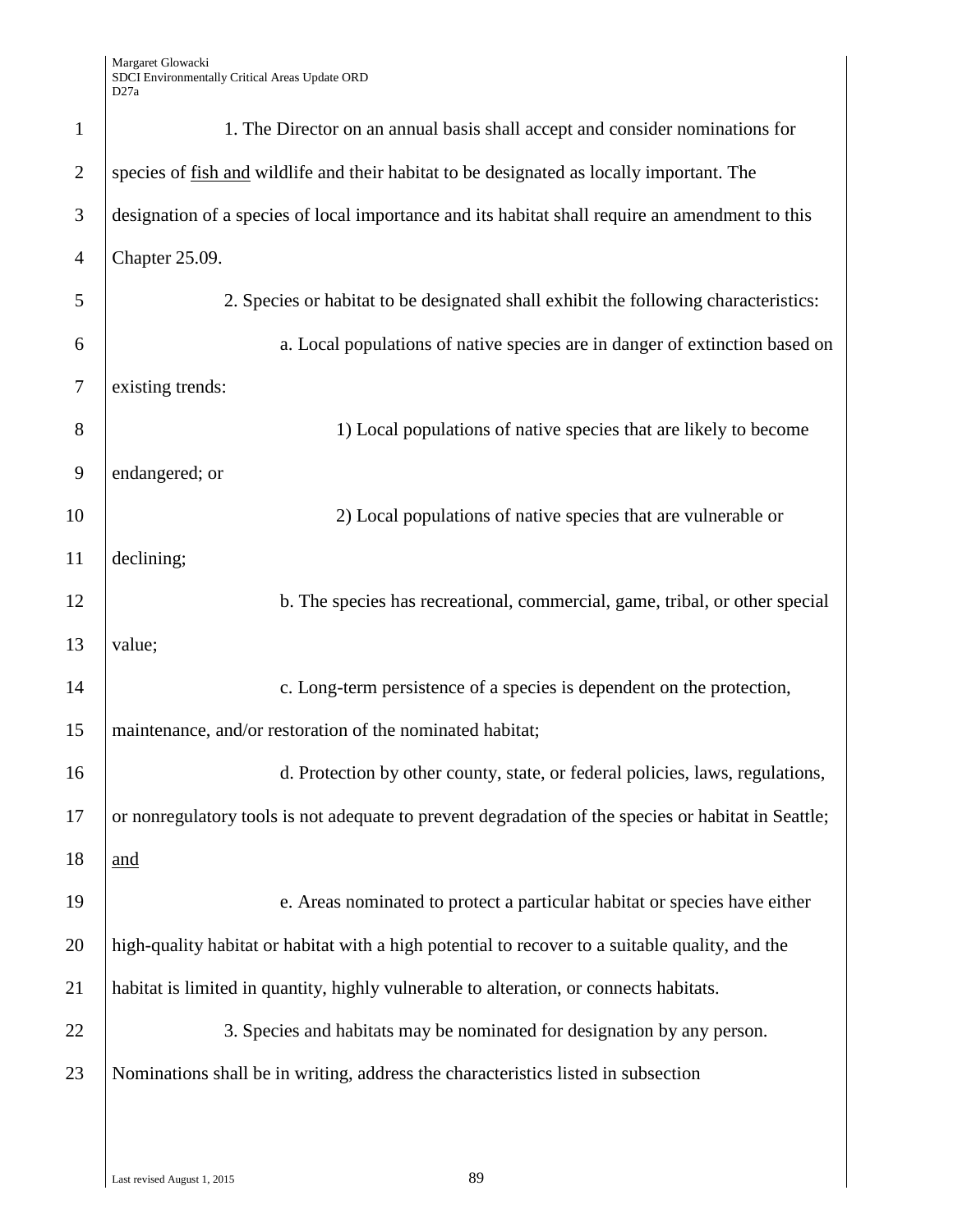$1 \mid 25.09.200 \cdot ((\text{B}))C.2$ , and state whether specific habitat features are being nominated (for 2 example,  $((next))$  nest sites, breeding areas, and nurseries)  $((\cdot))$  or whether the habitat or ecosystem is being nominated in its entirety. Where restoration of habitat is proposed, a specific plan for restoration shall be provided with the application, or the nomination shall include management strategies for the species or habitats. Restoration plans and management strategies 6 shall be supported by the best available science. 4. The Director shall determine whether the nomination proposal is complete, and 8 if complete, shall evaluate it under the criteria in subsection  $25.09.200\cdot((\text{B}))\text{C}.2$  and make a recommendation to the Mayor and Council based on that information. If the nomination is adopted, the Director may establish habitat restoration plans and habitat and species management 11 | strategies by Director's  $((**r**))$ Rule. 12 5. Great Blue Heron is a designated species of local importance. D. Mitigation is required pursuant to Section 25.09.065. 14 Section 22. Section 25.09.220 of the Seattle Municipal Code, last amended by Ordinance 123106, is amended as follows: **25.09.220 Development standards for abandoned landfills** 17 A. Regulation of  $((\text{B}))$ development on  $((\text{A}))$ abandoned  $((\text{E}))$ landfills. Development on abandoned landfills is subject to Seattle-King County Health Department requirements for the applicant to submit an excavation and development work plan, prepared by a licensed engineer with experience in landfill construction and/or management, and comply with other applicable requirements to prevent damage from methane gas buildup, subsidence, and earthquake-induced 22 ground shaking, as contained in Chapter  $22.170$ ( $\left(-\frac{Grading\,Code}{\right)}$ ), Title 22, Subtitle I,  $\left($  ((Building Code,)) and regulations pertaining to development on abandoned landfill sites.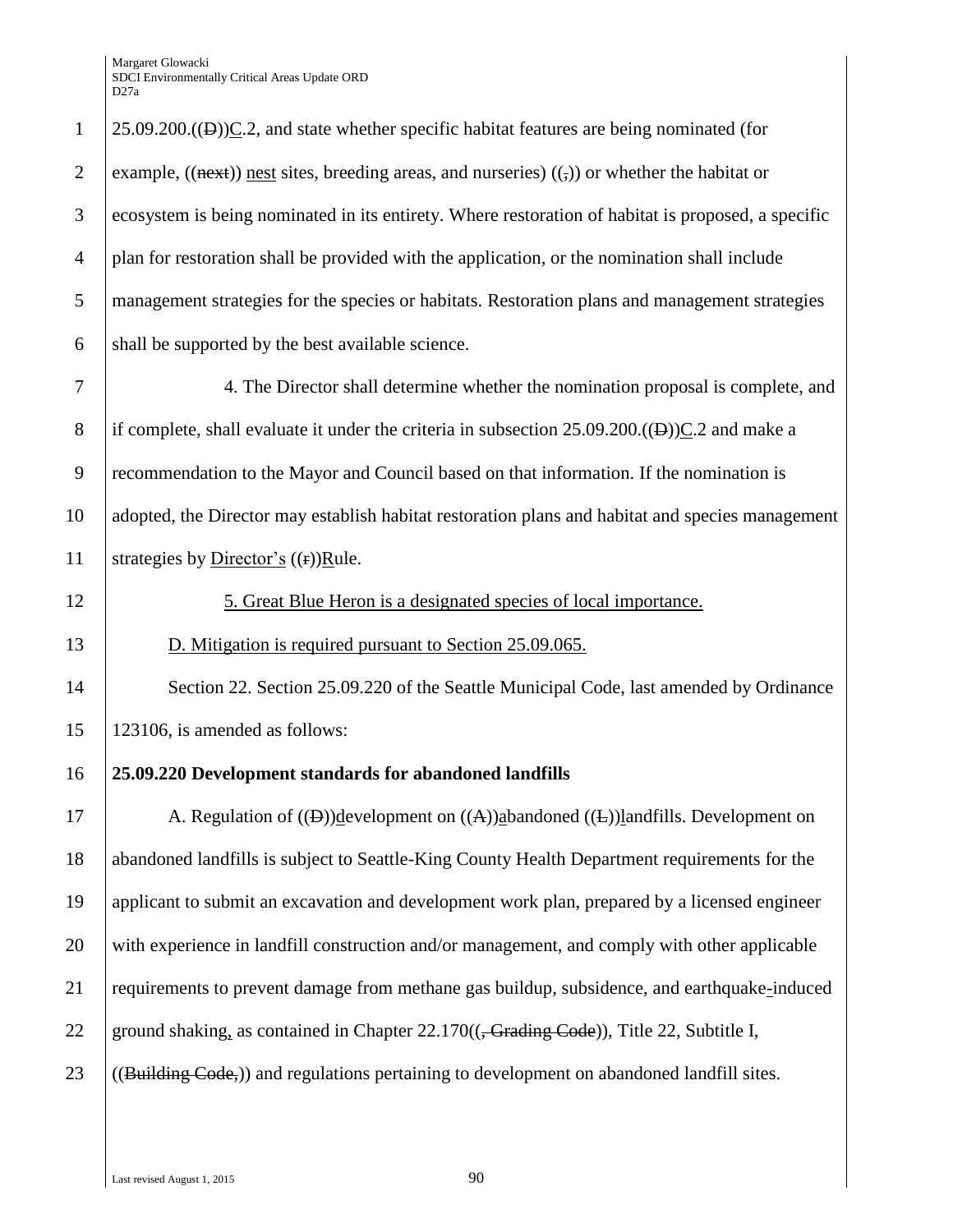| $\mathbf{1}$   | Technical studies shall be required to indicate whether these areas pose a threat to development                |
|----------------|-----------------------------------------------------------------------------------------------------------------|
| $\mathbf{2}$   | on an abandoned landfill site.                                                                                  |
| 3              | B. Areas within 1,000 feet of $((\mathbf{M}))$ methane-producing $((\mathbf{L}))$ landfills. Areas within 1,000 |
| $\overline{4}$ | feet of methane-producing landfills may be susceptible to accumulations of hazardous levels of                  |
| 5              | methane gas in enclosed spaces. Methane barriers or appropriate ventilation may be required in                  |
| 6              | these areas as specified in Title 22, Subtitle I, ((Building Code,)) and Seattle-King County Health             |
| $\tau$         | Department regulations.                                                                                         |
| $8\,$          | C. All utility lines leaving an abandoned landfill shall be sealed to prevent the trench                        |
| 9              | bedding from becoming a preferential pathway for gas migration.                                                 |
| 10             | Section 23. Section 25.09.240 of the Seattle Municipal Code, last amended by Ordinance                          |
| 11             | 124105, is amended as follows:                                                                                  |
| 12             | 25.09.240 Short subdivisions and subdivisions                                                                   |
| 13             | A. This Section 25.09.240 applies to all applications for short subdivisions and                                |
| 14             | subdivisions, excluding unit lot subdivisions, on parcels containing any part of a biodiversity                 |
| 15             | area or corridor, riparian corridor, priority habitat, priority area setback, wetlands, wetland                 |
| 16             | buffers, or steep slope erosion hazard areas, in addition to the standards in Title 23.                         |
| 17             | B. Requirements. Parcels shall be divided so that each lot contains an area outside all                         |
| 18             | environmentally critical areas and buffers identified in subsection 25.09.240.A for all areas of                |
| 19             | site disturbance including, but not limited to, the principal structure, temporary site disturbance             |
| 20             | for shoring and grading, overhangs, all accessory structures, ((and)) utilities, necessary walkways             |
| 21             | (referred to as the "required area") and $((for))$ necessary access to $((this))$ the required area, $((that$   |
| 22             | are outside all environmentally critical areas and buffers identified in subsection 25.09.240.A))               |
| 23             | except as follows:                                                                                              |
|                |                                                                                                                 |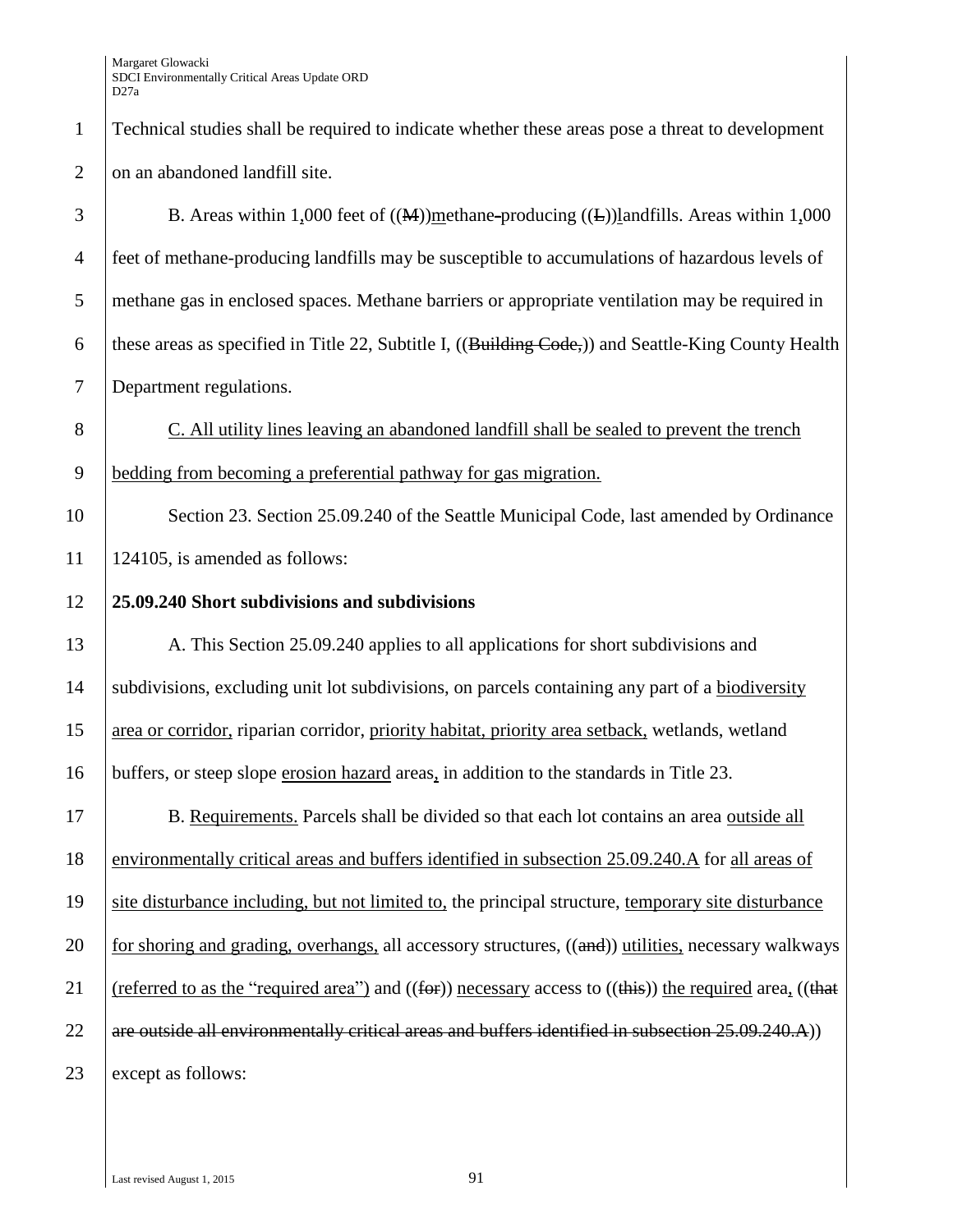| $\mathbf{1}$   | 1. The required area and necessary access may be located in the footprint of an                       |
|----------------|-------------------------------------------------------------------------------------------------------|
| $\overline{2}$ | existing lawful principal structure used for residential use that encroaches into an                  |
| 3              | environmentally critical area or buffer identified in subsection $25.09.240$ . A, provided ((it)) the |
| $\overline{4}$ | required area and/or any necessary access does not further alter or increase the impact to the        |
| 5              | environmentally critical area or buffer and mitigation is provided pursuant to Section 25.09.065,     |
| 6              | as appropriate.                                                                                       |
| 7              | 2. Access may be provided $((by a bridge))$ over a riparian corridor when the                         |
| 8              | Director determines ((no other access is available and (a) access is provided by a freestanding       |
| 9              | structure that maintains the natural channel and floodway of the watercourse and (b) the              |
| 10             | disturbance of the riparian corridor and any other adjacent environmentally critical area or buffer   |
| 11             | is kept to a minimum) that the applicant meets the standards of subsection 25.09.200.A.2.a and        |
| 12             | mitigation is provided pursuant to Section 25.09.065.                                                 |
| 13             | 3. Development may encroach into that portion of a steep slope erosion hazard                         |
| 14             | area or ((its)) buffer for which the Director has determined that criteria in subsection              |
| 15             | 25.09.090((180)) B.2.a, 25.09.090.B.2.b, or 25.09.090.B.2.c are met for the particular short          |
| 16             | subdivision( $\left(\frac{1}{2}\right)$ ) or subdivision under consideration.                         |
| 17             | 4. The requirements of subsections 25.09.240.B.1, 25.09.240.B.2, and                                  |
| 18             | 25.09.240.B.3, as applicable, shall be recorded on the final plat and/or environmentally critical     |
| 19             | area covenant.                                                                                        |
| 20             | C. Application submittal requirements. All short subdivision and subdivision                          |
| 21             | applications, in addition to the application submittal requirements included in Title 23 and this     |
| 22             | Chapter 25.09, shall include on the surveyed site plan the information required by this Section       |
| 23             | 25.09.240 and Section 25.09.260, as applicable.                                                       |
|                |                                                                                                       |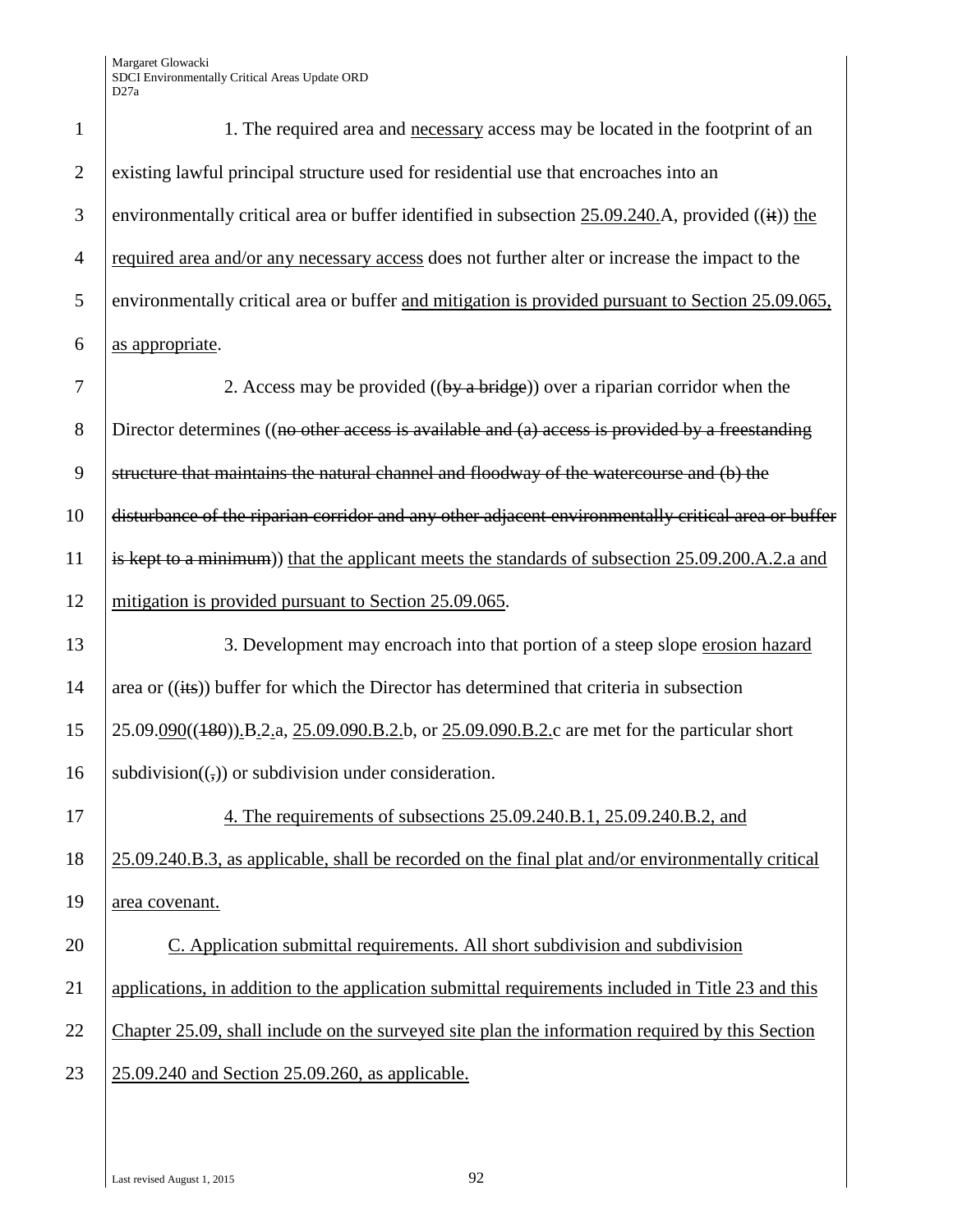| $\mathbf{1}$   | D. Development standards for new lots in Single-Family zones. If new lots are created in                                                                        |
|----------------|-----------------------------------------------------------------------------------------------------------------------------------------------------------------|
| $\overline{2}$ | Single-Family zones by short subdivision or subdivision, the following development standards                                                                    |
| 3              | apply based on the area of each new lot that is outside the environmentally critical areas listed in                                                            |
| $\overline{4}$ | subsection 25.09.240.A, plus environmentally critical areas in which development is allowed                                                                     |
| 5              | pursuant to subsections 25.09.240.B.1, 25.09.240.B.2, and 25.09.240.B.3:                                                                                        |
| 6              | <u>1. Lot coverage and lot coverage exceptions according to subsections 23.44.010.C</u>                                                                         |
| $\tau$         | and 23.44.010.D.                                                                                                                                                |
| 8              | 2. Height limits according to Section 23.44.012, including the requirements of                                                                                  |
| 9              | subsection 23.44.012.A.3 if the area of the largest rectangle or other quadrilateral that can be                                                                |
| 10             | drawn within the lot lines of the new lot outside the environmentally critical areas is less than                                                               |
| 11             | 3,200 square feet.                                                                                                                                              |
| 12             | $((\infty))E$ . Lots shall be configured to preserve the environmentally critical areas and                                                                     |
| 13             | $((their))$ buffers identified in subsection $25.09.240$ . A by:                                                                                                |
| 14             | 1. Establishing a separate buffer tract or lot with each owner having an undivided                                                                              |
| 15             | interest; or                                                                                                                                                    |
| 16             | 2. Establishing non-disturbance areas on individual lots.                                                                                                       |
| 17             | $((\theta))$ F. The environmentally critical areas and buffers identified in subsection                                                                         |
| 18             | 25.09.240.A ((above)), except for areas qualifying for development under subsections                                                                            |
| 19             | $25.09.240.B.1((-4)), 25.09.240.B.2, and 25.09.240.B.3, shall be designated non-disturbance areas$                                                              |
| 20             | on the final plat. A ((notice)) statement that these non-disturbance areas are located on the lots( $($ ,                                                       |
| 21             | $\frac{\text{including}}{\text{including}}$ ) and the definition of "non-disturbance area(( $\frac{\text{d}}{\text{d}}$ )" shall be recorded in the King County |
| 22             | ((Office of Records and Elections)) Recorder's Office along with the final plat in a form                                                                       |
|                |                                                                                                                                                                 |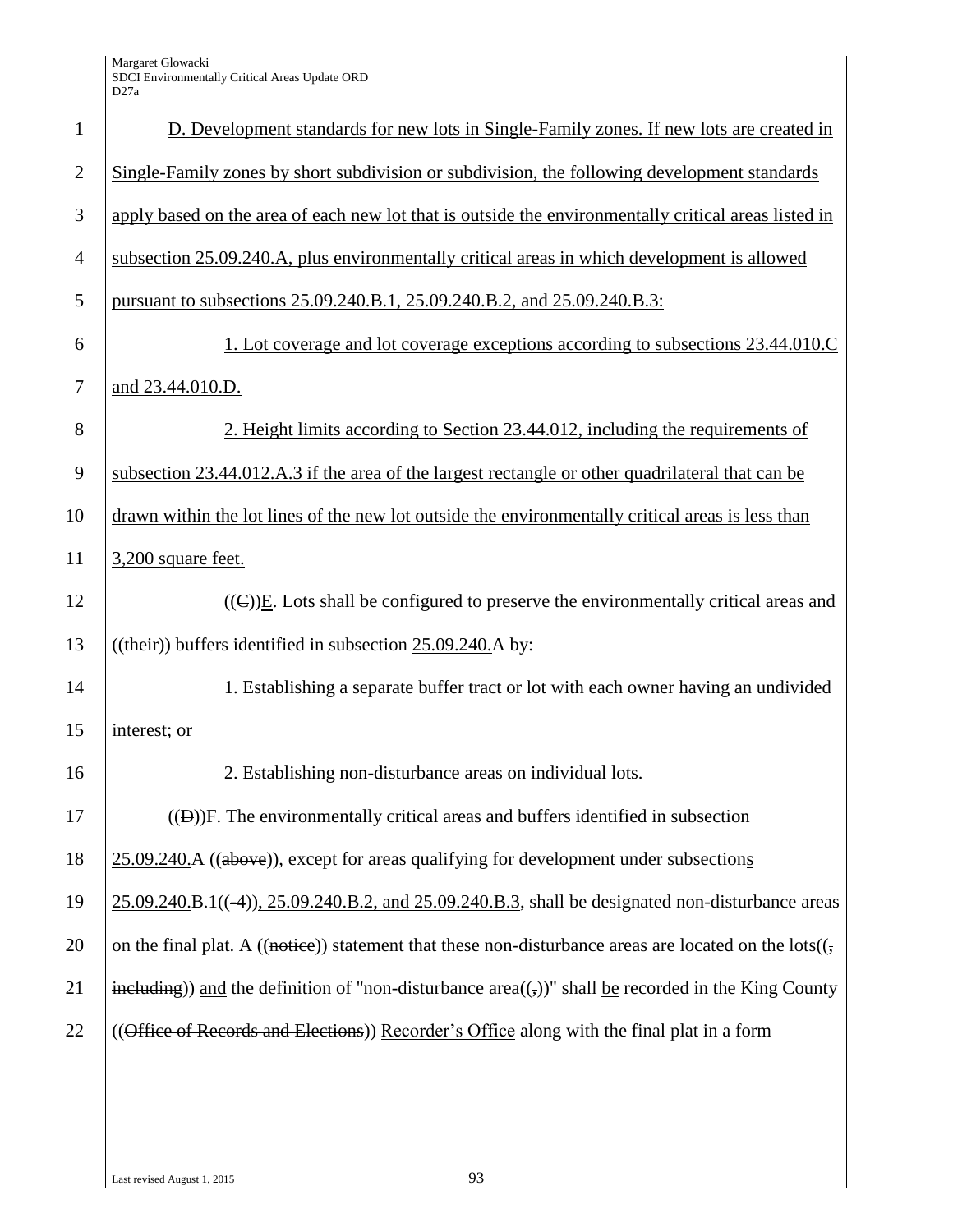| $\mathbf{1}$   | approved by the Director. At the same time, a covenant protecting non-disturbance areas shall be    |
|----------------|-----------------------------------------------------------------------------------------------------|
| $\overline{2}$ | recorded as set out in Section 25.09.335.                                                           |
| 3              | ((E))G. In computing the number of lots a parcel in a ((s))Single-((f))Family zone may              |
| $\overline{4}$ | contain, the Director shall exclude the following areas:                                            |
| 5              | 1. ((Easements and/or fee simple property used for shared vehicular access to                       |
| 6              | proposed lots that are required under Section 23.53.005.                                            |
| 7              | 2.) The ((area of the)) environmentally critical areas and buffers identified in                    |
| 8              | subsection $25.09.240$ . A, unless ((they are on a lot that meets one of the following standards)): |
| 9              | a. The environmentally critical areas and buffers are on a lot that meets the                       |
| 10             | provisions of subsection $25.09.240.B$ ; or                                                         |
| 11             | b. The applicant obtains an $((A))$ administrative $((C))$ conditional $((U))$ use                  |
| 12             | $((is obtained))$ under Section 25.09.260, if it is not practicable to meet the requirements of     |
| 13             | subsection 25.09.240.B considering the parcel as a whole.                                           |
| 14             | ((F. Application Submittal Requirements. All short subdivision and subdivision                      |
| 15             | applications, in addition to the application submission requirements included in Title 23 shall     |
| 16             | meet the applicable application submittal requirements of this chapter, Section 25.09.330, and      |
| 17             | shall include the information contained in this subsection and Section 25.09.260, as applicable,    |
| 18             | on the surveyed site plan.)                                                                         |
| 19             | Section 24. Section 25.09.260 of the Seattle Municipal Code, last amended by Ordinance              |
| 20             | 124447, is amended as follows:                                                                      |
| 21             | 25.09.260 Environmentally critical areas administrative conditional use                             |
| 22             | A. ((Application procedure)) Administrative conditional use                                         |
|                |                                                                                                     |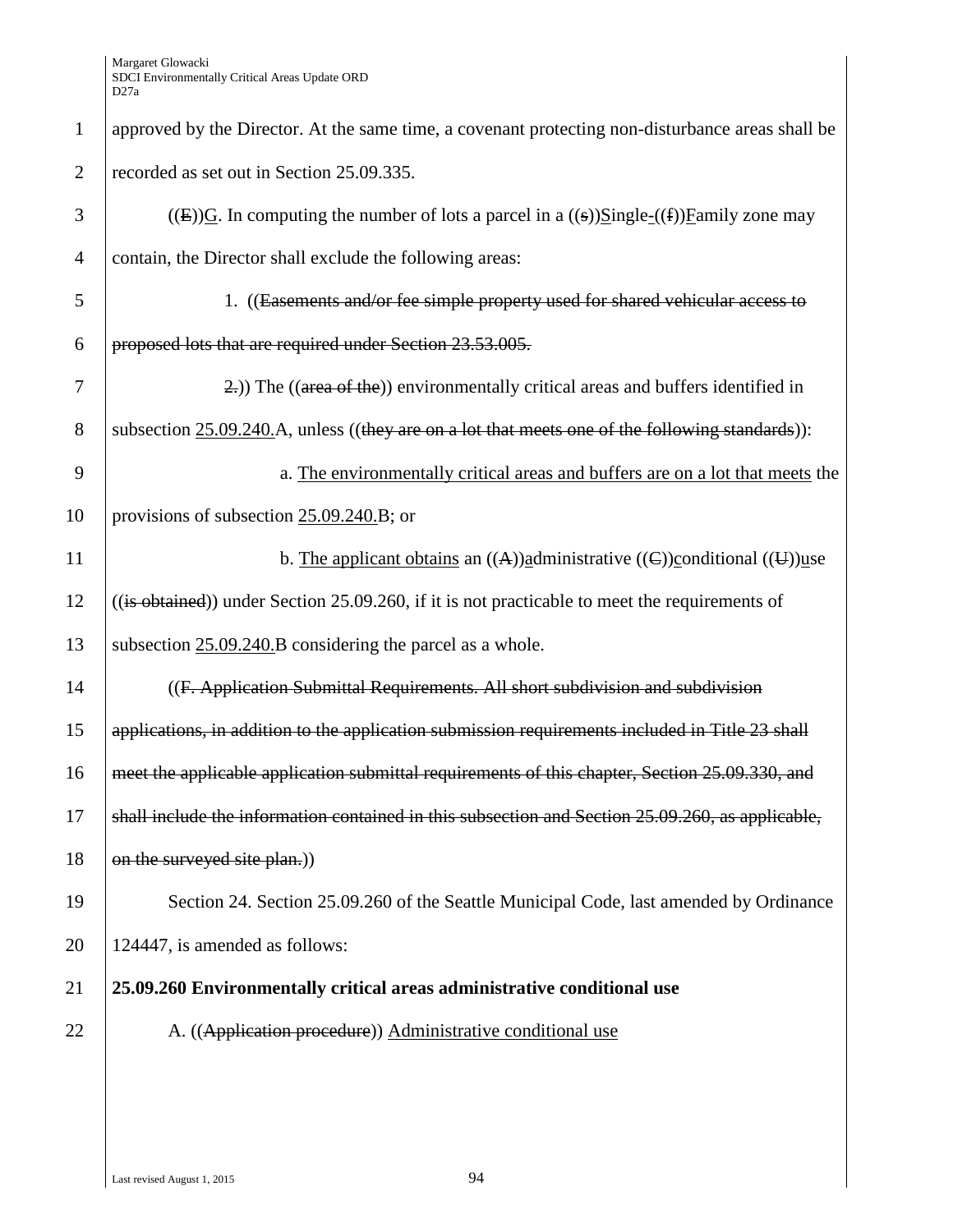| 1              | 1. ((An application for)) In Single-Family zones the Director is authorized to                                  |
|----------------|-----------------------------------------------------------------------------------------------------------------|
| $\overline{2}$ | approve an environmentally critical areas administrative conditional use ((may be submitted                     |
| 3              | under either)) pursuant to Section 23.42.042 and this Section 25.09.260 for one or both of the                  |
| $\overline{4}$ | following ((eircumstances)) purposes:                                                                           |
| 5              | a. ((If an applicant demonstrates it is not practicable to comply with the                                      |
| 6              | requirements of subsection 25.09.240.B considering the parcel as a whole, the applicant may                     |
| 7              | apply for an administrative conditional use permit, authorized under Section 23.42.042, under                   |
| 8              | this Section 25.09.260 to allow)) In calculating the maximum number of lots and units allowed                   |
| 9              | on the entire parcel under subsection $25.09.240.G$ , the Director $((\omega))$ may count environmentally       |
| 10             | critical areas and/or $((\text{their}))$ buffers, except the open water area of a wetland or riparian corridor, |
| 11             | that would otherwise be excluded ((in calculating the maximum number of lots and units allowed                  |
| 12             | on the parcel under subsection 25.09.240.E)), if an applicant is unable to demonstrate                          |
| 13             | compliance with the requirements of subsection 25.09.240.B for the entire parcel proposed to be                 |
| 14             | subdivided.                                                                                                     |
| 15             | b. ((An applicant may also apply for an administrative conditional use                                          |
| 16             | permit to allow)) For the entire parcel proposed to be subdivided, the Director $((\omega))$ may approve        |
| 17             | $\frac{1}{1}$ ((smaller than required lot sizes and yards, and/or more than one dwelling unit per lot))         |
| 18             | development of single family residences that meet the development standards of subsection                       |
| 19             | 25.09.260.B.3 and the platting conditions in subsections 25.09.260.B.1 and 25.09.260.C.2.b.                     |
| 20             | Except as specifically superseded by the development standards of subsection 25.09.260.B.3 and                  |
| 21             | the platting conditions of subsection 25.09.260.C.2.b, all applicable regulations of Title 23 shall             |
| 22             | also apply to the entire parcel. The entire parcel is designated as the site.                                   |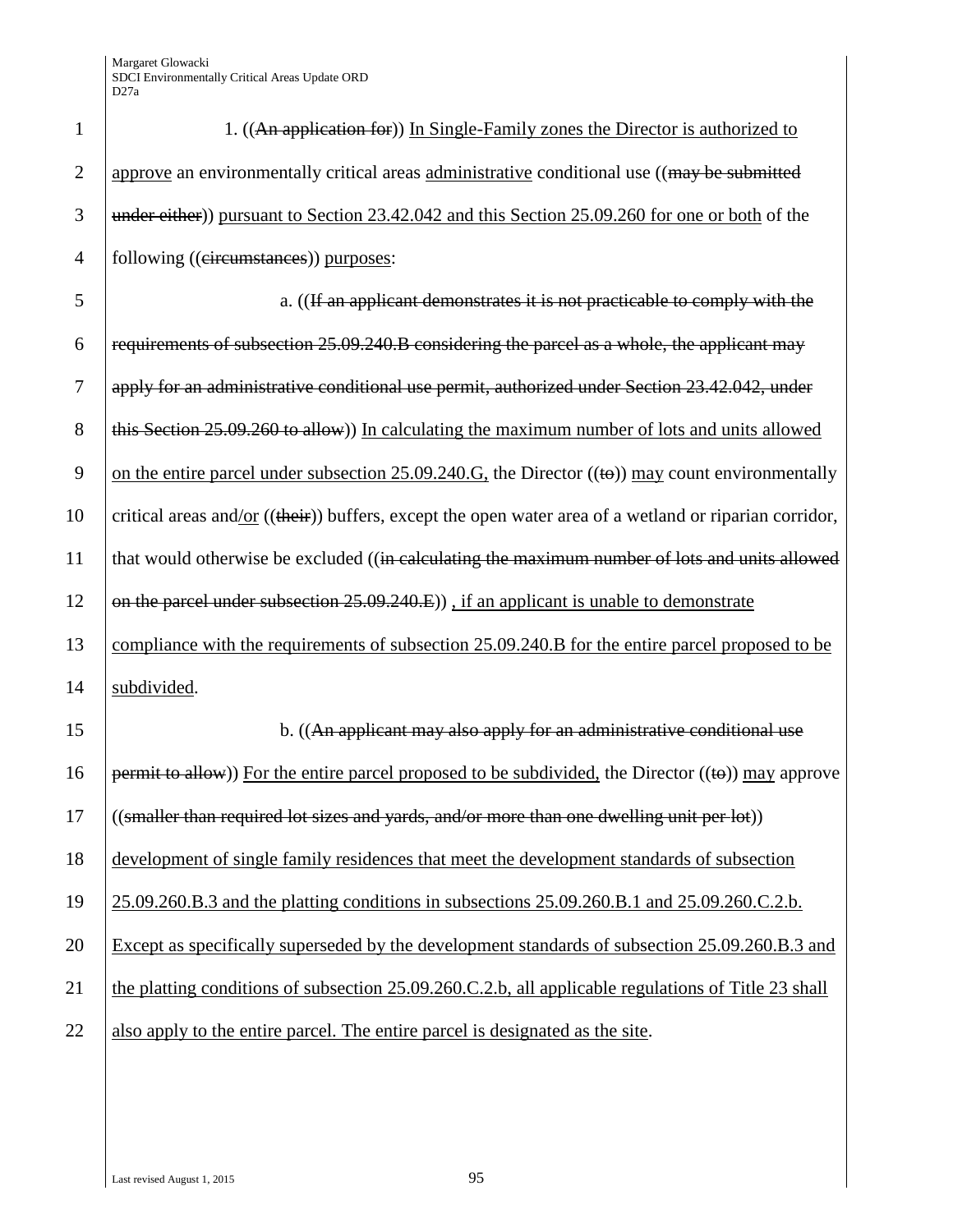| $\mathbf{1}$   | 2. Process. If an administrative conditional use application includes an application                   |
|----------------|--------------------------------------------------------------------------------------------------------|
| $\overline{2}$ | to authorize development in a ((eritical)) steep slope erosion hazard area or buffer, ((then)) the     |
| 3              | application is not required to include an application for the variances allowed under ((subsections    |
| $\overline{4}$ | 25.09.180.E or) Sections 25.09.280 or 25.09.290, but the application must address the criteria         |
| 5              | listed in subsection 25.09.260.B.1.c.                                                                  |
| 6              | B. ((Standards)) Criteria. ((The applicant)) An application under this Section 25.09.260               |
| $\tau$         | shall provide information sufficient to demonstrate that the proposal meets the following criteria:    |
| 8              | 1. Environmental impacts on environmentally critical areas and buffers                                 |
| 9              | a. No development is in a biodiversity area or corridor, riparian corridor,                            |
| 10             | wetland, or wetland buffer.                                                                            |
| 11             | b. No riparian management area or wetland buffer is reduced.                                           |
| 12             | c. No development is on a steep slope erosion hazard area or its buffer                                |
| 13             | ((unless the property being divided or, if no property is being divided, the property that is the      |
| 14             | subject of the administrative conditional use permit is predominantly characterized by steep           |
| 15             | slope areas, or)) unless either the proposed development meets the criteria of ((approved by the       |
| 16             | Director under)) subsections 25.09.090((480)).B.2.a, 25.09.090((480)).B.2.b, or                        |
| 17             | $25.09.090((180))$ .B.2.c((-)) or the property is a lot in existence as a legal building site prior to |
| 18             | October 31, 1992, is predominantly characterized by steep slope erosion hazard areas, and the          |
| 19             | following criteria are met:                                                                            |
| 20             | 1) The ((preference is to cluster units)) proposed development shall                                   |
| 21             | be located away from steep slope erosion hazard areas and buffers to the extent practicable.           |
| 22             | 2) The Director shall require clear and convincing evidence that                                       |
| 23             | the provisions of this subsection $25.09.260$ . B are met if ((units are clustered)) development is    |
|                |                                                                                                        |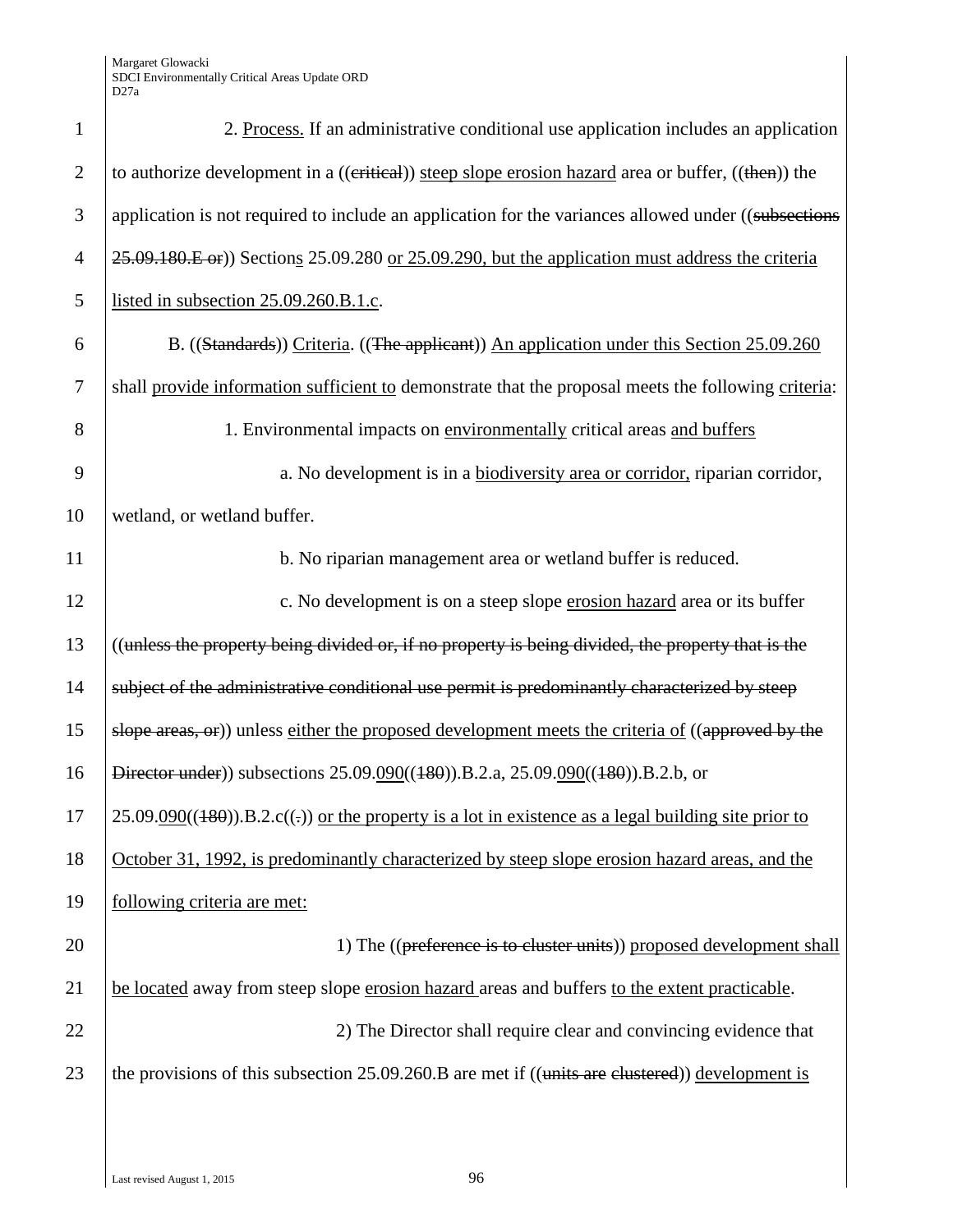| $\mathbf{1}$   | located on steep slope erosion hazard areas and ((steep slope area)) buffers with these         |
|----------------|-------------------------------------------------------------------------------------------------|
| $\overline{2}$ | characteristics:                                                                                |
| 3              | a) $((a))$ A wetland over 1,500 square feet in size or a                                        |
| $\overline{4}$ | watercourse designated part of a riparian corridor; $((\theta f))$                              |
| 5              | b) $((an))$ An undeveloped area over 5 acres characterized                                      |
| 6              | by steep slope $((s))$ erosion hazard areas; or                                                 |
| 7              | c) $((\text{areas}))$ Areas designated by the Washington                                        |
| 8              | Department of Fish and Wildlife (WDFW) as ((urban natural open space habitat areas))            |
| 9              | biodiversity areas and corridors, or areas identified by the Director with significant tree and |
| 10             | vegetation cover providing ((valuable)) wildlife habitat.                                       |
| 11             | 3) If the application includes a proposal to develop in a steep slope                           |
| 12             | erosion hazard area or buffer, the development in the steep slope erosion hazard area or buffer |
| 13             | shall be the minimum necessary to achieve the number of single family dwelling units that would |
| 14             | be allowed on the original entire parcel according to the calculation for subdivision required  |
| 15             | under subsection 25.09.240.G in the following order of priority:                                |
| 16             | a) The proposal reduces the front and/or rear yards pursuant                                    |
| 17             | to subsection 25.09.260.B.3.b.1 and complies with the building separation standards of          |
| 18             | subsections 25.09.260.B.3.b.2 and 25.09.260.B.3.b.3;                                            |
| 19             | b) The proposal reduces the steep slope erosion hazard area                                     |
| 20             | buffer; and                                                                                     |
| 21             | c) The proposal intrudes into not more than 30 percent of                                       |
| 22             | the steep slope erosion hazard area.                                                            |
|                |                                                                                                 |
|                |                                                                                                 |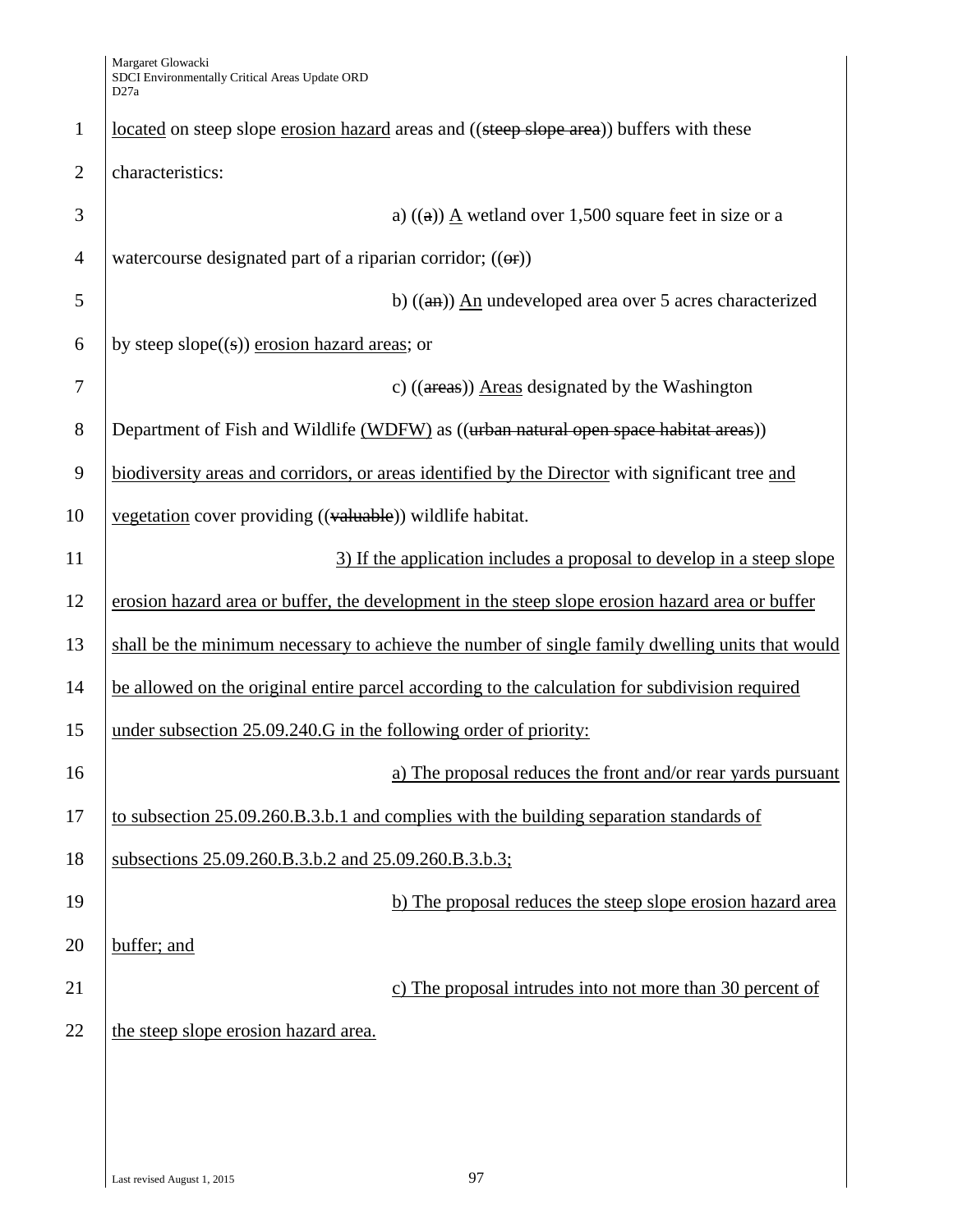| $\mathbf{1}$   | d. The proposal protects ((Washington State Department of Fish and                                             |
|----------------|----------------------------------------------------------------------------------------------------------------|
| $\overline{2}$ | Wildlife)) WDFW priority species and maintains wildlife habitat.                                               |
| 3              | e. ((The open water area of a shoreline habitat, wetland or riparian corridor                                  |
| $\overline{4}$ | shall not be counted in determining the permitted number of lots.                                              |
| 5              | $\pm$ )) The proposal does not result in unmitigated negative environmental                                    |
| 6              | impacts pursuant to Section 25.09.065, including drainage and water quality, erosion, loss of                  |
| 7              | trees and vegetation, and slope stability on the identified environmentally critical area and $((i\text{+}s))$ |
| 8              | buffer.                                                                                                        |
| 9              | $((g))$ f. The proposal promotes expansion, restoration, or enhancement of                                     |
| 10             | the identified environmentally critical area and buffer.                                                       |
| 11             | 2. General environmental impacts and site characteristics $((.)$                                               |
| 12             | a. The proposal ((keeps)) minimizes potential negative effects of the                                          |
| 13             | development on the undeveloped portion of the site ((to a minimum)) and preserves topographic                  |
| 14             | features.                                                                                                      |
| 15             | b. The proposal retains and protects trees and vegetation on designated                                        |
| 16             | non-disturbance areas, protects stands of mature trees, ((keeps)) minimizes tree removal ((to a                |
| 17             | minimum), removes noxious weeds and non-native vegetation and replaces this vegetation with                    |
| 18             | native trees and vegetation, and protects the visual continuity of treed and vegetated areas and               |
| 19             | tree canopy.                                                                                                   |
| 20             | 3. ((Neighborhood compatibility.)) Development standards                                                       |
| 21             | a. The total number of ((lots permitted on-site shall not be increased                                         |
| 22             | beyond that permitted by)) single-family dwelling units permitted through the environmentally                  |
| 23             | critical areas conditional use regulations shall not exceed the number that would be allowed                   |
|                |                                                                                                                |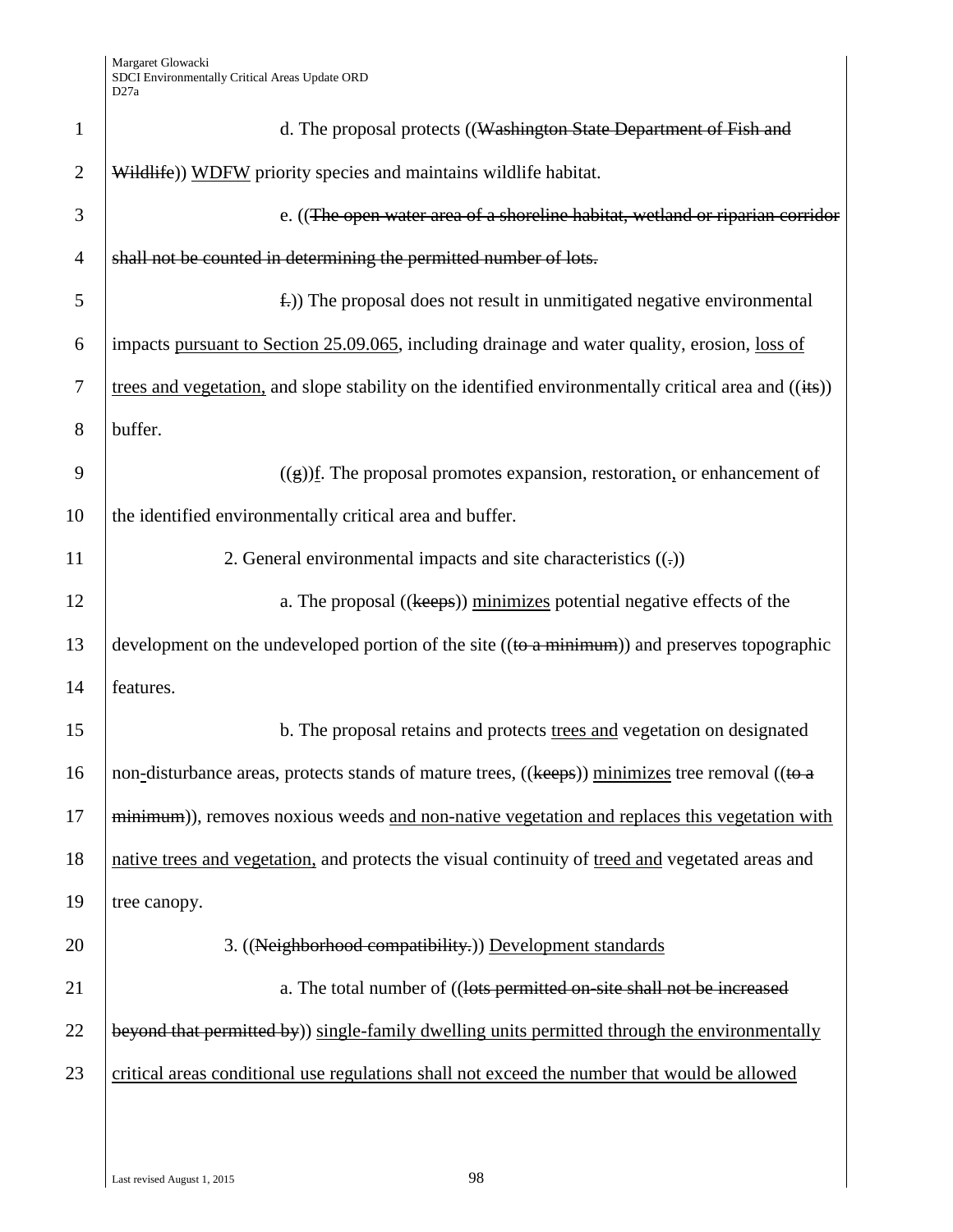| $\mathbf{1}$   | based on compliance with the use regulations of Section 23.44.008, and the minimum lot area         |
|----------------|-----------------------------------------------------------------------------------------------------|
| $\overline{2}$ | standards of the underlying ((single-family)) Single-Family zone, and shall be established only     |
| 3              | on the site comprised of the original entire parcel, with subdivision of the original entire parcel |
| $\overline{4}$ | allowed only as unit lots approved through the unit lot subdivision process in Section              |
| $\mathfrak{S}$ | 25.09.260.C.2.b.2.                                                                                  |
| 6              | b. ((Where dwelling units are proposed to be attached, they do not exceed                           |
| 7              | the height, bulk and other applicable development standards of the Lowrise 1 (LR1) zone.            |
| $8\,$          | e. The development is reasonably compatible with and keeps the negative                             |
| 9              | impact on the surrounding neighborhood to a minimum. This includes, but is not limited to,          |
| 10             | concerns such as neighborhood character, land use, design, height, bulk, scale, yards, pedestrian   |
| 11             | environment, and preservation of the tree canopy and other vegetation.) Single-family dwelling      |
| 12             | units shall be the sole type of principal use permitted through the environmentally critical areas  |
| 13             | conditional use regulations and shall meet the development standards of Chapter 23.44, except       |
| 14             | that the following standards apply instead of the standards in Chapter 23.44, as applicable:        |
| 15             | 1) Front and rear yards required by subsections 23.44.014.A and                                     |
| 16             | 23.44.014.B may be reduced to no less than 10 feet each and 30 feet for the sum of both yards if    |
| 17             | the reduction would minimize or eliminate any intrusion into the steep slope erosion hazard area    |
| 18             | or required buffer;                                                                                 |
| 19             | 2) Front and rear building separations between proposed single                                      |
| 20             | family residences shall be a minimum of 25 feet;                                                    |
| 21             | 3) Side building separations shall be a minimum of 10 feet;                                         |
| 22             | 4) The maximum lot coverage shall be calculated by deducting                                        |
| 23             | required non-disturbance areas from total lot size; and                                             |
|                |                                                                                                     |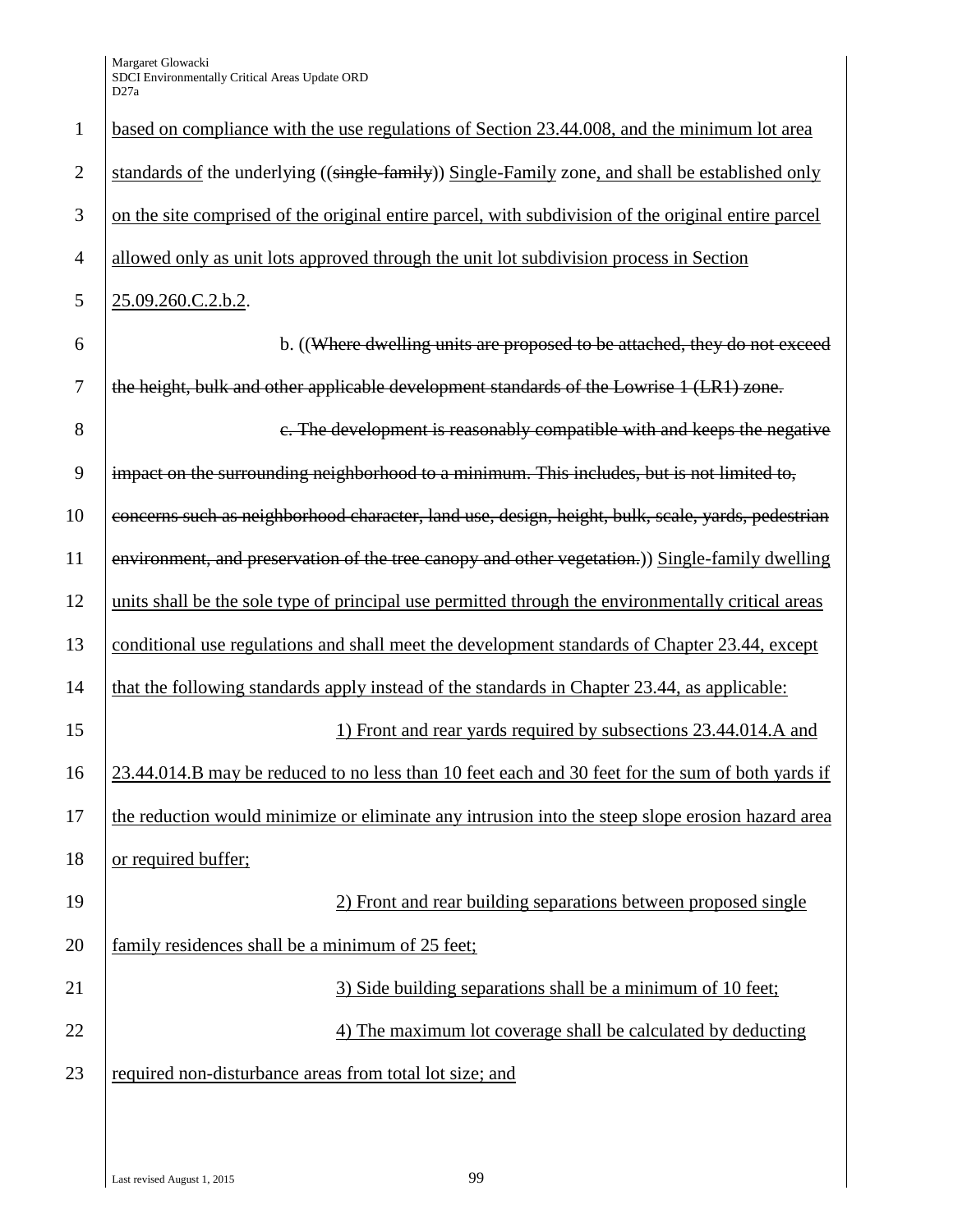| $\mathbf{1}$   | 5) Front, rear, and side separations shall be determined by the                                                   |
|----------------|-------------------------------------------------------------------------------------------------------------------|
| $\overline{2}$ | Director, based on location of the building in relation to other buildings and the front lot line.                |
| 3              | C. Conditions                                                                                                     |
| $\overline{4}$ | 1. In authorizing an administrative conditional use, ((the Director shall mitigate                                |
| 5              | adverse negative impacts by imposing requirements and conditions necessary)) mitigation                           |
| 6              | pursuant to Section 25.09.065 shall apply to protect and mitigate negative impacts to biodiversity                |
| $\tau$         | areas and corridors, priority habitat and setbacks, riparian corridors, wetlands, ((and their))                   |
| 8              | wetland buffers, and steep slope erosion hazard areas and ((their)) buffers, and the Director may                 |
| 9              | impose additional conditions to protect other properties that could be adversely affected in the                  |
| 10             | zone or vicinity in which the property is located.                                                                |
| 11             | 2. In addition to any conditions imposed under subsection 25.09.260.C.1, the                                      |
| 12             | following conditions apply to all administrative conditional uses approved under this Section                     |
| 13             | 25.09.260:                                                                                                        |
| 14             | a. Replacement and establishment of native trees and vegetation shall be                                          |
| 15             | required where it is not possible to save trees $((\theta f))$ and vegetation and shall comply with Section       |
| 16             | 25.09.070.                                                                                                        |
| 17             | b. ((Where new lots are created)) If a subdivision or short-subdivision is                                        |
| 18             | proposed, the following standards apply:                                                                          |
| 19             | 1) The development as a whole shall meet development standards                                                    |
| 20             | under Title 23 and this Chapter 25.09 applicable at the time the application is vested.                           |
| 21             | 2) $((If new))$ A unit lot short subdivision or unit lot subdivision                                              |
| 22             | proposal shall be required to ensure that the development standards of subsection 25.09.260.B.3                   |
| 23             | are implemented for development. New unit lots $((\text{are}))$ created under this Section( $(\frac{25.09}{240})$ |
|                |                                                                                                                   |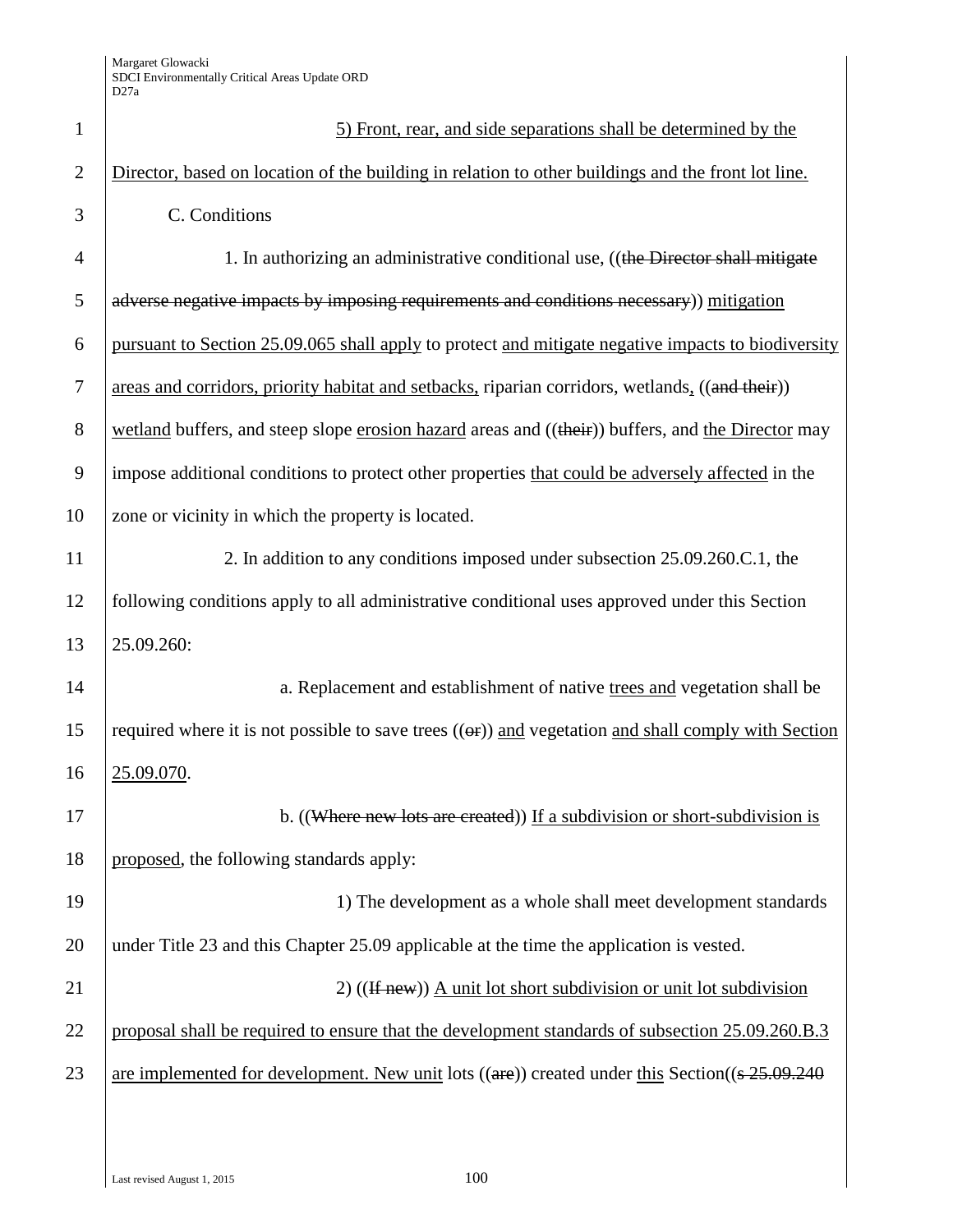| $\mathbf{1}$   | $\mathbf{and}$ )) 25.09.260 $((,))$ shall be approved through the unit lot subdivision regulations of Sections |
|----------------|----------------------------------------------------------------------------------------------------------------|
| $\overline{2}$ | $23.22.062$ and $23.24.045$ and by compliance with this Section $25.09.260$ . ((d))Development on              |
| 3              | individual <u>unit</u> lots, except as otherwise set forth in this Section 25.09.260, may be                   |
| $\overline{4}$ | nonconforming as to some or all of the development standards(( <del>, except that private usable open</del>    |
| 5              | space or private amenity areas for each dwelling unit shall be provided on the same lot as the                 |
| 6              | dwelling unit it serves)).                                                                                     |
| $\tau$         | 3) Subsequent platting actions or additions or modifications to                                                |
| $8\,$          | structures may not create or increase any nonconformity of the development as a whole to this                  |
| 9              | Chapter 25.09, and this shall be noted on the document creating the new unit lots that is recorded             |
| 10             | with the ((Director of the)) King County ((Department of Records and Elections)) Recorder's                    |
| 11             | Office.                                                                                                        |
|                |                                                                                                                |
| 12             | 4) Access easements and joint use and maintenance agreements                                                   |
|                | shall be executed for use of common garage or parking areas, common open space, and other                      |
| 14             | similar features and be recorded with the ((Director of the)) King County ((Department of                      |
| 15             | Records and Elections)) Recorder's Office.                                                                     |
| 16             | ((5) The plat documents, as recorded with the Director of the King                                             |
|                | County Department of Records and Elections, shall include a notation that each lot approved by                 |
| 13<br>17<br>18 | an environmentally critical areas conditional use permit is not a separate buildable lot, and that             |
| 19             | additional development of the each individual lot may be limited as a result of the application of             |
| 20             | development standards to the original lot.)                                                                    |
| 21             | D. The Director shall issue written findings of fact and conclusions to support the                            |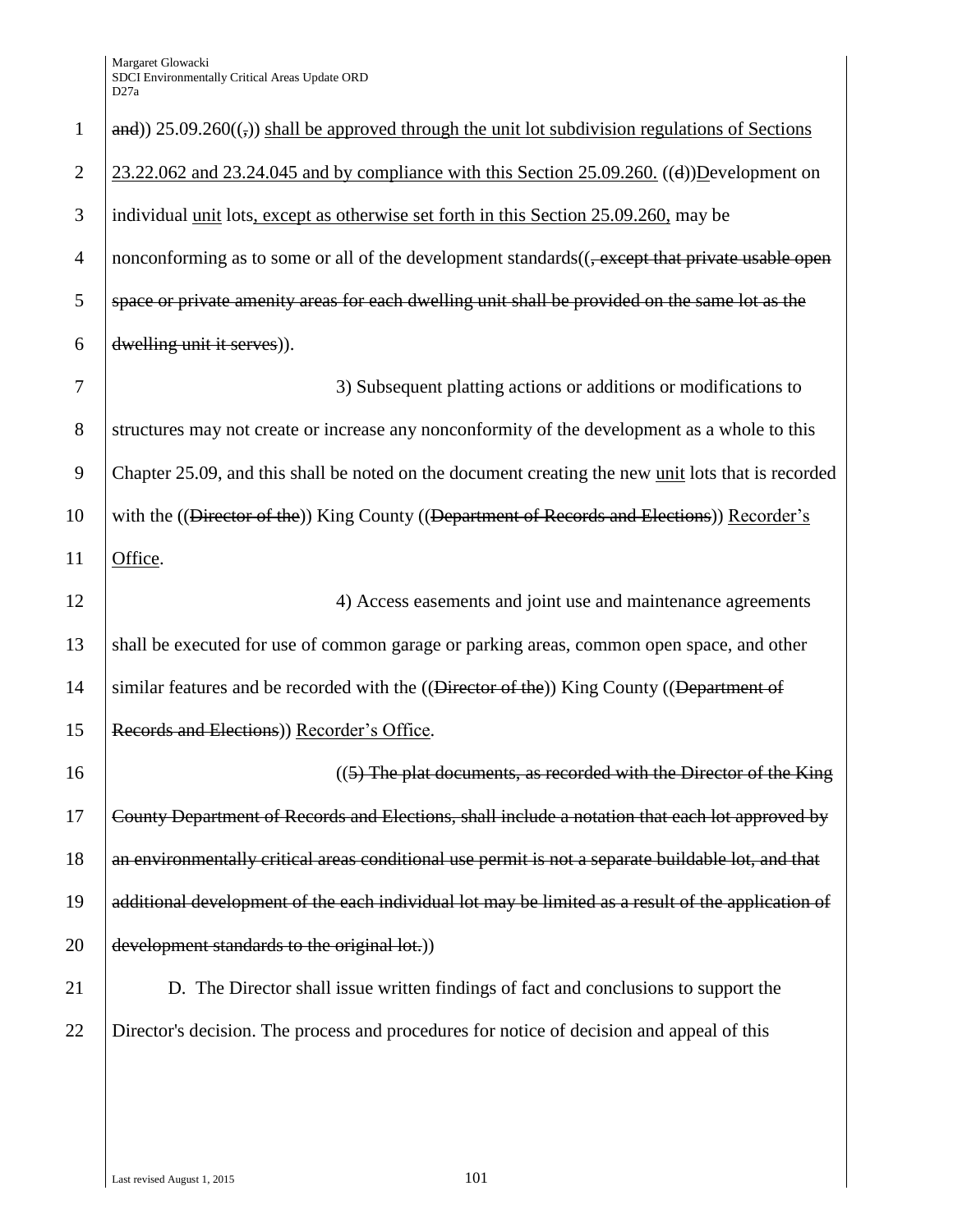1 administrative conditional use shall be as prescribed for Type II land use decisions in Chapter  $2 \mid 23.76.$ 

3 Section 25. Section 25.09.280 of the Seattle Municipal Code, last amended by Ordinance 4 122050, is amended as follows:

## 5 **25.09.280 Yard and setback reduction and variance to preserve environmentally critical**  6 **area** buffers and riparian corridor management areas $((.)$

7 A. The Director may authorize a  $((\text{~~wenty five~~)) 25 percent  $((25\%)$ ) reduction, up to a$ 8 maximum of  $((\text{five feet } (5')))$  5 feet, in yard or setback requirements for front or rear yards on a 9 lot in existence as a legal building site prior to October 31, 1992, in order to maintain the full 10 width of ((the)) a riparian management area ((and of)), wetland buffer, or steep((-)) slope erosion 11 hazard area buffer $((s))$ .

## 12 B. The Director may approve a yard or setback reduction greater than  $((\text{five feet } (5')))$  5 13 feet in order to maintain the full width of  $((the))$  a riparian management area, wetland buffer, or 14 steep( $\left(\text{-}\right)$ ) slope erosion hazard area buffer through an environmentally critical areas yard or 15 setback reduction variance when the following facts and conditions exist:

16 1. The lot has been in existence as a legal building site prior to October 31, 17 |  $1992$ ;((.))

18 2. Because of the location of the ((subject property)) lot in or abutting an environmentally critical area or areas and the size and extent of any required environmentally critical areas buffer, the strict application of the applicable yard or setback requirements of Title  $\left| 23 \text{ would cause } ((\text{unnecessary})) \text{ undue } \text{hardship}; ((\text{-and})) \right|$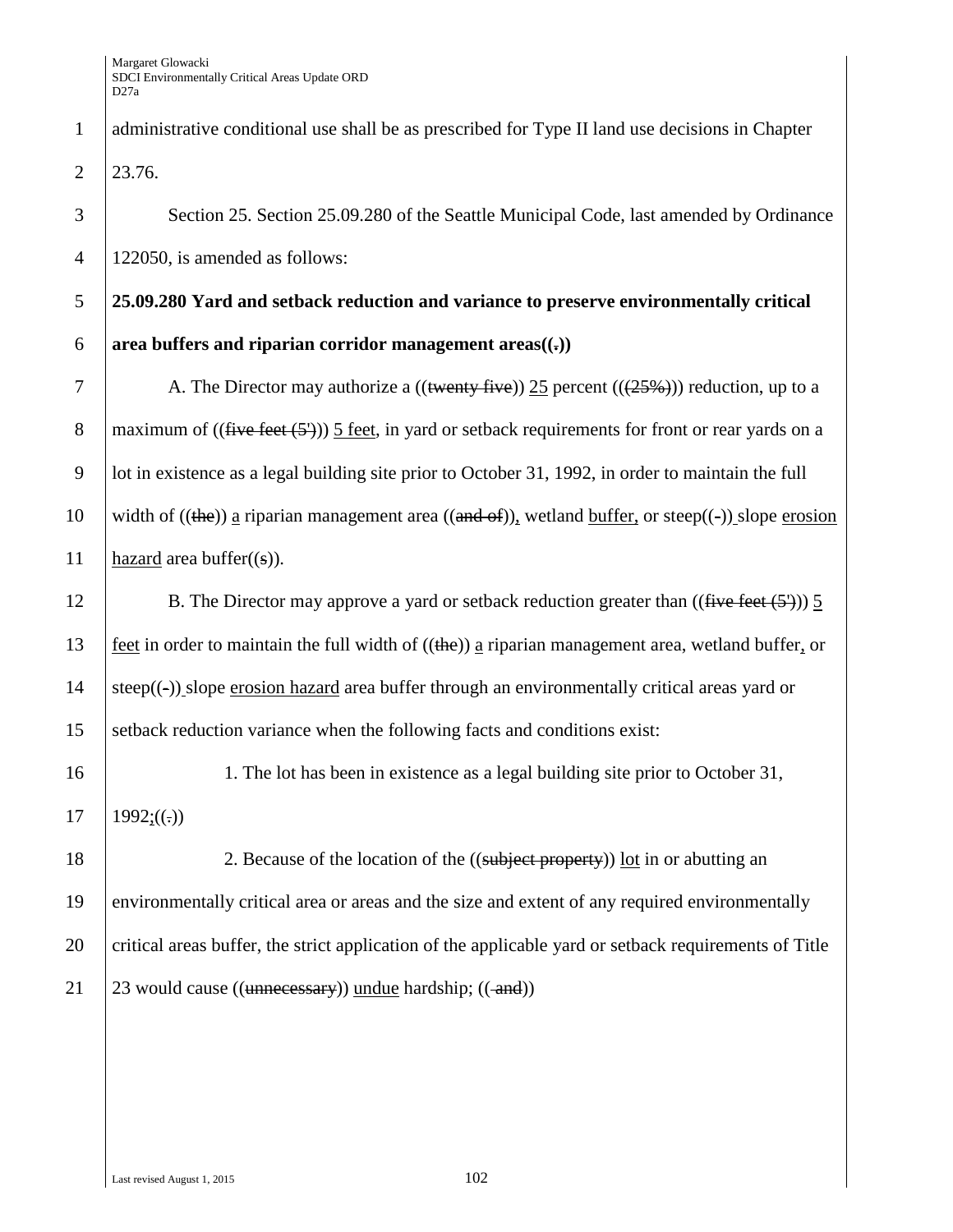| $\mathbf{1}$   | 3. The requested variance does not go beyond the minimum to stay out of the full                          |
|----------------|-----------------------------------------------------------------------------------------------------------|
| $\overline{2}$ | width of the riparian management area, wetland buffer, or ((required)) steep slope erosion hazard         |
| 3              | $area buffer, and to afford relief; ((and))$                                                              |
| $\overline{4}$ | 4. The granting of the variance will not be injurious to safety or to the property or                     |
| 5              | improvements in the $((\overline{zone or}))$ immediate vicinity in which the property is located when all |
| 6              | City codes are implemented; ((and))                                                                       |
| 7              | 5. The yard or setback reduction will not result in a development that is materially                      |
| $8\,$          | detrimental to the character, design, and streetscape of the surrounding neighborhood,                    |
| 9              | considering such factors as height, bulk, scale, yards, pedestrian environment, and the amount of         |
| 10             | trees and vegetation remaining; and                                                                       |
| 11             | 6. The requested variance would be consistent with the spirit and purpose of the                          |
| 12             | environmentally critical areas policies and regulations.                                                  |
| 13             | C. When an environmentally critical areas variance is authorized, the Director may attach                 |
| 14             | conditions ((regarding the location, character and other features of a proposed development)) to          |
| 15             | the development to address the factors identified in subsection 25.09.280.B.5 and to carry out the        |
| 16             | spirit and purpose of this $((e))$ Chapter 25.09.                                                         |
| 17             | D. The process and procedures of an environmentally critical areas yard or setback                        |
| 18             | reduction variance shall be as prescribed for Type II land use decisions in Chapter 23.76.                |
| 19             | Section 26. A new Section 25.09.290 of the Seattle Municipal Code is added as follows:                    |
| 20             | 25.09.290 Steep slope erosion hazard area variance                                                        |
| 21             | The Director may approve or conditionally approve an application for a variance to allow limited          |
| 22             | intrusion into the steep slope erosion hazard area and buffer if the Director finds all the facts and     |
| 23             | conditions below exist:                                                                                   |
|                |                                                                                                           |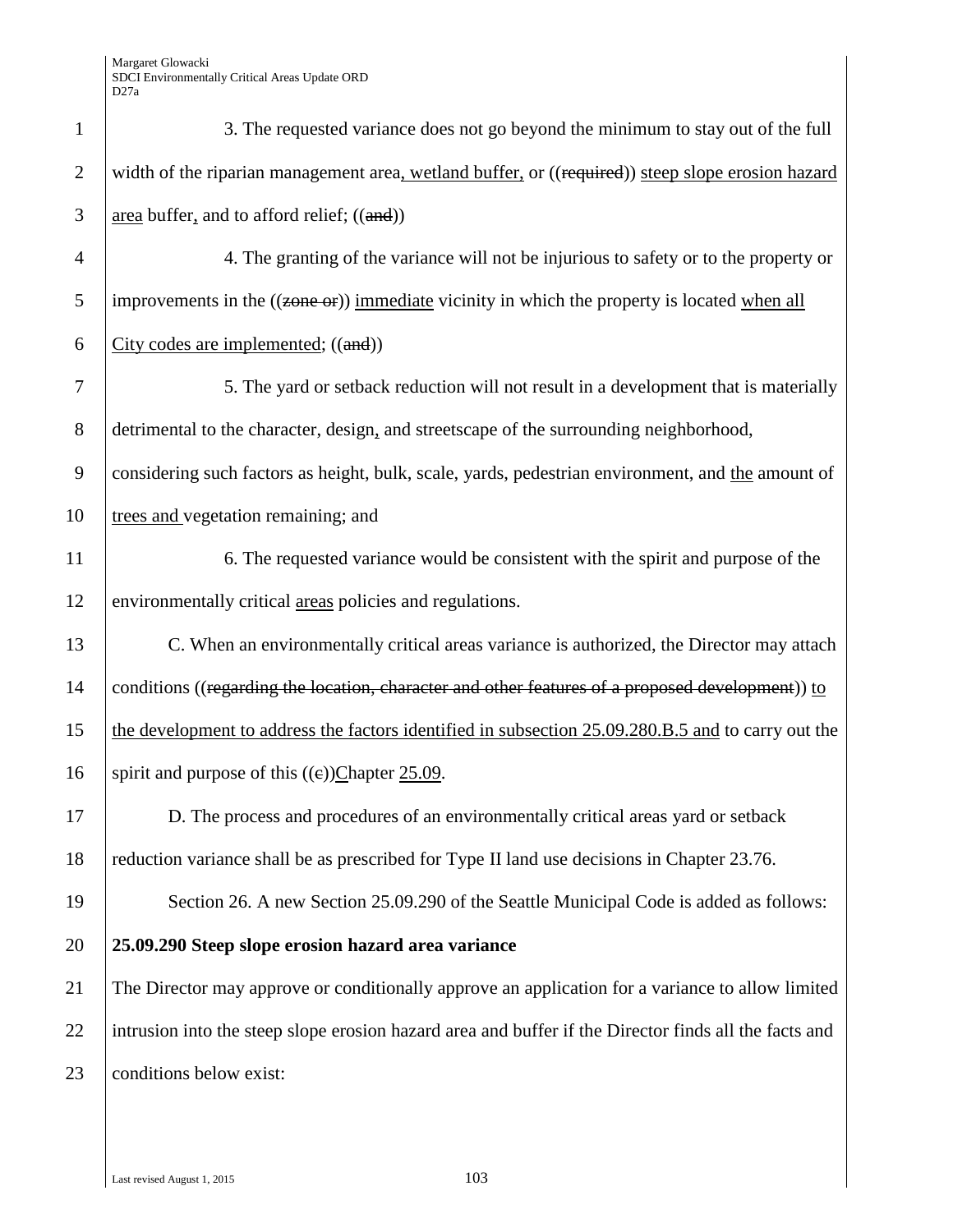| $\mathbf{1}$   | A. The lot where the steep slope erosion hazard area or buffer is located was in existence           |
|----------------|------------------------------------------------------------------------------------------------------|
| $\overline{2}$ | before October 31, 1992;                                                                             |
| 3              | B. Because of the location of the lot in or abutting a steep slope erosion hazard area               |
| $\overline{4}$ | and/or the size and extent of any required steep slope erosion hazard buffer, the strict application |
| 5              | of the development standard of subsection 25.09.090.B.1 would cause undue hardship;                  |
| 6              | C. Granting the variance will not be injurious to safety or to the property or                       |
| $\tau$         | improvements in the immediate vicinity in which the property is located; and                         |
| 8              | D. If buffer reduction or development in the steep slope erosion hazard area is authorized           |
| 9              | by a variance under this Section 25.09.290, it shall be the minimum to afford relief from the        |
| 10             | hardship and shall be in the following order of priority:                                            |
| 11             | 1. Reduce the yards or setbacks, to the extent reducing the yards or setbacks is not                 |
| 12             | injurious to safety;                                                                                 |
| 13             | 2. Reduce the steep slope erosion hazard buffer;                                                     |
| 14             | 3. Allow intrusion into the steep slope erosion hazard buffer; and                                   |
| 15             | 4. Allow intrusion into not more than 30 percent of the steep slope erosion hazard                   |
| 16             | area.                                                                                                |
| 17             | E. The requested variance would be consistent with the spirit and purpose of the                     |
| 18             | environmentally critical policies and regulations and mitigation for impacts to environmentally      |
| 19             | critical areas and their buffers is provided.                                                        |
| 20             | F. The Director may impose additional conditions on the location and other features of               |
| 21             | the proposed development as necessary to carry out the purpose of this Chapter 25.09 and             |
| 22             | mitigate the reduction or loss of the yard, setback, or steep slope erosion hazard area or buffer.   |
|                |                                                                                                      |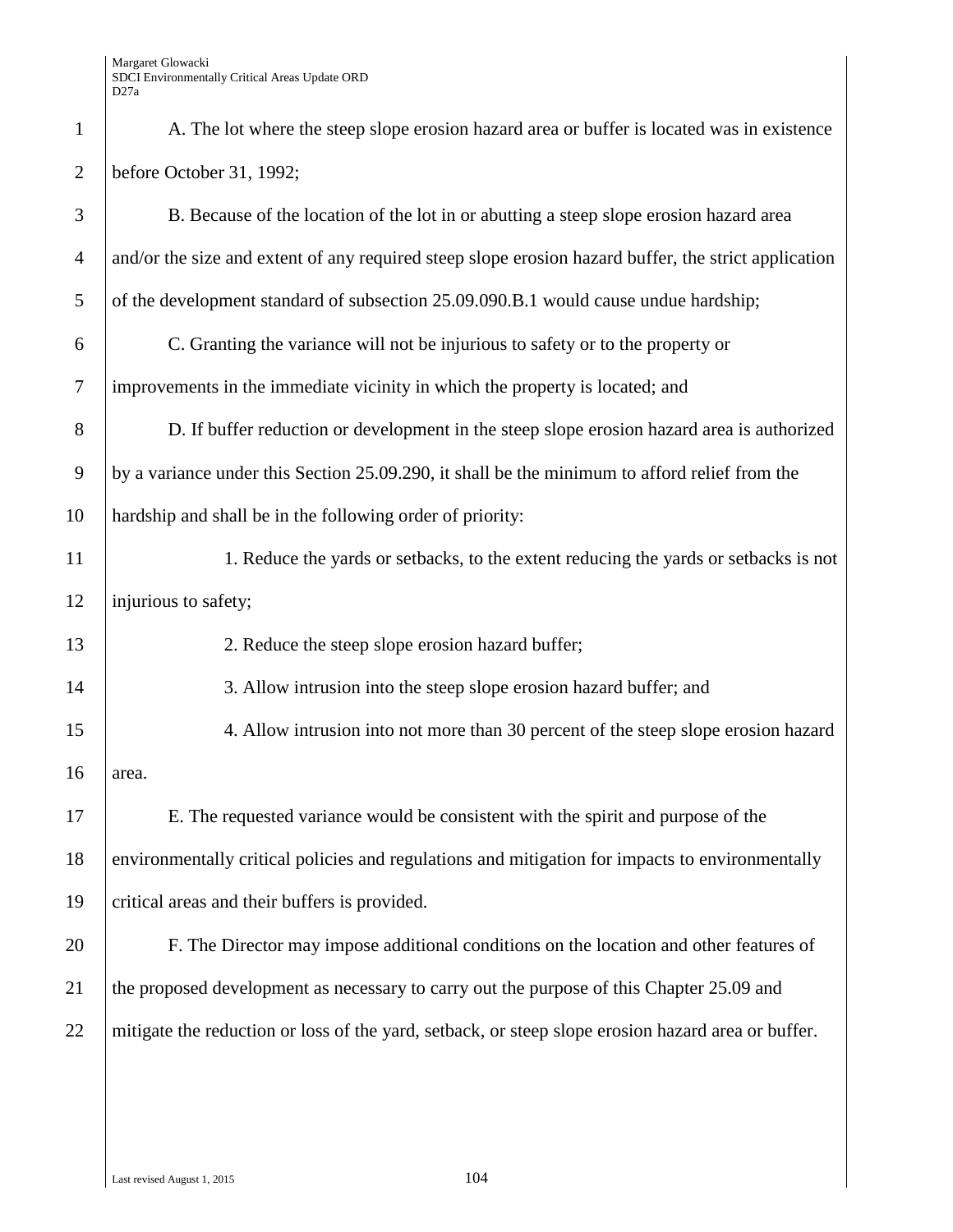| $\mathbf{1}$   | G. The process and procedures for a variance under subsection 25.09.290.D shall be as                                |
|----------------|----------------------------------------------------------------------------------------------------------------------|
| $\overline{2}$ | prescribed for Type II land use decisions in Chapter 23.76.                                                          |
| 3              | Section 27. Section 25.09.300 of the Seattle Municipal Code, last amended by Ordinance                               |
| $\overline{4}$ | 124447, is amended as follows:                                                                                       |
| 5              | 25.09.300 Environmentally critical area exception                                                                    |
| 6              | A. Types of exceptions                                                                                               |
| $\tau$         | 1. General. An applicant for a City permit to develop real property that is located                                  |
| $8\phantom{1}$ | in an environmentally critical area or buffer may apply to the Director for an exception to modify                   |
| 9              | environmentally critical area development standards, provided that an applicant cannot apply for                     |
| 10             | an exception ((cannot be applied for)) to allow development or to obtain development credit                          |
| 11             | under subsection 25.09.240.( $(E)$ ) $G$ or to relocate lot lines under Section 23.28.030. An applicant              |
| 12             | seeking relief under this Section 25.09.300 shall demonstrate that no other applicable                               |
| 13             | administrative remedies in Chapter 25.09 or Title 23 will provide sufficient relief.                                 |
| 14             | 2. Public projects. If development in an environmentally critical area or buffer is                                  |
| 15             | necessary to accommodate a public facility or public utility, the Director may grant an exception                    |
| 16             | permitting the public facility or public utility using the following criteria in lieu of subsections                 |
| 17             | 25.09.300.C and 25.09.300.D:                                                                                         |
| 18             | a. No reasonable alternative location will accommodate the facility or                                               |
| 19             | utility, as demonstrated by an analysis of appropriate alternative location( $(\theta)$ )s( $(\theta)$ ) provided by |
| 20             | the applicant or the Director;                                                                                       |
| 21             | b. ((The facility or utility is located, designed, and constructed:                                                  |
| 22             | 1) to avoid adverse impacts to the extent feasible by not taking all                                                 |
| 23             | or part of an action;                                                                                                |
|                |                                                                                                                      |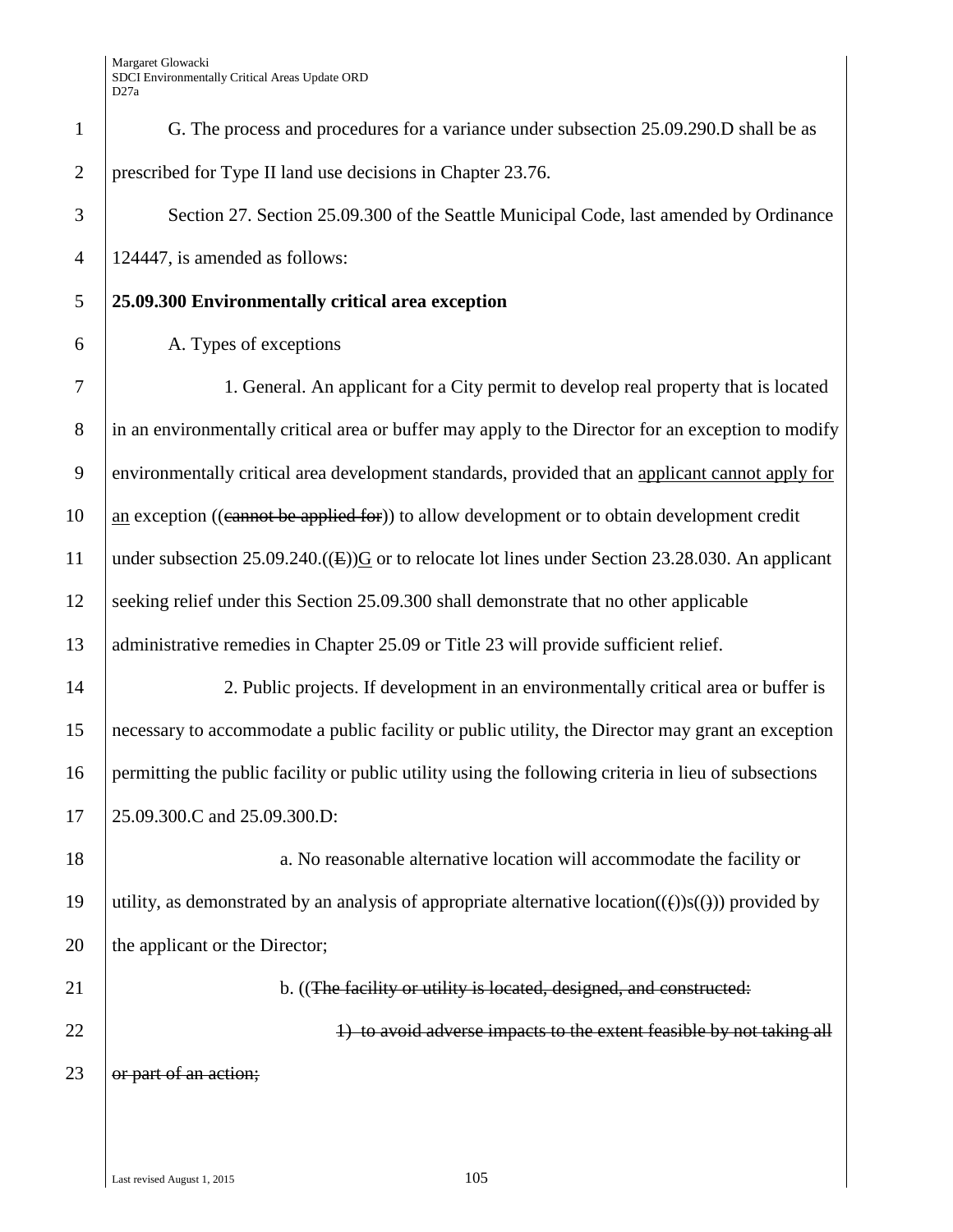| $\mathbf{1}$   | 2) to minimize adverse impacts; and                                                                         |
|----------------|-------------------------------------------------------------------------------------------------------------|
| $\overline{2}$ | 3) to mitigate impacts to critical area disturbance to the maximum                                          |
| 3              | extent feasible;))                                                                                          |
| 4              | Mitigation sequencing under Section 25.09.065 is applied to the siting,                                     |
| 5              | design, and construction of the facility or utility;                                                        |
| 6              | c. All requirements of subsections 25.09.300.A.1, 25.09.300.B,                                              |
| 7              | 25.09.300.E, and 25.09.300.F apply; and                                                                     |
| 8              | d. In granting an exception to the development standards in Sections                                        |
| 9              | $25.09.090$ , $25.09.160$ , ((Wetlands,)) and $25.09.200$ the Director shall apply the ((avoidance and))    |
| 10             | mitigation standards in $((\text{subs}))$ Section 25.09.065 $((25.09.160.E))$ when imposing any conditions. |
| 11             | <b>B.</b> Submittal requirements                                                                            |
| 12             | 1. An applicant requesting ((modification)) an exception shall provide the                                  |
| 13             | Director with the following information:                                                                    |
| 14             | a. Documentation showing that no other applicable administrative remedy                                     |
| 15             | in ((Title)) Chapter 25.09 or Title 23 will provide sufficient relief;                                      |
| 16             | b. Technical studies and other data that describe the possible injurious                                    |
| 17             | effects of the proposed development on occupiers of the land, on other properties, on public                |
| 18             | resources, and on the environment. Possible injurious effects must be described even when the               |
| 19             | injurious effect will become significant only in combination with similar effects from other                |
| 20             | developments;                                                                                               |
| 21             | c. Technical studies and other data by qualified persons showing that the                                   |
| 22             | proposed development will protect the occupiers of the land, other properties, public resources,            |
|                |                                                                                                             |
|                |                                                                                                             |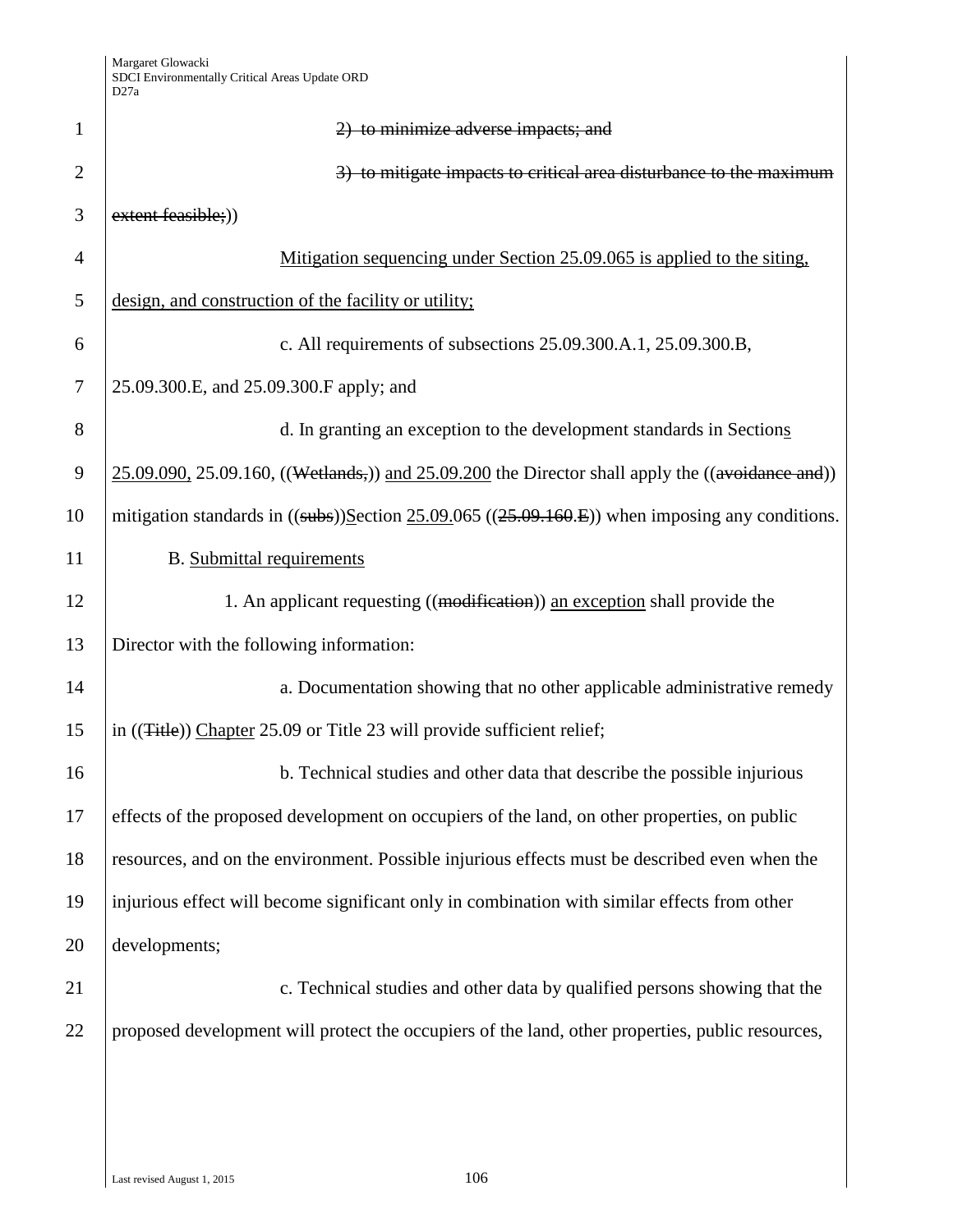| $\mathbf{1}$   | and the environment to the same extent as the development standards that are proposed to be         |
|----------------|-----------------------------------------------------------------------------------------------------|
| $\overline{2}$ | modified and explaining how this will occur;                                                        |
| 3              | d. Plans showing what can be developed in compliance with all                                       |
| $\overline{4}$ | environmentally critical area development standards and standards in Title 23, including the yard   |
| 5              | ((and)) or setback standards for ((front and rear)) yards;                                          |
| 6              | e. An explanation with supporting evidence of how and why compliance                                |
| $\tau$         | with all environmentally critical areas development standards as shown on the plans required in     |
| 8              | subsection $((d))$ 25.09.300.B.1.d would not permit any reasonable use of the property,             |
| 9              | including, but not limited to, submission of the following evidence:                                |
| 10             | $((e))1$ ) The date the applicant purchased the property or obtained                                |
| 11             | the right to develop or use it;                                                                     |
| 12             | $((e))2$ ) The price the applicant paid for the rights described in                                 |
| 13             | subsection $((4))$ 25.09.300.B.1.e.1; and                                                           |
| 14             | $((e))3$ ) Restrictions or conditions on use or development in                                      |
| 15             | existence when the applicant acquired the rights described in subsection $((+))$                    |
| 16             | 25.09.300.B.1.e.1.                                                                                  |
| 17             | 2. The Director may require the applicant to provide additional information                         |
| 18             | prepared by qualified persons on the topics described in subsection $25.09.300.B.1$ .               |
| 19             | 3. All technical studies and data shall be accompanied by sufficiently detailed                     |
| 20             | information to allow the Director to evaluate it under the standards for scientific information set |
| 21             | out in ((Washington Administrative Code ()) WAC(())) 365-195-905.                                   |
| 22             | C. The Director may modify or waive an environmentally critical areas development                   |
| 23             | standard and/or the yard and setback standard for ((front or rear)) yards when an applicant         |
|                |                                                                                                     |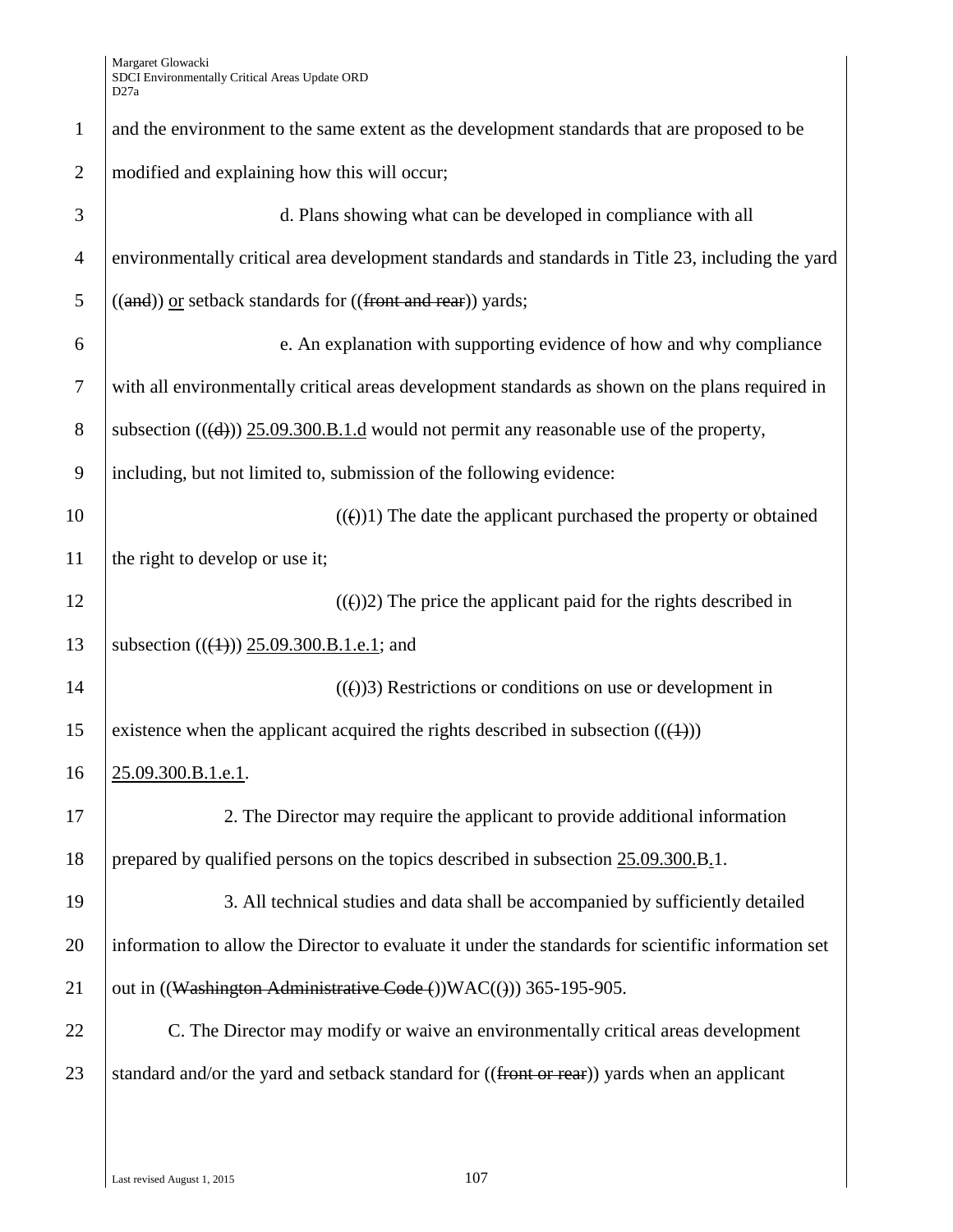1 demonstrates by clear and convincing evidence that strict application of the development 2 standards would not permit any reasonable use of the property and that development undertaken 3 pursuant to the modified or waived standards would not cause significant injury to occupiers of <sup>4</sup> the land, to other properties, and to public resources, or to the environment.

5 D. The relief granted by reduction, waiver, or other modification of an environmentally 6 critical areas development standard and of the yard and setback standards for front or rear yards 7 shall be the minimum to allow reasonable use of the property. Preference shall be given to 8 modifying or waiving the yard and/or setback standards ((for front or rear yards)). In modifying a 9 regulation, the Director may impose reasonable conditions that prevent or mitigate the same 10 harm that the modified or waived regulation was intended to prevent or mitigate. In granting an 11 exception to the development standards ((in Section 25.09.160, Wetlands,)) the Director shall 12 apply the ((avoidance and)) mitigation standards in ((subsection  $25.09.160 \text{ E}$  when imposing any 13 **condition**) Section 25.09.065.

14 E. The Director's decision must be consistent with the scientific approach used by the 15 City in developing the environmentally critical area development standard at issue.

16 F. Decision

17 1. The process and procedures for notice of decision and appeal of an 18 environmentally critical areas exception shall be ((provided)) in the manner prescribed for Type 19 II land use decisions in Chapter 23.76.

20 20 2. The Director's decision shall be affirmed unless found to be clearly erroneous  $21$  ((, and the burden of proof of justifying the environmentally critical areas exception shall be on 22  $\left| \right. \text{the application}$ ).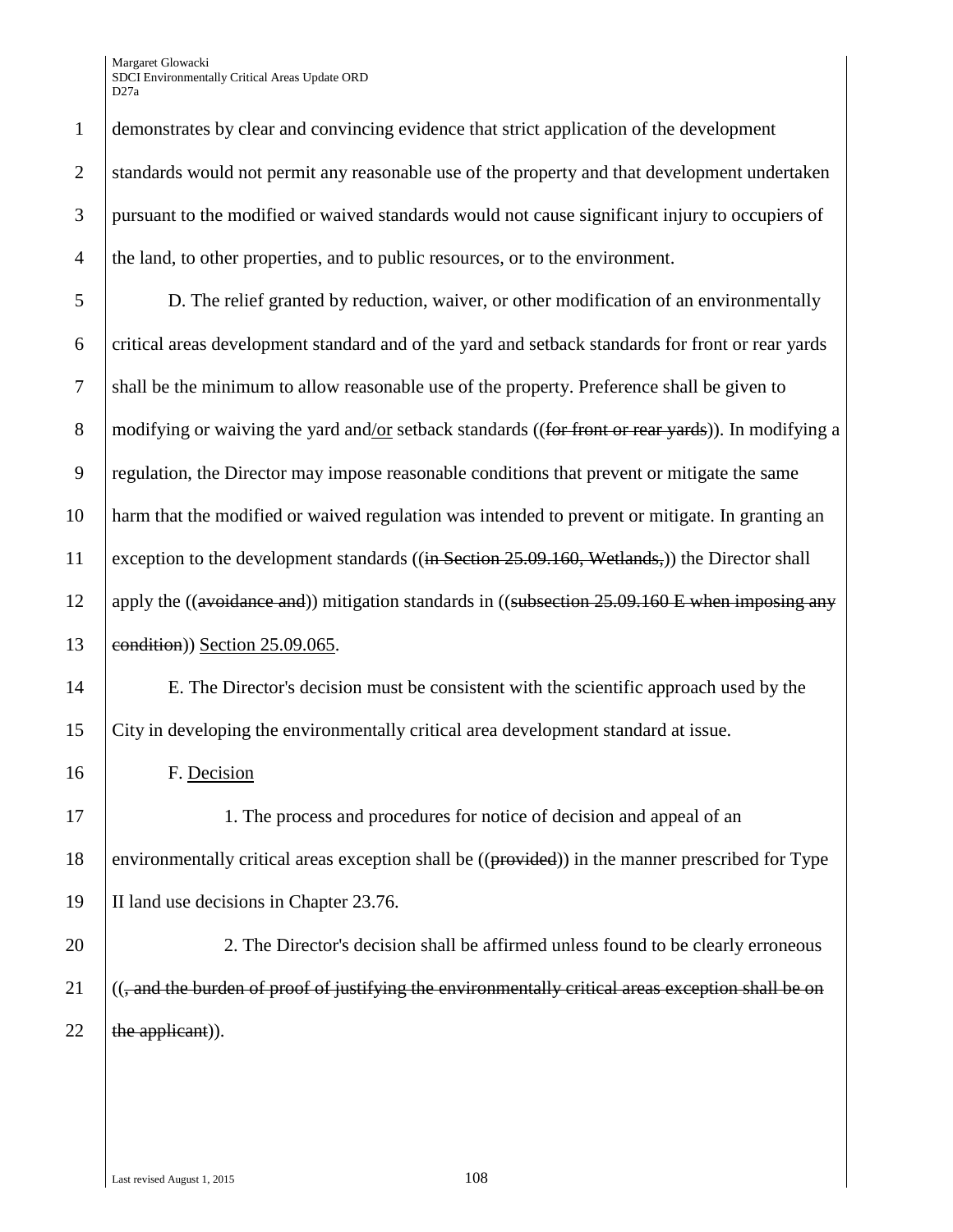| $\mathbf{1}$   | Section 28. Section 25.09.330 of the Seattle Municipal Code, last amended by Ordinance                             |
|----------------|--------------------------------------------------------------------------------------------------------------------|
| $\overline{2}$ | 124105, is amended as follows:                                                                                     |
| 3              | 25.09.330 Application submittal requirements                                                                       |
| $\overline{4}$ | All activities identified in Section 25.09.015 ((and not exempt from permit application                            |
| 5              | requirements under Sections 25.09.045, 25.09.055, and subsections 25.09.200.A.4 and                                |
| 6              | 25.09.320.A.3) shall meet the following application submittal requirements in addition to the                      |
| $\tau$         | application submittal requirements specified in other codes, unless an application is not required                 |
| $8\phantom{1}$ | under subsections 25.09.040 or an application to modify application submittal requirements is                      |
| 9              | made under subsection 25.09.040.A.1.b as part of an approval requested under Section 25.09.045                     |
| 10             | or subsections 25.09.070.D, 25.09.090.D, or 25.09.160.G:                                                           |
| 11             | A. Topographic ((S))survey. A topographic site plan, prepared and stamped by a State of                            |
| 12             | Washington licensed surveyor, is required for sites that include landslide-prone areas, flood-                     |
| 13             | prone areas, riparian corridors, wetlands or ((its)) wetland buffers, and steep slope erosion hazard               |
| 14             | areas $((\text{or their}))$ and buffers. The topographic site plan shall include the following existing            |
| 15             | physical elements:                                                                                                 |
| 16             | 1. Existing topography at $((two$ foot $(2'))$ $2$ foot contour intervals $((on$ site)) on                         |
| 17             | site, on adjacent lands within $(($ twenty-five feet $(25^{\prime}))$ 25 feet of the site's property lines, and on |
| 18             | the full width of abutting public and private rights-of-way and easements;                                         |
| 19             | 2. Terrain and stormwater-flow characteristics within the site, on adjacent sites                                  |
| 20             | within $((\text{wenty-five feet (25'))) 25 feet of the site's property lines, and on the full width of$            |
| 21             | abutting public and private rights-of-way and easements;                                                           |
| 22             | 3. Location of areas with significant amounts of trees and vegetation, and specific                                |
| 23             | location and description of all trees with trunks $((six$ inches $(6''))$ 6 inches or greater in diameter          |
|                |                                                                                                                    |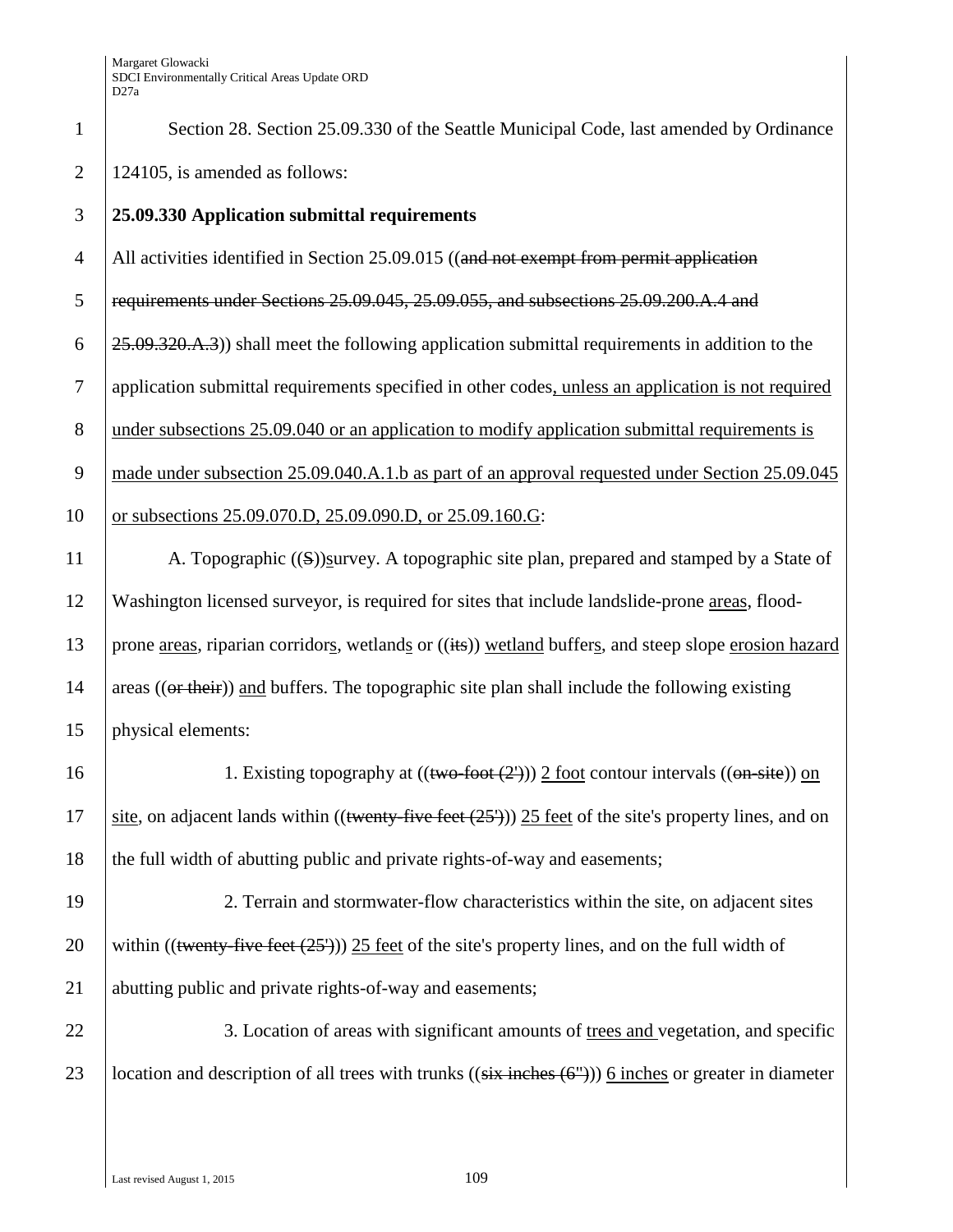1 measured ((four feet, six inches  $(4'6'')$ )) 4 feet, 6 inches above the ground, and noting their 2 | species;

3 4. Location and boundaries of all existing site improvements on the site, on 4 adjacent lands within ((twenty-five feet  $(25')$ )) 25 feet of the site's property lines, and on the full 5 width of abutting public and private rights-of-way and easements. This shall include the amounts  $\overline{6}$  of developmental coverage, including all impervious surfaces (noting total square footage and 7 percentage of site occupied);

 5. Location of all grading activities in progress, and all natural and artificial drainage control facilities or systems in existence or on adjacent lands on the site, within 10 ((twenty-five feet  $(25')$ )) 25 feet of the site's property lines(( $\epsilon$ )) and in the full width of abutting public and private rights-of-way and easements;

12 6. Location of all existing utilities (water, sewer, gas, electric, phone, cable, etc.), 13 both above and below ground, on the site, on adjacent lands within ((twenty-five feet  $(25')$ )) 25 14 feet of the site's property lines, and in the full width of abutting public rights-of-way; and

15 7. Such additional existing physical elements information for the site and 16 surrounding area as required by the Director to complete review of a project subject to the 17 Standards of Chapter 25.09.

18 B. Additional ((S))site (P))plan (I))information. The following site plan information 19 shall also be required for sites that include landslide-prone areas, flood-prone areas, riparian 20 corridors, wetlands and wetland buffers, and steep slope erosion hazard areas (( $\theta$ r their)) and 21 buffers. Information related to the location and boundaries of environmentally critical areas and 22 required buffer delineations shall be prepared by qualified environmental professionals with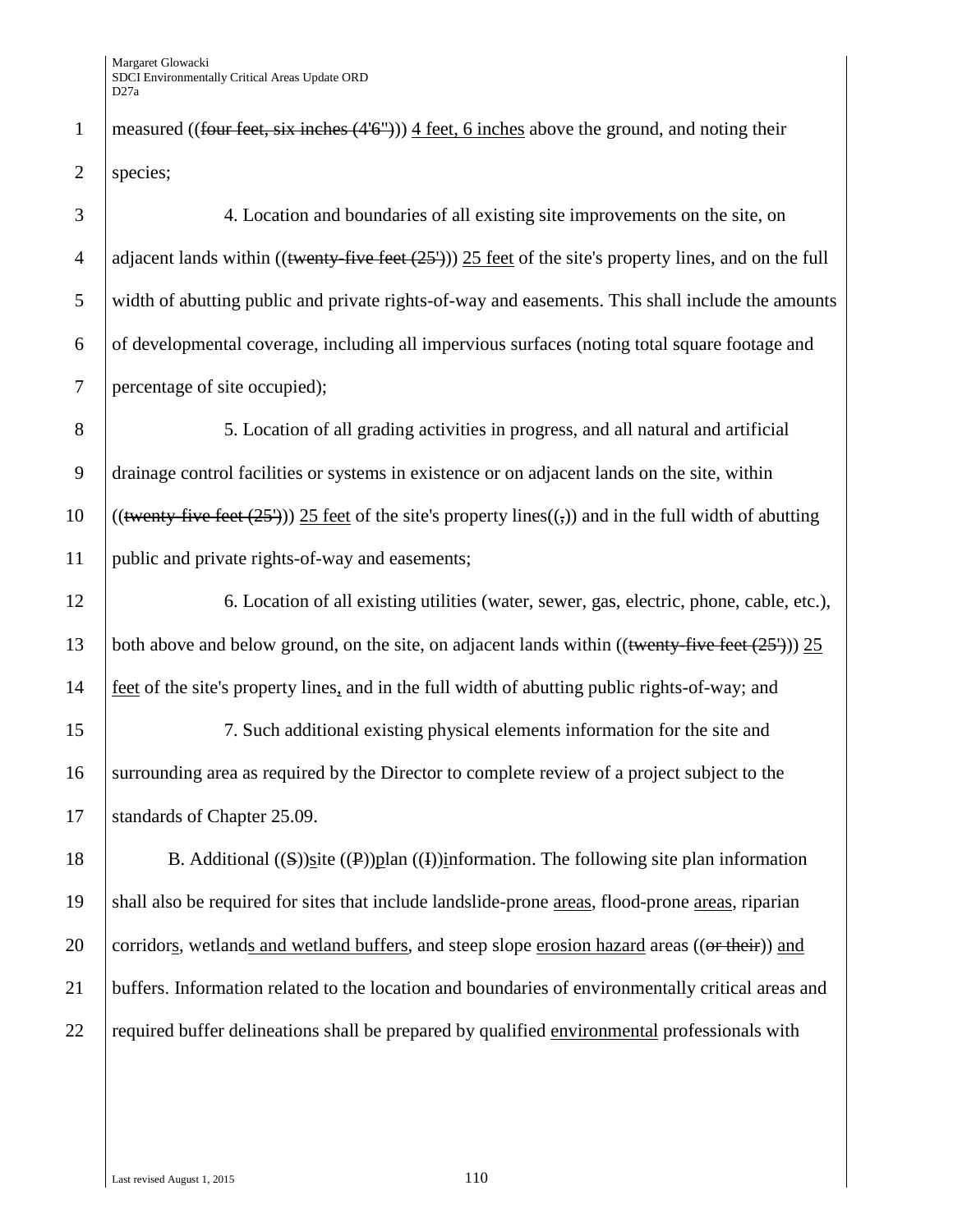| $\mathbf{1}$   | training and experience in their respective area of expertise as demonstrated to the satisfaction of                               |
|----------------|------------------------------------------------------------------------------------------------------------------------------------|
| $\overline{2}$ | the Director.                                                                                                                      |
| 3              | 1. Location and boundaries of all environmentally critical areas and buffers on the                                                |
| $\overline{4}$ | site and on adjacent lands within ((twenty-five feet $(25')$ )) 25 feet of the site's property lines,                              |
| 5              | noting both total square footage and percentage of site;                                                                           |
| 6              | 2. Location and identification of all riparian corridors and the ordinary high water                                               |
| $\tau$         | mark of all water bodies within 100 feet, and wetlands within ((one hundred feet (100'))) 200 feet                                 |
| $8\,$          | of the site's property lines;                                                                                                      |
| 9              | 3. Location and boundaries of non-disturbance areas on the site that have been                                                     |
| 10             | required by previous approvals( $(.))$ ;                                                                                           |
| 11             | 4. Proposed location and boundaries of all required undisturbed fenced areas and                                                   |
| 12             | buffers on the site and on adjacent lands within $((\text{twenty-five feet } (25')))$ 25 feet of the site's                        |
| 13             | property lines;                                                                                                                    |
| 14             | 5. Location and boundaries of all proposed site improvements on the site, on                                                       |
| 15             | adjacent lands within $((\text{twenty-five feet } (25')))$ 25 feet of the site's property lines, and on the full                   |
| 16             | width of abutting public and private rights-of-way and easements. This shall include the amount                                    |
| 17             | of proposed land disturbing activities, including amounts of developmental coverage, impervious                                    |
| 18             | surfaces, and construction activity areas (noting total square footage and percentage of site                                      |
| 19             | occupied);                                                                                                                         |
| 20             | 6. Location of all proposed grading activities and all proposed drainage control                                                   |
| 21             | facilities or systems on the site, $((\theta \cdot \theta))$ on adjacent lands within $((\text{twenty-five feet } (25')))$ 25 feet |
| 22             | of the site's property lines, and on the full width of abutting public and private rights-of-way and                               |
| 23             | easements;                                                                                                                         |
|                |                                                                                                                                    |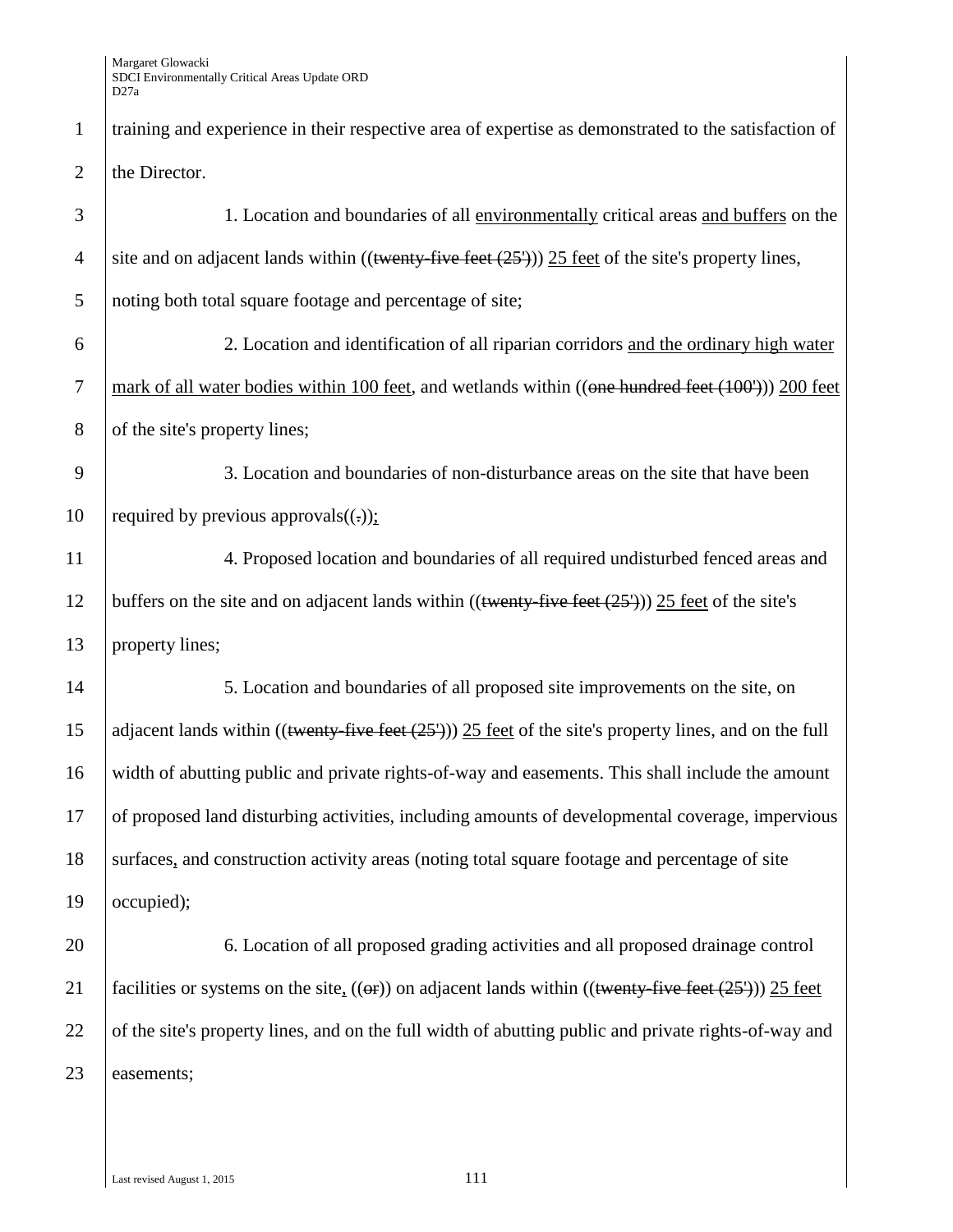| $\mathbf{1}$   | 7. Location of all proposed utilities (water, sewer, gas, electric, phone, cable,                           |
|----------------|-------------------------------------------------------------------------------------------------------------|
| $\overline{2}$ | etc.), both above and below ground, on the site, on adjacent lands within ((twenty-five feet                |
| 3              | $(25)$ )) 25 feet of the site's property lines, and in the full width of abutting public rights-of-way      |
| $\overline{4}$ | $((,))$ : $((and))$ any proposed extension required to connect to existing utilities $((,))$ : and proposed |
| 5              | methods and locations for the proposed development to hook-up to these services; and                        |
| 6              | 8. ((Such)) Any additional site plan information related to the proposed                                    |
| $\tau$         | development ((as required by)) that the Director requires to complete review of a project subject           |
| $8\,$          | to the standards of this $((e))$ Chapter 25.09.                                                             |
| 9              | C. Technical ((R))reports. Technical reports and other studies and submittals shall be                      |
| 10             | prepared as required by the Director detailing soils, geological, hydrological, drainage, plant             |
| 11             | ecology and botany, and other pertinent site information. The reports, studies, and submittals              |
| 12             | shall be used to condition development to protect and prevent potential harm ((and)) to                     |
| 13             | ((protect)) the environmentally critical nature of the site, adjacent properties, and the drainage          |
| 14             | basin.                                                                                                      |
| 15             | Section 29. Section 25.09.335 of the Seattle Municipal Code, last amended by Ordinance                      |
| 16             | 122050, is amended as follows:                                                                              |
| 17             | 25.09.335 Posting, covenants, and recording conditions( $($ , $)$ )                                         |
| 18             | A. During construction, the Director may require conditions to be posted on the site that                   |
| 19             | are visible from public rights-of-way.                                                                      |
| 20             | B. The Director shall require that a permanent covenant, and a survey( $($ , $)$ ) if ( $($ a survey $)$ )  |
| 21             | one has been prepared, be recorded in the King County ((Office of Records and Elections))                   |
| 22             | Recorder's Office that describes and delineates all required non-disturbance areas, that prohibits          |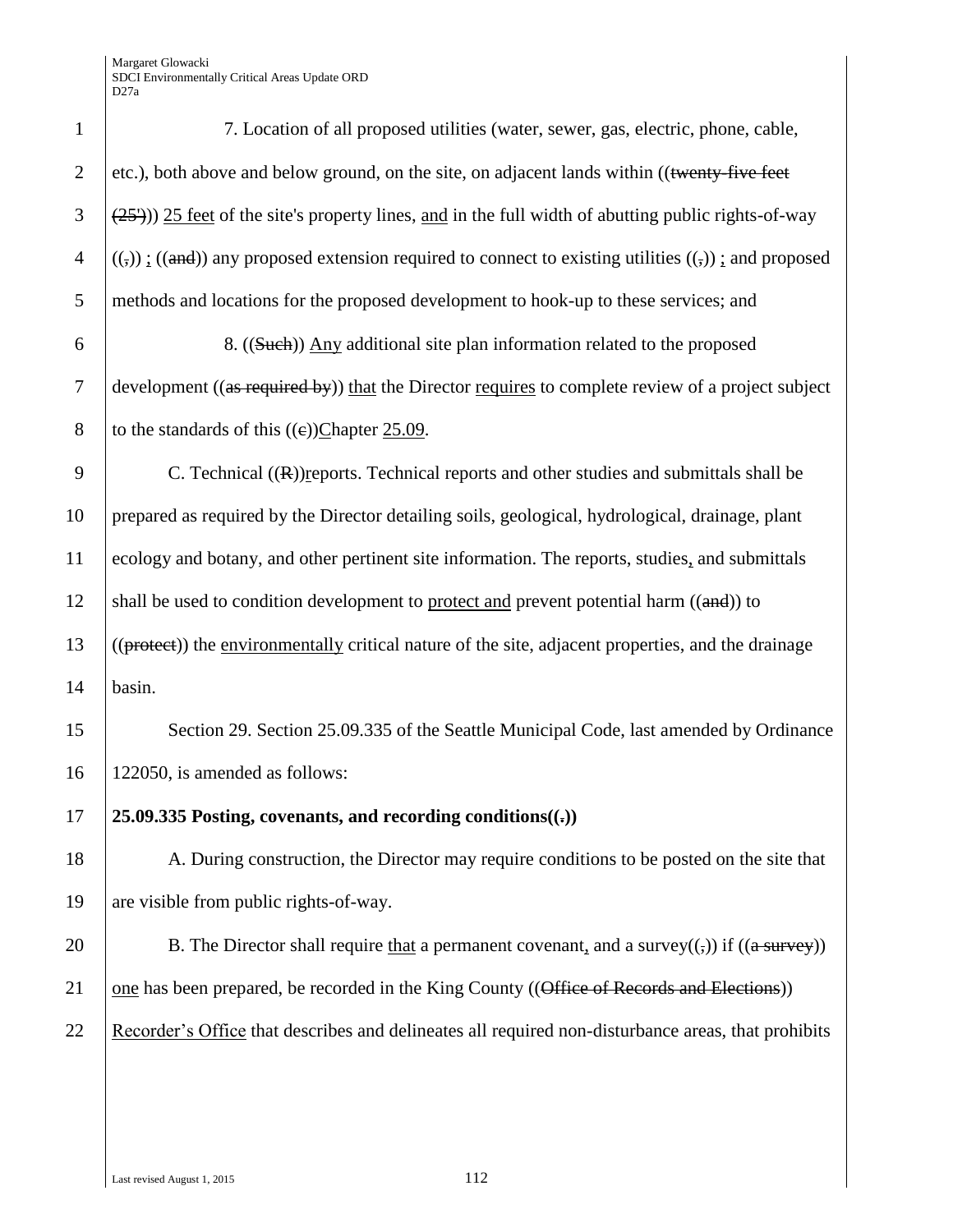| $\mathbf{1}$   | development on and any disturbance of them, and that prohibits considering them for                    |
|----------------|--------------------------------------------------------------------------------------------------------|
| $\overline{2}$ | development credit in future plats or development proposals.                                           |
| 3              | C. Boundaries and markers                                                                              |
| $\overline{4}$ | 1. The Director shall require the boundaries of the following environmentally                          |
| 5              | critical areas and((/or their)) buffers and any permanent conditions imposed be legibly shown          |
| 6              | and described in a permanent covenant with the property, which shall be recorded in the King           |
| $\tau$         | County ((Office of Records and Elections)) Recorder's Office:                                          |
| 8              | a. Fish and wildlife habitat conservation areas and buffers;                                           |
| 9              | b. Wetlands ((eritical areas and their)) and wetland buffers; and                                      |
| 10             | c. Steep slope erosion hazard areas and ((their)) buffers.                                             |
| 11             | 2. The covenant may be combined with the covenant required under subsection                            |
| 12             | $25.09.335.B$ , if ((that subsection applies)) applicable. The covenant shall be recorded prior to the |
| 13             | issuance of any permit or at the time a plat is recorded.                                              |
| 14             | D. The Director may require placement of small permanent visible markers to delineate                  |
| 15             | the areas described in subsections 25.09.335.B and 25.09.335.C. The location of the markers            |
| 16             | shall be legibly shown and described in the permanent covenant.                                        |
| 17             | Section 30. Section 25.09.360 of the Seattle Municipal Code, last amended by Ordinance                 |
| 18             | 122050, is amended as follows:                                                                         |
| 19             | 25.09.360 State Environmental Policy Act $((.)$                                                        |
| 20             | This $((e))$ Chapter 25.09 establishes minimum standards to be applied to specific land use and        |
| 21             | platting actions in order to prevent further degradation of environmentally critical areas in the      |
| 22             | City, and is not intended to limit the application of the State Environmental Policy Act (SEPA).       |
|                |                                                                                                        |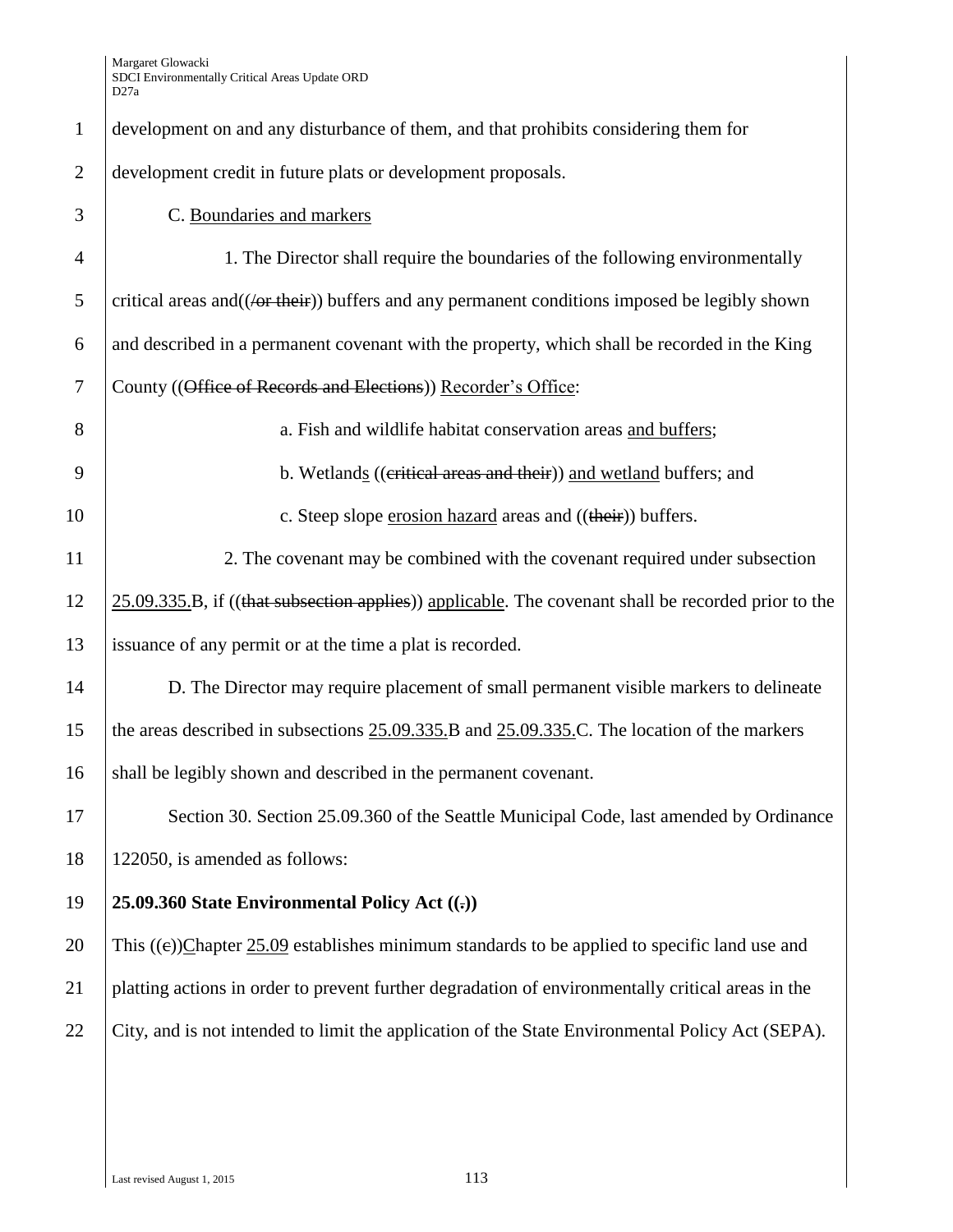| $\mathbf{1}$   | Projects subject to SEPA shall be reviewed and may also be conditioned or denied pursuant to          |
|----------------|-------------------------------------------------------------------------------------------------------|
| $\overline{2}$ | Chapter 25.05.                                                                                        |
| 3              | Section 31. Section 25.09.380 of the Seattle Municipal Code, last amended by Ordinance                |
| $\overline{4}$ | 122050, is amended as follows:                                                                        |
| 5              | 25.09.380 Compliance with environmentally critical areas regulations $((.)$                           |
| 6              | Notwithstanding the provisions of Chapter 23.76 authorizing issuance of Master Use Permits and        |
| $\tau$         | Council Land Use Decisions upon compliance with the criteria and procedures of that                   |
| 8              | $((e))$ Chapter 23.76, no permit for a development proposal or for actions described in Section       |
| 9              | 25.09.015 shall be issued unless it also complies with the regulations of this $((e))$ Chapter 25.09. |
| 10             | Section 32. Section 25.09.400 of the Seattle Municipal Code, last amended by Ordinance                |
| 11             | 122050, is amended as follows:                                                                        |
| 12             | 25.09.400 Violations $((.)$                                                                           |
| 13             | A. It is a violation of this $((e))$ Chapter 25.09 to fail to comply with any provision of this       |
| 14             | $((e))$ Chapter 25.09 or with any term of any permit condition or approval issued pursuant to this    |
| 15             | $((e))$ Chapter 25.09.                                                                                |
| 16             | B. It is a violation of this $((e))$ Chapter 25.09 to fail to comply with any order issued            |
| 17             | pursuant to this $((e))$ Chapter 25.09 or to remove or deface any sign, notice, complaint, or order   |
| 18             | required by or posted in accordance with this $((e))$ Chapter 25.09.                                  |
| 19             | C. It is a violation of this $((e))$ Chapter 25.09 to misrepresent any material fact in any           |
| 20             | application, on plans, or in any other information submitted to obtain any determination,             |
| 21             | authorization, permit condition, or approval under this $((e))$ Chapter 25.09.                        |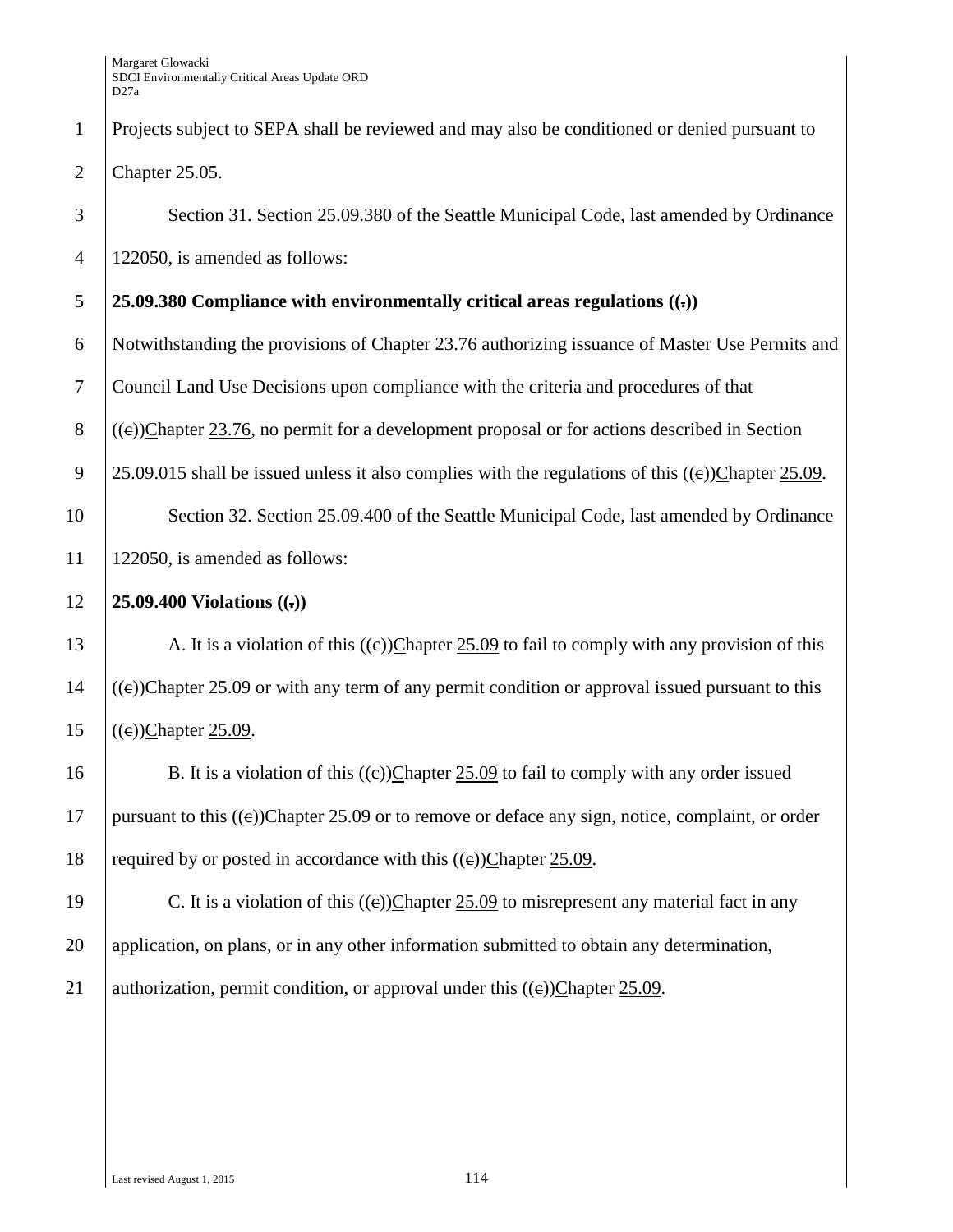| $\mathbf{1}$   | D. It is a violation of this $((e))$ Chapter 25.09 to aid and abet, counsel, encourage, hire,        |
|----------------|------------------------------------------------------------------------------------------------------|
| $\overline{2}$ | command, induce, or otherwise procure another to violate or fail to comply with this $((e))$ Chapter |
| 3              | 25.09.                                                                                               |
| $\overline{4}$ | Section 33. Section 25.09.410 of the Seattle Municipal Code, enacted by Ordinance                    |
| 5              | 122050, is amended as follows:                                                                       |
| 6              | 25.09.410 Authority to enforce $((.)$                                                                |
| 7              | A. The Director is authorized to enforce this $((e))$ Chapter 25.09 and may call upon other          |
| $8\phantom{1}$ | appropriate City departments to assist in enforcement.                                               |
| 9              | B. The Director may, with the consent of the owner or occupier of any land, premises,                |
| 10             | building, or structure, or pursuant to a lawfully issued inspection warrant, enter at reasonable     |
| 11             | times any land, riparian watercourse, premises, building, or structure subject to the consent or     |
| 12             | warrant.                                                                                             |
| 13             | C. It is the intent of this $((e))$ Chapter 25.09 to place the obligation of complying with its      |
| 14             | requirements upon the owner, occupier, or other person responsible for the condition of the trees    |
| 15             | and vegetation, land, riparian watercourse, premises, building, or structure within the scope of     |
| 16             | this $((e))$ Chapter 25.09.                                                                          |
| 17             | D. No provision of or term used in this $((e))$ Chapter 25.09 is intended to impose any duty         |
| 18             | upon the City or any of its officers or employees that would subject them to damages in a civil      |
| 19             | action.                                                                                              |
| 20             | Section 34. Section 25.09.420 of the Seattle Municipal Code, enacted by Ordinance                    |
| 21             | 122050, is amended as follows:                                                                       |
| 22             | 25.09.420 Investigation and notice of violation $((.)$                                               |
|                |                                                                                                      |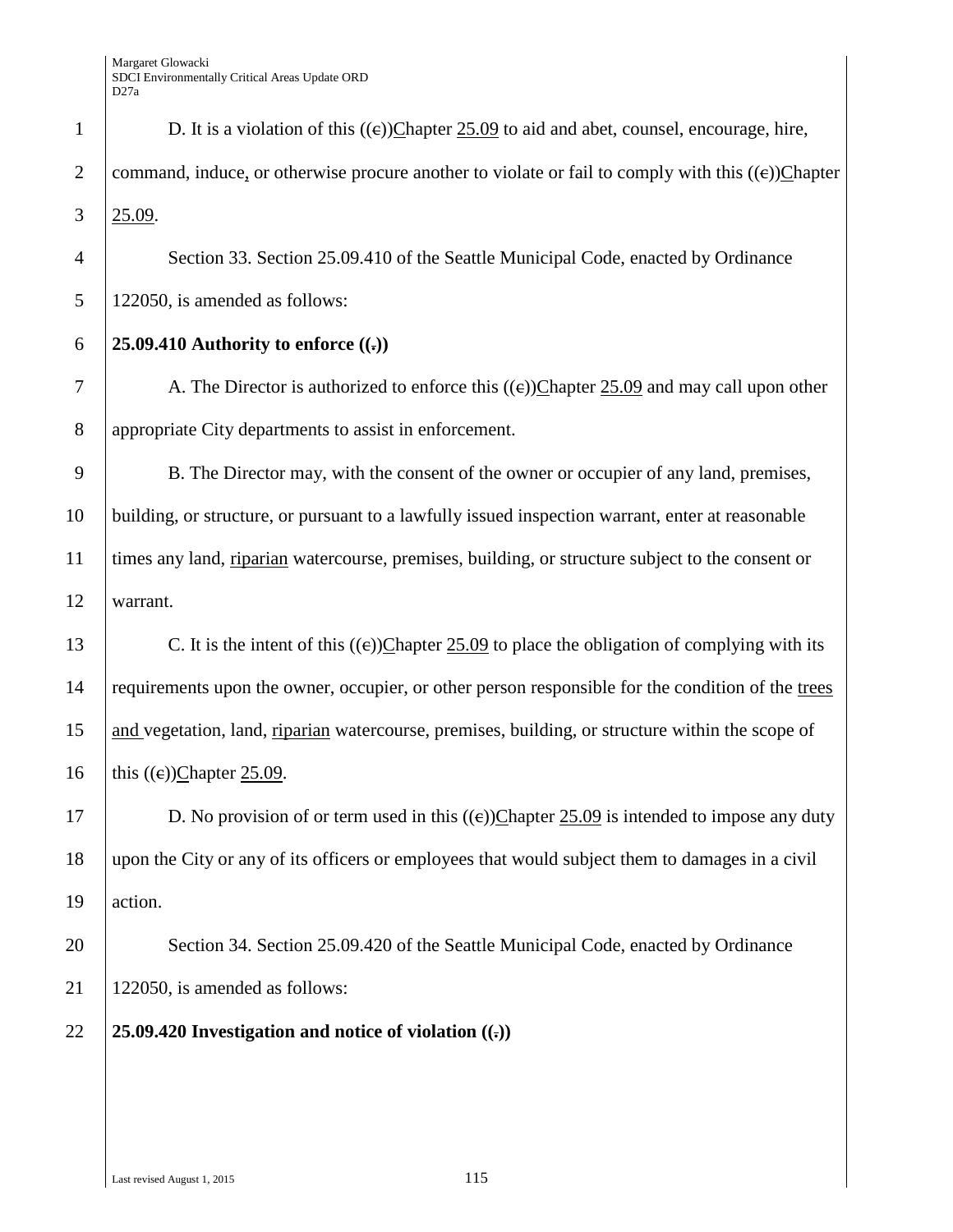1 A. The Director is authorized to investigate the condition of any trees and vegetation, 2 land, riparian watercourse, premises, building, structure, activity, or use that the Director 3 reasonably believes does not comply with the provisions of this  $((e))$ Chapter 25.09. The 4 Director's investigation and determination that a violation exists is not limited by 5 ((determinations made by)) determinations ((made by)) that other City agencies have made.

6 B. If after investigation the Director determines that any provision of this  $((e))$ Chapter 7 25.09 has been violated, the Director may serve a notice of violation upon any person that the 8 Director believes is responsible for the violation. The notice of violation may: identify the 9 violation by code section; and may state what corrective action (including restoration), if any, is 10 necessary to comply with the provisions of this  $((e))$ Chapter 25.09, set a reasonable time for 11 compliance; and state the penalty for violating this  $((e))$ Chapter 25.09. The Director may require 12 that the restoration plan be prepared by a qualified environmental professional, at the violator's 13 expense. Wetland mitigation shall be consistent with Sections 25.09.065 and 25.09.160.

14 C. Any notice issued pursuant to subsection 25.09.420.B shall be served upon the owner, 15 occupier, or other person responsible for the violation by personal service in the manner set forth 16 in RCW 4.28.080 for service of a summons or sent by first class mail, addressed to the last 17 known address of such person(s). Service is complete at the time of personal service( $(\cdot, \cdot)$ ) or, if 18 mailed, three  $((3))$  days following the date of mailing. If a notice of violation sent by first class 19 mail is returned as undeliverable, then service of the notice upon such person or persons may be 20 made by posting the notice at a conspicuous place on the property where the violation occurred.

21 **D.** If a notice of violation or order is recorded with the King County ((Department of 22 Records and Elections) Recorder's Office, a notice of violation or order for the same violation 23 need not be served upon a new owner. If a new notice of violation or order is not issued and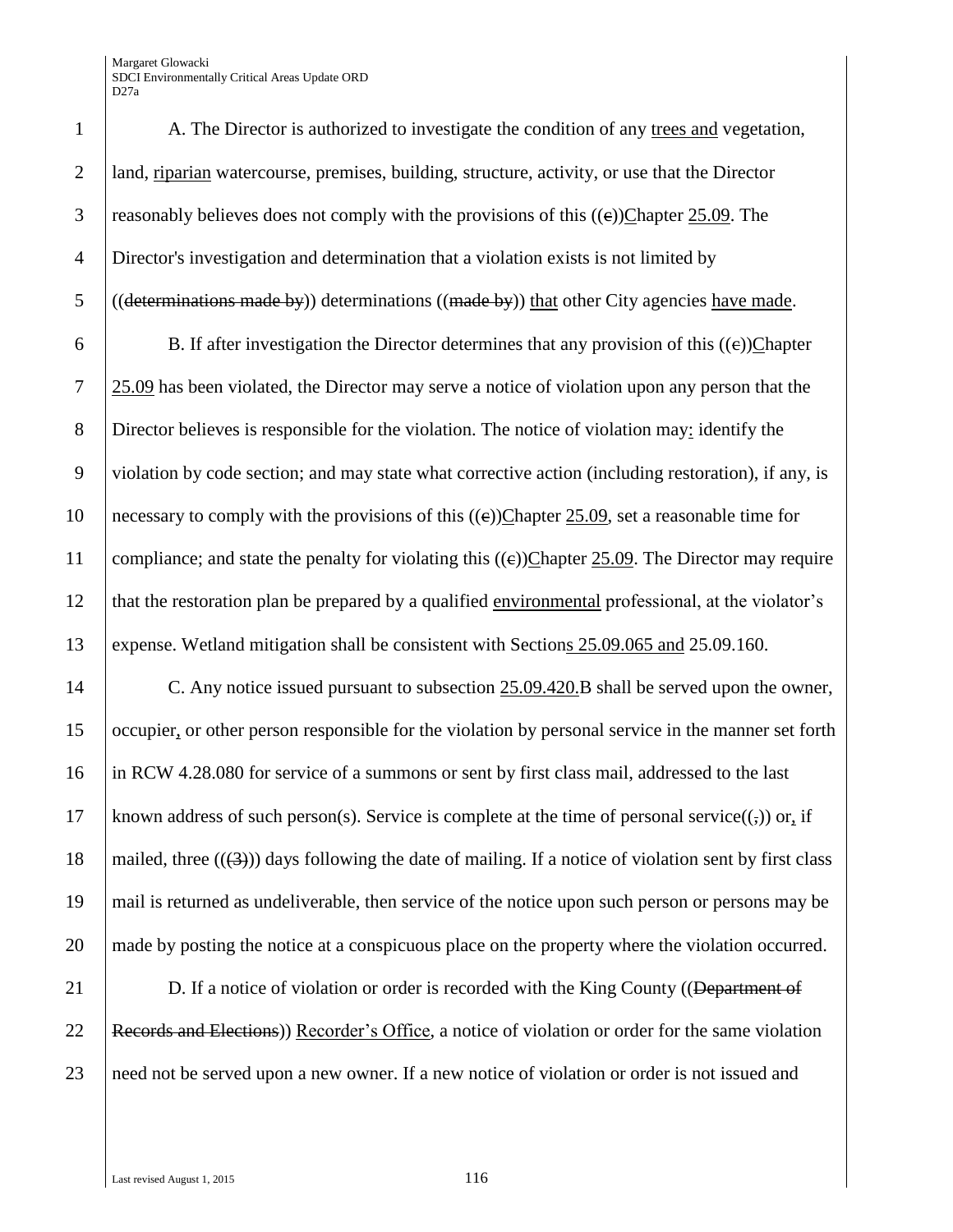| $\mathbf{1}$   | served upon a new owner, the Director may grant the new owner the same number of days to             |
|----------------|------------------------------------------------------------------------------------------------------|
| $\overline{2}$ | comply as was given the previous owner, starting on the date that the conveyance is completed.       |
| 3              | E. Nothing in this $((s))$ Section 25.09.420 shall be deemed to limit or preclude any action         |
| $\overline{4}$ | or proceeding pursuant to Sections 25.09.430 and 25.09.450 ((of this chapter)), and nothing in       |
| 5              | this $((s))$ Section 25.09.420 requires the Director to issue a notice of violation prior to the     |
| 6              | imposition of civil or criminal penalties.                                                           |
| 7              | Section 35. Section 25.09.430 of the Seattle Municipal Code, last amended by Ordinance               |
| 8              | 124919, is amended as follows:                                                                       |
| 9              | 25.09.430 Stop-work order $((.)$                                                                     |
| 10             | A. The Director may issue a stop-work order whenever any use, activity, work, or                     |
| 11             | development                                                                                          |
| 12             | $(())1())$ is being done without a permit, determination, or authorization                           |
| 13             | required by this Chapter $25.09((,))$ ;                                                              |
| 14             | $((f))2((f))$ is being done contrary to any determination, authorization, permit, or                 |
| 15             | approval of the Seattle Department of Construction and Inspections and the use, activity, work,      |
| 16             | or development will ((immediately)) have an immediate negative impact on an environmentally          |
| 17             | critical area or materially impair the Director's ability to secure compliance with this             |
| 18             | $((e))$ Chapter $((,))$ 25.09; or                                                                    |
| 19             | $((())3.(())$ immediately threatens the public health, safety, and welfare with                      |
| 20             | respect to the interests protected under this Section 25.09.430.                                     |
| 21             | B. The stop-work order shall describe the violation in writing and be posted on the                  |
| 22             | premises or served on any person responsible for the violation. Except for emergency work            |
| 23             | necessary to stabilize the site that may be required by the Director, it is unlawful for any work on |
|                |                                                                                                      |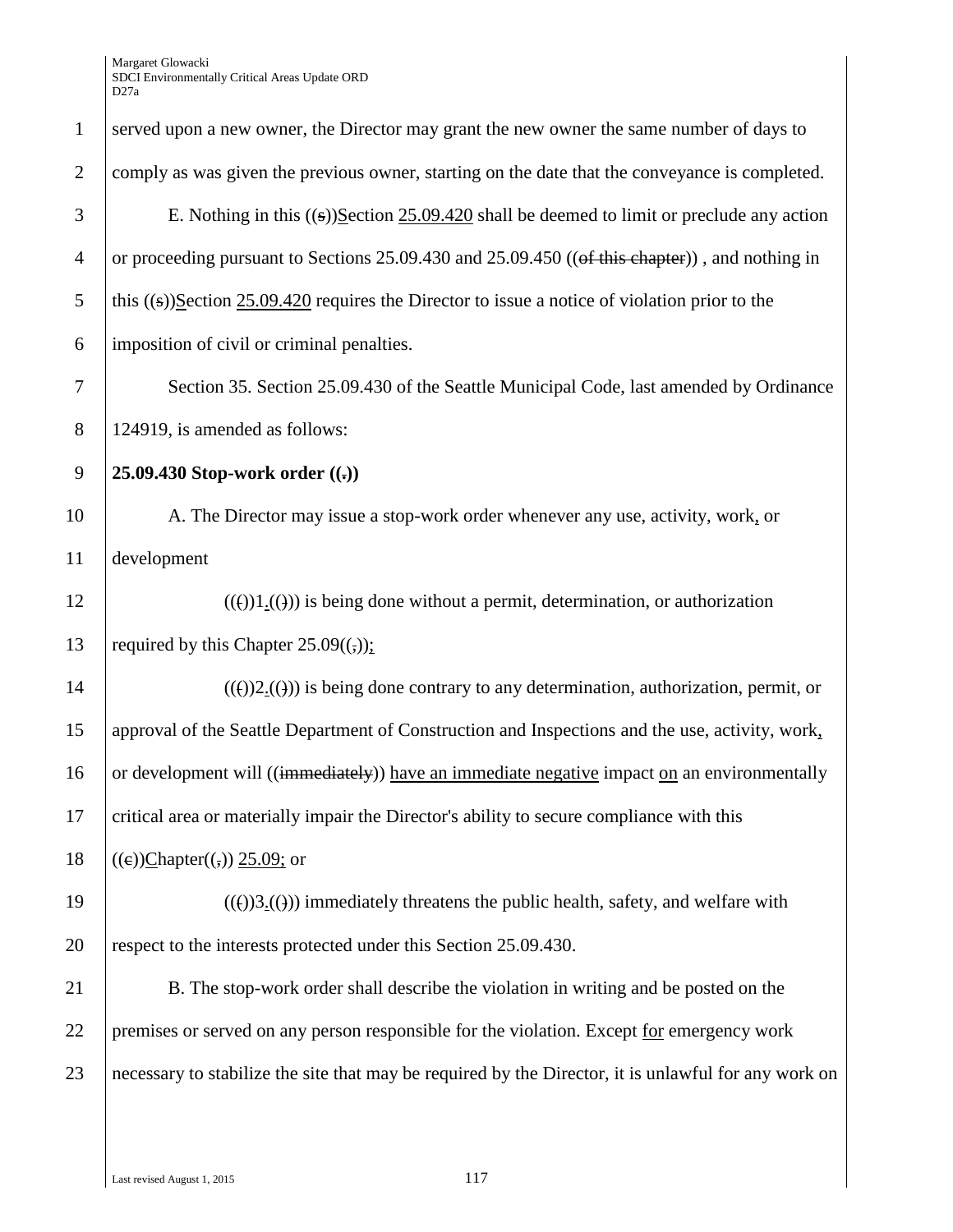| $\mathbf{1}$     | the property to be done after the posting or service of a stop-work order until the Director gives                |
|------------------|-------------------------------------------------------------------------------------------------------------------|
| $\overline{2}$   | authorization to proceed ((is given by the Director)).                                                            |
| $\mathfrak{Z}$   | C. The stop-work order may require that trees and vegetation, land, riparian watercourse,                         |
| $\overline{4}$   | premises, building, structure, or portion thereof $((,))$ be vacated within a reasonable time,                    |
| 5                | depending on the degree of danger(( <del>, specified in the order</del> )). No person shall occupy the trees      |
| 6                | and vegetation, land, premises, building, structure, or portion thereof after the date $((\Theta \mathbf{h}))$ by |
| $\boldsymbol{7}$ | which it is required to be vacated until the trees and vegetation, land, riparian watercourse,                    |
| $8\,$            | premises, building, structure, or portion thereof $((,))$ is restored to a safe condition as determined           |
| 9                | by the Director.                                                                                                  |
| 10               | Section 36. Section 25.09.450 of the Seattle Municipal Code, last amended by Ordinance                            |
| 11               | 124919, is amended as follows:                                                                                    |
| 12               | 25.09.450 Review by the Director $((.)$                                                                           |
| 13               | A. Any person significantly affected by a notice of violation or stop-work order issued by                        |
| 14               | the Director pursuant to this $((e))$ Chapter 25.09 may obtain an administrative review of the                    |
| 15               | notice or order by requesting such review in writing to the Director within ten $((10))$ days of                  |
| 16               | the date of the notice or order. When the last day of the period so computed is a Saturday,                       |
| 17               | Sunday, or federal or City holiday, the period shall run until $((\text{five} (+5.00)))$ 5 p.m. on the next       |
| 18               | business day. A request for administrative review is an administrative remedy that must be                        |
| 19               | exhausted before judicial review of the notice or order may be sought.                                            |
| 20               | B. Upon receipt of the request, the Director shall notify by mail any persons served                              |
| 21               | within the notice or order and any person requesting review, advising them of the request for                     |
| 22               | review, of the date of the review, and of the deadline for submitting additional written                          |
| 23               | information for consideration. The deadline for submitting additional written information shall                   |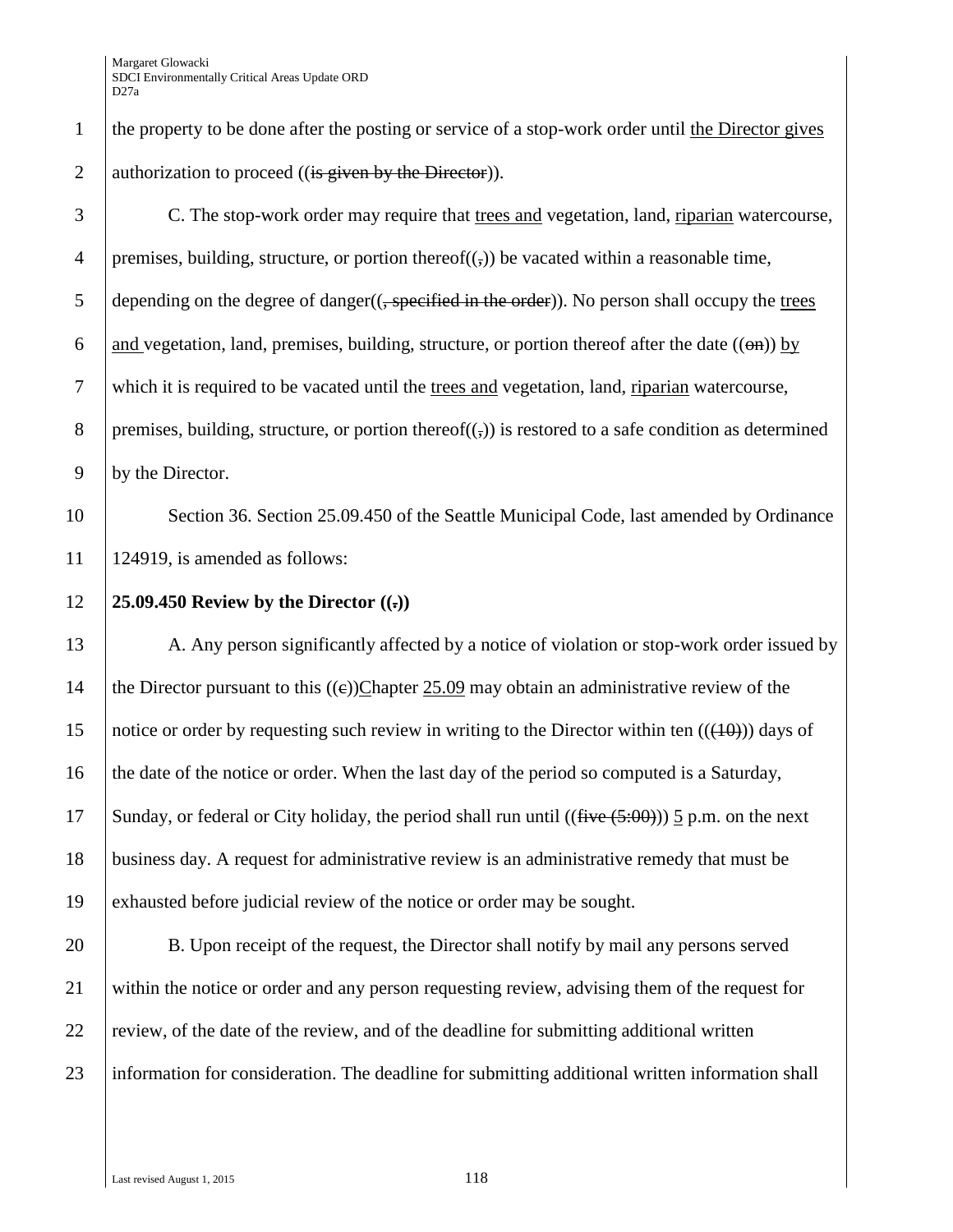1 be ten  $((10))$  days from the date the notice of administrative review is mailed, unless otherwise 2 agreed to by all persons served with the notice or order. The Director and all persons served with 3 the notice or order may also agree to review the matter within a shorter period  $((\Theta$ ) of time that 4 shall not be less than three  $((3))$  days from the date the notice or order was issued. 5 C. The Director shall conduct the administrative review and issue a decision on the 6 request for administrative review in the form of an Order of the Director. The Director shall 7 review all written information received by the submission deadline and any additional evidence 8 or information available to the Seattle Department of Construction and Inspections staff and 9 placed in the case file. The Director may also request clarification of information received and a 10 site visit. After review of the case file and of the additional written information and/or after a site 11 visit, the Director shall issue an Order of the Director that may: 12 1. Sustain the notice or order: 13 2. Withdraw the notice or order; 14 3. Continue the review to a date certain for receipt of additional information; or 15 4. Modify the notice or order, which may include an extension of the compliance 16 date, if any. 17 D. The Director shall issue the Order of the Director no later than ten  $((+0))$  days from 18 the deadline for submitting additional information. The Order of the Director is mailed by first 19 class mail to the person or persons named on the notice of violation or order and to any person 20 who requested the administrative review. If the original notice or order was recorded with the 21 King County ((Department of Records and Elections)) Recorder's Office the Order of the 22 Director shall also be recorded.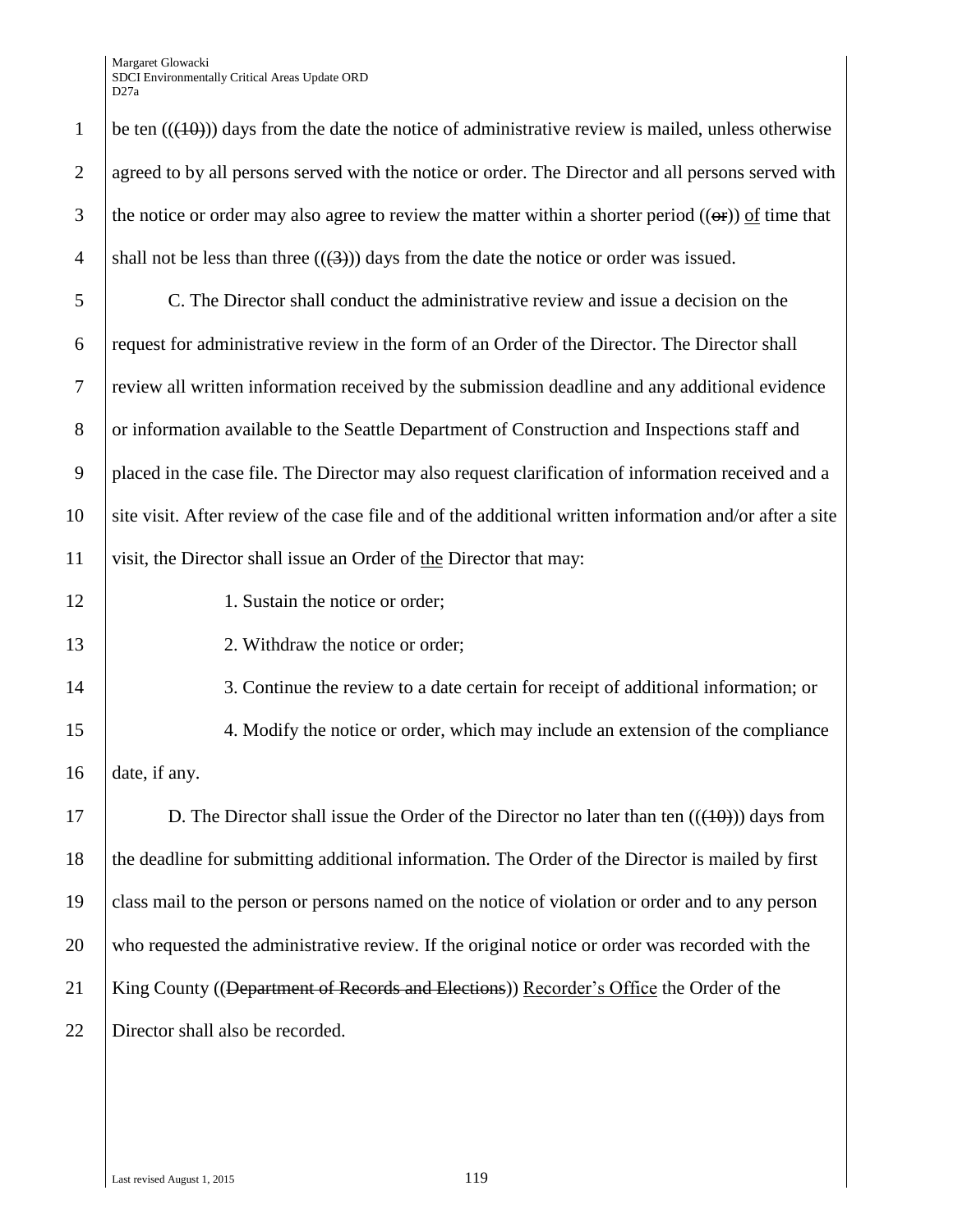1 Section 37. Section 25.09.460 of the Seattle Municipal Code, enacted by Ordinance 2 | 122050, is amended as follows:

#### 3 **25.09.460 Civil penalty ((.))**

4 A. Any person who violates or fails to comply with any provision of this  $((e))$ Chapter 5 25.09 is subject to a civil penalty ((in an amount not to exceed Five Hundred Dollars  $\epsilon$ )) of at 6 most  $$500(\theta)$  per day for each violation, and in the event of a continuing violation shall be 7 subject to a cumulative civil penalty of \$500 per day for each violation from the time the 8 violation occurs or begins until compliance is achieved. In cases where the Director has issued a 9 notice of violation with a compliance date, the violation is deemed to begin, for purposes of 10 determining the number of days of violation, on the date compliance is required by the notice of 11 violation. For removing, clearing, or taking any action detrimental to a tree over six inches in 12 caliper an additional civil penalty of  $((\text{Five}$  Thousand Dollars  $())$ \$5,000 $(())$  shall be assessed.

13 B. Violations causing significant damage may be assessed an additional penalty in an 14 amount reasonably determined to be equivalent to the economic benefit that the violation derived 15 from the violation, measured as the greater of  $((,))$ : the resulting increase in market value of the 16 property  $((,))$ ; the value received by the violator  $((,))$ ; or the savings of construction costs 17 realized.

18 C. The penalty imposed by this ((s))Section 25.09.460 may be collected by civil action 19 brought in the name of the City. The Director notices the City Attorney in writing of the name of 20 any person subject to the penalty, and the City Attorney, with the assistance of the Director, 21 takes appropriate action to collect the penalty. In any civil action for a penalty, the City has the 22 burden of proving by a preponderance of the evidence that a violation exists or existed; the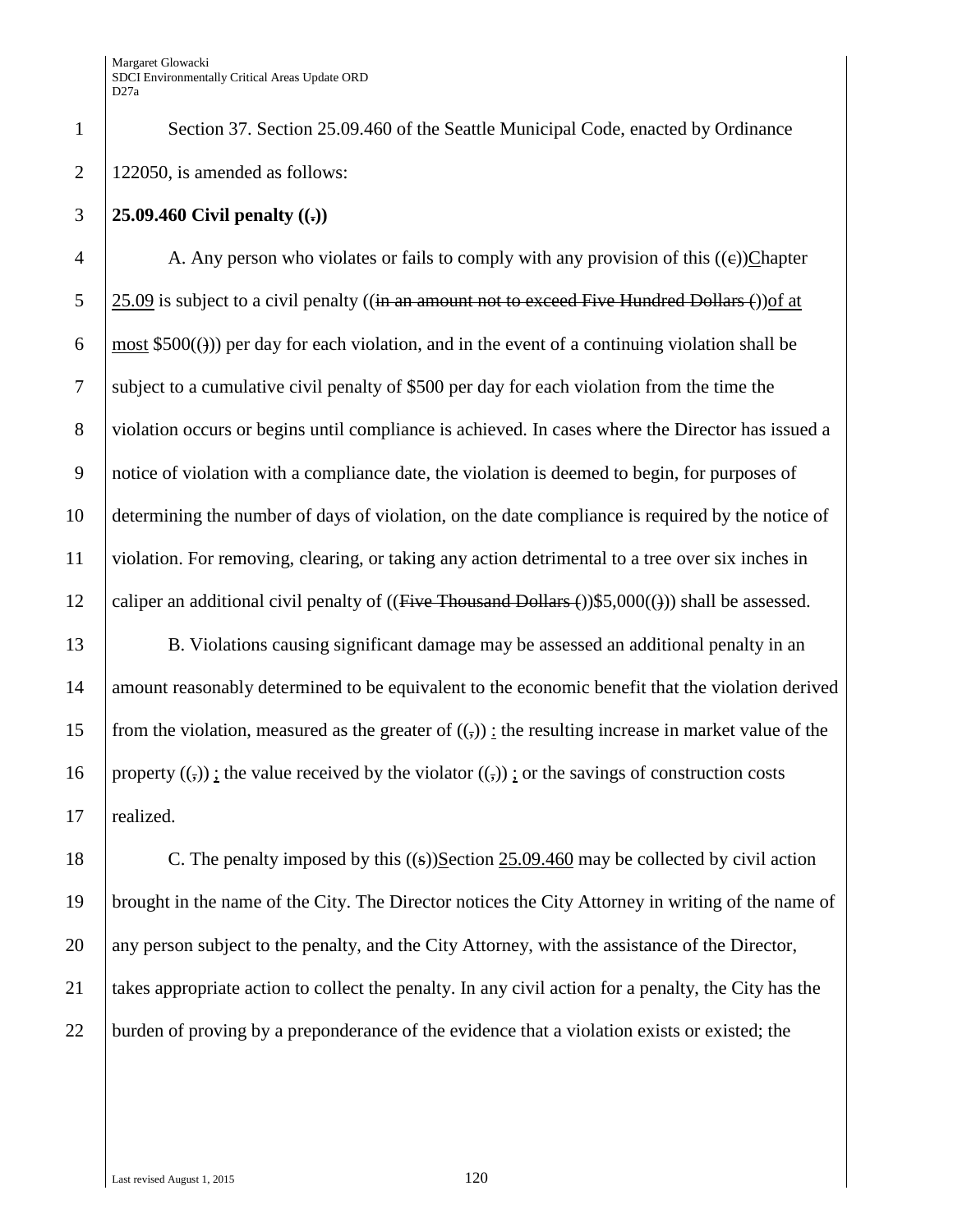1 issuance of a notice of violation or of an Order following an administrative review by the 2 Director is not itself evidence that a violation exists.

3 Section 38. Section 25.09.470 of the Seattle Municipal Code, enacted by Ordinance 4 122050, is amended as follows:

## 5 **25.09.470 Alternative criminal penalty ((.))**

6 Any person who violates or fails to comply with this  $((e))$ Chapter 25.09 shall be guilty of a gross 7 misdemeanor subject to the provisions of Chapters 12A.02 and 12A.04, except that absolute 8 liability shall be imposed for such a violation or failure to comply and none of the mental states 9 described in Section 12A.04.030 need be proved. The Director may request the City Attorney 10 prosecute such violations criminally as an alternative to the civil penalty provision outlined in 11 | this ((e))Chapter 25.09. Each day that a person continues to violate or fail to comply with the 12 provisions of this  $((e))$ Chapter 25.09 and each occurrence of a prohibited activity constitutes a 13 | separate offense.

14 Section 39. Section 25.09.480 of the Seattle Municipal Code, enacted by Ordinance 15 122050, is amended as follows:

## 16 **25.09.480 Additional relief ((.))**

17 The Director may seek legal or equitable relief to enjoin any acts or practices and abate any 18 condition that constitutes or will constitute a violation of this  $((e))$ Chapter 25.09.

19 Section 40. Section 25.09.520 of the Seattle Municipal Code, last amended by Ordinance  $20$  | 124919, is amended as follows:

21 **25.09.520 Definitions**

22 | "Annual high static groundwater level" means the highest elevation where the soil is 23 Saturated with the main body of groundwater during any part of the year.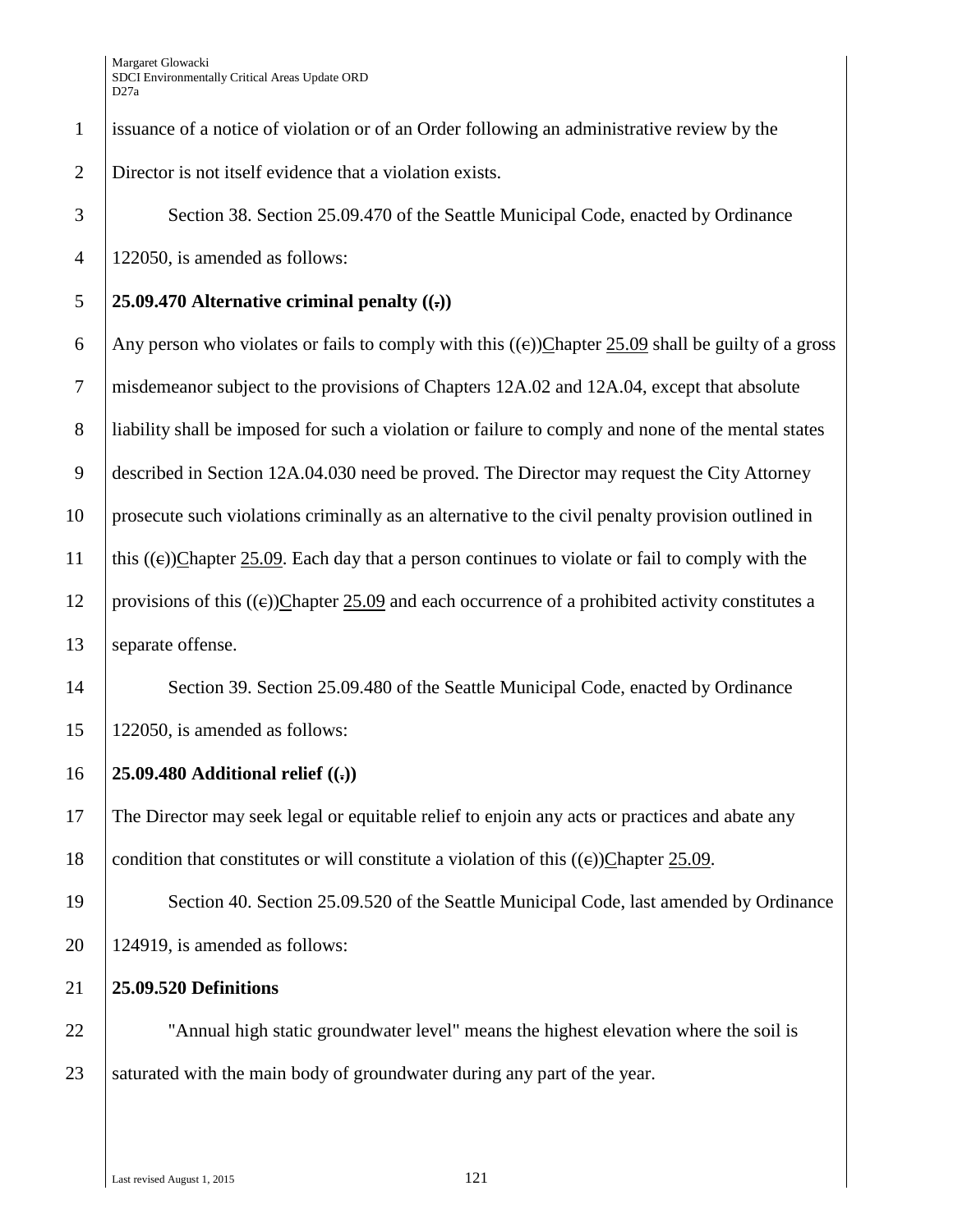| $\mathbf{1}$   | "Aquatic environment" means a water body and the habitat and life that is supported by            |
|----------------|---------------------------------------------------------------------------------------------------|
| $\overline{2}$ | the environment. Aquatic habitat includes streams, rivers, ponds, lakes, estuaries, wetlands and  |
| 3              | other water bodies.                                                                               |
| $\overline{4}$ | "Aquatic life" means plants and animals that use the aquatic environment to live.                 |
| 5              | "Best available science" (BAS) means the current scientific information derived from a            |
| 6              | valid scientific process as defined by WAC 365-195-900 through 365-195-925 used in the            |
| $\overline{7}$ | process to designate, protect, and/or restore critical areas.                                     |
| 8              | "Best management practices" means                                                                 |
| 9              | $((a))1. ((t))$ The practices defined in Section 22.801.030 ((of the Stormwater                   |
| 10             | $Code$ ) ; and                                                                                    |
| 11             | $((\theta))2.$ $((s))$ Structural, nonstructural, and managerial techniques identified by the     |
| 12             | Director, or by the director of a City agency when that agency is making determinations under     |
| 13             | this Chapter 25.09, as the most effective and practical means in an urban environment to mitigate |
| 14             | adverse environmental effects on environmentally critical areas and buffers and their functions.  |
| 15             | "Biodiversity areas and corridors" means an area described in subsection 25.09.012.D.1.           |
| 16             | "Biologist" means a person who has earned a degree in biological sciences from an                 |
| 17             | accredited college or university, or a professional who has equivalent educational training and   |
| 18             | has experience as a practicing biologist.                                                         |
| 19             | "Buffer" means a ((designated)) defined area adjacent to and/or a part of an                      |
| 20             | environmentally critical area and intended to protect the environmentally critical area.          |
| 21             | "City agency" means The City of Seattle or any of its subdivisions, including but not             |
| 22             | limited to, any City board, commission, committee, officer, or department.                        |
|                |                                                                                                   |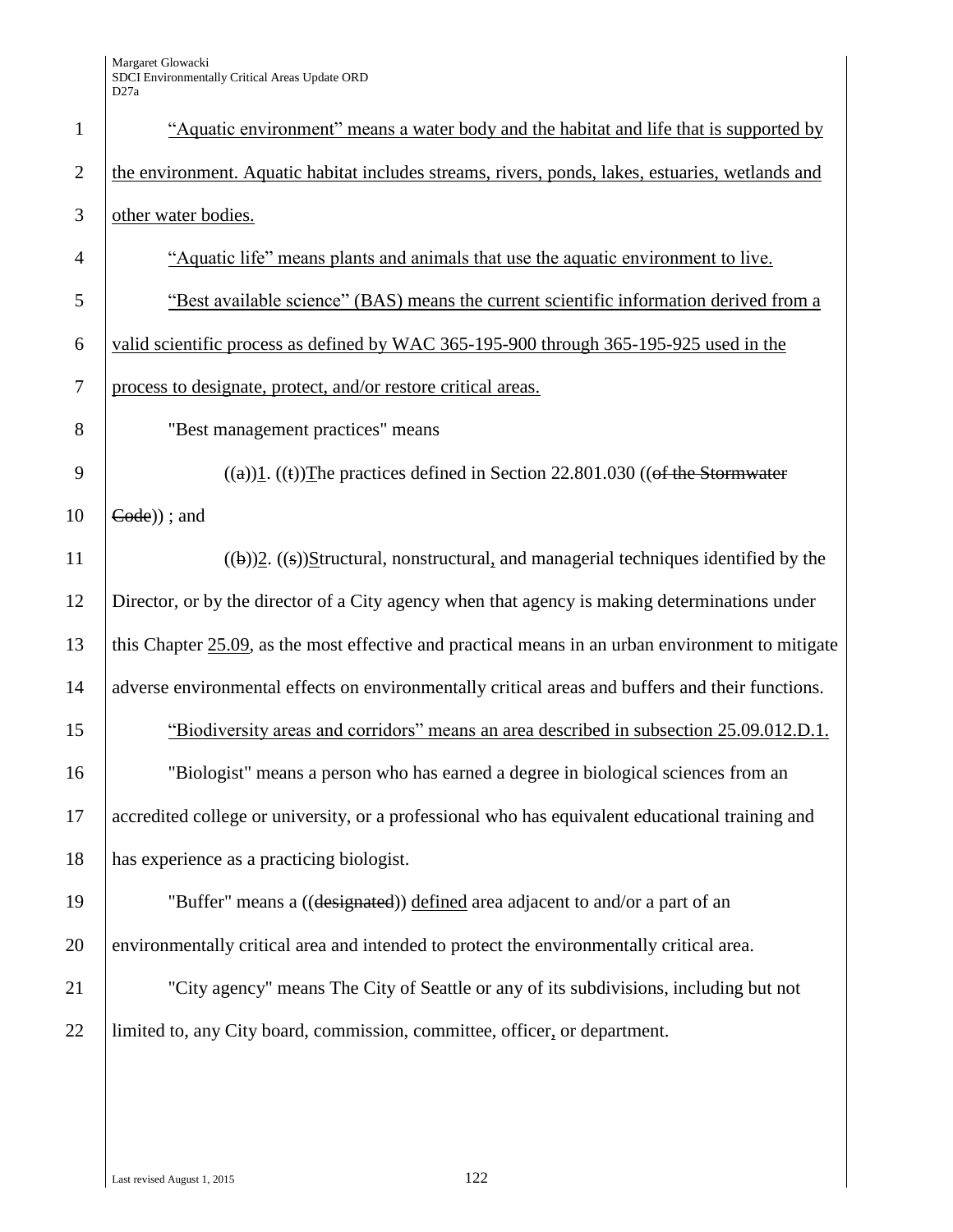| $\mathbf{1}$   | "City project" means all work described in Section 25.09.015 that is undertaken by a City          |
|----------------|----------------------------------------------------------------------------------------------------|
| $\overline{2}$ | agency.                                                                                            |
| 3              | "Conservation easement" means a recorded legal agreement a landowner voluntarily                   |
| $\overline{4}$ | makes to limit the type or amount of development, including uses, that may take place on the       |
| 5              | landowner's property, while retaining private ownership of the land. Examples of limits on         |
| 6              | development include constructing buildings and subdividing land. Conservation easements            |
| $\tau$         | convey the right to enforce these restrictions to the qualified organization or agency holding the |
| 8              | easement.                                                                                          |
| 9              | "Construction activity area" means all areas of land disturbing activity within a site or on       |
| 10             | adjacent sites or rights-of-way used during construction including, but not limited to,            |
| 11             | development coverage areas and construction access and storage areas.                              |
| 12             | "Contaminated soils" is defined in Section 21.36.012(( <del>, Solid Waste Code</del> )).           |
| 13             | "Department" means the Seattle Department of Construction and Inspections or its                   |
| 14             | successor department.                                                                              |
| 15             | "Detention" is defined in Section 22.801.050 ((of the Stormwater Code)).                           |
| 16             | "Development" means all components and activities related to construction or                       |
| 17             | disturbance of a site, including but not limited to land disturbing activities.                    |
| 18             | "Development standard" means a regulation establishing a limit on development.                     |
| 19             | "Director" means the Director of the Seattle Department of Construction and Inspections            |
| 20             | (or its successor department) or the Director's designee.                                          |
| 21             | "Downtown zones" means all Downtown Office Core, Downtown Retail Core,                             |
| 22             | Downtown Mixed Commercial, Downtown Mixed Residential, Downtown Harbor Front,                      |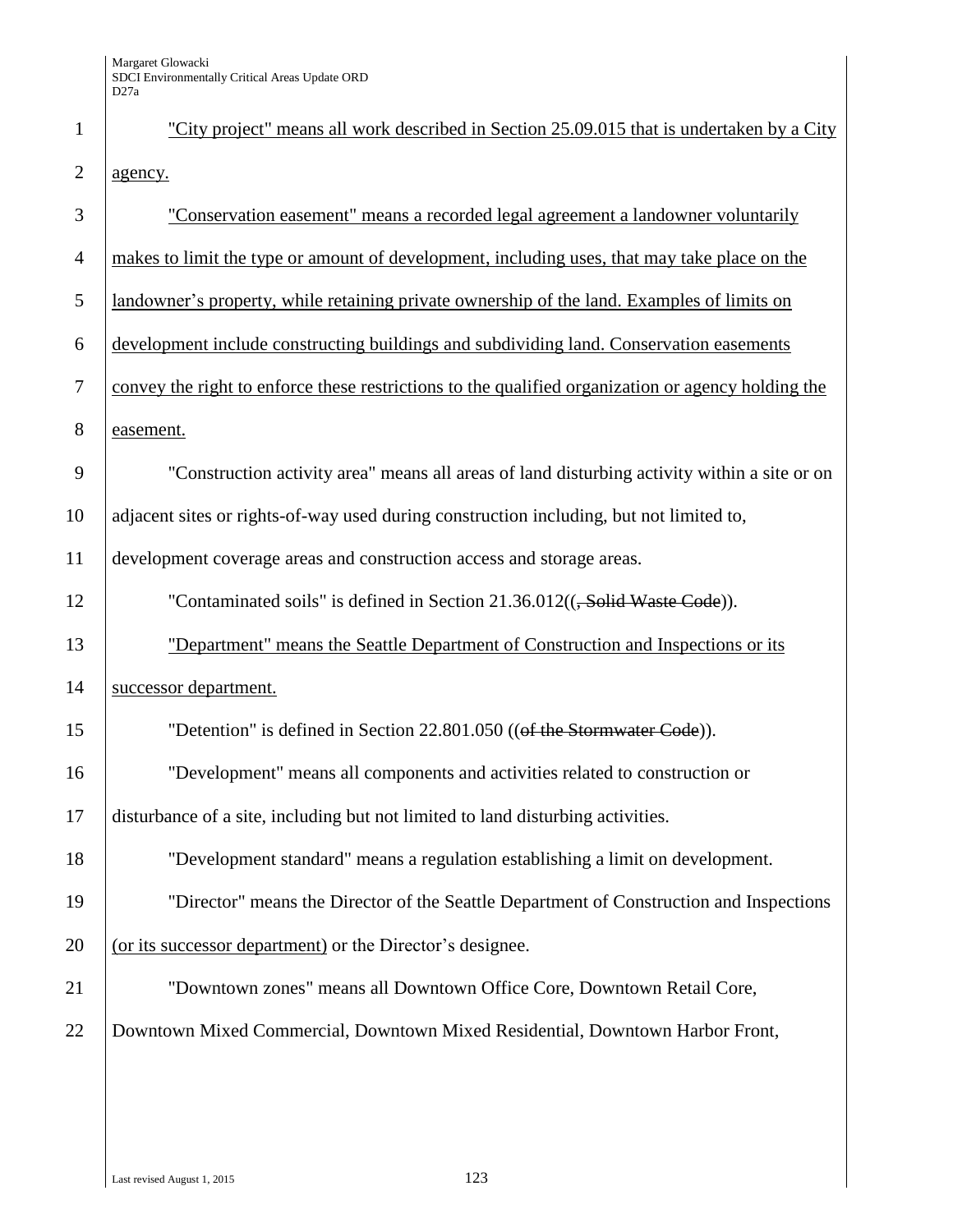| $\mathbf{1}$   | International District Mixed, International District Residential, Pike Market Mixed, and Pioneer |
|----------------|--------------------------------------------------------------------------------------------------|
| $\overline{2}$ | Square Mixed, as defined in Chapter 23.30.                                                       |
| 3              | "Drainage-control facility" is defined in Section 22.801.050 ((of the Stormwater Code)).         |
| $\overline{4}$ | "Drainage-control system" is defined in Section 22.801.050 ((of the Stormwater Code)).           |
| 5              | "Ecological $(F)$ function" means the work performed or role played individually or              |
| 6              | collectively by the physical, chemical, and biological processes that contribute to the          |
| $\tau$         | maintenance of the aquatic and terrestrial environments that constitute the natural environment. |
| 8              | "Exception" ((refers to)) means the environmentally critical areas exception $((,))$             |
| $\overline{9}$ | described in Section 25.09.300.                                                                  |
| 10             | "Exemption" means to release a project either fully or partially from compliance with the        |
| 11             | environmentally critical areas regulations, or from specific development standards of this       |
| 12             | $((e))$ Chapter 25.09, as provided in Section 25.09.045.                                         |
| 13             | "Feasible" means that an action, such as a development project, mitigation, or                   |
| 14             | preservation requirement, meets all of the following conditions:                                 |
| 15             | 1. The action can be accomplished with technologies and methods that have been                   |
| 16             | used in the past in similar circumstances, or studies or tests have demonstrated in similar      |
| 17             | circumstances that such approaches are currently available and likely to achieve the intended    |
| 18             | results;                                                                                         |
| 19             | 2. The action provides a reasonable likelihood of achieving its intended purpose;                |
| 20             | and                                                                                              |
| 21             | 3. The action does not physically preclude achieving the project's primary                       |
| 22             | intended legal use.                                                                              |
|                |                                                                                                  |
|                |                                                                                                  |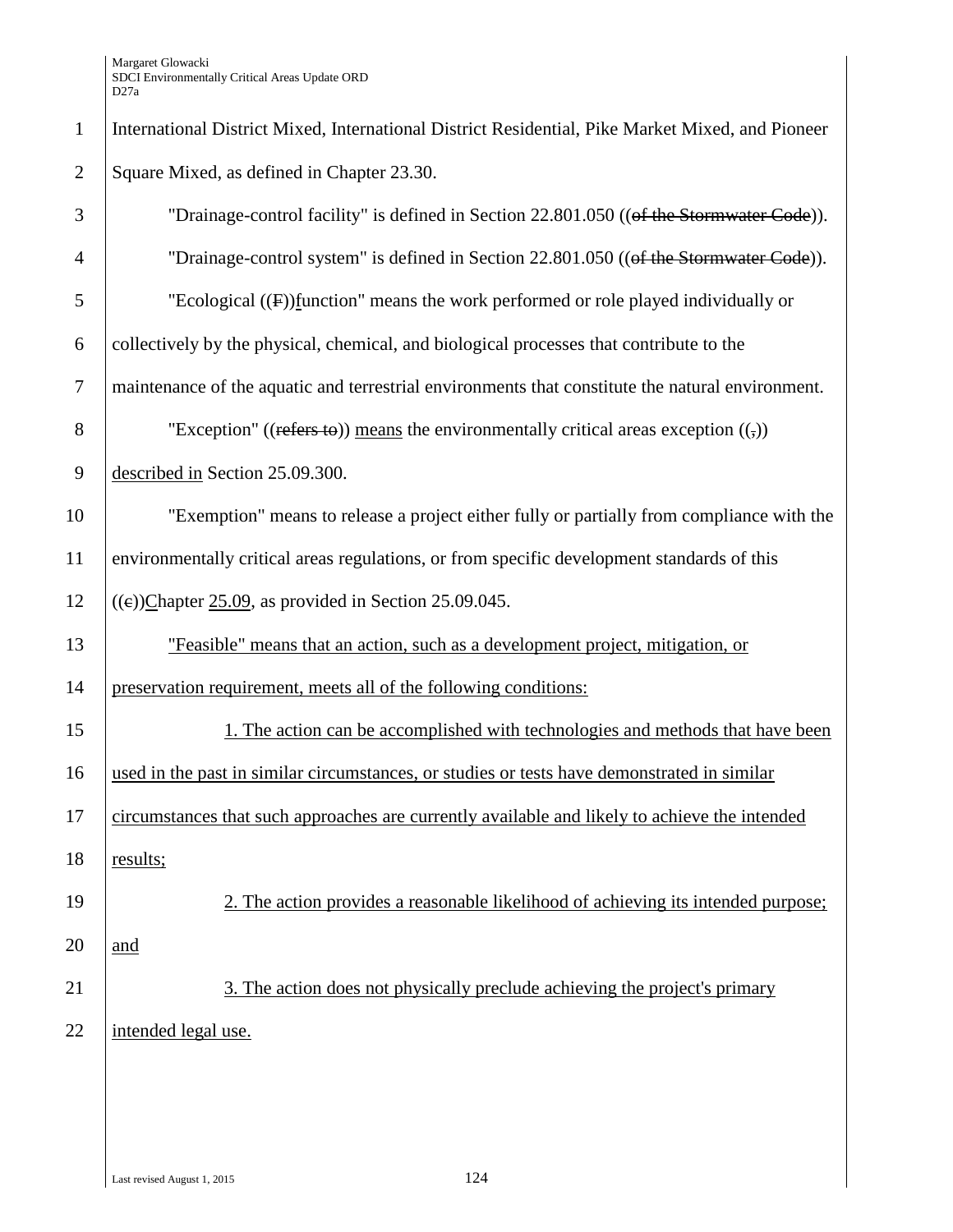| $\mathbf{1}$   | In cases where this Chapter 25.09 requires certain actions unless they are infeasible, the                     |
|----------------|----------------------------------------------------------------------------------------------------------------|
| $\overline{2}$ | burden of proving infeasibility is on the applicant. In determining an action's infeasibility, the             |
| 3              | Director may weigh the action's relative public costs and public benefits, considered in the short-            |
| $\overline{4}$ | and long-term time frames.                                                                                     |
| 5              | "Fish habitat" means and refers to wildlife habitat that supports fish at any life stage at                    |
| 6              | any time of the year, including off-channel habitat and potential habitat that is likely to be used            |
| $\tau$         | by fish and could be restored.                                                                                 |
| 8              | "Geologist" means a person who has earned a degree in geology from an accredited                               |
| 9              | college or university and has at least five $((\underline{5}))$ years' experience as a practicing geologist or |
| 10             | four $((4))$ years of experience and at least two $((2))$ years of postgraduate study, research, or            |
| 11             | teaching. The practical experience shall include at least three $((3))$ years of work in applied               |
| 12             | geology and evaluation, in close association with qualified practicing geologists or                           |
| 13             | geotechnical/civil engineers.                                                                                  |
| 14             | "Geotechnical/civil engineer" means a practicing geotechnical/civil engineer licensed as a                     |
| 15             | professional civil engineer by the State of Washington who has at least four $((4))$ years of                  |
| 16             | professional experience as a geotechnical engineer including experience with landslide                         |
| 17             | evaluation.                                                                                                    |
| 18             | "Groundwater regime" means the amount, distribution, and seasonal variation of water                           |
| 19             | below the surface of the land.                                                                                 |
| 20             | "Impervious surface" is defined in Section 22.801.100 ((of the Stormwater Code)).                              |
| 21             | "Improved public road right-of-way" means a right-of-way ((which)) that either contains                        |
| 22             | utilities or is paved.                                                                                         |
| 23             | "Infeasible." See "feasible."                                                                                  |

Last revised August 1, 2015 125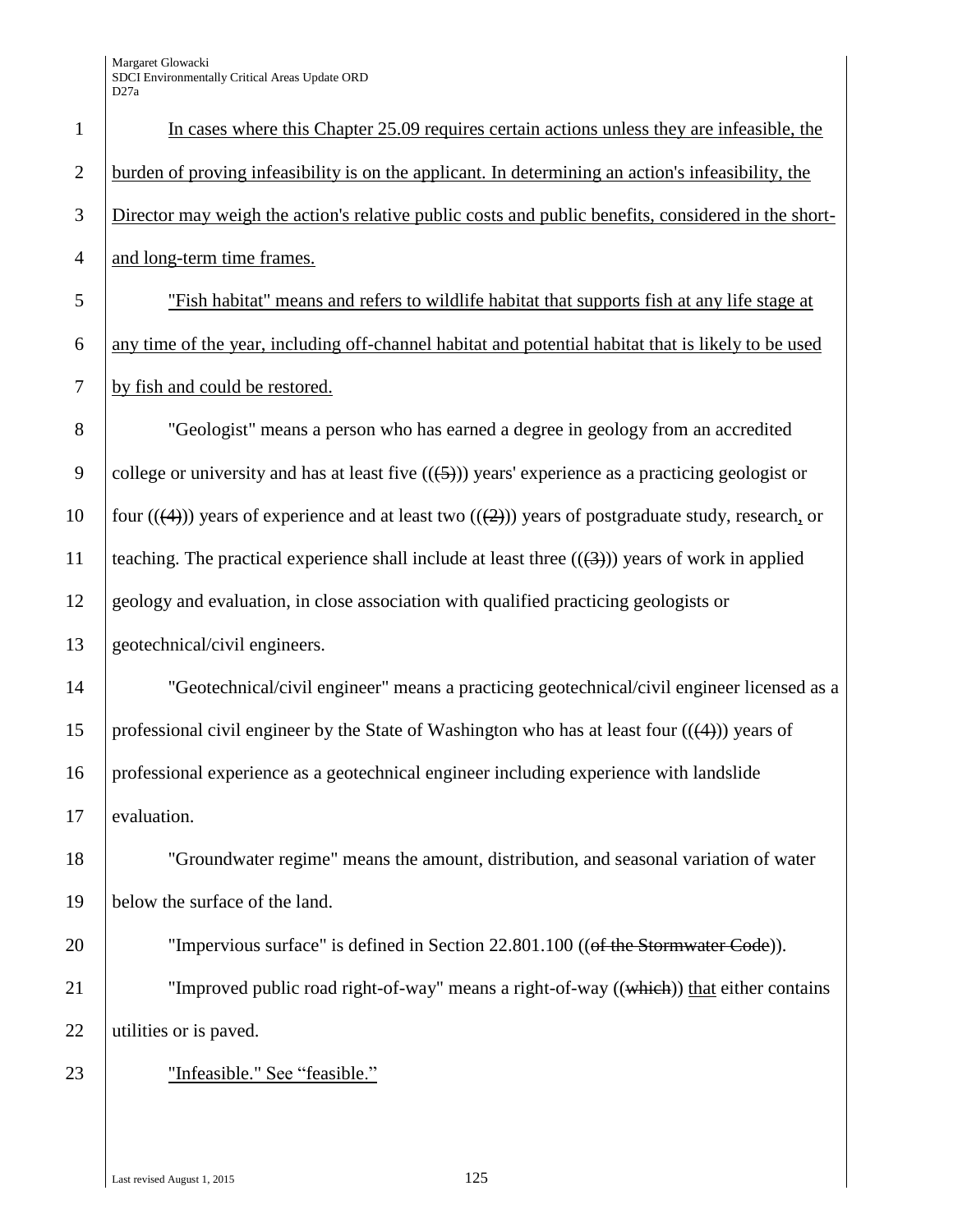1 The "Infiltration facility" is defined in Section 22.801.100((<del>, Stormwater, Grading and</del> 2 | Drainage Control Code). "Interior renovation and interior structural alteration." See "renovation and structural 4 alteration." "Invasive plants" means the plants listed for Western Washington in Washington State 6 Department of Ecology Publication  $\frac{\#((-04-06-025))04-06-029}{0.029}$  and King County designated noxious weeds. "Land disturbing activity" means any activity that results in a movement of earth, or a change in the existing soil cover (both vegetative and nonvegetative) or the existing topography. Land disturbing activities include, but are not limited to, clearing, grubbing, grading, filling, excavation, draining water from a site, or addition or replacement of impervious surface. "Lot" means a platted or unplatted parcel or parcels of land abutting upon and accessible from a private or public street sufficiently improved for vehicle travel or abutting upon and accessible from an exclusive, unobstructed permanent access easement. A lot may not be divided 15 by a street or alley. "Maintenance and repair" means activities which, in any five year period starting from 17 the effective date of the ordinance introduced as Council Bill  $\blacksquare$ , the structural alteration is less than 50 percent of the total area of the existing structure. "Maximum extent feasible" is defined in Section 22.801.140. "Native fish" means a species of fish identified by the United States Fish and Wildlife Service as occurring in the Puget Sound area as part of its indigenous fresh water or marine 22 | aquatic fauna.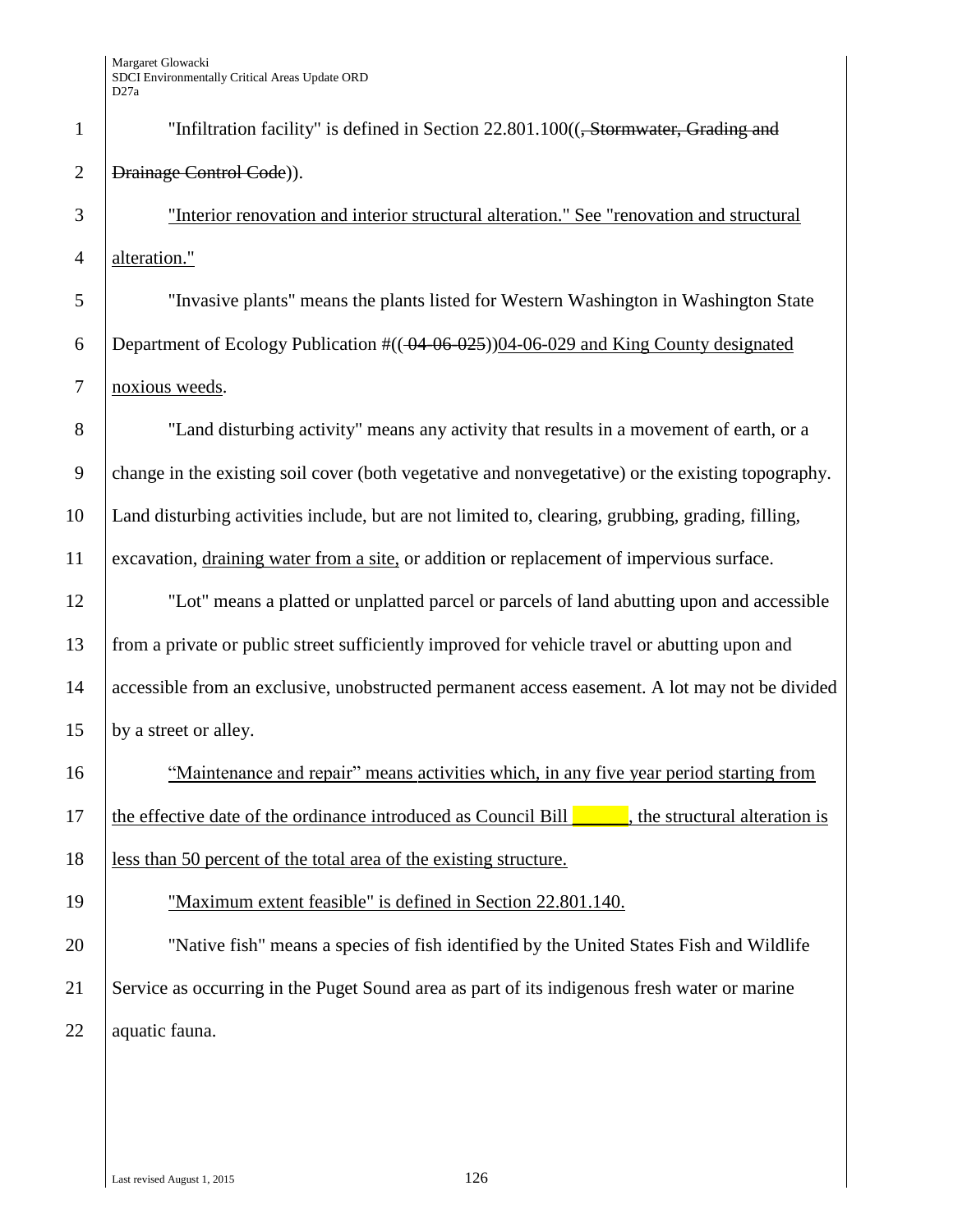"Native vegetation" means vegetation, including trees, comprised of plant species that are 2 indigenous and noninvasive, naturalized to the Puget Sound region and that reasonably can be expected to naturally occur on a site. Native vegetation does not include noxious weeds. "Non-disturbance areas" means areas where development is not to be allowed.

 "Normal pruning and maintenance" means for trees, shrubs, and other woody plants compliance with American National Standards Institute A300 pruning standards.

"Noxious weeds" means weeds listed by the King County Noxious Weed Control Board.

 "Ordinary high water mark" means, on all lakes, streams, and tidal water, that mark that will be found by examining the bed and banks and ascertaining where the presence and action of waters are so common and usual, and so long continued in all ordinary years, as to mark upon the soil a character distinct from that of the abutting upland, in respect to vegetation as that condition exists on June 1, 1971, or as it may naturally change thereafter or as it may change thereafter in 13 accordance with permits issued by the Director  $((\Theta f))$  or the Washington State Department of Ecology; provided that in any area where the ordinary high water mark cannot be found, the ordinary high water mark adjoining salt water shall be the line of mean higher high tide and the 16 ordinary high water mark adjoining fresh water shall be the line of mean high water.

 "Parcel" means a lot, unplatted property, or combination thereof, whether public or 18 | private property, in the City of Seattle, including City ( $(\vec{right of way})$ ) right-of-way and state right-of-way.

 "Person" means any individual, receiver, administrator, executor, assignee, trustee in bankruptcy, trust, estate, firm, partnership, co-partnership, joint venture, club, company, joint 22 stock company, business trust, municipal corporation, political subdivision of the State of Washington, corporation, limited liability company, association, society, or any group of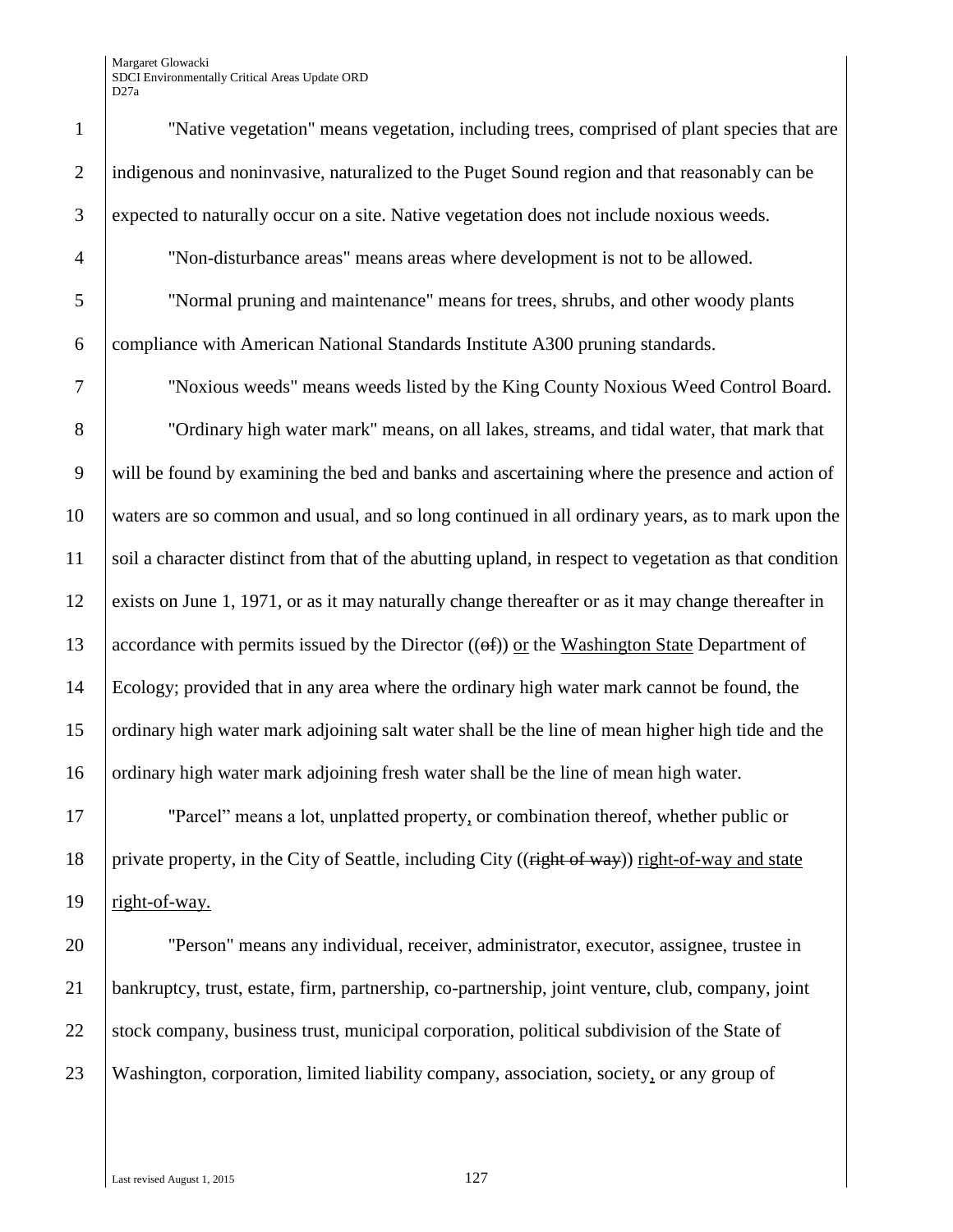| $\mathbf{1}$   | individuals acting as a unit, whether mutual, cooperative, fraternal, nonprofit, or otherwise, the     |
|----------------|--------------------------------------------------------------------------------------------------------|
| $\overline{2}$ | United States or any instrumentality thereof, and any entity of whatever type.                         |
| 3              | "Pesticide" means, but is not limited to:                                                              |
| $\overline{4}$ | $((a))1$ . Any substance or mixture of substances intended to prevent, destroy,                        |
| 5              | control, repeal, or mitigate any insect, rodent, snail, slug, fungus, weed, and any other form of      |
| 6              | plant or animal life or virus, except virus on or in a living person or other animal ((which)) that is |
| $\overline{7}$ | normally considered to be a pest or ((which)) that the Director may declare to be a pest;              |
| 8              | $((a+b))$ 2. Any substance or mixture of substances intended to be used as a plant                     |
| $\overline{9}$ | regulator, defoliant, or desiccant; and                                                                |
| 10             | $((e))$ 3. Any spray adjuvant.                                                                         |
| 11             | "Plan view" means a drawing made to scale to represent the view from the top or a                      |
| 12             | horizontal section of a structure, development, or proposal.                                           |
| 13             | (("Provisions of this chapter" means all sections of this chapter.))                                   |
| 14             | "Public agency" means a government organization including the City.                                    |
| 15             | "Public projects" means projects sponsored by a government agency, including the City.                 |
| 16             | "Qualified environmental professional" means a person who has earned a degree in a                     |
| 17             | science field from an accredited college or university, or a professional who has equivalent           |
| 18             | educational training and has experience as a practicing scientist with education and/or experience     |
| 19             | in the field. A qualified professional for wetlands must be a professional wetland scientist with at   |
| 20             | least two years of full-time work experience as a wetland professional, including delineating          |
| 21             | wetlands using the federal manual and supplements, preparing wetlands reports, conducting              |
| 22             | function assessments, and developing and implementing mitigation plans.                                |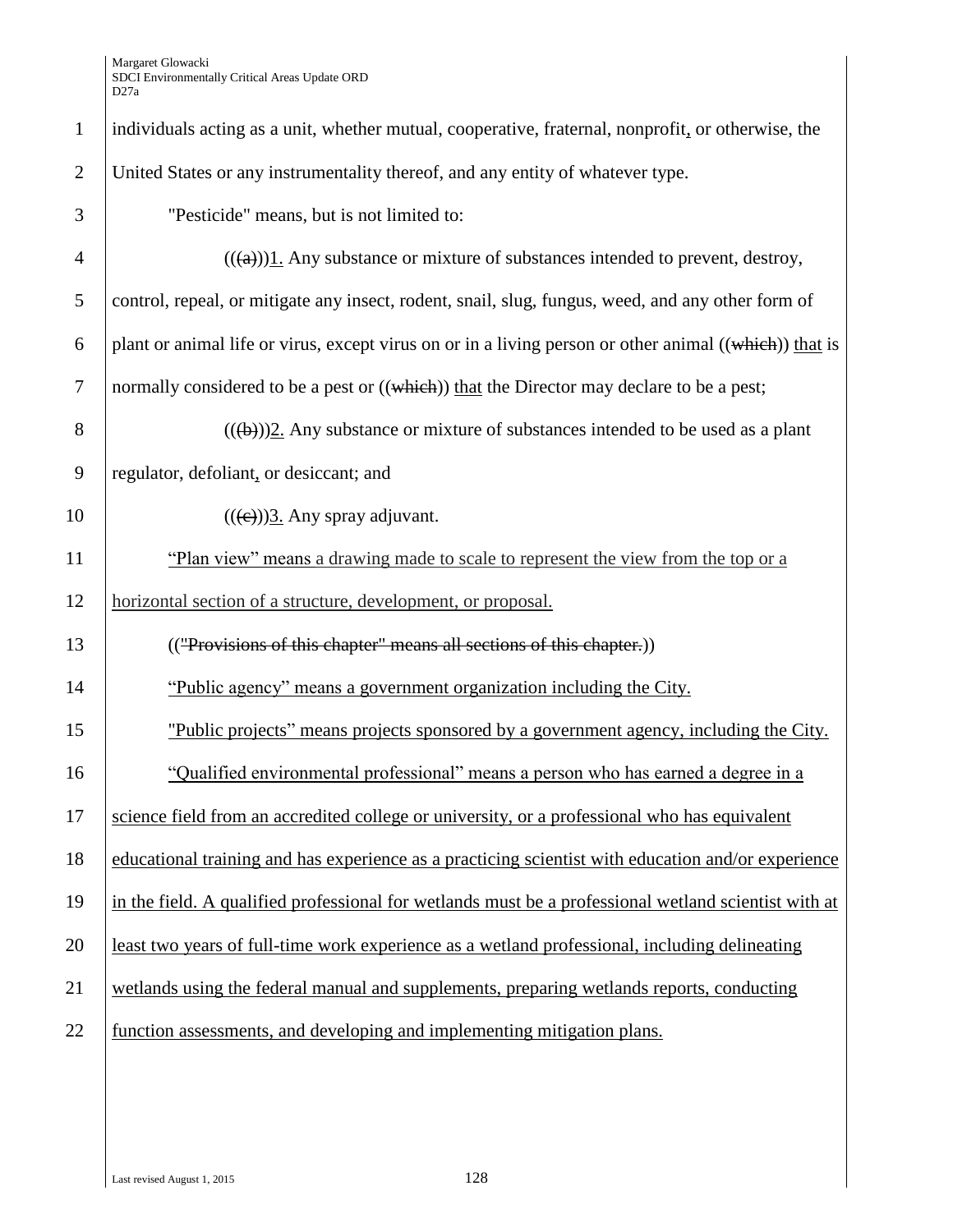| $\mathbf{1}$   | "Reasonable alternative location" means a location that can accommodate the proposal's             |
|----------------|----------------------------------------------------------------------------------------------------|
| $\mathfrak{2}$ | objectives at the lowest level of impact to ecological function in consideration of the            |
| 3              | environmental, social, and economic impacts on the public and the cost to the applicant.           |
| $\overline{4}$ | "Reasonable" or "reasonably" means its common usage except as provided below:                      |
| 5              | 1. If the regulations of this Chapter 25.09 require that an action be reasonable in                |
| 6              | connection with determining mitigation measures, environmental impacts, other adverse impacts,     |
| $\tau$         | or alternative development, "reasonable" means that the action will allow a proposal to attain or  |
| 8              | approximate its objectives with the least impact to ecological function in consideration of the    |
| $\mathbf{9}$   | costs and alternatives. When considering the cost of an action, the cost of the action is compared |
| 10             | to the nature of the project not to the personal financial status of the applicant.                |
| 11             | 2. If the regulations of this Chapter 25.09 require that an action be reasonable in                |
| 12             | determining location, $\lq\lq$ ((R)) reasonable alternative location" means a location that can    |
| 13             | accommodate the proposal's objectives at the lowest level of impact to ecological function in      |
| 14             | consideration of the environmental, social, and economic impacts on the public and the cost to     |
| 15             | the applicant.                                                                                     |
| 16             | "Reasonable use of property" means the use of property to which its owner is entitled under        |
| 17             | the Constitution of the United States of America and the Washington State Constitution, as         |
| 18             | interpreted by the highest courts of those jurisdictions.                                          |
| 19             | "Renovation and structural alteration" means activities that cost of which in any five year        |
| 20             | period starting from the effective date of the ordinance introduced as Council Bill<br>is less     |
| 21             | than 60 percent of the market value of the development, or for alteration of nonconforming uses    |
| 22             | or development is less than 60 percent of the market value of the portion of the development that  |
| 23             | is structurally nonconforming or contains the nonconforming use prior to undertaking the work      |
|                |                                                                                                    |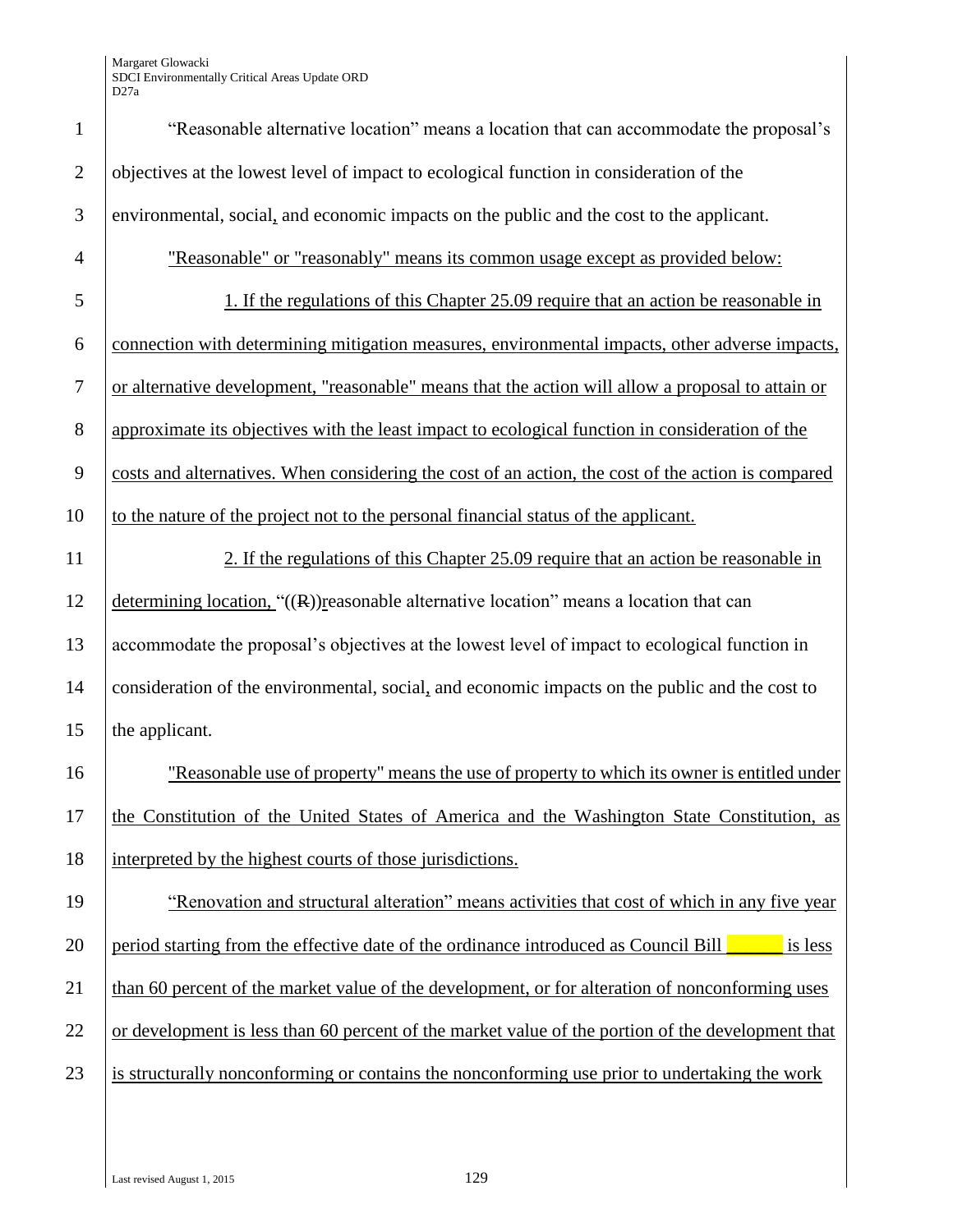and work that takes place on an existing structure interior of all existing walls and where there is 2 no increase to the size of the structure. "Retaining structure" means any improvement built up or composed of parts joined together in some definite manner and affixed to the ground for the purposes of retaining earth or rocks, including but not limited to concrete retaining walls, mechanically stabilized earth 6 systems, soil nails, or terracing( $(-$ or flower bed frames)). "Riparian watercourse" means a channel through which water flows as defined in 8 | subsection ((25.09.020 D5)) 25.09.012.D.5. 9 Short subdivision" means the division or redivision of land into nine  $((\Theta))$  or fewer lots, tracts, parcels, sites, or divisions for the purpose of sale, lease, development, or financing, and shall include all resubdivision of previously platted land and properties divided for the purpose of sale or lease of townhouse units. "Single-family residence" means single-family dwelling unit as defined in Section 23.84A.032 in the definition of "residential use." "Site" means the unit of land for which an applicant is receiving permission to carry out development. "Species of local importance" means those species of fish or wildlife designated under  $($ (S))subsection 25.09.200((E)).C. "Stabilize" means to possess permanent characteristics, either naturally or by manmade improvements, which can be shown to have sufficient resistance to forces normally expected to  $\int$  occur, and those forces that may occur as a result of  $((a \text{ one } (1) \text{ in one hundred } (100) \text{ year event}))$  $\theta$  the Seattle Building Code design earthquake.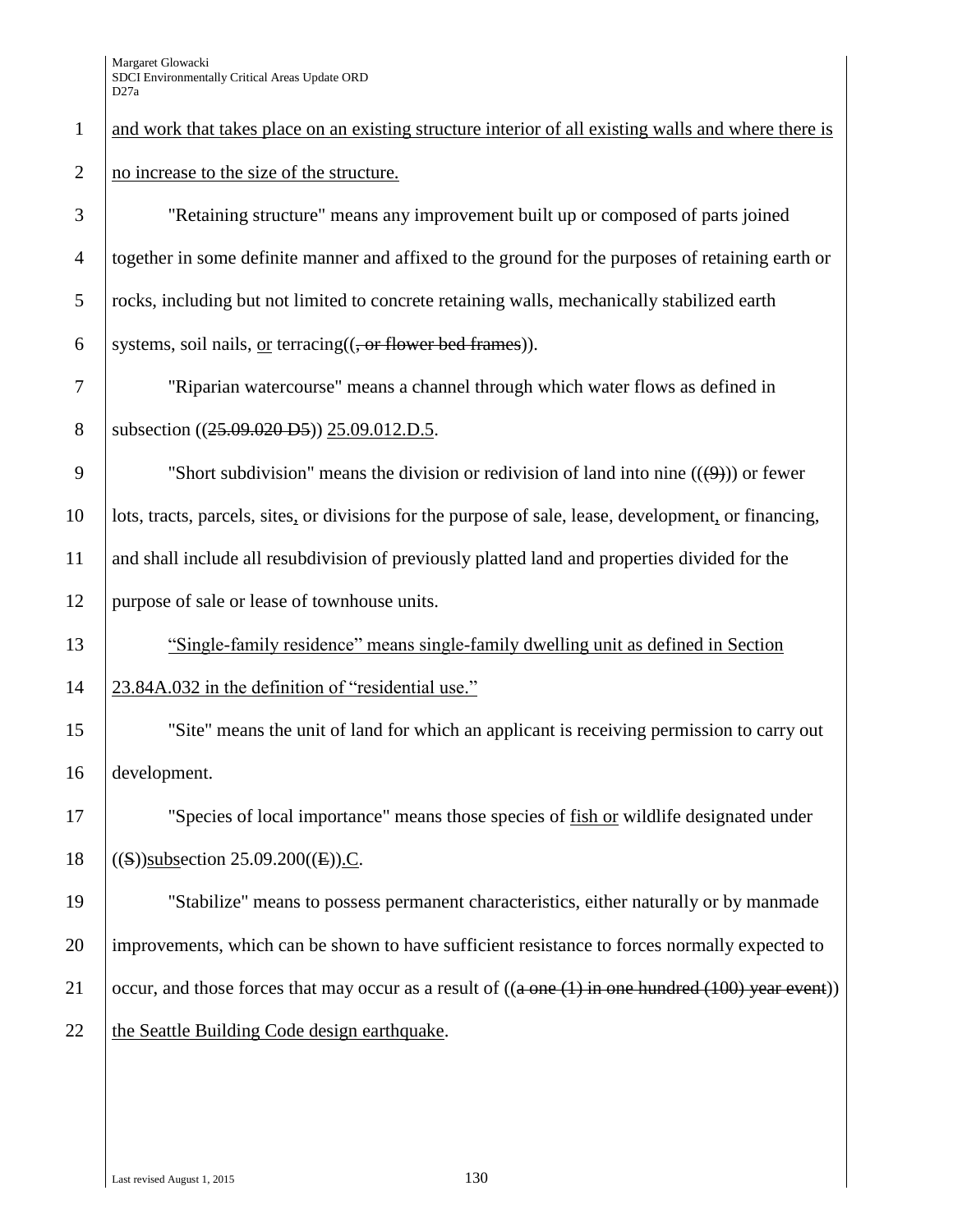| 1              | "Steep slope((s)) erosion hazard area" means an area described in subsection                             |
|----------------|----------------------------------------------------------------------------------------------------------|
| $\overline{2}$ | 25.09.012.A.3.b.5. ((slopes of forty percent (40%) inclination or more within a vertical elevation       |
| 3              | change of at least ten feet (10'). For the purpose of this definition, a slope is delineated by          |
| $\overline{4}$ | establishing its toe and top and is measured by averaging the inclination over at least ten feet         |
| 5              | (10') of elevation difference. Also for the purpose of this definition:                                  |
| 6              | (a) The "toe" of a slope means a distinct topographic break in slope that separates                      |
| 7              | slopes inclined at less than forty percent (40%) from slopes inclined at forty percent (40%) or          |
| 8              | more. Where no distinct break exists, the "toe" of a slope is the lower most limit of the area           |
| 9              | where the ground surface drops ten feet (10') or more vertically within a horizontal distance of         |
| 10             | twenty-five feet (25'); and                                                                              |
| 11             | (b) The "top" of a slope is a distinct topographic break in slope that separates                         |
| 12             | slopes inclined at less than forty percent (40%) from slopes inclined at forty percent (40%) or          |
| 13             | more. Where no distinct break exists, the "top" of a slope is the upper most limit of the area           |
| 14             | where the ground surface drops ten feet (10') or more vertically within a horizontal distance of         |
| 15             | twenty-five feet (25) feet.                                                                              |
| 16             | "Steep slope area" means an area described in subsection 25.09.020 A 3.)                                 |
| 17             | "Street" means a right-of-way ((which)) that is intended to provide or ((which)) that                    |
| 18             | provides a roadway for general vehicular circulation, is the principal means of vehicular access         |
| 19             | to abutting properties and includes space for utilities, pedestrian walkways, sidewalks, and             |
| 20             | drainage.                                                                                                |
| 21             | "Subdivision" means the division or redivision of land into ten $((10))$ or more lots,                   |
| 22             | tracts, parcels, sites, or divisions for the purpose of sale, lease, $((and))$ or transfer of ownership. |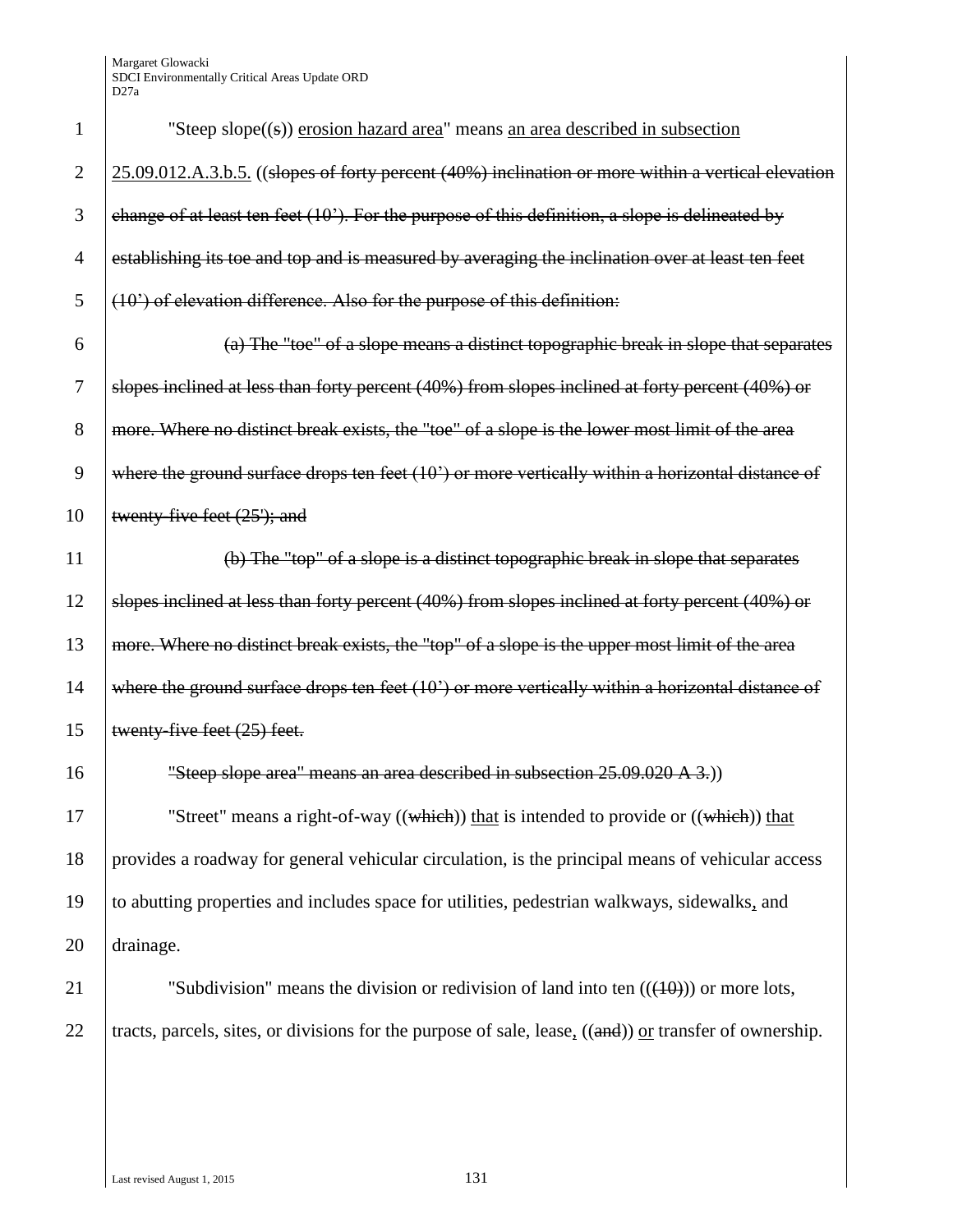| $\mathbf{1}$   | "Tree and vegetation management" means any action that involves organic plant life,                   |
|----------------|-------------------------------------------------------------------------------------------------------|
| $\overline{2}$ | including removing and replacing organic plant life with other organic plant life or other ground     |
| 3              | cover that is pervious or impervious or planting organic plant life where no organic plant life       |
| $\overline{4}$ | existed.                                                                                              |
| 5              | "Utility lines" means pipes, cables, or other linear conveyance systems used to transport             |
| 6              | power, water, gas, oil, wastewater, or similar items.                                                 |
| 7              | "Vegetation" means any and all organic plant life growing on, below, or above the soil                |
| 8              | surface including trees.                                                                              |
| 9              | "Wetland $((\in))$ creation" means the creation of a wetland within an upland area.                   |
| 10             | "Wetland rehabilitation" means the manipulation of the physical, chemical, or biological              |
| 11             | characteristics of a site with the goal of repairing natural or historic functions and processes of a |
| 12             | degraded wetland. Rehabilitation results in a gain in wetland function but does not result in a       |
| 13             | gain in wetland acres. Rehabilitation activities could involve breaching a dike to reconnect          |
| 14             | wetlands to a floodplain or returning tidal influence to a wetland.                                   |
| 15             | "Wetland $((R))$ restoration" means the manipulation of the physical, chemical, or                    |
| 16             | biological characteristics of a site with the goal of returning natural or historic functions to a    |
| 17             | former or degraded wetland. Restoration results in rebuilding a former wetland and results in a       |
| 18             | gain in wetland acres and functions. Restoration activities could include removing fill, plugging     |
| 19             | ditches, or breaking drain tiles.                                                                     |
| 20             | "Wildlife" means all species of the animal kingdom as defined in RCW 77.08.010.                       |
| 21             | "Wildlife habitat" means and refers to those areas that support individual or populations             |
| 22             | of animals defined as wildlife for all or part of an annual cycle.                                    |
|                |                                                                                                       |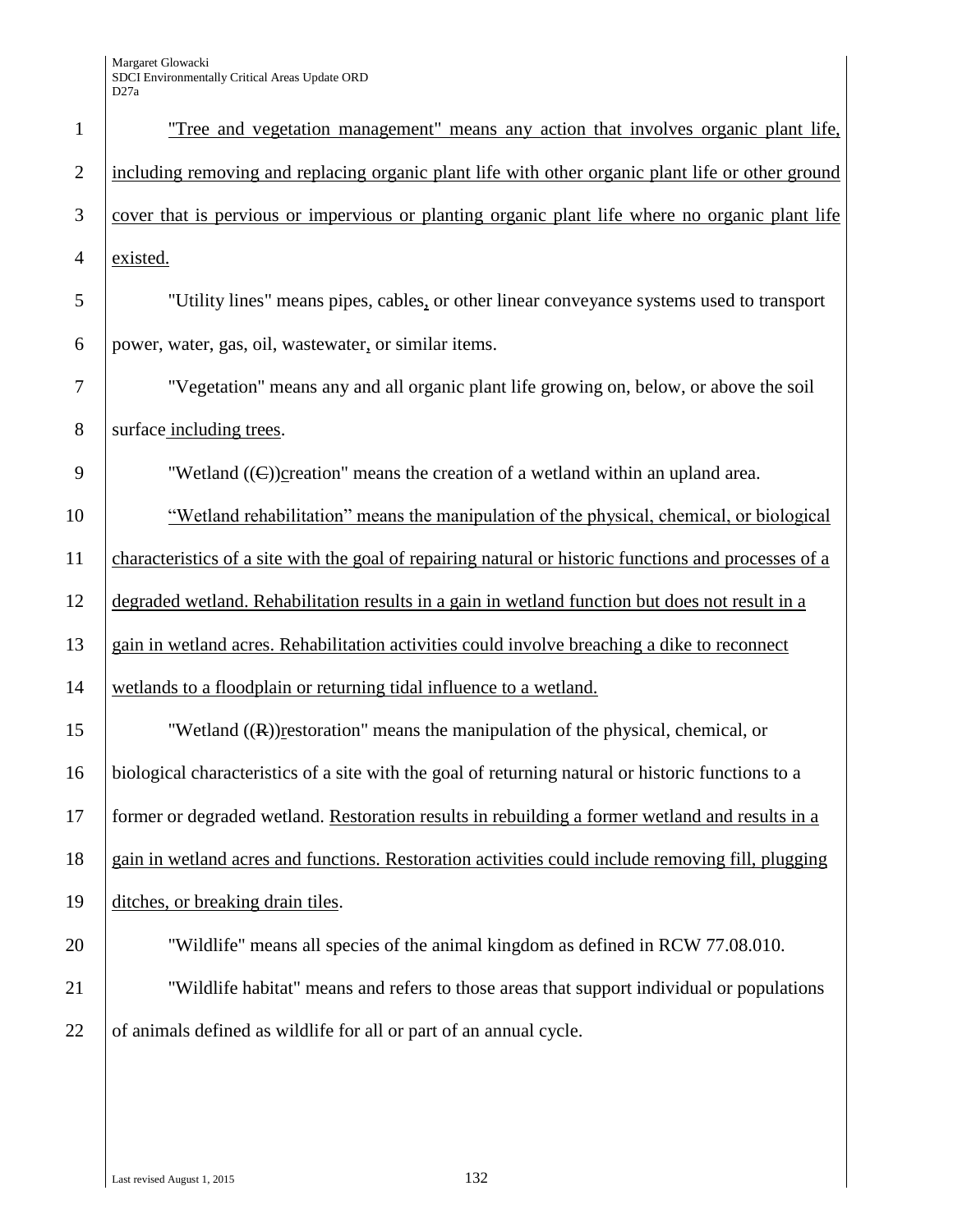| $\mathbf{1}$   | Section 41. Section 25.09.530 of the Seattle Municipal Code, last amended by Ordinance             |  |
|----------------|----------------------------------------------------------------------------------------------------|--|
| 2              | 122050, is amended as follows:                                                                     |  |
| 3              | 25.09.530 Construction $((.)$                                                                      |  |
| $\overline{4}$ | In any case where the provisions of this $((e))$ Chapter 25.09 conflict with the provisions of the |  |
| 5              | underlying zoning or the Seattle Shoreline Master Program, the provisions of this $((e))$ Chapter  |  |
| 6              | 25.09 apply. For purposes of this $((e))$ Chapter 25.09, the singular includes the plural and vice |  |
| $\tau$         | versa, and the masculine gender includes the feminine and neutral genders.                         |  |
| 8              | Section 42. Section 25.05.305 of the Seattle Municipal Code, last amended by Ordinance             |  |
| 9              | 119096, is amended as follows:                                                                     |  |
| 10             | 25.05.305 Categorical exemptions $((.)$                                                            |  |
| 11             | A. Application and exception                                                                       |  |
| 12             | 1. If a proposal fits within any of the provisions in Subchapter IX of these rules,                |  |
| 13             | the proposal shall be categorically exempt from threshold determination requirements (Section      |  |
| 14             | 25.05.720) except ((as follows:)) for a proposal described in subsection 25.05.305.A.2.            |  |
| 15             | ((1. The proposal is not exempt under Section 25.05.908, environmentally critical                  |  |
| 16             | areas;))                                                                                           |  |
| 17             | 2. The proposal is not exempt if it is a segment of a proposal that includes:                      |  |
| 18             | a. A series of actions, physically or functionally related to each other,                          |  |
| 19             | some of which are categorically exempt and some of which are not, or                               |  |
| 20             | b. A series of exempt actions that are physically or functionally related to                       |  |
| 21             | each other, and that together may have a probable significant adverse environmental impact in      |  |
| 22             | the judgment of an agency with jurisdiction. If so, that agency shall be the lead agency, unless   |  |
| 23             | the agencies with jurisdiction agree that another agency should be the lead agency. Agencies       |  |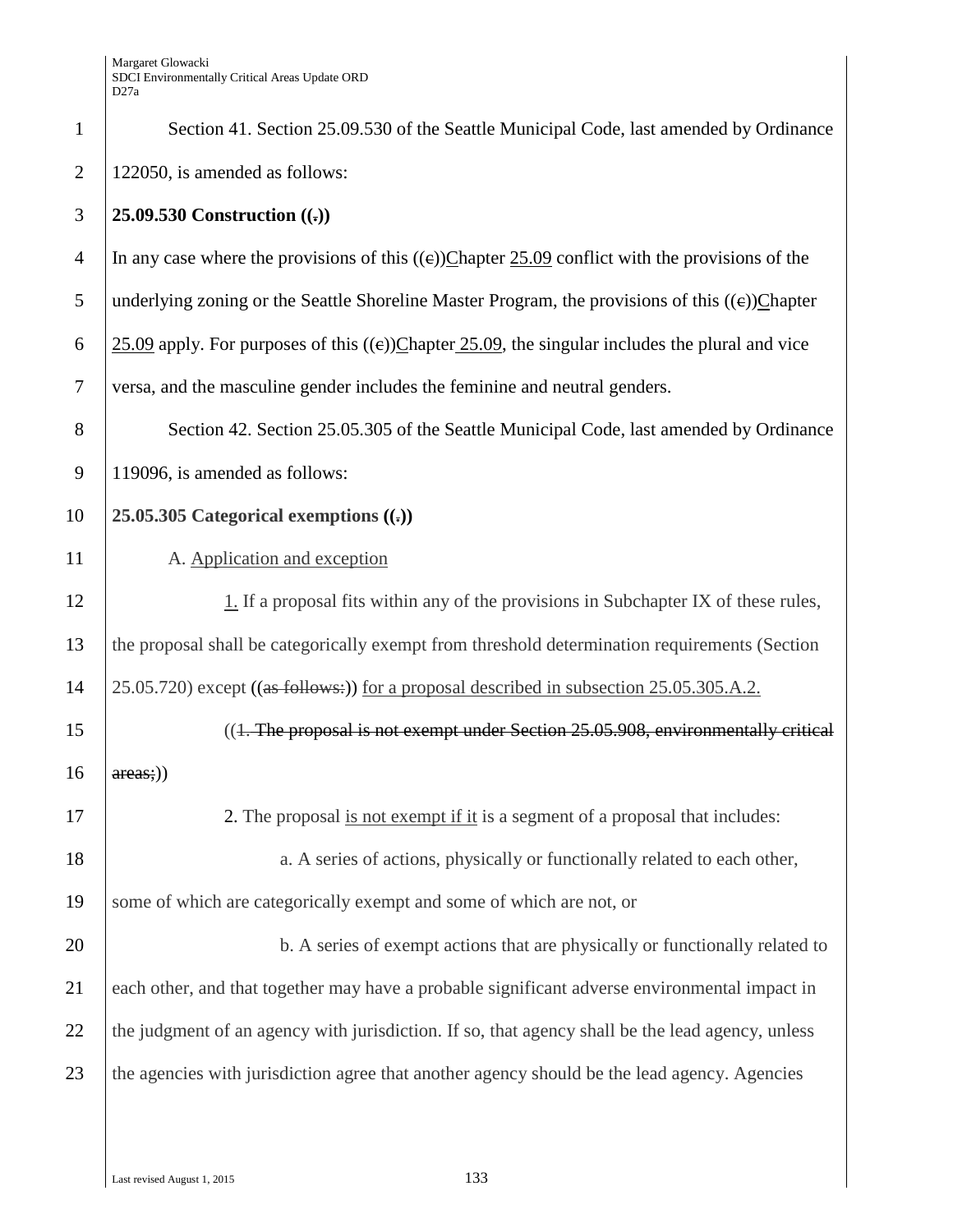may petition the Washington State Department of Ecology to resolve disputes (Section 2 25.05.946), or may petition the Mayor to resolve disputes between City agencies (Section 25.05.910). 4 3. For ((such)) proposals described in subsection 25.05.305.A.2, the agency or applicant may proceed with the exempt aspects of the proposals, prior to conducting environmental review, if the requirements of Section 25.05.070 are met. B. An agency is not required to document that a proposal is categorically exempt. Agencies may note on an application that a proposal is categorically exempt or place such a determination in agency files. C. If requested by a private applicant, the responsible official shall make a preliminary determination as to the scope of a proposal and whether the proposal is categorically exempt 12 within seven  $((\n\digamma))$  days following submission of such request. 13 Section 43. Section 25.05.747 of the Seattle Municipal Code, last amended by Ordinance 119096 is repealed: ((**25.05.747 Environmentally critical area.** "Environmentally critical area" means those areas designated by The City of Seattle 17 Environmentally Critical Areas Policies and regulated and mapped in SMC Chapter 25.09, **Regulations for Environmentally Critical Areas, and other City codes. Certain categorical** 19 exemptions do not apply within the following environmentally critical areas (Sections 25.05.305, |  $25.05.908$ , and Subchapter IX of these rules): 21 A. Landslide-prone areas, including, but not limited to, known landslide areas, potential 22 |  $\mu$  | andslide areas, and steep slopes of forty (40) percent average slope or greater; 23 B. Riparian corridors;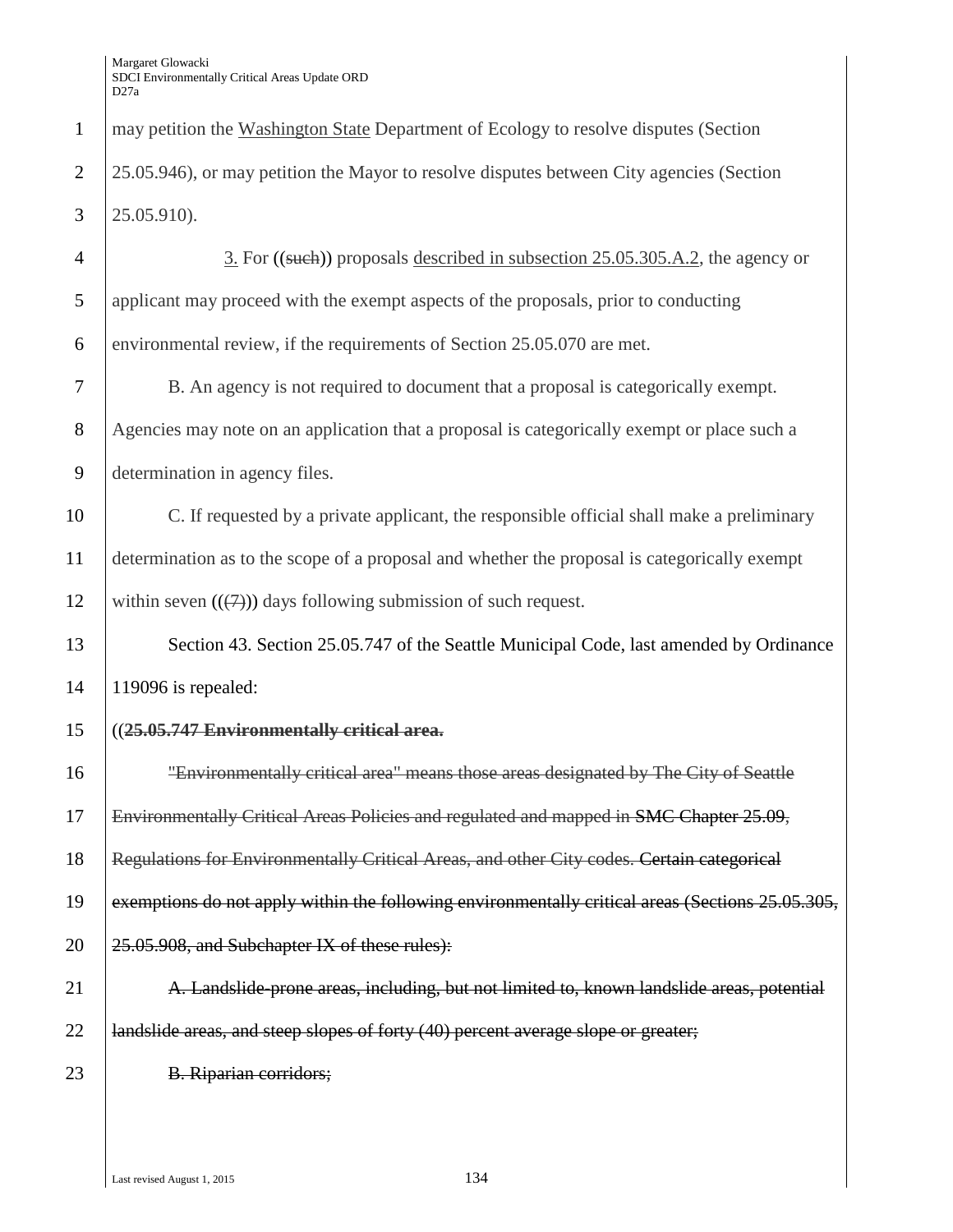# 1 C. Wetlands; and 2 **D. Fish and wildlife habitat conservation areas.**) 3 Section 45. Section 25.05.800 of the Seattle Municipal Code, last amended by Ordinance 4 124885, is amended as follows: 5 **25.05.800 Categorical exemptions**  6 The proposed actions contained in this Section 25.05.800 are categorically exempt from 7 threshold determination and EIS requirements, subject to the rules and limitations on categorical 8 exemptions contained in Section 25.05.305. 9 A. Minor new construction; flexible thresholds 10 1. The exemptions in this subsection 25.05.800. A apply to all licenses required to 11 undertake the construction in question. To be exempt under this Section 25.05.800, the project 12 shall be equal to or smaller than the exempt level. For a specific proposal, the exempt level in 13 subsection 25.05.800.A.2 shall control. If the proposal is located in more than one city or county, 14 the lower of the agencies' adopted levels shall control, regardless of which agency is the lead 15 agency. The exemptions in this subsection 25.05.800.A apply except when the project: 16 a. Is undertaken wholly or partly on lands covered by water; 17 b. Requires a license governing discharges to water that is not exempt 18 under RCW 43.21C.0383; 19 c. Requires a license governing emissions to air that is not exempt under 20 RCW 43.21C.0381 or WAC 197-11-800 (7) or 197-11-800 (8); or 21 d. Requires a land use decision that is not exempt under subsection 22 | 25.05.800.F.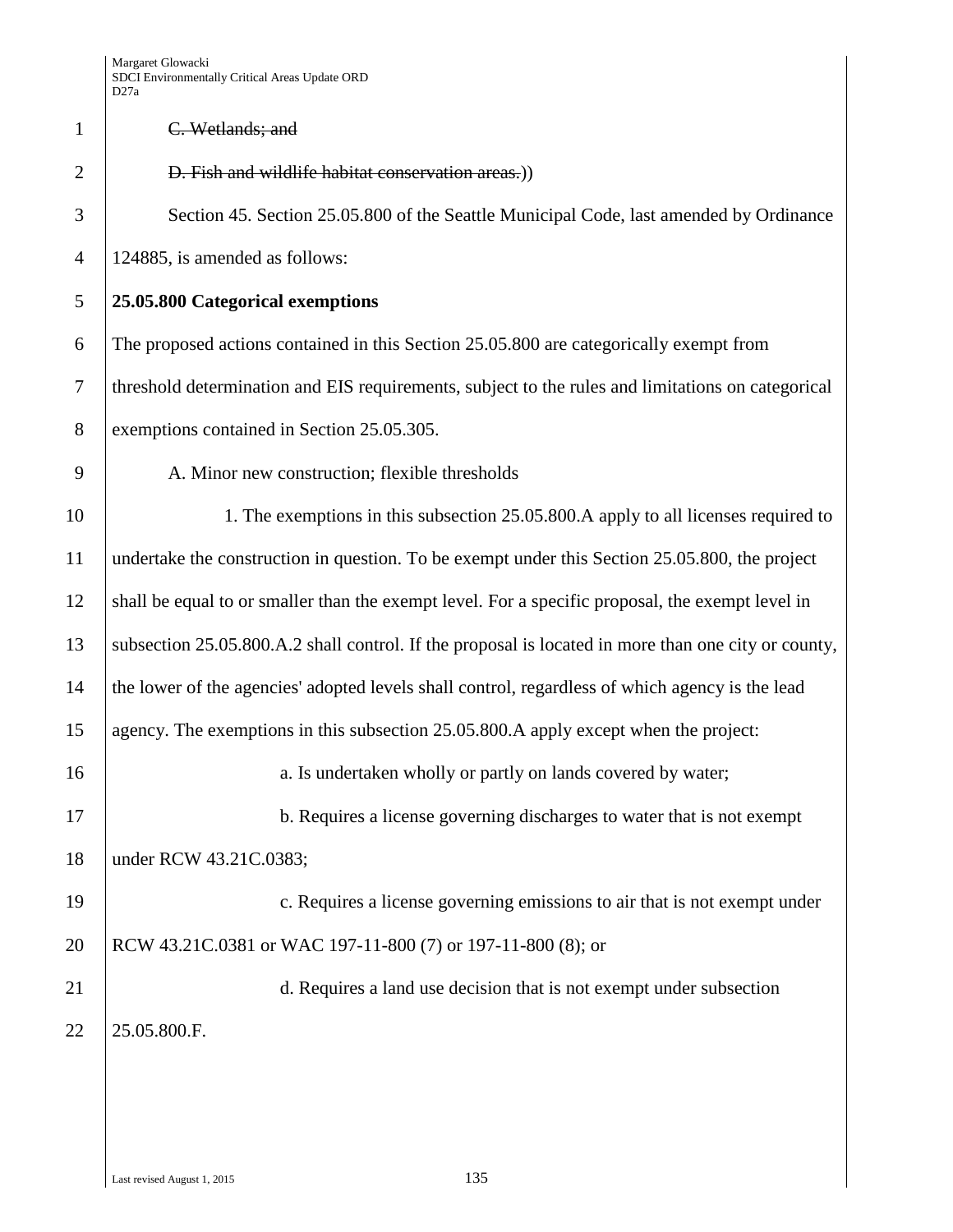1 2. The following types of construction are exempt, except when undertaken

2 wholly or partly on lands covered by water (( $\theta$ r unless undertaken in environmentally critical

3 areas listed in subsection  $25.05.908.A$ ):

4 a. The construction or location of residential or mixed-use development

5 containing no more than the number of dwelling units identified in Table A for 25.05.800;

| <b>Table A for 25.05.800</b><br><b>Exemptions for residential uses</b> |                                                                               |                                                            |  |
|------------------------------------------------------------------------|-------------------------------------------------------------------------------|------------------------------------------------------------|--|
|                                                                        | <b>Residential uses</b>                                                       |                                                            |  |
|                                                                        | Number of exempt dwelling units                                               |                                                            |  |
| Zone                                                                   | <b>Outside urban centers and</b><br>urban villages containing<br><b>SAODs</b> | Within urban centers or urban<br>villages containing SAODs |  |
| SF, RSL                                                                | 4                                                                             | $\overline{4}$                                             |  |
| LR1                                                                    | $\overline{4}$                                                                | 20                                                         |  |
| LR <sub>2</sub>                                                        | 6                                                                             | 20                                                         |  |
| LR <sub>3</sub>                                                        | 8                                                                             | 20                                                         |  |
| NC1, NC2, NC3, C1,<br>C <sub>2</sub>                                   | $\overline{4}$                                                                | 20                                                         |  |
| MR, HR, SM, SM-<br>SLU, SM-D, SM-NR                                    | 20                                                                            | 20                                                         |  |
| MPC-YT                                                                 | <b>NA</b>                                                                     | 20                                                         |  |
| Downtown zones                                                         | <b>NA</b>                                                                     | 20                                                         |  |
| Industrial zones                                                       | $\overline{4}$                                                                | $\overline{4}$                                             |  |

Footnotes to Table A for  $25.05.800(\div)$ 

SAOD = Station Area Overlay District

 $NA = not applicable$ 

Urban centers and urban villages are identified in the Seattle Comprehensive Plan

6 b. The construction of a barn, loafing shed, farm equipment storage

7 building, produce storage or packing structure, or similar agricultural structure, covering 10,000

8 square feet or less, and to be used only by the property owner or ((his or her)) the property

9 owner's agent in the conduct of farming the property. This exemption does not apply to feed lots;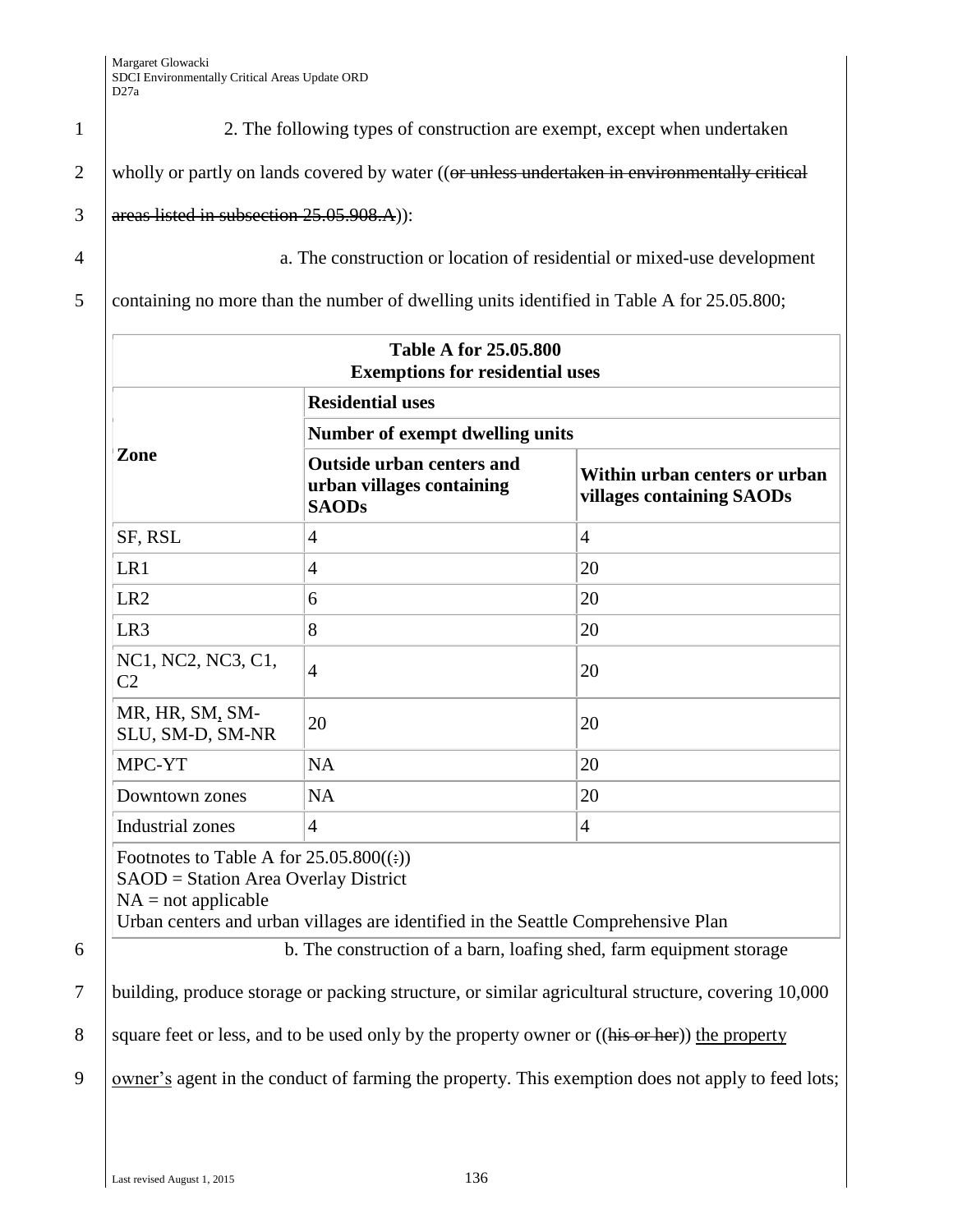1 c. The construction of office, school, commercial, recreational, service, or

2 storage buildings, containing no more than the gross floor area listed in Table B for 25.05.800

### 3 below:

| <b>Exemptions for non-residential uses</b>                                                          |                                                                                                 |                                                                                                                                                         |  |
|-----------------------------------------------------------------------------------------------------|-------------------------------------------------------------------------------------------------|---------------------------------------------------------------------------------------------------------------------------------------------------------|--|
|                                                                                                     | <b>Non-residential uses</b>                                                                     |                                                                                                                                                         |  |
| Zone                                                                                                | <b>Exempt area of use</b><br>(square feet of gross floor area)                                  |                                                                                                                                                         |  |
|                                                                                                     | <b>Outside urban centers and</b><br>urban villages containing<br><b>SAODs</b>                   | Within urban centers or urban<br>villages containing SAODs                                                                                              |  |
| SF, RSL, LR1                                                                                        | 4,000                                                                                           | 4,000                                                                                                                                                   |  |
| LR <sub>2</sub> , LR <sub>3</sub>                                                                   | 4,000                                                                                           | 12,000                                                                                                                                                  |  |
| MR, HR, NC1, NC2,<br>NC <sub>3</sub>                                                                | 4,000                                                                                           | 12,000                                                                                                                                                  |  |
| C1, C2, SM, SM-SLU,<br>SM-D, SM-NR                                                                  | 12,000                                                                                          | 12,000                                                                                                                                                  |  |
| <b>Industrial zones</b>                                                                             | 12,000                                                                                          | 12,000                                                                                                                                                  |  |
| MPC-YT                                                                                              | <b>NA</b>                                                                                       | 12,000                                                                                                                                                  |  |
|                                                                                                     | <b>NA</b>                                                                                       | 12,000                                                                                                                                                  |  |
| Downtown zones                                                                                      |                                                                                                 |                                                                                                                                                         |  |
| Footnotes to Table B for 25.05.800<br>SAOD = Station Area Overlay District<br>$NA = not applicable$ | Urban centers and urban villages are identified in the Seattle Comprehensive Plan               |                                                                                                                                                         |  |
|                                                                                                     |                                                                                                 |                                                                                                                                                         |  |
|                                                                                                     | as well as the addition of spaces to existing lots up to a total of 40 spaces;                  |                                                                                                                                                         |  |
|                                                                                                     |                                                                                                 | d. The construction of a parking lot designed for 40 or fewer automobiles,<br>e. Any fill or excavation of 500 cubic yards or less throughout the total |  |
|                                                                                                     | lifetime of the fill or excavation; and any excavation, fill or grading necessary for an exempt |                                                                                                                                                         |  |
|                                                                                                     |                                                                                                 | project in subsections 25.05.800.A.2.a, 25.05.800.A.2.b, 25.05.800.A.2.c, or 25.05.800.A.2.d                                                            |  |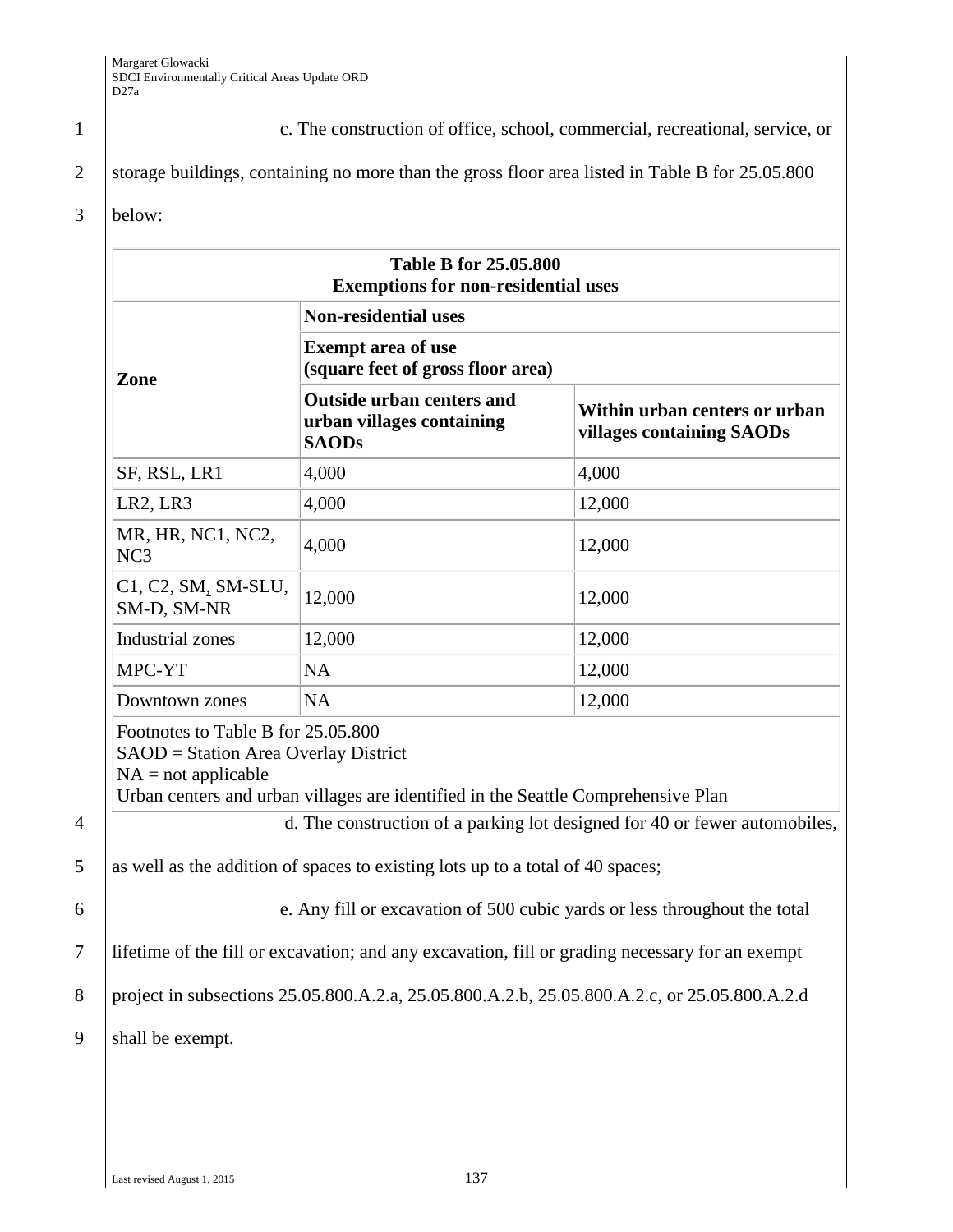| $\mathbf{1}$   | f. Mixed-use construction, including but not limited to projects combining                        |
|----------------|---------------------------------------------------------------------------------------------------|
| $\overline{2}$ | residential and commercial uses, is exempt if each use, if considered separately, is exempt under |
| 3              | the criteria of subsections 25.05.800.A.2.a through 25.05.800.A.2.d, unless the uses in           |
| $\overline{4}$ | combination may have a probable significant adverse environmental impact in the judgment of       |
| 5              | an agency with jurisdiction (see subsection 25.05.305.A.2.b);                                     |
| 6              | g. In zones not specifically identified in this subsection 25.05.800.A, the                       |
| $\overline{7}$ | standards for the most similar zone addressed by this subsection 25.05.800.A apply;               |
| 8              | h. For the purposes of this subsection 25.05.800.A, "mixed-use                                    |
| 9              | development" means development having two or more principal uses, one of which is a               |
| 10             | residential use comprising 50 percent or more of the gross floor area;                            |
| 11             | i. To implement the requirements of Table A for 25.05.800 and Table B                             |
| 12             | for 25.05.800, the Director shall establish exemption limits by rule for each urban center and    |
| 13             | each urban village containing a SAOD to assure that proposed development that could cause         |
| 14             | growth targets in Appendix A of the Comprehensive Plan's Urban Village Element to be              |
| 15             | exceeded is subject to SEPA review. The exemption limits shall contain a "cushion" to assure      |
| 16             | that development does not exceed growth targets without SEPA review, provided that the            |
| 17             | cushion shall be at least $((10))$ ten percent of the residential or employment growth targets    |
| 18             | established in the Comprehensive Plan; and                                                        |
| 19             | j. The Director shall monitor residential and employment growth and                               |
| 20             | publish quarterly a determination of growth for each urban center and urban village containing a  |
| 21             | SAOD. Residential growth shall include, but need not be limited to, net new units that have been  |
| 22             | built and net new units in projects that have received a building permit but have not received a  |
| 23             | certificate of occupancy. If the Director determines that exemption limits have been reached for  |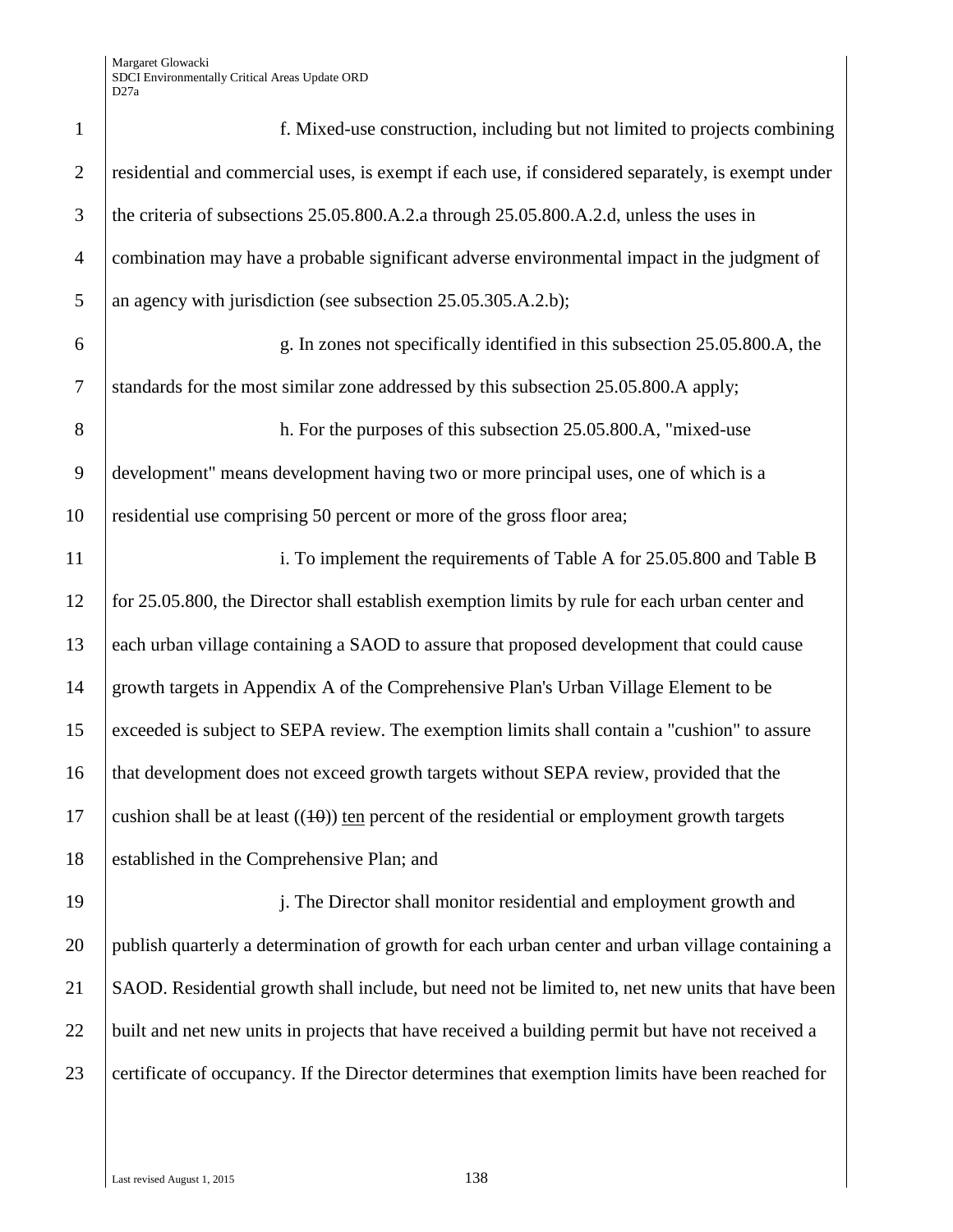| $\mathbf{1}$   | an urban center or urban village containing a SAOD, subsequent development is not             |
|----------------|-----------------------------------------------------------------------------------------------|
| $\overline{2}$ | categorically exempt from SEPA review pursuant to RCW 43.21C.229.                             |
| 3              | B. Other minor new construction                                                               |
| $\overline{4}$ | 1. The exemptions in this subsection 25.05.800.B apply to all licenses required to            |
| 5              | undertake the following types of proposals except when the project:                           |
| 6              | a. Is undertaken wholly or partly on lands covered by water;                                  |
| 7              | b. Requires a license governing discharges to water that is not exempt                        |
| 8              | under RCW 43.21C.0383;                                                                        |
| 9              | c. Requires a license governing emissions to air that is not exempt under                     |
| 10             | RCW 43.21C.0381 or subsection 25.05.800.H or subsection 25.05.800.I; or                       |
| 11             | d. Requires a land use decision that is not exempt under subsection                           |
| 12             | 25.05.800.F.                                                                                  |
| 13             | 2. The construction or designation of bus stops, loading zones, shelters, access              |
| 14             | facilities, and pull-out lanes for taxicabs, transit, and school vehicles;                    |
| 15             | 3. The construction and/or installation of commercial on-premises signs, and                  |
| 16             | public signs and signals;                                                                     |
| 17             | 4. The construction or installation of minor road and street improvements by any              |
| 18             | agency or private party that include the following:                                           |
| 19             | a. Safety structures and equipment: Such as pavement marking, freeway                         |
| 20             | surveillance and control systems, railroad protective devices (not including grade-separated  |
| 21             | crossings), grooving, glare screen, safety barriers, or energy attenuators;                   |
| 22             | b. Transportation corridor landscaping (including the application of state                    |
| 23             | of Washington approved herbicides by licensed personnel for right-of-way weed control as long |
|                |                                                                                               |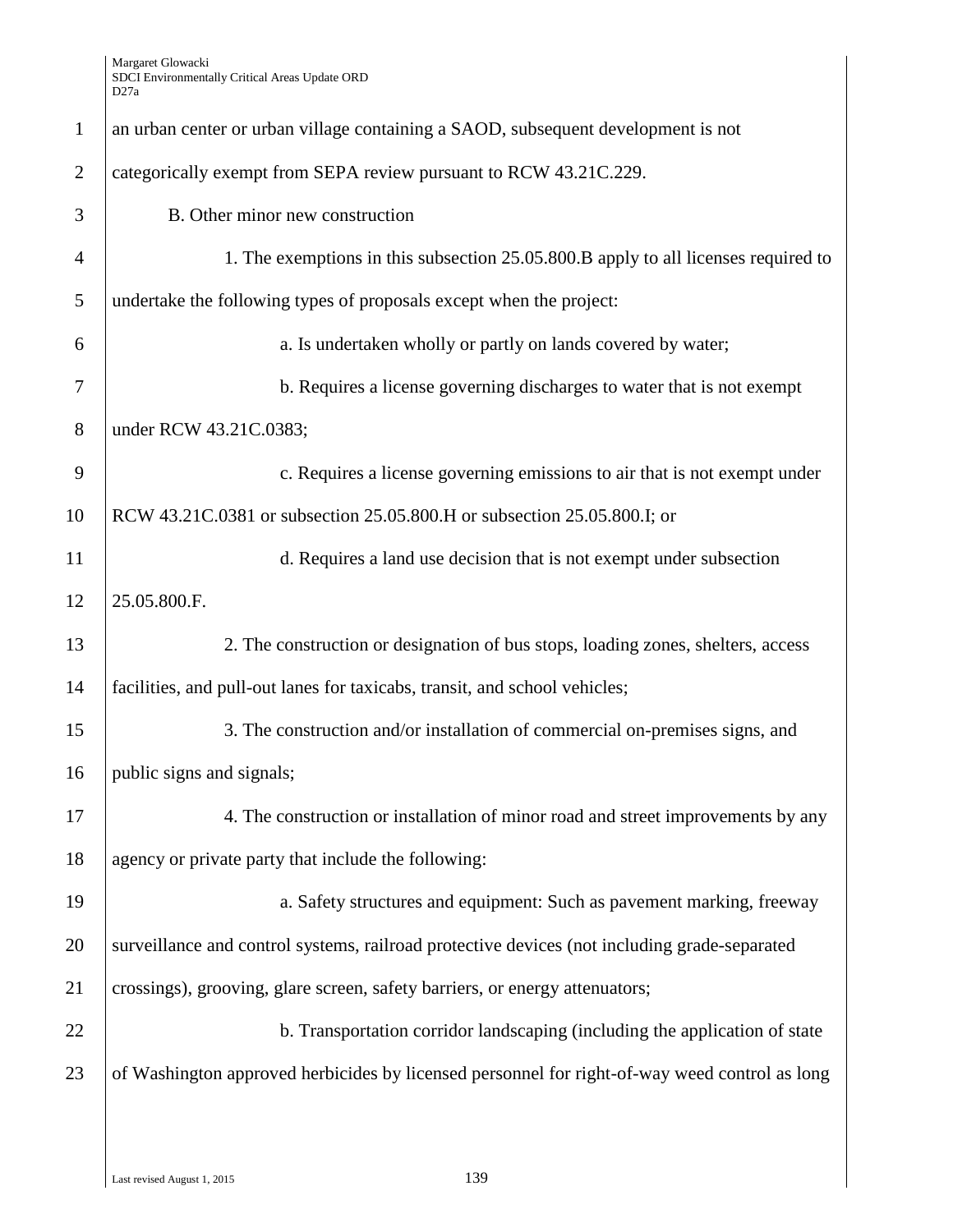| $\mathbf{1}$   | as this is not within watersheds controlled for the purpose of drinking water quality in       |
|----------------|------------------------------------------------------------------------------------------------|
| $\overline{2}$ | accordance with WAC 248-54-660);                                                               |
| 3              | c. Temporary traffic controls and detours;                                                     |
| $\overline{4}$ | d. Correction of substandard curves and intersections within existing                          |
| 5              | rights-of-way or widening of a highway by less than a single lane width where capacity is not  |
| 6              | significantly increased and no new right-of-way is required;                                   |
| 7              | e. Adding auxiliary lanes for localized purposes (e.g. weaving, climbing,                      |
| $8\phantom{1}$ | and speed change), where capacity is not significantly increased and no new right-of-way is    |
| 9              | required;                                                                                      |
| 10             | f. Channelization and elimination of sight restrictions at intersections,                      |
| 11             | street lighting, guard rails, and barricade installation;                                      |
| 12             | g. Installation of catchbasins and culverts for the purposes of road and                       |
| 13             | street improvements;                                                                           |
| 14             | h. Reconstruction of existing roadbed (existing curb-to-curb in urban                          |
| 15             | locations), including adding or widening of shoulders where capacity is not increased and no   |
| 16             | new right-of-way is required;                                                                  |
| 17             | i. Addition of bicycle lanes, paths and facilities, and pedestrian walks and                   |
| 18             | paths, but not including additional automobile lanes;                                          |
| 19             | 5. Grading, excavating, filling, septic tank installations, and landscaping                    |
| 20             | necessary for any building or facility exempted by subsections 25.05.800.A and 25.05.800.B, as |
| 21             | well as fencing and the construction of small structures and minor accessory facilities;       |
| 22             | 6. Additions or modifications to or replacement of any building or facility                    |
| 23             | exempted by subsections 25.05.800.A and 25.05.800.B when such addition, modification, or       |
|                |                                                                                                |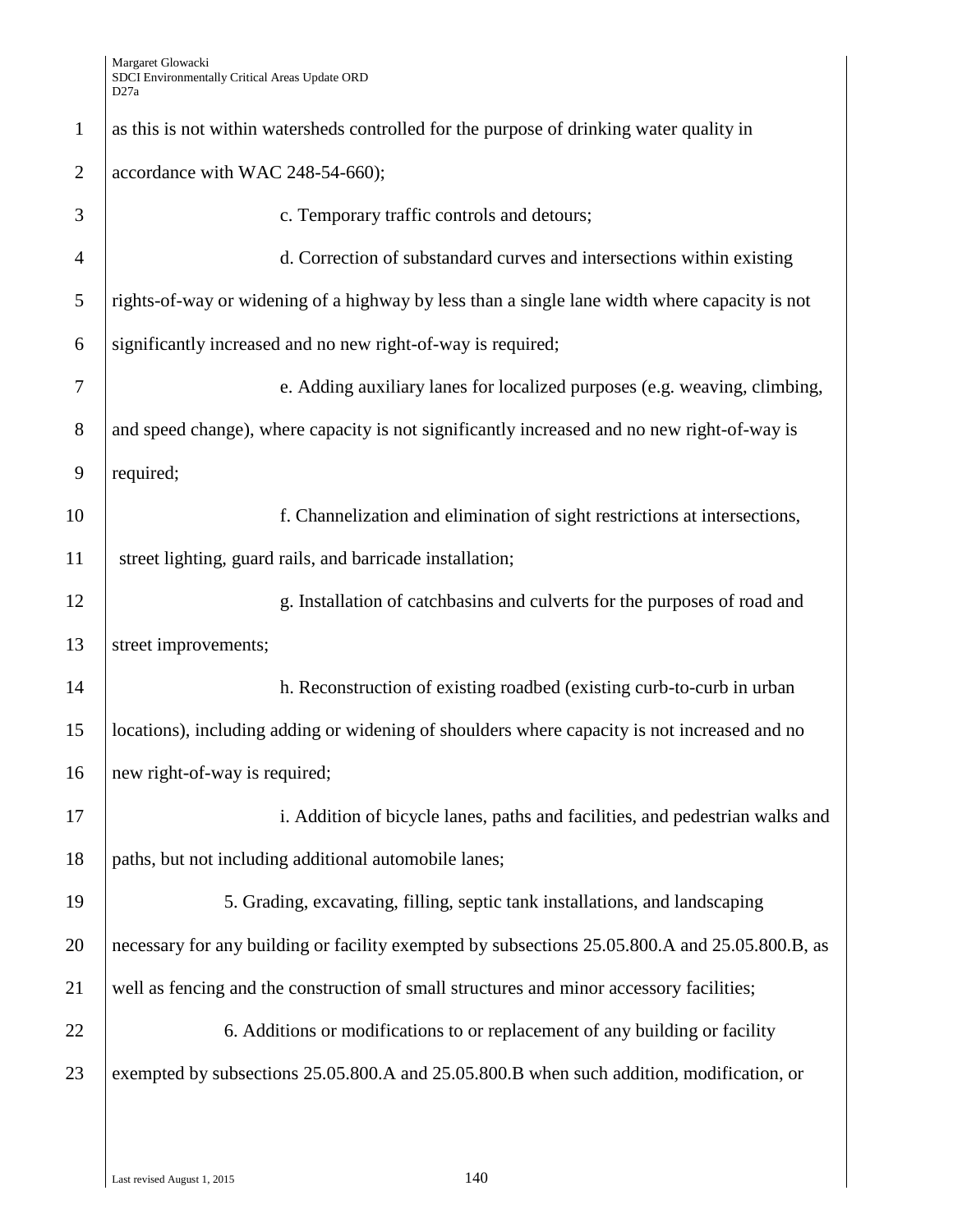| $\mathbf{1}$   | replacement will not change the character of the building or facility in a way that would remove   |                                                                                                      |  |
|----------------|----------------------------------------------------------------------------------------------------|------------------------------------------------------------------------------------------------------|--|
| $\overline{2}$ | it from an exempt class <sup>1</sup> ;                                                             |                                                                                                      |  |
| 3              |                                                                                                    | 7. The demolition of any structure or facility, the construction of which would be                   |  |
| $\overline{4}$ |                                                                                                    | exempted by subsections 25.05.800.A and 25.05.800.B, except for structures or facilities with        |  |
| 5              |                                                                                                    | recognized historical significance such as listing in a historic register <sup>1</sup> ;             |  |
| 6              |                                                                                                    | 8. The installation or removal of impervious underground or above-ground tanks,                      |  |
| $\tau$         |                                                                                                    | having a total capacity of 10,000 gallons or less except on agricultural and industrial lands. On    |  |
| $8\,$          |                                                                                                    | agricultural and industrial lands, the installation or removal of impervious underground or above-   |  |
| 9              |                                                                                                    | ground tanks, having a total capacity of 60,000 gallons or less;                                     |  |
| 10             |                                                                                                    | 9. The vacation of streets or roads;                                                                 |  |
| 11             |                                                                                                    | 10. The installation of hydrological measuring devices, regardless of whether or                     |  |
| 12             | not on lands covered by water;                                                                     |                                                                                                      |  |
| 13             |                                                                                                    | 11. The installation of any property, boundary, or survey marker, other than                         |  |
| 14             | fences, regardless of whether or not on lands covered by water;                                    |                                                                                                      |  |
| 15             |                                                                                                    | 12. The installation of accessory solar energy generation equipment on or attached                   |  |
| 16             |                                                                                                    | to existing structures and facilities whereby the existing footprint and size of the building is not |  |
| 17             | increased.                                                                                         |                                                                                                      |  |
| 18             | <sup>1</sup> Footnote for subsections 25.05.800.B.6 and 25.05.800.B.7: Proposed actions that       |                                                                                                      |  |
| 19             | involve structures that exceed the following thresholds and that appear to meet criteria set forth |                                                                                                      |  |
| 20             | in Chapter 25.12 for Landmark designation are subject to referral to the Department of             |                                                                                                      |  |
| 21             | Neighborhoods pursuant to Section 25.12.370:                                                       |                                                                                                      |  |
|                |                                                                                                    | Table A for Footnote (1) for 25.05.800.B.((5))6 and 25.05.800.B.((6))7                               |  |
|                |                                                                                                    | <b>Residential uses</b>                                                                              |  |
|                | Zone                                                                                               | Permit applications for additions, modifications, demolition, or                                     |  |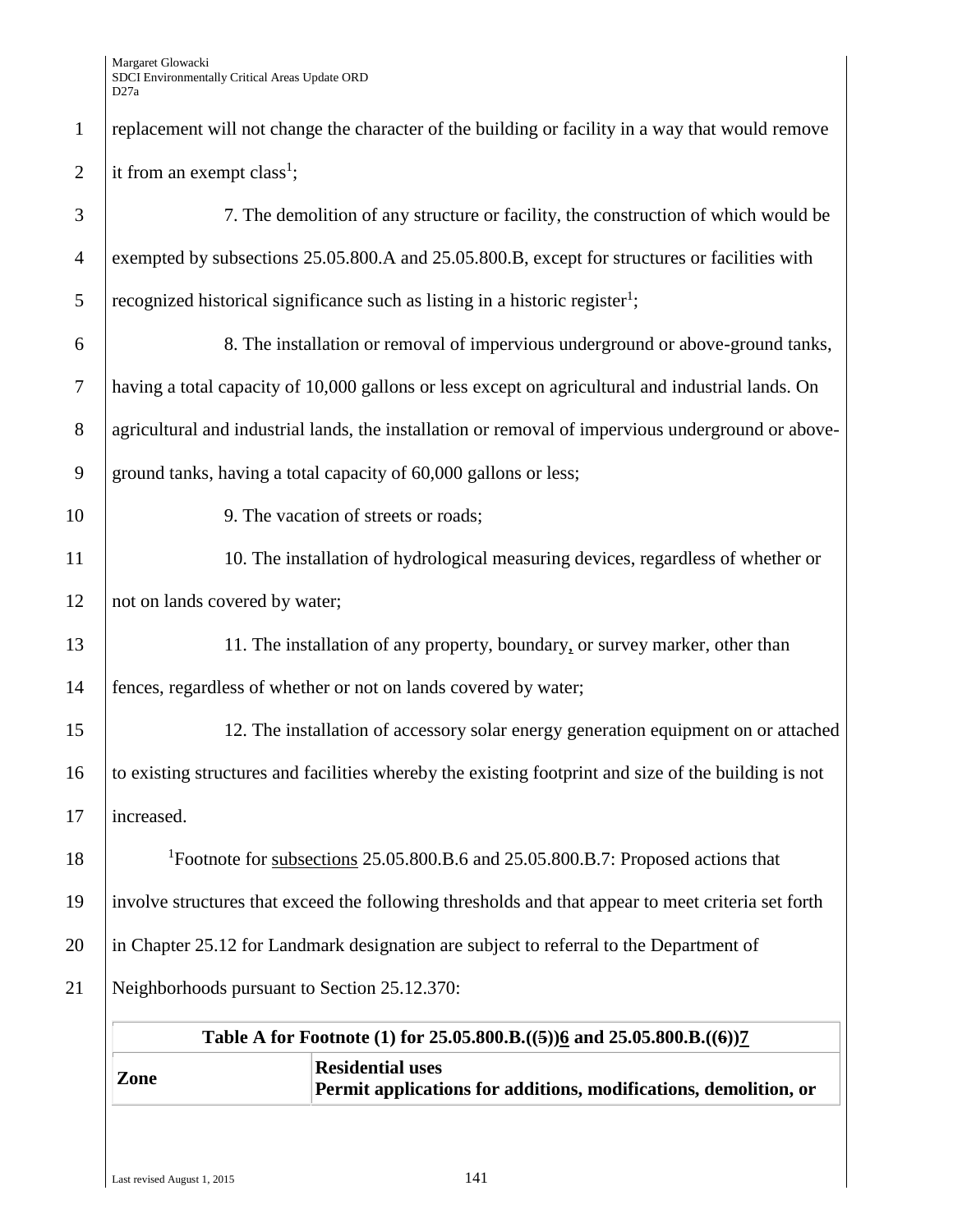|                                                             | replacement of structures with more than the following number<br>of dwelling units are referred to DON for landmark review: |
|-------------------------------------------------------------|-----------------------------------------------------------------------------------------------------------------------------|
| SF, RSL, LR1, NC1,<br>NC2, NC3, C1, C2,<br>Industrial zones | 4                                                                                                                           |
| LR <sub>2</sub>                                             | 6                                                                                                                           |
| LR <sub>3</sub>                                             | 8                                                                                                                           |
| MR, HR, SM, SM-SLU,<br>SM-D, SM-NR,<br>Downtown zones       | 20                                                                                                                          |

1

| Zone                                                             | <b>Non-residential uses</b><br>Permit applications for additions, modifications, demolition, or<br>replacement of structures with more than the following square<br>footage amounts are referred to DON for landmark review: |
|------------------------------------------------------------------|------------------------------------------------------------------------------------------------------------------------------------------------------------------------------------------------------------------------------|
| $C1, C2, SM, SM-SLU,$<br>SM-D, SM-NR,<br><b>Industrial zones</b> | 12,000                                                                                                                                                                                                                       |
| All other zones                                                  | 4,000                                                                                                                                                                                                                        |

3 Section 45. Section 25.05.900 of the Seattle Municipal Code, last amended by Ordinance

4 119096, is amended as follows:

### 5 **25.05.900 Purpose of Seattle SEPA rules sections ((.))**

6 (See WAC 197-11-900).

7 A. The City's SEPA policies designated as possible bases for the exercise of substantive

8 authority under SEPA are set forth in Sections 25.05.665, 25.05.670, and 25.05.675.

9 B. ((The City's environmentally critical areas and the categorical exemptions which are

10 | inapplicable in such areas are set forth in Section 25.05.908.

11 **C.**)) Rules for designating the responsible department and responsible official when the 12 City is the lead agency are provided in Section 25.05.910.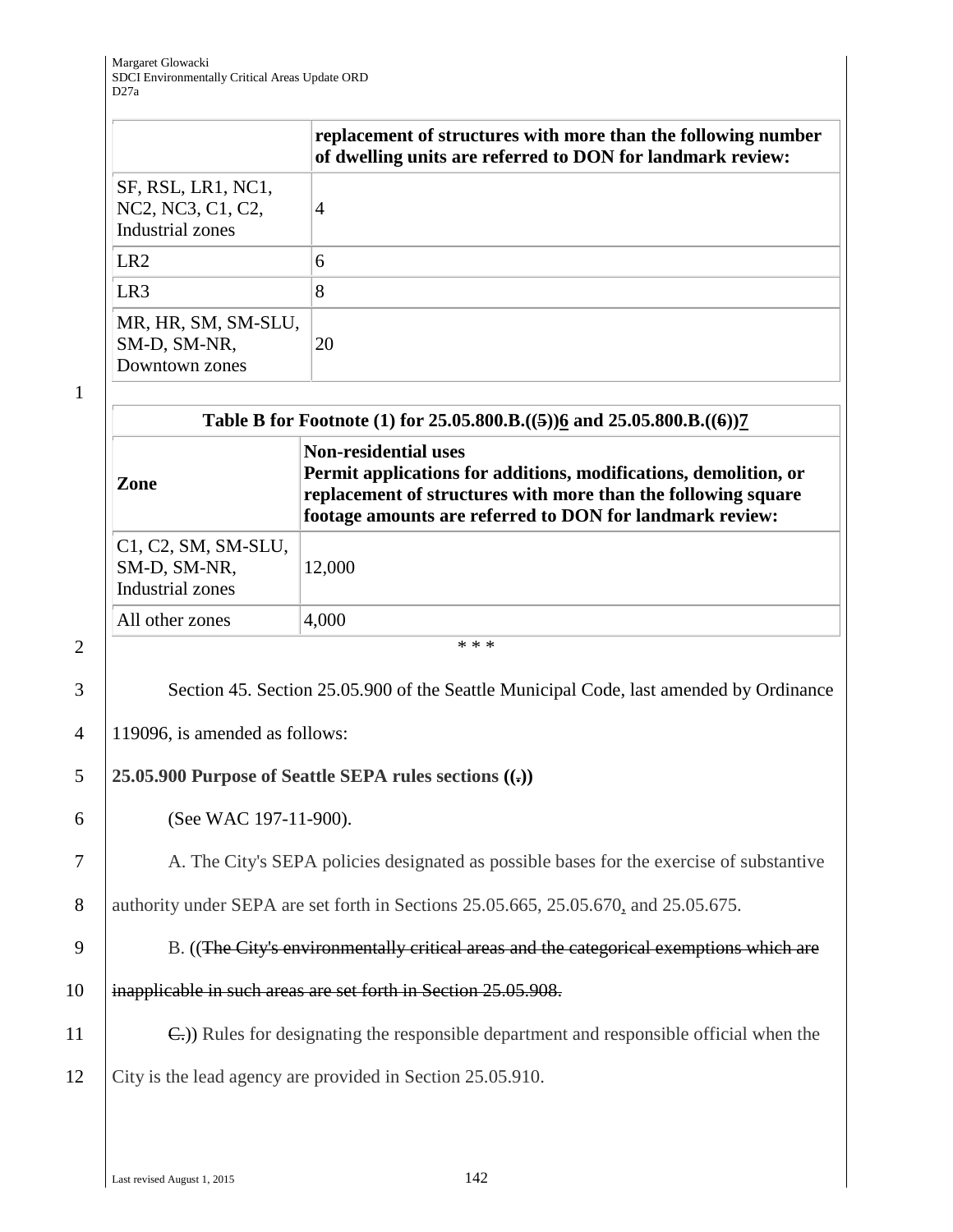| $\mathbf{1}$   | $((\Box))\underline{C}$ . Procedures on requests for consultation are provided in Section 25.05.912.                    |
|----------------|-------------------------------------------------------------------------------------------------------------------------|
| $\overline{2}$ | $((E))D$ . Fees and costs for SEPA compliance for private projects are provided for in                                  |
| 3              | Section 25.05.914.                                                                                                      |
| 4              | $((F))E$ . The application of these rules to ongoing actions is provided in Section 25.05.916.                          |
| 5              | $((G))$ F. Agencies with environmental expertise are provided in Section 25.05.920.                                     |
| 6              | $((H))$ <sup><math>\overline{G}</math></sup> . Rules for determining the lead agency are provided in Sections 25.05.922 |
| 7              | through 25.05.948.                                                                                                      |
| 8              | Section 46. Section 25.05.908 of the Seattle Municipal Code, last amended by Ordinance                                  |
| 9              | $124919$ , is repealed:                                                                                                 |
| 10             | ((25.05.908 Environmentally critical areas.                                                                             |
| 11             | A. Pursuant to WAC 197-11-908 and 197-11-305(1)(a), proposals identified in                                             |
| 12             | subsection (C) and located within the following environmentally critical areas are not                                  |
| 13             | categorically exempt from review under this chapter.                                                                    |
| 14             | 1. Landslide-prone areas, including, but not limited to, known landslide areas,                                         |
| 15             | potential landslide areas, and steep slopes of forty (40) percent average slope or greater;                             |
| 16             | 2. Wetlands: and                                                                                                        |
| 17             | 3. Fish and wildlife habitat conservation areas.                                                                        |
| 18             | B. The scope of environmental review of proposals within these environmental critical                                   |
| 19             | areas is limited to:                                                                                                    |
| 20             | 1. Documenting whether the proposal is consistent with The City of Seattle                                              |
| 21             | Regulations for Environmentally Critical Areas, SMC Chapter 25.09; and                                                  |
| 22             | 2. Evaluating potentially significant impacts on the environmentally critical area                                      |
| 23             | resources not adequately addressed in The City of Seattle Environmentally Critical Areas                                |
|                |                                                                                                                         |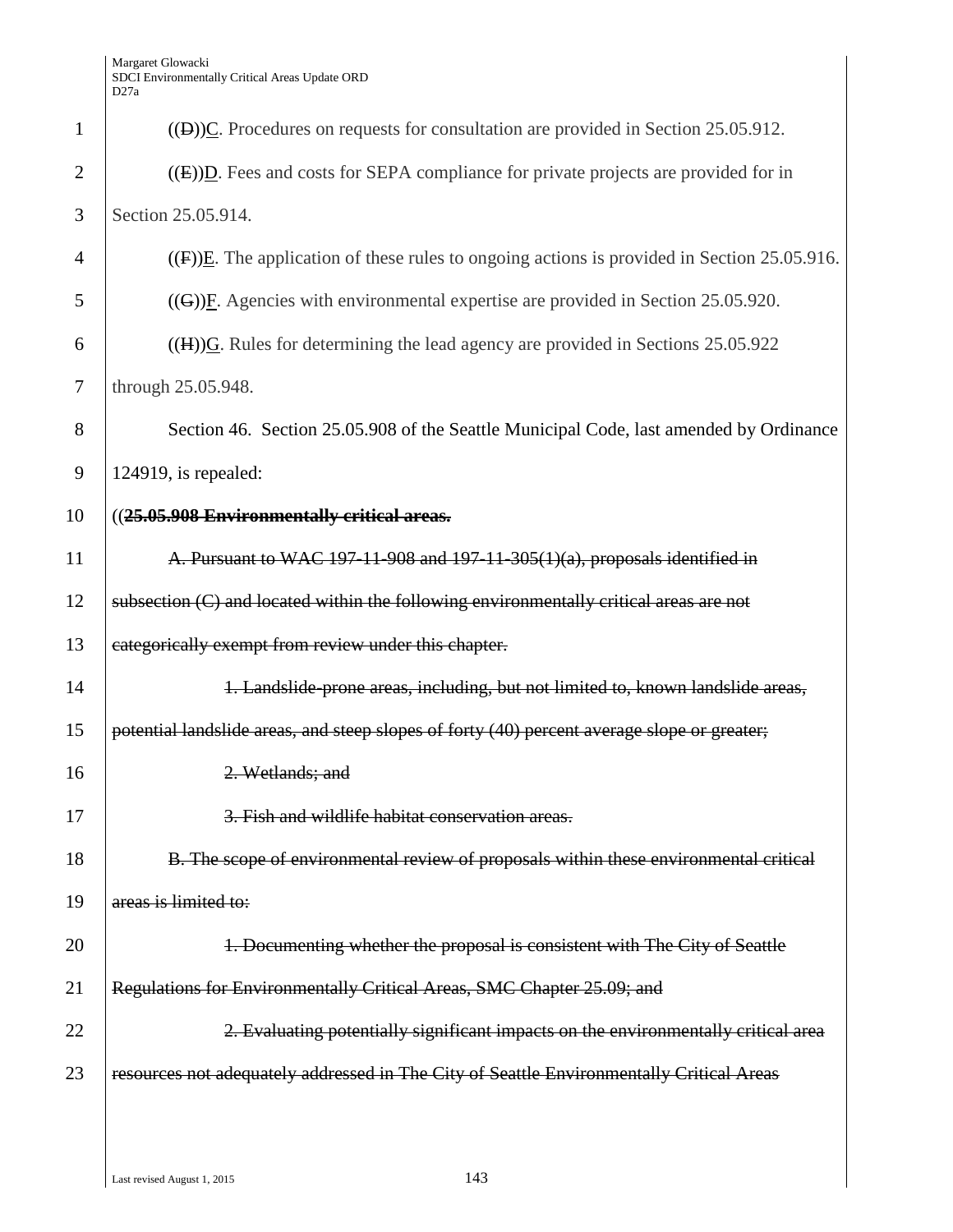| 1              | Policies or the requirements of SMC Chapter 25.09, Regulations for Environmentally Critical |
|----------------|---------------------------------------------------------------------------------------------|
| $\overline{2}$ | Areas, including any additional mitigation measures needed to protect the environmentally   |
| 3              | critical areas in order to achieve consistency with SEPA and other applicable environmental |
| 4              | review laws.                                                                                |
| 5              | C. The following types of development shall not be categorically exempt in designated       |
| 6              | environmentally critical areas (see Section 25.05.800), unless a development site has been  |
| 7              | determined to be exempt under the exemption provisions contained in Chapter 25.09,          |
| 8              | <b>Regulations for Environmentally Critical Areas:</b>                                      |
| 9              | 1. Minor new construction:                                                                  |
| 10             | a. One (1) single-family dwelling unit exceeding nine thousand (9,000)                      |
| 11             | square feet of development coverage, or two (2) or more dwelling units,                     |
| 12             | b. Agricultural structures,                                                                 |
| 13             | e. Office, school, commercial, recreational, service and storage buildings,                 |
| 14             | d. Parking lots,                                                                            |
| 15             | e. Landfill or excavation;                                                                  |
| 16             | Other minor new construction: construction/installation of minor road and                   |
| 17             | street improvements, transportation corridor landscaping and herbicides for weed control;   |
| 18             | 3. Minor land use decisions: Short plats or short subdivisions;                             |
| 19             | 4. Utilities: Chemical means to maintain design condition;                                  |
| 20             | 5. Natural resources management: Issuance of agricultural leases of one hundred             |
| 21             | $(100)$ acres or less;                                                                      |
| 22             | 6. Issuance of leases for school sites;                                                     |
| 23             | 7. Development of non-ATV recreational sites (twelve (12) campsites or less);               |
|                |                                                                                             |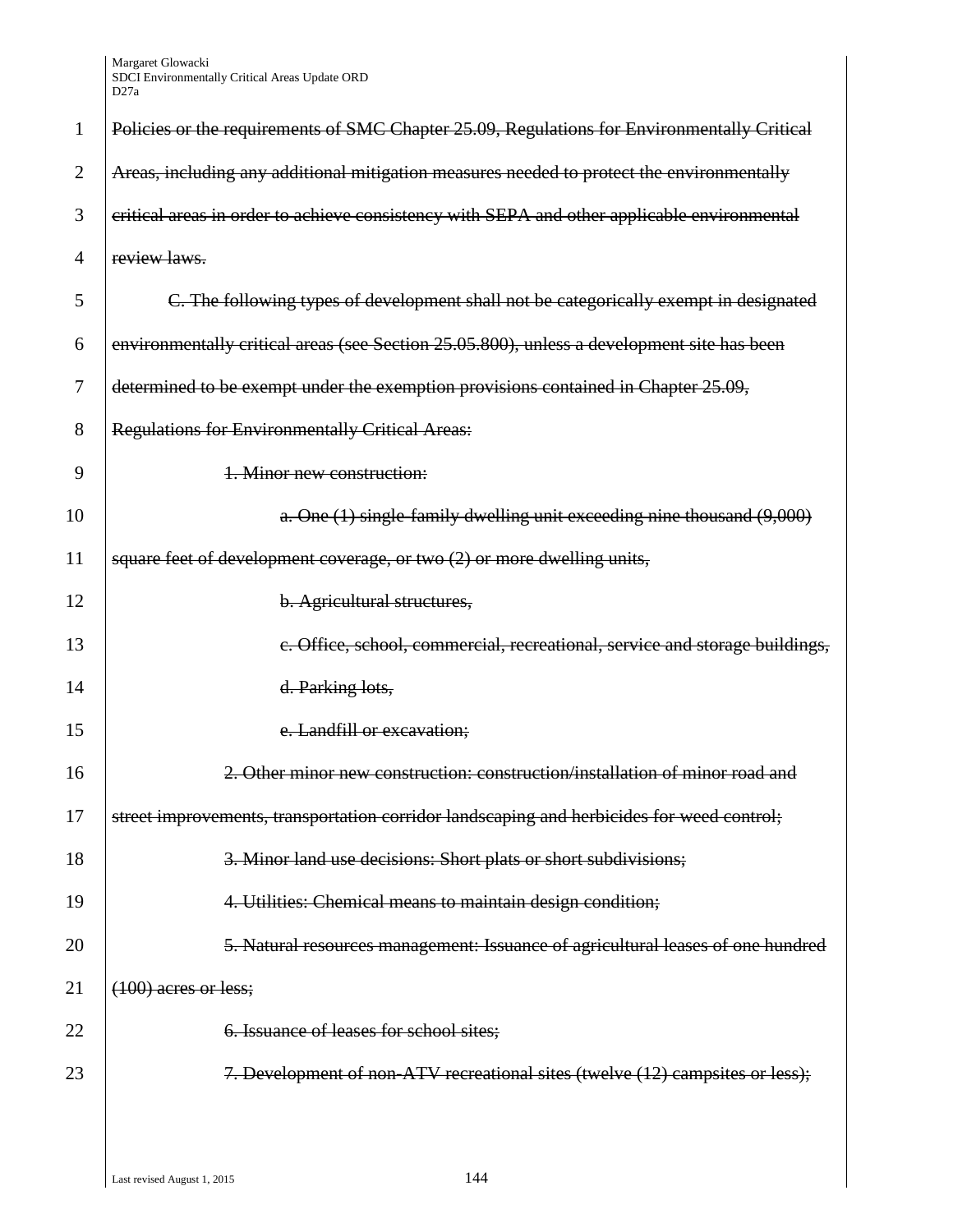|    | 1               |
|----|-----------------|
|    | $\overline{2}$  |
|    | 3               |
|    | $\overline{4}$  |
|    | 5               |
|    | 6               |
|    | $\overline{7}$  |
|    | 8               |
|    | 9               |
|    | 10              |
| 11 |                 |
|    | 12              |
|    | 13              |
|    | 14              |
|    | 15              |
| 16 |                 |
|    | 17              |
|    | 18              |
|    | 19              |
|    | 20              |
|    | $\frac{21}{2}$  |
|    | $\overline{22}$ |
|    |                 |

8. Chemical means to maintain public park or recreation land.

D. The Official Land Use Map of The City of Seattle contains overlays identifying the 3 general boundaries of all known environmentally critical areas within the city, which reference 4 The City of Seattle's Environmentally Critical Areas Maps to determine the general boundaries 5 of each environmentally critical area. The Environmentally Critical Areas Maps specify those designated areas that are subject to SEPA pursuant to WAC 197-11-908. A copy of the maps shall be maintained in the SEPA Public Information Center. The maps shall be used and amended as follows: 1. The maps are advisory and used by the Director of the Seattle Department of Construction and Inspections to provide guidance in determining applicability of SEPA to a property. If the Director of the Seattle Department of Construction and Inspections determines that a proposal is located in an area that has been incorrectly mapped as an environmentally

13 critical area, then the Director shall apply SEPA in the same manner as would be applied in areas that are not environmentally critical.

2. The boundaries and contents of these designated environmentally critical areas maps may be amended by the Director following the environmentally critical areas maps amendment process as set forth in subsection 25.09.020.C of the regulations for environmentally eritical areas.

E. Proposals that will be located within environmentally critical areas are to be treated no differently than other proposals under this chapter, except as stated in the prior subsection. A threshold determination shall be made for all such actions, and an EIS shall not be automatically required for a proposal merely because it is proposed for location in an environmentally critical 23  $|area.)$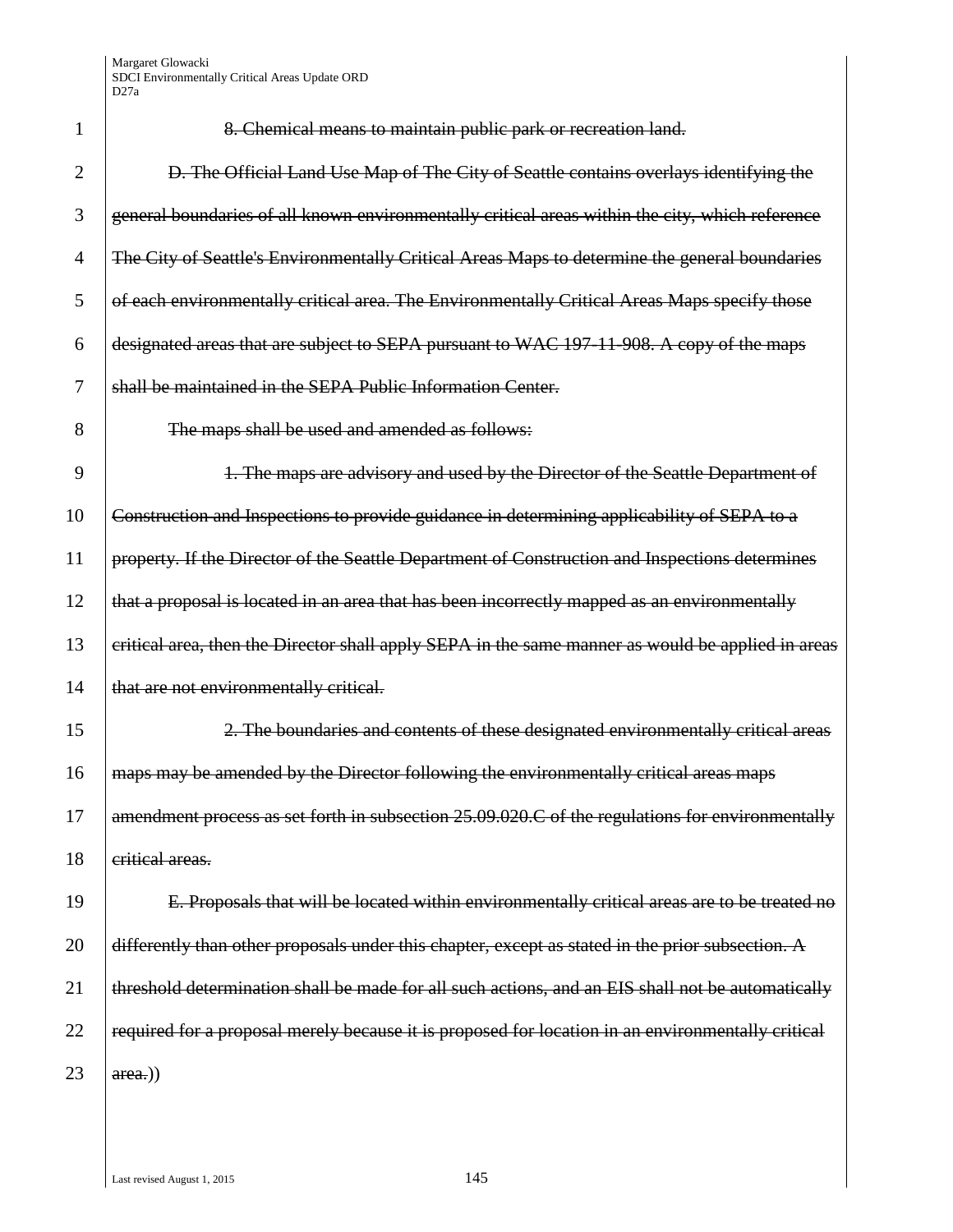| $\mathbf{1}$   | Section 47. Subsection 21.33.010.S of the Seattle Municipal Code, which section was last            |
|----------------|-----------------------------------------------------------------------------------------------------|
| $\overline{2}$ | amended by Ordinance 124801, is amended as follows:                                                 |
| 3              | 21.33.010 Definitions                                                                               |
| $\overline{4}$ | * * *                                                                                               |
| 5              | S. "Riparian corridors" means the riparian watercourse and riparian management area as              |
| 6              | defined in subsection ((25.09.020.D.5.a)) 25.09.012.D.5.a.                                          |
| $\overline{7}$ | * * *                                                                                               |
| 8              | Section 48. Section 22.170.050 of the Seattle Municipal Code, last amended by                       |
| 9              | Ordinance 124919, is amended by amending the following definitions:                                 |
| 10             | <b>22.170.050 Definitions</b>                                                                       |
| 11             | * * *                                                                                               |
| 12             | "Environmentally critical area" means an area designated in Section ((25.09.020))                   |
| 13             | 25.09.012.                                                                                          |
| 14             | * * *                                                                                               |
| 15             | "Geologic hazard area" has the meaning set forth in Section ((25.09.020,                            |
| 16             | Environmentally critical areas definitions)) 25.09.012.                                             |
| 17             | * * *                                                                                               |
| 18             | Section 49. Subsection 22.170.210.A of the Seattle Municipal Code, which section was                |
| 19             | last amended by Ordinance 124952, is amended as follows:                                            |
| 20             | 22.170.210 Grading in Areas of Special Flood Hazard                                                 |
| 21             | A. In addition to requirements for grading permit set forth in this code, all grading in            |
| 22             | areas of special flood hazard, as identified in the report entitled "Flood Insurance Study for King |
| 23             | County, Washington and Incorporated Areas" and the accompanying Flood Insurance Rate Maps           |
|                |                                                                                                     |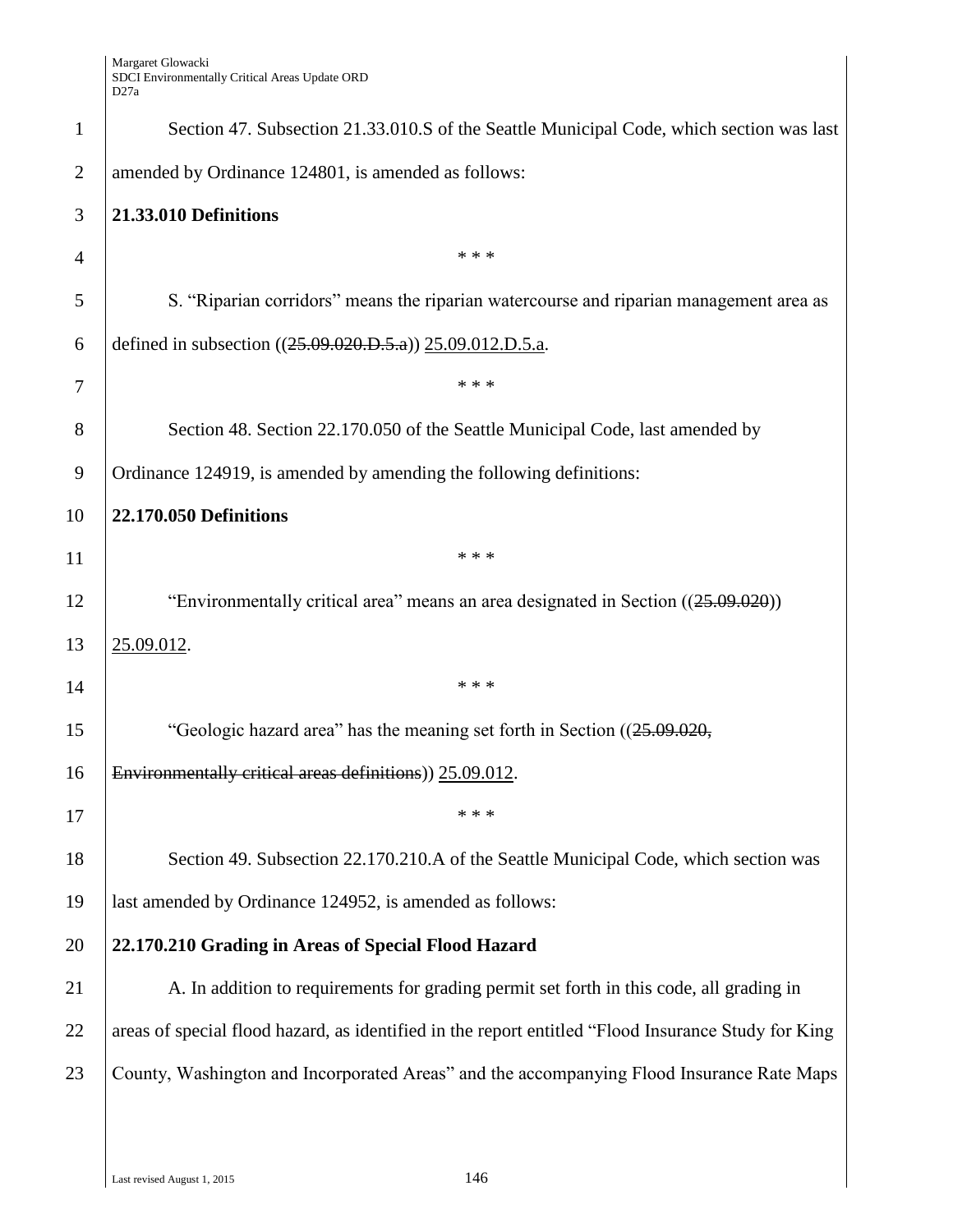| $\mathbf{1}$   | that are filed with the City Clerk in $((C.F.))$ Clerk File 296948, is subject to additional standards |
|----------------|--------------------------------------------------------------------------------------------------------|
| $\overline{2}$ | and requirements, including floodplain development approval or a Floodplain Development                |
| 3              | License, as set forth in $((SMC))$ Chapter 25.06 $((, the Seattle Floodplain Development$              |
| $\overline{4}$ | Ordinance)). Grading in a flood-prone area as defined in ((SMC 25.09.020)) Section 25.09.012 is        |
| 5              | subject to the requirements of $((SMC))$ Chapter 25.09 $((,$ Regulations for Environmentally           |
| 6              | Critical Areas)).                                                                                      |
| 7              | * * *                                                                                                  |
| 8              | Section 50. Section 22.801.060 of the Seattle Municipal Code, last amended by                          |
| 9              | Ordinance 124872, is amended by amending the following definition:                                     |
| 10             | 22.801.060 "E"                                                                                         |
| 11             | * * *                                                                                                  |
| 12             | "Environmentally critical area" (ECA) means an area designated in Section ((25.09.020))                |
| 13             | 25.09.012.                                                                                             |
| 14             | * * *                                                                                                  |
| 15             | Section 51. Section 22.801.240 of the Seattle Municipal Code, last amended by                          |
| 16             | Ordinance 124872, is amended by amending the following definition:                                     |
| 17             | 22.801.240 "W"                                                                                         |
| 18             | * * *                                                                                                  |
| 19             | "Wetland" means a wetland designated under Section ((25.09.020)) 25.09.012.                            |
| 20             | * * *                                                                                                  |
| 21             | Section 52. Subsection 22.807.020.A of the Seattle Municipal Code, which section was                   |
| 22             | last amended by Ordinance 124919, is amended as follows:                                               |
|                |                                                                                                        |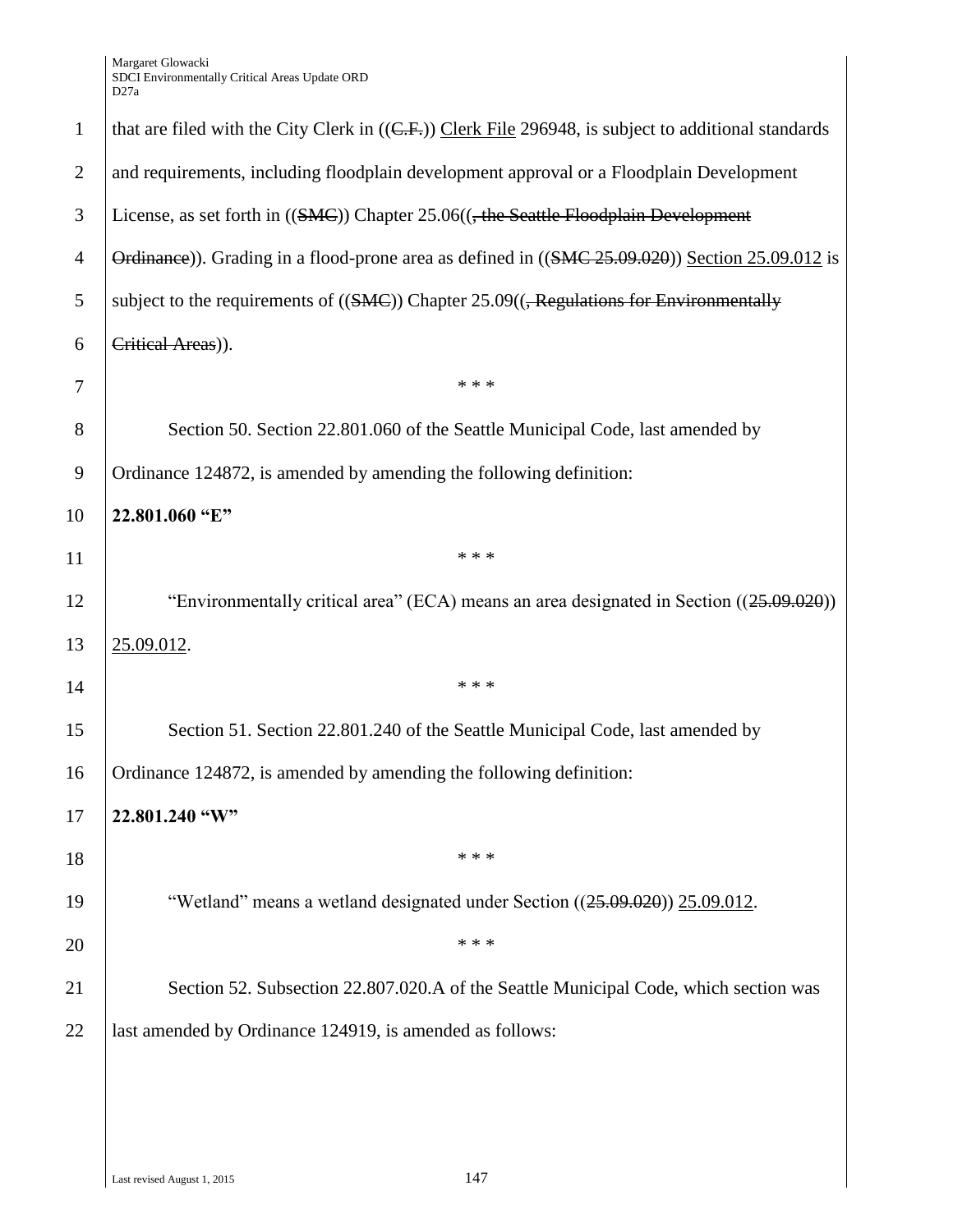| $\mathbf{1}$   | 22.807.020 Drainage control review and application requirements                                    |
|----------------|----------------------------------------------------------------------------------------------------|
| $\overline{2}$ | A. Thresholds for ((Drainage Control Review)) drainage control review. Drainage control            |
| 3              | review and approval shall be required for any of the following:                                    |
| $\overline{4}$ | 1. Standard drainage control review and approval shall be required for the                         |
| 5              | following:                                                                                         |
| 6              | a. Any land disturbing activity encompassing an area of 750 square feet or                         |
| 7              | more;                                                                                              |
| 8              | b. Applications for either a master use permit or building permit that                             |
| 9              | includes the cumulative addition of 750 square feet or more of land disturbing activity and/or new |
| 10             | and replaced impervious surface;                                                                   |
| 11             | c. Applications for which a grading permit or approval is required pursuant                        |
| 12             | to Chapter 22.170;                                                                                 |
| 13             | d. Applications for street use permits for the cumulative addition of 750                          |
| 14             | square feet or more of new and replaced impervious surface and land disturbing activity;           |
| 15             | e. City public works projects or construction contracts, including contracts                       |
| 16             | for day labor and other public works purchasing agreements, for the cumulative addition of 750     |
| 17             | square feet or more of new and replaced impervious surface and/or land disturbing activity to the  |
| 18             | site, except for projects in a City-owned right-of-way and except for work performed for the       |
| 19             | operation and maintenance of park lands under the control or jurisdiction of the Department of     |
| 20             | Parks and Recreation;                                                                              |
| 21             | f. Permit approvals and contracts that include any new or replaced                                 |
| 22             | impervious surface or any land disturbing activity on a site deemed a potentially hazardous        |
| 23             | location, as specified in Section 22.800.050 (Potentially Hazardous Locations);                    |
|                |                                                                                                    |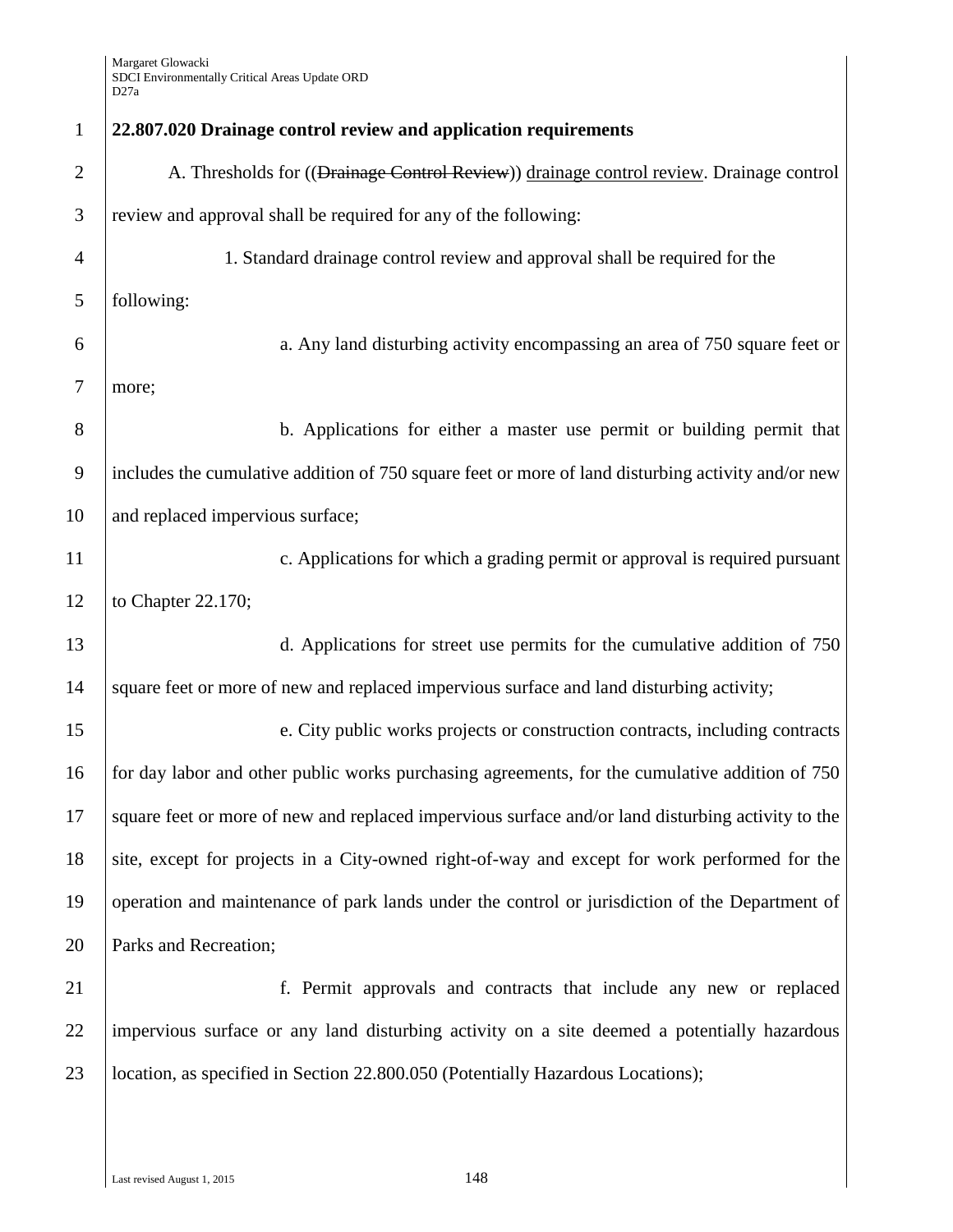| $\mathbf{1}$   | g. Permit approvals that include any new impervious surface in a Category                           |
|----------------|-----------------------------------------------------------------------------------------------------|
| $\overline{2}$ | I peat settlement-prone area delineated pursuant to Section ((25.09.020)) 25.09.012;                |
| 3              | h. Whenever an exception to a requirement set forth in this Subtitle VIII or                        |
| $\overline{4}$ | in a rule promulgated under this Subtitle VIII is desired, whether or not review and approval       |
| 5              | would otherwise be required, including, but not limited to, alteration of natural drainage patterns |
| 6              | or the obstruction of watercourses; or                                                              |
| 7              | i. Whenever roadway project infeasibility pursuant to subsection                                    |
| $8\phantom{1}$ | 22.805.060.E is applied, whether or not review and approval would otherwise be required.            |
| 9              | 2. Large project drainage control review and approval shall be required for                         |
| 10             | projects that include:                                                                              |
| 11             | a. 5,000 square feet or more of new plus replaced hard surface;                                     |
| 12             | b. 1 acre or more of land disturbing activity;                                                      |
| 13             | c. Conversion of 3⁄4 acres or more of vegetation to lawn or landscaped                              |
| 14             | area; or                                                                                            |
| 15             | d. Conversion of 2.5 acres or more of native vegetation to pasture.                                 |
| 16             | 3. The City may, by interagency agreement signed by the Directors of SPU and                        |
| 17             | SDCI, waive the drainage and erosion control permit and document requirements for property          |
| 18             | owned by public entities, when discharges for the property do not enter the public drainage         |
| 19             | system or the public combined sewer system. Whether or not the public entities are required to      |
| 20             | obtain permits or submit documents, such entities are subject to the substantive requirements of    |
| 21             | this subtitle, unless exceptions are granted as set forth in Section 22.800.040.                    |
| 22             | * * *                                                                                               |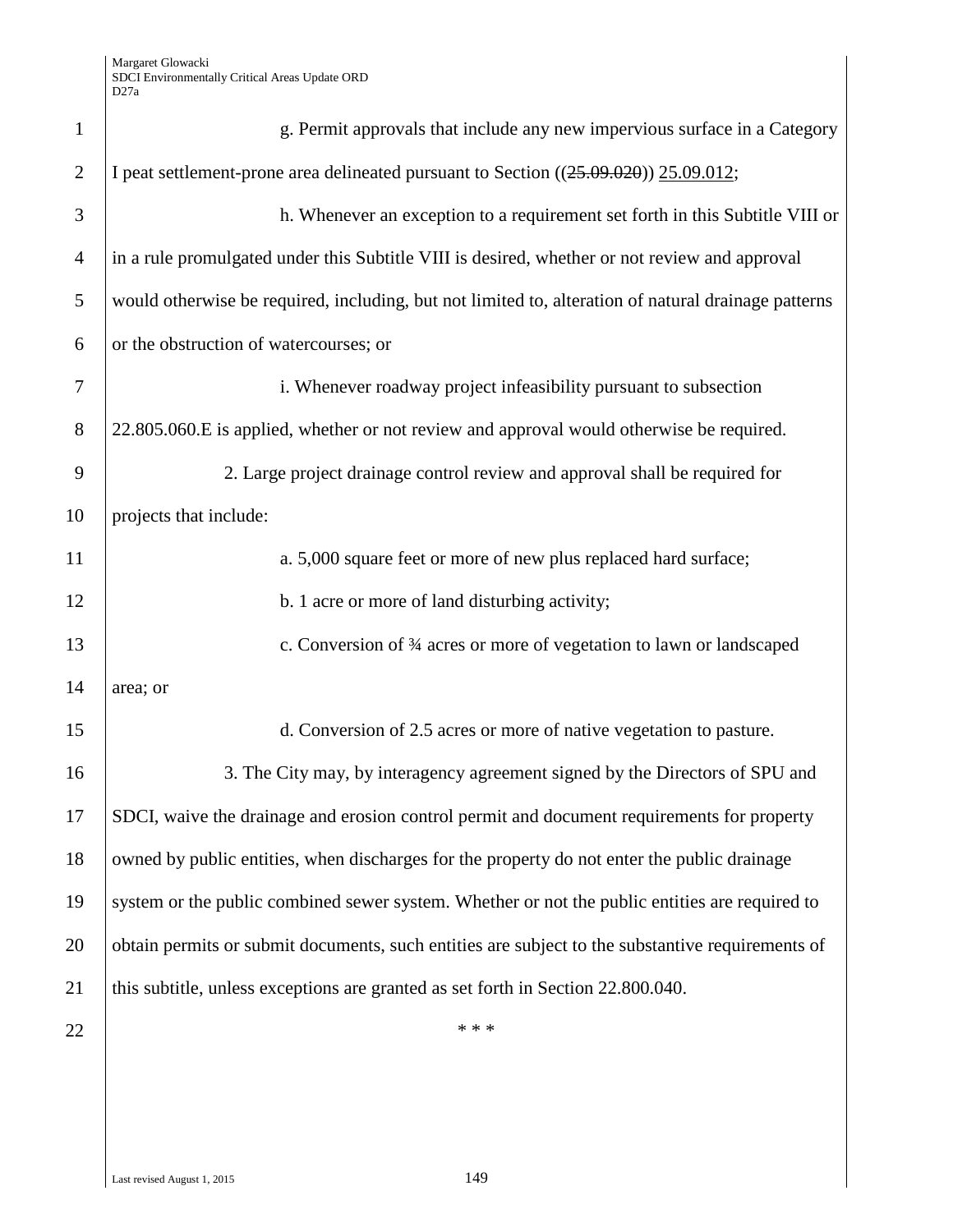| $\mathbf{1}$   | Section 53. Subsection 22.900C.010.F of the Seattle Municipal Code, which section was                                                                                                |                                              |
|----------------|--------------------------------------------------------------------------------------------------------------------------------------------------------------------------------------|----------------------------------------------|
| $\overline{2}$ | last amended by Ordinance 124919, is amended as follows:                                                                                                                             |                                              |
| 3              | 22.900C.010 Land use fees                                                                                                                                                            |                                              |
| 4              | * * *                                                                                                                                                                                |                                              |
| 5              | F. Fees for all environmentally critical areas reviews apply to environmentally critical                                                                                             |                                              |
| 6              | areas inside or outside the Shoreline District.                                                                                                                                      |                                              |
|                | Table C-1 for 22.900C.010-LAND USE FEES                                                                                                                                              |                                              |
|                | * * *                                                                                                                                                                                |                                              |
|                | <b>B. MISCELLANEOUS HOURLY LAND USE REVIEWS, RESEARCH, AND OTHER</b><br><b>SERVICES</b>                                                                                              |                                              |
|                | Hours worked beyond those covered by minimum will be charged the Land Use hourly rate,<br>unless otherwise noted, and payable at time of invoice.                                    |                                              |
|                | <b>Type of Land Use Review</b>                                                                                                                                                       | <b>Minimum Land Use</b><br><b>Review Fee</b> |
|                | * * *                                                                                                                                                                                |                                              |
|                | 38. Tree and Vegetation Restoration Review in ECA above<br>minimum threshold where SEPA is not required other than for the<br>restoration (((25.09.320.A.3.e(2)(b)))25.09.070.E.1.b) | Land Use Hourly $\times$ 2                   |
| 7              | * * *                                                                                                                                                                                |                                              |
| 8              | Section 54. Section 23.60A.156 of the Seattle Municipal Code, last amended by                                                                                                        |                                              |
| 9              | Ordinance 124750, is amended as follows:                                                                                                                                             |                                              |
| 10             | 23.60A.156 Standards for environmentally critical areas in the Shoreline District                                                                                                    |                                              |
| 11             | * * *                                                                                                                                                                                |                                              |
| 12             | C. Environmentally critical areas designation and location                                                                                                                           |                                              |
| 13             | 1. Environmentally critical areas within the Shoreline District are geologic hazard                                                                                                  |                                              |
| 14             | areas, steep slope areas, flood-prone areas, wetlands, fish and wildlife habitat areas, and                                                                                          |                                              |
| 15             | abandoned landfills, all as designated in Section $((25.09.020))$ $25.09.012$ .                                                                                                      |                                              |
| 16             | 2. Environmentally critical areas are located as follows:                                                                                                                            |                                              |
|                |                                                                                                                                                                                      |                                              |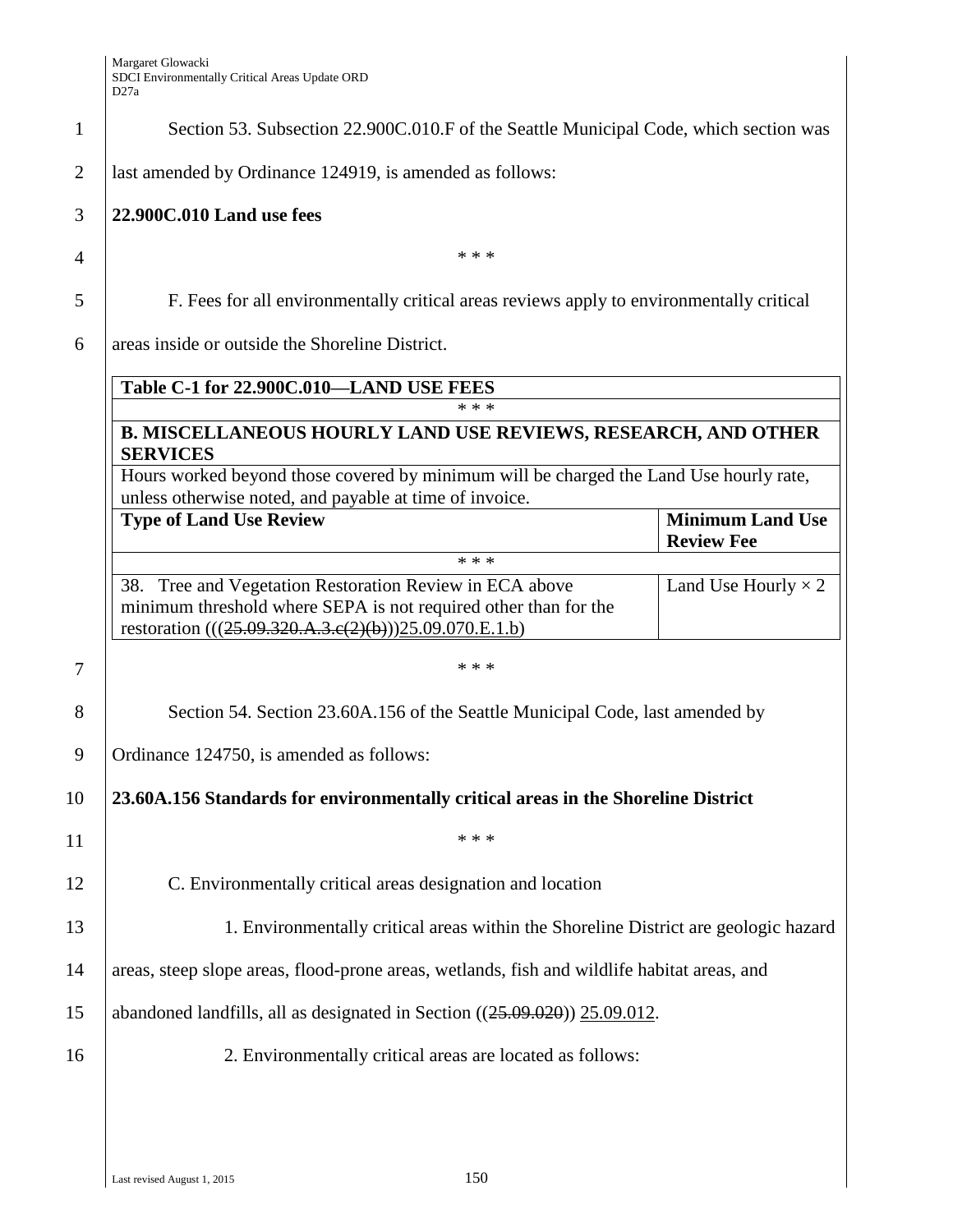| $\mathbf{1}$   | a. Areas designated in Section $((25.09.020))$ $25.09.012$ are geographically                    |
|----------------|--------------------------------------------------------------------------------------------------|
| $\overline{2}$ | located pursuant to Section 25.09.030, except for priority habitat areas and shoreline setbacks, |
| 3              | which are geographically located pursuant to subsection $((25.09.020.D.6))$ 25.09.012.D.6 and    |
| $\overline{4}$ | Sections 23.60A.160 and 23.60A.167.                                                              |
| 5              | b. Wetlands and delineation of their boundaries pursuant to Chapter 25.09                        |
| 6              | shall be done in accordance with the approved federal wetland delineation manual and applicable  |
| $\tau$         | regional supplements in lieu of the "Washington State Wetlands Identification and Delineation    |
| 8              | Manual" as adopted by Ecology (Publication #96-94).                                              |
| 9              | * * *                                                                                            |
| 10             | F. Small project waivers                                                                         |
| 11             | 1. The small project waiver provisions in ((Section 25.09.055)) subsections                      |
| 12             | 25.09.090.D, 25.09.160.G and 25.09.200.A.4 do not apply in the shoreline setback area.           |
| 13             | 2. Small project waivers for areas outside the shoreline setback area shall mitigate             |
| 14             | adverse impacts pursuant to subsection 23.60A.152.A and Section 23.60A.158, in addition to       |
| 15             | complying with the standards of ((Section 25.09.055)) subsections 25.09.090.D, 25.09.160.G and   |
| 16             | 25.09.200.A.4.                                                                                   |
| 17             | G. In applying the designation of flood-prone areas in subsection $((25.09.020.B))$              |
| 18             | 25.09.012.B, areas of special flood hazard as defined in Section 25.06.030 shall be determined   |
| 19             | using the Flood Insurance Rate Maps that accompany the Flood Insurance Study for King            |
| 20             | County, Washington and incorporated areas, dated May 16, 1995.                                   |
| 21             | * * *                                                                                            |
|                |                                                                                                  |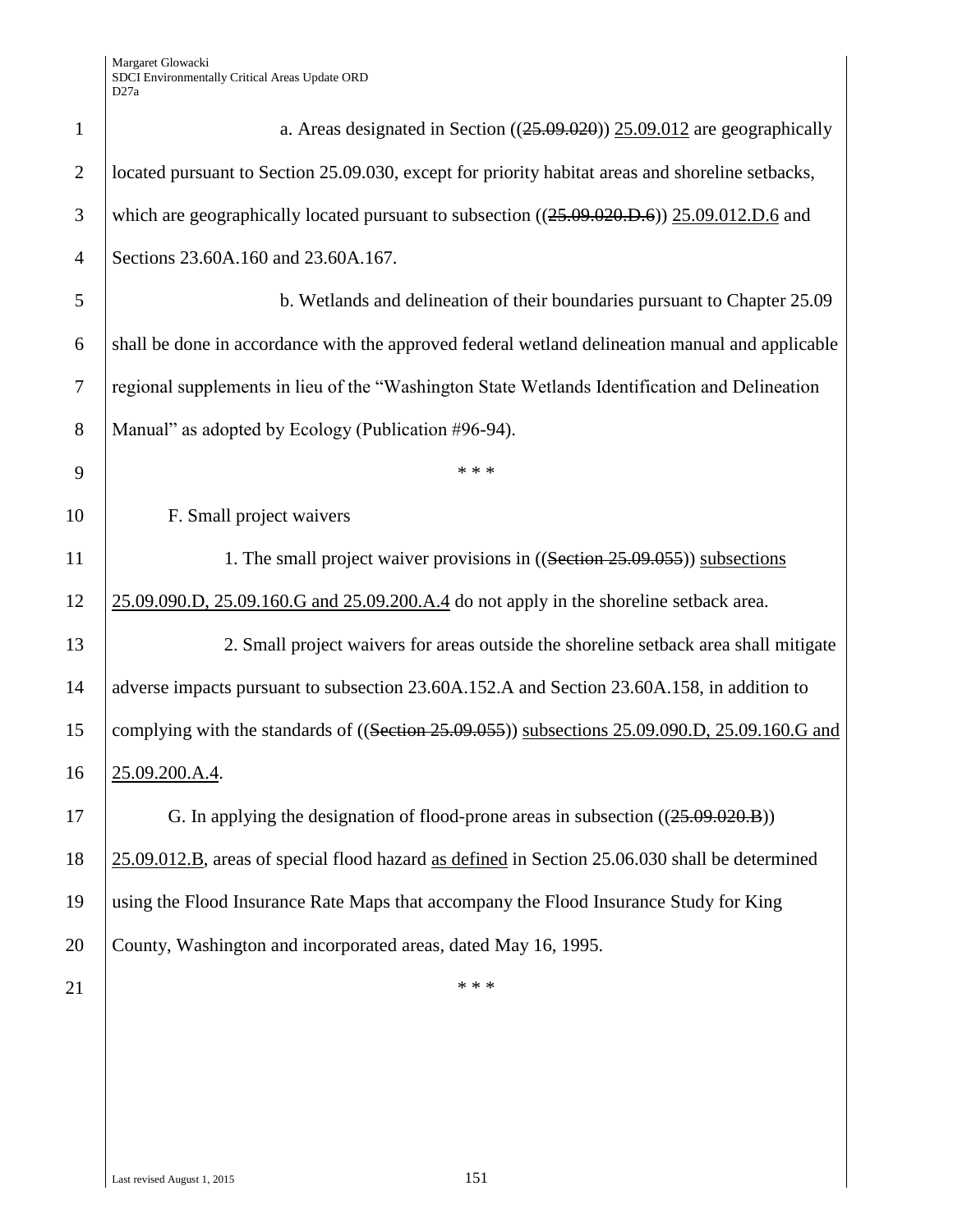1 I. Development ((Standards) standards for steep slope areas 2 1. Subsection  $((25.09.180,B.2))$  25.09.090.B.2 does not apply to development on 3 waterfront lots. 4 2. Applications for steep slope area variances under ((subsection  $\frac{25.09.180 \text{ m}}{25.09.180 \text{ m}}$ )Section 25.09.290 for developments on lots with a feeder-bluff in the Shoreline 6 District shall use the shoreline variance standards and process in addition to complying with the 7 Standards in ((subsection 25.09.180.E)) Section 25.09.290. In applying these standards the 8 applicant is required to demonstrate the development is necessary for reasonable use of the 9 property instead of demonstrating hardship. If the Director authorizes a shoreline variance under 10 these standards, relief shall be in the sequence in subsection ((25.09.180.E.2)) 25.09.290.D. 11 3. Applications for steep slope area variances under ((subsection 25.09.180.E)) 12 Section 25.09.290 for developments in the Shoreline District not on waterfront lots with a feeder 13 bluff shall use the shoreline variance standards and process in addition to complying with the 14 Standards in ((subsection 25.09.180.E)) Section 25.09.290. If the Director authorizes a variance 15 under these standards, relief shall be in the sequence set out in subsection  $((25.09.180.E.2))$ 16 25.09.290.D. 17 J. Development standards for fish and wildlife habitat areas 18 1. Riparian corridors. If access is allowed within the Shoreline District over a 19 watercourse in a riparian corridor under subsection 25.09.200.A.2.a, the Director shall require 20 mitigation of impacts to ecological function, including the associated hyporheic zone, pursuant to 21 Section 23.60A.158. 22 2. Priority habitat areas and shoreline setbacks that are designated critical areas in 23 Subsection ((25.09.020.D.6)) 25.09.012.D.6 are regulated as set out in Sections 23.60A.160 and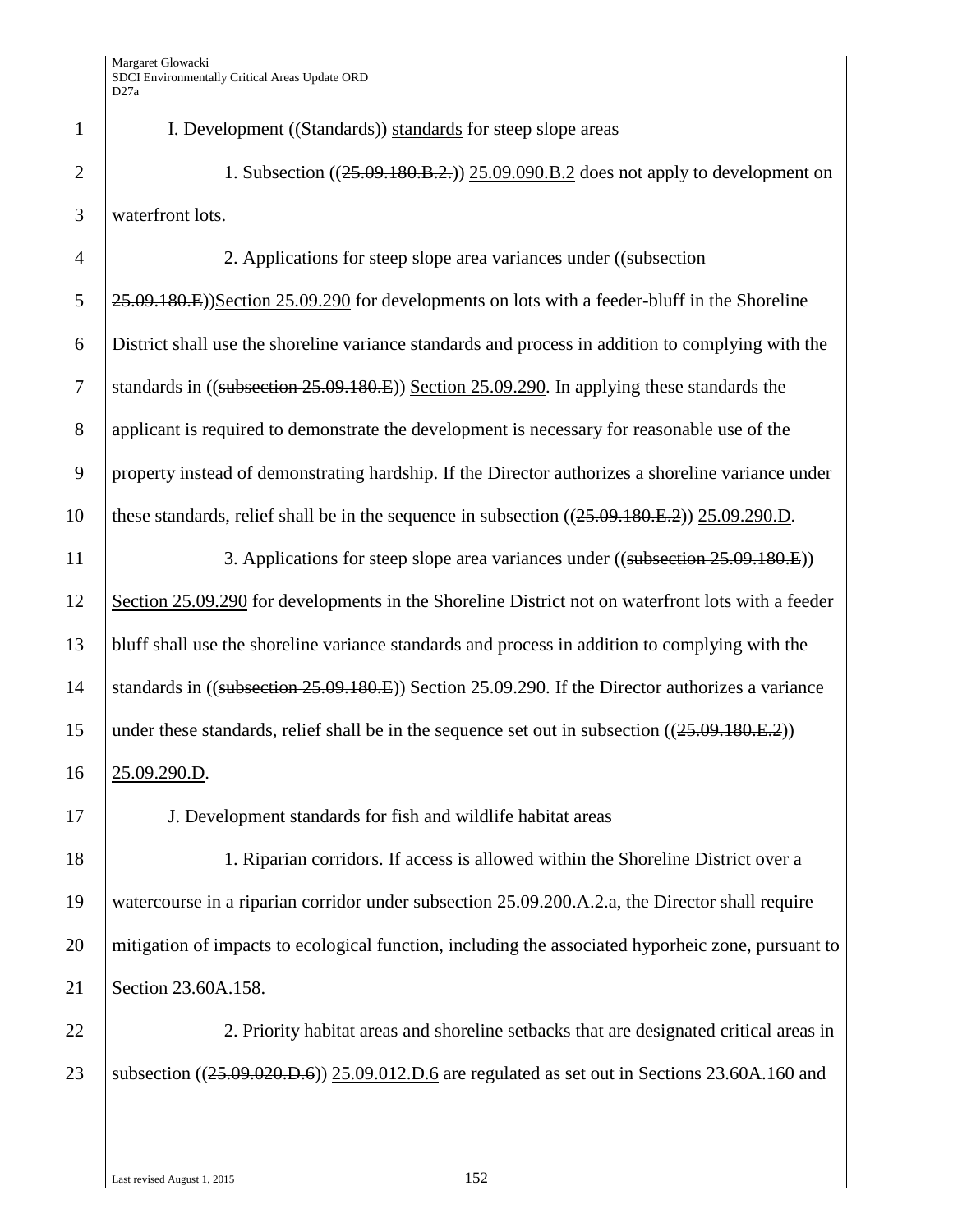Margaret Glowacki SDCI Environmentally Critical Areas Update ORD D27a

| $\mathbf{1}$   | 23.60A.167 and this Chapter 23.60A, the Shoreline Master Program, and not by Chapter 25.09,          |
|----------------|------------------------------------------------------------------------------------------------------|
| $\overline{2}$ | Regulations for Environmentally Critical Areas. Other types of environmentally critical areas,       |
| 3              | such as geologic hazard areas and wetlands, that are located within priority habitat areas or        |
| 4              | within a shoreline setback that is designated a critical area are regulated by the standards         |
| 5              | applicable to that type of critical area under this Section 23.60A.156.                              |
| 6              | K. Subdivisions and short subdivisions                                                               |
| $\tau$         | 1. The standards for short subdivisions and subdivisions Section 25.09.240                           |
| $8\phantom{.}$ | incorporated by reference into this Chapter 23.60A apply to short subdivisions and subdivisions      |
| 9              | in the Shoreline District, except as provided in subsections 23.60A.156.K.2 and 23.60A.156.K.3.      |
| 10             | 2. Subsection 25.09.240.B does not apply. Parcels shall be divided so that each lot                  |
| 11             | contains an area for the principal structure, all accessory structures, and necessary walkways and   |
| 12             | access for this area that are outside the riparian corridor, wetlands, wetland buffers, and steep    |
| 13             | slope areas and buffers, except as follows:                                                          |
| 14             | a. Development on upland lots may be located on steep slope areas that                               |
| 15             | have been created through previous legal grading activities, including rockeries or retaining        |
| 16             | walls resulting from rights-of-way improvements, if steep slope erosion is not increased as          |
| 17             | determined by the Director based on a geotechnical report; and                                       |
| 18             | b. Development on upland lots may be located on steep slope areas that                               |
| 19             | are less than 20 feet in vertical rise and that are 30 feet or more from other steep slope areas, if |
| 20             | steep slope erosion is not increased as determined by the Director based on a geotechnical report.   |
| 21             | 3. Subsection 25.09.240.((E)) $G$ does not apply. In computing the number of lots a                  |
| 22             | parcel in a single-family zone may contain, the Director shall exclude easements and/or fee          |
|                |                                                                                                      |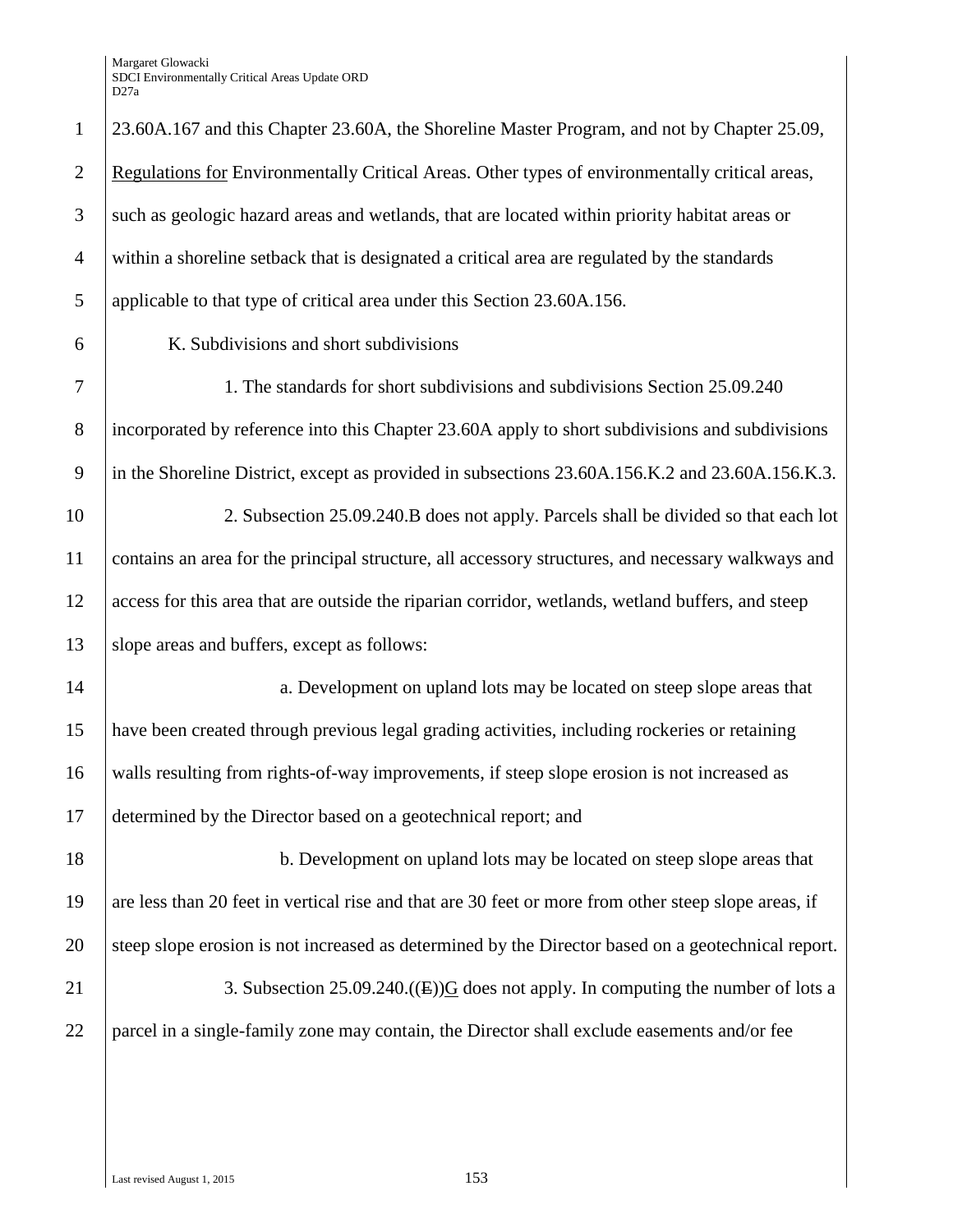| $\mathbf{1}$   | simple property used for shared vehicular access to proposed lots that are required under Section   |
|----------------|-----------------------------------------------------------------------------------------------------|
| $\overline{2}$ | 23.53.005.                                                                                          |
| 3              | * * *                                                                                               |
| $\overline{4}$ | N. Vegetation management within environmentally critical areas shall comply with                    |
| 5              | Section 23.60A.190, and Section ((25.09.320)) 25.09.070 and subsection ((25.090.060.L))             |
| 6              | 25.09.075 do not apply in the Shoreline District. In the Shoreline District critical area standards |
| $\overline{7}$ | that require compliance with Section $((25.09.320))$ 25.09.070 or subsection $((25.090.060)$ .      |
| 8              | 25.09.075 shall be construed to require compliance with Section 23.60A.190.                         |
| 9              | * * *                                                                                               |
| 10             | Section 55. Subsection 23.60A.160.B of the Seattle Municipal Code, which section was                |
| 11             | enacted by Ordinance 124105, is amended as follows:                                                 |
| 12             | 23.60A.160 Standards for priority habitat protection                                                |
| 13             | * * *                                                                                               |
| 14             | B. Priority saltwater habitat                                                                       |
| 15             | 1. The following are designated as priority saltwater habitat:                                      |
| 16             | a. Kelp beds;                                                                                       |
| 17             | b. Eelgrass beds;                                                                                   |
| 18             | c. Spawning and holding areas for forage fish, such as herring, smelt and                           |
| 19             | sandlance;                                                                                          |
| 20             | d. Subsistence, commercial and recreational shellfish beds;                                         |
| 21             | e. Mudflats;                                                                                        |
|                |                                                                                                     |
| 22             | f. Intertidal habitats with vascular plants;                                                        |
|                |                                                                                                     |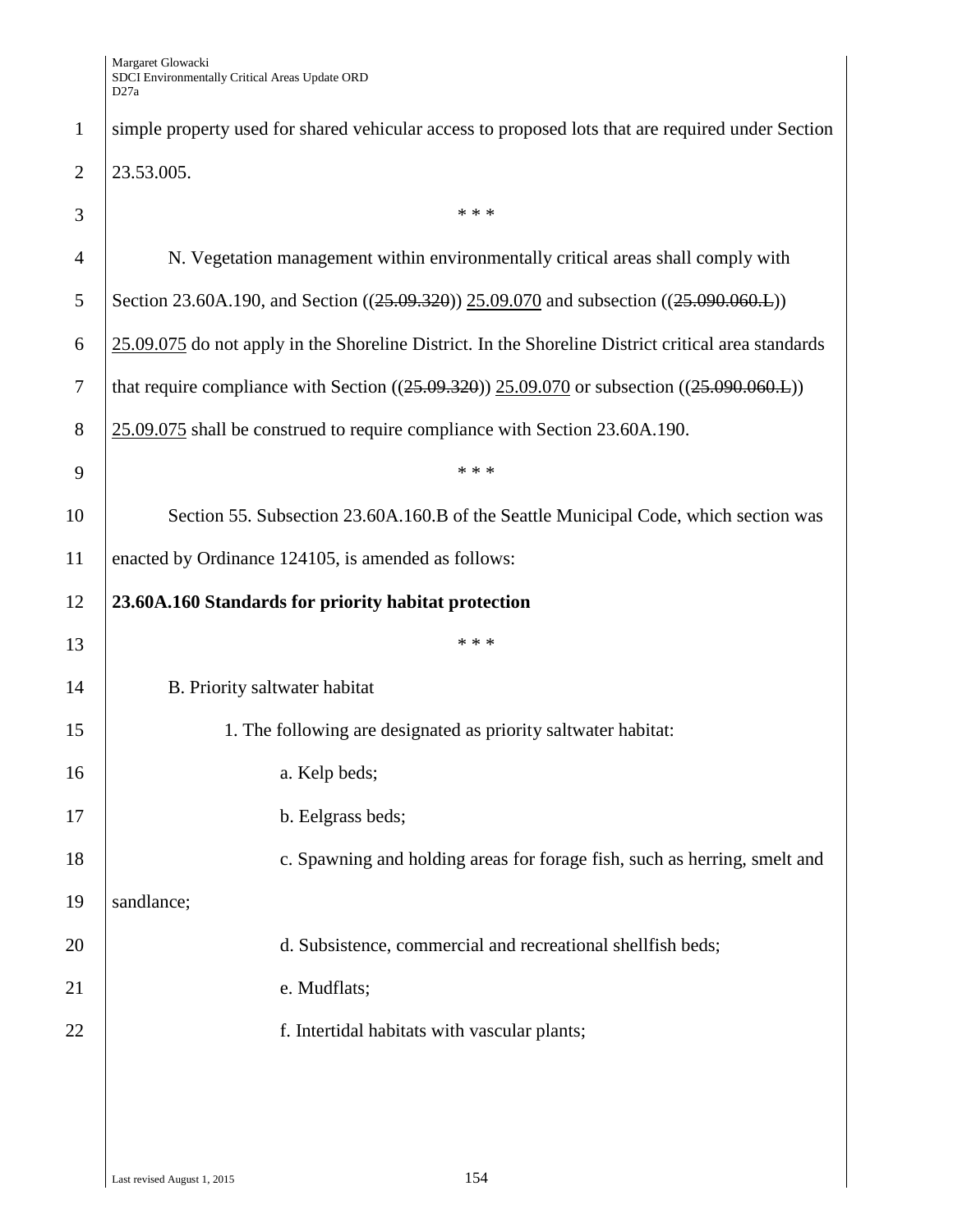| $\mathbf{1}$   | g. Areas with which WDFW priority species have a primary association;                                |
|----------------|------------------------------------------------------------------------------------------------------|
| $\overline{2}$ | and                                                                                                  |
| 3              | h. Habitat designated as priority saltwater habitat by the Director under                            |
| $\overline{4}$ | $((25.09.200.E))$ subsection $25.09.200.C$ .                                                         |
| 5              | 2. Applicants for any permit in the Shoreline District shall provide an inventory                    |
| 6              | containing the following information:                                                                |
| 7              | a. Location and boundaries of all saltwater habitat on the lot and on                                |
| 8              | adjacent lands within 35 feet of the lot lines, noting both total square footage and percentage of   |
| 9              | the lot;                                                                                             |
| 10             | b. Location and boundaries of all existing development on the lot, on                                |
| 11             | adjacent lands within 35 feet of the lot lines, and on the full width of abutting public and private |
| 12             | rights-of-way and easements. This shall include the amounts of developmental coverage;               |
| 13             | c. Location and boundaries of non-disturbance areas on the lot that have                             |
| 14             | been required by previous approvals; and                                                             |
| 15             | d. Location and boundaries of all proposed development, shoreline                                    |
| 16             | modifications and proposed disturbance areas on the lot and on the full width of abutting public     |
| 17             | and private rights-of-way and easements. This shall include the areas of developmental coverage,     |
| 18             | dredging, filling, or impervious surfaces and construction activity areas (noting total square       |
| 19             | footage and percentage of the lot occupied).                                                         |
| 20             | 3. No structure, including but not limited to bulkheads, bridges, fill, floats, jetties,             |
| 21             | piles, utility crossings, and piers, except for piers that are regulated under subsection            |
| 22             | 23.60A.160.B.4, shall intrude into or over priority saltwater habitats unless the structure is       |
|                |                                                                                                      |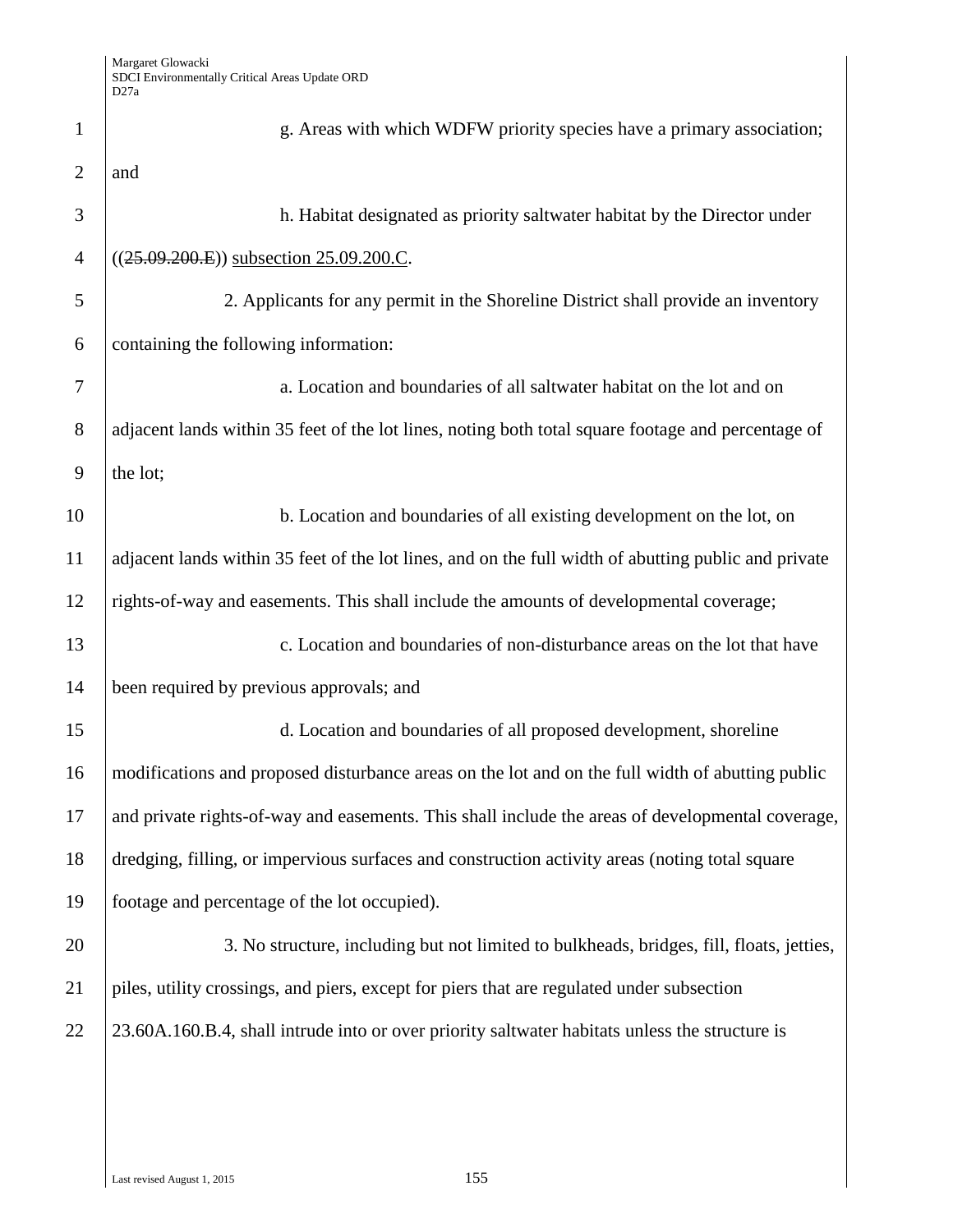| $\mathbf{1}$   | allowed in the applicable shoreline environment, all development standards are met, and the        |
|----------------|----------------------------------------------------------------------------------------------------|
| $\overline{2}$ | applicant demonstrates that all of the conditions below are met:                                   |
| 3              | a. The public's need for such an action or structure is clearly demonstrated                       |
| $\overline{4}$ | and the proposal is consistent with protection of the public trust, as embodied in RCW             |
| 5              | 90.58.020;                                                                                         |
| 6              | b. It is not feasible to avoid adverse impacts to priority saltwater habitats                      |
| $\tau$         | by an alternative alignment or location or avoidance would result in unreasonable and              |
| 8              | disproportionate cost to accomplish the same general purpose; and                                  |
| 9              | c. The project is consistent with the State's interest in resource protection                      |
| 10             | and species recovery.                                                                              |
| 11             | 4. Private, noncommercial piers for single-family residential or community use                     |
| 12             | may be authorized if the structure is allowed in the shoreline environment, all development        |
| 13             | standards are met, and the applicant demonstrates that it is not feasible to avoid adverse impacts |
| 14             | to priority saltwater habitats by an alternative alignment or location.                            |
| 15             | 5. Exceptions for priority saltwater habitat. If the shoreline habitat is classified as            |
| 16             | priority saltwater habitat because the habitat is used by anadromous fish for migration:           |
| 17             |                                                                                                    |
| 18             | a. The provisions of this Section 23.60A.160 are waived for water-                                 |
| 19             | dependent development and uses, water-related development and uses that meet the definition of     |
| 20             | "Water-related use" #1 in Section 23.60A.944; and                                                  |
| 21             | b. The proposed project shall comply with all other provisions of this                             |
| 22             | Chapter 23.60A, including the requirement for no net loss of ecological function and Section       |
| 23             | 23.60A.158(( <del>, Mitigation sequencing</del> )).                                                |
|                |                                                                                                    |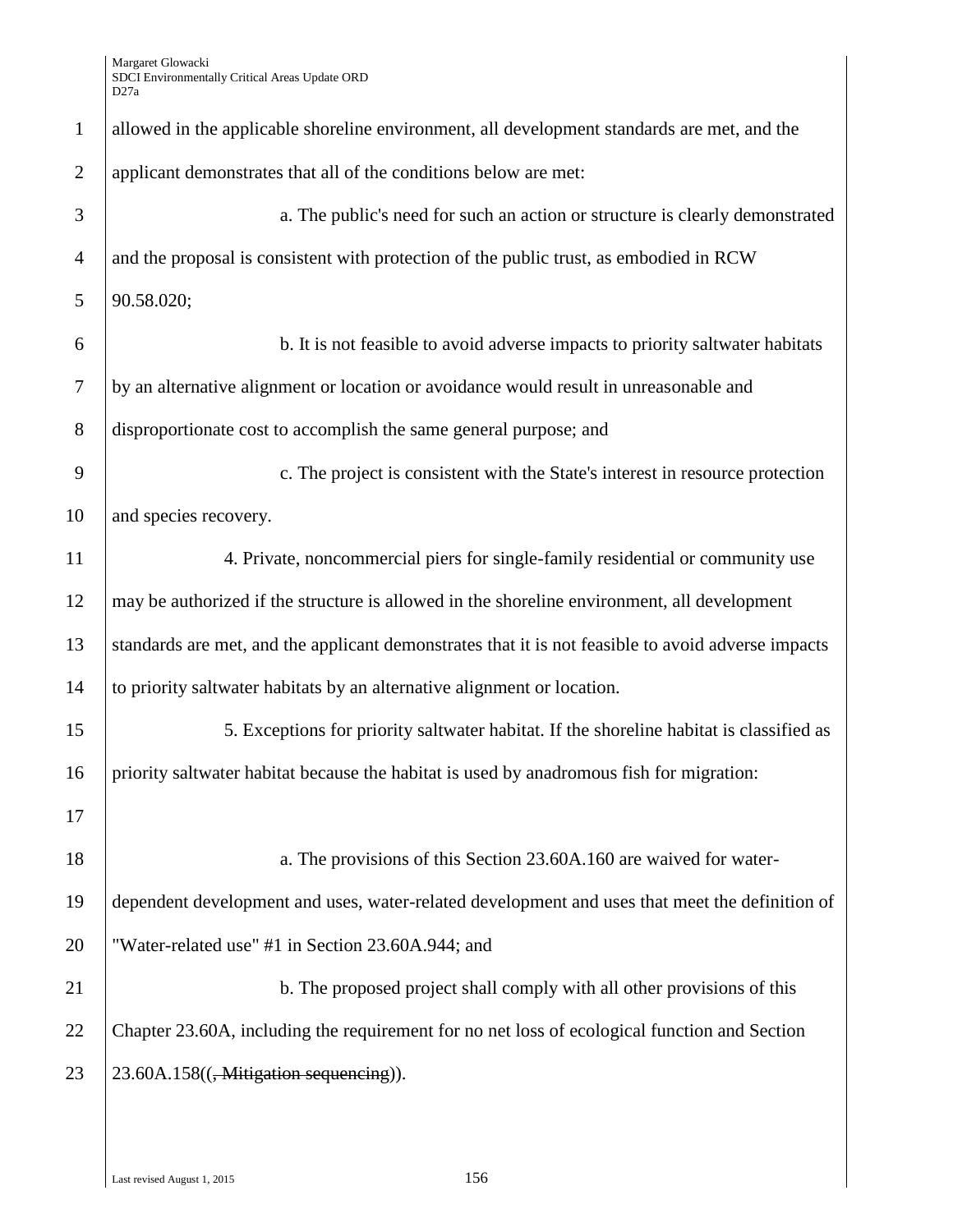| $\mathbf{1}$   | Section 56. Subsection 23.60A.190.D of the Seattle Municipal Code, which section was              |
|----------------|---------------------------------------------------------------------------------------------------|
| $\overline{2}$ | last amended by Ordinance 124919, is amended as follows:                                          |
| 3              | 23.60A.190 Standards for vegetation and impervious surface management                             |
| $\overline{4}$ | * * *                                                                                             |
| 5              | D. Shoreline District landward of the OHW mark. Tree and $((\Psi))$ yegetation and                |
| 6              | impervious surface management activities are prohibited within the portion of the Shoreline       |
| $\tau$         | District that is landward of the OHW mark, both within and outside the shoreline setback, except  |
| 8              | as follows or as otherwise provided in this Section 23.60A.190:                                   |
| 9              | 1. Normal and routine pruning and maintenance that promotes the health and                        |
| 10             | vigor of trees and shrubs and maintenance of existing impervious surface is allowed as set out in |
| 11             | this subsection 23.60A.190.D.1 without submitting an application and without complying with       |
| 12             | Section 23.60A.158 unless a violation has occurred:                                               |
| 13             | a. Up to 750 square feet of trees and vegetative cover lawfully maintained                        |
| 14             | prior to May 9, 2006;                                                                             |
| 15             | b. Lawns paths and landscaping lawfully maintained prior to May 9, 2006,                          |
| 16             | that were not in an environmentally critical area or buffer prior to May 9, 2006, but are in an   |
| 17             | environmentally critical area or buffer as a result of the passage of Ordinance 122050 enacting   |
| 18             | regulations for environmentally critical areas;                                                   |
| 19             | c. Steep slope areas created through previous legal grading activities,                           |
| 20             | including rockeries or retaining walls resulting from right-of-way improvements, if no adverse    |
| 21             | impact on the steep slope or shoreline area will result;                                          |
| 22             | d. Trees and vegetation specifically approved by permit prior to May 9,                           |
| 23             | 2006, if the conditions of that permit are complied with;                                         |
|                |                                                                                                   |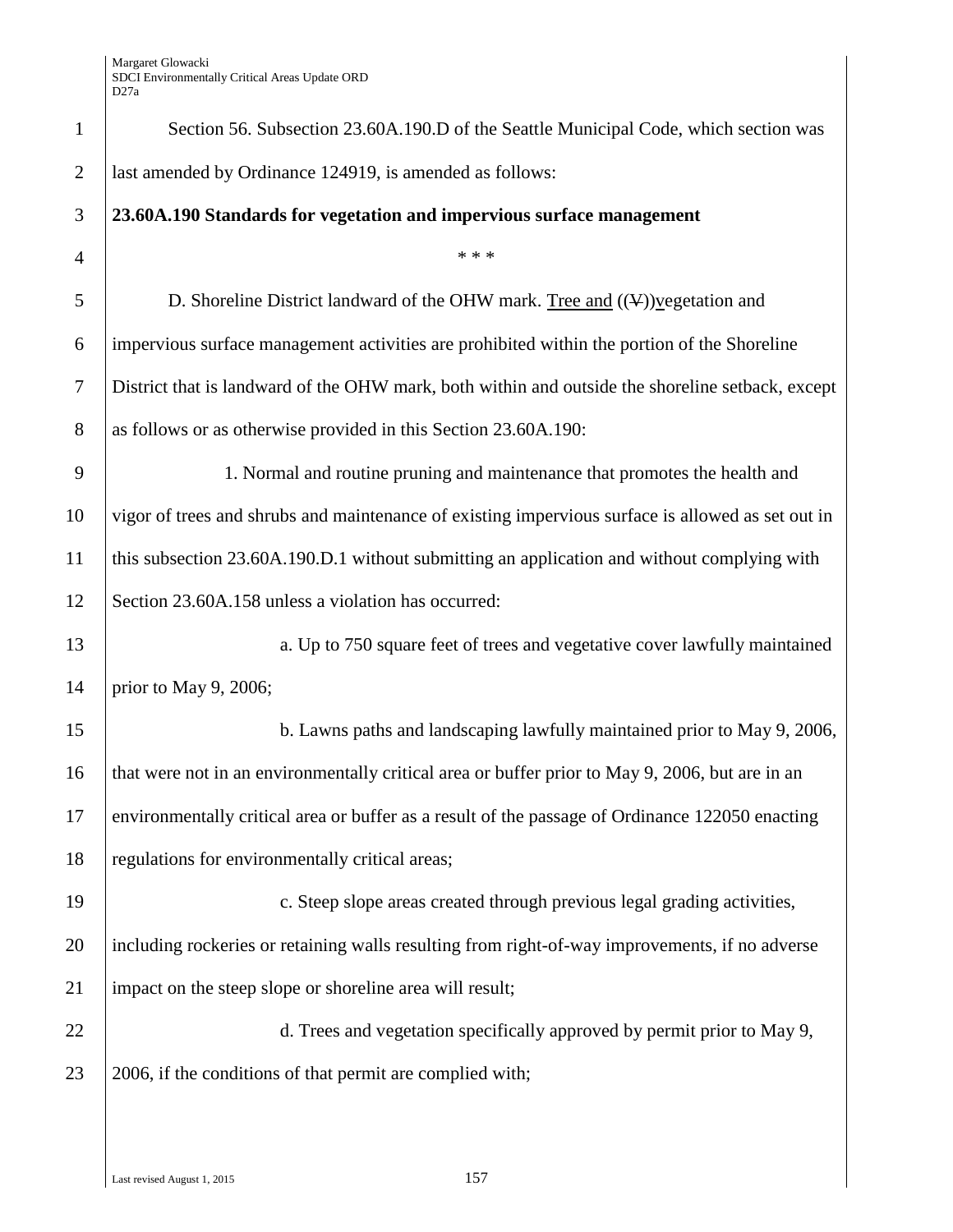| $\mathbf{1}$   | e. Tree and $((\nabla))$ vegetation $((\nabla \times \mathbf{R})$ planting and removal approved by  |
|----------------|-----------------------------------------------------------------------------------------------------|
| $\overline{2}$ | the Director under subsections $((25.09.320.A.3.b))$ $(25.09.070.D.2$ and $((25.09.320.A.3.e))$     |
| 3              | 25.09.070.E.1 before June 15, 2015; and                                                             |
| $\overline{4}$ | f. Tree and $((\Psi))$ y egetation $((\text{and tree}))$ planting and removal shown on a            |
| 5              | plan filed with the Seattle Department of Construction and Inspections in compliance with           |
| 6              | subsection ((25.09.320.A.3.b)) 25.09.070.D.2 before June 15, 2015.                                  |
| 7              | 2. Actions taken under subsections 23.60A.190.D.1.d, 23.60A.190.D.1.e, and                          |
| 8              | 23.60A.190.D.1.f are required to comply with the conditions on such permit or plans.                |
| 9              | 3. Removing trees is allowed if the Director determines the tree is a threat to                     |
| 10             | health or safety based on a report prepared by a qualified professional with a Tree Risk Assessor   |
| 11             | certification as established by the Pacific Northwest Chapter of the International Society of       |
| 12             | Arboriculture (ISA) or equivalent experience and training and the removal is performed by or        |
| 13             | under the direction of a qualified professional. If a tree is removed from designated shorelines of |
| 14             | statewide significance as defined by RCW 90.58.030, a shoreline conditional use permit is           |
| 15             | required.                                                                                           |
| 16             | 4. Permits authorizing development, shoreline modifications and uses may                            |
| 17             | authorize disturbance areas and land clearing using mitigation sequencing set forth in Section      |
| 18             | 23.60A.158 and complying with the following standards:                                              |
| 19             | a. Any surface disturbed or cleared of vegetation and not to be used for                            |
| 20             | development shall be planted with native vegetation, except that pre-disturbance landscaped         |
| 21             | areas containing non-native vegetation located farther than 100 feet from the OHW may be re-        |
| 22             | landscaped using non-native, noninvasive vegetation;                                                |
|                |                                                                                                     |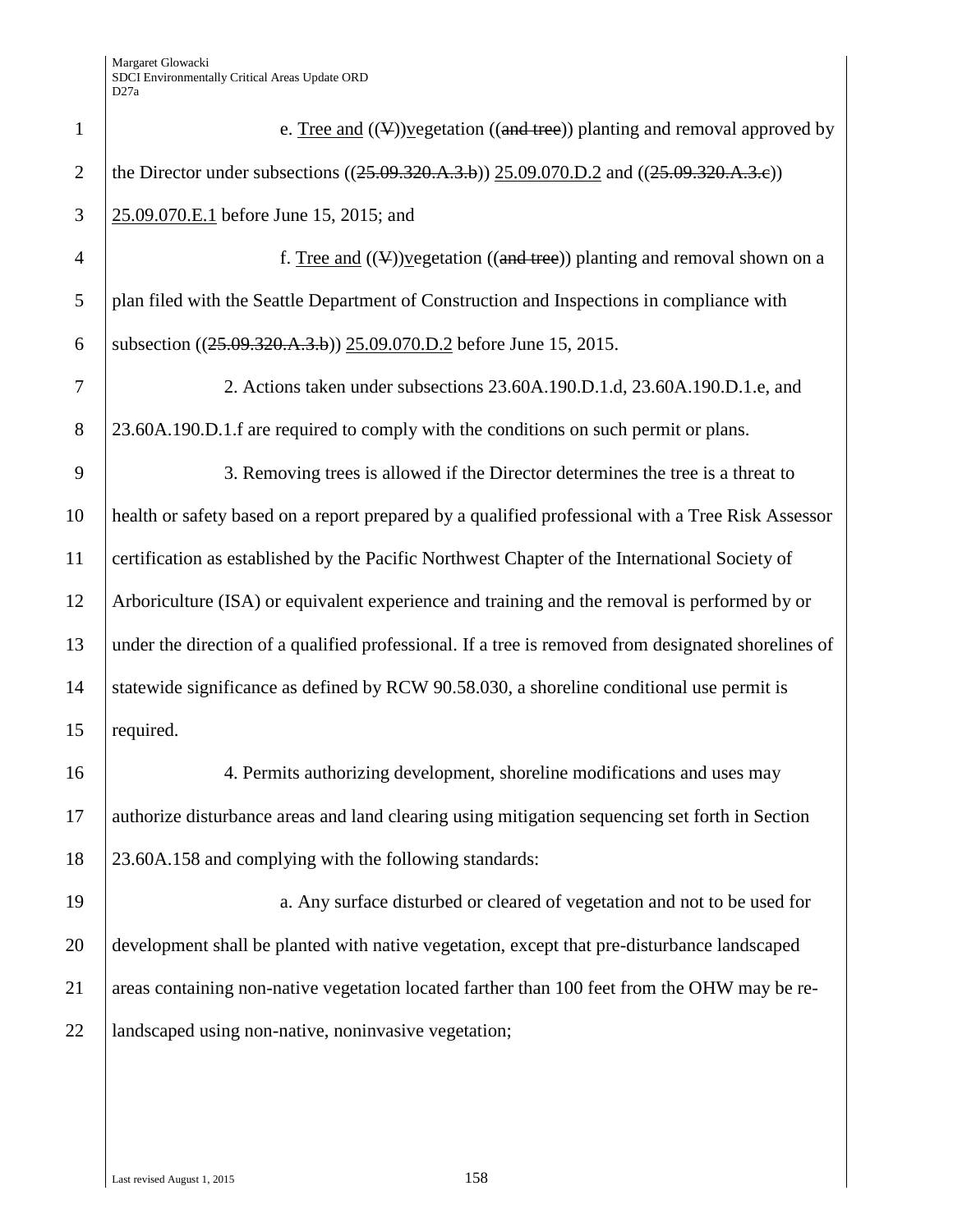| $\mathbf{1}$   | b. Mitigation required for subsection 23.60A.158.B.1.e (Step E) shall                                 |
|----------------|-------------------------------------------------------------------------------------------------------|
| $\overline{2}$ | include a plan with the vegetation areas and improvements required for project impacts; and           |
| 3              | c. Mitigation required for subsection 23.60A.158.B.1.e (Step E) for the                               |
| $\overline{4}$ | removal of trees shall include compensation for any loss of the contribution of woody debris into     |
| 5              | the adjacent aquatic environment.                                                                     |
| 6              | * * *                                                                                                 |
| 7              | Section 57. Section 23.60A.910 of the Seattle Municipal Code, enacted by Ordinance                    |
| 8              | 124105, is amended by amending the following definition:                                              |
| 9              | 23.60A.910 Definitions-"E"                                                                            |
| 10             | * * *                                                                                                 |
| 11             | "Environmentally critical area" means wetlands, fish and wildlife habitat conservation                |
| 12             | areas, frequently flooded areas, and geologically hazardous areas as designated in Section            |
| 13             | $((25.09.020))$ $25.09.012$ and located in Section 25.09.030, as incorporated by reference into       |
| 14             | Section 23.60A.156.                                                                                   |
| 15             | Section 58. Section 25.06.020 of the Seattle Municipal Code, last amended by Ordinance                |
| 16             | 124447, is amended as follows:                                                                        |
| 17             | 25.06.020 Purpose                                                                                     |
| 18             | The purpose of this Chapter 25.06 is to regulate development in areas of special flood hazard in      |
| 19             | accordance with standards established by the National Flood Insurance Program and the                 |
| 20             | Washington State Department of Ecology and areas identified as flood-prone in subsection              |
| 21             | $((25.09.020.B))$ 25.09.012.B. This Chapter 25.06 is intended to promote the public health, safety,   |
| 22             | and welfare and is not intended to protect or benefit any individual or any class or group of         |
| 23             | persons specifically, or to create or form the basis for any liability on the part of the City or its |
|                |                                                                                                       |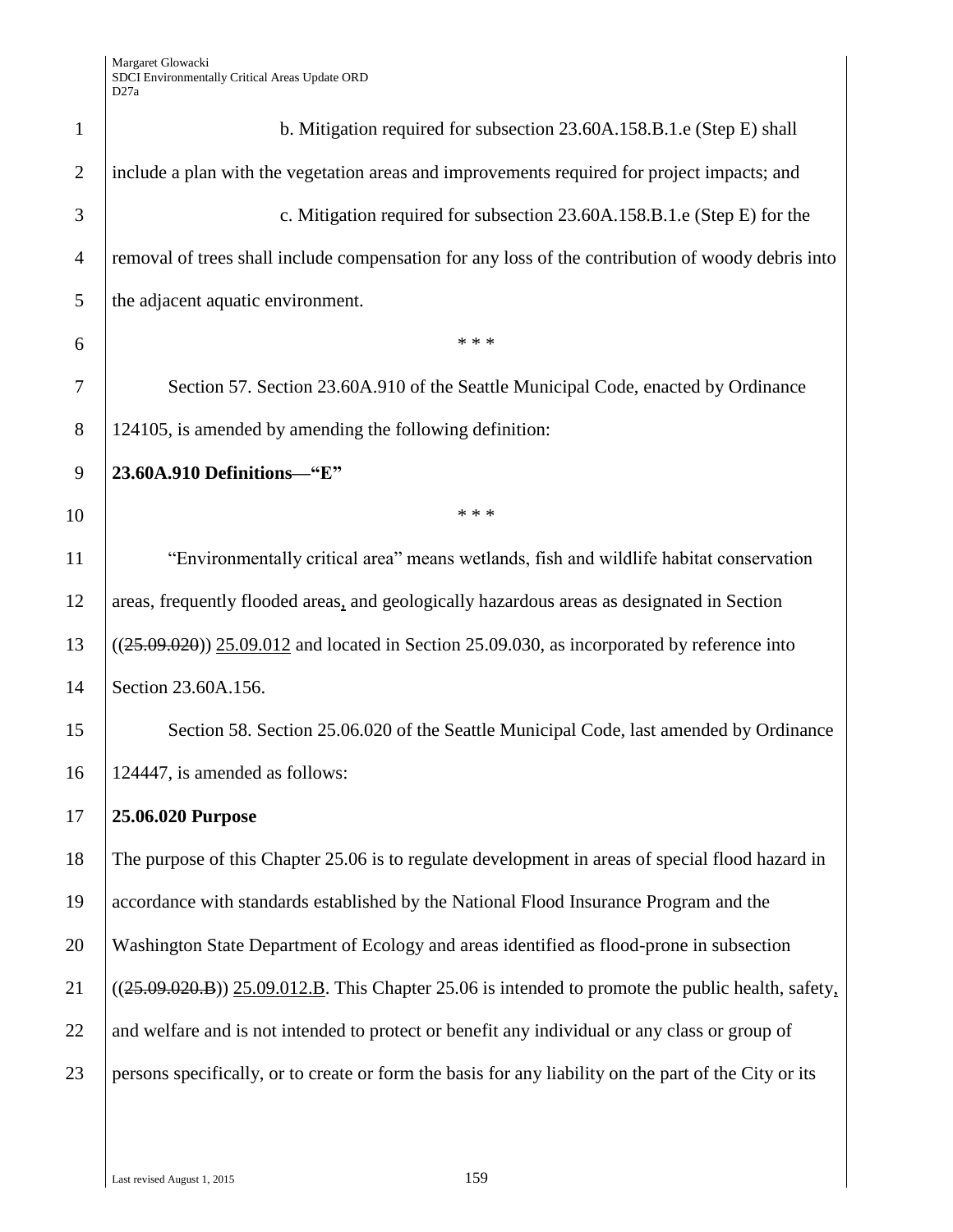| $\mathbf{1}$   | officers, employees, or agents in connection with administration of this Chapter 25.06. This        |
|----------------|-----------------------------------------------------------------------------------------------------|
| $\overline{2}$ | Chapter 25.06 shall be administered by affected City departments and interpreted to accomplish      |
| 3              | its stated purpose.                                                                                 |
| $\overline{4}$ | Section 59. Section 25.06.040 of the Seattle Municipal Code, last amended by Ordinance              |
| 5              | 124447, is amended as follows:                                                                      |
| 6              | 25.06.040 Applicability                                                                             |
| $\overline{7}$ | This Chapter 25.06 shall apply to all areas of special flood hazards within the jurisdiction of The |
| 8              | City of Seattle. This Chapter 25.06 shall also apply to flood-prone areas as defined in subsection  |
| 9              | $((25.09.020.B))$ $(25.09.012.B$ that are not located within areas of special flood hazards, as     |
| 10             | provided in this Chapter 25.06 by cross reference to subsection $((25.09.020.B)) 25.09.012.B.$      |
| 11             | Section 60. Section 25.06.100 of the Seattle Municipal Code, last amended by Ordinance              |
| 12             | 124447, is amended as follows:                                                                      |
| 13             | 25.06.100 General standards                                                                         |
| 14             | In all areas of special flood hazards and in all other flood-prone areas defined in subsection      |
| 15             | $((25.09.020.B)) 25.09.012.B$ , the following standards are required:                               |
| 16             | * * *                                                                                               |
| 17             | Section 61. Section 25.06.110 of the Seattle Municipal Code, last amended by Ordinance              |
| 18             | 124447, is amended as follows:                                                                      |
| 19             | 25.06.110 Standards involving base flood elevations                                                 |
| 20             | If base flood elevation data has been provided under Section 25.06.050 or subsection                |
| 21             | 25.06.090.C, the standards of subsections 25.06.110.A through 25.06.110.E apply to areas of         |
| 22             | special flood hazards and to flood-prone areas defined in subsection ((25.09.020.B))                |
| 23             | 25.09.012.B.                                                                                        |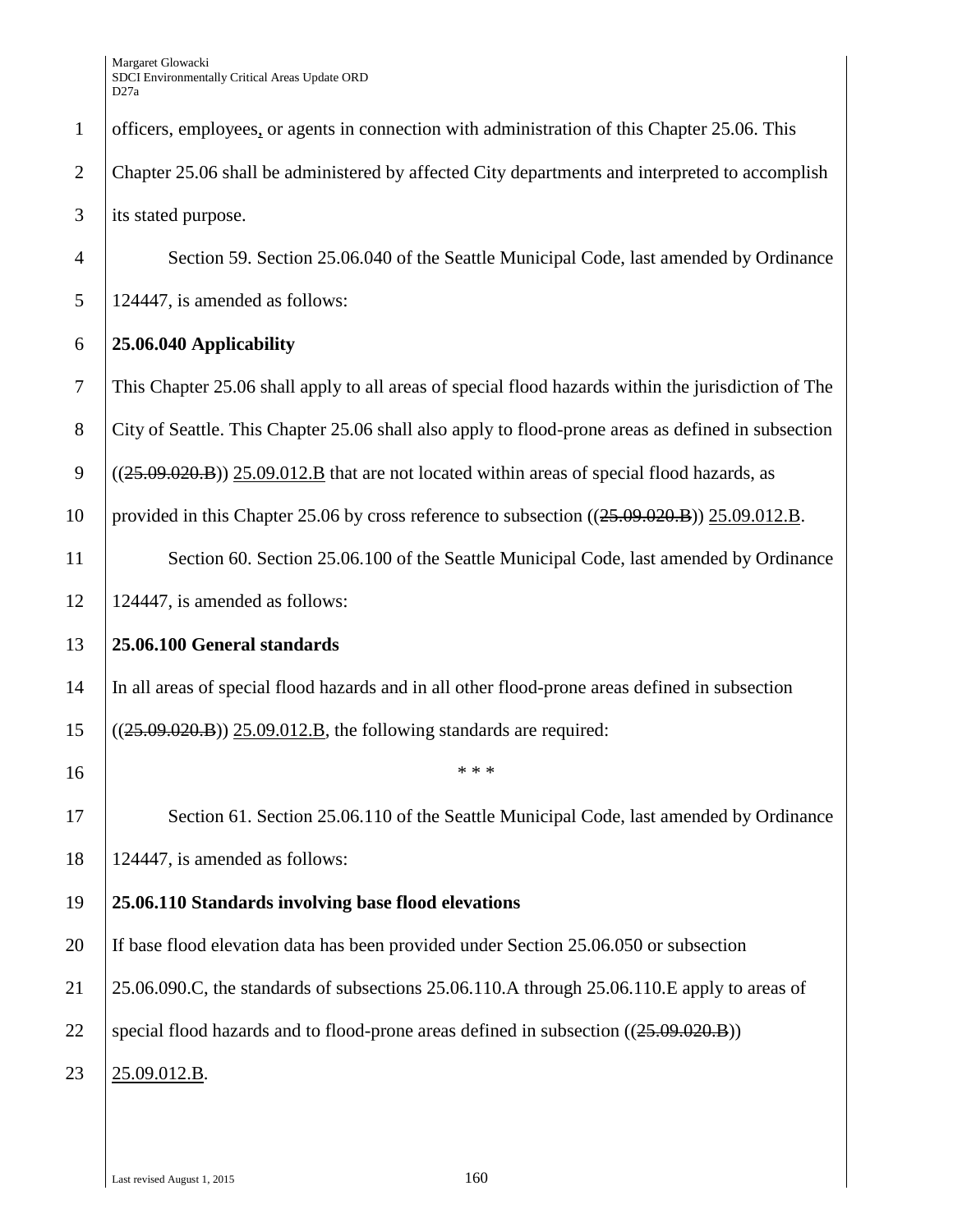| $\mathbf{1}$   | * * *                                                                                  |  |  |  |
|----------------|----------------------------------------------------------------------------------------|--|--|--|
| $\overline{2}$ | Section 62. Section 25.11.030 of the Seattle Municipal Code, last amended by Ordinance |  |  |  |
| 3              | 122919, is amended as follows:                                                         |  |  |  |
| $\overline{4}$ | 25.11.030 Exemptions $((.)$                                                            |  |  |  |
| 5              | The following activities are exempt from the provisions of this chapter:               |  |  |  |
| 6              | * * *                                                                                  |  |  |  |
| 7              | E. Tree removal approved as part of an Environmentally Critical Area tree and          |  |  |  |
| 8              | $((\text{re}))$ vegetation plan as provided in Section $((25.09.320))$ 25.09.070;      |  |  |  |
| 9              | * * *                                                                                  |  |  |  |
| 10             | Section 63. Subsection 25.11.040.C of the Seattle Municipal Code, last amended by      |  |  |  |
| 11             | Ordinance 123409, is amended as follows:                                               |  |  |  |
| 12             | 25.11.040 Restrictions on tree removal.                                                |  |  |  |
| 13             | * * *                                                                                  |  |  |  |
| 14             | C. Tree removal in Environmentally Critical Areas shall comply with the provisions of  |  |  |  |
| 15             | Section ((25.09.320)) 25.09.070.                                                       |  |  |  |
| 16             |                                                                                        |  |  |  |
|                |                                                                                        |  |  |  |
|                |                                                                                        |  |  |  |
|                |                                                                                        |  |  |  |
|                |                                                                                        |  |  |  |
|                |                                                                                        |  |  |  |
|                |                                                                                        |  |  |  |
|                |                                                                                        |  |  |  |
|                |                                                                                        |  |  |  |